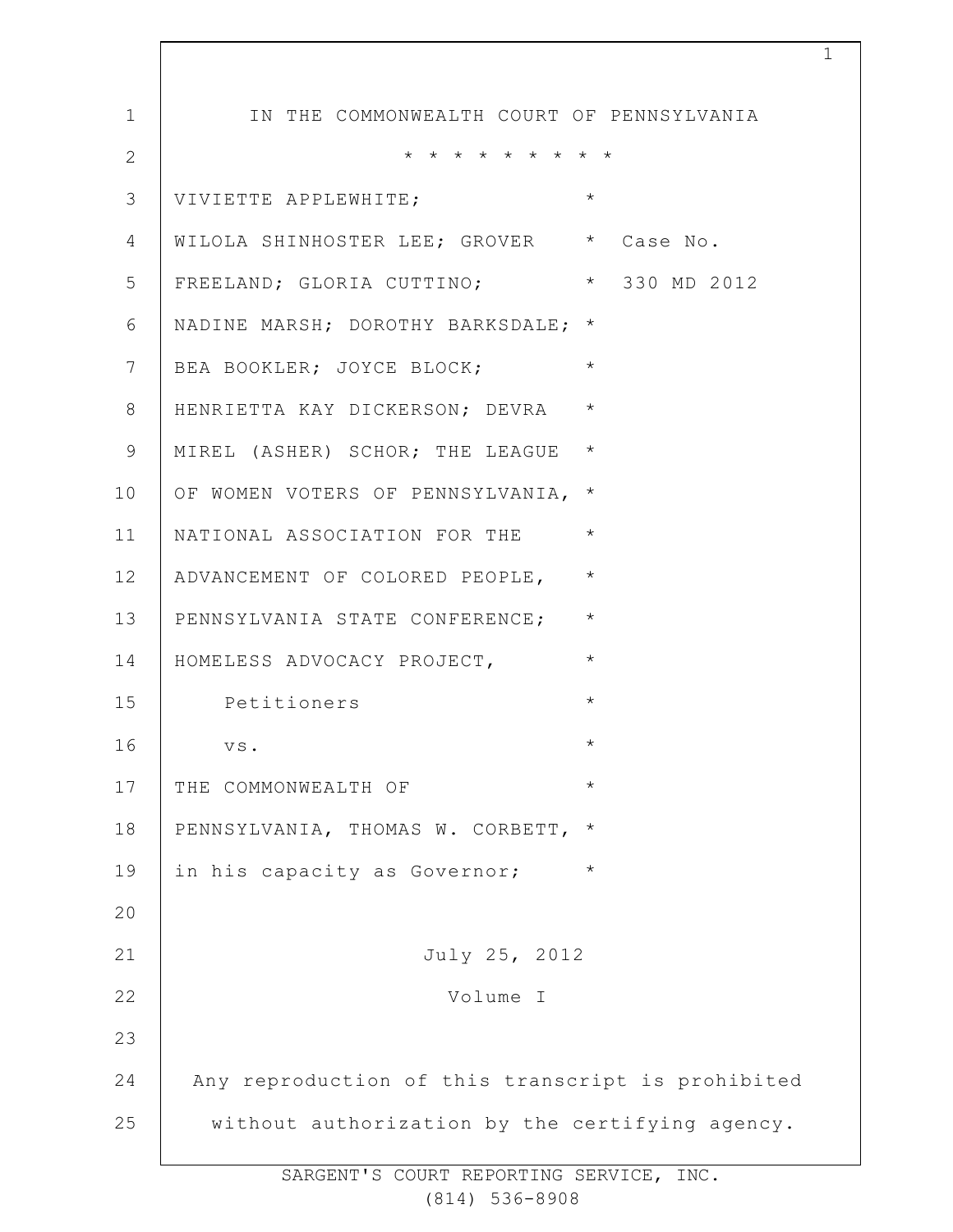CAROL AICHELE, in her capacity \* as Secretary of the Commonwealth,\* Respondents \* \* \* \* \* \* \* \* \* \* BEFORE: HONORABLE ROBERT SIMPSON HEARING: Wednesday, July 25, 2012 10:00 a.m. LOCATION: PA Judicial Center 601 Commonwealth Avenue Harrisburg, PA 17110 WITNESSES: Wilola Shinholster Lee, Viviette Applewhite, Ana Gonzalez, Stanley Garrett, Leila Stones, Nadine Marsh, Veronica Ludt, Esquire Reporter: Jolynn C. Prunoske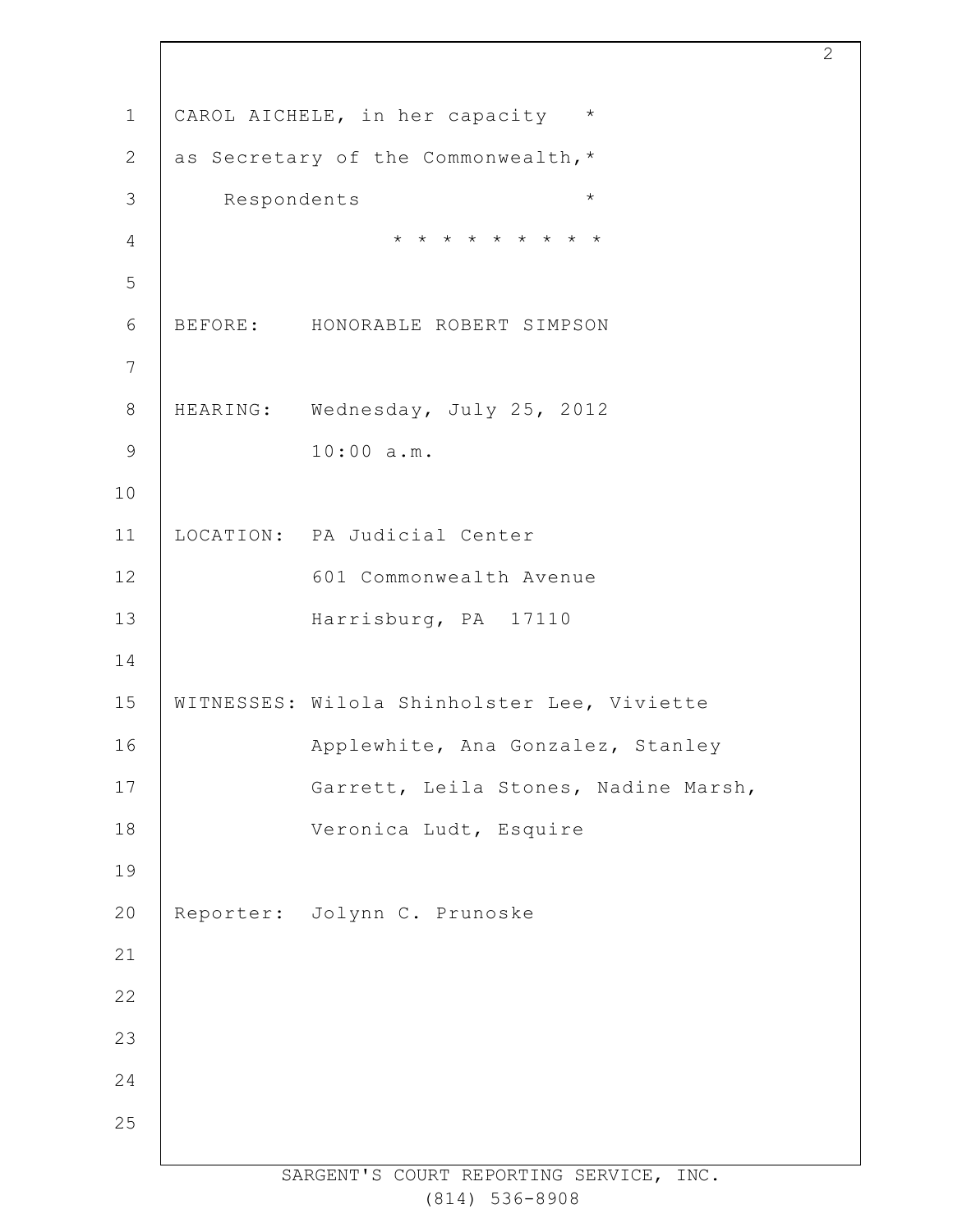| $\mathbf 1$    | A P P E A R A N C E S                          |
|----------------|------------------------------------------------|
| $\overline{2}$ |                                                |
| 3              | WITOLD J. WALCZAK, ESQUIRE                     |
| 4              | American Civil Liberties Union of Pennsylvania |
| 5              | 312 Atwood Street                              |
| 6              | Pittsburgh, PA 15213                           |
| $7\phantom{.}$ | COUNSEL FOR PETITIONERS                        |
| $8\,$          |                                                |
| $\mathsf 9$    | MARIAN K. SCHNEIDER, ESQUIRE                   |
| 10             | Law Offices of Marian K. Schneider             |
| 11             | 295 East Swedesford Road, #348                 |
| 12             | Wayne, PA 19087                                |
| 13             | COUNSEL FOR PETITIONERS                        |
| 14             |                                                |
| 15             | DAVID P. GERSCH, ESQUIRE                       |
| 16             | ROSEMARY F. SMITH, ESQUIRE                     |
| 17             | DORIAN HURLEY, ESQUIRE                         |
| 18             | DAWN Y. YAMANE HEWETT, ESQUIRE                 |
| 19             | MICHAEL A. RUBIN, ESQUIRE                      |
| 20             | Arnold & Porter, LLP                           |
| 21             | 555 Twelfth Street, NW                         |
| 22             | Washington, DC 20004-1206                      |
| 23             | COUNSEL FOR PETITIONERS                        |
| 24             |                                                |
| 25             |                                                |
|                |                                                |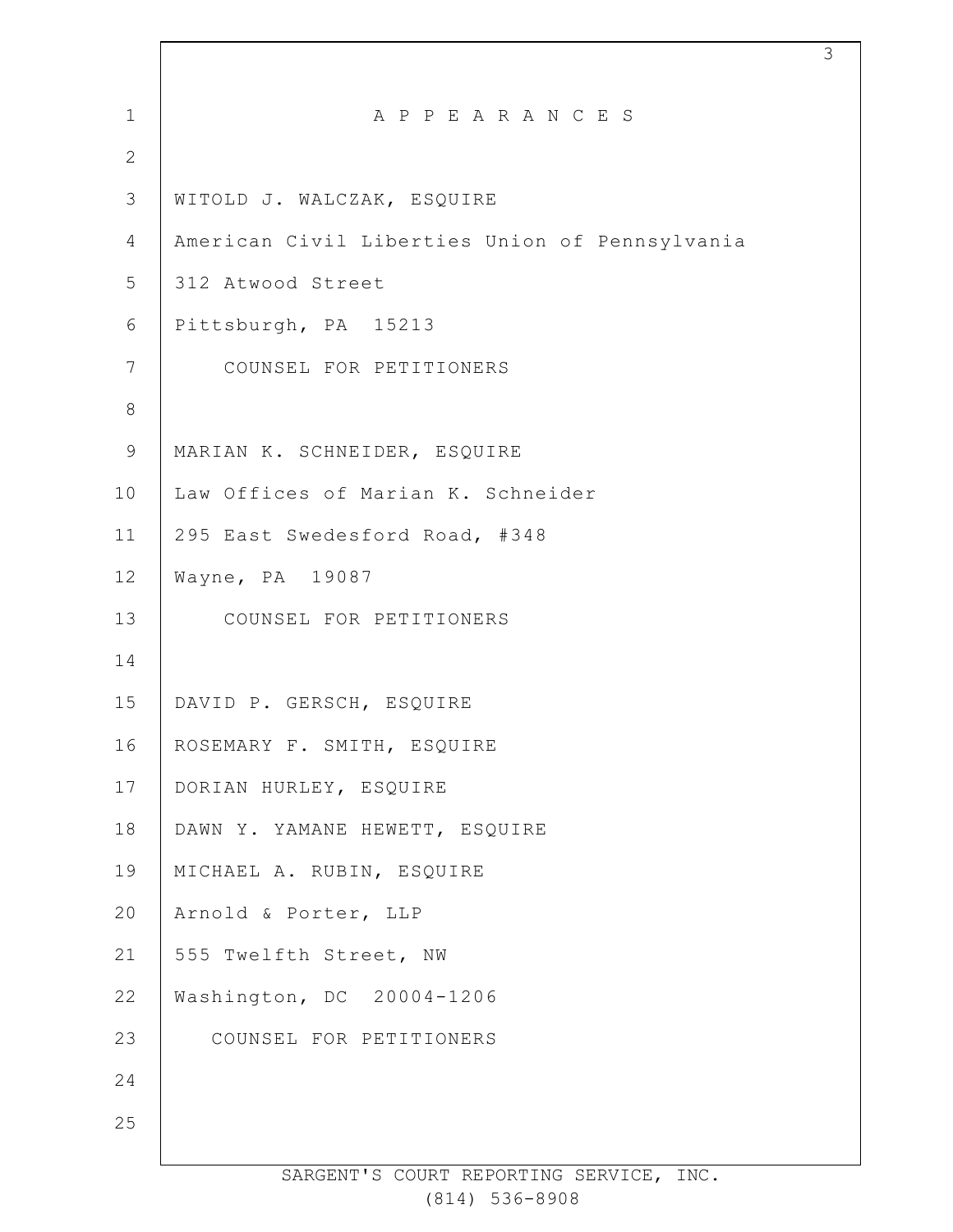| $\mathbf 1$    | A P P E A R A N C E S (cont.)                |
|----------------|----------------------------------------------|
| 2              |                                              |
| $\mathfrak{Z}$ | JENNIFER CLARKE, ESQUIRE                     |
| 4              | BENJAMIN GEFFEN, ESQUIRE                     |
| 5              | Public Interest Law Center of Philadelphia   |
| 6              | United Way Building                          |
| $7\phantom{.}$ | 1709 Benjamin Franklin Parkway, Second Floor |
| $8\,$          | Philadelphia, PA 19103                       |
| $\mathsf 9$    | COUNSEL FOR PETITIONERS                      |
| 10             |                                              |
| 11             | PATRICK S. CAWLEY, ESQUIRE                   |
| 12             | Office of Attorney General                   |
| 13             | Litigation Section                           |
| 14             | Strawberry Square, 15th Floor                |
| 15             | Harrisburg, PA 17120                         |
| 16             | COUNSEL FOR RESPONDENTS                      |
| 17             |                                              |
| 18             | KEVIN P. SCHMIDT, ESQUIRE                    |
| 19             | Governor's Office of General Counsel         |
| 20             | 333 Market Street, 17th Floor                |
| 21             | Harrisburg, PA 17101                         |
| 22             | COUNSEL FOR RESPONDENTS                      |
| 23             |                                              |
| 24             | ALSO PRESENT:                                |
| 25             | KELBY BALLENA                                |
|                |                                              |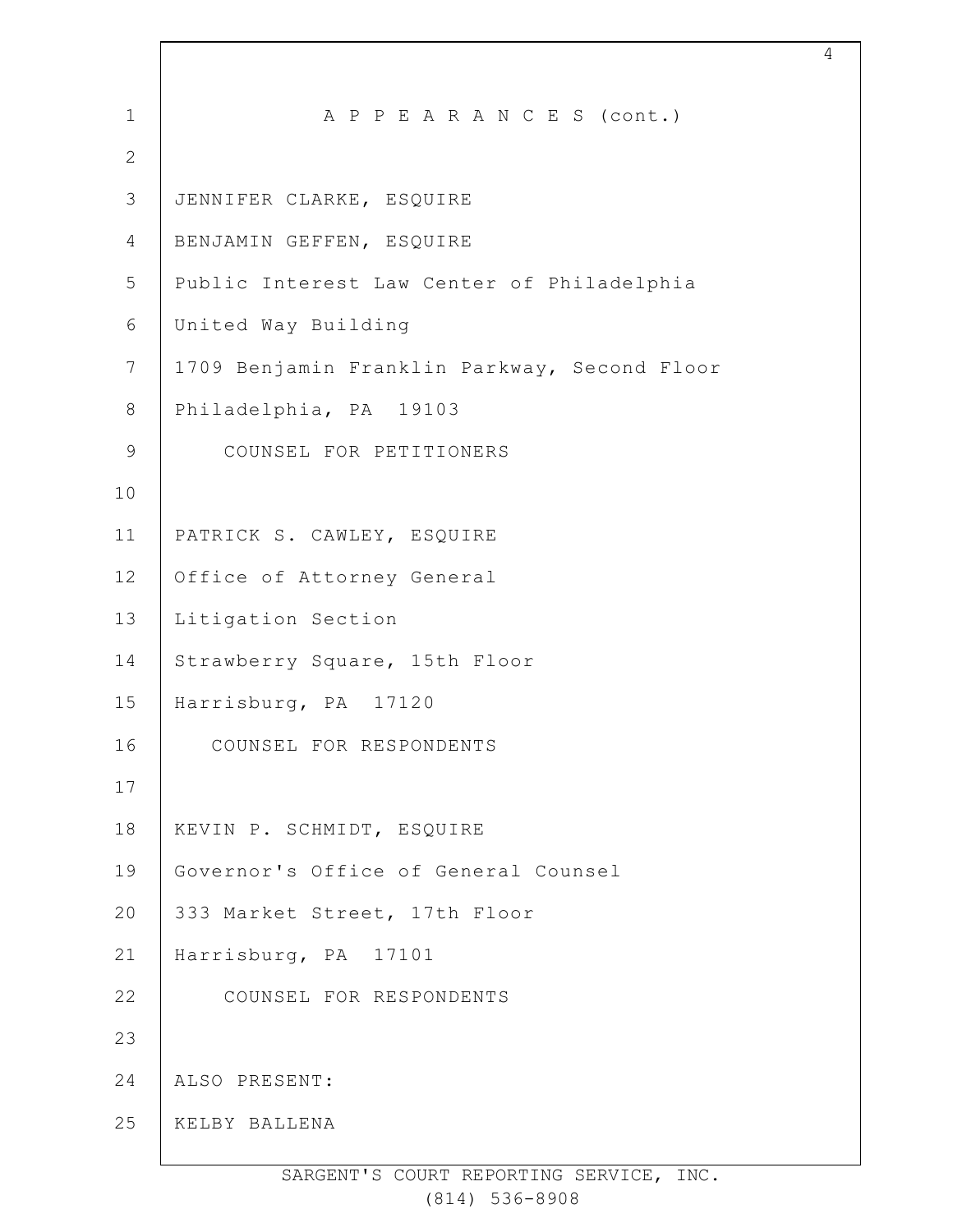| $\mathbf{1}$   | INDEX                           |             |
|----------------|---------------------------------|-------------|
| $\overline{2}$ |                                 |             |
| 3              | OPENING REMARKS                 |             |
| $\overline{4}$ | By Judge Simpson                | $9 - 20$    |
| 5              | OPENING STATEMENT               |             |
| 6              | By Attorney Gersch              | $21 - 54$   |
| 7              | OPENING STATEMENT               |             |
| 8              | By Attorney Cawley              | $54 - 69$   |
| 9              | WITNESS: Wilola Shinholster Lee |             |
| 10             | DIRECT EXAMINATION              |             |
| 11             | By Attorney Walczak             | $70 - 88$   |
| 12             | CROSS EXAMINATION               |             |
| 13             | By Attorney Schmidt             | $88 - 92$   |
| 14             | DISCUSSION AMONG PARTIES        | $92 - 95$   |
| 15             | WITNESS: Viviette Applewhite    |             |
| 16             | DIRECT EXAMINATION              |             |
| 17             | By Attorney Walczak             | $95 - 124$  |
| 18             | CROSS EXAMINATION               |             |
| 19             | By Attorney Schmidt             | $124 - 135$ |
| 20             | DISCUSSION AMONG PARTIES        | $135 - 137$ |
| 21             | WITNESS: Ana Gonzalez           |             |
| 22             | DIRECT EXAMINATION              |             |
| 23             | By Attorney Geffen              | $137 - 149$ |
| 24             | CROSS EXAMINATION               |             |
| 25             | By Attorney Cawley              | $149 - 151$ |
|                |                                 |             |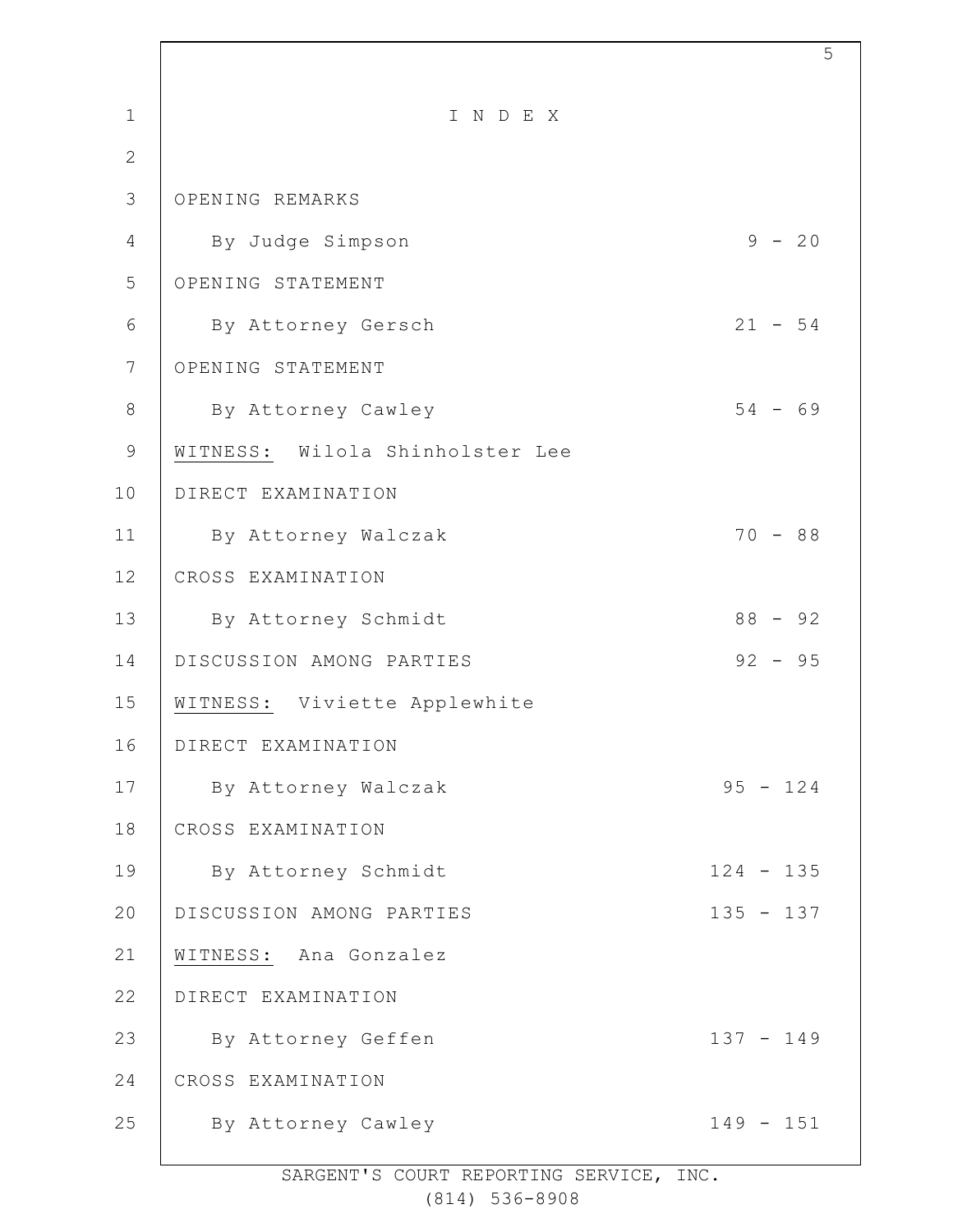| $\mathbf{1}$   | I N D E X (cont.)                 |             |
|----------------|-----------------------------------|-------------|
| $\mathbf{2}$   |                                   |             |
| 3              | WITNESS: Stanley Garrett          |             |
| 4              | DIRECT EXAMINATION                |             |
| 5              | By Attorney Walczak               | $152 - 162$ |
| 6              | CROSS EXAMINATION                 |             |
| 7              | By Attorney Cawley                | $163 - 165$ |
| 8              | REDIRECT EXAMINATION              |             |
| $\overline{9}$ | By Attorney Walczak               | $165 - 166$ |
| 10             | WITNESS: Leila Stones             |             |
| 11             | DIRECT EXAMINATION                |             |
| 12             | By Attorney Hurley                | $166 - 177$ |
| 13             | CROSS EXAMINATION                 |             |
| 14             | By Attorney Cawley                | $177 - 179$ |
| 15             | DISCUSSION AMONG PARTIES          | $179 - 181$ |
| 16             | WITNESS: Nadine Marsh (via video) |             |
| 17             | DIRECT EXAMINATION                |             |
| 18             | By Attorney Walczak               | $181 - 196$ |
| 19             | CROSS EXAMINATION                 |             |
| 20             | By Attorney Cawley                | $196 - 198$ |
| 21             | DISCUSSION AMONG PARTIES          | $198 - 200$ |
| 22             | WITNESS: Veronica Ludt, Esquire   |             |
| 23             | EXAMINATION ON QUALIFICATIONS     |             |
| 24             | By Attorney Walczak               | $200 - 205$ |
| 25             |                                   |             |
|                |                                   |             |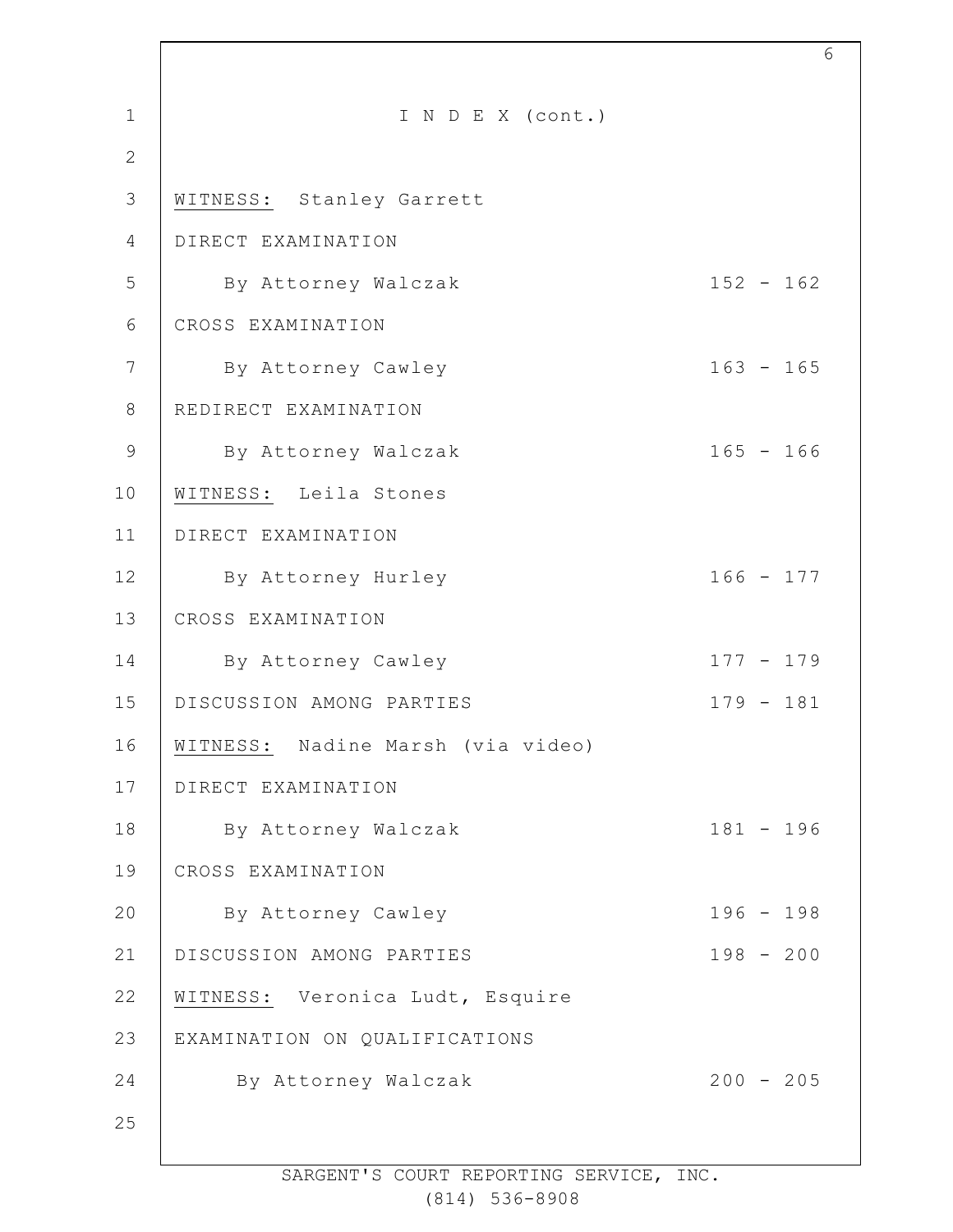| $\mathbf{1}$   | I N D E X (cont.)                       |
|----------------|-----------------------------------------|
| $\mathbf{2}$   |                                         |
| $\mathfrak{Z}$ | DIRECT EXAMINATION                      |
| $\overline{4}$ | $206 - 249$<br>By Attorney Walczak      |
| 5              | CROSS EXAMINATION                       |
| $\epsilon$     | $249 - 259$<br>By Attorney Cawley       |
| $\overline{7}$ | $259 - 261$<br>DISCUSSION AMONG PARTIES |
| $\,8\,$        |                                         |
| $\mathcal{G}$  |                                         |
| 10             |                                         |
| 11             |                                         |
| 12             |                                         |
| 13             |                                         |
| 14             |                                         |
| 15             |                                         |
| 16             |                                         |
| 17             |                                         |
| 18             |                                         |
| 19             |                                         |
| 20             |                                         |
| 21             |                                         |
| 22             |                                         |
| 23             |                                         |
| 24             |                                         |
| 25             |                                         |
|                | SARGENT'S COURT REPORTING SERVICE, INC. |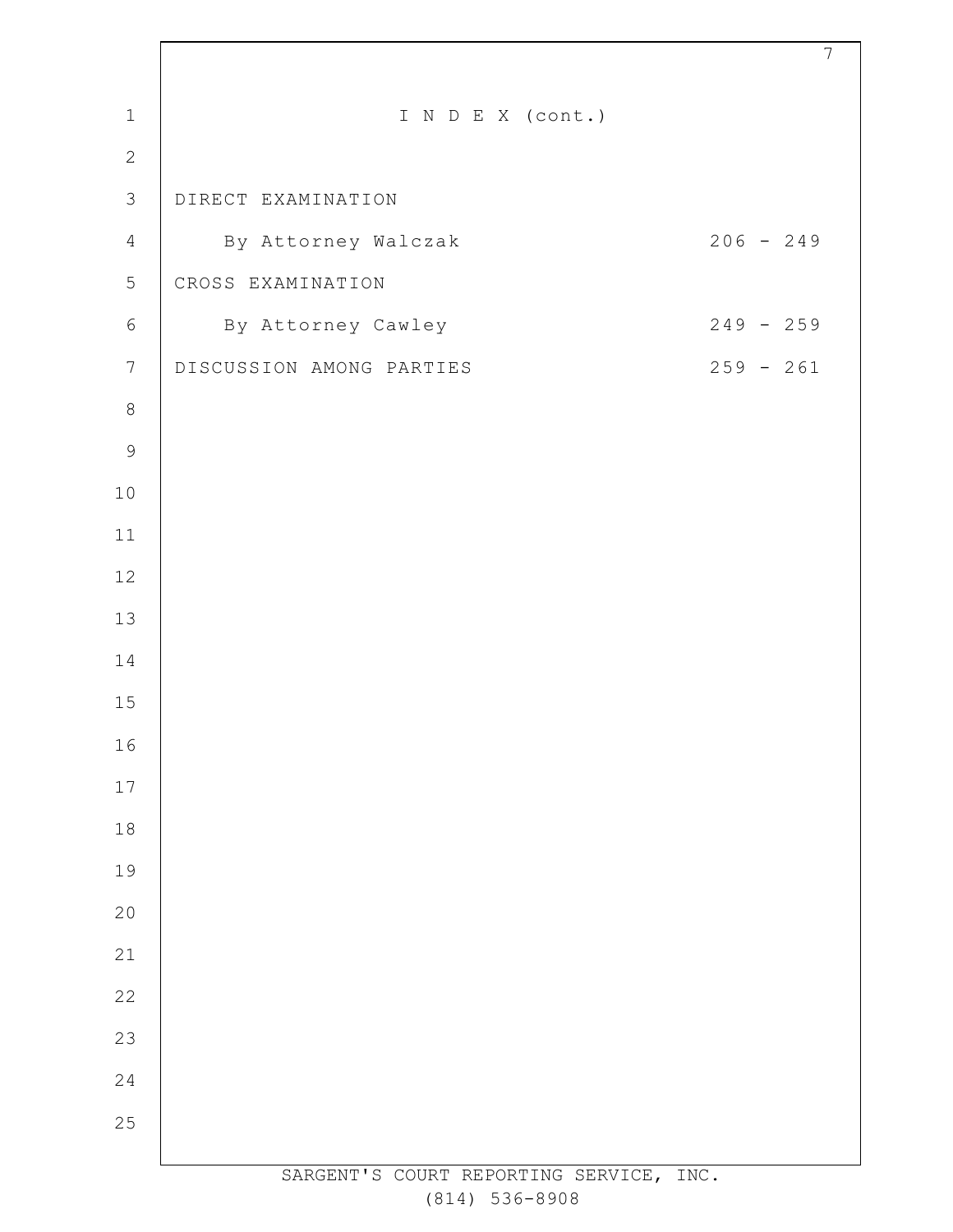|                  |              |                                         | $\,8\,$                |
|------------------|--------------|-----------------------------------------|------------------------|
| $\mathbf 1$      |              | EXHIBITS                                |                        |
| $\mathbf{2}$     |              |                                         |                        |
| $\mathcal{S}$    |              |                                         | Page                   |
| $\overline{4}$   |              | Number Description                      | Offered                |
| 5                | Respondents: |                                         |                        |
| $\epsilon$       | One          | Ms. Applewhite's Documents              | $\star \star$<br>$- -$ |
| $\boldsymbol{7}$ |              |                                         |                        |
| $\,8\,$          |              |                                         |                        |
| $\mathsf 9$      |              |                                         |                        |
| $10$             |              |                                         |                        |
| $11\,$           |              | ** - Not Attached                       |                        |
| 12               |              |                                         |                        |
| $13$             |              |                                         |                        |
| 14               |              |                                         |                        |
| $15\,$           |              |                                         |                        |
| 16               |              |                                         |                        |
| $17\,$           |              |                                         |                        |
| 18               |              |                                         |                        |
| 19               |              |                                         |                        |
| 20               |              |                                         |                        |
| 21               |              |                                         |                        |
| 22               |              |                                         |                        |
| 23               |              |                                         |                        |
| 24               |              |                                         |                        |
| 25               |              |                                         |                        |
|                  |              | SARGENT'S COURT REPORTING SERVICE, INC. |                        |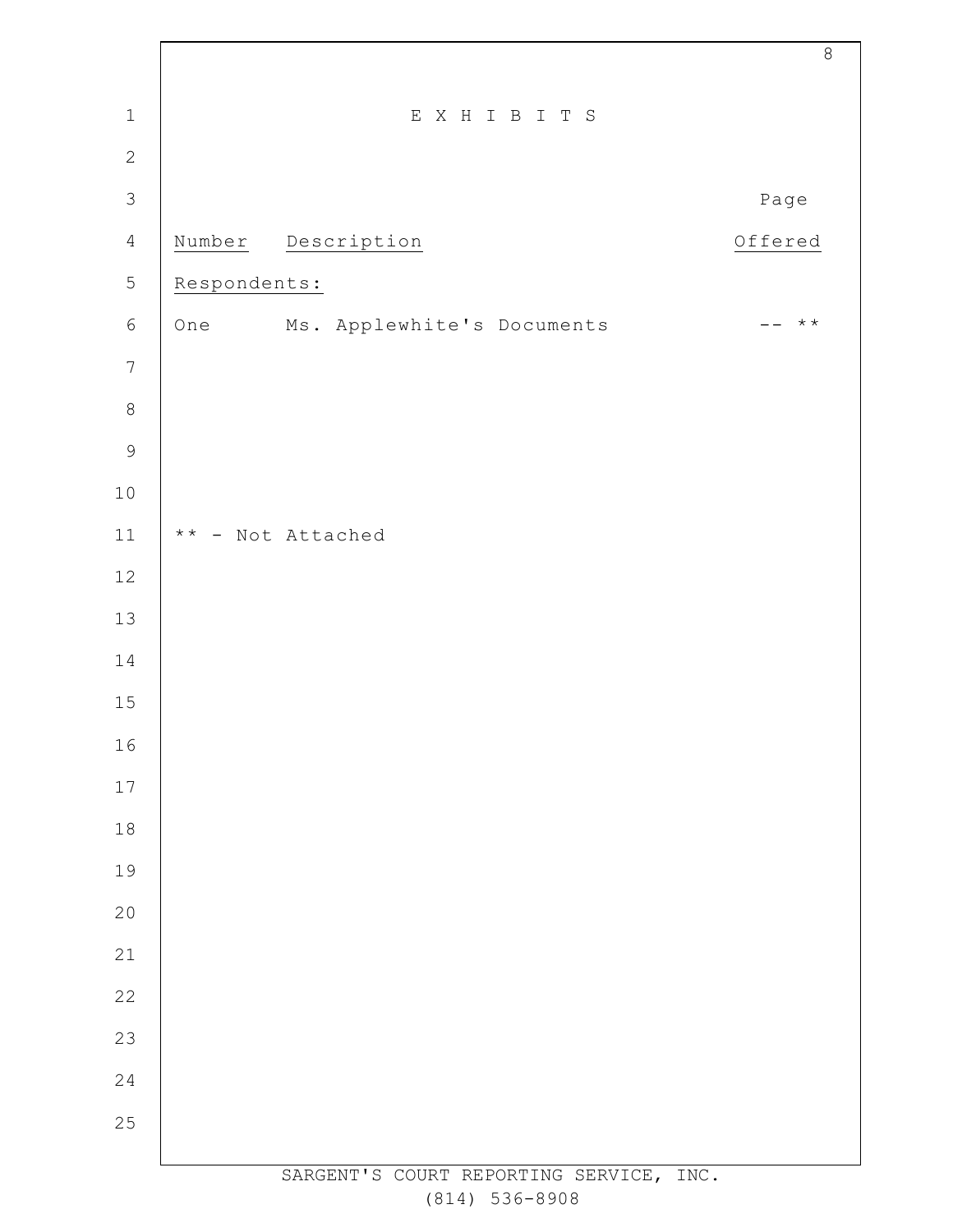1 2 3 4 5 6 7 8 9 10 11 12 13 14 15 16 17 18 19 20 21 22 23 24 25 P R O C E E D I N G S ---------------------------------------------------- MR. TURNER: Commonwealth Court is now in session. Honorable Robert E. Simpson presiding. JUDGE SIMPSON: Please sit down. Good morning, welcome to the Courtroom 3002 in the Pennsylvania Judicial Center. We are here today for the case of Applewhite versus Commonwealth of Pennsylvania. This is a very, very interesting challenge to Act 18. It's challenged under the Pennsylvania State Constitution. There are various factual issues that we'll be addressing over the next several days of how this Act will be implemented, how will it affect voters. There's also an important fact --- there are a number of important legal issues. One of the most important is what level of scrutiny will the Court apply to this new Act. And by level of scrutiny, I mean will the Court's review be more robust or will it tend to defer to the judgement of the legislature. The particular vehicle which brings us together today is Petitioners' request for a preliminary injunction, and there are several elements that the Petitioners will have to establish.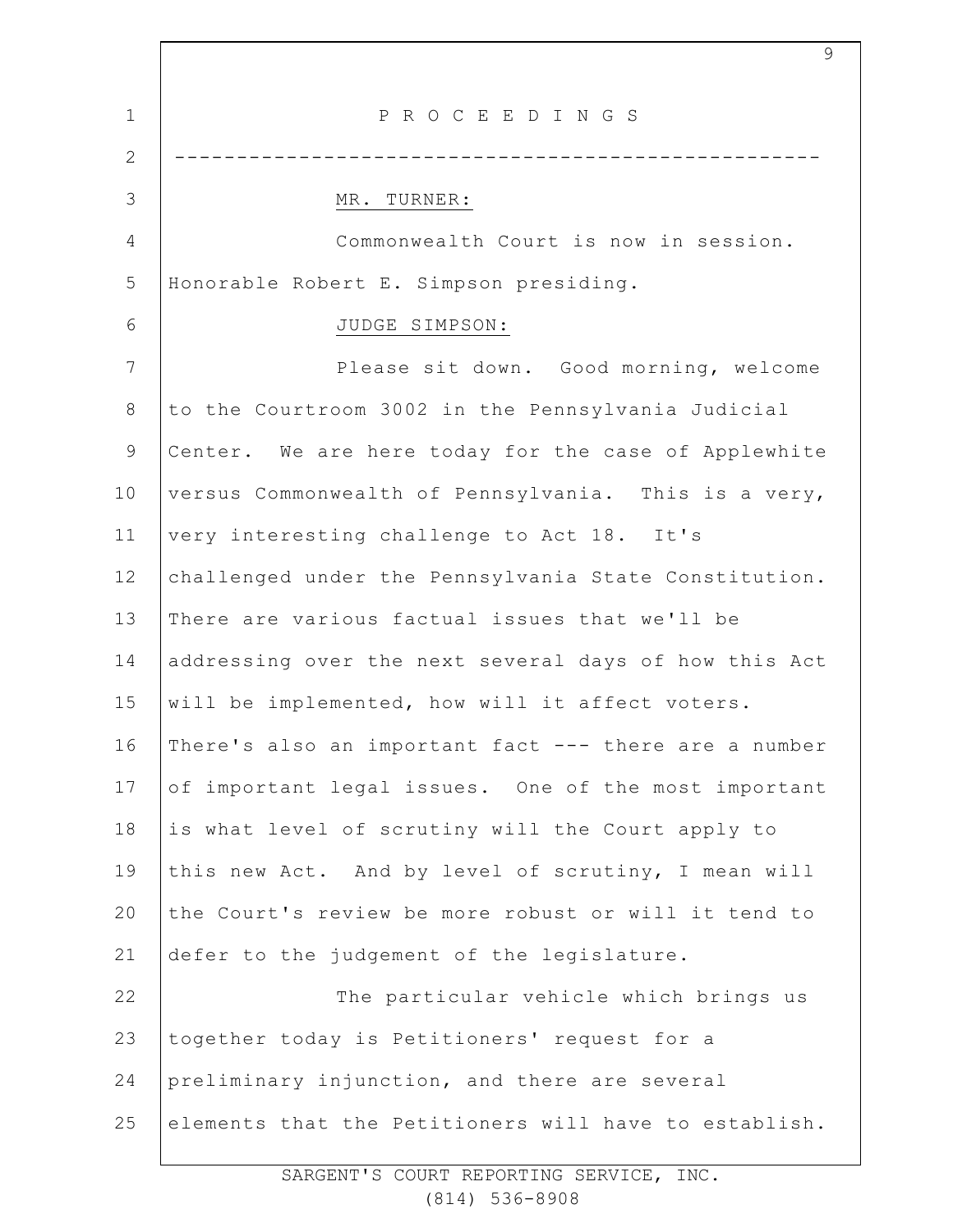| $\mathbf 1$    | They will be the focus of my thinking and my                     |
|----------------|------------------------------------------------------------------|
| $\mathbf{2}$   | decision-making ultimately in this case.                         |
| 3              | There are six elements, and I invite                             |
| 4              | all of you to pay attention when you hear information            |
| 5              | that may apply to any of these. First of all, the                |
| 6              | relief must be necessary to prevent immediate and                |
| $7\phantom{.}$ | irreparable harm that cannot be adequately                       |
| $8\,$          | compensated by money damages. Two, a greater injury              |
| $\mathsf 9$    | will occur from refusing to grant the injunction than            |
| 10             | from granting it. Three, the injunction will restore             |
| 11             | the parties to their status quo as it existed before             |
| 12             | the alleged wrongful conduct. Four, the Petitioner               |
| 13             | is likely to prevail on the merits. And five, the                |
| 14             | injunction is reasonably suited to abate the                     |
| 15             | offending activity. Six, the public interest will                |
| 16             | not be harmed if the injunction is granted.                      |
| 17             | Let me try to outline some quidelines                            |
| 18             | for these proceedings and set some expectations.                 |
| 19             | Then I will allow the attorneys to bring to my                   |
| 20             | attention anything that they think needs to be                   |
| 21             | addressed before we move into the meat of the                    |
| 22             | hearing. First of all, our daily schedule, most                  |
| 23             | mornings we will start at nine o'clock. And I do                 |
| 24             | start on time. We will have a mid-morning break.<br>$\mathbb{I}$ |
| 25             | can only sit here for an hour and a half or two                  |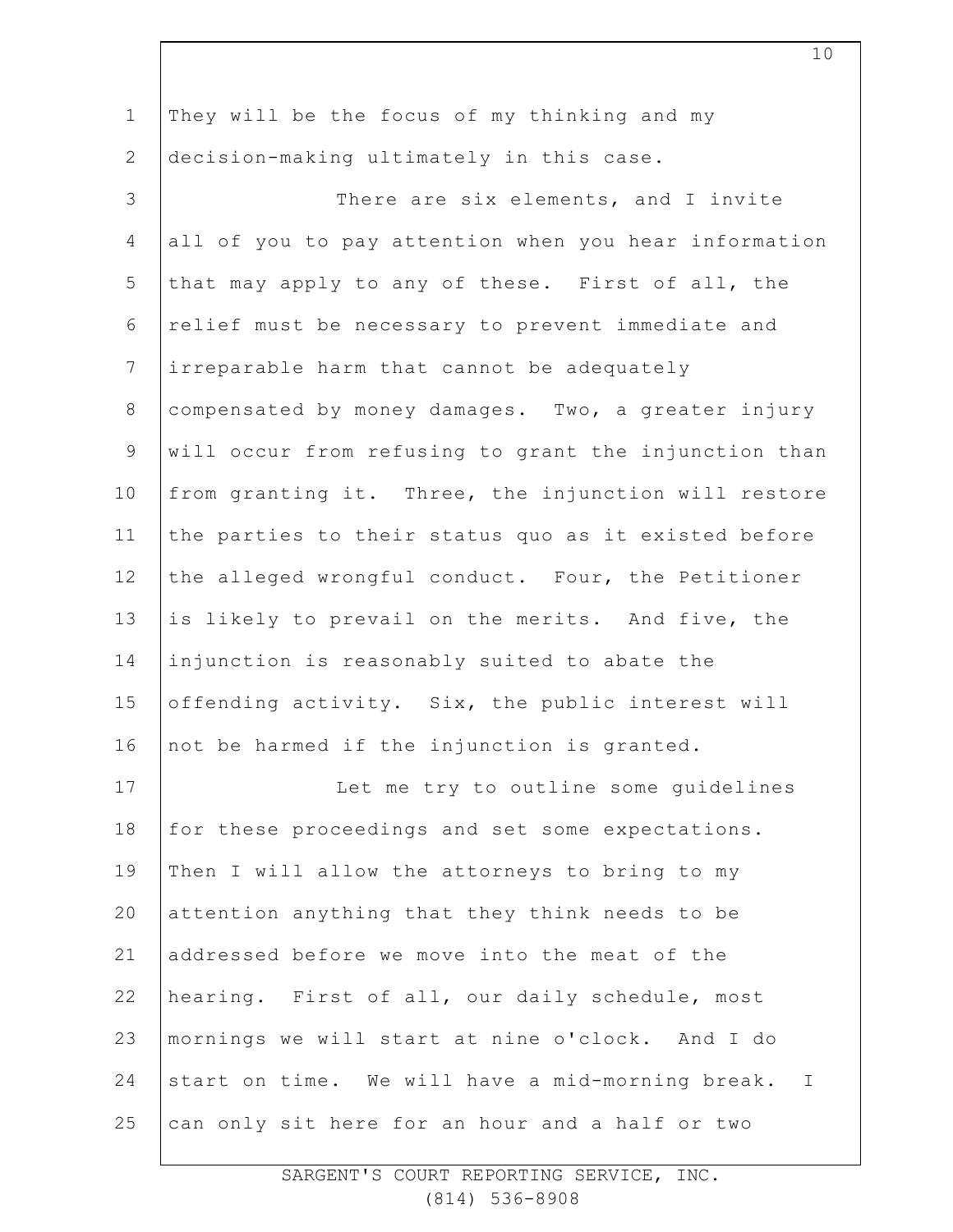| $\mathbf 1$    | hours, so we're going to have a mid-morning break.    |
|----------------|-------------------------------------------------------|
| $\mathbf{2}$   | It will probably be about 30 minutes. If there are    |
| 3              | members of the press here, it's designed to give you  |
|                |                                                       |
| 4              | an opportunity to get down to the media room and make |
| 5              | whatever contacts or communications you need to make. |
| 6              | For the rest of you, it will be enough time for you   |
| $\overline{7}$ | to use the facilities. There's a men's room and       |
| $\,8\,$        | ladies' room on each floor. So we hope to be able to  |
| $\mathsf 9$    | accommodate everybody in that period of time.         |
| 10             | We'll take --- I usually go to about                  |
| 11             | one o'clock before our lunch break. The lunch break   |
| 12             | is about an hour, maybe an hour and a half, depending |
| 13             | on how worn out I am from the morning. We'll take a   |
| 14             | mid-afternoon break as well and finish some days      |
| 15             | around three o'clock. And I also committed the        |
| 16             | attorneys to work several days later than that so     |
| 17             | that we can finish this case in a timely matter.      |
| 18             | Today, Monday, Wednesday and Friday will be days when |
| 19             | we may go beyond three o'clock or so.                 |
| 20             | I have a couple things that bug me, and               |
| 21             | I want to tell you about them now so we don't have to |
| 22             | deal with them later on. I really do not like         |
| 23             | ringing phones in the courtroom, so I'm hoping that   |
| 24             | you have your phones off. If your phone rings, Mr.    |
| 25             | Turner is going to escort you out of the courtroom,   |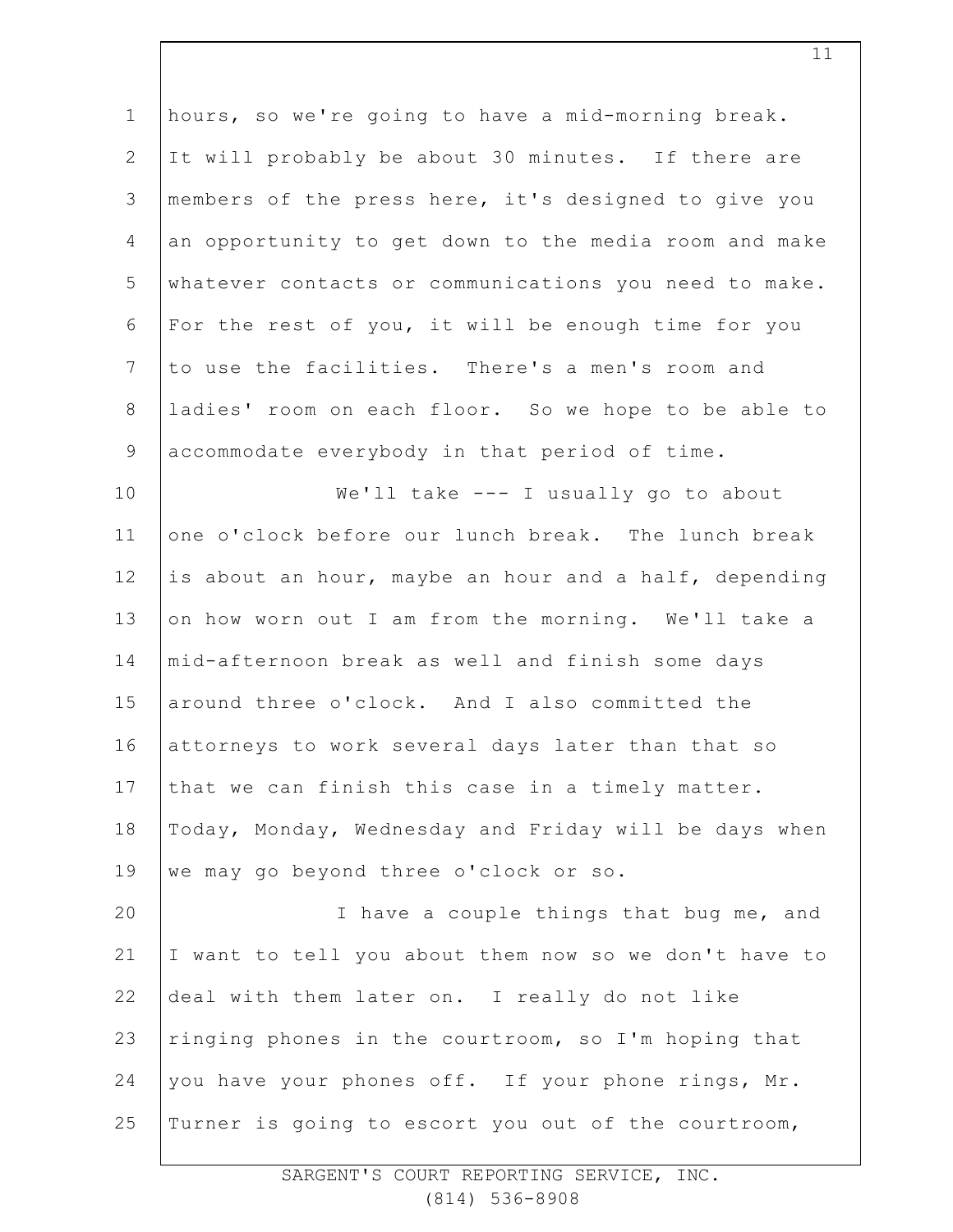| $\mathbf 1$    | and you can come back some other time, come back      |
|----------------|-------------------------------------------------------|
| $\mathbf{2}$   | later in the day, but nobody is going to be saving    |
| 3              | your seat for you. So please turn your phones off.    |
| 4              | The other thing that tends to distract                |
| 5              | me is people coming and going through the doors. I    |
| 6              | know that we may have more to this first day, so I'm  |
| $\overline{7}$ | trying to work with you. I don't have any             |
| $8\,$          | restrictions on it other than my request that you use |
| $\mathsf 9$    | some courtesy and common sense. It tends to prevent   |
| 10             | me from focusing entirely on the witness who's on the |
| 11             | stand and we have important witnesses today. They     |
| 12             | all deserve my full attention.                        |
| 13             | I issued a Decorum Order in an effort                 |
| 14             | to address some of my landlord's concerns. The        |
| 15             | Administrative Office of Pennsylvania Courts is my    |
| 16             | landlord, and they want to make sure that their       |
| 17             | building wasn't being used in a manner that they      |
| 18             | couldn't control. So we entered a Decorum Order.      |
| 19             | The idea is this, members of the press who are here,  |
| 20             | we want you to have the ability to contact whoever    |
| 21             | you need to contact, but we don't want you to do it   |
| 22             | in the courtroom. So we tried to set up a separate    |
| 23             | facility for you in the courthouse to do that. I      |
| 24             | will take breaks to enable you to do that during the  |
| 25             | day. But please we don't want you doing it in the     |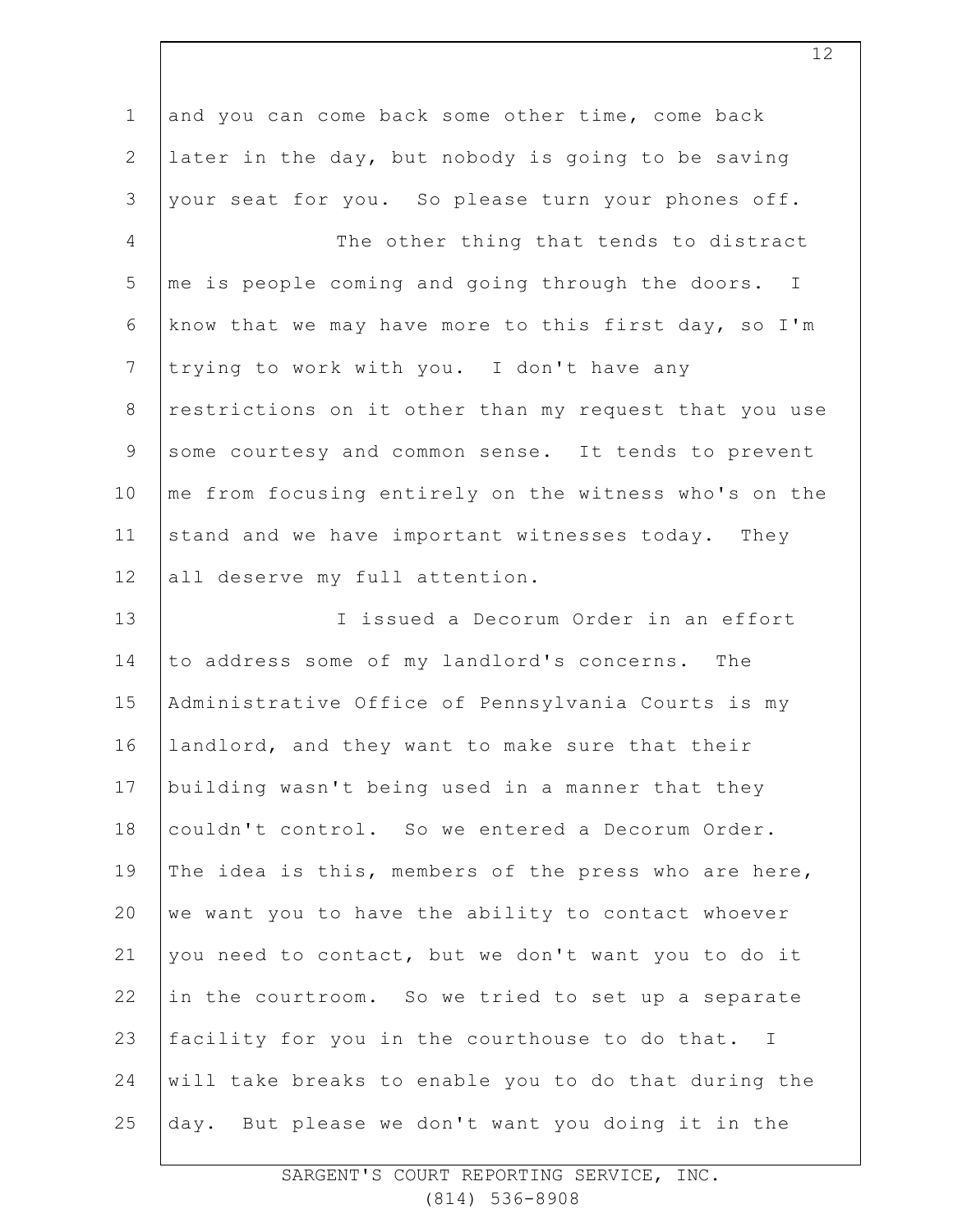| $\mathbf 1$    | courtroom. If we see you doing it in the courtroom    |
|----------------|-------------------------------------------------------|
| $\mathbf{2}$   | despite the Decorum Order, you get one warning.       |
| 3              | We'll go from there. I don't really expect any of     |
| 4              | that to happen, but I need to explain it to you ahead |
| 5              | of time. No cameras in the courthouse. Even the       |
| 6              | lawyers' cameras outside can do whatever you want.    |
| $\overline{7}$ | There is a live feed to Courtroom 3001 right next     |
| $8\,$          | door, so everybody who wants to can probably get in   |
| $\mathsf 9$    | here and watch it either in this courtroom or live    |
| 10             | right next to us. I know there are some questions     |
| 11             | about the Decorum Order. I'll entertain them when I   |
| 12             | finish with my opening remarks.                       |
| 13             | What's going to happen in this case?                  |
| 14             | What's the decision horizon here? I spoke with the    |
| 15             | attorneys --- some of the attorneys last week and     |
| 16             | found out that there was a keen interest to resolve   |
| 17             | the evidentiary portion of this matter by next        |
| 18             | Friday. I'm going to start losing people to other     |
| 19             | important scheduled events after next Friday. So      |
| 20             | we're going to do everything we possibly can to get   |
| 21             | this full case in by next Friday, including some days |
| 22             | going a little bit longer, and quite frankly,         |
| 23             | whatever else we need to do to get it done.           |
| 24             | After that, the attorneys have five                   |
| 25             | days to submit an additional briefing to me. They've  |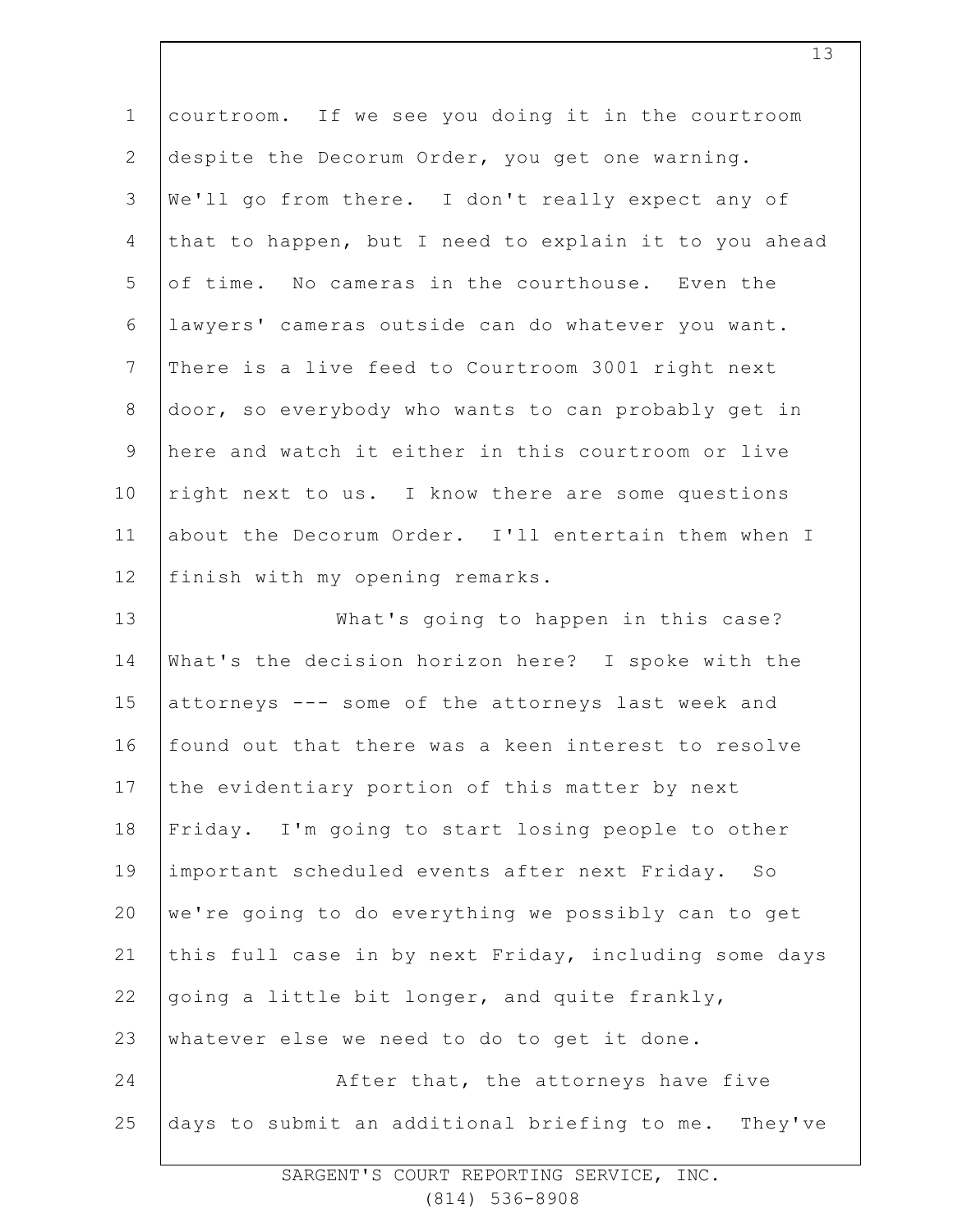1 2 3 4 5 6 7 8 9 already submitted briefs to me. I'm already working on it. We are well along in this process of thinking about the law and analyzing it. But if there are -- if there's a lot of new information when I get those submissions five days after the evidence closes, it will take me a few more days to digest that. So we're really looking at a decision probably the week starting Monday, August 13th. So mid-August I expect to have a decision.

10 11 12 13 14 15 16 17 18 19 20 21 22 Please understand there will be a lot of people that are very unhappy with the decision no matter what I do. I understand that. Take heart I'm not the last level of review here. The whole idea was to tee this up for the Supreme Court to make a decision well in advance of the election. So think of me as the Supreme Court's Hearing Office. Although I have to make a decision and do my best to make a correct decision, ultimately the decision will be made by the Supreme Court. And I'm expected to be well in advance of the election. So that's the time frame. I'm sort of a weigh station until we get to the Supreme Court. The really smart people will make

23 the final decision in this case.

24 25 Exhibits, we have --- we're going to have hundreds of exhibits, I believe. Under normal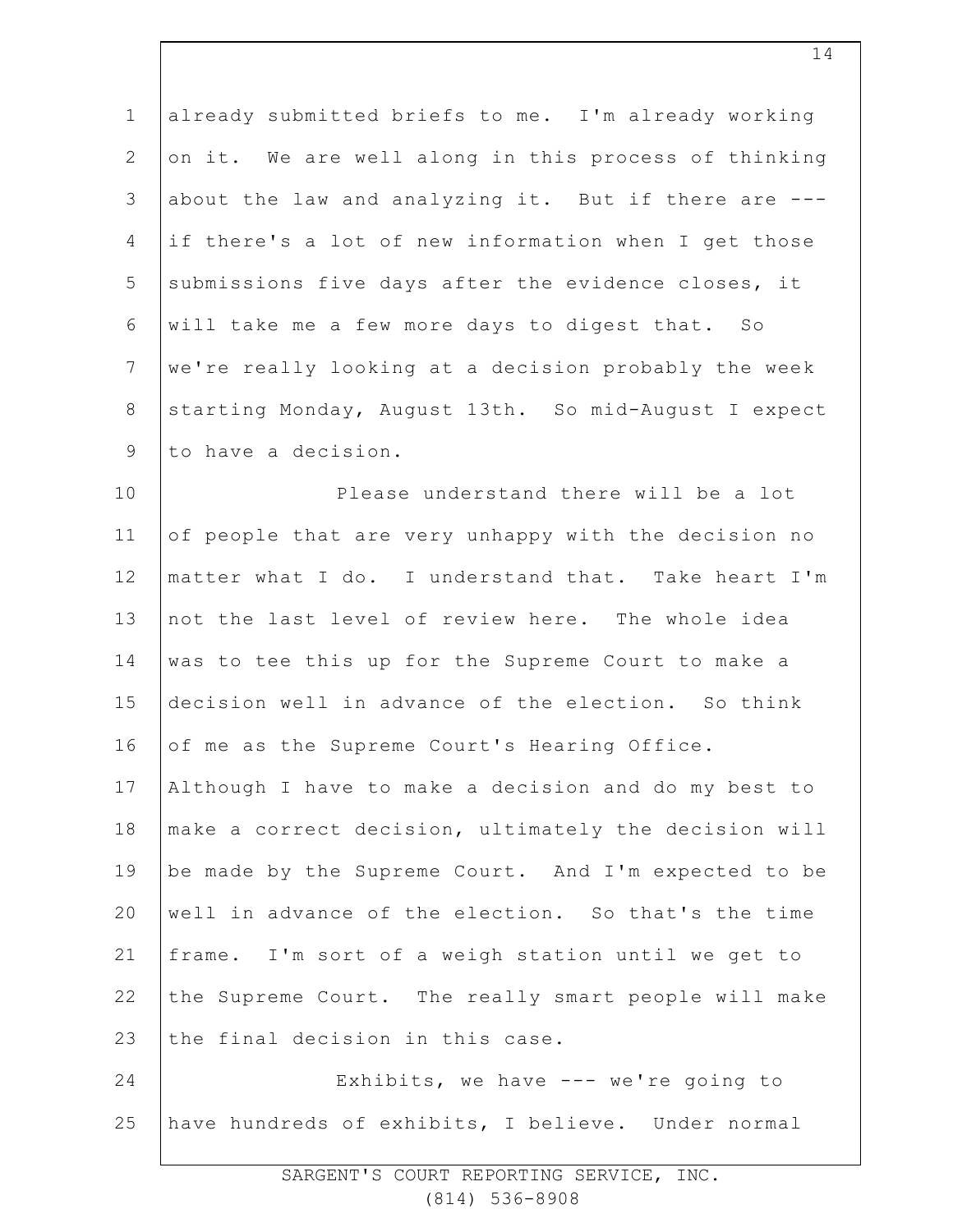1 2 3 4 5 6 7 8 9 10 11 12 13 14 15 16 17 18 19 20 21 22 23 24 25 circumstances once an exhibit is offered and received into evidence, it's taken into custody by the court reporter. I don't know the court reporter. She does not have an ongoing relationship with the Commonwealth Court, but she has been provided by the Petitioners. So what we're going to do here with exhibits is once they're received into evidence, I will take them into custody. I'm going to have them locked down in my personal chambers and they will be filed with my decision sometime in mid-August. And at that point, they will be available to everyone. But once I get them, you can't see them. You can't have them, they're going to be mine. And they're going to be locked and secured. Before they're offered into evidence, however, they are the parties' exhibits, and the parties are free to show anybody they want or also share copies. But once I get the original exhibits, they're mine, and you can't have them. Sidebar conferences, I don't want any sidebar conferences. We're going to do it out in the open here. Expectations. Counsel, this is a high profile case. There's some emotion here. There's a lot of anxiety here. Cases like this we have to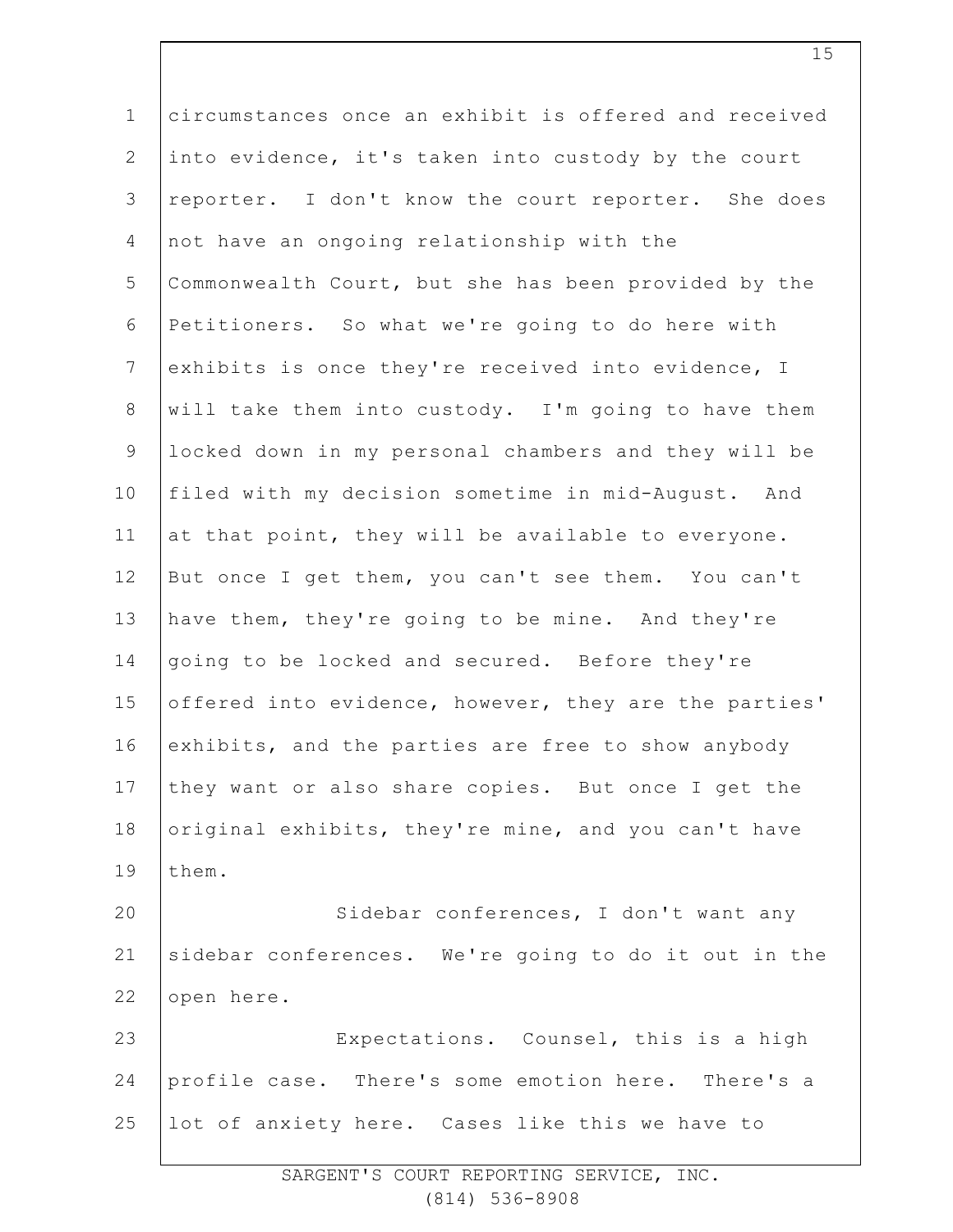1 2 3 4 5 6 7 8 9 10 11 12 13 14 15 16 17 18 19 20 21 22 23 24 25 stand a little taller, we have to be a little calmer. We have to preserve the dignity of the proceedings. Now, everything I've seen leads me to believe that will be exactly the case, but  $I$  --- it makes me feel better to say it. So just bear with me for that. Parties. Parties, you're not going to see your lawyers jumping up and down and making super impassioned pleas, and you're not going to see a lot of that here, because I just told them not to do that. But please understand, you are being well represented by both sides. Each party will have a vigorous representation here. And two, everybody who's here, my job and your exception of me should be to give the parties a full, fair opportunity to tell their story. Now, if something happens during this time that you don't feel that's the case, please you need to tell me. You need to tell me when it's going on or soon thereafter so I can deal with it. You need to feel and your clients need to feel that you had a full, fair opportunity in this case. That's my job. Okay. I've discussed how we're going to deal with some press issues, when we're going -- when you can anticipate a decision, how I expect everybody to handle themselves while we're in here.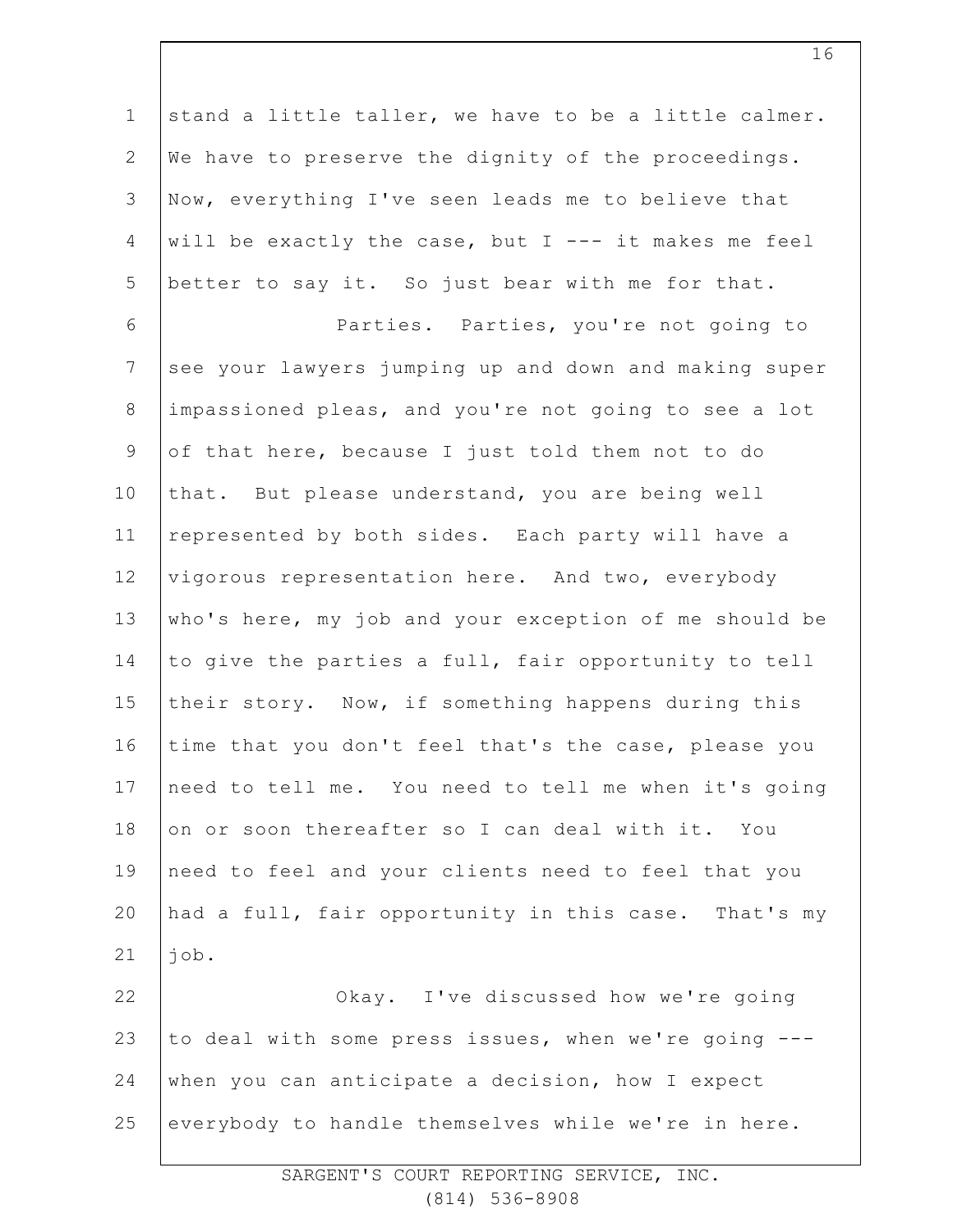| $\mathbf 1$    | Do we have people in the overflow courtroom? Are      |
|----------------|-------------------------------------------------------|
| $\mathbf{2}$   | there people in there? How many do we have, a guess?  |
| 3              | No guess. Mr. Mazin, if you could just stroll over    |
| $\overline{4}$ | there and peek in the back and just tell me. I'm      |
| 5              | trying to figure out how much room --- how much extra |
| 6              | room we may have when I am asked to set aside some    |
| 7              | reserved seating here. So those are the comments I    |
| 8              | have. Before we get started, is there anything for    |
| $\mathsf 9$    | the Petitioners?                                      |
| 10             | ATTORNEY GERSCH:                                      |
| 11             | David Gersch for the Petitioners. No,                 |
| 12             | Your Honor, I think everything is clear to us and     |
| 13             | we're ready to go.                                    |
| 14             | JUDGE SIMPSON:                                        |
| 15             | And if you're like me, your over ready                |
| 16             | to go. When we start --- I was ready yesterday. We    |
| 17             | could have started this yesterday. I would have been  |
| 18             | happy to do so. So I get it. You want to request      |
| 19             | about some of your clients coming in and sitting      |
| 20             | somewhere?                                            |
| 21             | ATTORNEY GERSCH:                                      |
| 22             | We did, Your Honor, but they are in the               |
| 23             | courtroom. And when I do the introductions, I'll      |
| 24             | identify them. And for now, we're set. And if we      |
| 25             | have an issue for tomorrow, we'll raise it at the end |
|                |                                                       |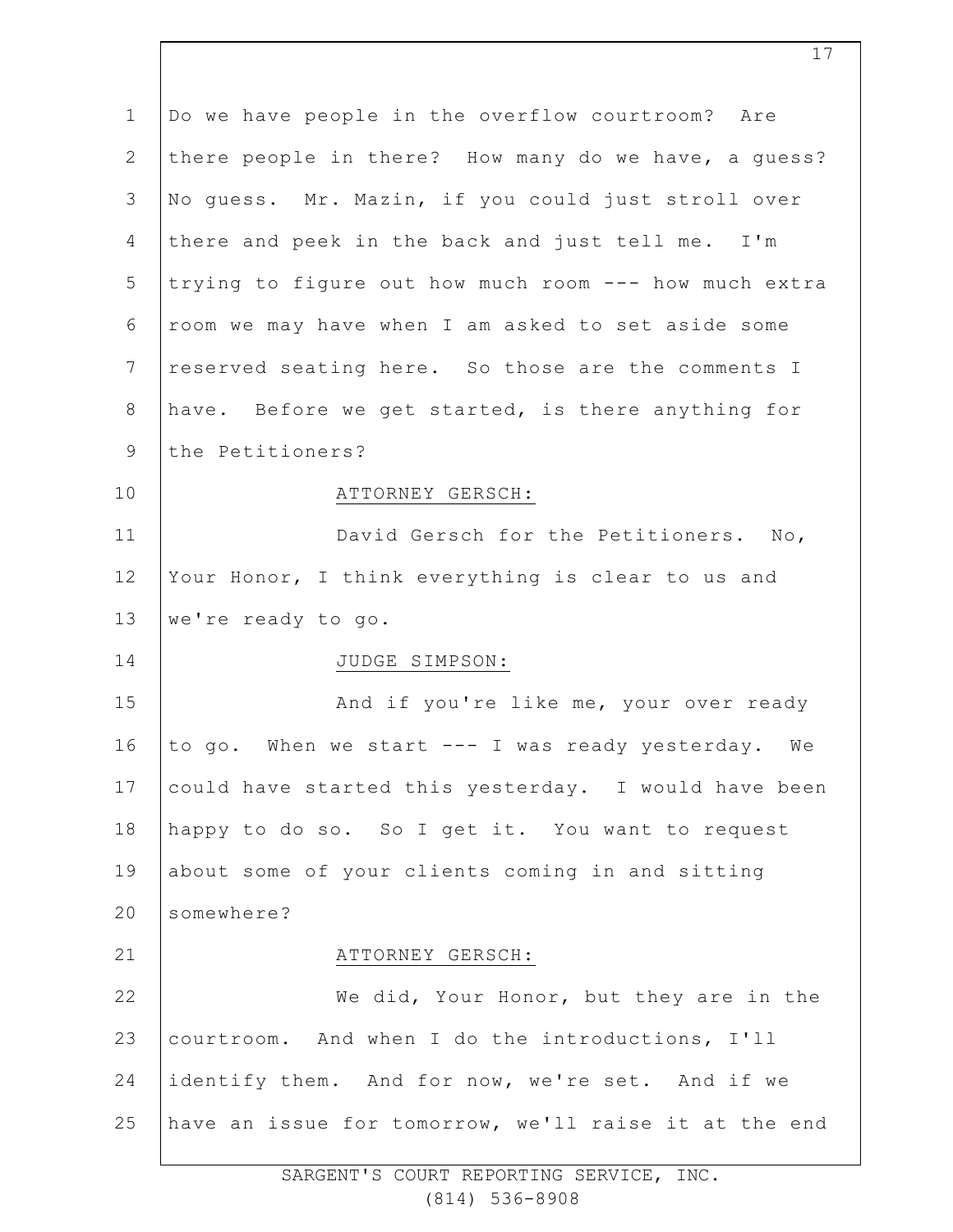1 of the day.

2

|--|

| 3               | Okay. I suspect we'll have fewer                      |
|-----------------|-------------------------------------------------------|
| 4               | people tomorrow. It's not going to be much of an      |
| 5               | issue. Today is the day. And there may be an issue    |
| 6               | the last day, which would --- usually the openings    |
| $7\phantom{.0}$ | and the closings are the most important. Press        |
| $8\,$           | people today and next Friday find interesting, so I'm |
| $\mathsf 9$     | going to set aside some time. We'll probably have     |
| 10              | some interesting witnesses in between as well, but    |
| 11              | those are the days that are --- where you can really  |
| 12              | get your arms around the entire case and days to      |
| 13              | come. So nothing for the Petitioners?                 |
| 14              | ATTORNEY GERSCH:                                      |
| 15              | No, Your Honor.                                       |
| 16              | JUDGE SIMPSON:                                        |
| 17              | Okay. Anything for the Respondents?                   |
| 18              | ATTORNEY CAWLEY:                                      |
| 19              | Your Honor, Counsel for Petitioners                   |
| 20              | raised before we got started here the issue of        |
| 21              | sequestration of non-party witnesses when there's     |
| 22              | testimony going on from other witnesses. Does Your    |
| 23              | Honor have a preference on that practice?             |
| 24              | JUDGE SIMPSON:                                        |
| 25              | When a request is made, I tend to grant               |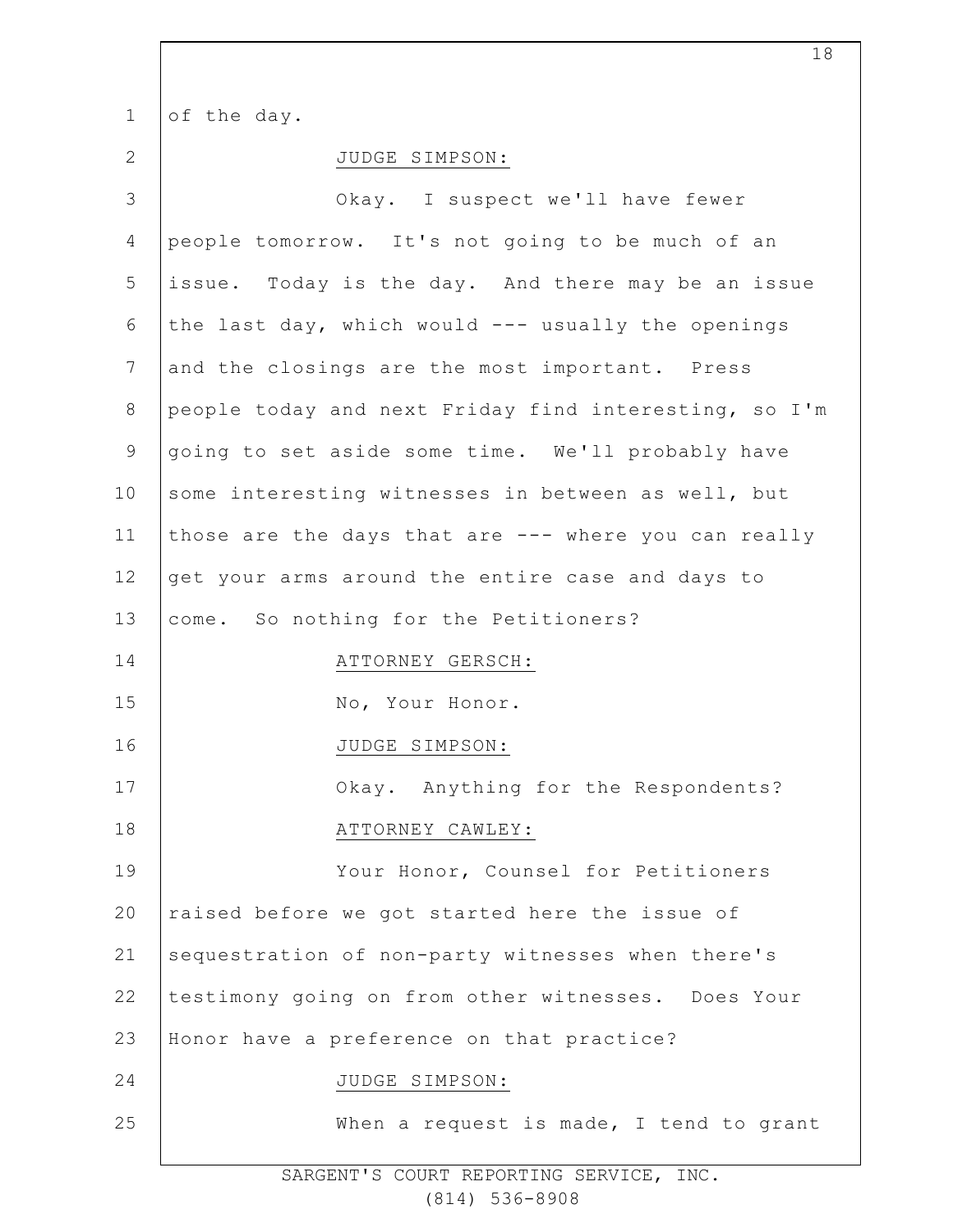| $\mathbf 1$ | it, but I don't --- I would not do it on my own      |
|-------------|------------------------------------------------------|
| 2           | motion.                                              |
| 3           | ATTORNEY CAWLEY:                                     |
| 4           | Well, I feel that it's probably                      |
| 5           | appropriate. I have no objection to non-party        |
| 6           | witnesses being present during the opening, but      |
| 7           | during the testimony of other witnesses, I would ask |
| 8           | that they be sequestered.                            |
| 9           | JUDGE SIMPSON:                                       |
| 10          | The Sequestration Order is --- request               |
| 11          | is granted? Where do they go? You both have rooms.   |
| 12          | Do you both have $---?$                              |
| 13          | ATTORNEY GEFFEN:                                     |
| 14          | Yes, we do. We have a conference room                |
| 15          | -- one of the 3,000 conference rooms.                |
| 16          | JUDGE SIMPSON:                                       |
| 17          | Okay. And do you also have a room?                   |
| 18          | ATTORNEY CAWLEY:                                     |
| 19          | My room is several blocks down the                   |
| 20          | street, but not one in the courthouse.               |
| 21          | JUDGE SIMPSON:                                       |
| 22          | But I thought we had two rooms                       |
| 23          | reserved?                                            |
| 24          | ATTORNEY GERSCH:                                     |
| 25          | We certainly have a room.                            |
|             |                                                      |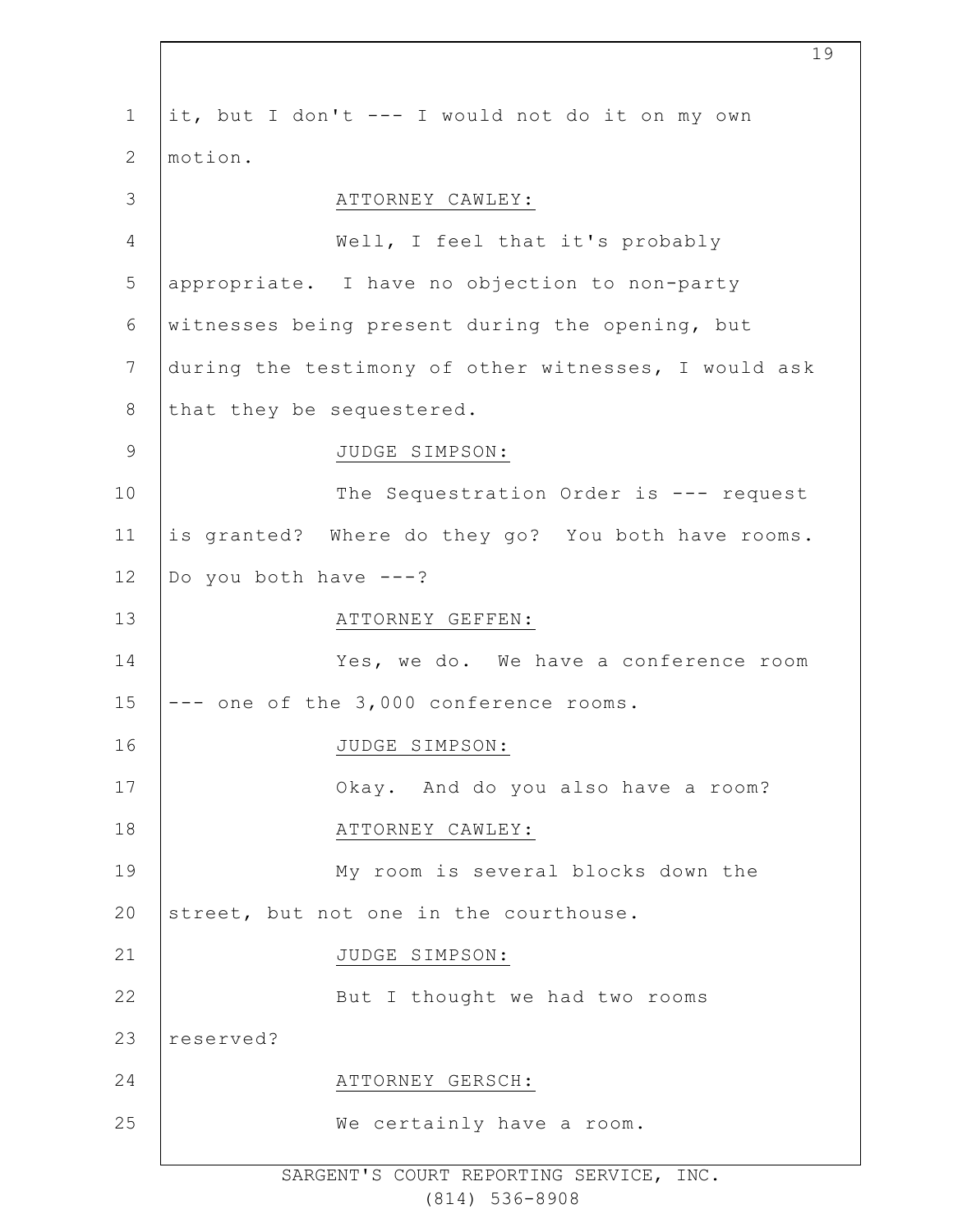1 2 3 4 5 6 7 8 9 10 11 12 13 14 15 16 17 18 19 20 21 22 23 24 25 ATTORNEY CAWLEY: I don't believe that I'll need one. JUDGE SIMPSON: Okay. All right. Is that a possible place for your witnesses then? ATTORNEY GERSCH: Yes. Yes, Your Honor. JUDGE SIMPSON: Okay. And you have sufficient chairs and facilities to accommodate them? ATTORNEY GERSCH: We have more than enough. The Administrative Office has been very good to us. JUDGE SIMPSON: Good. Well, we try to be user friendly when we're in the courthouse. Let me just address the court reporter. Do you have any questions? When you start taking this testimony, I'm going to move right behind you so that I'm closer to the witnesses. And you may fire when ready. ATTORNEY GERSCH: Thank you, Your Honor. JUDGE SIMPSON: By the way, I'm sorry, I signed a Pro Hac Vice Order for Penda Hair here. Thank you.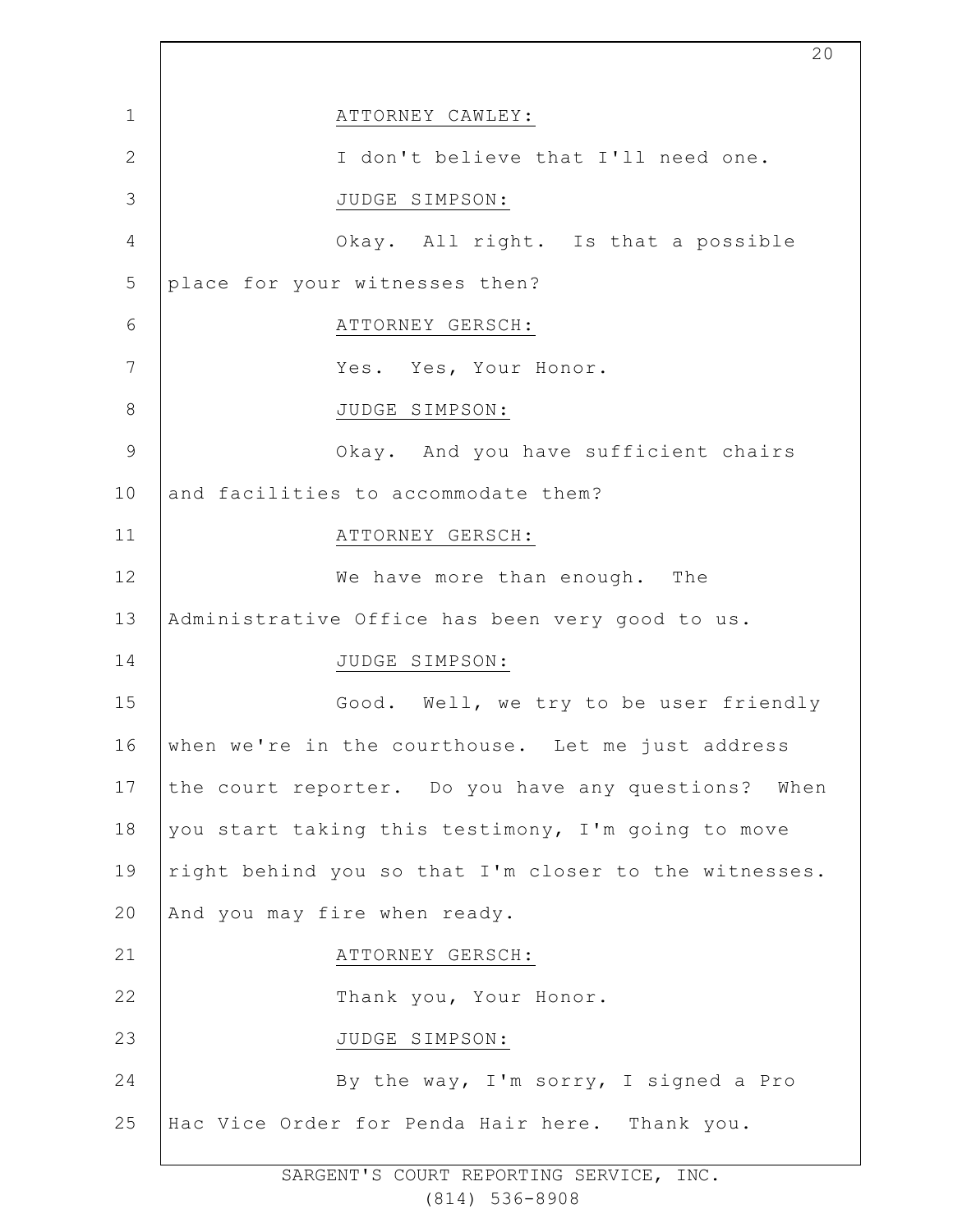1 2 3 4 5 6 7 8 9 10 11 12 13 14 15 16 17 18 19 20 21 22 23 24 25 ATTORNEY GERSCH: Thank you, Your Honor. Your Honor, Counsel, my name is David Gersch. I am with the Law Firm of Arnold & Porter. And together with my colleagues we represent the Petitioners in this case. I'd like to introduce my colleagues. With me is Vic Walczak with the American Civil Liberties Union in Pennsylvania, Jennifer Clarke of the Public Interest Law Center of Philadelphia, Marian Schneider of the Advancement Project. We also have a number of our younger colleagues who are with us. Some of them will be taking part in this case. Ms. Dorian Hurley from our firm, Dawn Hewett Yamane from our firm, Michael Rubin and Rosemary Smith, all from Arnold & Porter, and Ben Geffen from the Advancement Project, Your Honor. In addition, two of the Petitioners are here. I'd like to identify them, Ms. Viviette Applewhite in the wheelchair in front and Ms. Wilola Shinholster Lee sitting next to Mr. Geffen. JUDGE SIMPSON: Welcome. ATTORNEY GERSCH: We also have two of the organizational Plaintiffs here today. Ms. Olivia Thorne is here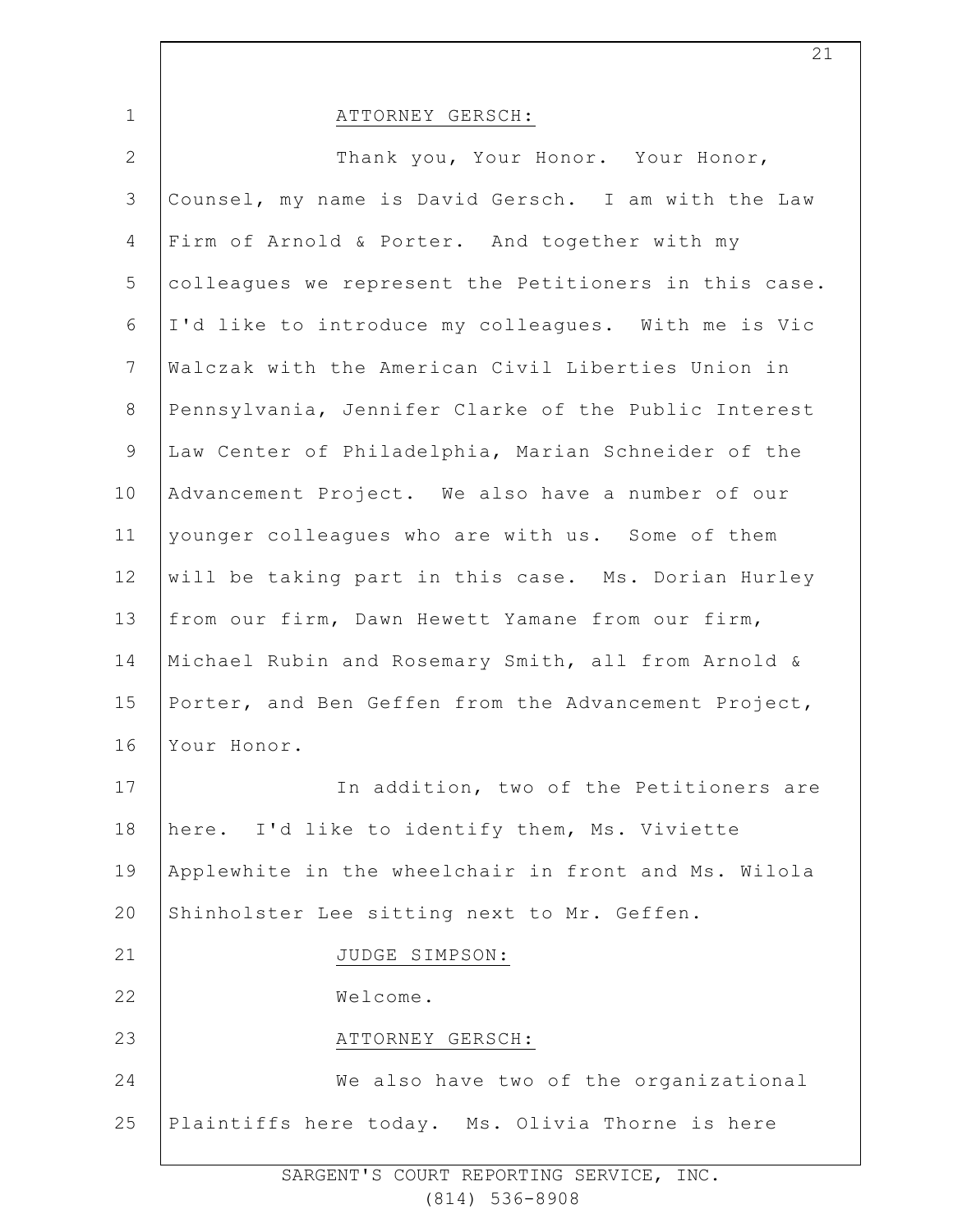| $\mathbf{1}$   | from the League of Women Voters and Ms. Diane         |
|----------------|-------------------------------------------------------|
| $\mathbf{2}$   | Robertson is here from the NAACP. Thank you, Your     |
| 3              | Honor.                                                |
| $\overline{4}$ | Petitioner Viviette Applewhite is                     |
| 5              | entitled to vote under the plain and unambiguous      |
| $\epsilon$     | terms of the Pennsylvania constitution. She's         |
| $\overline{7}$ | registered to vote. She has, in fact, voted           |
| $\,8\,$        | consistently since 1960.                              |
| $\mathsf 9$    | JUDGE SIMPSON:                                        |
| 10             | You may want to pull that in a little                 |
| 11             | bit.                                                  |
| 12             | ATTORNEY GERSCH:                                      |
| 13             | Certainly, Your Honor. She marched                    |
| 14             | with Doctor King in the 1960s for civil rights and    |
| 15             | the right to vote. But if the election were held now  |
| 16             | and the provisions of the law, which were not set to  |
| 17             | go into effect until September, but if the provisions |
| 18             | of the law were in effect today and the election were |
| 19             | held now, she could not vote. Mrs. Applewhite does    |
| 20             | not have and has been unable to obtain the            |
| 21             | identification required by the Photo ID Act in order  |
| 22             | to exercise her fundamental right to vote.            |
| 23             | Ms. Shinholster Lee is also qualified                 |
| 24             | to vote under the terms of the Pennsylvania           |
| 25             | Constitution. She's also registered to vote. She's    |
|                |                                                       |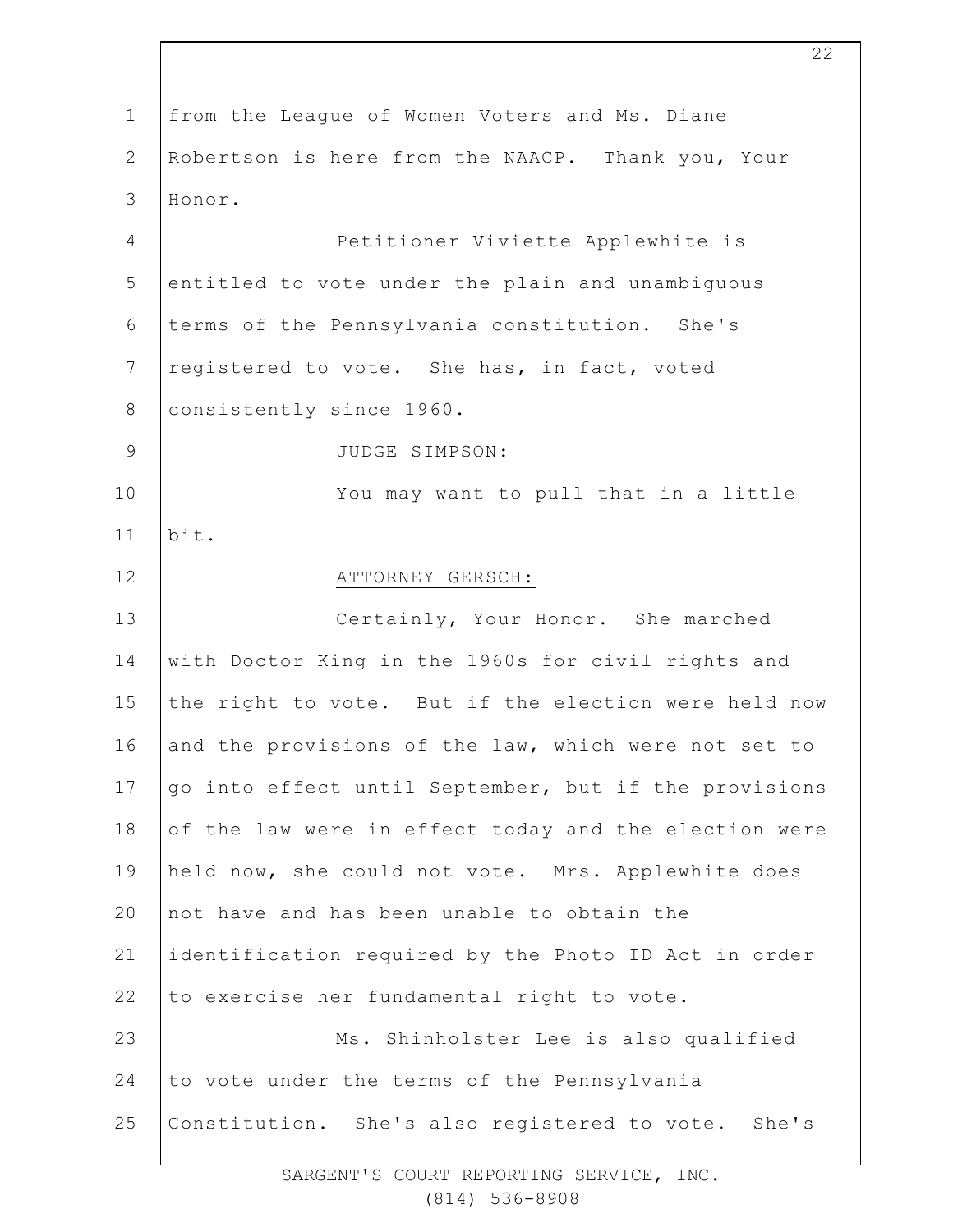| $\mathbf 1$    | also a longtime voter. She too if the election were   |
|----------------|-------------------------------------------------------|
| $\mathbf{2}$   | held now would not be able to vote because she        |
| $\mathsf 3$    | doesn't have the documents that the law requires.     |
| $\overline{4}$ | You will hear from these Petitioners. And they are    |
| 5              | not alone. You will hear from the other individual    |
| 6              | Petitioners, and we have a number of third party      |
| $\overline{7}$ | witnesses who stand in the same shoes, that one of    |
| $8\,$          | the essential points that we want to try and prove in |
| $\mathsf 9$    | this case, and that we will prove, is that these      |
| 10             | people are not unique in some way. They are not       |
| 11             | unable to vote through some weird accident that       |
| 12             | applies only to them, but rather they are typical of  |
| 13             | the very large number of Pennsylvania citizens who    |
| 14             | stand to lose their right to vote if this law goes    |
| 15             | into effect.                                          |
| 16             | Your Honor, the right to vote is in                   |
| 17             | many ways the nation's proudest boast. Government     |
| 18             | said --- the folks in Philadelphia in 1776,           |
| 19             | government derives its just powers from the consent   |
| 20             | of the governed. The consent of the governed, that's  |
| 21             | the right to vote. The Commonwealth's highest court   |
| 22             | says that no right is more precious in a free country |
| 23             | than that of having your voice heard in the election. |
| 24             | The court says that's because all other rights are    |
| 25             | preserved by the right to vote. And that's            |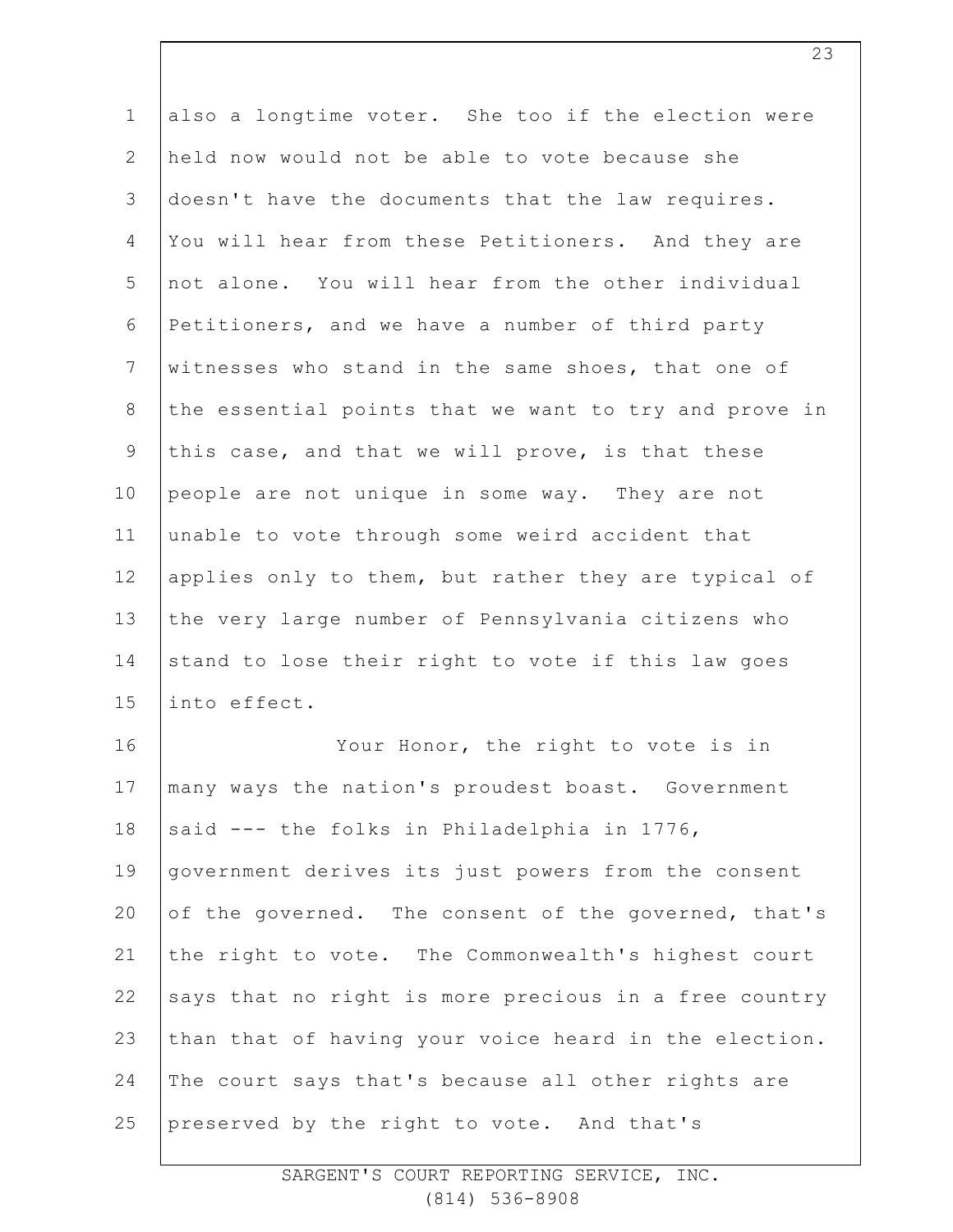1 2 3 4 5 6 7 8 9 10 11 12 13 14 15 16 17 18 19 20 21 22 23 24 25 particularly important you'll hear for people like the Petitioners. These are not the people who sit at the table of power. These are people who tend to be disproportionately less well off, disproportionately elderly, tend to be women, tend to be minorities. These are the kinds of people who need to vote most of all. Yet, here we are after a century of expanding the right to vote, the 19th Amendment was passed early in the last century giving women the right to vote. In the 1960s, there was the civil rights legislation, which carried through on a promise from after the Civil War to let African-Americans vote. We amended the constitution to let younger people vote. Groups like the League of Women Voters, many groups are out there all the time trying to register people. The direction of history has always been in the expansion of the franchise, and that's a great thing. Yet, today the Commonwealth asks that we turn back the clock and we make it harder to vote. What is the justification that is so compelling? What is the justification that is so compelling that we must do that? You will hear the Commonwealth say, and this is in their Interrogatory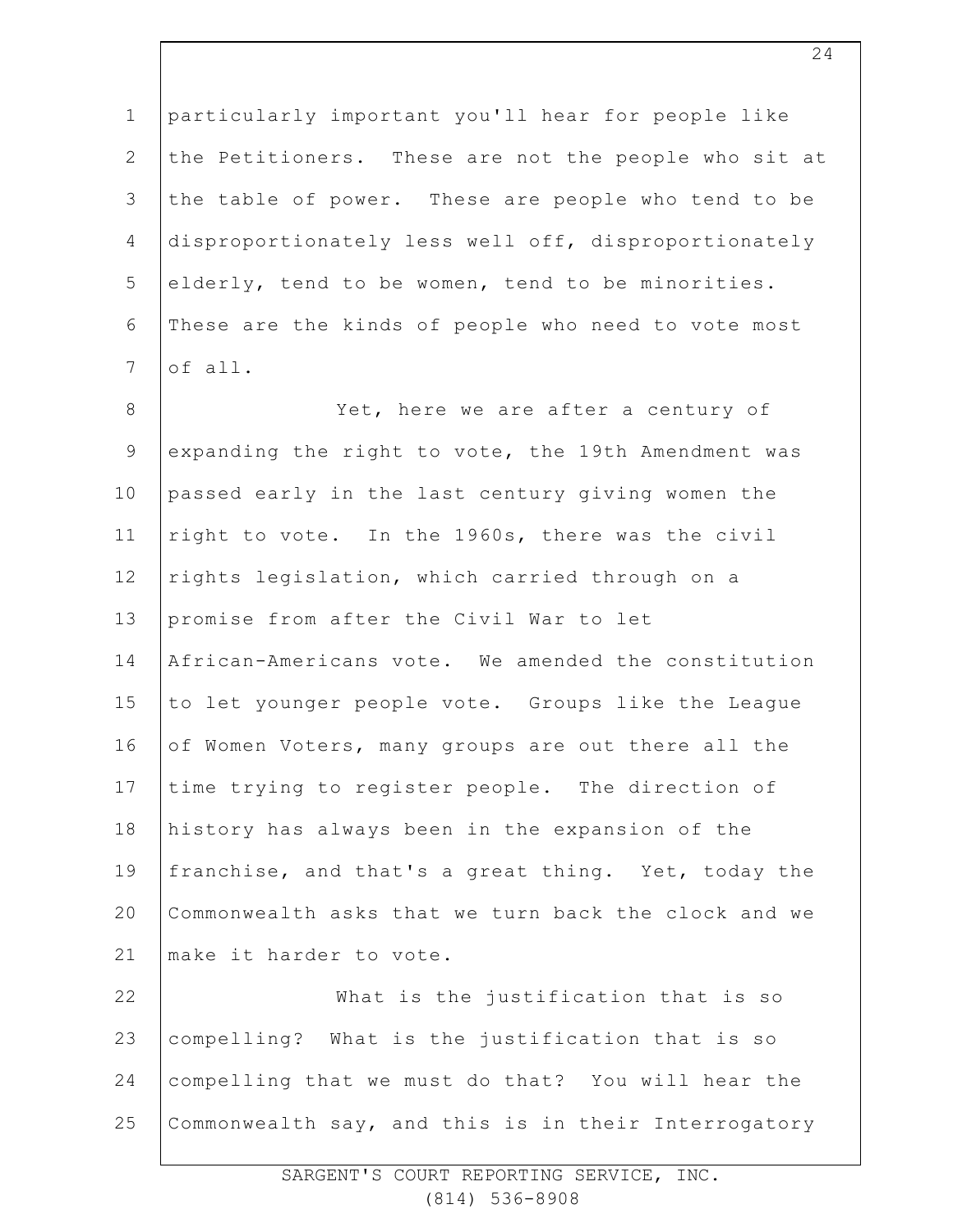| $1\,$          | Answers, which we'll mark --- you will hear the       |
|----------------|-------------------------------------------------------|
| $\overline{2}$ | Commonwealth say, well, we need to deter fraud, and   |
| 3              | as a backup to that, we must ensure the integrity of  |
| 4              | the electoral process. You will hear --- this trial   |
| 5              | will prove the kind of fraud that the photo           |
| 6              | identification requirement addresses, that kind of    |
| $7\phantom{.}$ | fraud doesn't exist. We're going to prove that.       |
| $\,8\,$        | And as for the backup rationale, this                 |
| $\mathsf 9$    | notion that you must protect the integrity of the     |
| 10             | process, Your Honor, we'll show and I think it will   |
| 11             | be evident that the integrity of the electoral        |
| 12             | process is not enhanced by turning away people at the |
| 13             | ballot box, and especially not when there's no fraud. |
| 14             | Your Honor, our case is very                          |
| 15             | straightforward. What I'm going to do now is I'm      |
| 16             | just going to outline the points I want to cover this |
| 17             | morning, and then I'll delve into it a little bit     |
| 18             | deeper. Then I'll call our first witness. So what     |
| 19             | we expect to prove in this trial --- and let me say   |
| 20             | first, I'm going to address in my opening essentially |
| 21             | the factual part of the case. We are going to save    |
| 22             | the law until the end. And when we come back, Mr.     |
| 23             | Walczak will sum up and he'll address the law and     |
| 24             | also how each of the facts we proved fits into the    |
| 25             | rubric of what's required for a preliminary           |

SARGENT'S COURT REPORTING SERVICE, INC. (814) 536-8908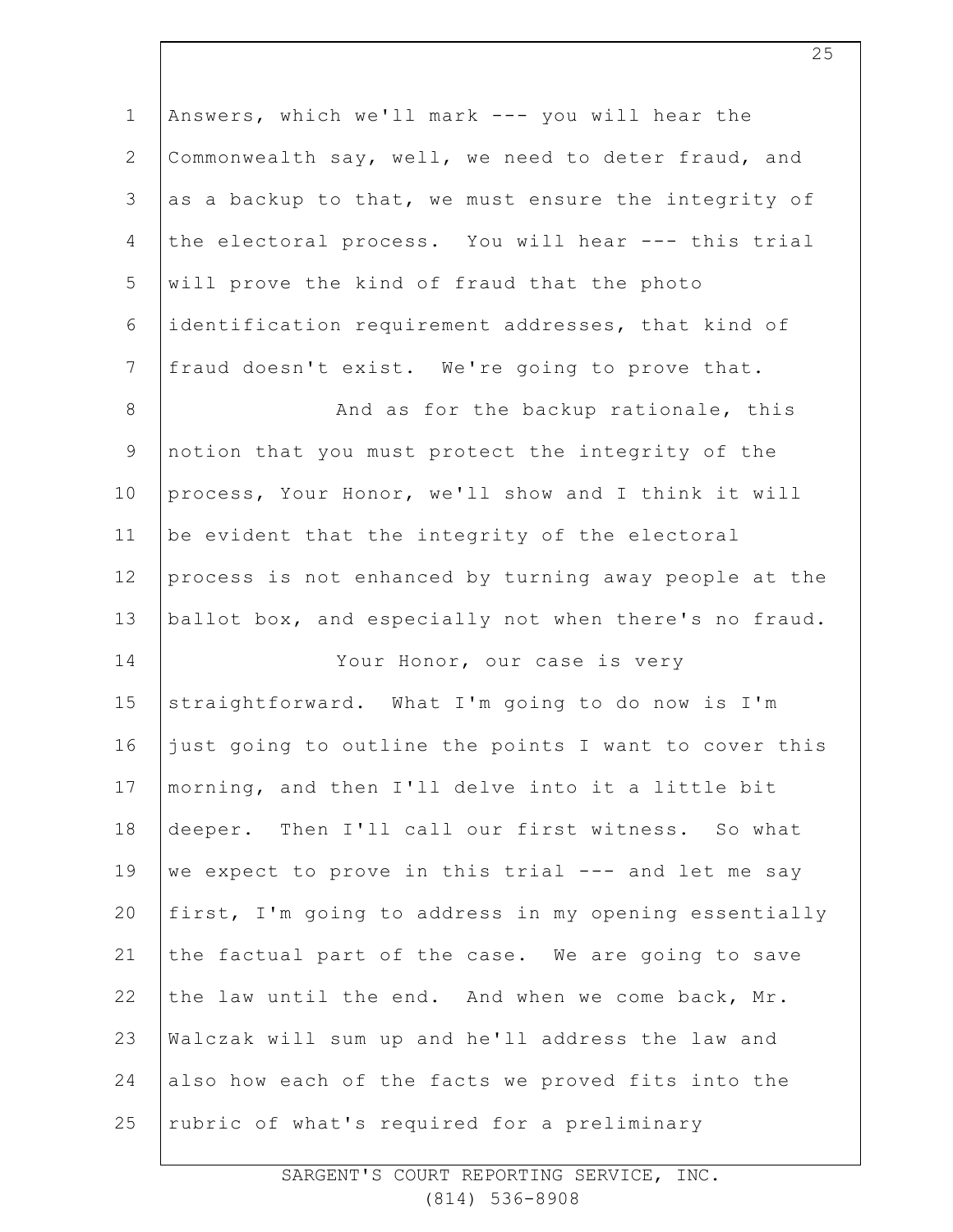1 injunction.

| $\overline{2}$ | We expect to show in this trial that                    |
|----------------|---------------------------------------------------------|
| $\mathfrak{Z}$ | the number of registered voters in Pennsylvania who     |
| $\overline{4}$ | are impacted by this law is very, very substantial.     |
| 5              | I'll get to the numbers in just a minute. We expect     |
| 6              | to show that the PennDOT ID, which is the principal     |
| $\overline{7}$ | identification under the law, that Pennsylvanians are   |
| $8\,$          | supposed to be able to get to vote, that's very hard    |
| $\mathsf 9$    | to get. There are real obstacles to get it. We will     |
| 10             | also show in this trial that those obstacles that       |
| 11             | people must jump through to get the PennDOT ID are,     |
| 12             | in fact, wholly unnecessary for voting, that it is      |
| 13             | --- it's a form of harassment. You don't really need    |
| 14             | those things to identify voters at the polling place.   |
|                |                                                         |
| 15             | We will also show that the law creates                  |
| 16             | irrational decisions between similarly situated         |
| 17             | persons. So for some voters, they can vote showing      |
| 18             | very little to get the ID they need to vote. Other      |
| 19             | voters, as I said, voters are going to need the         |
| 20             | PennDOT ID, they will have to jump through hoops.<br>We |
| 21             | will also address in this case the Commonwealth's       |
| 22             | latest effort to defend the law that was announced      |
| 23             | this week and that we previewed in our brief, which     |
| 24             | is the new form of ID that will be issued by the        |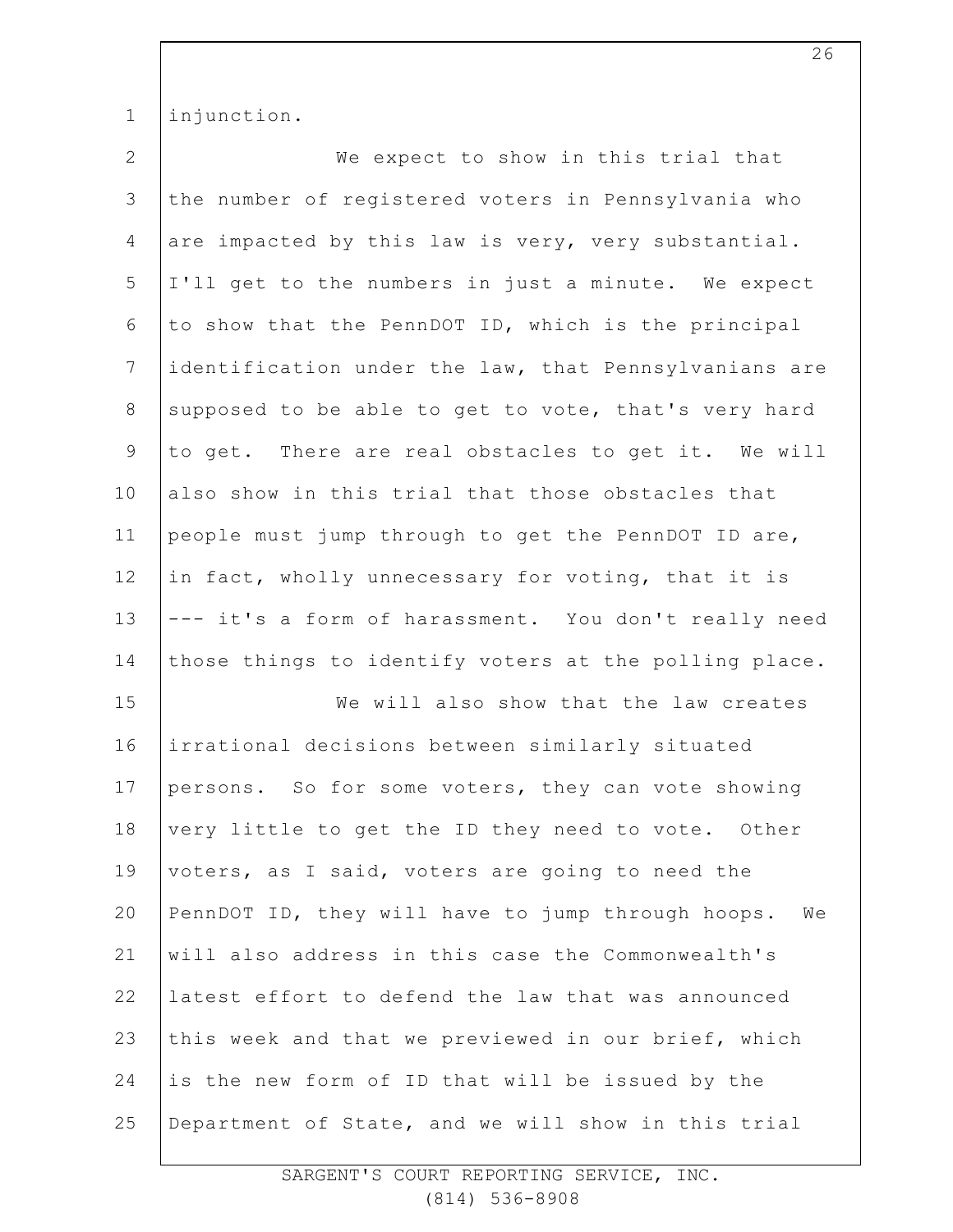1 2 3 4 5 6 7 8 9 10 11 12 13 14 15 16 17 18 19 20 21 22 23 24 25 that that band aid approach that they have is not going to be sufficient to address the magnitude of the problem that they have created. And finally, I will come back to the point that I started off with, Your Honor, which is we will show that the harm that is threatened by this law cannot possibly be justified by the justifications offered by the Commonwealth for fraud and integrity of the elections. So with that overview, Your Honor, I want to turn to our first point, which are the numbers, how many people are impacted? And Your Honor, let me say when we listened to the components of this law, when we listened to the components, one might get the impression that everyone has a photo ID. We've heard it in the legislature. We see it in the ads. They say things like photo ID is everywhere now. You need it to drive a car. You need it to get on an airplane. You need it to go to the bank. You need it to get prescription drugs and so on and so forth. If you listen to those proponents, you would have the impression everyone has photo ID. Nothing, nothing, Your Honor, could be more wrong as I said at the outset. That is essentially a point of proof we wanted to offer.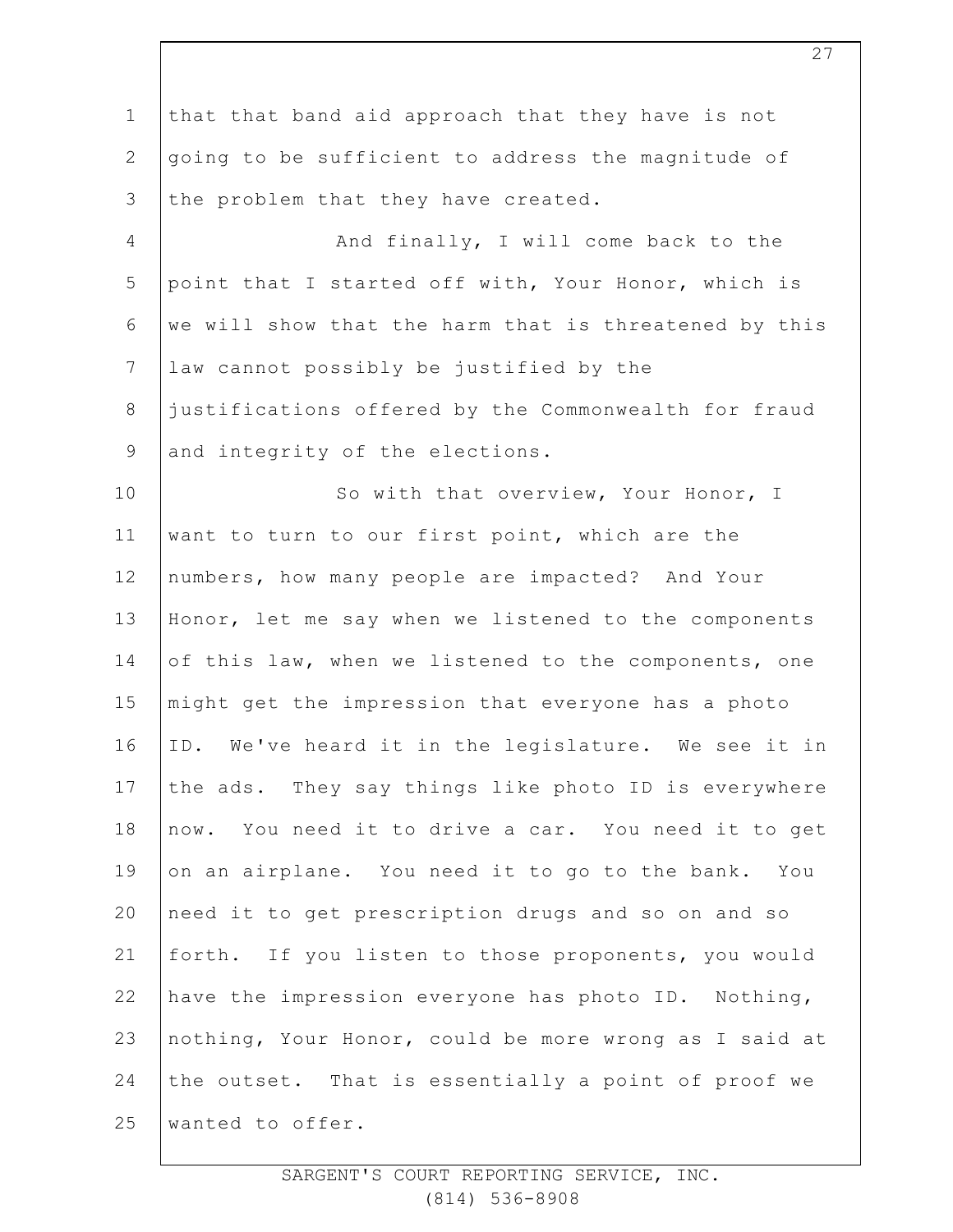| Today, there are on the order of one                  |
|-------------------------------------------------------|
| million or more registered voters in Pennsylvania who |
| do not have the identification necessary to vote      |
| under the photo ID law, one million. It's a very,     |
| very big number. And how will you know it --- how     |
| will you know if it's the right number? Well, you'll  |
| hear from the individual Petitioners, but of course,  |
| that won't give you a sense of magnitude. We will     |
| call Professor Matt Barreto. He's a political         |
| scientist from the University of Washington, and this |
| is his specialty. His specialty is voter behavior.    |
| And we asked him at our expense to conduct a survey   |
| of 2,000 Pennsylvania voters. And Mr. Barreto has     |
| determined how many people carry the kind of          |
| identification that is necessary to vote under the    |
| law, and the answer is going to be there are over a   |
| million people --- a little over a million people,    |
| registered voters who lack that kind of               |
| identification. If you looked at the eligible         |
| voters, not registered voters, the number would be    |
| still higher.                                         |
| Now, you will also note that the                      |
| numbers vary large from the Commonwealth's witnesses  |
| and the Commonwealth's internal documents. Here's     |
| what you'll hear. At the outset of this case, and in  |
|                                                       |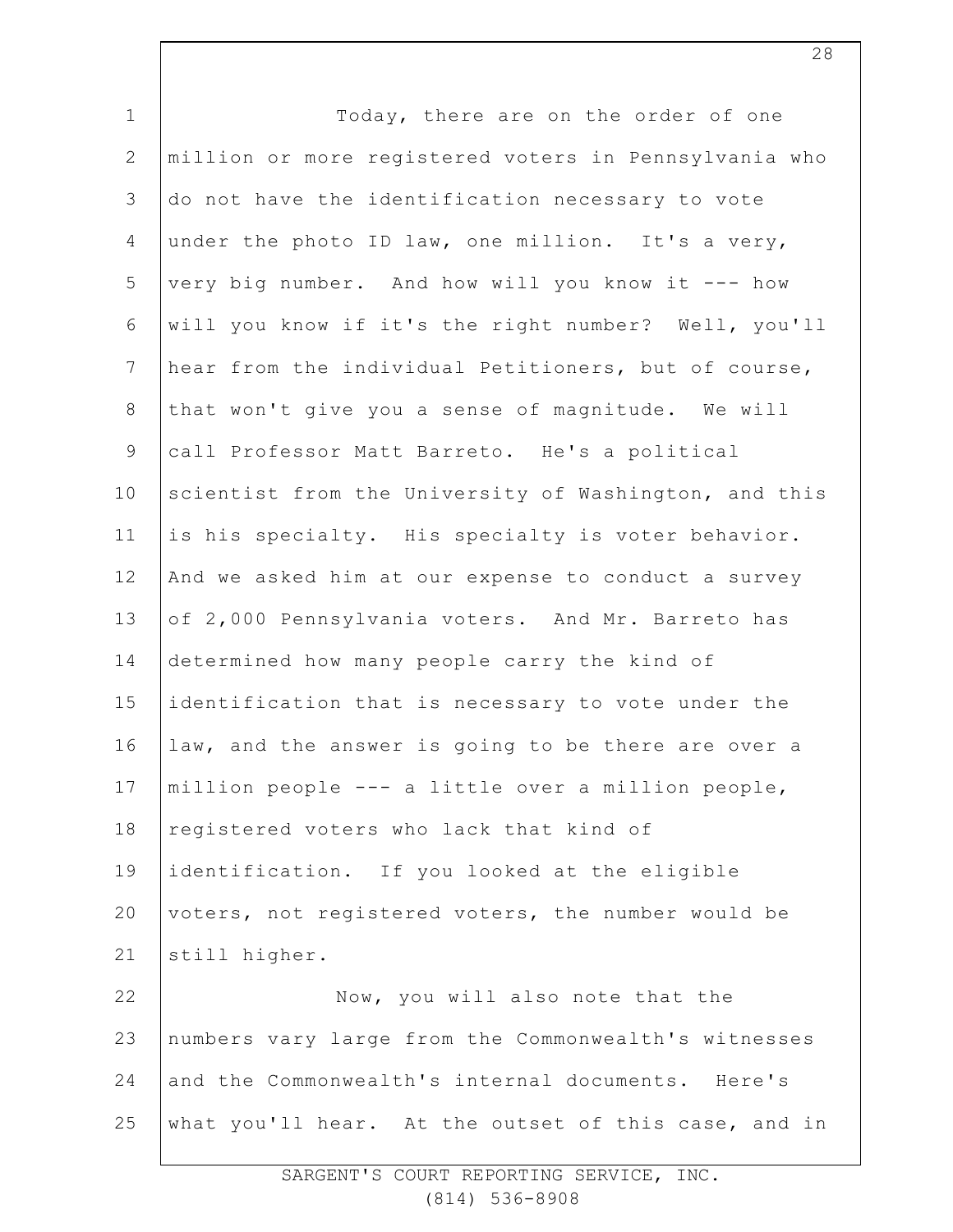1 2 3 4 5 6 7 8 9 10 11 12 13 14 15 16 17 18 19 20 21 22 23 24 25 the dates leading up to the law, the Commonwealth used a figure of 89,000, the Commonwealth suggested there were 89,000 people, voters that wouldn't have the identification needed. Now, I wanted to stop and observe, 89,000 is a big number. If 89,000 people don't have the identification they need to vote under this law, that's a big problem. But you're going to hear from the author of the 89,000 people, you're going to hear from the person who actually came up with the number. And what you'll hear is they didn't count, they didn't survey, this was a back of the envelope calculation made under the pressure of time. But since this case has started, the Commonwealth did go back and they counted. I don't mean they counted by hand. They used the computer. But they took the list of registered voters and they said, as you might logically expect, well, how many of them have PennDOT IDs, where can we match a registered voter with a PennDOT ID, comparing the two datas? And the result of that process was that just short of 759,000 registered voters had no PennDOT ID. That's a big number. That's a lot bigger than 89,000. But that's not the end of the analysis. The Commonwealth announced that publicly. What was less well understood and we learned only in discovery, with

> SARGENT'S COURT REPORTING SERVICE, INC. (814) 536-8908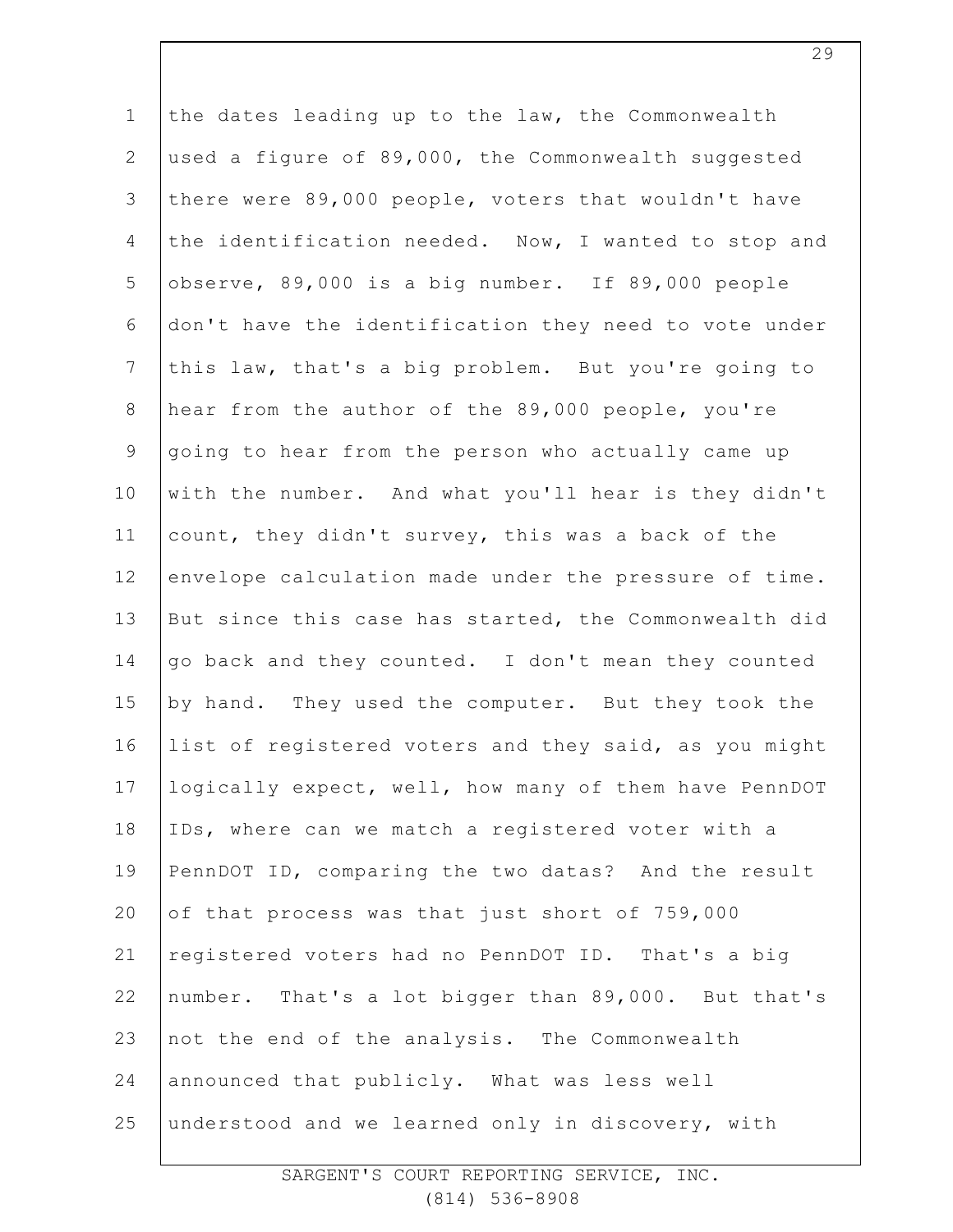| $\mathbf 1$     | coming up with that figure, the Commonwealth ignored  |
|-----------------|-------------------------------------------------------|
| $\mathbf{2}$    | that on top of the three quarters of a million        |
| 3               |                                                       |
|                 | registered voters for whom they couldn't find a       |
| 4               | PennDOT ID, there were another approaching 600,000,   |
| 5               | I'll call it half million voters, half millions       |
| $\epsilon$      | voters for whom they could find a PennDOT ID, but it  |
| $7\phantom{.0}$ | had expired. And it had expired sufficiently long     |
| $\,8\,$         | ago that by the time of the election it will be       |
| $\mathsf 9$     | invalid, they cannot vote. So if you look at the      |
| 10              | Commonwealth's analysis, they're up around 1.3        |
| 11              | million registered voters who today do not have the   |
| 12              | kind of ID that will let them vote come November.     |
| 13              | Now, the Commonwealth is going to                     |
| 14              | observe, and they'll be correct in doing so, that the |
| 15              | PennDOT ID, which is what --- their analysis of the   |
| 16              | Act, is not the only form of identification that you  |
| 17              | can use to vote under the Act. At this point, Your    |
| 18              | Honor, I'm going to put up a monostrip. Can Your      |
| 19              | Honor see that from here?                             |
| 20              | JUDGE SIMPSON:                                        |
| 21              | Yes, thank you.                                       |
| 22              | ATTORNEY GERSCH:                                      |
| 23              | So this demonstrative exhibit is taken                |
| 24              | from the Department of State website. We've altered   |
| 25              | it just a little bit in order to make sure it's       |
|                 |                                                       |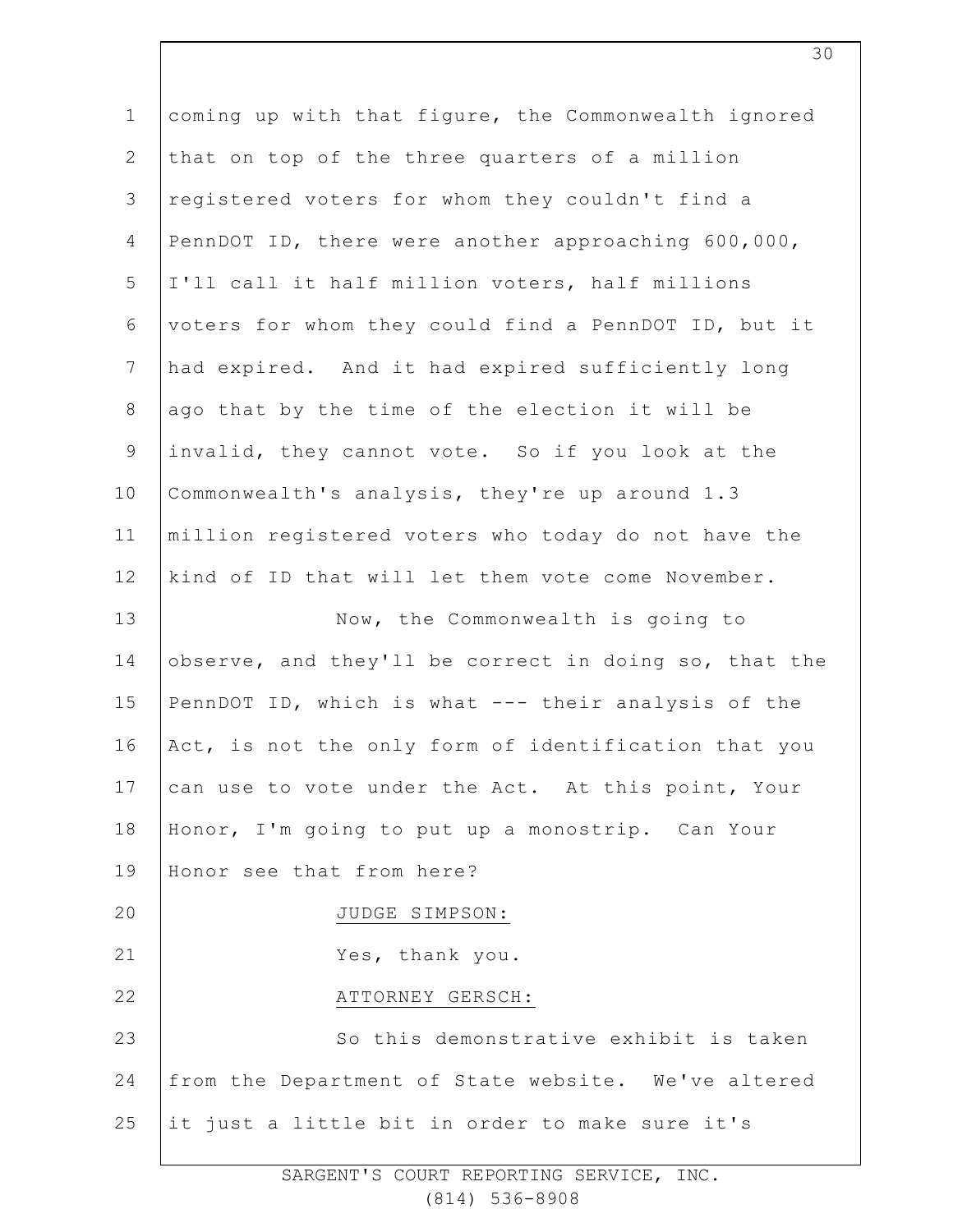1 2 3 4 5 6 7 8 9 10 11 12 13 14 15 16 17 18 19 20 21 22 23 24 25 clear. We've shown it in advance to Mr. Cawley, who's had no objection to it, and I'm just going to run through it very quickly. But this is what you can find on the PennDOT --- I'm sorry, on the Department of State website. And this is what you would hear about what IDs are acceptable. So the first category is photo IDs issued by the U.S. Government or the Commonwealth of Pennsylvania. And I want to draw Your Honor's attention, this is one of the things we moved from somewhere else on your website. In the upper right-hand corner, it says all photo IDs must contain an expiration date that is current, unless otherwise noted. That's actually one of the subtleties of the law which has a big effect. There are number of IDs which would otherwise be acceptable but are not because they don't have an expiration date. So, for example, today, today, I believe it is the case that the Commonwealth IDs don't have an expiration date. Now, the Department of State has been urging that those be added, and my understanding is they will be added, so people will be able to vote with those IDs. But at the time of the law there was a basic kind of identification that most of us would think that's terrific for all sorts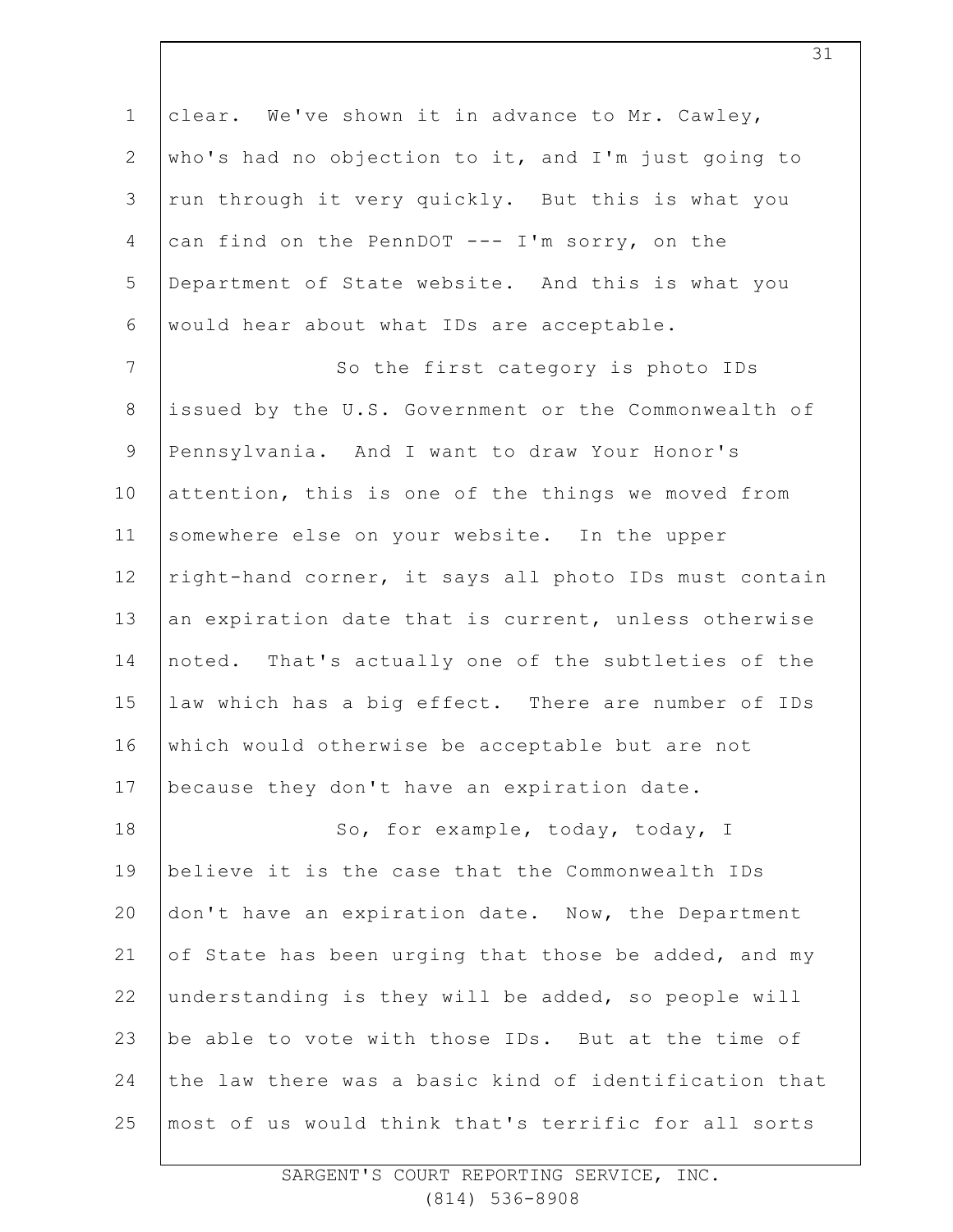1 2 3 4 5 6 7 8 9 10 11 12 13 14 15 16 17 18 19 20 21 22 23 24 25 of purposes, including voting. It wouldn't have been good enough, it wouldn't have been good enough. So that's a subtlety of the law. It seems like a small thing, but it, in fact, has a big effect. Next is, this is the most basic kind of identification that's expected to be used in the Pennsylvania, driver's license or non-driver's license photo ID, then the valid U.S. passport, military identification, employee ID issued by Federal, Pennsylvania, Pennsylvania County or Municipal Government. And that is college identification, and let me stop there and say college identification is another one, which at the time this was passed typically had no expiration date to --- in order that students may use college identification, Department of State has told colleges they can attach a sticker to the ID, a sticker that has the expiration date on. Many colleges, I believe most colleges are going to do that, but there are a number of colleges that will not. And those students will not be able to use their student ID simply because they don't have the sticker on that. Under that voter ID issued by Pennsylvania care facility, including long-term facilities, assistive living residences or personal care homes.

> SARGENT'S COURT REPORTING SERVICE, INC. (814) 536-8908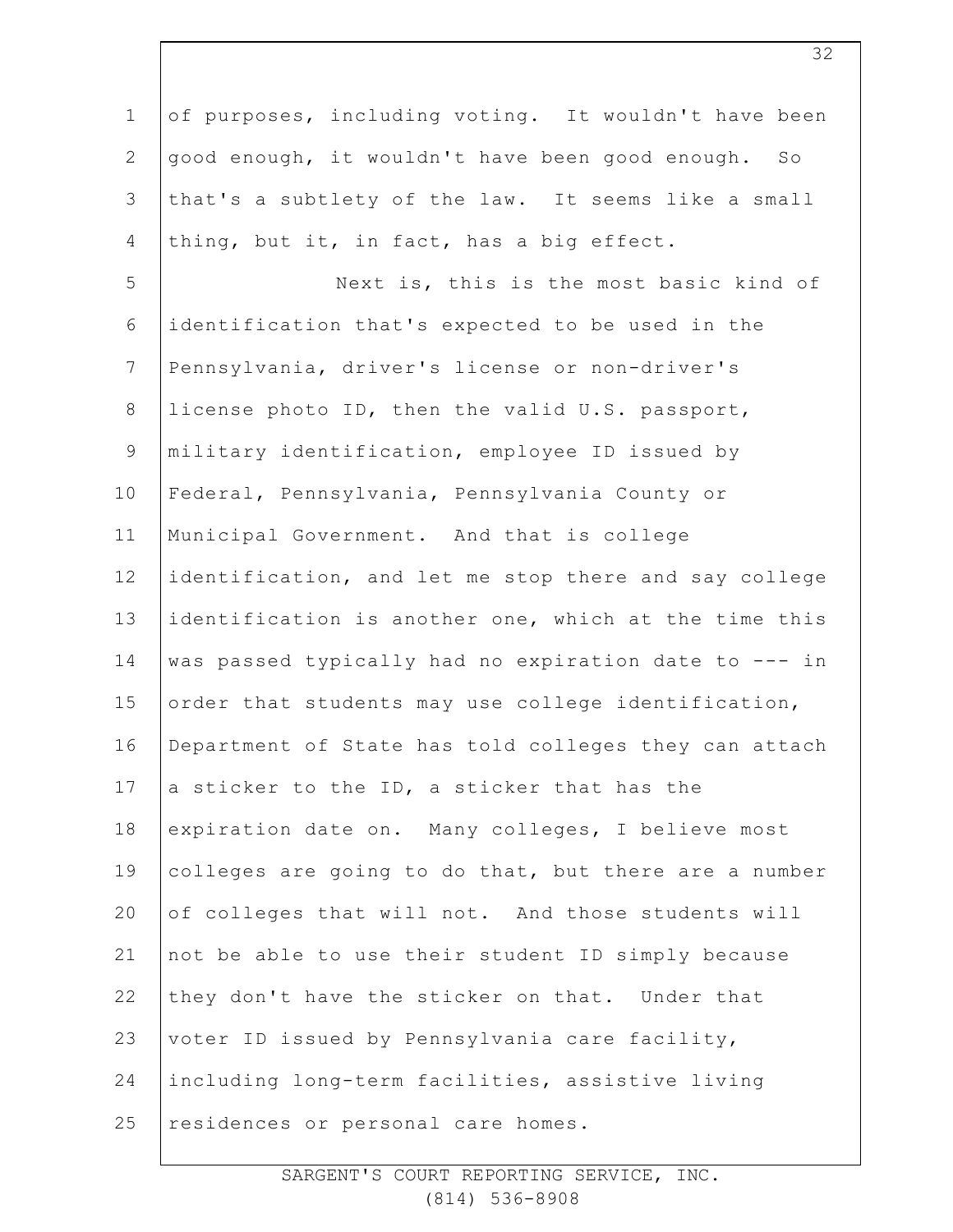| $1\,$          | So there are all these forms of other                 |
|----------------|-------------------------------------------------------|
| $\mathbf{2}$   | identification. But two things, one, we wondered so   |
| $\mathfrak{Z}$ | how many of the kinds of people that don't have       |
| 4              | PennDOT ID have this other kind --- have one of these |
| 5              | other forms? And to answer that question, we asked    |
| 6              | Professor Barreto as part of his survey to determine  |
| $\overline{7}$ | that. And you'll hear Professor Barreto. And I'll     |
| 8              | let him speak for himself. It's a minute percentage,  |
| $\mathsf 9$    | a minute percentage. It's under one percent. Under    |
| 10             | one percent of the folks who don't have PennDOT ID    |
| 11             | have some other form of acceptable ID. So that's not  |
| 12             | going to be the answer.                               |
| 13             | Now, I want to address why the PennDOT                |
| 14             | ID is so important and why it's really supposed to be |
| 15             | the backbone here. And that is because while there's  |
| 16             | all these other kinds of ID, you generally have to be |
| 17             | --- have a certain status to obtain them. So, for     |
| 18             | example, if you are a college student, you would have |
| 19             | a college ID, but most people aren't in college. You  |
| 20             | could have a military ID if you're in the military,   |
| 21             | but most people aren't in the military. You can have  |
| 22             | a nursing home ID, but most people aren't in nursing  |
| 23             | homes. The one ID on that list that was supposed to   |
| 24             | be universally available, and therefore, the key to   |
| 25             | all this is the PennDOT ID. And that's why the        |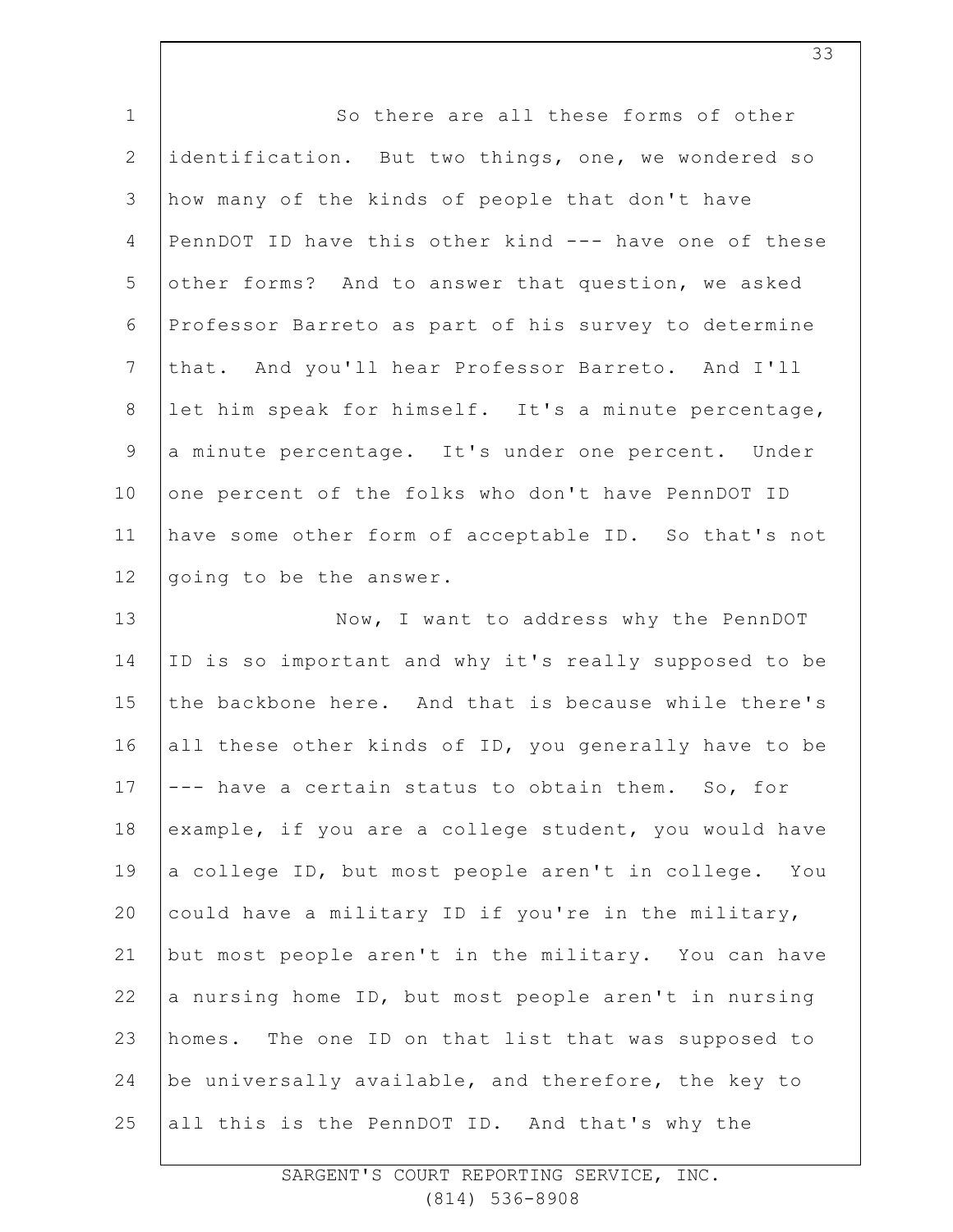| $\mathbf 1$  | PennDOT ID is so important, and we're going to focus  |
|--------------|-------------------------------------------------------|
| $\mathbf{2}$ | on that today.                                        |
| 3            | I'm going to put up another                           |
| 4            | demonstrative, and that will have the basic           |
| 5            | requirements for the PennDOT ID. Can Your Honor see   |
| 6            | this one as well?                                     |
| 7            | JUDGE SIMPSON:                                        |
| $8\,$        | Yes, thank you.                                       |
| $\mathsf 9$  | ATTORNEY GERSCH:                                      |
| 10           | All right. So there are many                          |
| 11           | exceptions --- this is the basic way in which you get |
| 12           | a PennDOT ID, and I just want to point Your Honor out |
| 13           | a couple of the important items on here. So it says   |
| 14           | if a registered voter has never had a Pennsylvania    |
| 15           | driver's license or a PennDOT photo ID, what do you   |
| 16           | have to do, you have to visit PennDOT, you got to     |
| 17           | complete the application. And here's what you need.   |
| 18           | You need a Social Security card and one of the        |
| 19           | following, either a Certificate of U.S. Citizenship,  |
| 20           | Certificate of Naturalization or a birth certificate  |
| 21           | with a raised seal. Now, the first two, Certificate   |
| 22           | of U.S. Citizenship, Certificate of Naturalization,   |
| 23           | those will be for people who are not native born.     |
| 24           | For the native born, we're talking about a birth      |
| 25           | certificate with a raised seal. And then you need     |
|              |                                                       |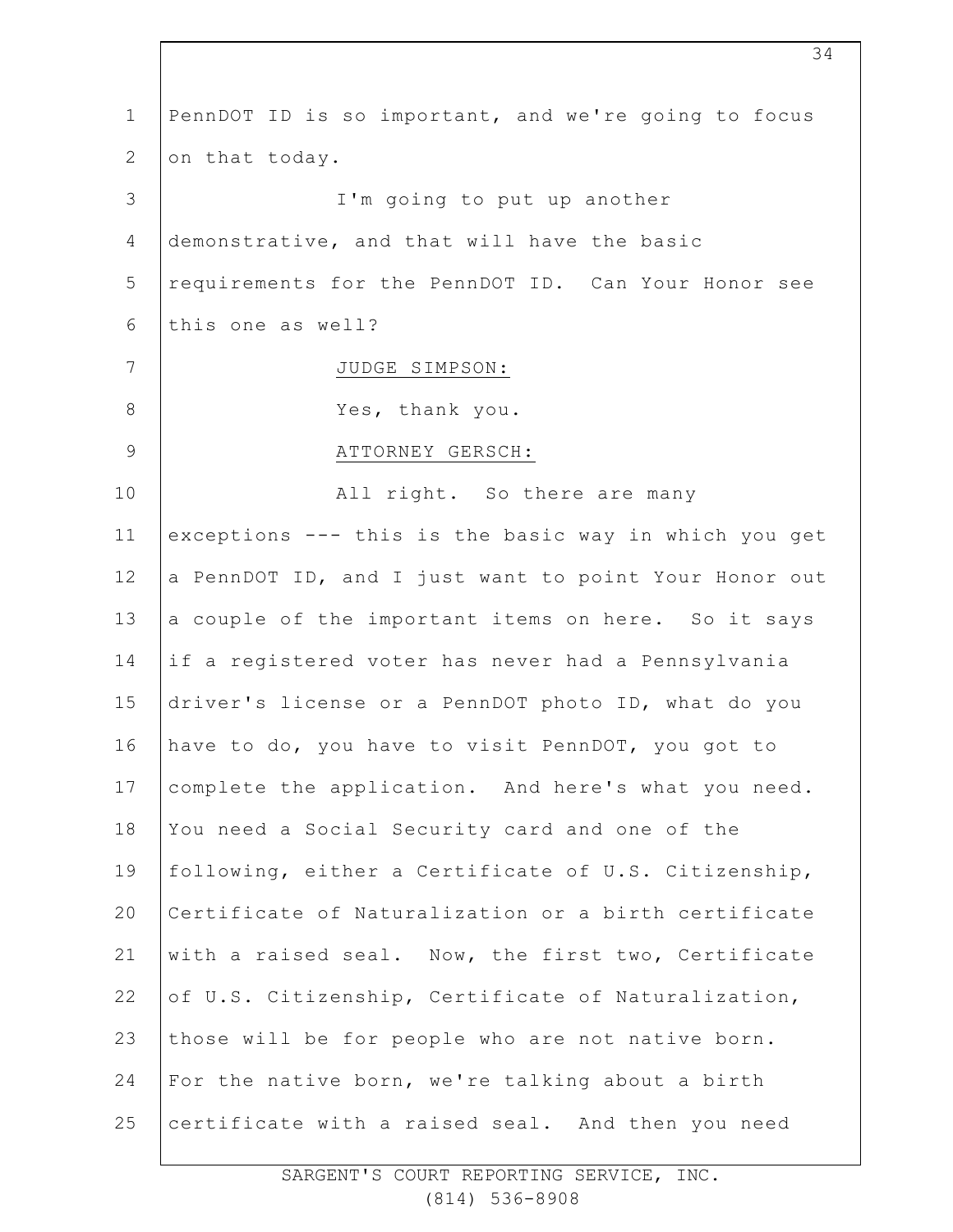1 2 3 4 5 6 7 8 9 10 11 12 13 14 15 16 17 18 19 20 21 22 23 24 25 two proofs of residency. And I'll go through each of these. That's what I want to do next is walk through some of the issues with each of these and why it's hard to get a PennDOT ID. I'm going to start with --- I know it's in the middle, but I'm going to start with a raised seal birth certificate. And sure, that sounds something like most people will have. And many people do have that. But as it will turn out, and you are going to hear from people, real live people who don't have them. And it turns out a lot of people don't have them. You'll hear from Professor Barreto and he will talk about the large number of people who don't have birth certificates. We're also going to call two lawyers, Ms. Veronica Ludt and Michele Levy. They work with homeless people and poor people to try and get them identification like birth certificates, and they're going to explain the difficulties they encounter. And when the evidence is in, I think Your Honor will know that getting a raised seal birth certificate is a hard thing to do for a lot of people. Not for everyone, but for a significant number of people. Now, I need to point out that since this lawsuit has started, PennDOT has changed its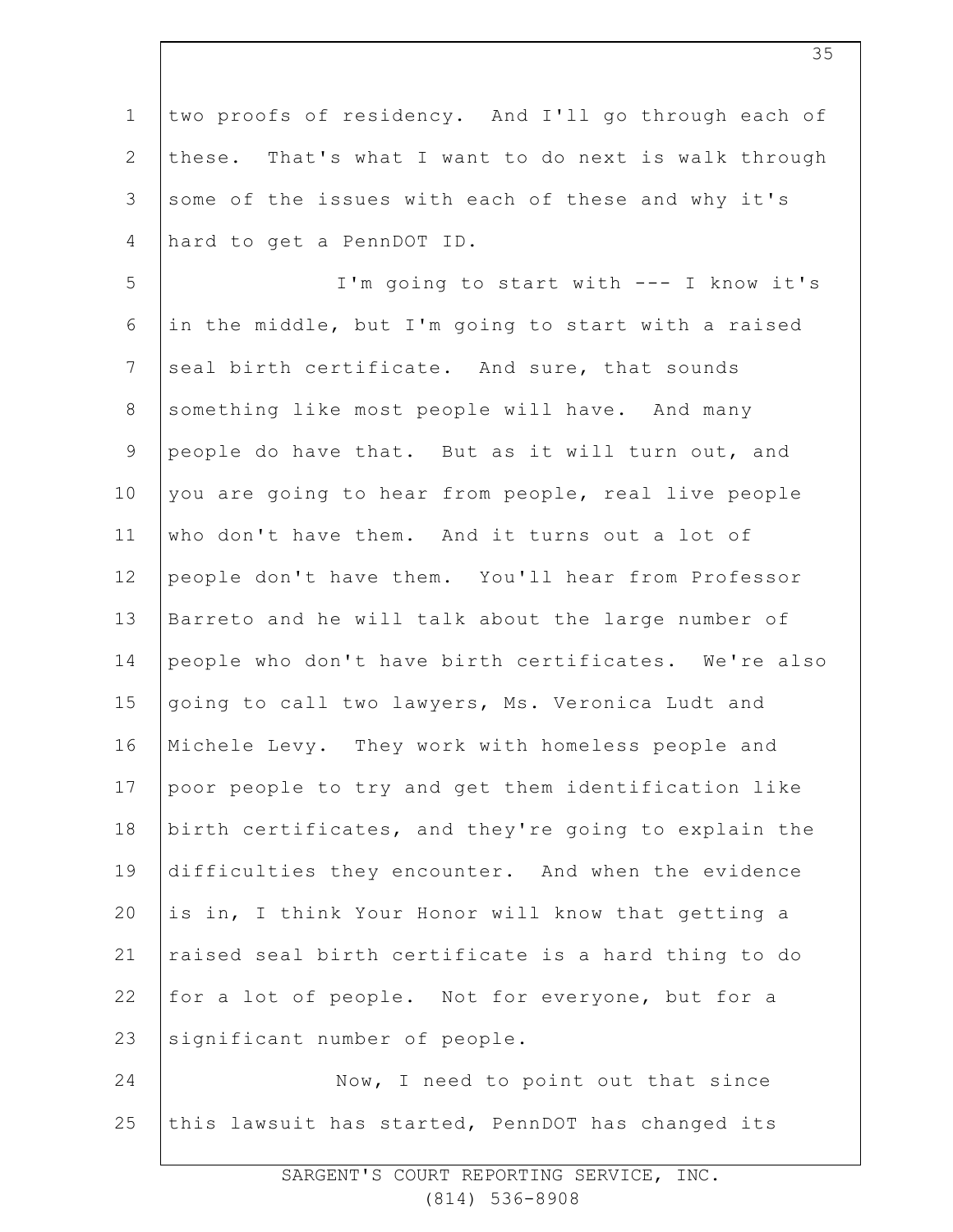1 2 3 4 5 6 7 8 9 10 11 12 13 14 15 16 17 18 19 20 21 22 23 24 25 procedures somewhat. And if you don't have a raised seal birth certificate, they have a procedure now that they didn't have at the outset. They have a procedure where if you are from Pennsylvania, when you come in, they can check on a computer and they can look on the computer and see whether there's a birth record for you. There's some pluses to that, there's some minus and there's some neutrals. I'm going to start with the most obvious, and that is it can only work --- it only applies if you're from Pennsylvania --- if you're born in Pennsylvania. How many people are not born in Pennsylvania, roughly 25 percent of the state wasn't born in Pennsylvania. Just to give you a sense of the magnitude, that's about three million people or roughly the size of Iowa. There are 19 states that are fewer than three million people. I don't say that three million people don't have a raised seal birth certificate. My point is there are a big chunk of people who are not even addressed by that issue. Now, for people who are from Pennsylvania, the plus is you may be able to satisfy this requirement through this procedure. There's a minus, though. You got to come to PennDOT twice. What's going to happen is you're going to come to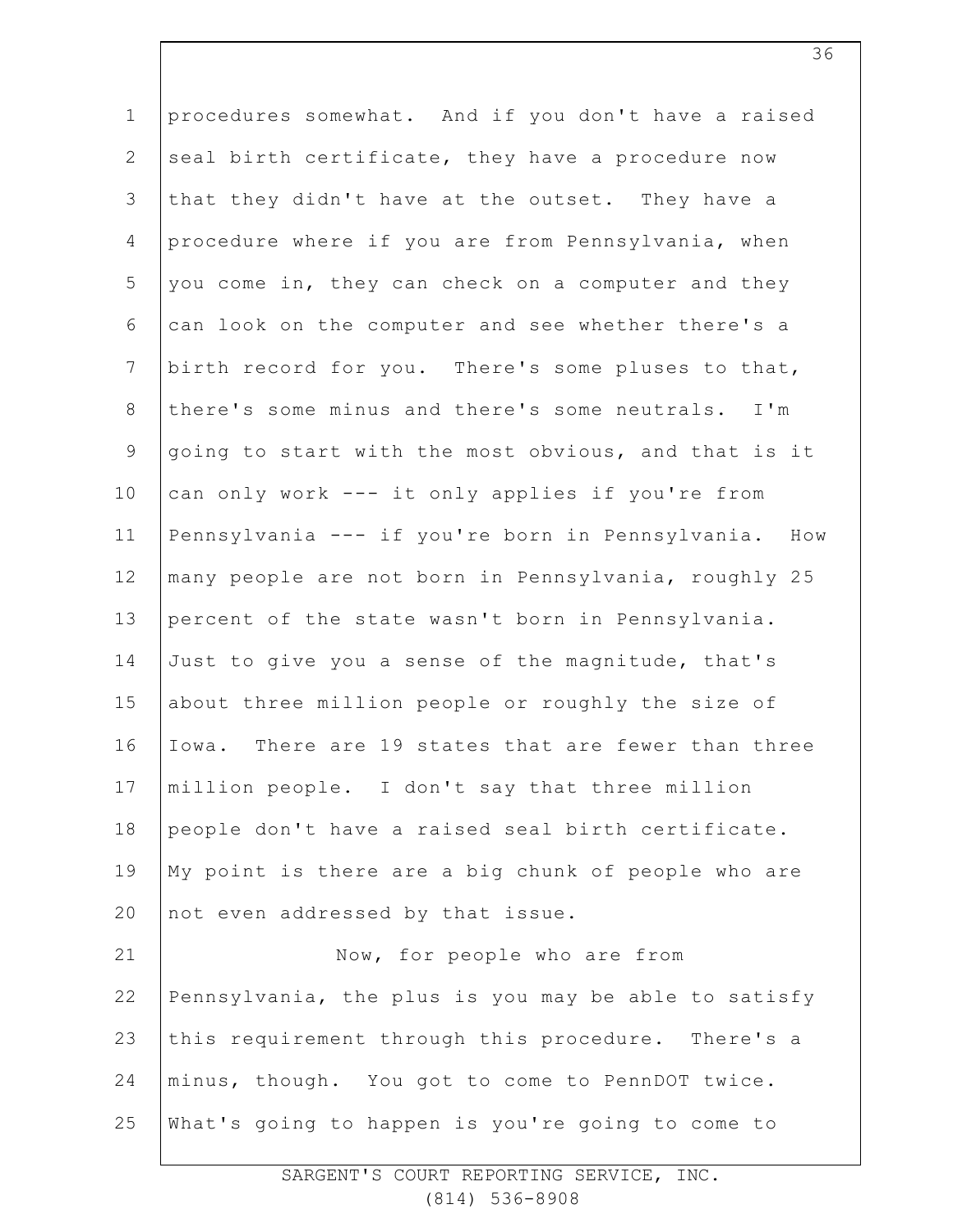| PennDOT the first time. You'll explain you don't      |
|-------------------------------------------------------|
| have a raised seal birth certificate, make an         |
| application. They'll send you home and they'll do a   |
| check, and it will take them ten days to do the       |
| check. And then if they can find your birth record,   |
| then they'll ask you to come back down. So there's a  |
| plus to this, there's a minus and there's folks who   |
| aren't addressed by it.                               |
| I want to talk now about the Social                   |
| Security card. Social Security card, again,           |
| something a lot of people have, but it turns out a    |
| number of people, a large number of people don't.     |
| You'll hear about that from the same witnesses. I     |
| just want to tell you a little bit about it. The      |
| problem with the Social Security card, especially for |
| older people is, and including myself here, there was |
| a time when the card wasn't going to be used for      |
| identification. For a long time we were very          |
| uncomfortable as a nation with the idea that we have  |
| numbers attached to us and the card wasn't to be      |
| used, not for identification. You needed the number,  |
| you needed a number to get your benefits, but people  |
| didn't go around showing their cards. And so for      |
| many people they have not hung onto their cards. So   |
| then the question arises, well, what does it take to  |
|                                                       |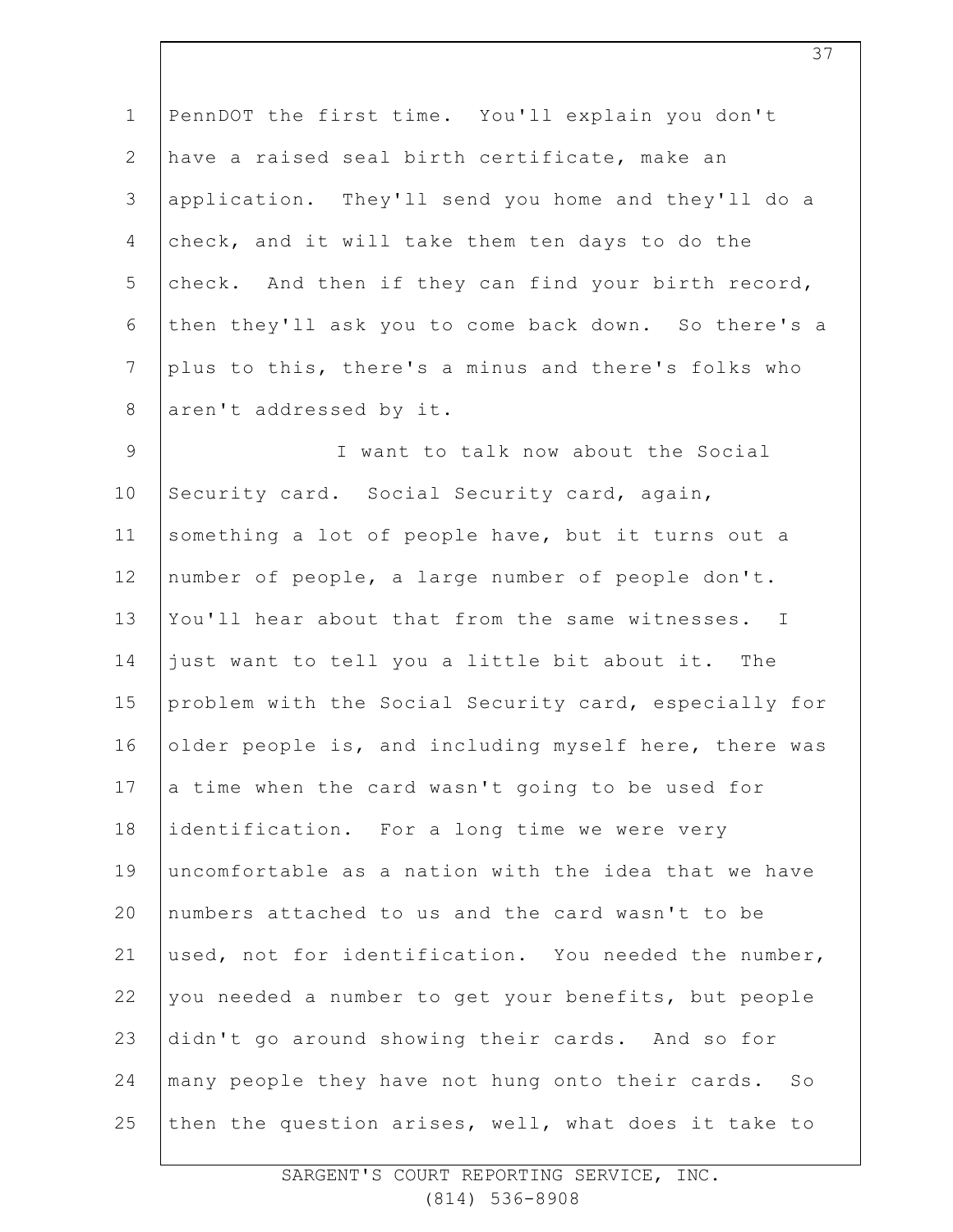| $1\,$          | get a replacement card. And if Your Honor were to go  |
|----------------|-------------------------------------------------------|
| $\mathbf{2}$   | --- and we'll have testimony. But if Your Honor were  |
| 3              | to go to the website and say how do I get a           |
| 4              | replacement Social Security card? The first thing     |
| 5              | they would say is you need a raised seal birth        |
| 6              | certificate. And that's part of the problem. So you   |
| $\overline{7}$ | have a lot of people who don't have either of them.   |
| $8\,$          | And you'll hear about the numbers from Professor      |
| $\mathsf 9$    | Barreto and hear from the two lawyers about the       |
| 10             | difficulties they have in working with people and     |
| 11             | getting them ID.                                      |
| 12             | The proofs of residence. Two proofs of                |
| 13             | residence, that's much easier. What's acceptable is   |
| 14             | lease agreements, utility bills, mortgage documents,  |
| 15             | W-2s. Those are much easier. You will have some       |
| 16             | people, particularly the homeless, for whom this is a |
| 17             | problem. They do have a procedure. You got to bring   |
| 18             | someone from the homeless shelter with you to vouch   |
| 19             | for you. So you can satisfy that, but you're going    |
| 20             | to have to manage to get there and you're going to    |
| 21             | have to manage to get there with someone else.        |
| 22             | Now, one other item that you need to do               |
| 23             | to get a PennDOT ID, and that is you got to get to    |
| 24             | PennDOT. Now, that doesn't seem like a big deal,      |
| 25             | most of us are drivers. But these people by           |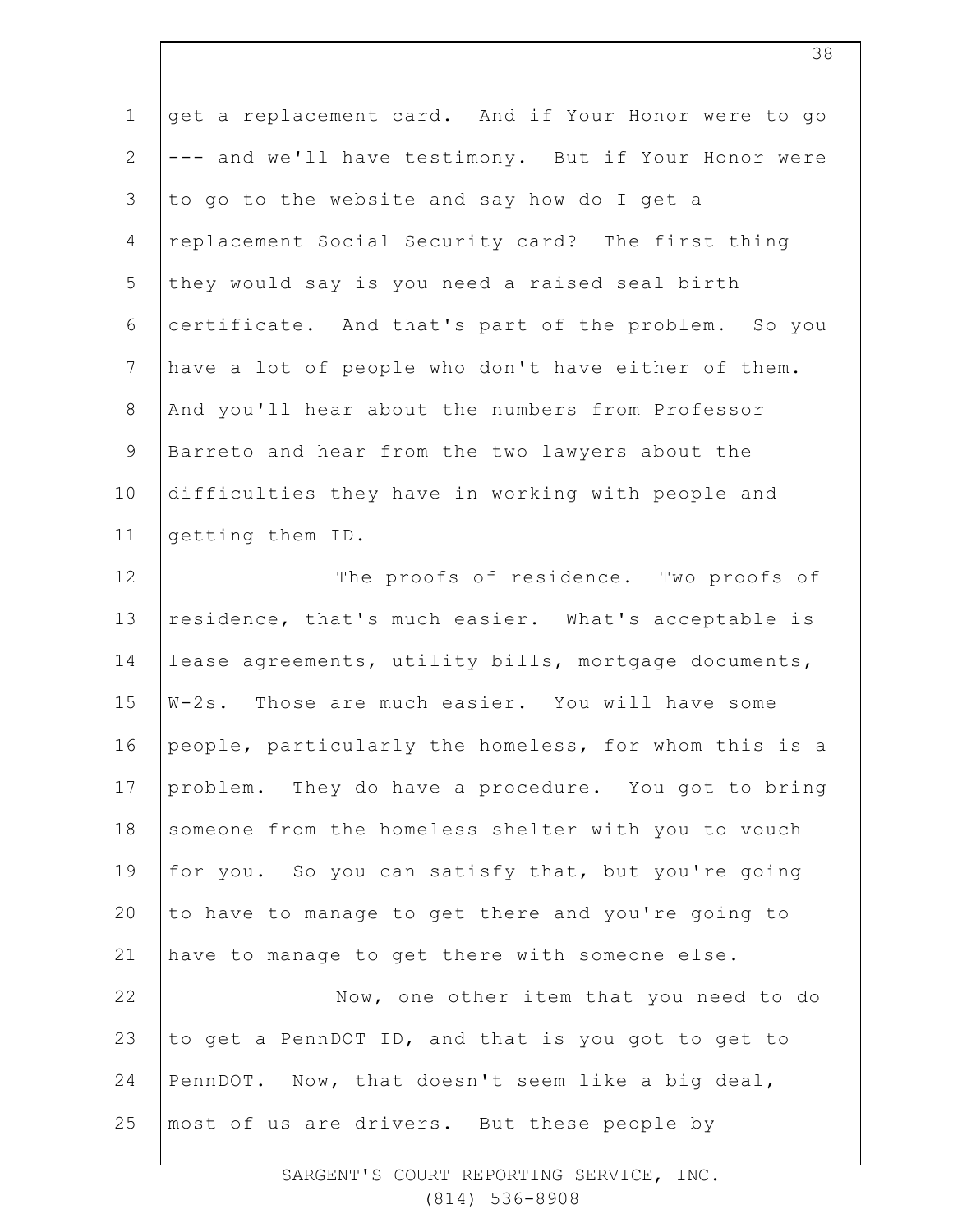| $\mathbf 1$    | definition are not drivers. The whole point is they   |
|----------------|-------------------------------------------------------|
| $\overline{2}$ | don't have a driver's license, so they've got to get  |
| 3              | to PennDOT. And again, that may not seem like a big   |
| $\overline{4}$ | deal if one is a driver, because one goes to $---$ in |
| 5              | my state, it's the Department of Motor Vehicle, all   |
| 6              | the time for one thing or another. But we typically   |
| $\overline{7}$ | go for --- because we're being granted a privilege,   |
| $8\,$          | not a right. It's a privilege. We're going to drive   |
| $\mathcal{G}$  | a 2,000 pound exclusively machine, vehicle, which for |
| 10             | most of us will be the single most dangerous consumer |
| 11             | product we ever get near. And the state has the       |
| 12             | right to make us do some things before we get a       |
| 13             | chance to have that privilege.                        |
| 14             | When we're talking about voting, this                 |
| 15             | is not a privilege. Voting is not a privilege.        |
| 16             | Voting is a right, is a right. And as you hear the    |
| 17             | evidence, we urge you to think about is all this      |
| 18             | really necessary, do they really need all these       |
| 19             | documents that they don't have? Do they really have   |
| 20             | to go to PennDOT after all today? If you want to      |
| 21             | vote, you go down the block or in your neighborhood   |
| 22             | to a polling place, you sign in and you vote. It's a  |
| 23             | very simple, very straightforward process that works  |
| 24             | marvelously well. Why is it that we need all these    |
| 25             | hoops?                                                |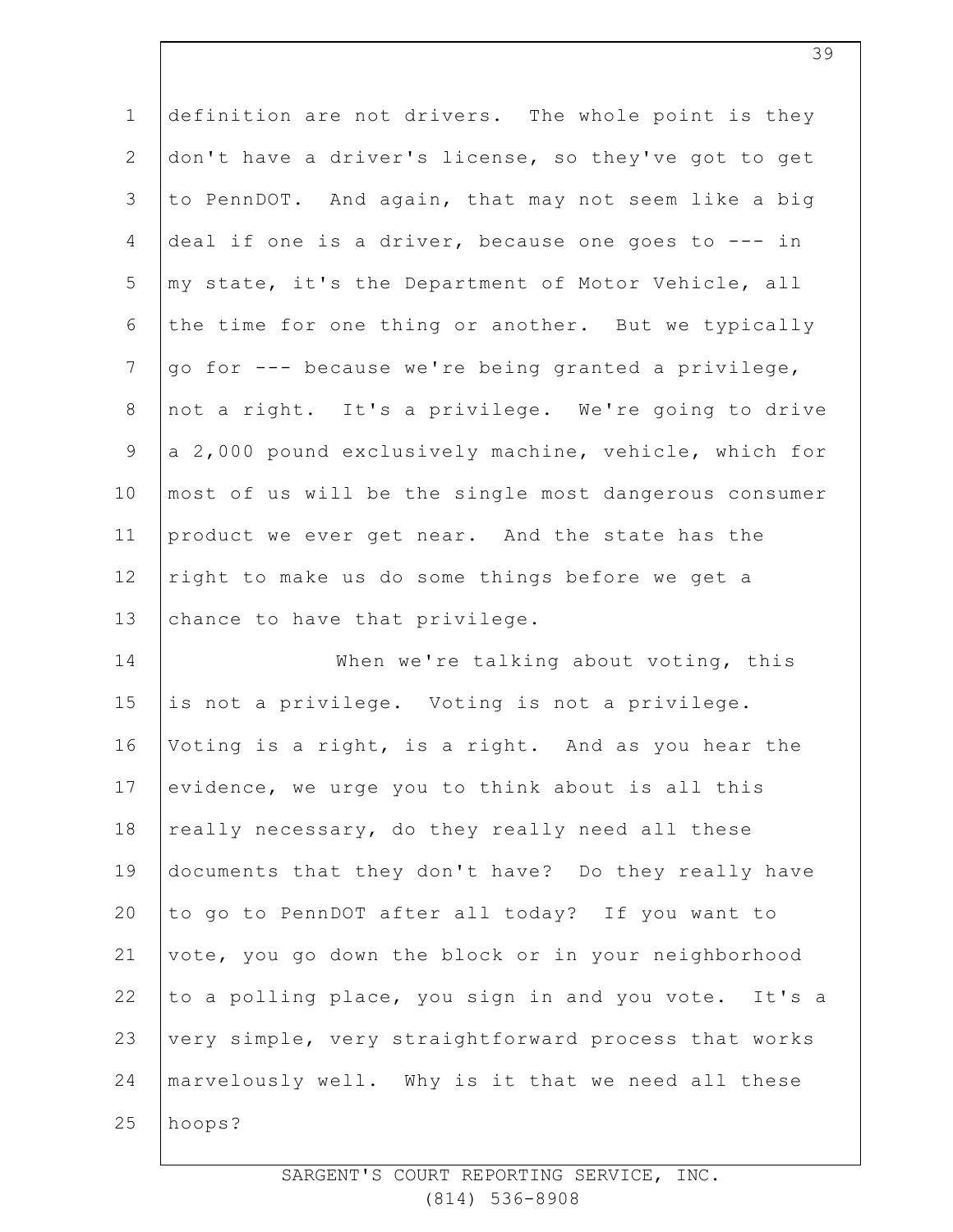| $\mathbf 1$  | And that's what I'm going to talk about               |
|--------------|-------------------------------------------------------|
| $\mathbf{2}$ | next, because the evidence in this case is going to   |
| 3            | show that for voting you don't need to go through the |
| 4            | hoops. It's really not necessary. It's harassment.    |
| 5            | What do I mean by that and how will you know it?      |
| 6            | You'll know it two different ways. One, you're going  |
| 7            | to hear the Commonwealth witnesses and they may not   |
| $8\,$        | want to admit this, but I submit that at the end of   |
| 9            | the testimony they will all admit that the PennDOT ID |
| 10           | may be a great thing for driver's license or for      |
| 11           | getting on an airplane, but you don't really need all |
| 12           | of that rigor to vote. It's not really necessary. I   |
| 13           | think that will come from the PennDOT witnesses       |
| 14           | themselves.                                           |
| 15           | It will come from one other place. You                |
| 16           | will know it from another source. And that's the      |
| 17           | structure of the Act itself. And here's what I mean   |
| 18           | about that. Under the Act, I recall that there are    |
| 19           | other ways of satisfying the photo ID requirement.    |
| 20           | So my favorite is the nursing home requirement. So    |
| 21           | the nursing homes are entitled to issue their own ID. |
| 22           | And when they issue them, they're not required to get |
| 23           | a raised seal birth certificate. They're not          |
| 24           | required to have a Social Security number. They can   |
| 25           | issue them however they want. And the form that they  |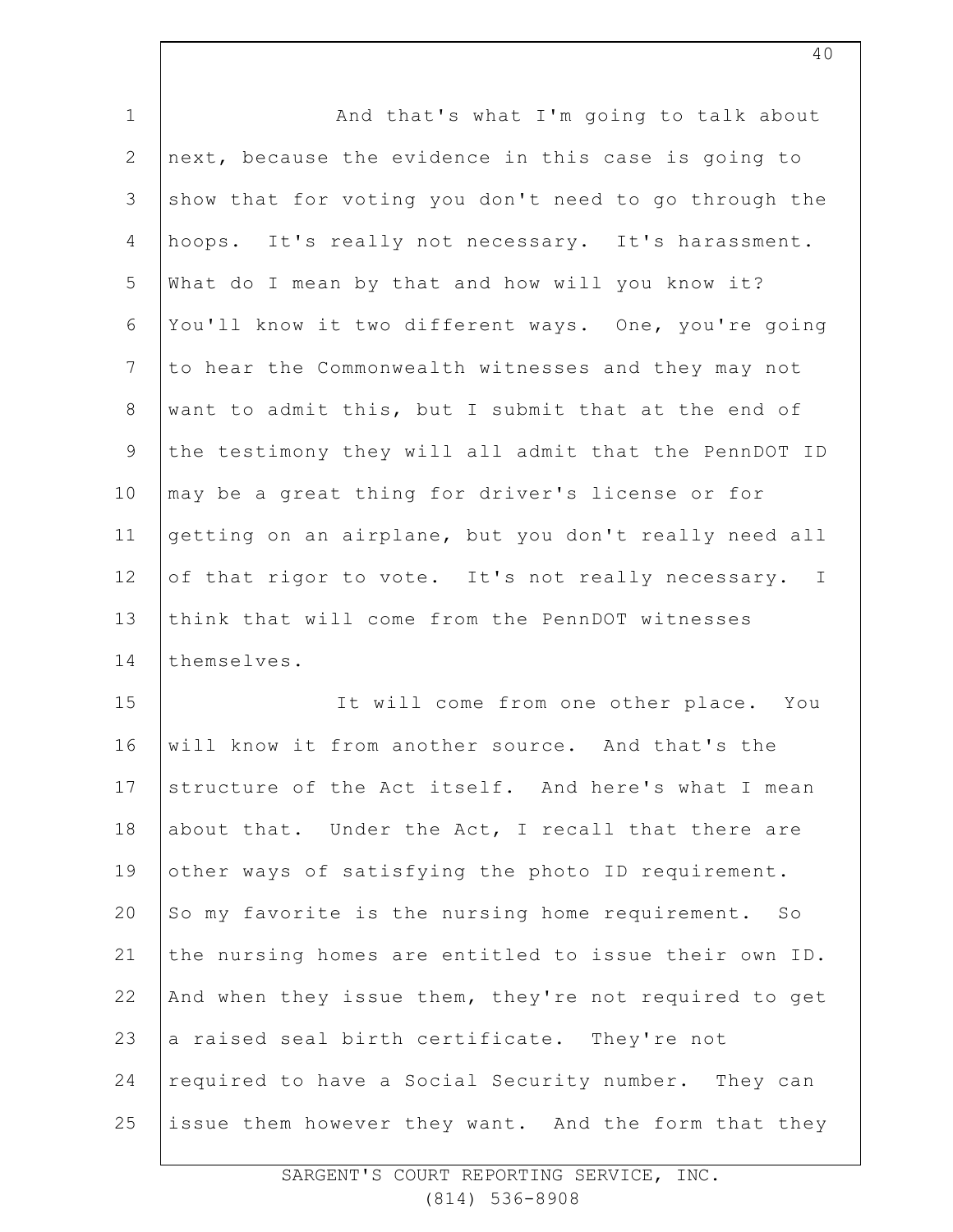1 2 3 4 5 6 7 8 9 10 11 12 13 14 15 16 17 18 can use as the identification, Your Honor, will show you that in this case, and I suspect that it will be quite surprising because it's something that my 11-year-old could mock up in about five minutes. It's got a place for the photograph. It's got a place for the date --- date of birth. It's got a place for your name. And they tell you you can put in any expiration date you want because you need an expiration date to comply with the law. And I don't think it's too hard to see, so those folks don't have to show anything. And some other folks, our clients, they're going to be asked to do something, which for a lot of people is quite hard. And when you see that and you submit it, Your Honor, you'll know you don't really need all that rigor to vote. You don't need it. It may be good for driver's license, may be good for getting on a plane, but no one expects that you really need that to vote.

19 20 21 22 23 24 25 There's another little kicker to the nursing home facility, and this really is the law. The law is the nursing home facility can issue those IDs to whomever they want. It's not limited to the residents. The legal requirement is that you have an ID issued by a nursing home, not that you be a resident. Now, that's not the only irrational thing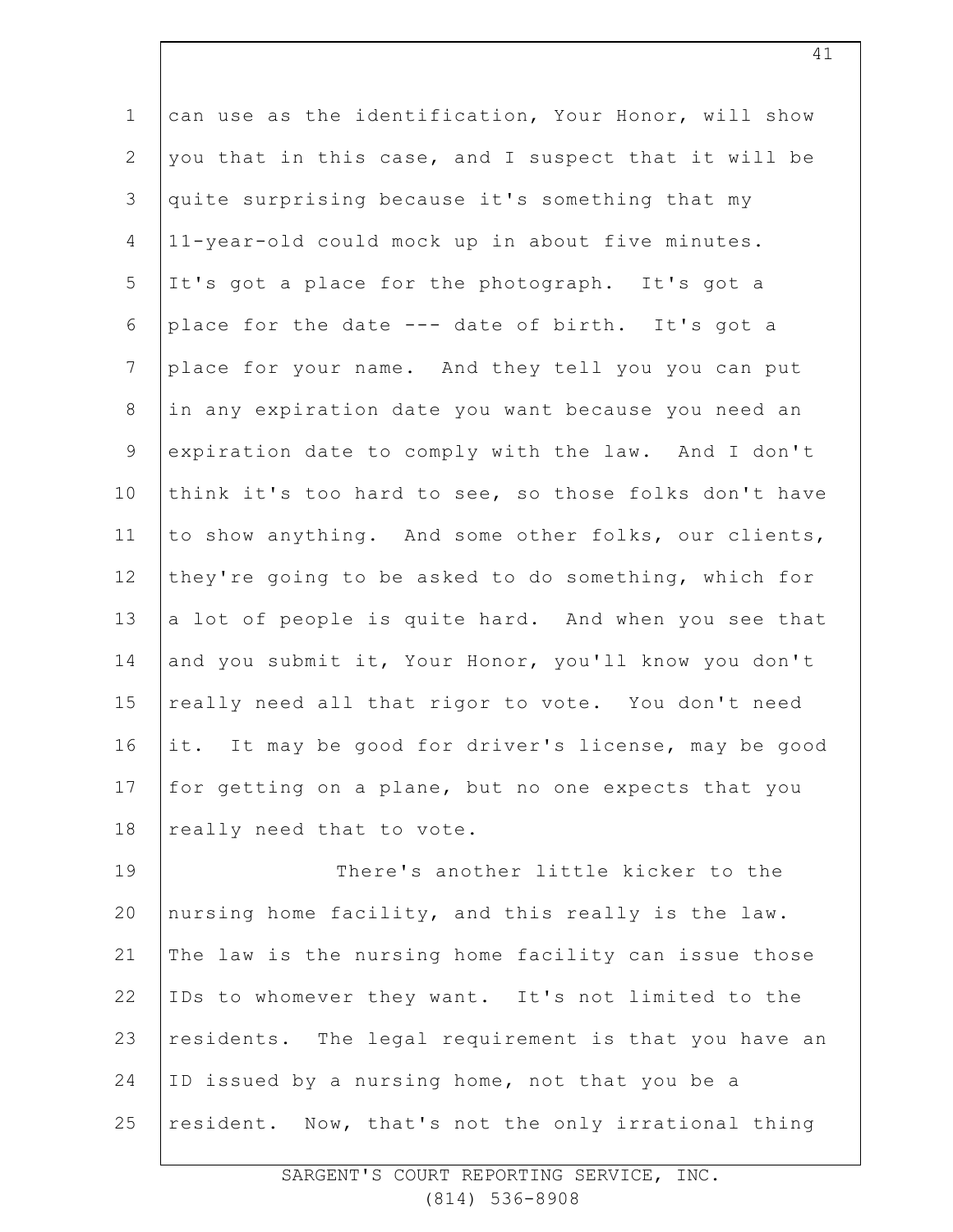| $1\,$          | in the law.                                           |
|----------------|-------------------------------------------------------|
| $\mathbf{2}$   | So I'll give you another example ---                  |
| 3              | and this is probably among the more widely used ones. |
| 4              | And that's absentee ballot. Under the law --- under   |
| 5              | the photo ID law, you'll be able to vote absentee     |
| 6              | without submitting a photo or a copy of the photo,    |
| $7\phantom{.}$ | without having a raised seal birth certificate,       |
| $8\,$          | without having a Social Security card. Now, in some   |
| $\mathcal{G}$  | states everyone can vote absentee. All you have to    |
| 10             | do is say sufficiently advance --- you know what, I   |
| 11             | don't want to go to the polls at lunchtime. There     |
| 12             | are a number of states that do that. My state,        |
| 13             | Maryland, does that. Pennsylvania does not.           |
| 14             | Pennsylvania you really have to be absent. You        |
| 15             | really have to be away from the polling place at the  |
| 16             | time. And that's fine, that's the law. But the        |
| 17             | people who vote absentee in Pennsylvania don't need   |
| 18             | to satisfy all those rigors that our clients are      |
| 19             | being asked to satisfy. So that's an irrational       |
| 20             | distinction of the law.                               |
| 21             | And then another one, I'll give you an                |
| 22             | example, that will also apply to a lot of people, is  |
| 23             | if you got your driver's license a while back, so     |
| 24             | some of us got our driver licenses earlier in life    |
| 25             | and the requirements were not so strict. So you have  |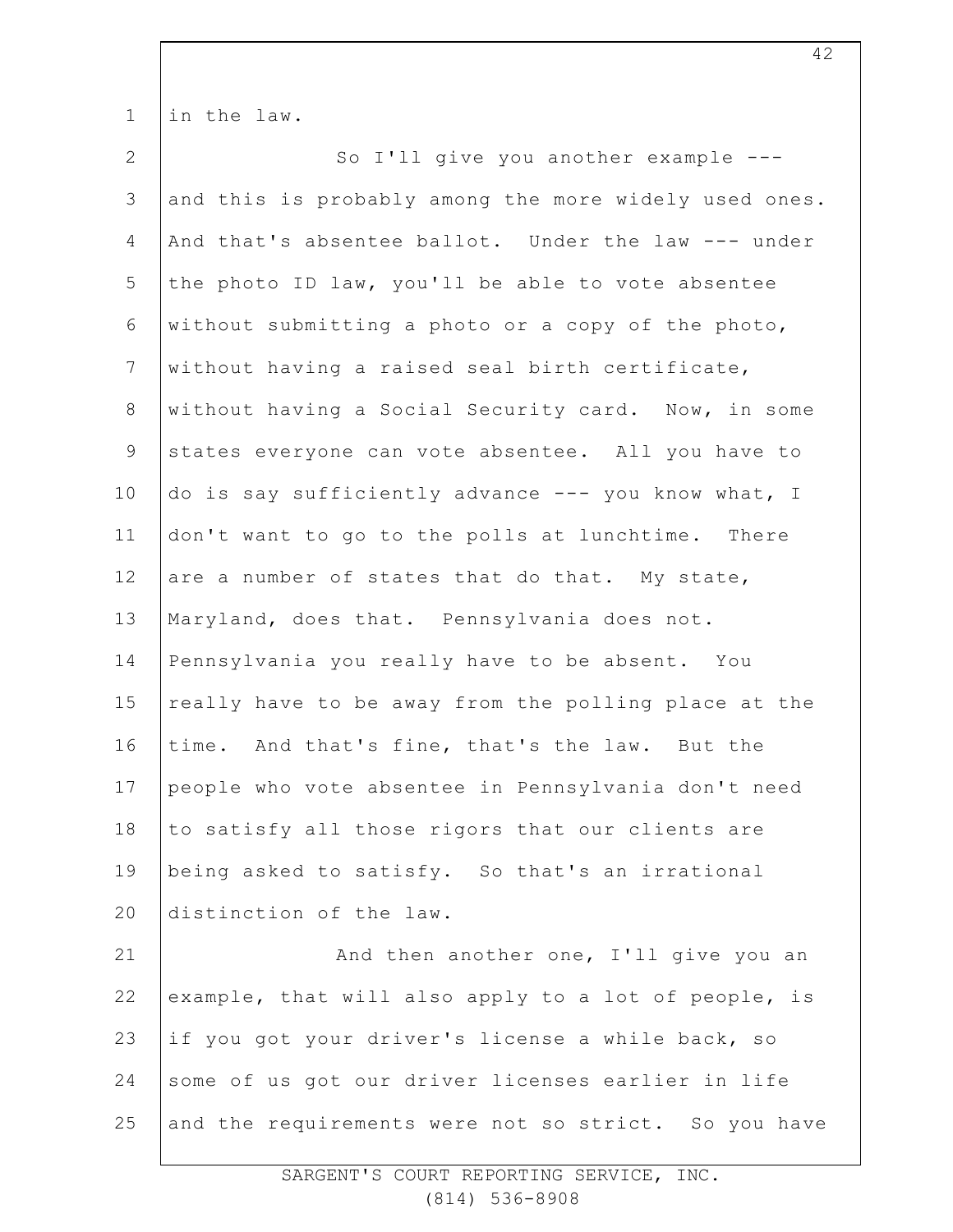1 2 3 4 5 6 7 8 a whole bunch of people who --- sure, they can vote and they can vote using their driver's license, but they didn't need to produce a birth certificate --- a raised seal birth certificate. They didn't need a Social Security card. But today we're going to say if you want to vote, no, no, you've got to produce all those things. And if you can't, then you can't vote.

9 10 11 12 13 14 15 16 17 18 19 20 21 22 23 24 25 So that's a second way in which we will prove that you don't really need all the rigors of the PennDOT ID. It's not critical for voting. I want to say also there's a rational distinction that will have a separate significance in this case because it is a separate and independent basis for prevailing. We have two theories in this case, one is that there's a violation of fundamental rights that are guaranteed by the constitution, the right to vote being set out in the constitution and separately secured free and equal clause. That's one theory. And the second theory which is a fact that there are rational distinctions in the law that violates the free and equal clause. That's kind of the perception of our argument. And so those distinctions that I made for the nursing home folks, absentee folks on the one hand, people have to get PennDOT on the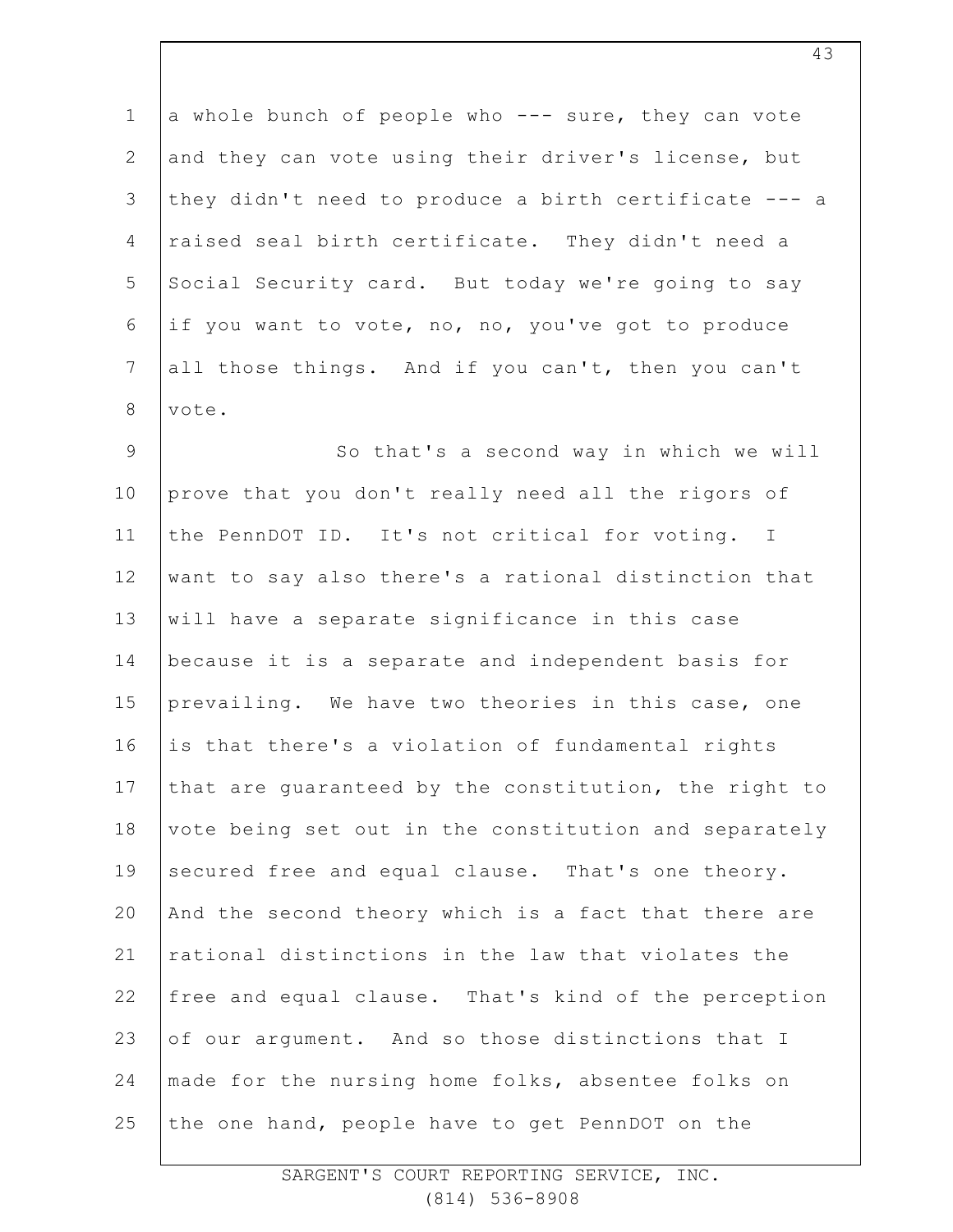| $\mathbf 1$    | other, that would have two significances in this      |
|----------------|-------------------------------------------------------|
| $\mathbf{2}$   | case.                                                 |
| 3              | Your Honor, I want to turn now to the                 |
| 4              | item that's probably gotten the most news in the last |
| 5              | 48 hours, which is the Commonwealth's announcement    |
| 6              | that they have a new form of identification that they |
| $\overline{7}$ | will use. And I want to explain first what we will    |
| $8\,$          | show about where that comes from. You see, the        |
| $\mathsf 9$    | evidence will show in this case that at some point    |
| 10             | after this lawsuit started the Commonwealth           |
| 11             | grudgingly, I think, came to the understanding that   |
| 12             | they weren't going to be able to sweep this case      |
| 13             | under the rug, that there were too many people who    |
| 14             | had a problem, there were too many people who were    |
| 15             | going to be deterred. And they weren't going to be    |
| 16             | able to say that our clients could vote. And you      |
| 17             | will see the documents, and you will hear the         |
| 18             | witnesses and you will see the lawyers, the           |
| 19             | Commonwealth's lawyers got together and you'll see    |
| 20             | documents that have almost all the lawyers on them,   |
| 21             | and they urged that the Department of State and the   |
| 22             | Department of Transportation get together and do      |
| 23             | something. And what they decided to do was come up    |
| 24             | with a new form of identification.                    |
| 25             | Now, this new form of identification is               |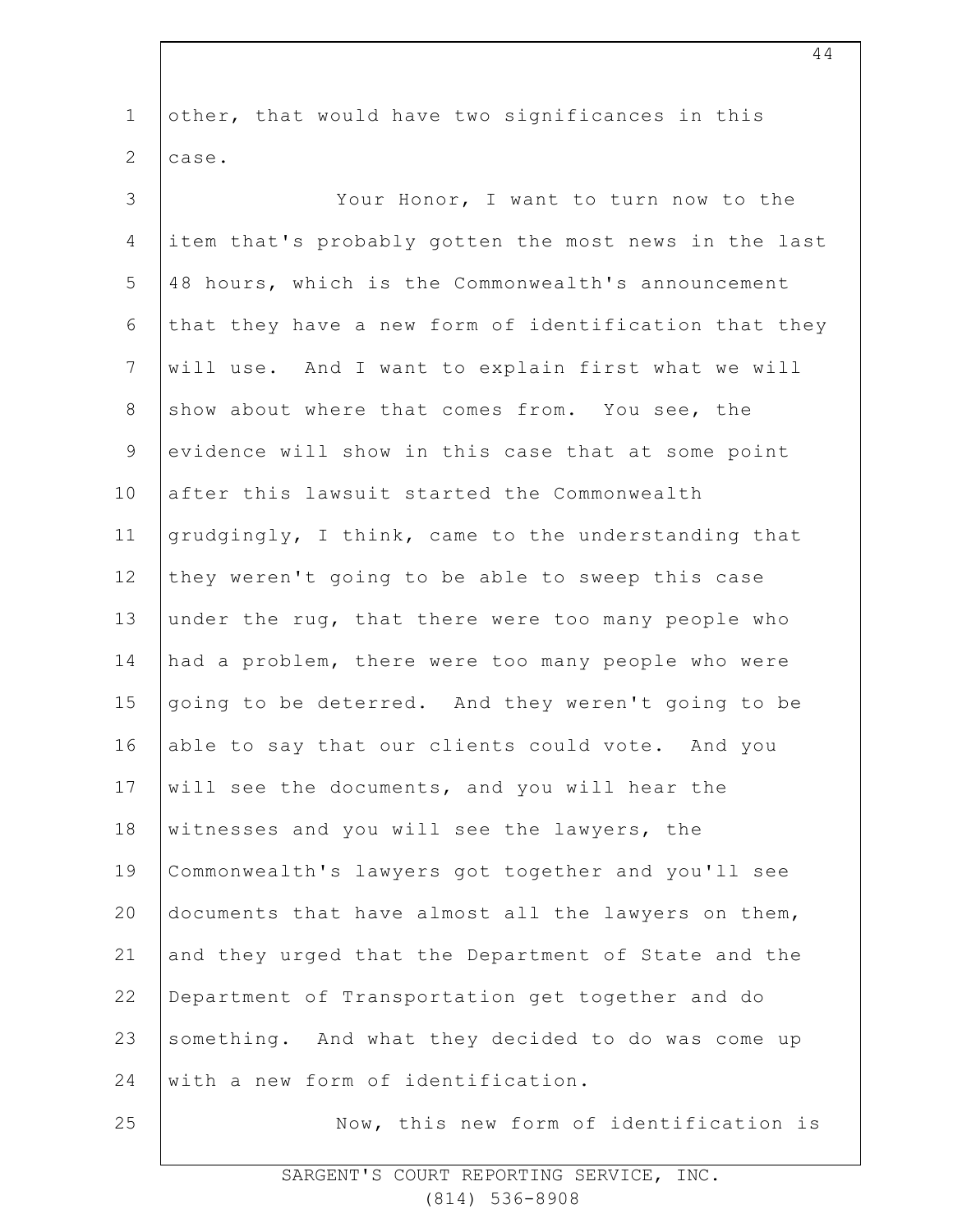| $\mathbf 1$    | not in existence today. It's not going to be in       |
|----------------|-------------------------------------------------------|
| $\overline{2}$ | existence tomorrow. And that raises a threshold       |
| 3              | problem. There's a long --- a whole exhibition on     |
| 4              | this process, it's a legal point, which you'll notice |
| 5              | there's a whole line of cases, and Your Honor         |
| 6              | authored one of them, the TAP Pharmaceutical Products |
| $\overline{7}$ | case. There's a lot of cases which say you can't      |
| $8\,$          | avoid injunction by promising that in the future      |
| $\overline{9}$ | you'll make it better. It's bad now, but we'll make   |
| 10             | it better. When is this going to be available?        |
| 11             | Well, the evidence will show that we were told as     |
| 12             | recently as last week that it will be available at    |
| 13             | the end of August.                                    |
| 14             | Now, a couple things about $---$ first of             |
| 15             | all, this law was passed in March. We brought the     |
| 16             | suit in May. We're now about to be in August.         |
| 17             | They're talking about maybe this thing will be        |
| 18             | available at the end of August. Now, I don't know     |
| 19             | whether it will be or not be, and I'm not casting any |
| 20             | aspersions on the Commonwealth, but I think all human |
| 21             | experience tells us that sometimes things don't get   |
| 22             | done on time, sometimes government projects,          |
| 23             | sometimes private sector projects. It's new. I        |
| 24             | don't know when it will be available, but here's what |
| 25             |                                                       |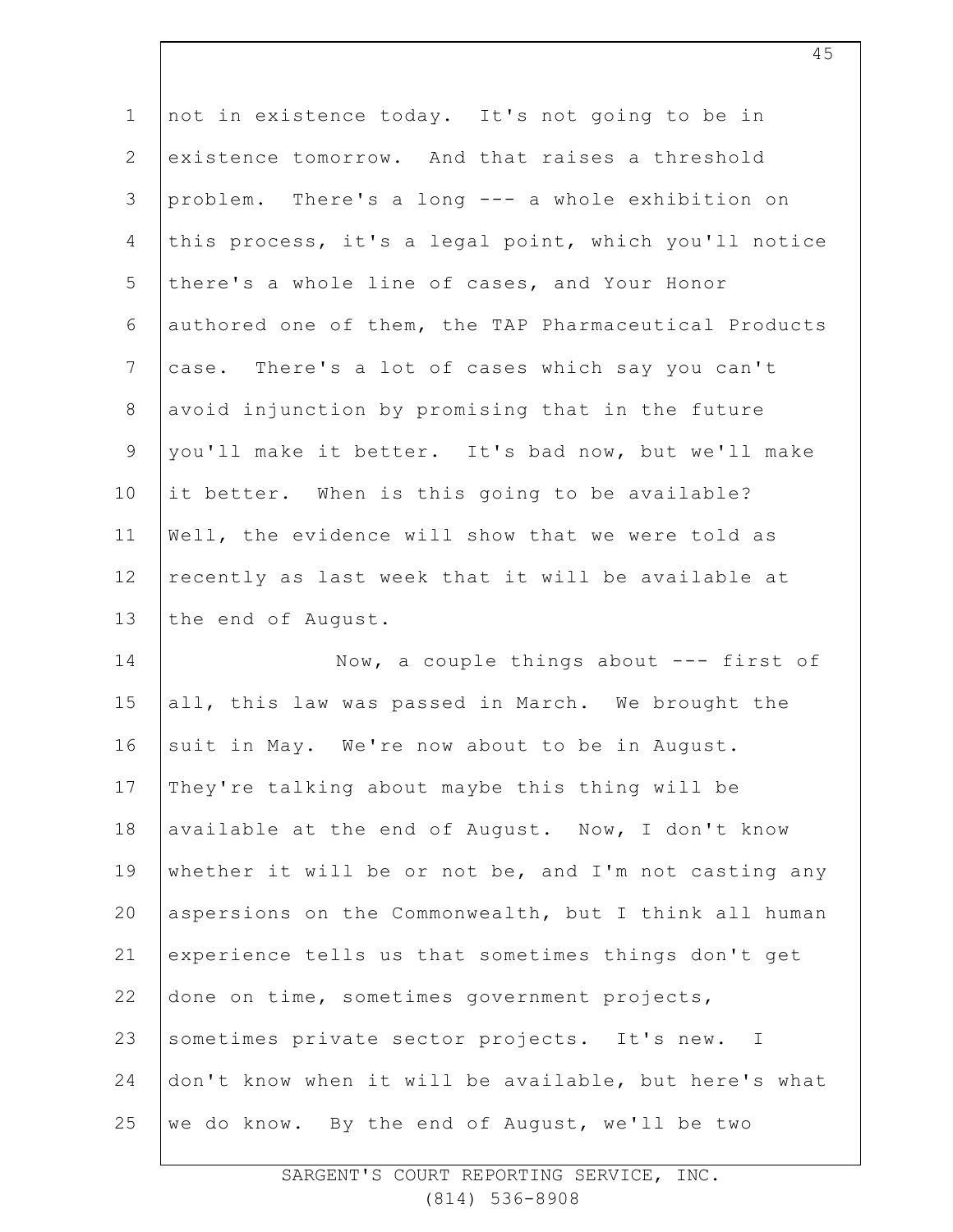1 2 3 4 5 6 7 8 9 10 11 12 13 14 15 16 17 18 19 20 21 22 23 24 25 months from the election. We'll have spent a great deal of time with people not getting the ID they need. And that's the real problem. I guess the most fundamental issue we have with the new ID, which is --- as I talked about, the number of people who need ID to vote is a big number, a number like a million, many, many hundreds of thousands. And let me say right here, Your Honor, especially on the preliminary injunction, I don't think the Court has to resolve the exact number of people, but I think by any measure it will be a very large number of people. And what will the evidence show about who they're going to issue this new card to, well, the evidence --- as late as last week, the evidence was they're talking about issuing it to a very narrow group of people numbered in the thousands, in the thousands. So on the one hand we have a problem that's many hundreds of thousands, maybe a million and we have a card that they're talking about a couple thousands. One doesn't need to be a great mathematician to see what the issue is. There's a big problem. And that's a problem on the merits. That's also a problem on the irreparable harm. It's going to go to all the issues in the case. And I should also add, Your Honor, since it isn't even in existence we don't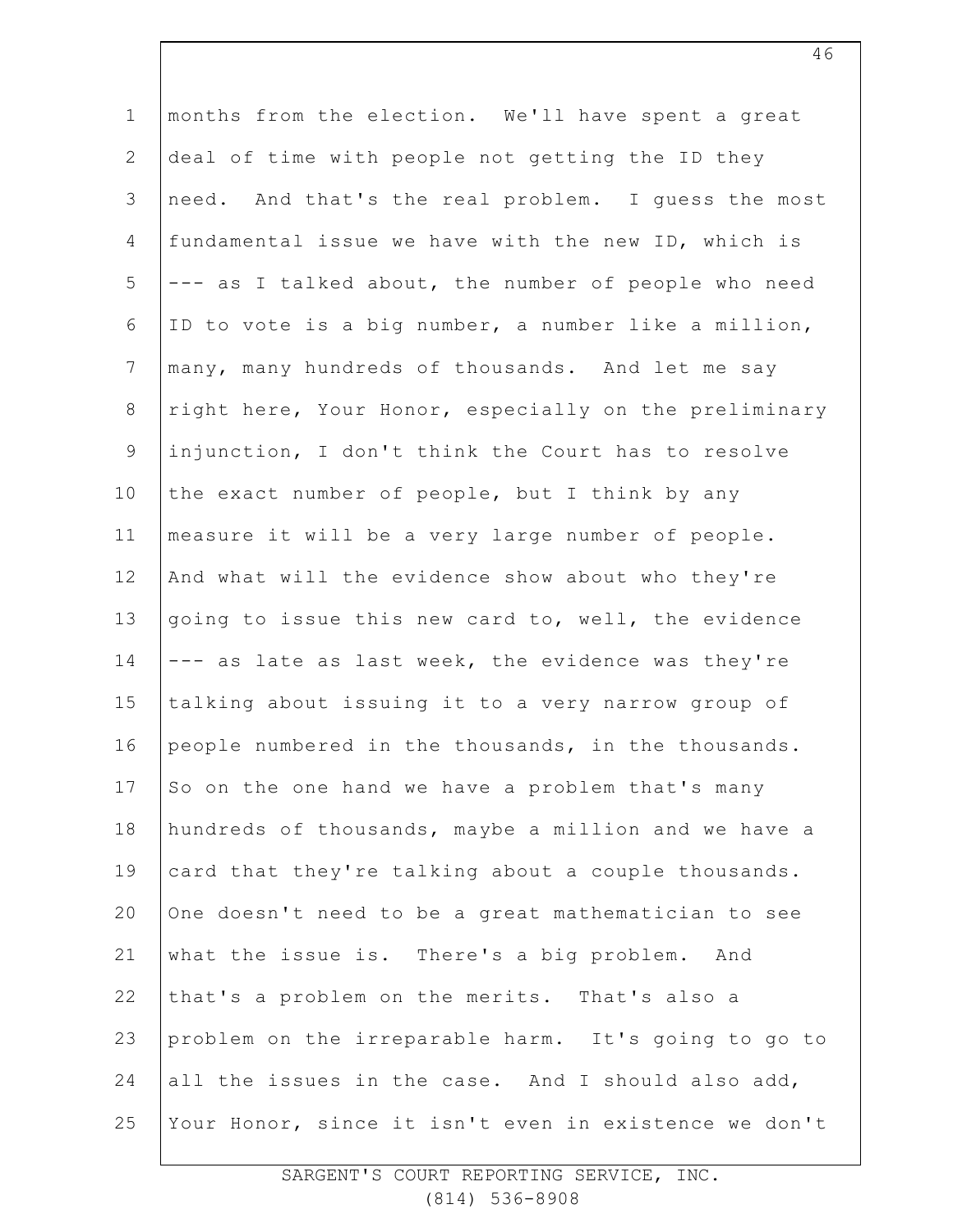1 2 know everything about it, but we'll address it as we get into this case.

3 4 5 6 7 8 9 10 11 12 13 14 15 16 17 18 Your Honor, I want to come now back to where I started, which is what is the rationale that is so compelling that could justify putting a million people in a position where they don't have the ID to vote, what is it that's so compelling? And we say compelling because the test that we believe applies here is a strict stringent test, compelling state interests and a long scenario and detail to be able to achieve that. There's a slighter lesser --- and that's applicable to fundamental rights. There's a slightly lesser test that they're running that's merely important --- we don't think the right to vote is merely important. It is a fundamental right. But even under the lesser test, you must have a real substantial relationship between the objects to be secure and the law.

19 20 21 22 23 24 25 In this case the Commonwealth is not going to be able to show anything like that. And here's the problem. The Commonwealth's first argument is they need --- they need this law to deter and detect fraud. And they're going to have a big problem with that. Let's put up 237. Your Honor, we'll put this up on the screen.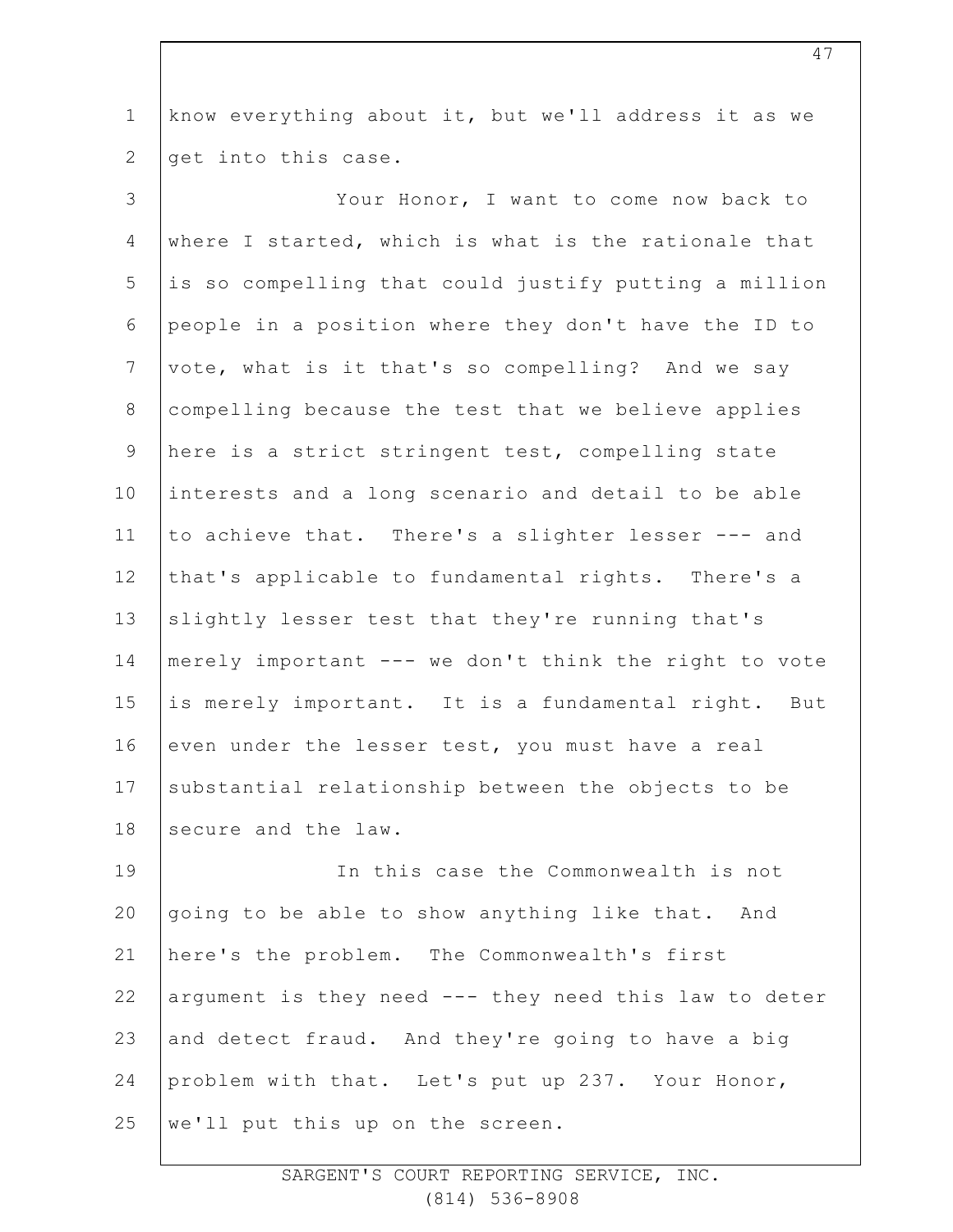| $1\,$          | Your Honor, this is a stipulation we've               |
|----------------|-------------------------------------------------------|
| $\mathbf{2}$   | also provided to you separately so the Court may be   |
| $\mathsf 3$    | familiar with it already. This is a stipulation that  |
| 4              | the state made, the Commonwealth made. And the        |
| 5              | reason the Commonwealth made this stipulation, to     |
| 6              | give you some background, is because it became clear  |
| $\overline{7}$ | in the discovery that the kind of fraud that is       |
| $\,8\,$        | addressed by the photo ID law, the kind of fraud      |
| $\mathsf 9$    | doesn't exist. And here's the kind of fraud that's    |
| 10             | addressed by the photo ID law. It's one kind of       |
| 11             | fraud. It's called in-person voter fraud. Now, the    |
| 12             | Court is probably familiar with various kinds of      |
| 13             | election fraud. I'm sure the Court has heard          |
| 14             | absentee ballot fraud and fraud in registration.      |
| 15             | Those are not addressed by the requirement of a photo |
| 16             | ID. The requirement of a photo really only goes to    |
| 17             | whether or not the person who presents themselves at  |
| 18             | the poll is, in fact, that person or whether it's an  |
| 19             | imposter.                                             |
| 20             | When we got into discovery, the                       |
| 21             | Commonwealth was unable to find any evidence that     |
| 22             | this actually happened and that's where the           |
| 23             | stipulation came from. And so I'll just draw the      |
| 24             | Court's attention to a couple of the paragraphs.      |
| 25             | One, the stipulation is that there have been no       |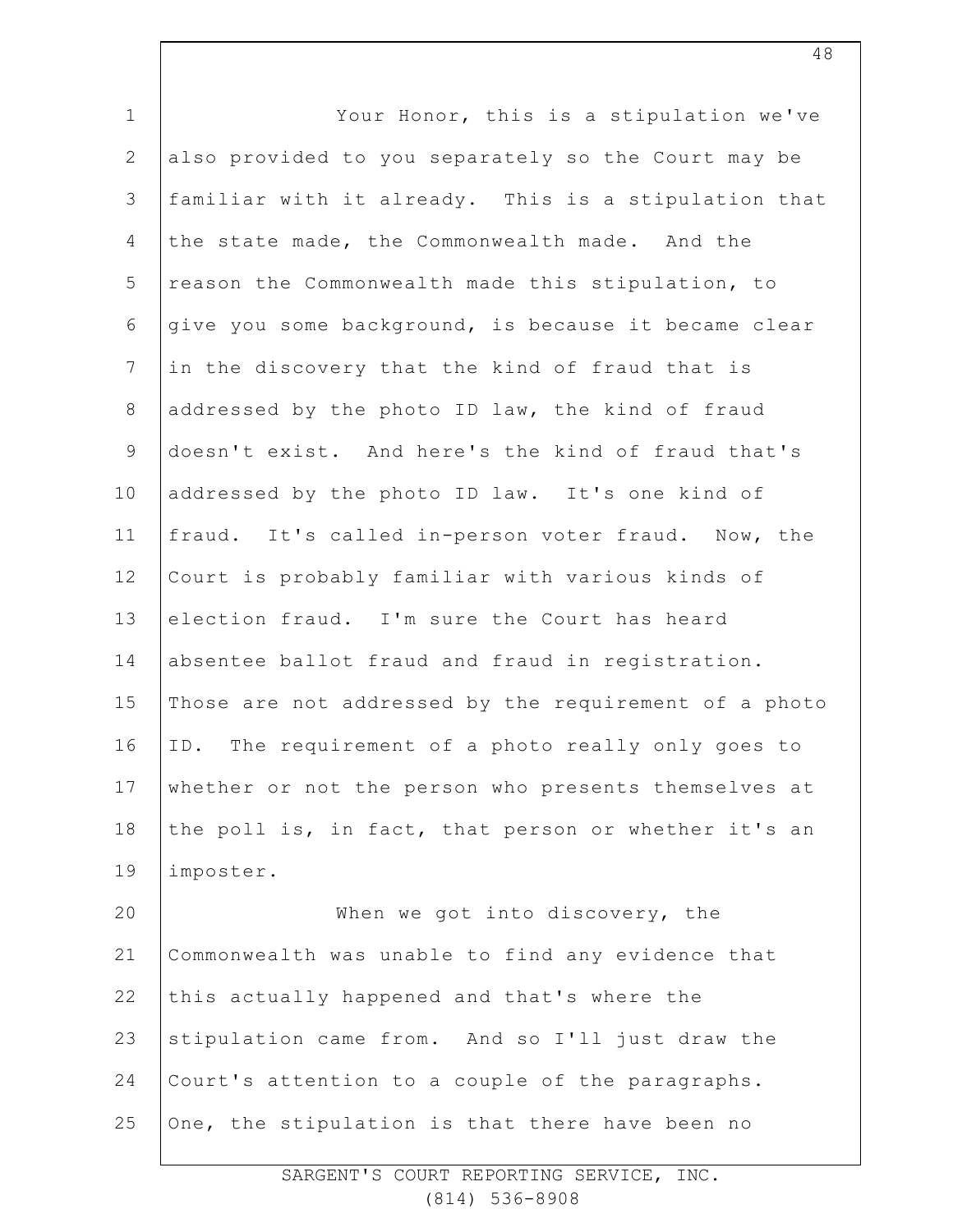1 2 3 4 5 6 7 8 9 10 11 12 13 14 15 16 17 18 19 20 21 22 23 24 25 investigations or prosecutions of in-person voter fraud in Pennsylvania. The parties have no direct personal knowledge of any such investigations or prosecutions in other states. So right at the outset no one knows of anyone being pursued for this kind of fraud. The second paragraph sets forth that the parties are not aware of any incidents of in-person voter fraud in Pennsylvania, and there's no evidence of it actually ever taking place here and do not have any direct personal knowledge of in-person fraud elsewhere. Third, Respondents, Commonwealth will not offer any evidence in this action that in-person voter fraud has, in fact, occurred in Pennsylvania or elsewhere. And I think we can skip down to five. Respondents will not offer any evidence or argument that in-person voter fraud is likely to occur in November in the absence of photo ID law. Your Honor, I've been practicing law for 30 years and I've never had a concession so vast as this on a key element of the case. The Commonwealth is saying that on the basic purpose of the law. The problem doesn't exist. We have a solution in search of a problem. There is no fraud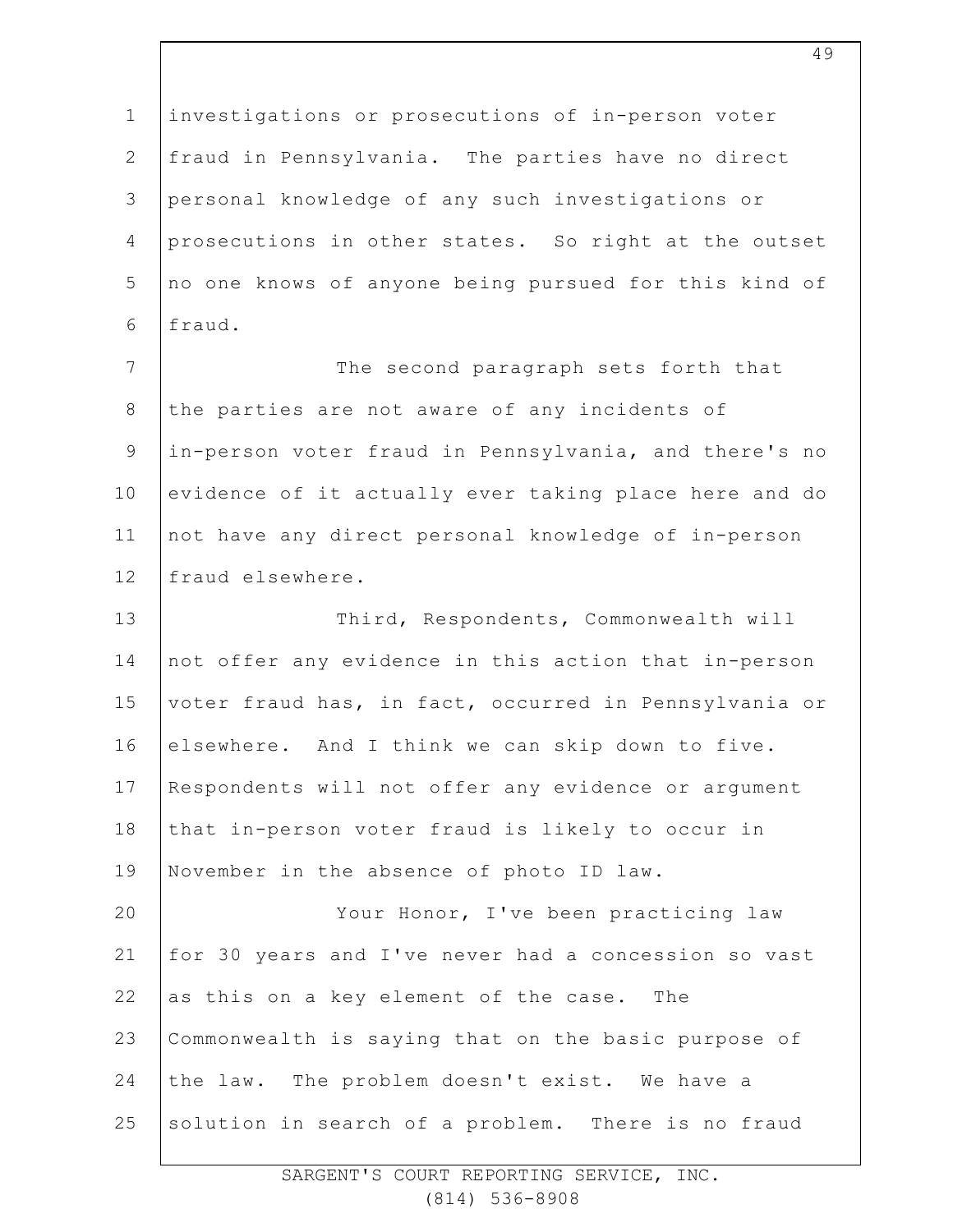| $\mathbf 1$     | to be deterred. The current system works just fine.   |
|-----------------|-------------------------------------------------------|
| 2               | Your Honor, you take the stipulation,                 |
| 3               | as I said, it's enormously powerful. And we'll also   |
| 4               | call Professor Lorraine Minnite from Rutgers.         |
| 5               | Professor Minnite has literally written the book on   |
| 6               | voter fraud, and she will testify on why in-person    |
| $7\phantom{.0}$ | voter fraud is so extremely rare and why that's the   |
| 8               | one kind of fraud that is addressed by the law.       |
| $\overline{9}$  | So the fraud rationale is not going to                |
| 10              | do it. And what's going to happen, the Commonwealth   |
| 11              | will be forced back to its backup rationale, which I  |
| 12              | call fraud light. They say the law is going to        |
| 13              | enhance the integrity of elections, make people more  |
| 14              | confident in the election process. The reason I say   |
| 15              | it's fraud light is it's like saying there is fraud,  |
| 16              | but we can't prove it. But it will make people feel   |
| 17              | better if we have this in place. Another way to look  |
| 18              | at it is it's kind of like a pharmaceutical area.     |
| 19              | The drug doesn't --- the pill doesn't do anything for |
| 20              | you, but you feel better just taking it. That's the   |
| 21              | argument. And it's not a very good one.               |
| 22              | And it's not a very good one for a                    |
| 23              | couple of reasons. First of all, it depends on        |
| 24              | people not understanding the truth. And people        |
| 25              | understand the true facts, which are that the present |
|                 |                                                       |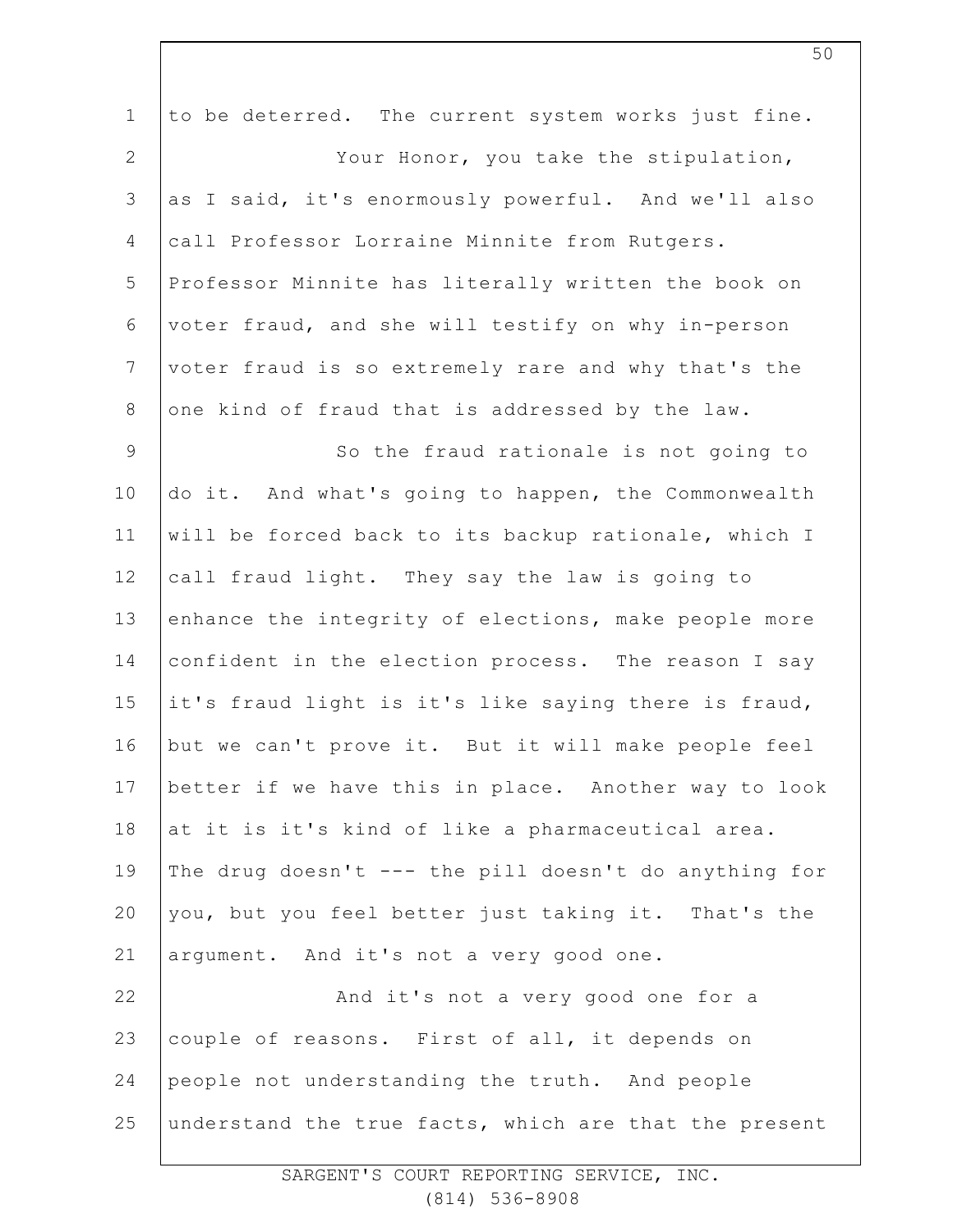1 2 3 4 5 6 7 8 9 10 11 12 13 14 15 16 17 18 19 20 21 22 23 24 25 system works fine and there's no additional fraud to be deterred by showing an ID. It's not going to serve the purpose of the law. It's not going to serve the purpose of enhancing the integrity of elections. And the second big problem, which is enormous, is you have all these people, all these people will lose or are threatened with losing their franchise, the idea that people --- that turning away people from the ballot box will enhance the integrity of the elections is completely untenable. And I urge Your Honor to do what economists call a thought experiment, take this away from Pennsylvania. Let us imagine for a moment that we are watching this unfold somewhere else, one of the fledging democracies of the world, may be one of the old Soviet Republics, Russia or somewhere like that. And imagine that the ruling party announces today we have a new reform, ladies and gentlemen, we are implementing a new reform. It's going to enhance the integrity of the election process. We're very proud of it. And what will be the result, the result will be one million of our citizens who were able to vote yesterday are going to have a really hard time voting tomorrow. Your Honor, I submit that everyone in this entire courtroom will know that it's not going to enhance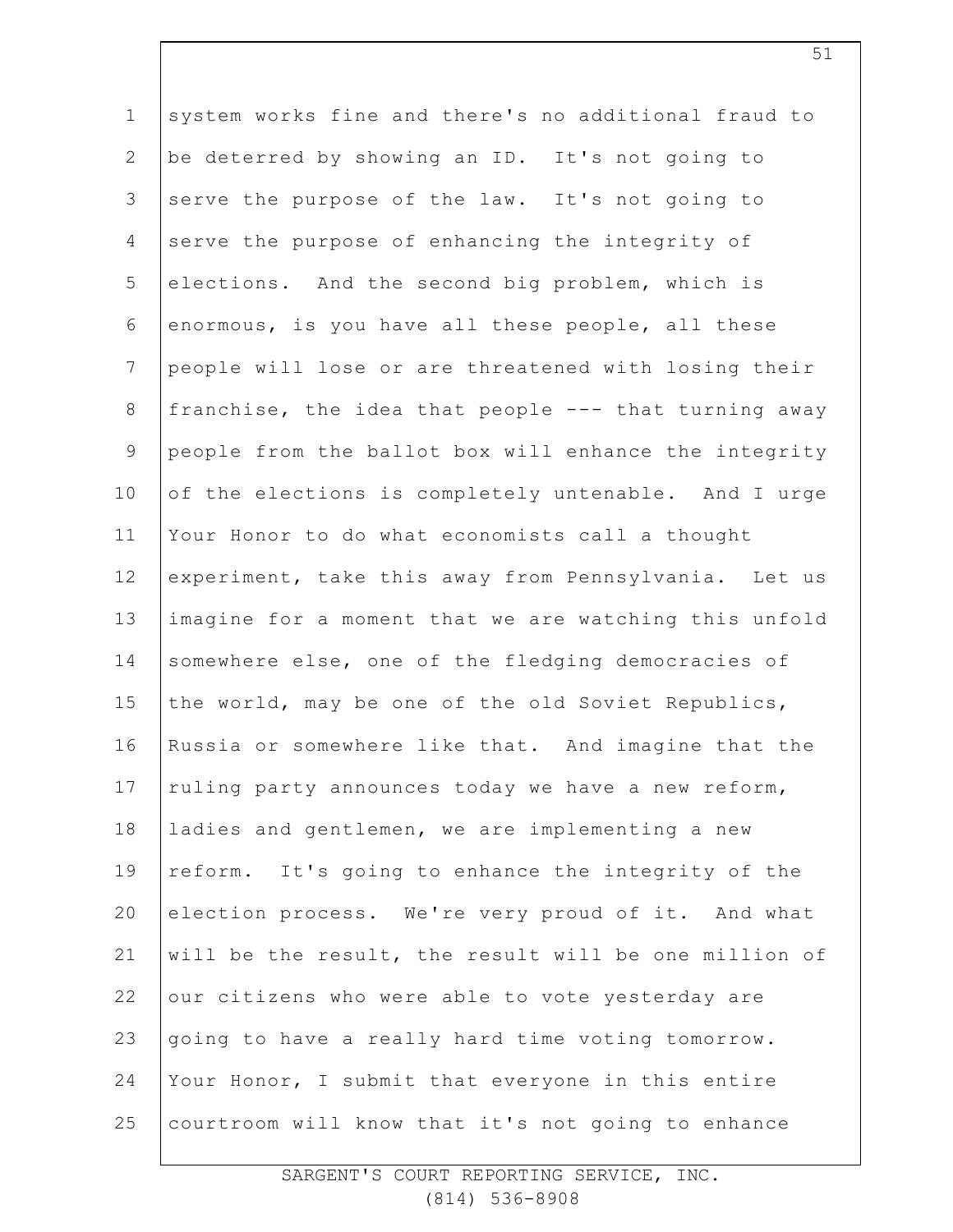1 2 3 4 5 6 7 8 9 10 11 12 13 14 15 16 17 18 19 20 21 22 the integrity of the elections. It's going to undermine the integrity of elections, so that rationale is not going to work for the Commonwealth either. Your Honor, I should say one other thing, which is that these goals, these goals of deterring fraud and promoting the integrity of elections, they at least have the superficial appeal of being worthy on their face. As I said, it doesn't really --- the law doesn't fit with them. The law doesn't really accomplish that. And that's the reason why the law cannot stand. But there's another reason the law cannot stand, which is we believe the evidence will show that at the end of the day these lofty goals are not the real objectives of the law. The Act, Act 18, the photo ID law is, in fact, intended for something else. A lofty goal is a pretext and we say that Your Honor will be able to tell that, to infer that from the facts I talked about, which are the enormity of the number of people whose franchises are in danger. The fact that you don't need all the stringent ID in order to vote, the

23 24 25 fact that there is no fraud, and all of these should suggest the question, why is it so important that we have a law like this. As trial lawyers we tell all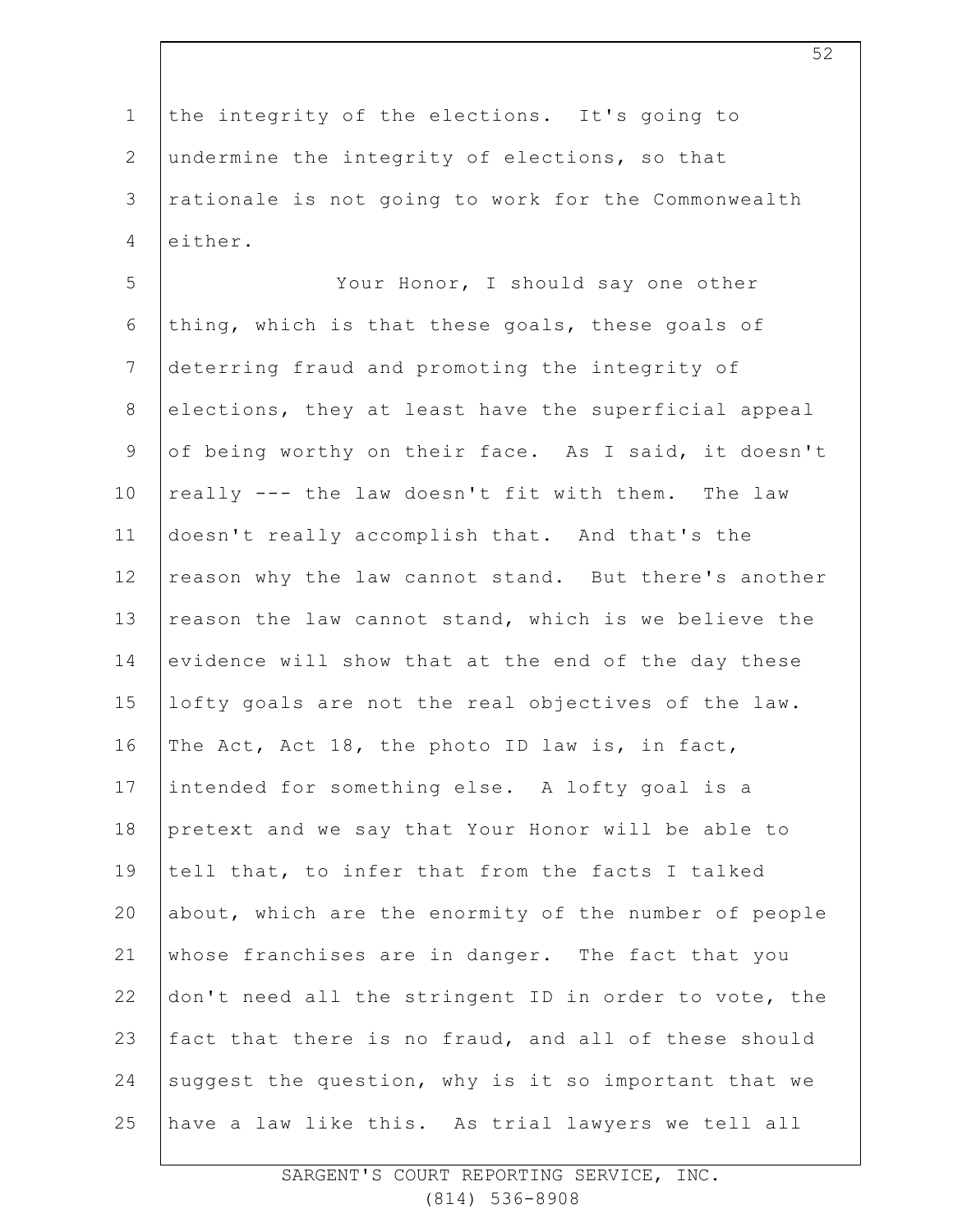| $\mathbf 1$    | juries you don't check your common sense at the      |
|----------------|------------------------------------------------------|
| $\mathbf{2}$   | courthouse. We tell them when you're back at the     |
| 3              | jury room, your common sense will be one of the most |
| 4              | powerful things you have going for you.              |
| 5              | Judge, all the evidence will make                    |
| 6              | common sense. What common sense says --- I should    |
| $7\phantom{.}$ | add here, this law was passed on a party line.       |
| $\,8\,$        | Common sense says this law was passed for partisan   |
| $\mathcal{G}$  | advantage. It was just promoting to the election.    |
| 10             | Everyone is not for this. It's an enormously         |
| 11             | controversial law. That's why this courtroom is      |
| 12             | filled.                                              |
| 13             | And if common sense doesn't do it for                |
| 14             | us, we have one other item of evidence that we play  |
| 15             | at some point. The house majority leader, State      |
| 16             | Representative Mike Turzai, you will hear him say to |
| 17             | his Republican colleagues --- through great wild     |
| 18             | applause, you will hear him boast what's this law    |
| 19             | going to do. He's going to say this law is going to  |
| 20             | get his guy, Governor Romney, elected president.     |
| 21             | From that evidence, the Court will know the real     |
| 22             | purpose of this law is not the lofty goals. The real |
| 23             | purpose of this law is for partisan advantage. And   |
| 24             | as individuals, of course, everyone can pursue their |
| 25             | partisan advantage as much as they want, but that is |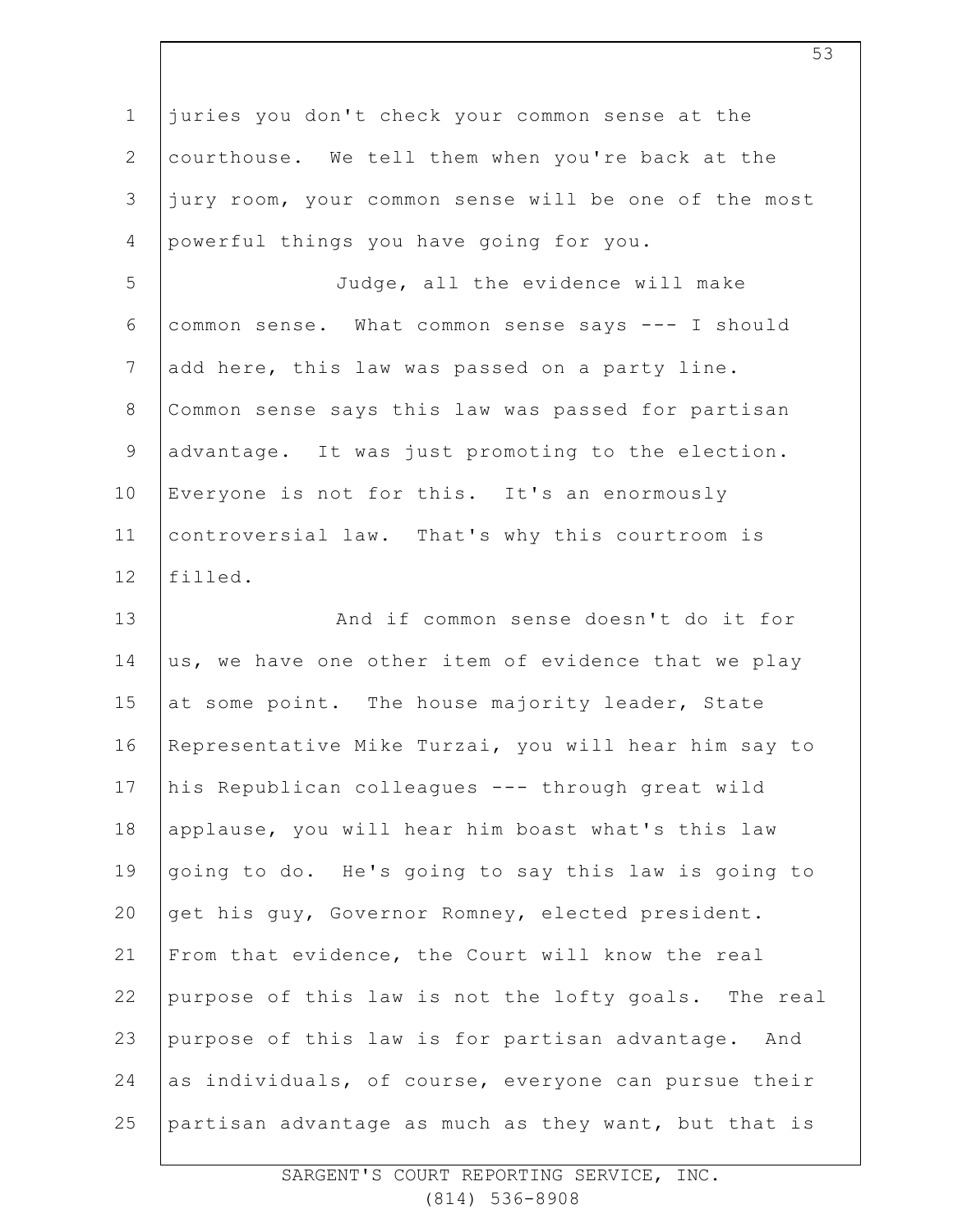| $\mathbf 1$ | not under any circumstance a legitimate function,    |
|-------------|------------------------------------------------------|
| 2           | much less a compelling state interest.               |
| 3           | So Your Honor, I just want to wind up                |
| 4           | here. That's the evidence we expect to prove.        |
| 5           | That's the evidence we're going to put on. When we   |
| 6           | conclude our case, Mr. Walczak will come up before   |
| 7           | you and will review the evidence. He will review the |
| $\,8\,$     | law. And he'll review why the Petitioners have       |
| $\mathsf 9$ | satisfied each of the requirements for the issuance  |
| 10          | of a preliminary injunction. And at that point we    |
| 11          | will ask the Court to adjoin a preliminary basis of  |
| 12          | Act 18 from going into effect. Thank you for your    |
| 13          | attention, Your Honor.                               |
| 14          | JUDGE SIMPSON:                                       |
| 15          | Thank you. Are you ready?                            |
| 16          | ATTORNEY CAWLEY:                                     |
| 17          | Yes, Your Honor.                                     |
| 18          | JUDGE SIMPSON:                                       |
| 19          | Please proceed.                                      |
| 20          | ATTORNEY CAWLEY:                                     |
| 21          | Good morning, Your Honor. I am Patrick               |
| 22          | Cawley. I'm with the Office of Attorney General.     |
| 23          | Along with my colleagues, Calvin Coons and Kevin     |
| 24          | Schmidt, I represent the Respondents in this case.   |
| 25          | Your Honor, this hearing is about the                |
|             |                                                      |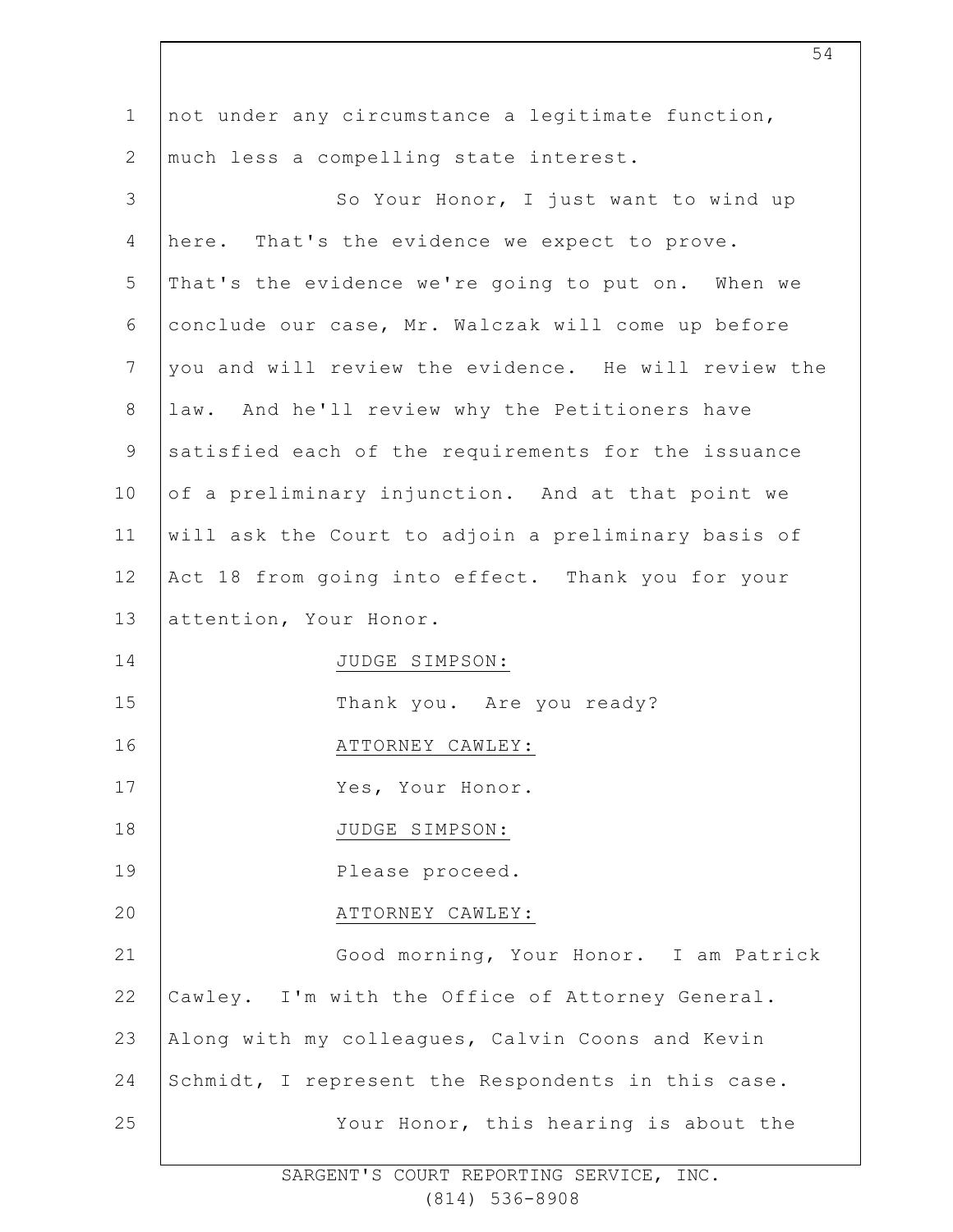| $\mathbf 1$    | prevalence of photo ID cards. In the last decade,     |
|----------------|-------------------------------------------------------|
| $\mathbf{2}$   | security has become a concern to every sector of this |
| $\mathsf 3$    | country. Boarding a plane, conducting financial       |
| $\overline{4}$ | transactions and entering government buildings        |
| 5              | without a photo ID is virtually unthinkable in 2012.  |
| 6              | You walk around this very city at lunchtime and you   |
| $\overline{7}$ | see photo IDs dangling around people's necks or       |
| $\,8\,$        | clipped to their belts. Indeed even though the First  |
| $\mathsf 9$    | Amendment protects the right of everybody's access to |
| 10             | the courts, photo ID is demanded at the front door of |
| 11             | this and every courthouse. There have been few known  |
| 12             | breeches of peace to justify this widespread art of   |
| 13             | modern American life, but those incidents that we     |
| 14             | know of were the hijacking of planes and gunfire in   |
| 15             | courtrooms. These were powerful enough examples to    |
| 16             | make photo ID a sensible and widely available tool to |
| 17             | prevent other such incidents from happening.          |
| 18             | The evidence in this hearing will show                |
| 19             | that many commonly available forms of photo ID will   |
| 20             | be accepted at polling places and no one who is       |
| 21             | interested in voting and eligible to vote will be     |
| 22             | without photo ID on election day.                     |
| 23             | The Petitioners bear a significant                    |
| 24             | accountant burden to show why this common requirement |
| 25             | in modern life will cause them immediate harm.<br>The |
|                |                                                       |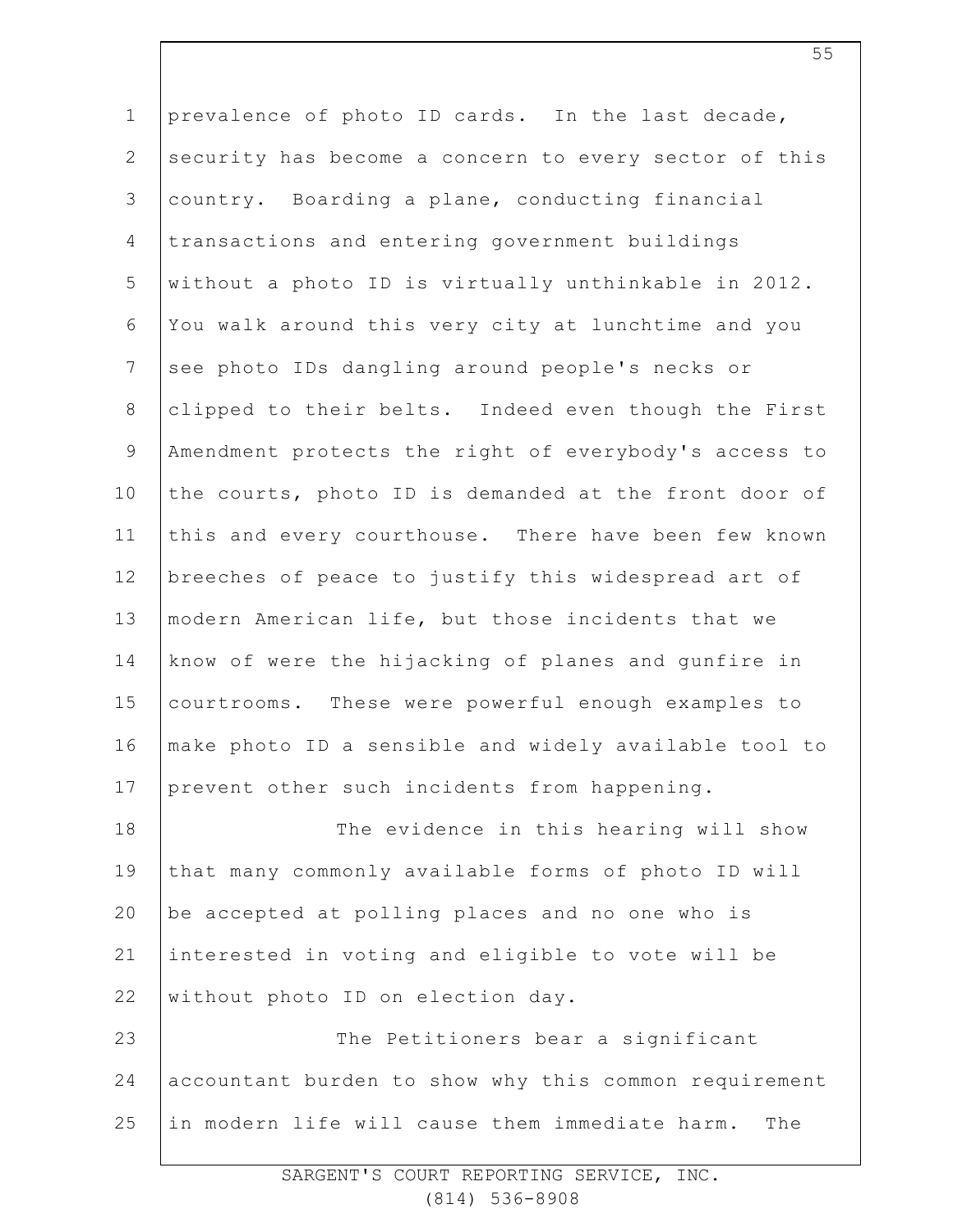| $\mathbf 1$    | law is clear in Pennsylvania that there is a strong   |
|----------------|-------------------------------------------------------|
| $\mathbf{2}$   | presumption that a statute is constitutional. On top  |
| 3              | of that legal hurdle presented by that presumption,   |
| 4              | the preliminary injunction requested by the           |
| 5              | Petitioners has been described by our courts as a,    |
| 6              | quote, harsh and extraordinary remedy. Petitioners    |
| $\overline{7}$ | may not rely on speculation about possible            |
| $8\,$          | disenfranchisement. They must provide concrete        |
| $\mathsf 9$    | evidence to support the conclusion that such harm is  |
| 10             | likely. Given the options of photo ID that you will   |
| 11             | hear about that will be available to voters, such     |
| 12             | fears simply do not have a basis and widespread       |
| 13             | disenfranchisement is not going to happen.            |
|                |                                                       |
| 14             | It is important to note the kind of                   |
| 15             | evidence that should be and will be presented to this |
| 16             | Court. We are not here to judge the wisdom of the     |
| 17             | voter ID law. We are not here to determine whether    |
| 18             | the voter ID law was necessary, and we are certainly  |
| 19             | not here to determine whether people in this          |
| 20             | Commonwealth have gone to the polls and impersonated  |
| 21             | other voters, attempted to vote more than once or     |
| 22             | committed other acts of voter fraud. Pennsylvania     |
| 23             | law does not require the legislature to have proof    |
| 24             | beyond a reasonable doubt that certain types of       |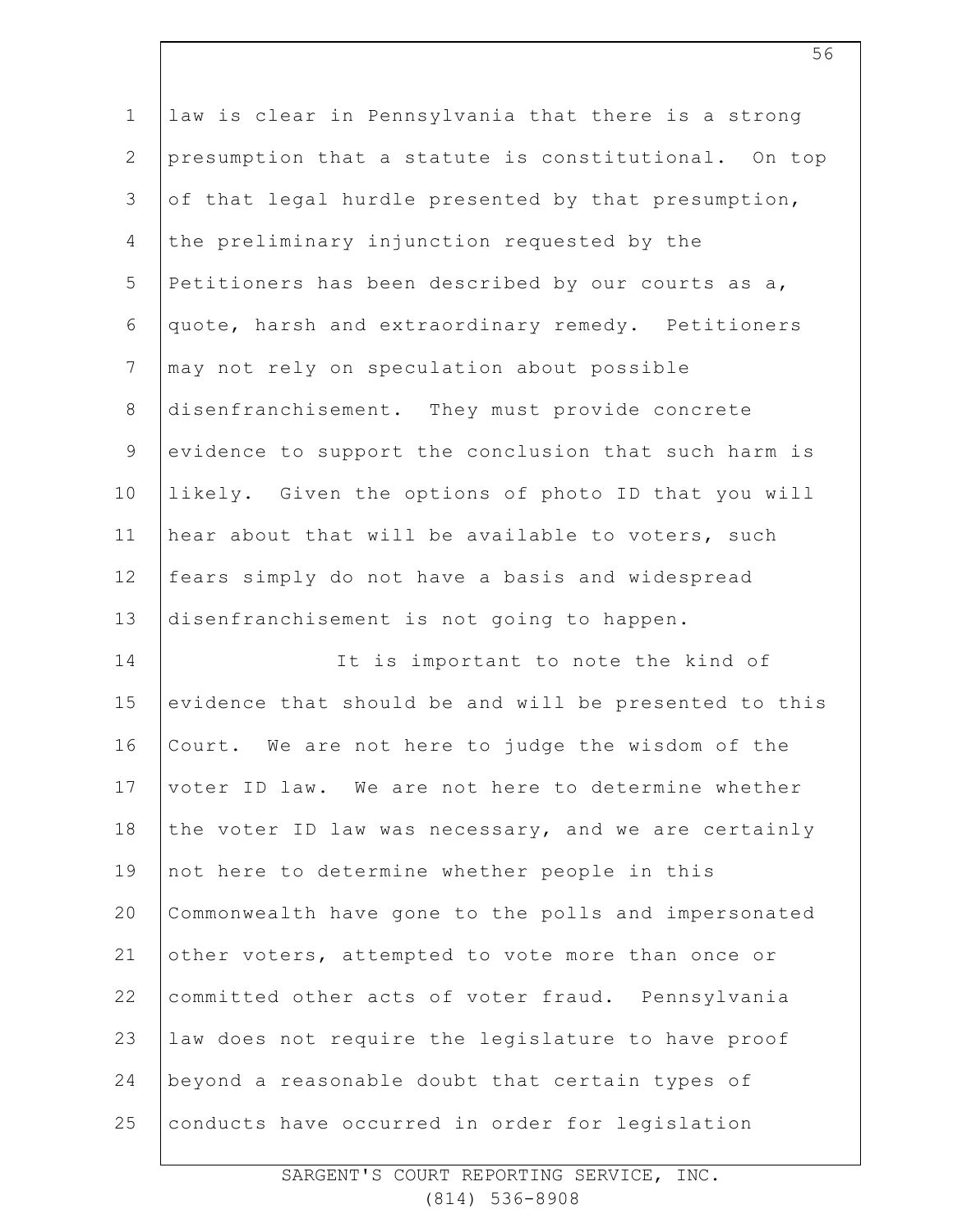1 2 3 4 5 6 addressing that conduct to be constitutional. I stress the legislature because there was a reference made during Mr. Gersch's opening to the Respondents and their thoughts on the justification for the voter ID law. It is the legislature that created this law and not the Respondents.

7 8 9 10 11 12 13 14 15 16 17 18 19 20 21 22 23 24 25 If the legislature could have --- could imagine a valid reason for a statute and the language of that statute achieves the purpose in a rationale way, the statute passes constitutional muster. Towards that end, the parties have entered a stipulation that was recently on the screen. That stipulation says that there are no known instances to the parties of voter impersonation in Pennsylvania. That is not a concession, as Mr. Gersch characterized it, that voter fraud has not happened. It's a recognition that the legal standard governing these proceedings simply does not require the legislature to have proof of such incidents in order to enact a voter ID law. That stipulation did not speak for the legislature, it spoke for the parties of the case. And the Respondents are the ones implementing the statute. Namely, Secretary of the Commonwealth. As we made clear in our briefs, we do not believe that the Commonwealth of Pennsylvania as an entity or the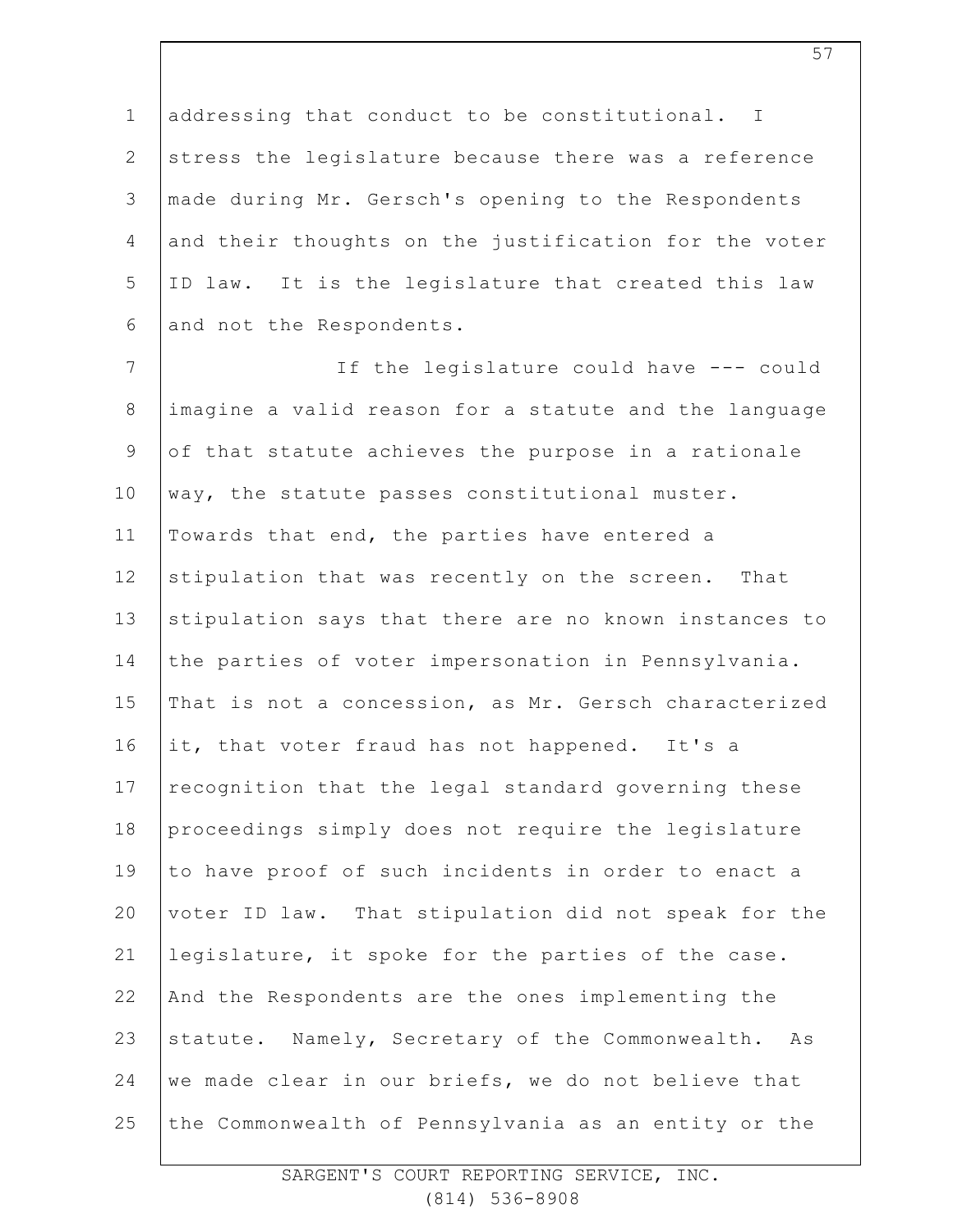1 Governor are proper parties to this case.

2 3 4 5 6 7 8 9 10 11 12 13 14 15 16 17 18 19 20 21 22 23 24 25 That stipulation did not speak to what the members of the legislation knew when they enacted this voter ID law. It further reflects that voter impersonation is the kind of conduct that will go undetected if there is no tool, such as a photo ID to detect it. In the same breath, the Petitioners say that they wish to offer proof that voter fraud does not exist. That was the subject of the stipulation. That's not a factual issue that is before this Court, and it's not even relevant to the standard of what the legislature may have imagined to be a valid reason for the law. Your Honor, we are not here to reengage in the legislative process. We are here to determine whether the Petitioners can satisfy a demanding burden to show that great harm will result from the voter ID law. The evidence will demonstrate that the Petitioners cannot satisfy that burden. In order to discuss the many options available to those who seek a photo ID that may be used to vote, we start with the language of the voter ID law itself. The plain language of the statute does not single out any group in terms of race or age or gender or socioeconomic status. The statute does not impose significant or unreasonable restrictions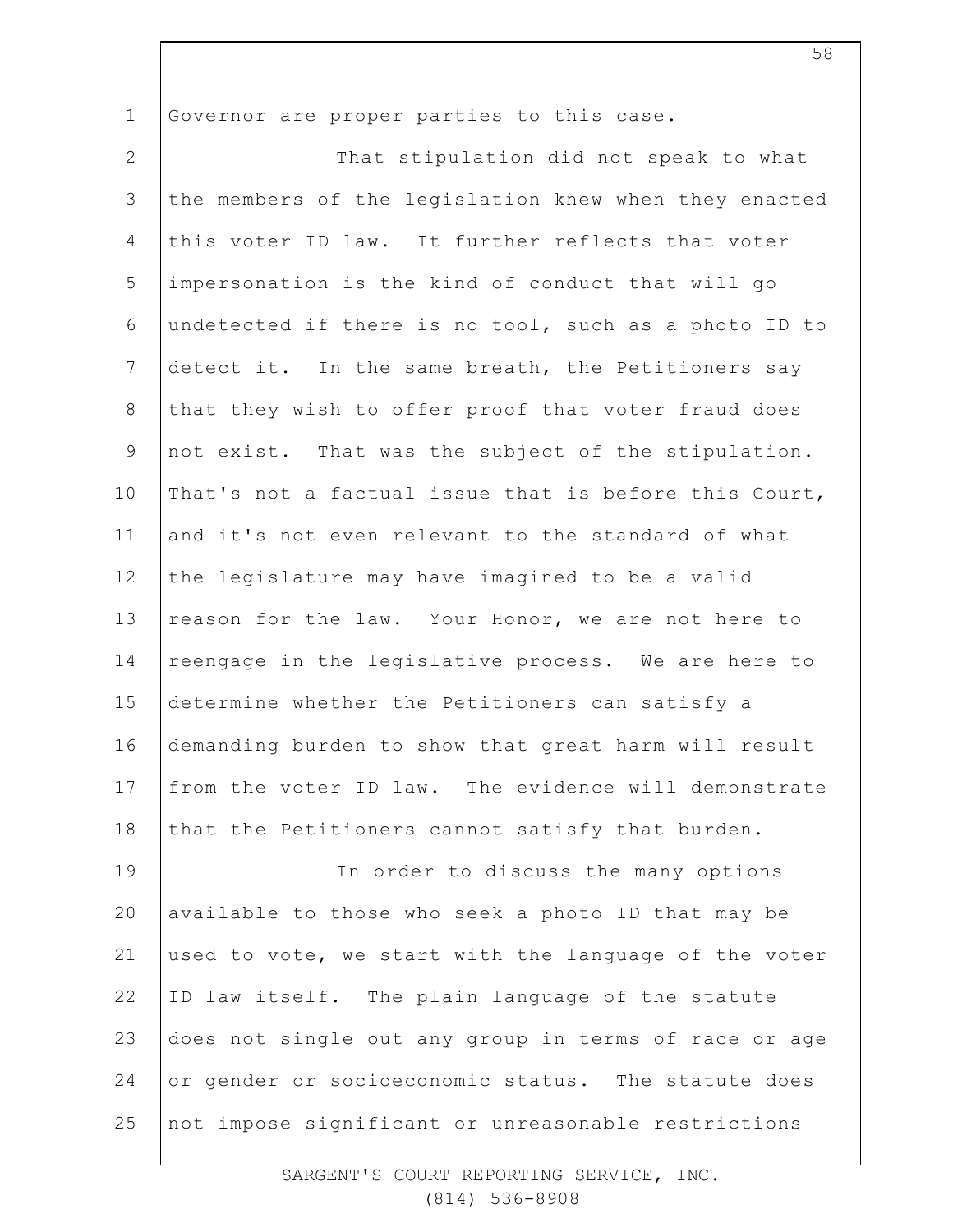1 2 3 4 5 6 7 8 9 10 11 12 13 14 15 16 17 18 19 20 21 22 23 24 25 on the types of photo ID that voters may use to establish their identities at the polls. And Mr. Gersch used this helpful demonstrative, the first one, to show the various options that are available. You will hear throughout this hearing about the PennDOT products, the driver's license, the non-driver photo ID. These are probably the most widely used photo ID cards in Pennsylvania. And naturally, they appear as options that are acceptable photo ID for purposes of the voter ID law. But the General Assembly allowed other options. Any ID issued by the Commonwealth or the federal government that has a current expiration date will be acceptable for voting in the next election. Government employees of the federal, state and local governments may use their employee IDs as long as they have a photo, name and an expiration date. Military IDs and passports are widely used, and these are acceptable forms of ID for establishing identity at the polls. Your Honor, tens of thousands of eligible voters in the state attend or work at a college or university, and they may use their photo IDs issued by those institutions as long as the ID contains their name, a photo and an expiration date. And finally, there are care facilities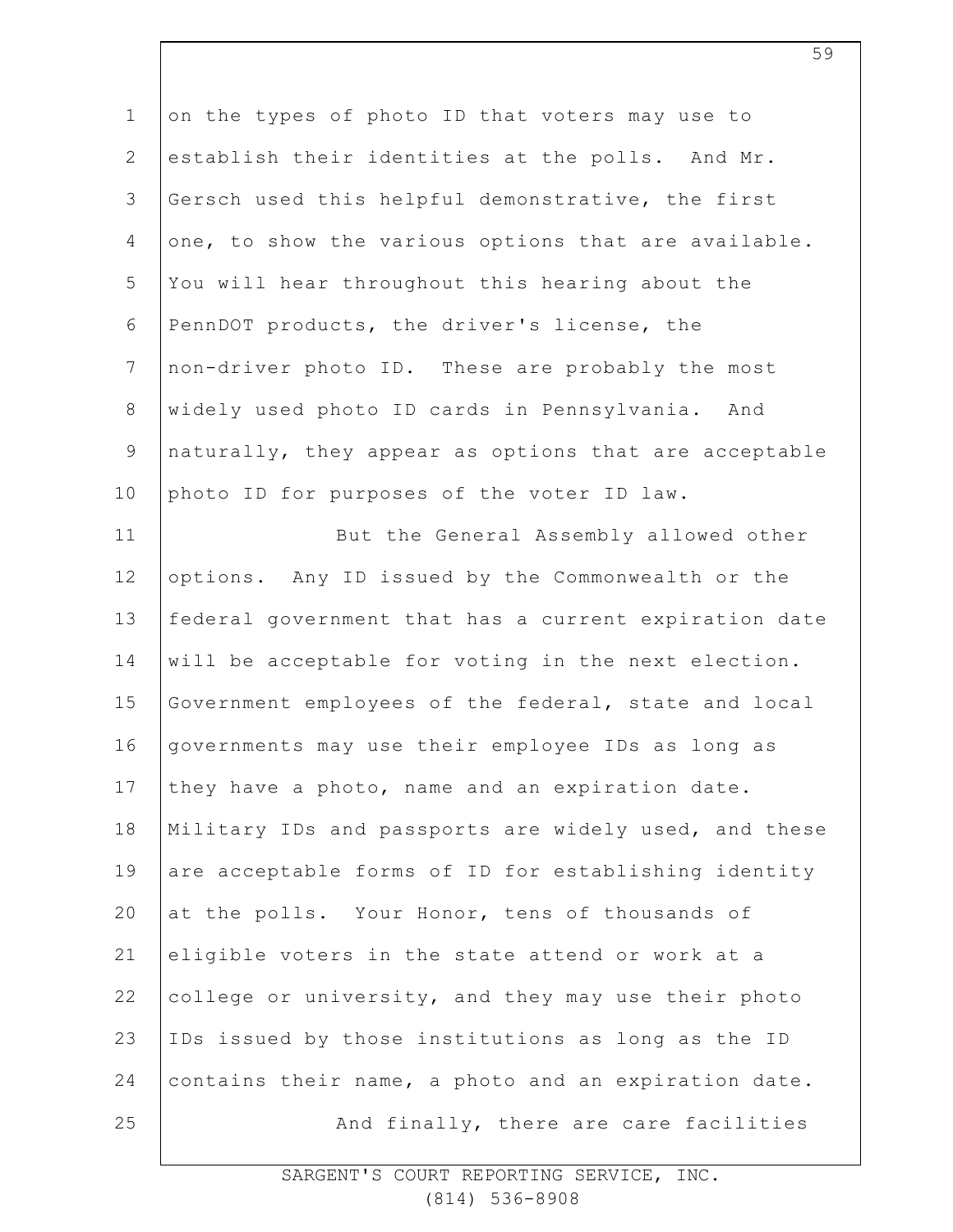1 2 3 4 5 6 7 8 9 10 11 12 13 14 15 16 17 18 19 20 21 22 23 24 25 that issue photo IDs, and if they don't already, as is common in any industry, they may be responding to a change in the law and providing those IDs. Mr. Gersch referenced varying levels of security when you look at this whole list. Of course, there are, but it's not as vast as you might think. You will hear the exception is that a care facility has privacy concerns under HIPAA. They have concerns about people coming just traipsing into their institution, their facility. Similarly, colleges and universities have had instances of violence on campus. They like to keep tabs on who belongs there and who doesn't. These institutions have abundant records and knowledge about the people in their community, both employees and residence. They have financial data. They have health date. They have way more data than PennDOT has with regard to the people they issue driver's licenses to. In other words, they have an interest in not just simply handing these out on the street to anyone. You will hear that if a voter appears at a polling place without one of these forms of photo ID that voter may still cast a provisional ballot. Within six calendar days after the election, the voter must deliver to the County Board of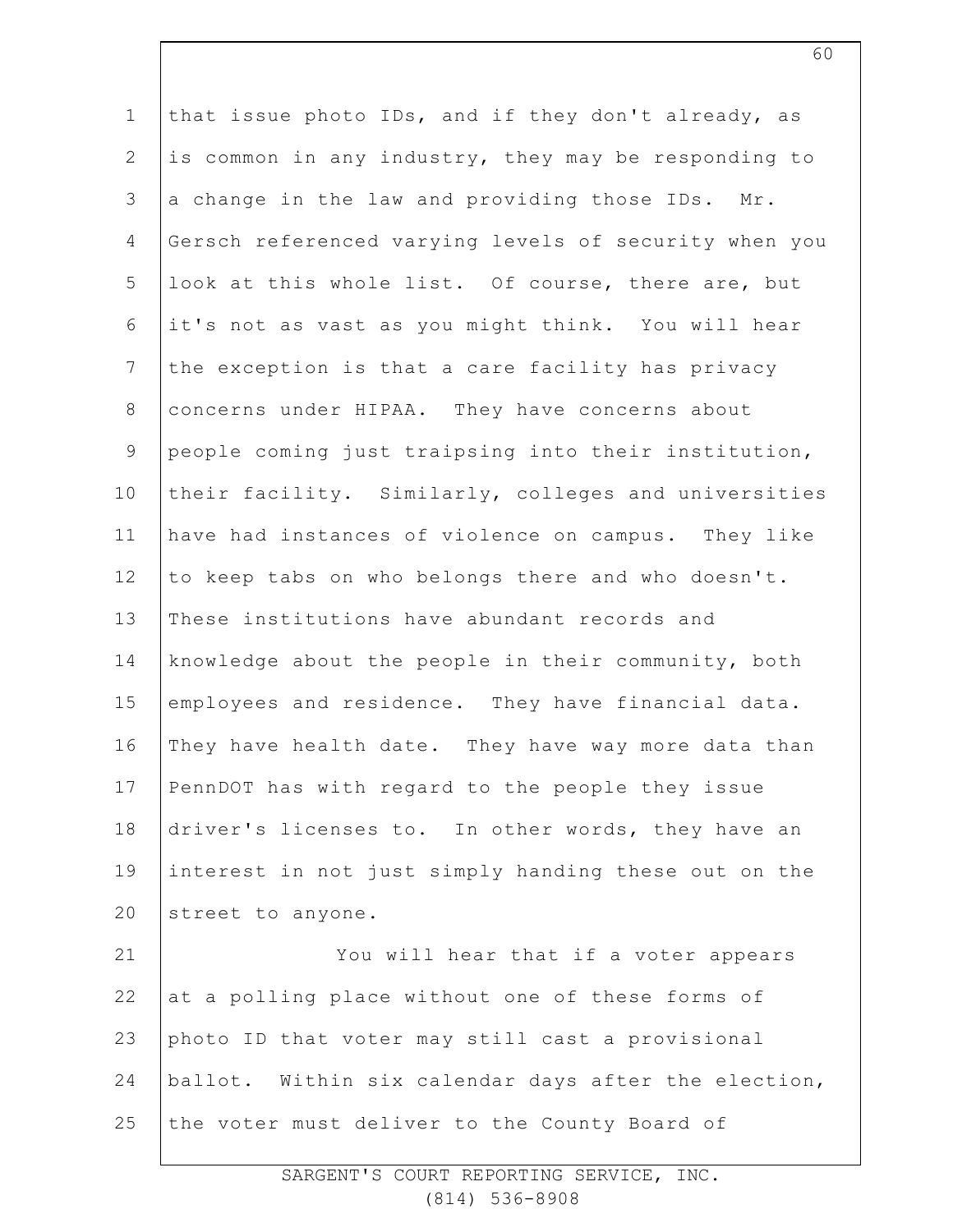| $1\,$          | Elections either by in-person or by mail or even by   |
|----------------|-------------------------------------------------------|
| $\mathbf{2}$   | e-mail their acceptable photo ID, and their vote will |
| 3              | count. You will hear evidence suggesting that it is   |
| 4              | highly unlikely that any eligible voter will be       |
| 5              | without a photo ID on election day. But if it         |
| $6\,$          | happens, that registered voter shows up without a     |
| $7\phantom{.}$ | valid photo ID, they will immediately be able to      |
| $\,8\,$        | obtain a photo ID if they don't already have one of   |
| $\mathsf 9$    | the acceptable forms. And that way their provisional  |
| 10             | ballot will be counted. So the provisional ballot     |
| 11             | and the six calendar days that follow the election    |
| 12             | are still very relevant in equipping people to vote.  |
| 13             | You will hear that some of the                        |
| 14             | Petitioners may not be able to stand for long periods |
| 15             | of time, either at a PennDOT driver license center or |
| 16             | in the longer lines at a polling place during the     |
| 17             | presidential election year. The simple act of         |
| 18             | walking is difficult for some of them. If these       |
| 19             | Petitioners have such difficulties and cannot attend  |
| 20             | their polling places because of their disability or   |
| 21             | because of an illness, the Election Code continues to |
| 22             | make clear, as it did before voter ID, that a         |
| 23             | absentee ballot is available to these people. And no  |
| 24             | photo ID is required for an absentee ballot, for      |
| 25             | obvious reasons. There's no voter to compare the      |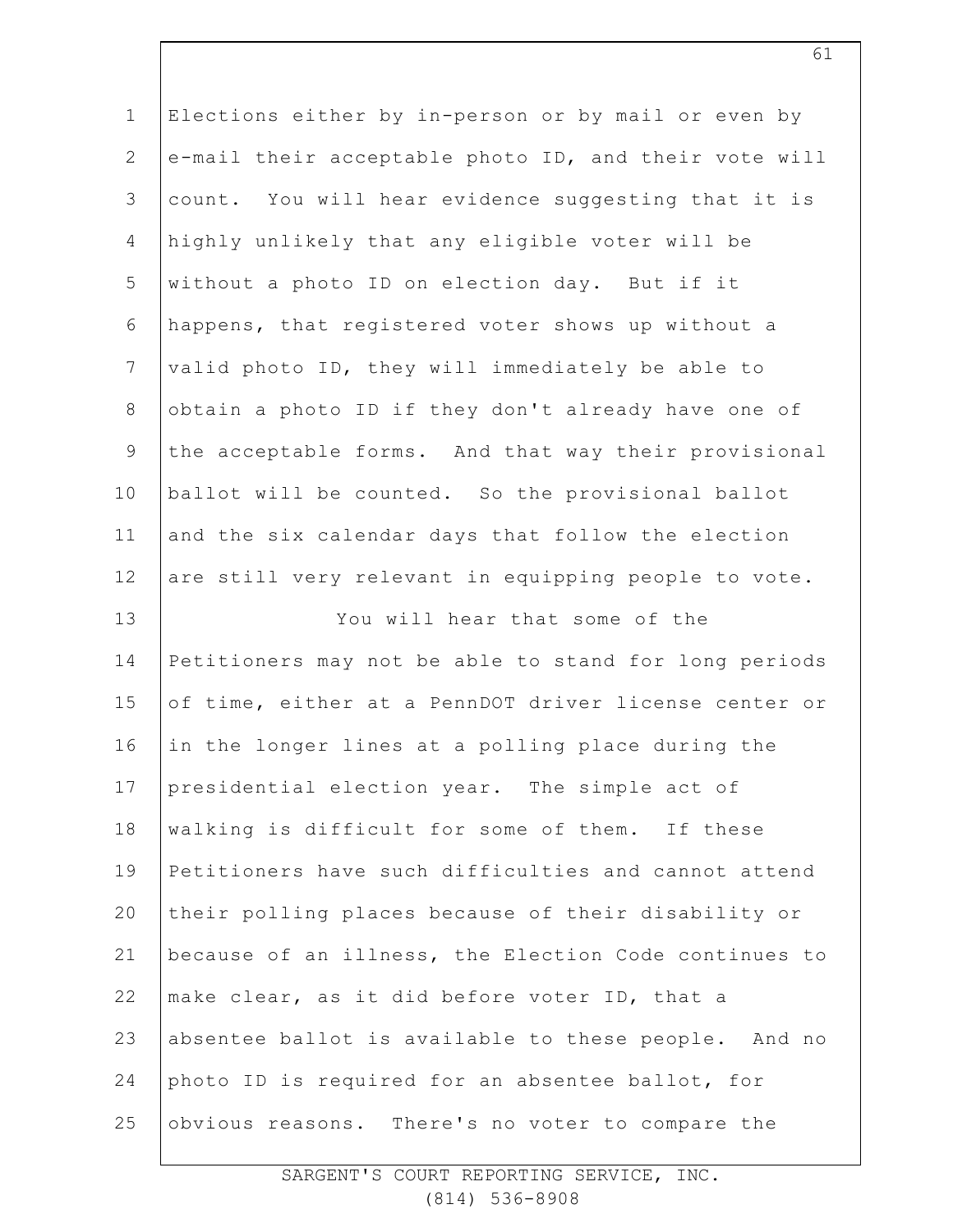1 photo ID to.

2 3 4 5 6 7 8 9 10 11 12 13 14 15 16 17 18 19 20 21 22 23 24 25 Much of the evidence in this hearing will focus on the PennDOT products. Because their products are used to access airports and other secured facilities, PennDOT requires certain forms of proof of identification before it issues a driver's license or a non-driver photo ID. Two such forms, as Mr. Gersch went through, are the birth certificate and an actual Social Security card. You will hear various numbers offered by the Petitioners and the Respondents as to the number of people who already have an acceptable PennDOT product that will enable them to vote and correspondingly the number of people who do not have a PennDOT product. The most credible and reliable evidence will show that the number of registered voters who actually possess a PennDOT product today is very high. Obviously, I disagree with the Petitioners' characterization of the numbers as you heard in the previous opening statement. The Respondents will ask this Court to recognize, however, that whether the number of people who, as we are sitting here today, currently lack an acceptable photo ID is 100,000 or 500,000 out of the eight million registered voters in Pennsylvania, that is not the end of the analysis. Those who intend to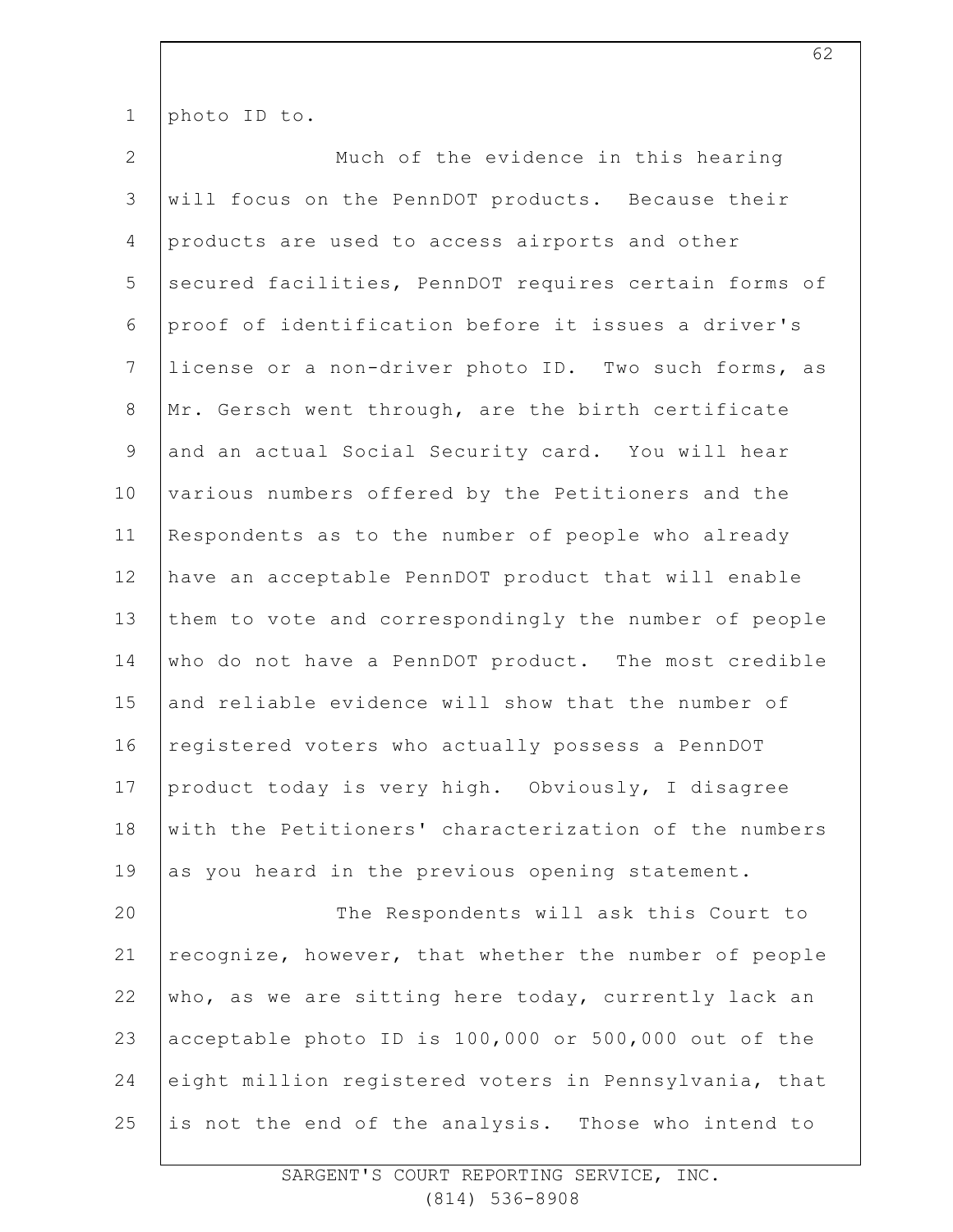1 2 3 4 5 6 7 8 9 10 11 12 13 14 15 16 17 18 19 20 21 22 23 24 25 vote, but who fall into the small category of people without an acceptable photo ID, have all of August, all of September, all of October and the beginning of November to obtain an acceptable photo ID. Whatever evidence Petitioners provide about the perceived difficulty of getting to a PennDOT driver's license center must be considered in the context of how much time voters will have to get there, indeed, how much time they have had since the enactment of this law. Even without the proofs of identity required to obtain a PennDOT product, you will hear that voters may obtain PennDOT products without a birth certificate and without a Social Security card if they ever in the last 22 years had a valid driver's license or photo ID card. That 22-year period is how far back the PennDOT database goes in its current form. PennDOT Deputy Secretary Kurt Myers will explain that such a voter with the driver's license expired 5, 10, 20 years ago has already been vetted for their security purposes and they may simply appear, have their photo taken and be issued a photo ID for voting purposes free of charge. If a voter was born in Pennsylvania, but has never had a PennDOT product, they need not make a separate trip or pay a fee to get a birth certificate with a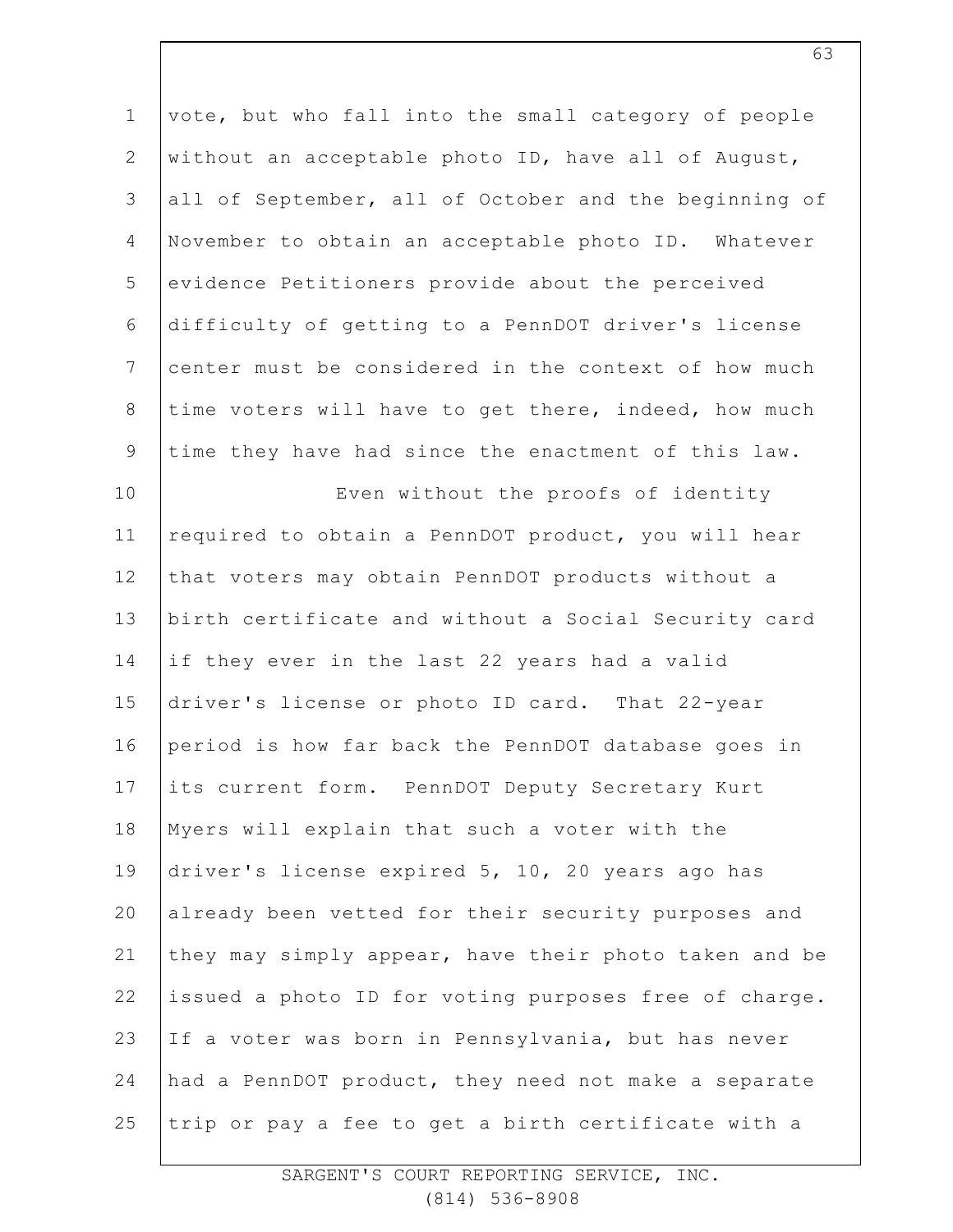| $\mathbf 1$     | raised seal. You will hear that PennDOT and the       |
|-----------------|-------------------------------------------------------|
| $\mathbf{2}$    | Department of Health have established a direct link   |
| $\mathcal{S}$   | between the two agencies to confirm the birth records |
| $\overline{4}$  | of that person free of charge, so that PennDOT can    |
| 5               | then issue a photo ID free of charge.                 |
| $\epsilon$      | Given these efforts by the agencies of                |
| $7\phantom{.0}$ | the Commonwealth to make acceptable photo IDs         |
| $\,8\,$         | available, the number of people who could claim to be |
| $\mathsf 9$     | harmed by this law shrinks to a very small number.    |
| 10              | But as the anecdotal evidence presented by the        |
| 11              | Petitioners will demonstrate, there are inevitably    |
| 12              | people who fall into the minute percentage of the     |
| 13              | eight million registered voters who do not have and   |
| 14              | cannot obtain a PennDOT product, a passport, a        |
| 15              | government employee ID, a college or university ID or |
| 16              | a care facility ID. These people because of personal  |
| 17              | circumstances may simply be unable to obtain a birth  |
| 18              | certificate or verify their birth or their residence  |
| 19              | in any way.                                           |
| 20              | For these people, the Department of                   |
| 21              | State will be providing a photo ID that may be used   |
| 22              | under the law for voting purposes. This is not a      |
| 23              | promise of future conduct. This product is being      |
| 24              | processed by a vendor as we sit here today and will   |
| 25              | be made available by the end of August before the law |
|                 |                                                       |

64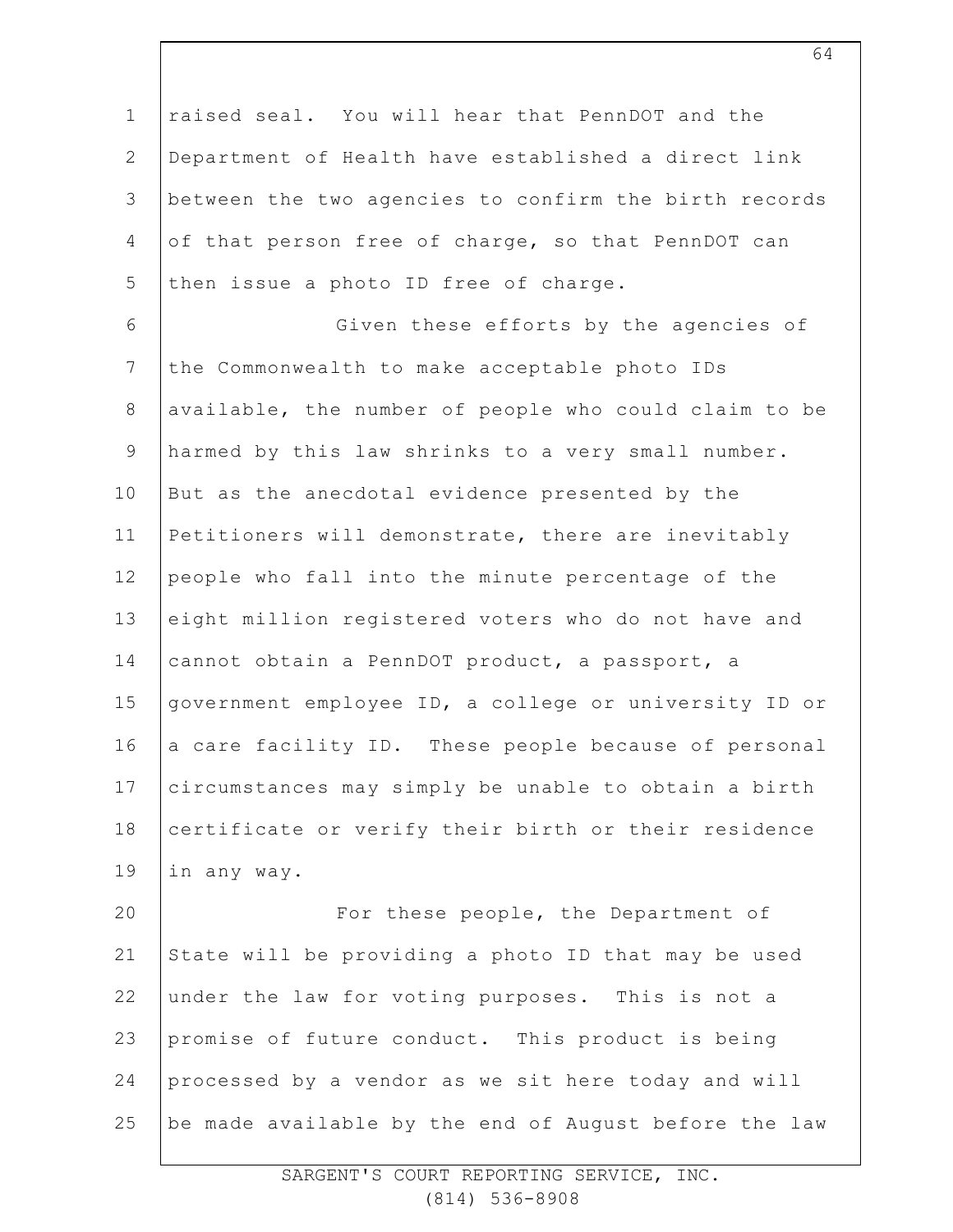| $\mathbf 1$    | even takes effect. You will hear how the voters may    |
|----------------|--------------------------------------------------------|
| $\mathbf{2}$   | obtain this Department of State voter ID by providing  |
| $\mathsf 3$    | proof of their identity that is less stringent than    |
| $\overline{4}$ | what is required to obtain a secure PennDOT product,   |
| 5              | but which is still a reliable method of ensuring that  |
| 6              | every voter is the person they purport to be. You      |
| $7\phantom{.}$ | will hear that the process for obtaining this          |
| $\,8\,$        | Department of State voter ID at any PennDOT photo      |
| $\mathcal{G}$  | license center requires only the Social Security       |
| 10             | number, not the actual card, and certainly not a       |
| 11             | birth certificate, as well as two proofs of residence  |
| 12             | which can be as easy as providing utility bills, W-2s  |
| 13             | and the forms that Mr. Gersch mentioned. A Social      |
| 14             | Security number and some mail that shows their         |
| 15             | address, and they will be able to get this card.<br>It |
| 16             | will then be run through the facial recognition        |
| 17             | software at PennDOT, again, another check on whether   |
| 18             | they have another ID already, in the same name or a    |
| 19             | different name, and these people will be able to       |
| 20             | vote.                                                  |
| 21             | The Department of State will explain                   |
| 22             | how they have worked diligently to imagine every       |
| 23             | scenario in which a person may have difficulty         |
| 24             | proving their identity even for this Department of     |
| 25             | State voter ID card. More important the Department     |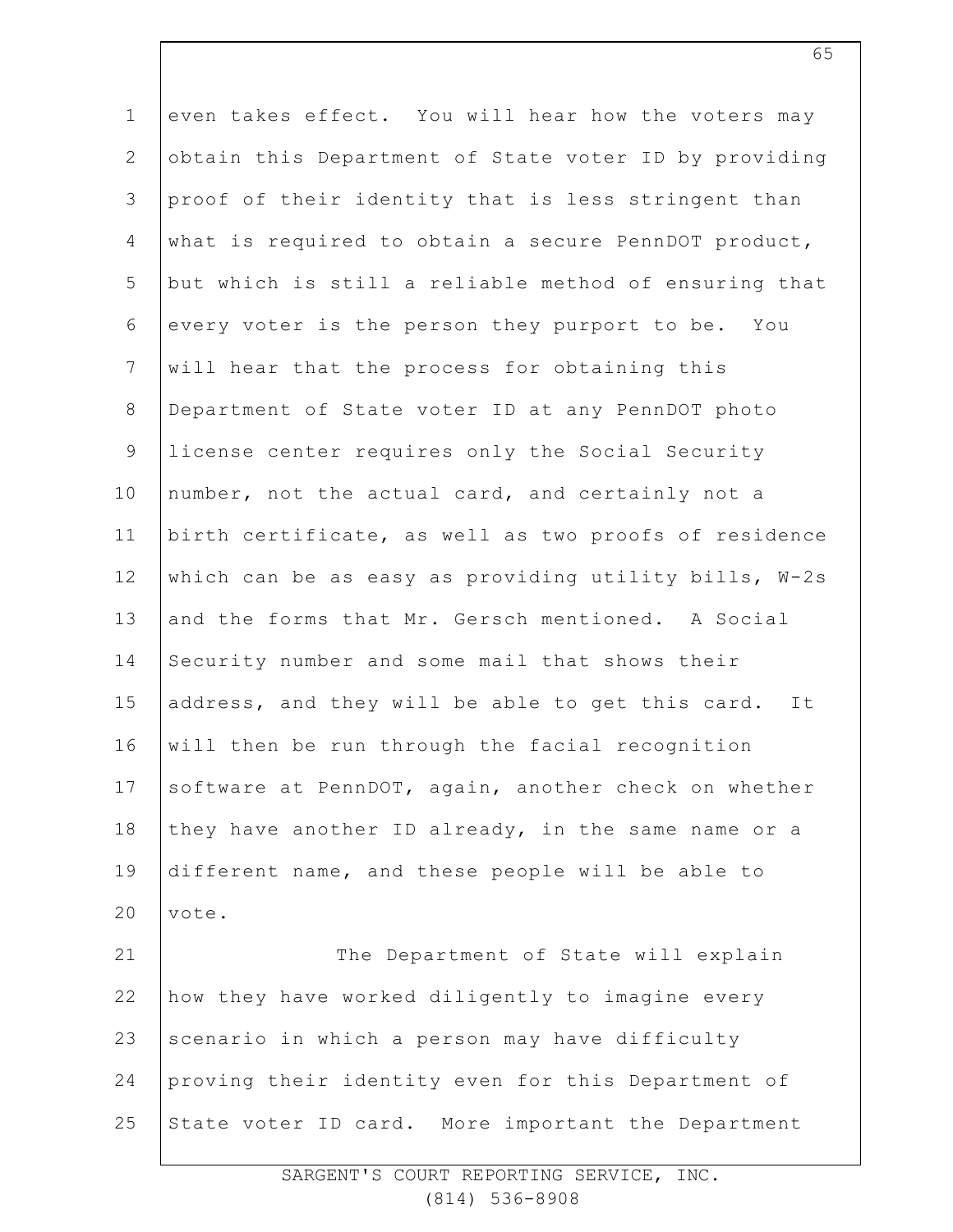| $\mathbf 1$    | of State has found ways to resolve those difficulties |
|----------------|-------------------------------------------------------|
| $\overline{2}$ | and put photo IDs into the hands of eligible voters.  |
| 3              | A link has been established between the PennDOT       |
| 4              | driver's license centers and the Department of State  |
| 5              | to immediately confirm that a person is registered to |
| $\epsilon$     | vote. A live conversation between the two agencies    |
| $\overline{7}$ | will resolve any questions about the proof of         |
| $8\,$          | identity that the person is able to produce.          |
| $\mathsf 9$    | When we get down to this small portion                |
| 10             | of the eight million registered voters in             |
| 11             | Pennsylvania, it is important to note that one trip   |
| 12             | to a PennDOT driver's license center will result in   |
| 13             | that person getting a Department of State voter ID    |
| 14             | free of charge. As I said, the witnesses will         |
| 15             | testify that this will be available in a matter of    |
| 16             | weeks. It's already been processed. It's been         |
| 17             | through the procurement process. There is a vendor    |
| 18             | who will be producing the physical cards, and they    |
| 19             | will explain any sort of processes necessary to make  |
| 20             | that card available to people going into the driver's |
| 21             | license centers. The Department of State voter ID     |
| 22             | will be good for ten years. It will be available at   |
| 23             | the end of August and all of September, all of        |
| 24             | October and the beginning of November.                |
| 25             | The Petitioners are asking this Court                 |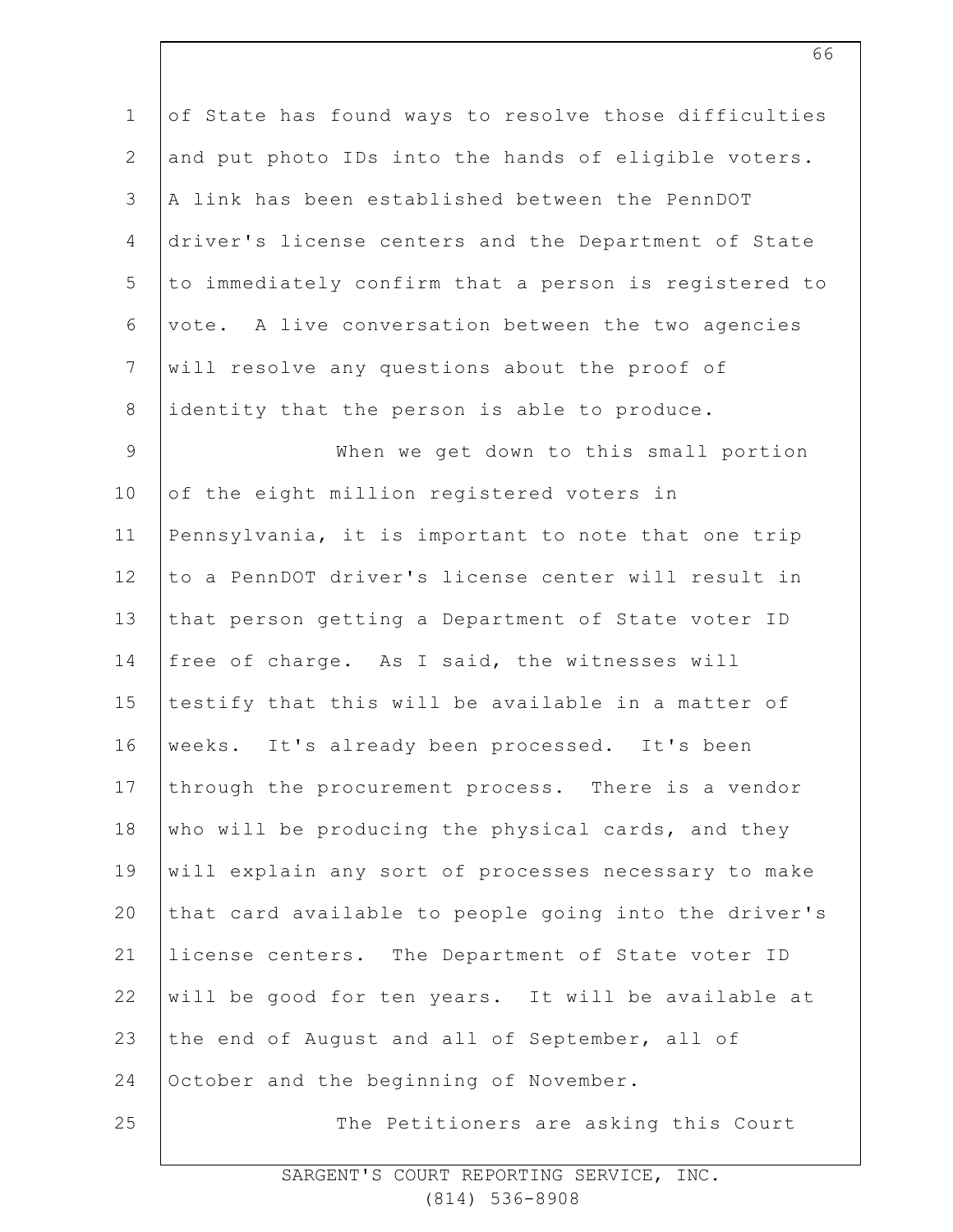1 2 3 4 5 6 7 to set aside the entire voter ID law. Indeed, one of the prongs of the preliminary injunction analysis is whether it is reasonably suited to achieve what they are asking. The demanding burden placed on the Petitioners will require more than speculation about how certain circumstances may rise in which a person will not be able to obtain photo ID.

8 9 10 11 12 13 14 15 16 17 18 19 20 21 22 23 24 25 Indeed, the testimony of officials from the Department of State and PennDOT will make clear to this Court that a great many hurdles have already been removed from the path of voters who wish to vote. Deputy Secretary Shannon Royer of the Department of State will testify in response to that pure speculation that there may be eligible voters who will show up on election day unaware of the voter ID law. Mr. Royer will testify about the extensive public outreach and education already being undertaken by the Department of State. He will explain that this effort began in March when the law was enacted and will continue and intensify throughout all of August, all of September, all of October and beginning of November. Mr. Royer will testify about working with community organizations representing African-Americans and Hispanic Americans, college Democrats and college Republicans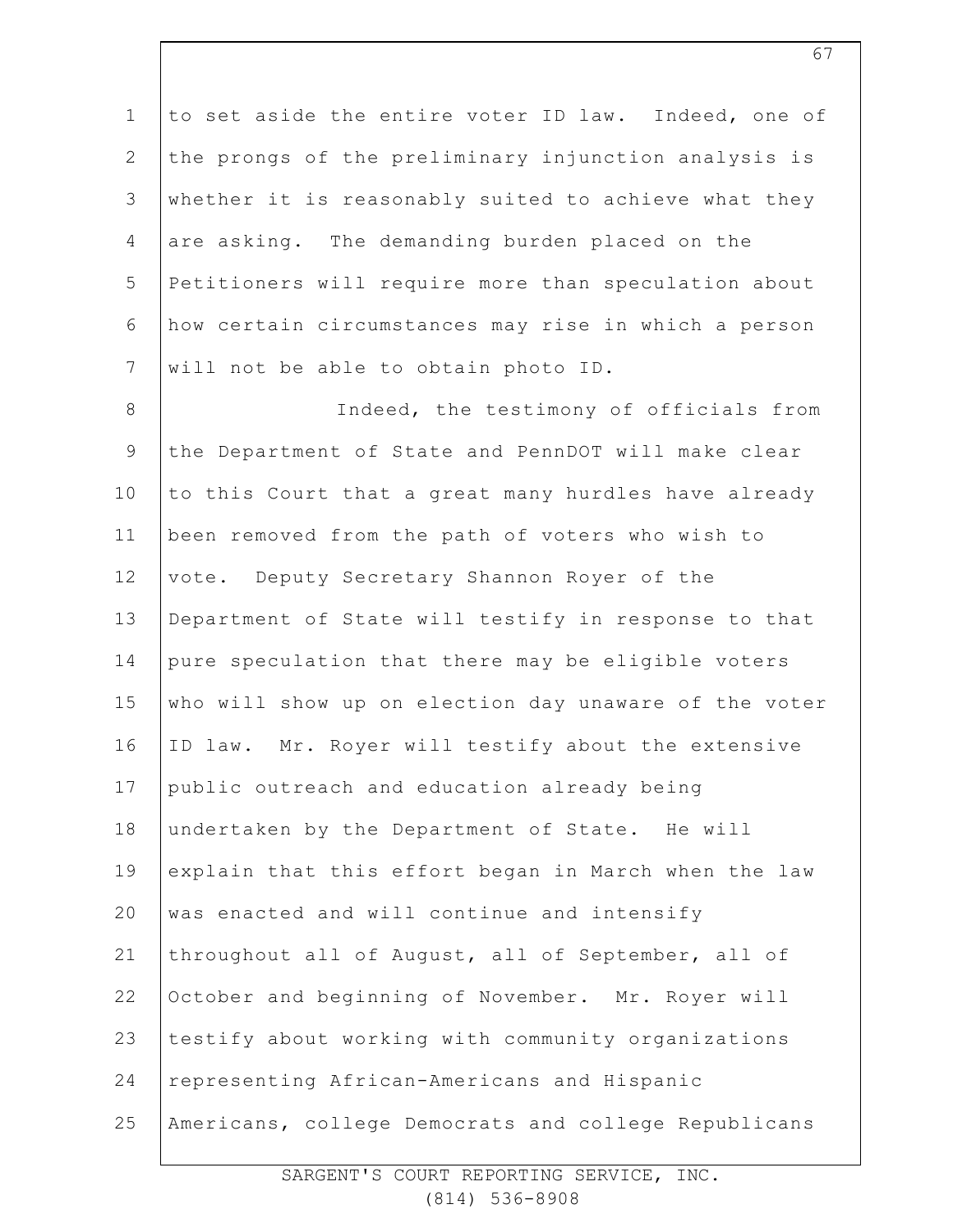| $\mathbf 1$    | and numerous other community groups who are spending  |
|----------------|-------------------------------------------------------|
| $\mathbf{2}$   | 2012 in the productive pursuit of equipping           |
| 3              | interested voters with photo ID. Mr. Royer will       |
| 4              | testify about a massive media campaign that will fill |
| 5              | the airwaves, the internet and the print media with   |
| 6              | information about the law and the forms of acceptable |
| $\overline{7}$ | photo ID. He will testify about how every other       |
| $8\,$          | Commonwealth agency is helping the Department of      |
| $\mathcal{G}$  | State to carry the message about this law to the      |
| 10             | individuals and communities that they serve.          |
| 11             | We will certainly hear from Petitioners               |
| 12             | anecdotal evidence of the troubles that some people   |
| 13             | have experienced in obtaining photo ID to vote. The   |
| 14             | organizational Petitioners and their Counsel have     |
| 15             | gone to great lengths to select persons to illustrate |
| 16             | the worst case scenario. The whole record of this     |
| 17             | hearing, however, will show the tremendous efforts by |
| 18             | Commonwealth agencies to mitigate these troubles and  |
| 19             | to ensure that every eligible voter will be able to   |
| 20             | obtain a photo ID.                                    |
| 21             | At the close of this hearing, the                     |
| 22             | Respondents will ask this Court to recognize the      |
| 23             | opportunities that voters in Pennsylvania have to     |
| 24             | obtain photo ID. We note that and will argue at the   |
| 25             | conclusion that in Pennsylvania we borrowed standard  |
|                |                                                       |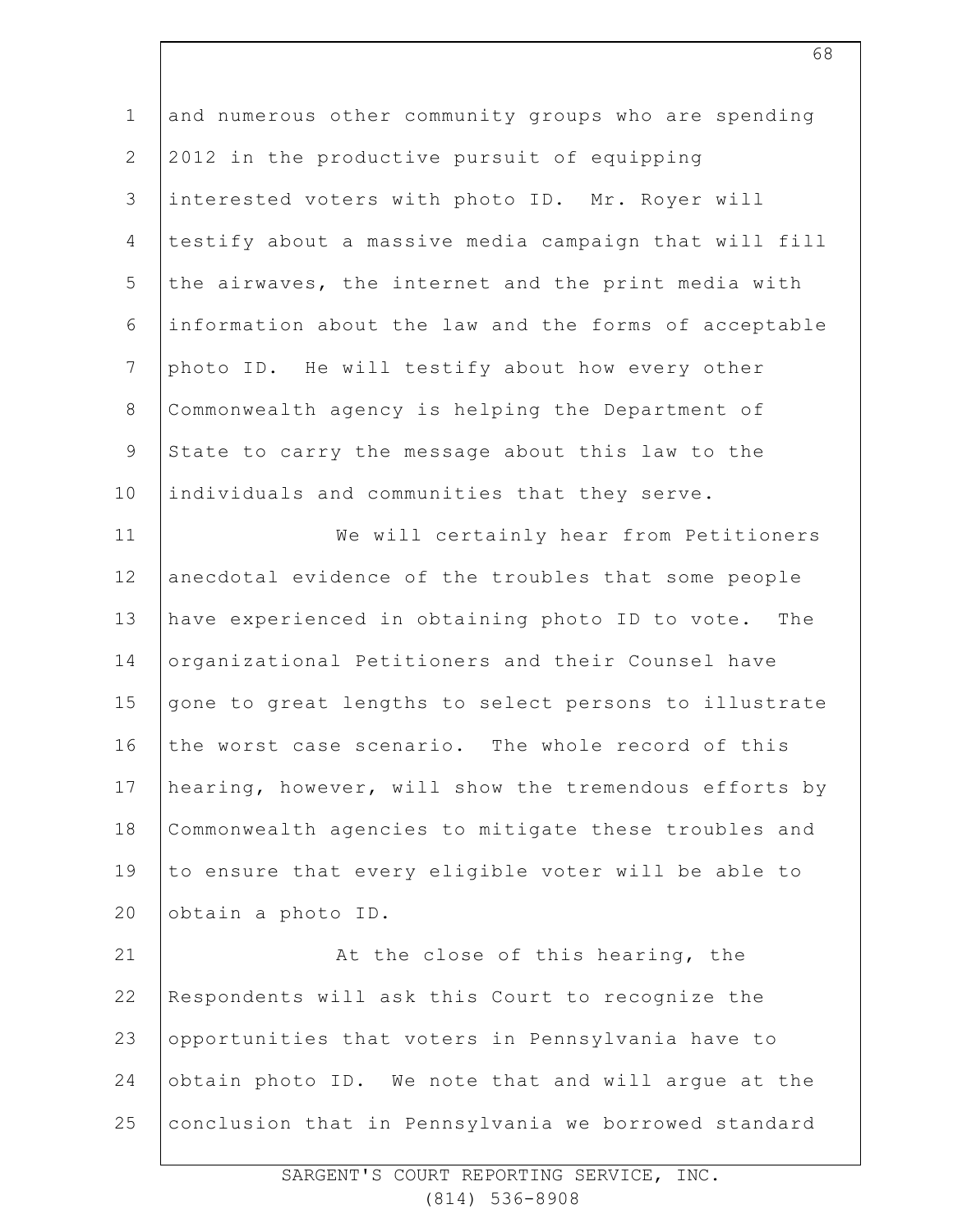1 2 3 4 5 6 7 8 9 10 11 12 13 14 15 16 17 18 19  $20$ 21 22 23 24 25 from the federal courts when it comes to equal protection analysis. The Supreme Court of the United States has already recognized the valid and important interest in combating voter fraud that every state has. We will ask this Court to decide that in this day and age nothing could be more rational than requiring a photo ID when coming to the polls. The Respondents will ask this Court to decide with such widespread efforts by Commonwealth agencies to place photo IDs into the hands of eligible voters, the Petitioners cannot satisfy their demanding burden. The Petitioners cannot show that immediate harm will occur. They cannot show that greater injury will result from refusing to grant the injunction and they cannot show that their right to relief in this case is clear and manifest. The Respondents will ask this Court to deny Petitioners' request for a preliminary injunction. Thank you, Your Honor. JUDGE SIMPSON: Thank you. I would normally take a break now, unless Petitioners have a request relating to the availability of the witness. ATTORNEY GERSCH: This would be a fine time for a break,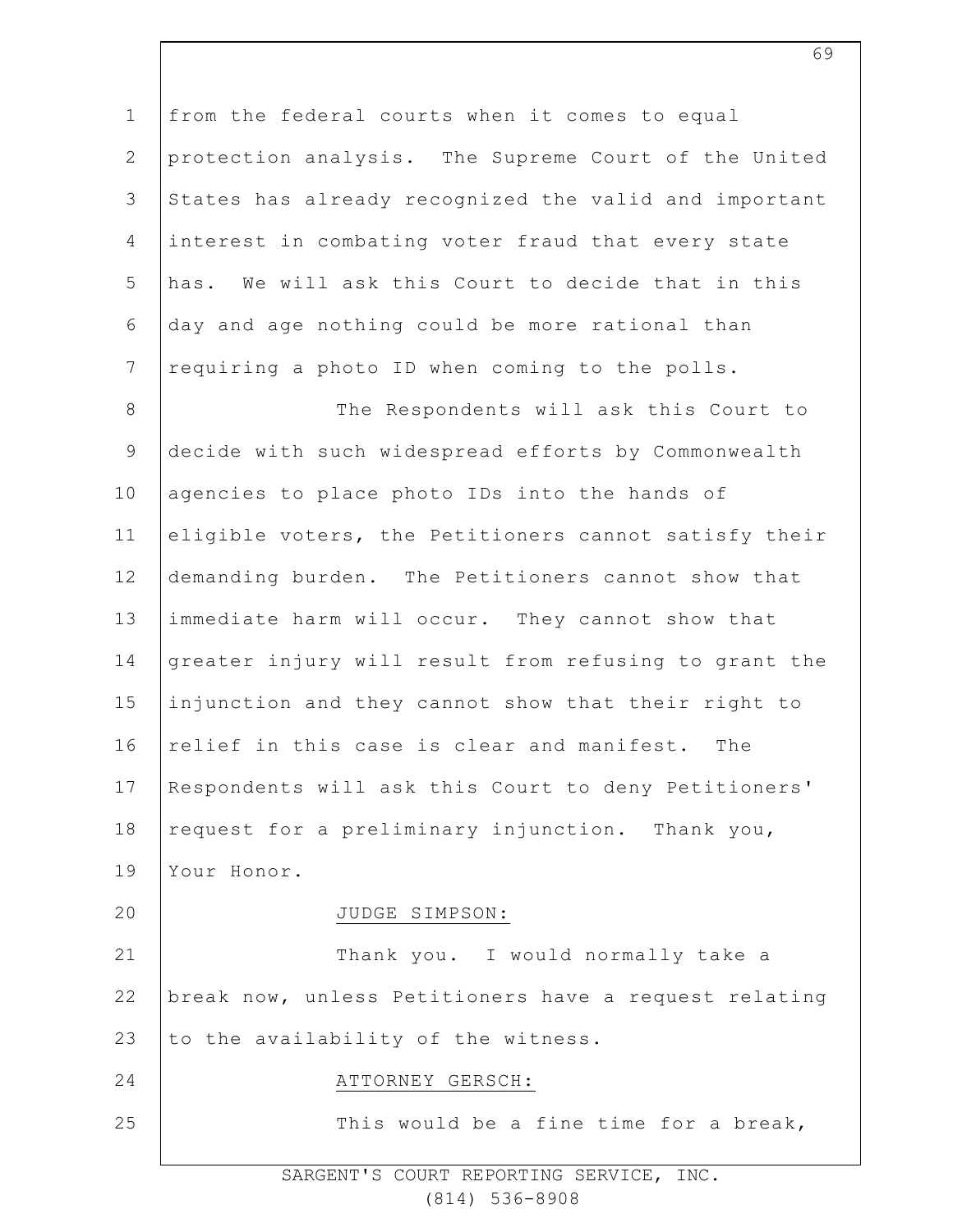1 2 3 4 5 6 7 8 9 10 11 12 13 14 15 16 17 18 19 20 21 22 23 24 25 Your Honor. JUDGE SIMPSON: Well, it's about 22 after 11:00, so we'll take a 30-minute break at this point. Thank you, gentlemen. That was well done. MR. TURNER: Commonwealth Court is now in recess. RECESS TAKEN MR. TURNER: Ladies and gentlemen, the Commonwealth Court is now in session. JUDGE SIMPSON: Okay. Thank you. It looks like you're ready with your first witness. Please proceed. ATTORNEY WALCZAK: Thank you, Your Honor. Plaintiffs call Wilola Lee. ---------------------------------------------------- WILOLA SHINHOLSTER LEE, HAVING FIRST BEEN DULY SWORN, TESTIFIED AS FOLLOWS: ---------------------------------------------------- JUDGE SIMPSON: Thank you. Please sit down. DIRECT EXAMINATION BY ATTORNEY WALCZAK:

70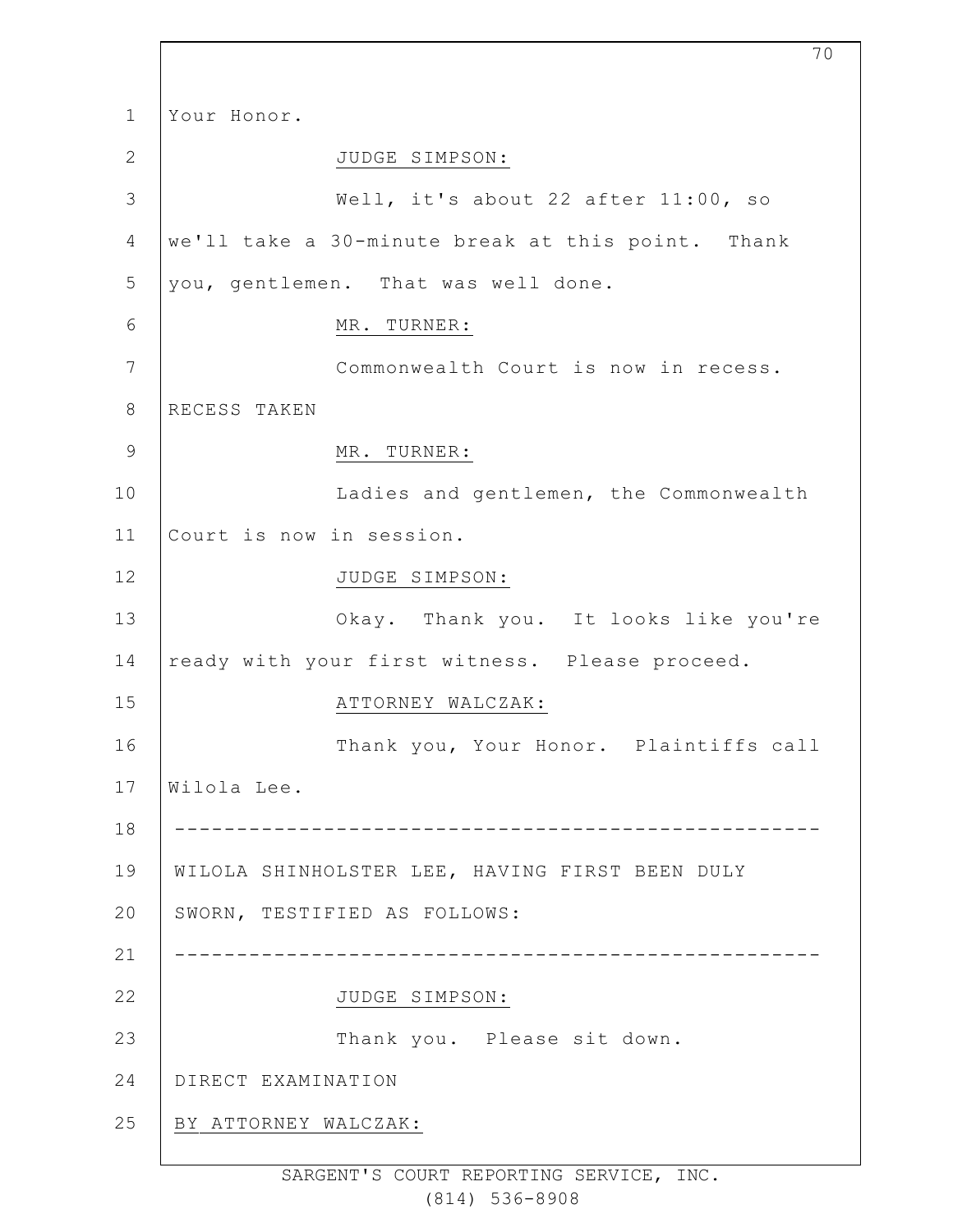| $\mathbf 1$    | Q.    | Good morning.                                    |
|----------------|-------|--------------------------------------------------|
| $\mathbf{2}$   | Α.    | Good morning.                                    |
| 3              | $Q$ . | There's some water there. I don't know if you    |
| 4              |       | want to pour yourself a glass of water.          |
| 5              | Α.    | I'm fine.                                        |
| 6              | Q.    | Could you please state your name?                |
| $7\phantom{.}$ | Α.    | Wilola Shinholster Lee.                          |
| $8\,$          | Q.    | And where do you live, Ms. Lee?                  |
| $\mathsf 9$    | Α.    | Philadelphia, Pennsylvania.                      |
| 10             | $Q$ . | When were you born?                              |
| 11             | Α.    | June 27th, 1952.                                 |
| 12             | $Q$ . | Where were you born?                             |
| 13             | Α.    | In McIntyre, Georgia.                            |
| 14             | $Q$ . | In Georgia?                                      |
| 15             | Α.    | Yes.                                             |
| 16             | Q.    | Tell us a little bit about your childhood.<br>At |
| 17             |       | some point you came to Pennsylvania?             |
| 18             | Α.    | I came to Philadelphia in 1957 with my<br>Yes.   |
| 19             |       | grandmother, came from Georgia.                  |
| 20             | Q.    | So how old were you when you came?               |
| 21             | Α.    | Five.                                            |
| 22             | Q.    | And have you been in Pennsylvania since then?    |
| 23             | Α.    | Yes.                                             |
| 24             | $Q$ . | And tell us a little bit about your education.   |
| 25             | Α.    | I went to the Philadelphia public schools, went  |
|                |       |                                                  |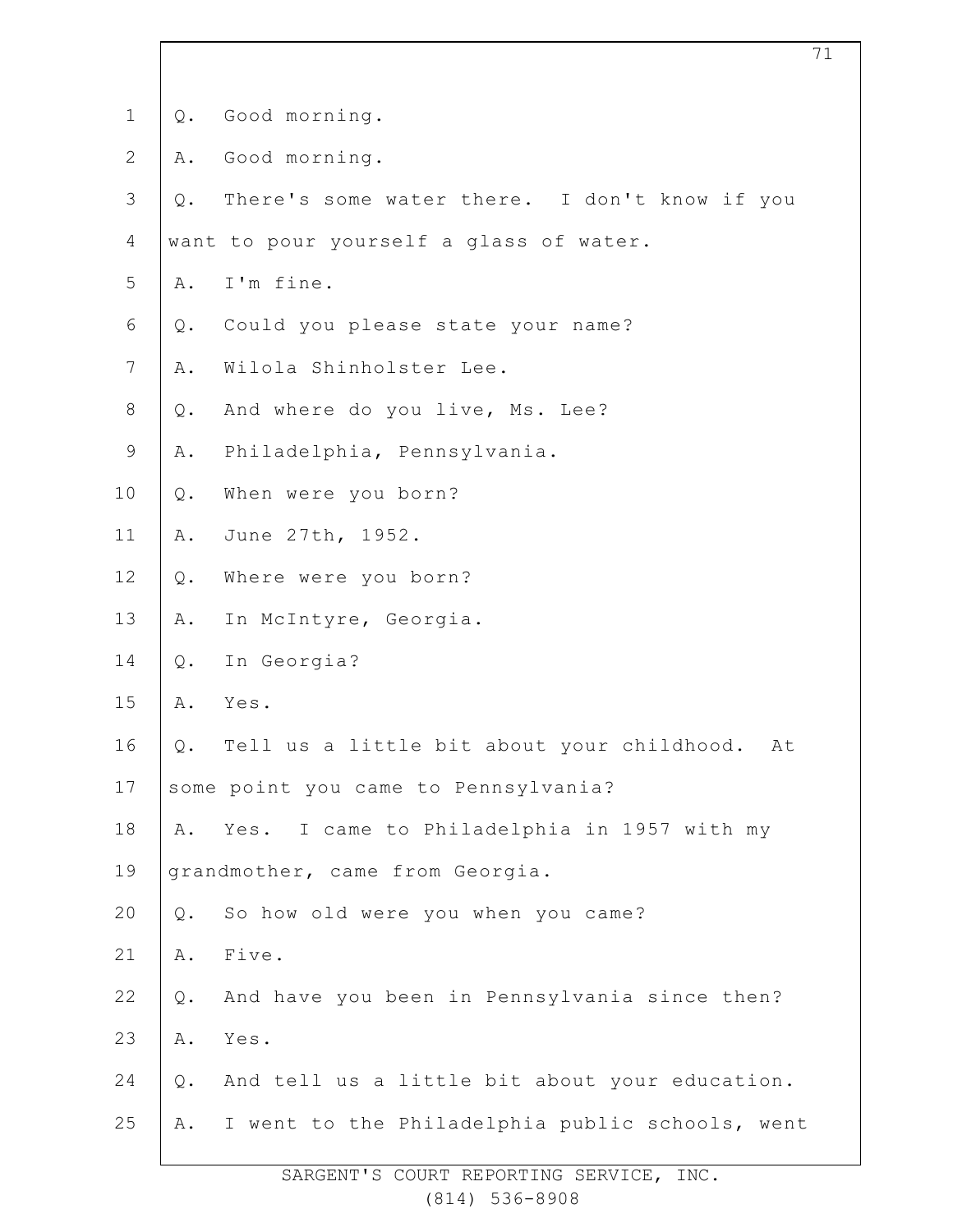| $\mathbf 1$    | to elementary school all the way up to the tenth     |
|----------------|------------------------------------------------------|
| $\mathbf{2}$   | grade and then I dropped out.                        |
| $\mathfrak{Z}$ | So you did not graduate from high school?<br>Q.      |
| $\overline{4}$ | No.<br>Α.                                            |
| 5              | Now, at some point did you get married?<br>Q.        |
| $\sqrt{6}$     | Yes.<br>Α.                                           |
| $\overline{7}$ | How old were you?<br>Q.                              |
| $\,8\,$        | A. Sixteen (16).                                     |
| $\mathcal{G}$  | And who's the lucky guy?<br>$Q$ .                    |
| 10             | Richard Dennis Lee.<br>Α.                            |
| 11             | And are you still married?<br>Q.                     |
| 12             | No, he's deceased.<br>Α.                             |
| 13             | Did you have children?<br>$Q$ .                      |
| 14             | Yes.<br>Α.                                           |
| 15             | Q. How many children?                                |
| 16             | Two children.<br>Α.                                  |
| 17             | And just tell us a very little bit about them.<br>Q. |
| 18             | I have a son that's 44 and I have a daughter<br>Α.   |
| 19             | that's 42.                                           |
| 20             | Q. And what do they do?                              |
| 21             | My son is a DHS worker. Before he was a<br>Α.        |
| 22             | previous principal in one of the schools in New      |
| 23             | Jersey. And my daughter works for Blue Cross and     |
| 24             | Blue Shield.                                         |
| 25             | And you have grandchildren?<br>Q.                    |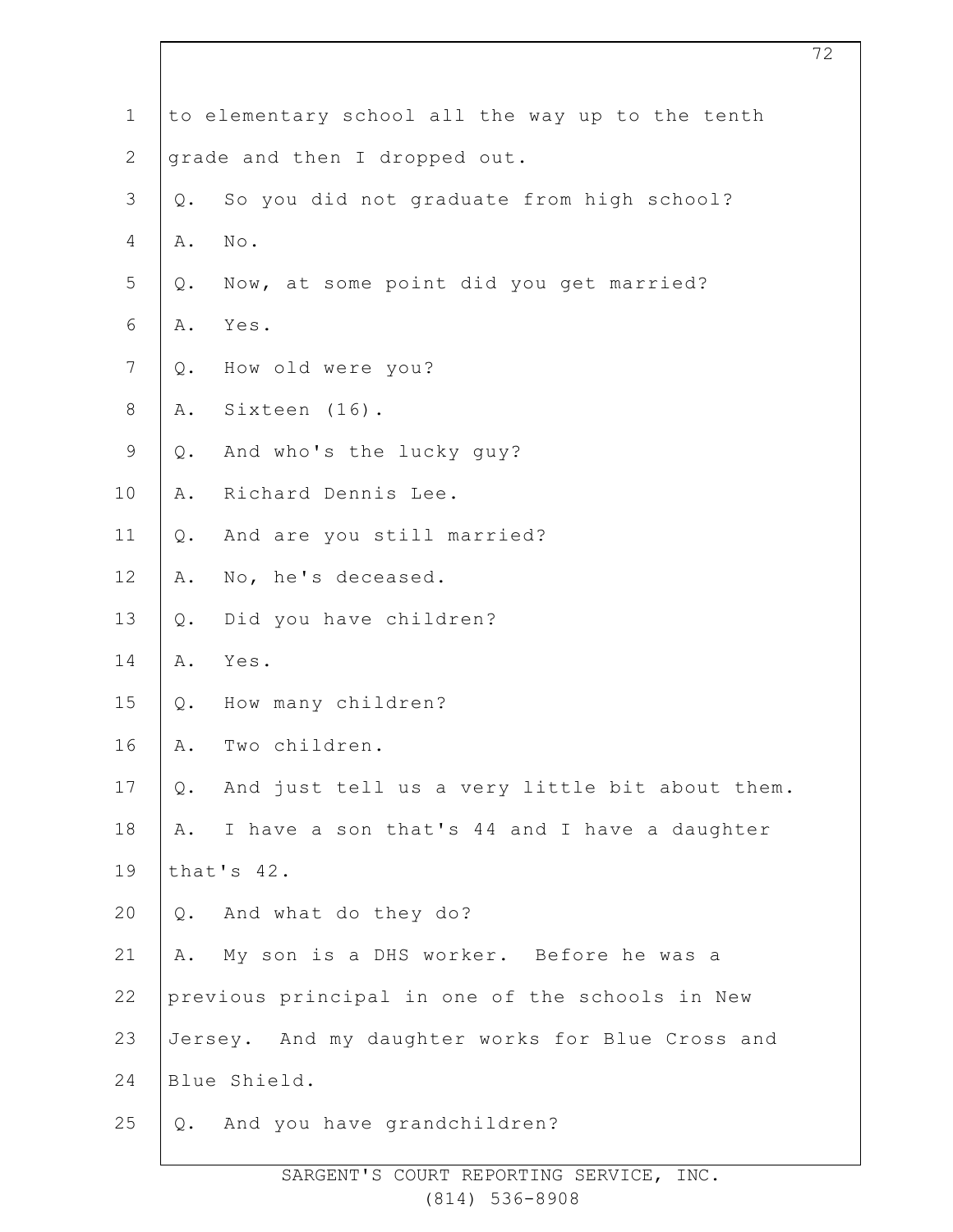| $\mathbf 1$    | Yes, I have four grandchildren.<br>Α.                 |  |
|----------------|-------------------------------------------------------|--|
| $\overline{2}$ | Can you tell us just a little bit about your<br>Q.    |  |
| 3              | work history?                                         |  |
| 4              | I've had numerous jobs, but the main jobs I had<br>Α. |  |
| 5              | when I worked for the Board of Education.             |  |
| 6              | What year was that?<br>Q.                             |  |
| $\overline{7}$ | I worked in 1974.<br>Α.                               |  |
| $8\,$          | And is that in the City of Philadelphia?<br>$Q$ .     |  |
| $\mathsf 9$    | City of Philadelphia, yes.<br>Α.                      |  |
| 10             | And what did you do with them?<br>Q.                  |  |
| 11             | I worked with special ed children and worked in<br>Α. |  |
| 12             | the cafeteria.                                        |  |
| 13             | Any other jobs that you've had?<br>Q.                 |  |
| 14             | Yes, I did security work for General Security.<br>Α.  |  |
| 15             | Did you do any work with senior citizens?<br>Q.       |  |
| 16             | Yes, I've done CNA work.<br>Α.                        |  |
| 17             | And what's CNA?<br>$Q$ .                              |  |
| 18             | CNA is a certified nursing assistant.<br>Α.           |  |
| 19             | And are you working presently?<br>$Q$ .               |  |
| 20             | No, not now.<br>Α.                                    |  |
| 21             | What's your income?<br>$Q$ .                          |  |
| 22             | Because I'm on disability.<br>Α.                      |  |
| 23             | So you're on fixed income now?<br>$Q$ .               |  |
| 24             | Yes.<br>Α.                                            |  |
| 25             | And what kind of place do you live in?<br>Q.          |  |
|                |                                                       |  |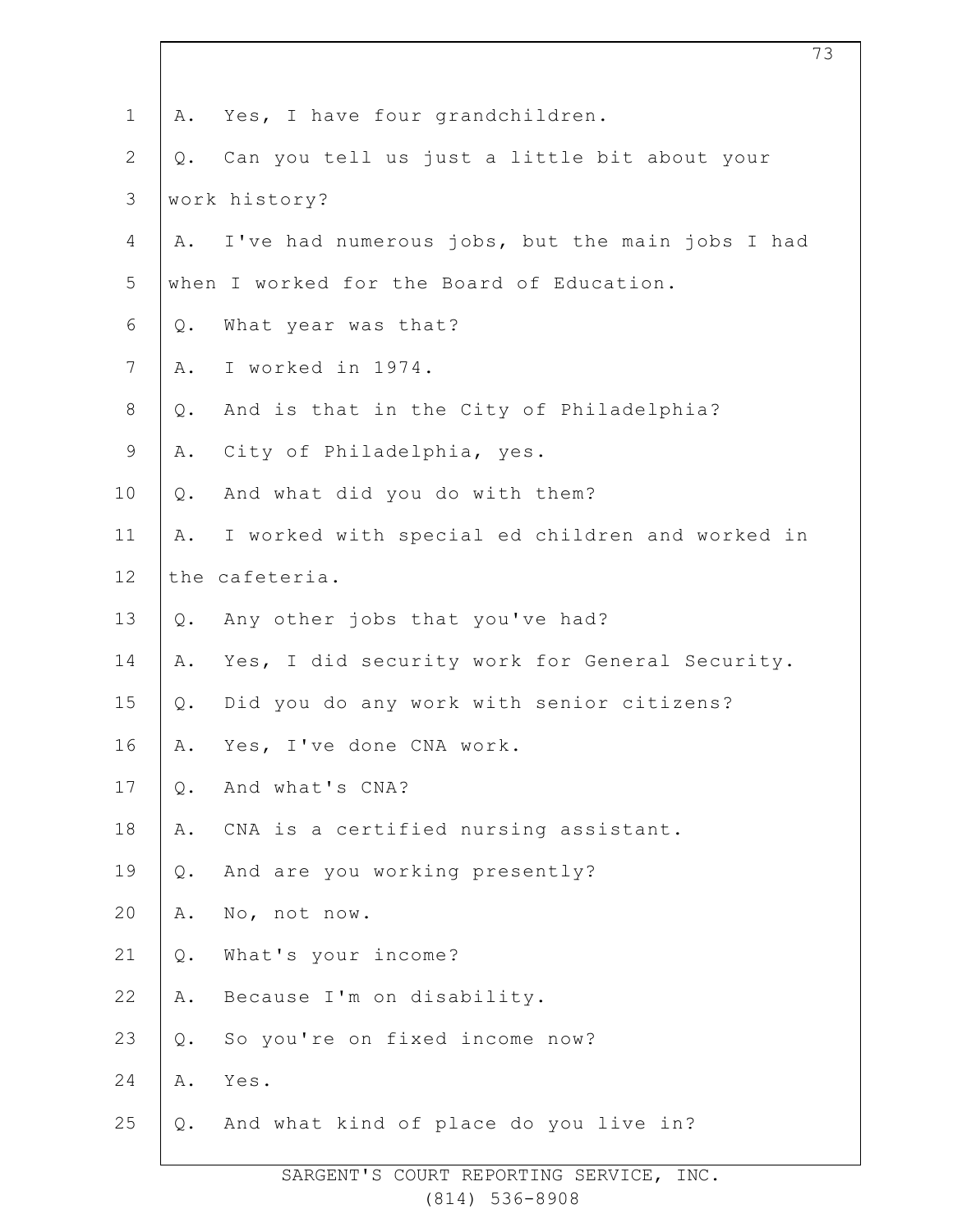| $\mathbf 1$    | Α.    | I live in the Germantown area.                       |
|----------------|-------|------------------------------------------------------|
| $\mathbf{2}$   | $Q$ . | Do you have your own house?                          |
| $\mathcal{S}$  | Α.    | No, I rent.                                          |
| $\overline{4}$ | $Q$ . | You rent?                                            |
| 5              | Α.    | Yes. Yes.                                            |
| 6              | $Q$ . | Are you a registered voter?                          |
| $\overline{7}$ | Α.    | Yes.                                                 |
| $8\,$          | $Q$ . | And how long have you been voting?                   |
| 9              | Α.    | Ever since I was 18.                                 |
| 10             | $Q$ . | And how often do you vote?                           |
| 11             | Α.    | Every election. The primary, the presidential,       |
| 12             |       | I have not missed an election yet.                   |
| 13             | $Q$ . | Since you started voting?                            |
| 14             | Α.    | Yes.                                                 |
| 15             | $Q$ . | Voting important to you?                             |
| 16             | Α.    | Yes, very important to me.                           |
| 17             | Q.    | Why is it important?                                 |
| 18             | Α.    | Because it's --- a lot of things are just not        |
| 19             |       | fair or whatever, and I just feel as though that --- |
| 20             |       | so my voice can be heard. That's why it's so         |
| 21             |       | important, so I can be heard.                        |
| 22             | Q.    | When's the last election you voted in?               |
| 23             | Α.    | In April.                                            |
| 24             | $Q$ . | So you voted in the primary?                         |
| 25             | Α.    | Yes, the primary election.                           |
|                |       |                                                      |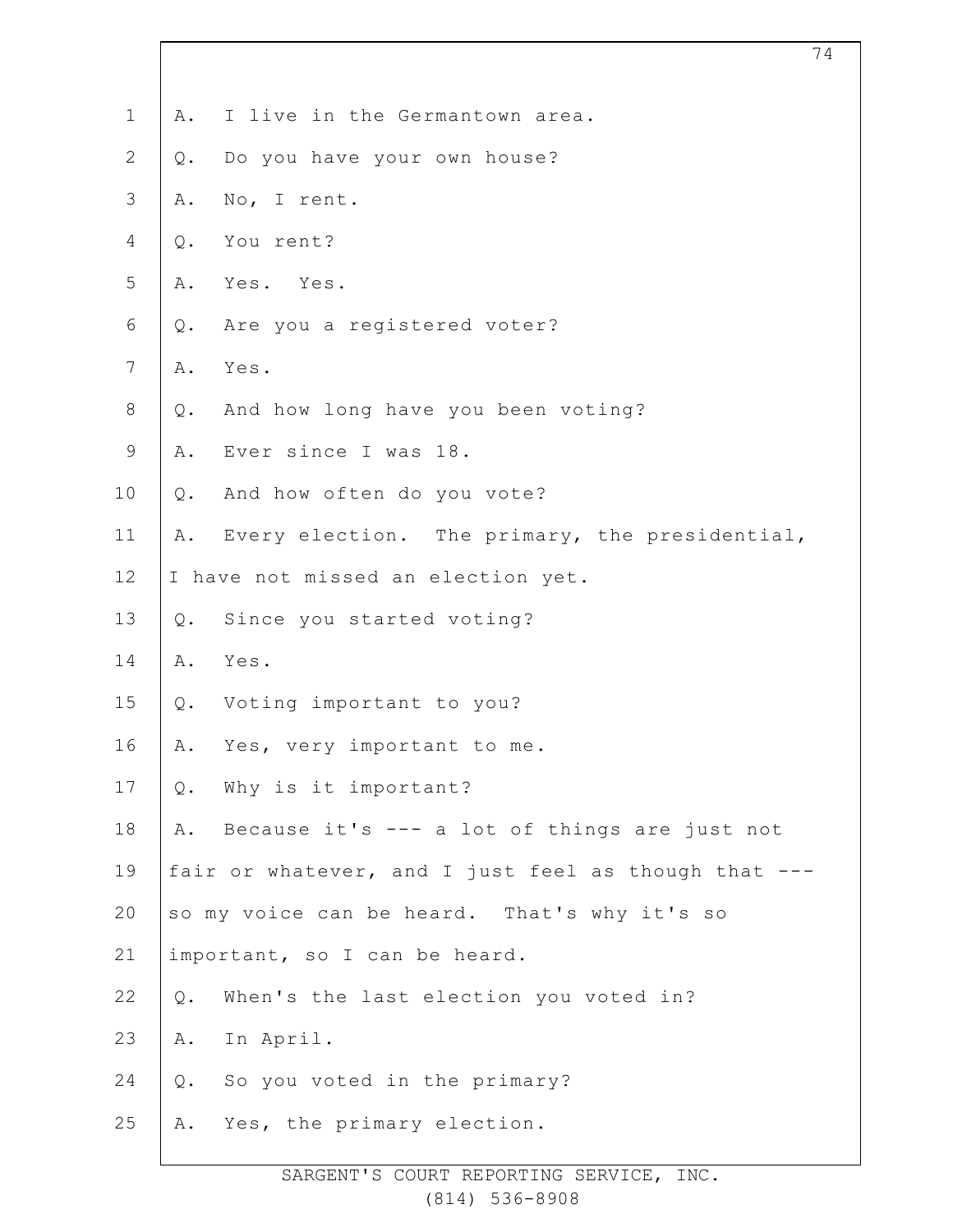| $\mathbf 1$      | Q.      | Now, when you went to vote, did anybody ask you      |
|------------------|---------|------------------------------------------------------|
| $\mathbf{2}$     | for ID? |                                                      |
| $\mathcal{S}$    | Α.      | $\texttt{No}$ .                                      |
| 4                | Q.      | Anybody talk to you about ID?                        |
| 5                | Α.      | $\mbox{No}$ .                                        |
| $\sqrt{6}$       | Q.      | See any signs at the polls saying that you're        |
| $\boldsymbol{7}$ |         | going to need ID in November?                        |
| $\,8\,$          | Α.      | No.                                                  |
| $\mathsf 9$      | Q.      | Nobody said a word to you about ID?                  |
| 10               | Α.      | No, no ID.                                           |
| 11               | Q.      | Have you ever had to show ID when you voted?         |
| 12               | Α.      | $\texttt{No}$ .                                      |
| 13               | Q.      | Have you been politically active in your life?       |
| 14               | Α.      | Yes.                                                 |
| 15               | Q.      | Tell us a little bit about that.                     |
| 16               | Α.      | I have worked on the polls for certain               |
| 17               |         | certain elections, and also one year I was a machine |
| 18               |         | operator.                                            |
| 19               | Q.      | And do you want to vote in November?                 |
| 20               | Α.      | Yes.                                                 |
| 21               | Q.      | Is this an important election for you?               |
| 22               | Α.      | Yes, very important.                                 |
| 23               | Q.      | I want to talk to you about your IDs. Do you         |
| 24               |         | have a photo ID?                                     |
| 25               | Α.      | $\mathbb N \circ$ .<br>No.                           |
|                  |         |                                                      |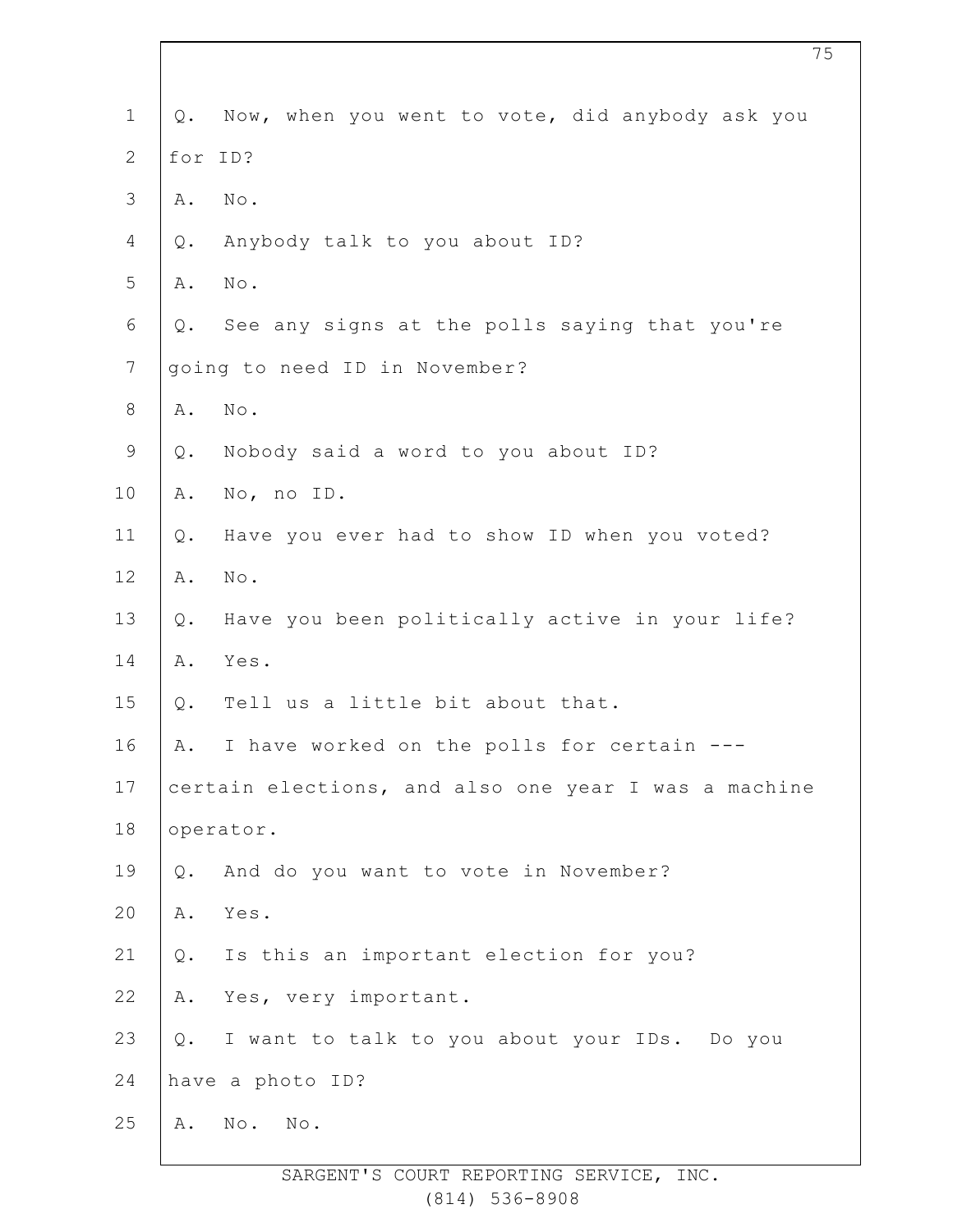| $\mathbf 1$    | You have some IDs with photos?<br>Q.                  |
|----------------|-------------------------------------------------------|
| $\mathbf{2}$   | Yes, I have some IDs.<br>Α.                           |
| $\mathfrak{Z}$ | As far as you know, do you have a photo ID that<br>Q. |
| $\overline{4}$ | would be acceptable for you to vote in November?      |
| 5              | $\mathbb{N}\circ$ .<br>Α.                             |
| 6              | Have you ever had a driver's license?<br>Q.           |
| 7              | No.<br>Α.                                             |
| $\,8\,$        | You've never driven?<br>$Q$ .                         |
| $\mathsf 9$    | Α.<br>No.                                             |
| 10             | Have you ever had any kind of PennDOT ID?<br>Q.       |
| 11             | $\texttt{No}$ .<br>Α.                                 |
| 12             | ATTORNEY WALCZAK:                                     |
| 13             | I'd like to display Plaintiffs' Exhibit               |
| 14             | 225. It's the two --- Patrick, I have Bates 100 and   |
| 15             | Bates 117.                                            |
| 16             | BY ATTORNEY WALCZAK:                                  |
| 17             | Q. I'll show you what's been marked as Plaintiffs'    |
| 18             | Exhibit 225. And it should be --- is it showing on    |
| 19             | that monitor there?                                   |
| 20             | Α.<br>Yes.                                            |
| 21             | Q. Okay. You can see that? Let's go back to the       |
| 22             | previous page. Now, it's a little bit hard to see on  |
| 23             | that monitor. Are these identification cards that     |
| 24             | you presently have in your possession?                |
| 25             | Yes.<br>Α.                                            |
|                |                                                       |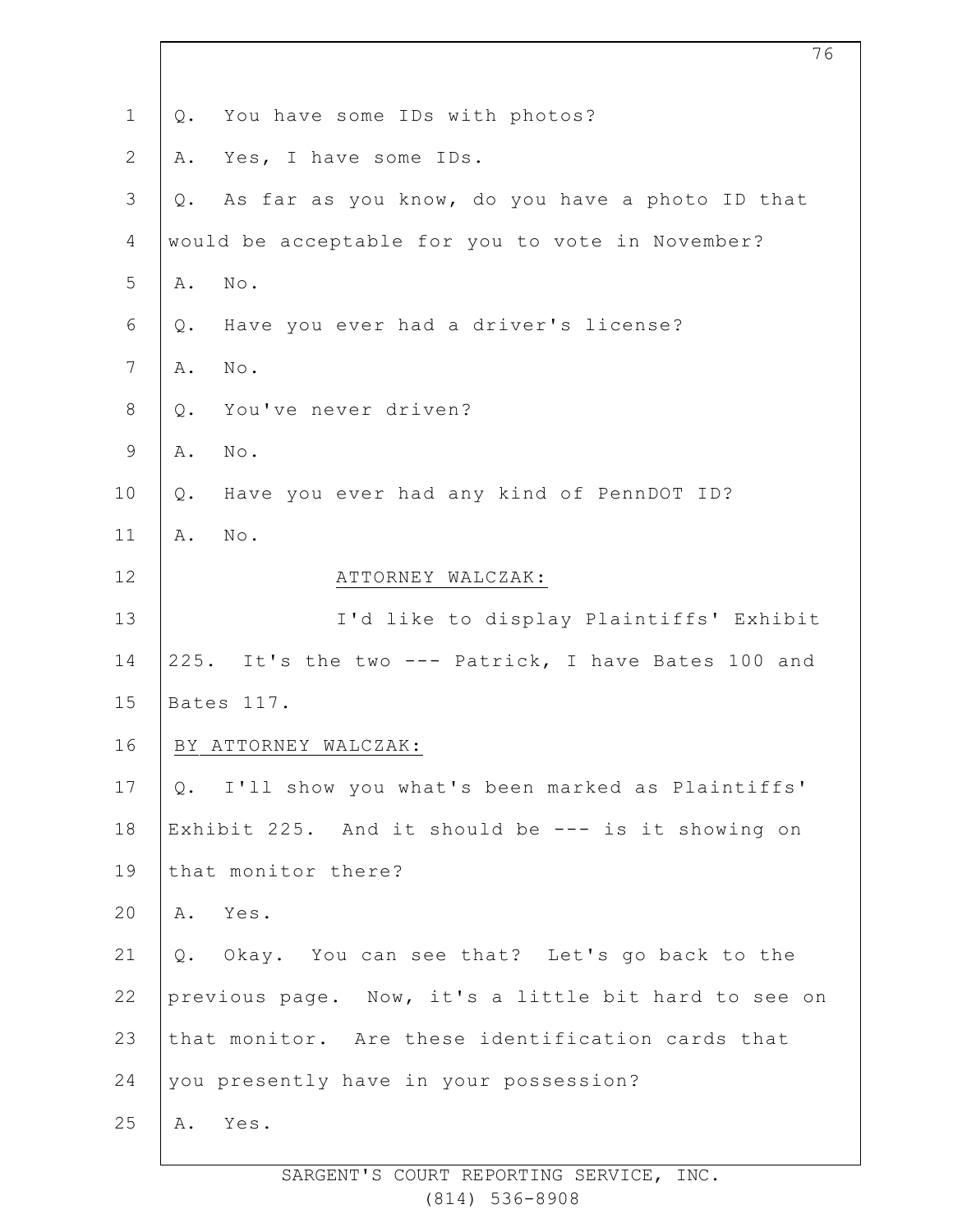| $\mathbf 1$    | Q.     | And do they both have a photograph on them?       |
|----------------|--------|---------------------------------------------------|
| $\mathbf{2}$   | Α.     | Yes.                                              |
| 3              | Q.     | Okay. And in the middle picture there where       |
| 4              |        | it's kind of dark and black, do you remember what |
| 5              |        | that ID looks like?                               |
| 6              |        | A. Yes.                                           |
| $7\phantom{.}$ |        | Q. Does that ID have a clear photograph of you in |
| $8\,$          | it?    |                                                   |
| $\mathsf 9$    |        | A. Yes.                                           |
| 10             |        | Q. It does, okay. Let's pull it back out. All     |
| 11             |        | right. Let's start with the bottom. What is that  |
| 12             |        | card on the bottom of the exhibit?                |
| 13             | Α.     | That's my voters registration card.               |
| 14             | Q.     | That shows that you registered to vote?           |
| 15             | Α.     | Yes.                                              |
| 16             | Q.     | Okay. Let's go to the top ID. What is that ID?    |
| 17             | Α.     | That's a welfare photo ID.                        |
| 18             | Q.     | Okay. And when you say welfare, who issued that   |
| 19             | card?  |                                                   |
| 20             | Α.     | The Department of Public Welfare.                 |
| 21             | Q.     | That's by the Commonwealth of Pennsylvania?       |
| 22             | Α.     | Yes.                                              |
| 23             | Q.     | And when was that card issued?                    |
| 24             | Α.     | I really can't remember. It's been so many        |
| 25             | years. |                                                   |
|                |        |                                                   |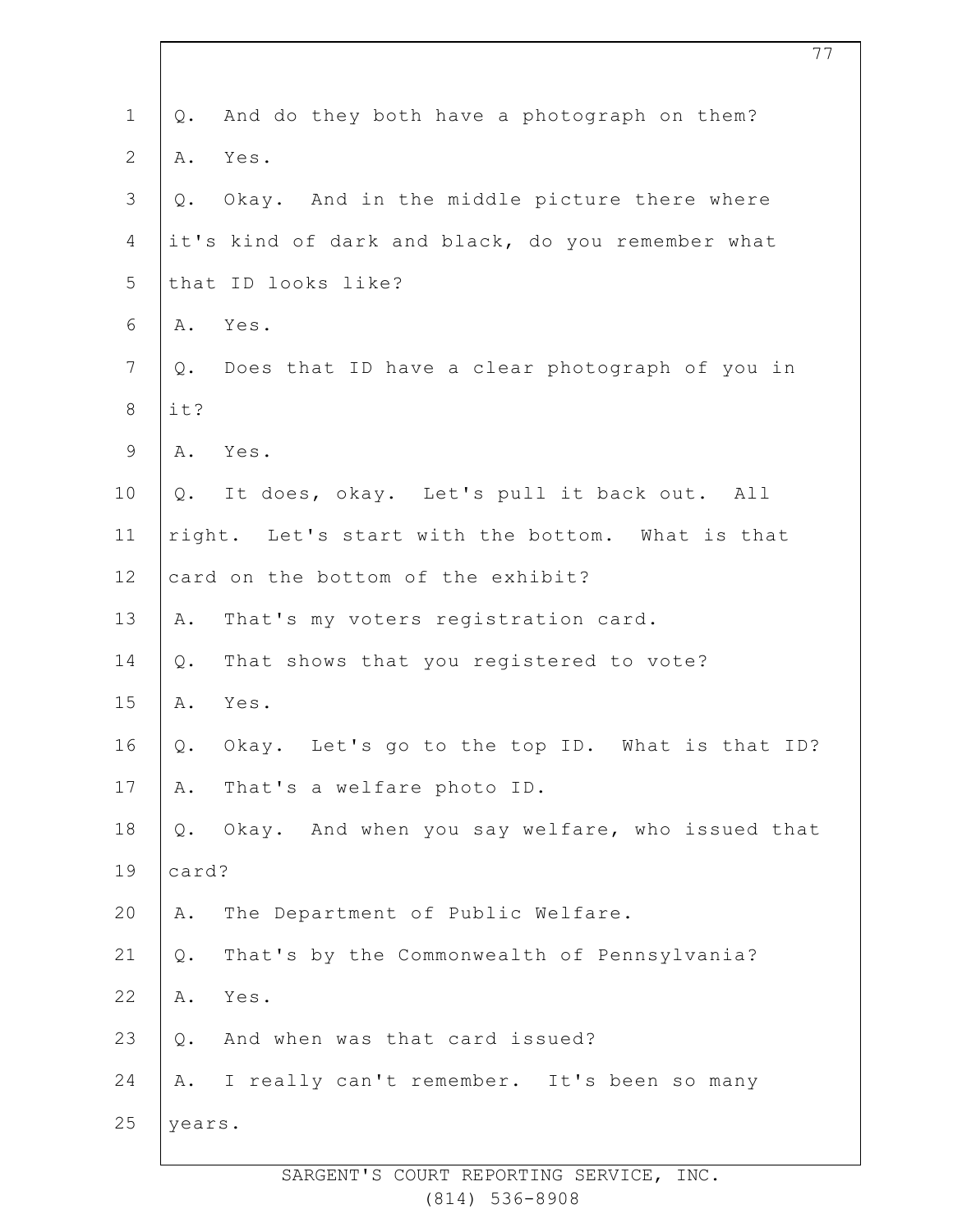| $\mathbf 1$    | $Q$ .  | Is it more than ten years?                       |
|----------------|--------|--------------------------------------------------|
| $\mathbf{2}$   | Α.     | More than ten years.                             |
| $\mathcal{S}$  | Q.     | So is this card current?                         |
| 4              | Α.     | $\texttt{No}$ .                                  |
| 5              | Q.     | Is this a card that you're able to use to get    |
| 6              |        | benefits?                                        |
| $\overline{7}$ | Α.     | No.                                              |
| $\,8\,$        | Q.     | No? So it's an outdated card?                    |
| $\mathsf 9$    | Α.     | Yes, it's outdated.                              |
| 10             | Q.     | Let's look at the next ID. Who issued this ID,   |
| 11             |        | do you know?                                     |
| 12             | Α.     | The Board of Education.                          |
| 13             | $Q$ .  | And which Board of Education?                    |
| 14             | Α.     | Philadelphia Board of Education.                 |
| 15             | $Q$ .  | And so what is this card?                        |
| 16             | Α.     | This was the photo ID to verify who I was to the |
| 17             |        | School Board.                                    |
| 18             | Q.     | And when was this issued?                        |
| 19             | Α.     | In '97.                                          |
| 20             | Q.     | Is there any kind of expiration date on there?   |
| 21             | Α.     | $\texttt{No}$ .                                  |
| 22             | Q.     | Is it current?                                   |
| 23             | Α.     | No.                                              |
| 24             | Q.     | When's the last time you worked for the School   |
| 25             | Board? |                                                  |
|                |        |                                                  |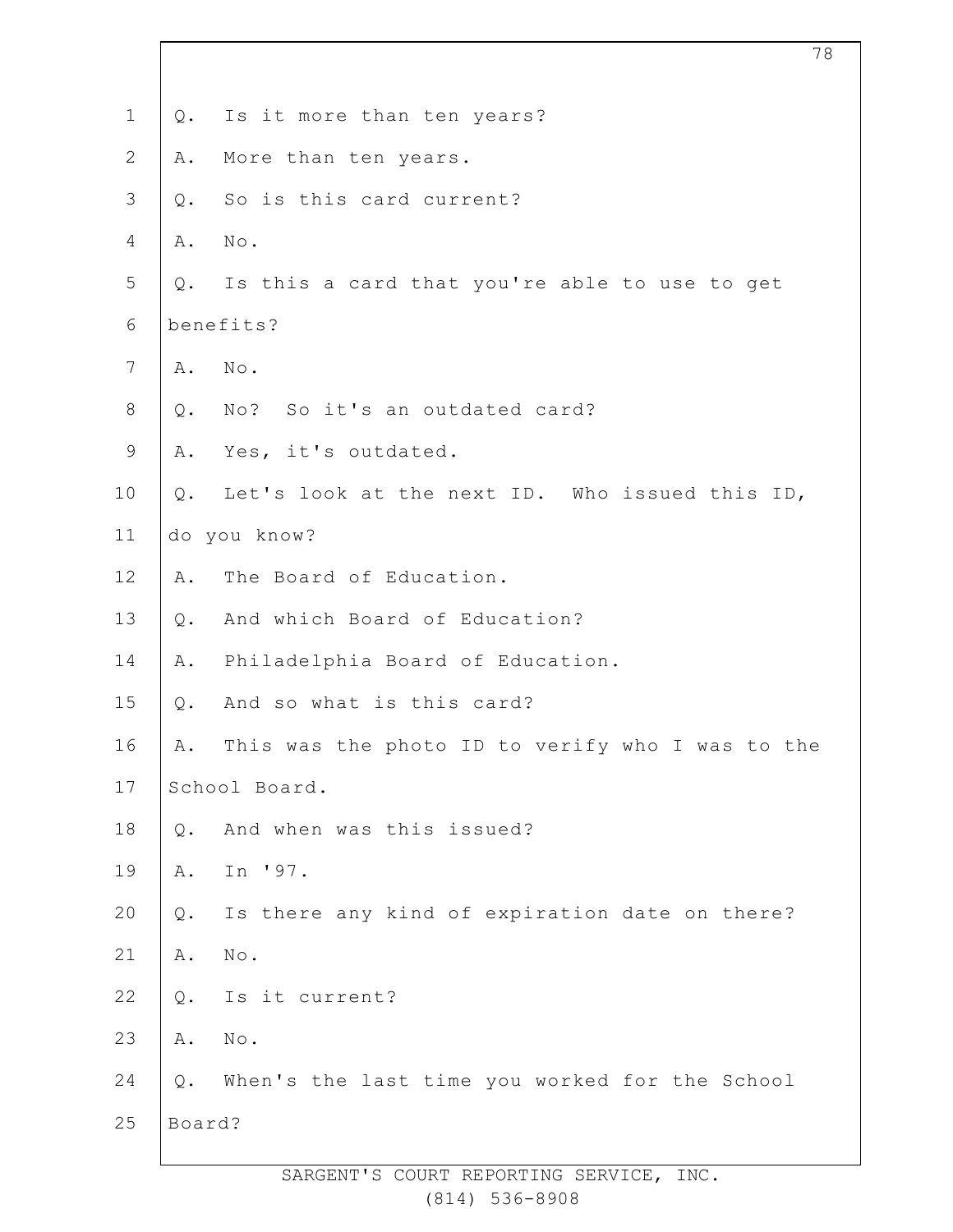| $\mathbf 1$    | I left the School Board in '99.<br>Α.                 |
|----------------|-------------------------------------------------------|
| $\overline{2}$ | Okay. Let's go to the next page of the exhibit.<br>Q. |
| 3              | Can you shrink that a little bit? I'll show you the   |
| $\overline{4}$ | second page of this exhibit, and there's eight more   |
| 5              | identification cards. Do you recognize these          |
| 6              | cards $---$                                           |
| $\overline{7}$ | A. Yes.                                               |
| $\,8\,$        | --- as yours?<br>Q.                                   |
| $\mathsf 9$    | Yes.<br>Α.                                            |
| 10             | Okay. And I think there's some duplication<br>Q.      |
| 11             | here, but the one on the top left, is that your voter |
| 12             | registration card?                                    |
| 13             | Yes.<br>Α.                                            |
| 14             | Okay. And let's go down. The one below that is<br>Q.  |
| 15             | that the school district card that we just looked at? |
| 16             | Yes.<br>Α.                                            |
| 17             | Q. Okay. All right.                                   |
| 18             | ATTORNEY WALCZAK:                                     |
| 19             | Kelby, if you can blow up that third                  |
| 20             | one down.                                             |
| 21             | BY ATTORNEY WALCZAK:                                  |
| 22             | Let's take a look at that. That looks like a<br>Q.    |
| 23             | photo ID. What is this identification?                |
| 24             | This is a personal identification card that I<br>Α.   |
| 25             | had obtained from the check cashing place.            |
|                |                                                       |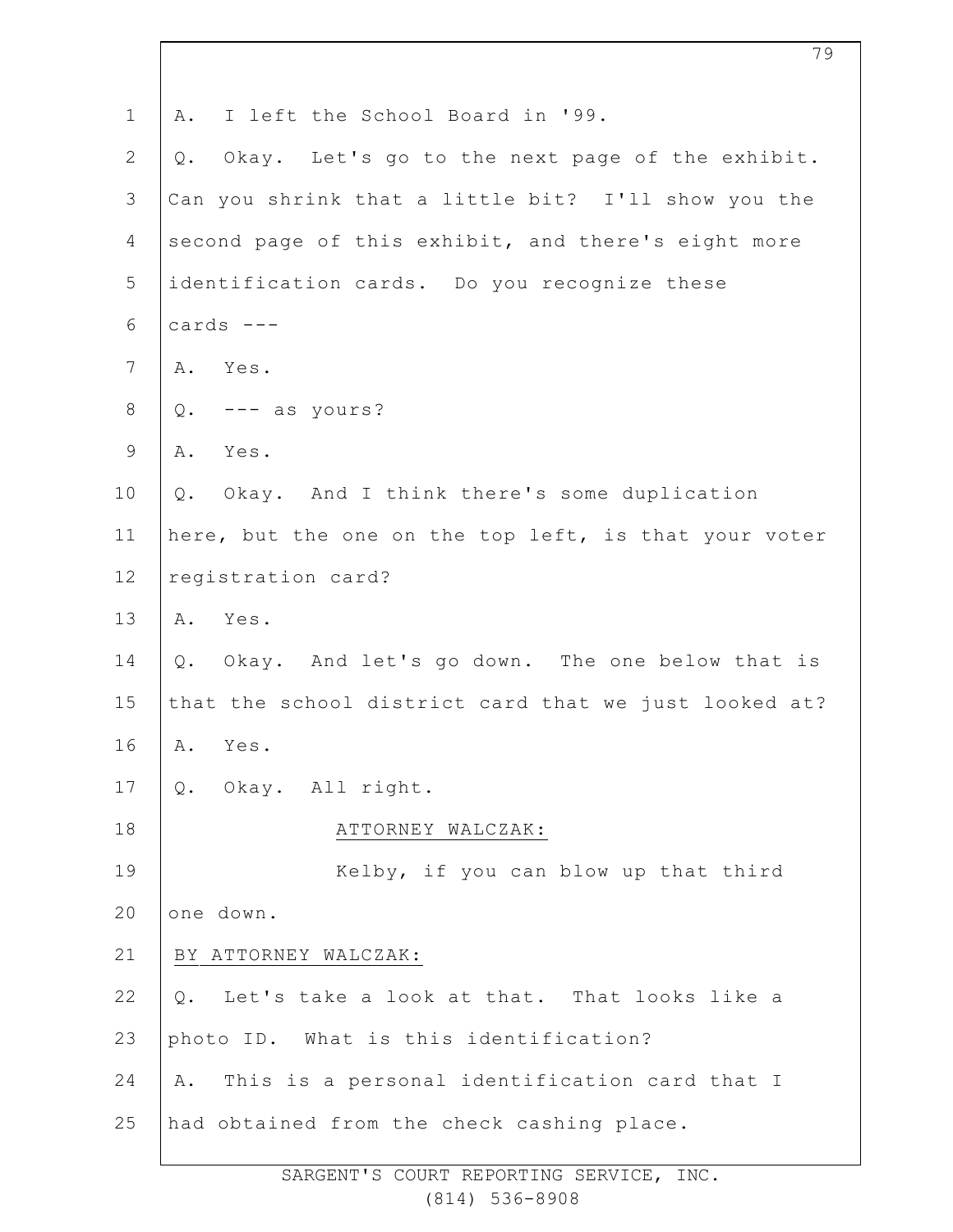| $\mathbf 1$    | Q.    | So is this issued by a government agency?       |
|----------------|-------|-------------------------------------------------|
| $\mathbf{2}$   | Α.    | $\texttt{No}$ .                                 |
| $\mathcal{S}$  | Q.    | And why did you get this?                       |
| 4              | Α.    | In order for me to cash my checks when I was    |
| 5              |       | working for the Board.                          |
| 6              | Q.    | Do you see an expiration date on that?          |
| $\overline{7}$ | Α.    | $\mbox{No}$ .                                   |
| $\,8\,$        | $Q$ . | Okay. Let's look at the next one down. What's   |
| $\mathsf 9$    |       | that ID?                                        |
| 10             | Α.    | That's my medical coverage, Keystone Mercy.     |
| 11             | Q.    | And that doesn't have a picture on it?          |
| 12             | Α.    | $\texttt{No}$ .                                 |
| 13             | Q.    | Okay. Let's go to the top of the next column.   |
| 14             |       | Is that the same card or a different card?      |
| 15             | Α.    | That's the same card.                           |
| 16             | Q.    | That's the same card. All right.                |
| 17             | Α.    | Yes.                                            |
| 18             | Q.    | Now, let's go down one more. What's that?       |
| 19             | Α.    | That's my Access card, Pennsylvania Access Card |
| 20             |       | from Philadelphia.                              |
| 21             | Q.    | And what does that do?                          |
| 22             | Α.    | I use that card as part of my medical coverage  |
| 23             |       | and also foods stamps.                          |
| 24             | $Q$ . | So is that a card that replaced the Department  |
| 25             |       | of Welfare photo ID?                            |
|                |       |                                                 |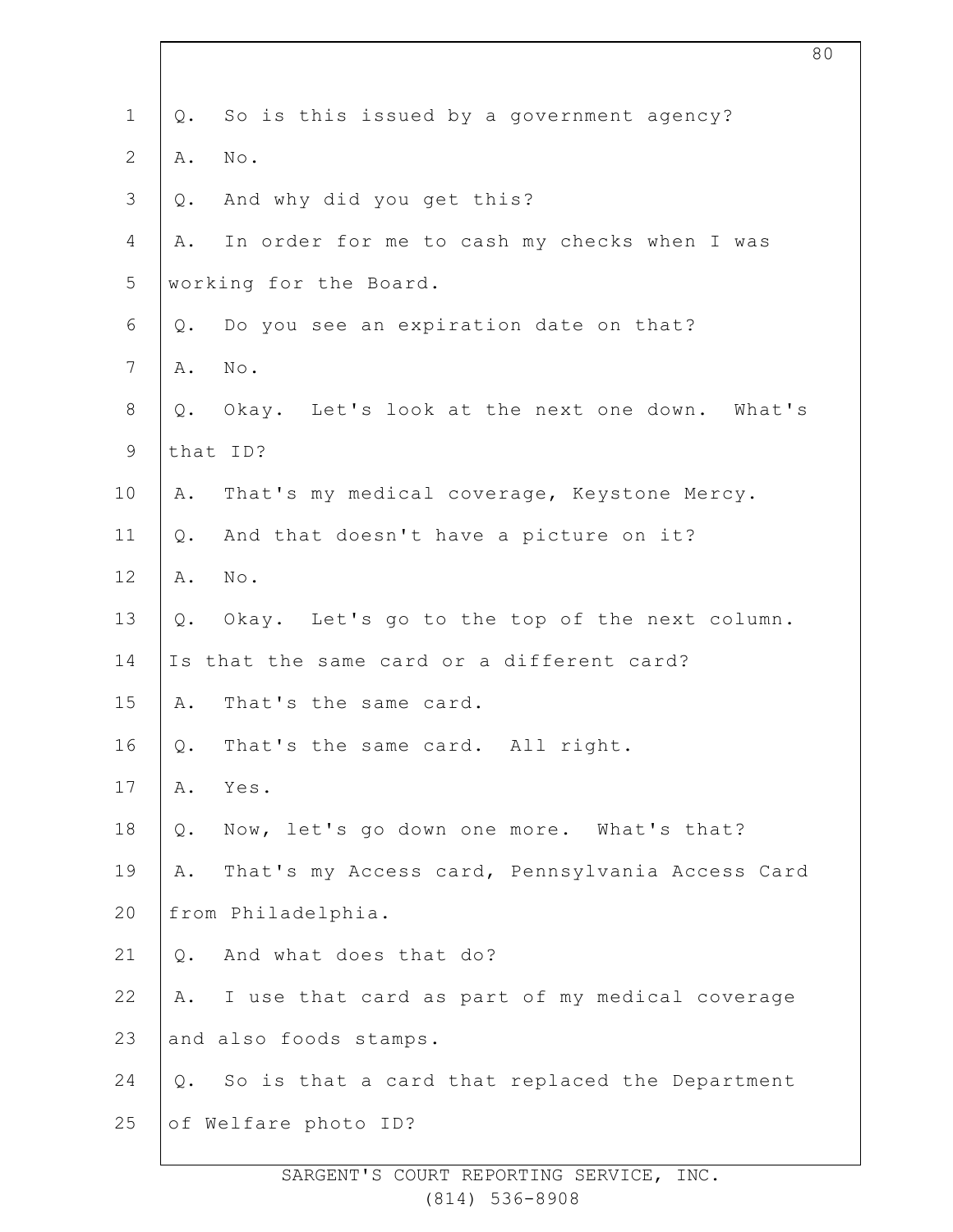| $\mathbf 1$     | Α.             | Yes.                                           |
|-----------------|----------------|------------------------------------------------|
| $\mathbf{2}$    | Q.             | Okay. So that's what they use today?           |
| $\mathcal{S}$   | Α.             | Yes.                                           |
| 4               |                | Q. So that's the card that gets you whatever   |
| 5               |                | benefits you get ---                           |
| 6               |                | A. Yes.                                        |
| $7\phantom{.0}$ |                | Q. --- from the Commonwealth of Pennsylvania?  |
| $\,8\,$         |                | A. Yes.                                        |
| $\mathsf 9$     |                | Q. Okay. Let's go down. And that one's pretty  |
| 10              |                | obvious. What's that?                          |
| 11              | Α.             | My Social Security card.                       |
| 12              | $Q$ .          | And is that an official card that ---?         |
| 13              | Α.             | Yes.                                           |
| 14              |                | Q. That's just a photocopy. Okay. So you have  |
| 15              |                | your Social Security card?                     |
| 16              |                | A. Yes.                                        |
| 17              | Q.             | Let's go down one. The last card, what's that? |
| 18              | Α.             | That's for the Free Library of Philadelphia.   |
| 19              | $\mathsf{Q}$ . | Okay. No picture on that?                      |
| 20              | Α.             | No picture on that, no.                        |
| 21              | $\mathsf{Q}$ . | Do you have any other identification cards?    |
| 22              | Α.             | No.                                            |
| 23              | $\mathsf{Q}$ . | That's the sum total.                          |
| 24              | Α.             | Uh-huh (yes).                                  |
| 25              | $Q$ .          | Now, let me ask you this. Do you have proof of |
|                 |                |                                                |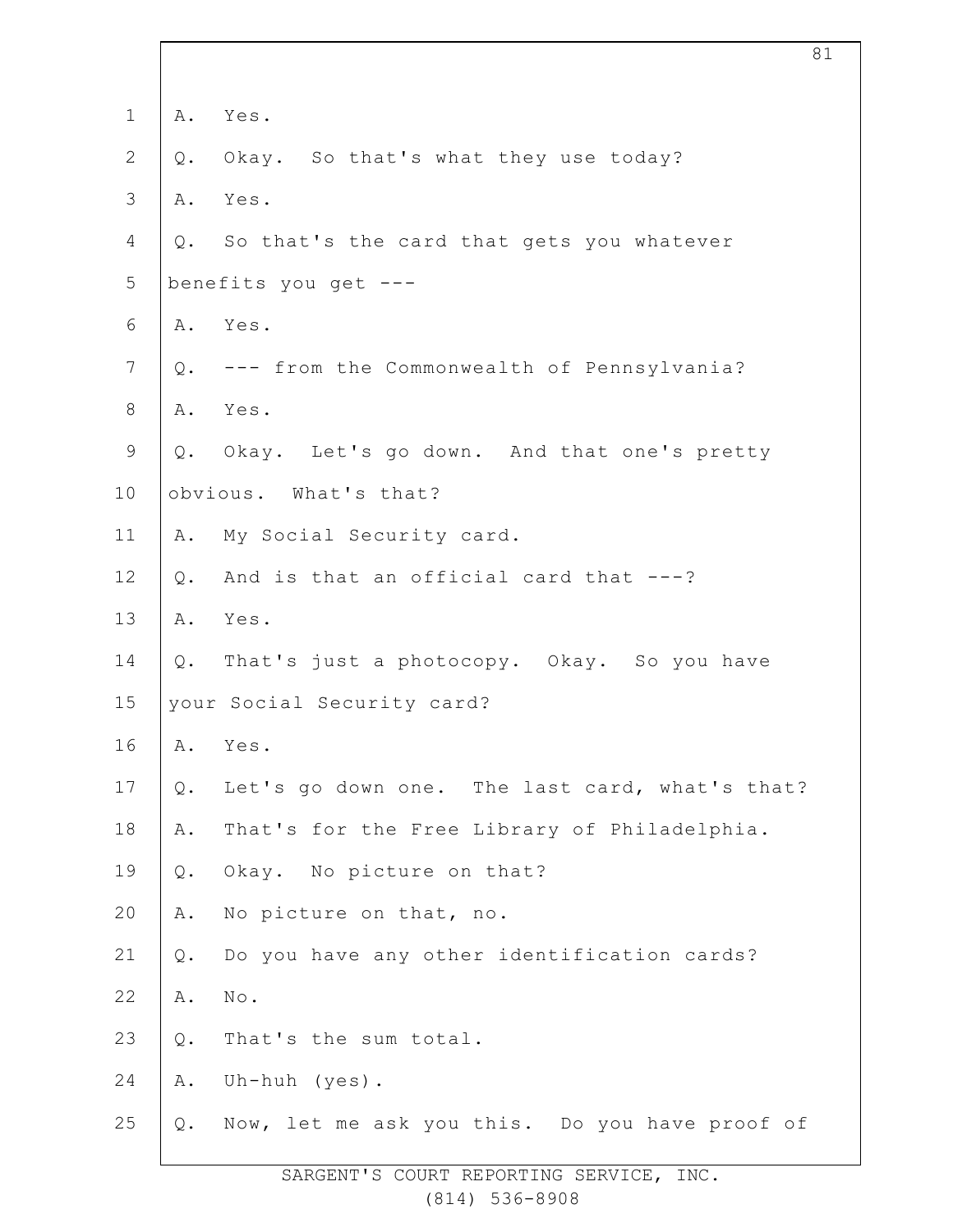| $\mathbf 1$    | residency? |                                                    |
|----------------|------------|----------------------------------------------------|
| $\mathbf{2}$   | Α.         | Yes.                                               |
| $\mathcal{S}$  | Q.         | So do you have two proofs of residency?            |
| 4              | Α.         | Yes.                                               |
| 5              | Q.         | All right. So that's not a problem?                |
| 6              |            | A. (Indicating no).                                |
| $\overline{7}$ | Q.         | All right. Have you been trying to get a           |
| $8\,$          |            | PennDOT photo ID for a while?                      |
| 9              |            | A. Yes.                                            |
| 10             |            | Q. Okay. When did you start trying to get a        |
| 11             |            | PennDOT photo ID?                                  |
| 12             | Α.         | Now, it's been like over 12 years.                 |
| 13             | Q.         | You've been trying for 12 years?                   |
| 14             | Α.         | Yes.                                               |
| 15             | Q.         | And so what happened when you first tried?         |
| 16             | Α.         | They denied me because they said that the          |
| 17             |            | documents that I had wasn't good enough.           |
| 18             |            | Q. And did they say you needed any particular      |
| 19             |            | document?                                          |
| 20             |            | A. Yes, I needed my birth certificate.             |
| 21             |            | Q. And so have you been trying to get your birth   |
| 22             |            | certificate?                                       |
| 23             |            | A. Yes.                                            |
| 24             |            | Q. And how have you been doing that? What have you |
| 25             |            | been doing?                                        |
|                |            |                                                    |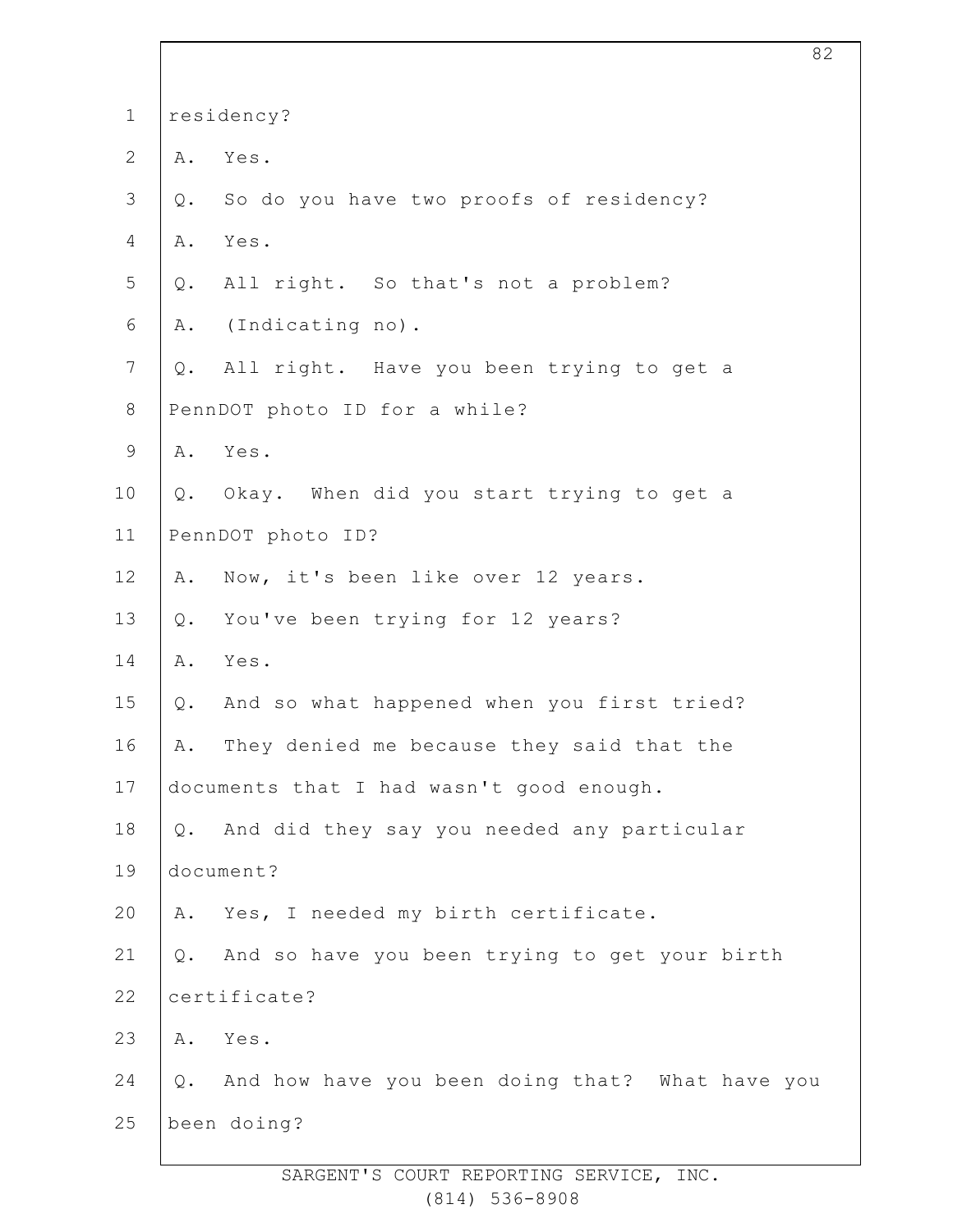| $\mathbf 1$     | A. I've written to Georgia to try to obtain a birth    |
|-----------------|--------------------------------------------------------|
| $\overline{2}$  | certificate. They said they couldn't find me. I        |
| 3               | wasn't on file. Then I asked for about the delayed     |
| 4               | birth certificate, come to find out that it was just   |
| 5               | an application. So then they sent that back to me,     |
| 6               | but at the same time there wasn't a seal on it, so it  |
| $7\phantom{.0}$ | wasn't accurate at all.                                |
| 8               | Q. All right. Let me just stop you there.              |
| $\mathsf 9$     | ATTORNEY WALCZAK:                                      |
| 10              | Let's put up --- Patrick, this is part                 |
| 11              | of still Exhibit 225, but it's Bates 89.               |
| 12              | BY ATTORNEY WALCZAK:                                   |
| 13              | Q. And I'll show you part of Exhibit 225, Bates        |
| 14              | stamped 89. Do you recognize this document?            |
| 15              | A. Yes.                                                |
| 16              | What is this?<br>Q.                                    |
| 17              | This is the certified letter that I had received<br>Α. |
| 18              | that said I was not found on file.                     |
| 19              | So this is from the State of Georgia?<br>Q.            |
| 20              | Α.<br>Yes.                                             |
| 21              | And it says that there's no record --- they have<br>Q. |
| 22              | no record of your birth?                               |
| 23              | Right.<br>Α.                                           |
| 24              | And when did you get this?<br>Q.                       |
| 25              | I think this was in either '09 or '10.<br>Α.           |
|                 |                                                        |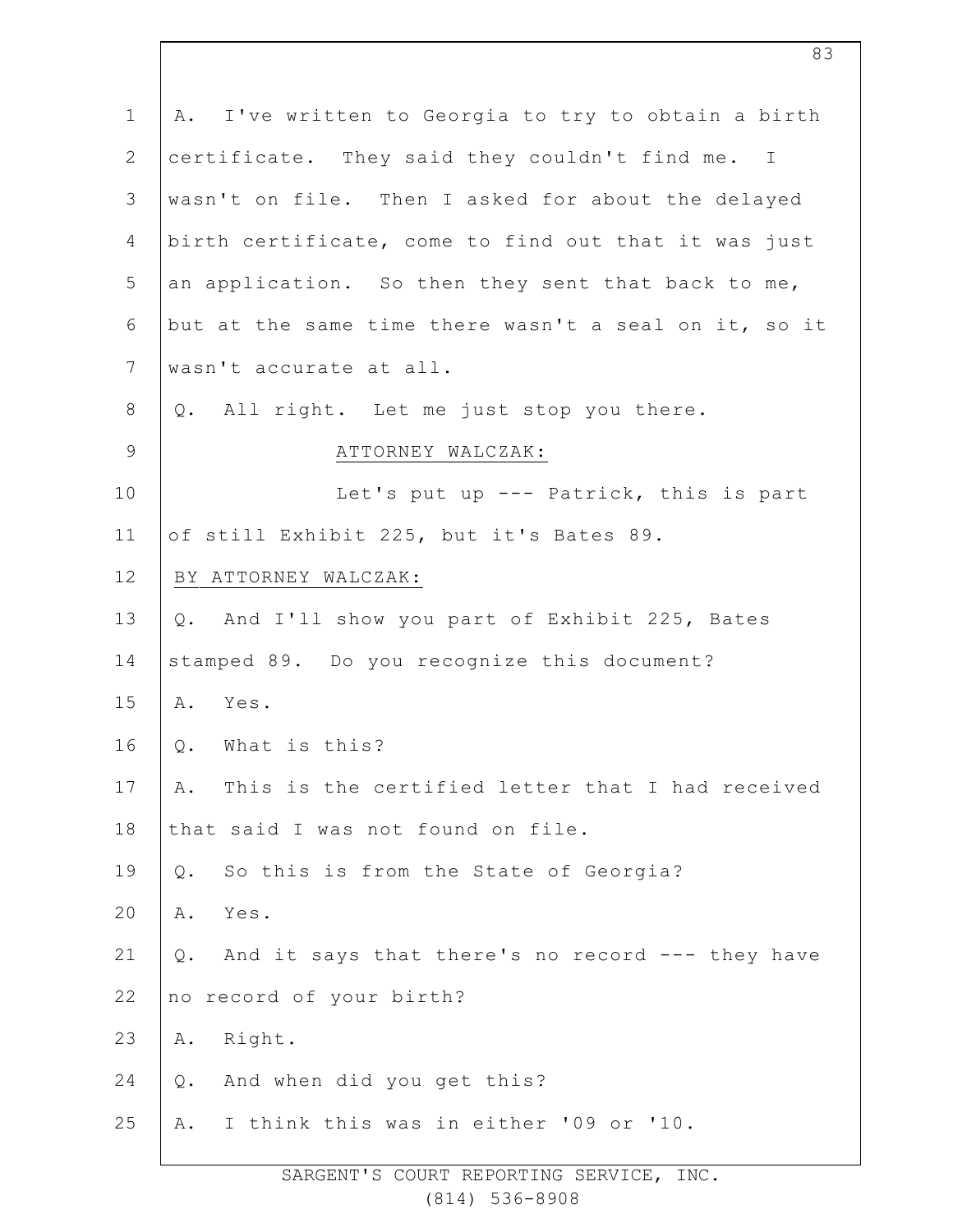| $\mathbf 1$    | $Q$ .          | 2009?                                             |
|----------------|----------------|---------------------------------------------------|
| $\overline{2}$ | Α.             | I think it was 2010.                              |
| 3              | Q.             | And did you give up after you got this from ---?  |
| 4              | Α.             | No. No.                                           |
| 5              | Q.             | Okay. And did you seek out a lawyer?              |
| 6              | Α.             | No. I mean, yes, I did. I went to Face to         |
| $7\phantom{.}$ |                | Face. Yes, I did.                                 |
| 8              | Q.             | What is Face to Face?                             |
| $\mathsf 9$    | Α.             | That's an organization --- a nonprofit            |
| 10             |                | organization to help people to obtain their birth |
| 11             |                | certificates.                                     |
| 12             | Q.             | And have you been working with a lawyer or        |
| 13             |                | lawyers at Face to Face?                          |
| 14             |                | A. Yes, I have.                                   |
| 15             | Q.             | And is there one particular lawyer that you       |
| 16             |                | worked with?                                      |
| 17             | Α.             | Yes.                                              |
| 18             | Q.             | And who's that? Do you know her name?             |
| 19             | Α.             | Sara. One of them.                                |
| 20             | $\mathsf{Q}$ . | Niki?                                             |
| 21             | $\mathtt{A}$ . | Niki.                                             |
| 22             | Q.             | Is it Veronica Ludt, is that the person?          |
| 23             | Α.             | Yes.                                              |
| 24             | $Q$ .          | Okay. And she's the lawyer who's been helping     |
| 25             | you?           |                                                   |
|                |                |                                                   |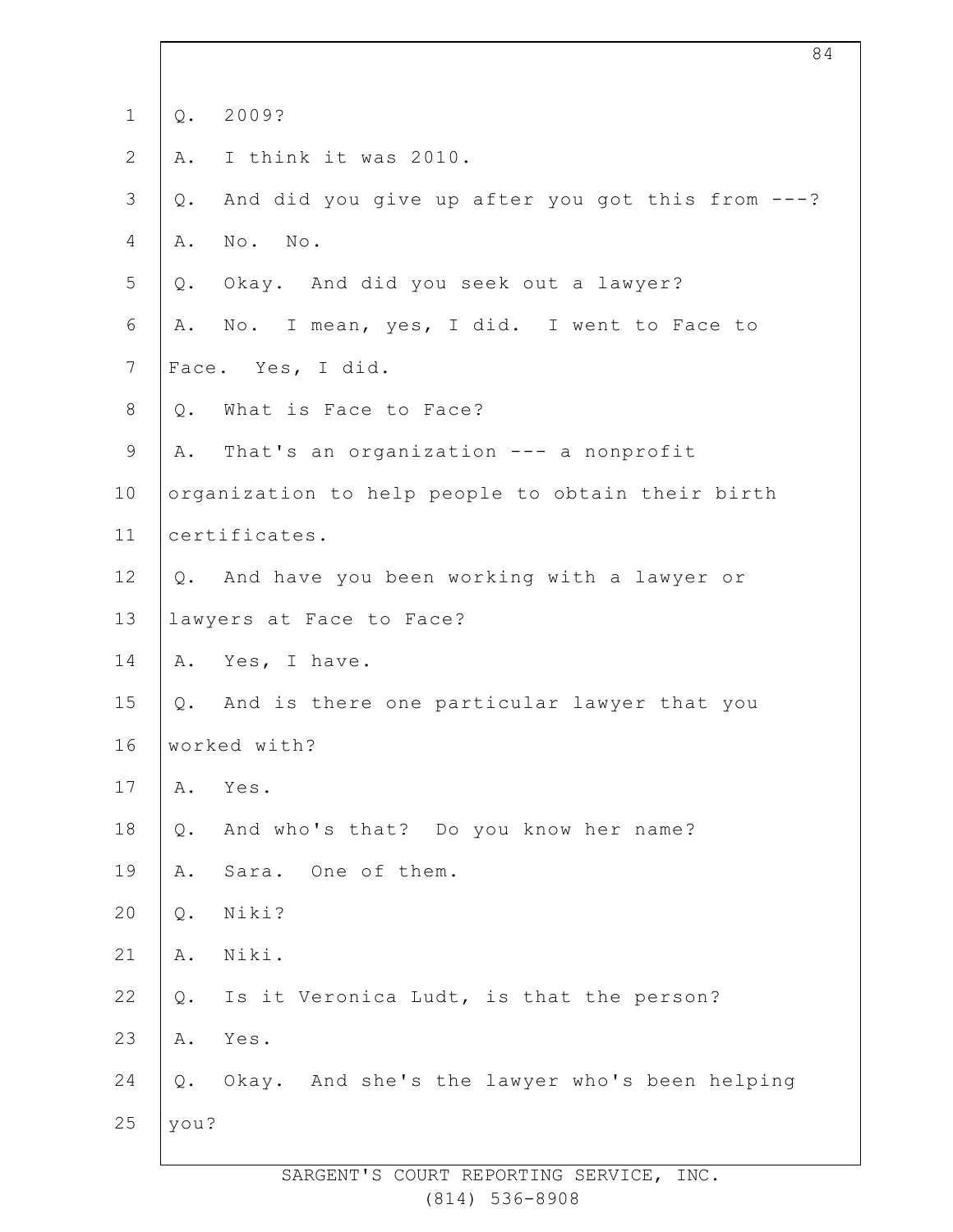| $\mathbf 1$    | Yes.<br>Α.                                                |
|----------------|-----------------------------------------------------------|
| $\mathbf{2}$   | Okay. We'll have her testify later, so she'll<br>Q.       |
| 3              | talk about what she's been doing. Do you understand       |
| 4              | what it is she's doing now to try to get you              |
| 5              | something like a birth certificate?                       |
| 6              | Yes.<br>Α.                                                |
| $7\phantom{.}$ | And what's she doing?<br>Q.                               |
| $\,8\,$        | She'd sending different documents to Atlanta,<br>Α.       |
| $\mathsf 9$    | but she explained to me and --- they're just working      |
| 10             | on to try to obtain a birth certificate.                  |
| 11             | And do you know when you're going to get it?<br>$Q$ .     |
| 12             | Α.<br>No.                                                 |
| 13             | And have you had to spend any money in trying to<br>$Q$ . |
| 14             | get this birth certificate?                               |
| 15             | Yes.<br>Α.                                                |
| 16             | And tell us --- tell me a little bit about money<br>Q.    |
| 17             | you had to spend.                                         |
| 18             | Yes. I believe I have spent over \$200 trying to<br>Α.    |
| 19             | obtain a birth certificate.                               |
| 20             | What kind of things have you had to pay for?<br>Q.        |
| 21             | I had to pay to see if they can find my birth<br>Α.       |
| 22             | certificate. And that's when I got the letters back       |
| 23             | they keep on checking --- sending me the same thing,      |
| 24             | it can't be found.                                        |
| 25             | So you've gotten more than just this one letter<br>Q.     |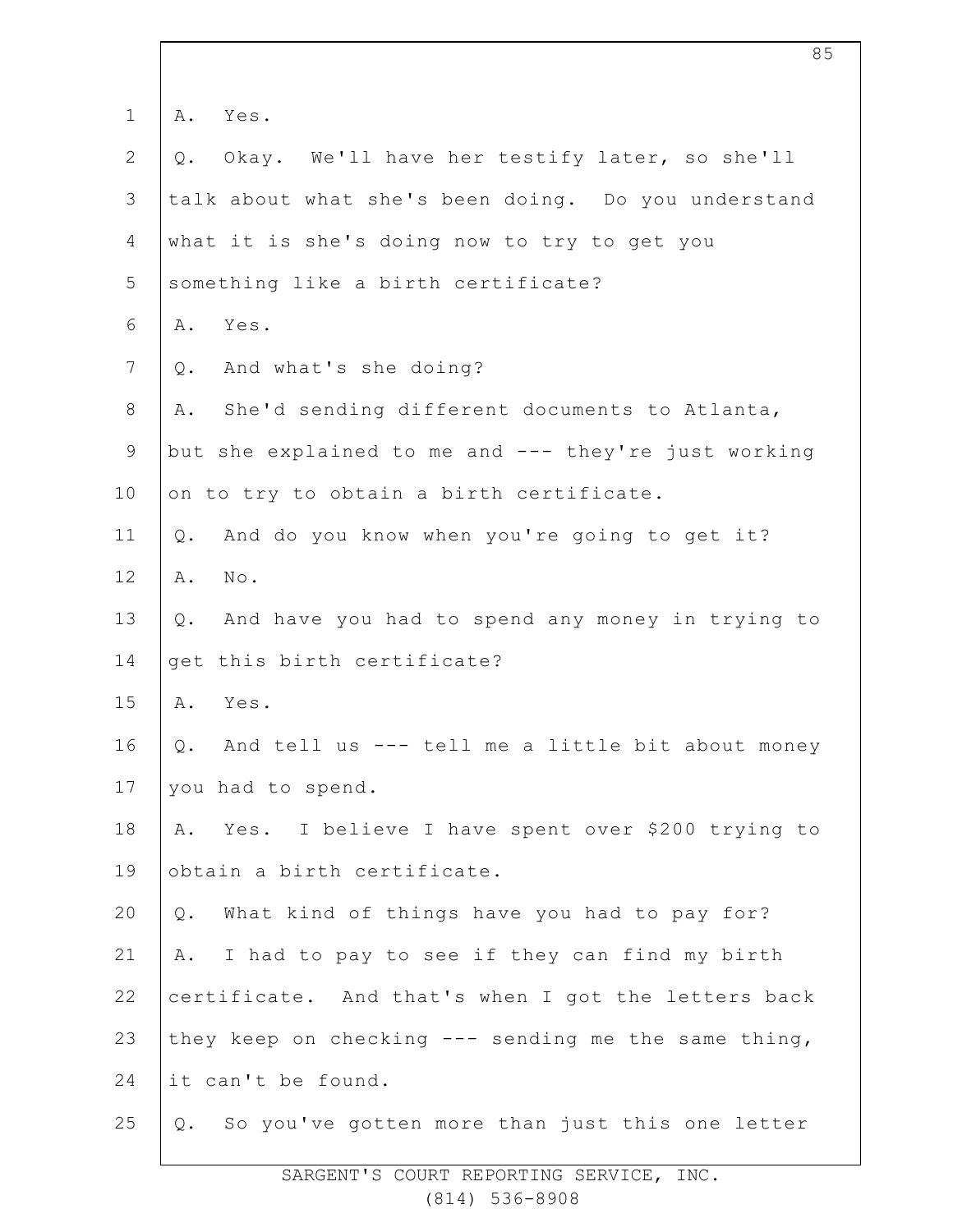| $\mathbf 1$    |       | saying you don't have a birth certificate?        |
|----------------|-------|---------------------------------------------------|
| $\mathbf{2}$   | Α.    | Sure. Yes.                                        |
| $\mathcal{S}$  | $Q$ . | And you've had to pay postage?                    |
| 4              | Α.    | Yes.                                              |
| 5              | $Q$ . | And fees?                                         |
| 6              | Α.    | Yes.                                              |
| $\overline{7}$ | Q.    | Is there any reason you can't get to the polls    |
| $\,8\,$        |       | on election day?                                  |
| $\mathsf 9$    | Α.    | There's no reason I can't get there.              |
| 10             | $Q$ . | So you can't --- you don't vote absentee?         |
| 11             | Α.    | $\texttt{No}$ .                                   |
| 12             | $Q$ . | You go?                                           |
| 13             | Α.    | I go.                                             |
| 14             | $Q$ . | How far is the polling place away from you?       |
| 15             | Α.    | A block and a half.                               |
| 16             | Q.    | Now, at the outset of your testimony you          |
| 17             |       | mentioned that you came to Pennsylvania with your |
| 18             |       | grandmother?                                      |
| 19             | Α.    | Yes.                                              |
| 20             | $Q$ . | Now, is your grandmother still alive?             |
| 21             | Α.    | Yes, she is.                                      |
| 22             | Q.    | How old is she?                                   |
| 23             | Α.    | She's 98.                                         |
| 24             | $Q$ . | Where does she live?                              |
| 25             | Α.    | She lives in Philadelphia.                        |
|                |       |                                                   |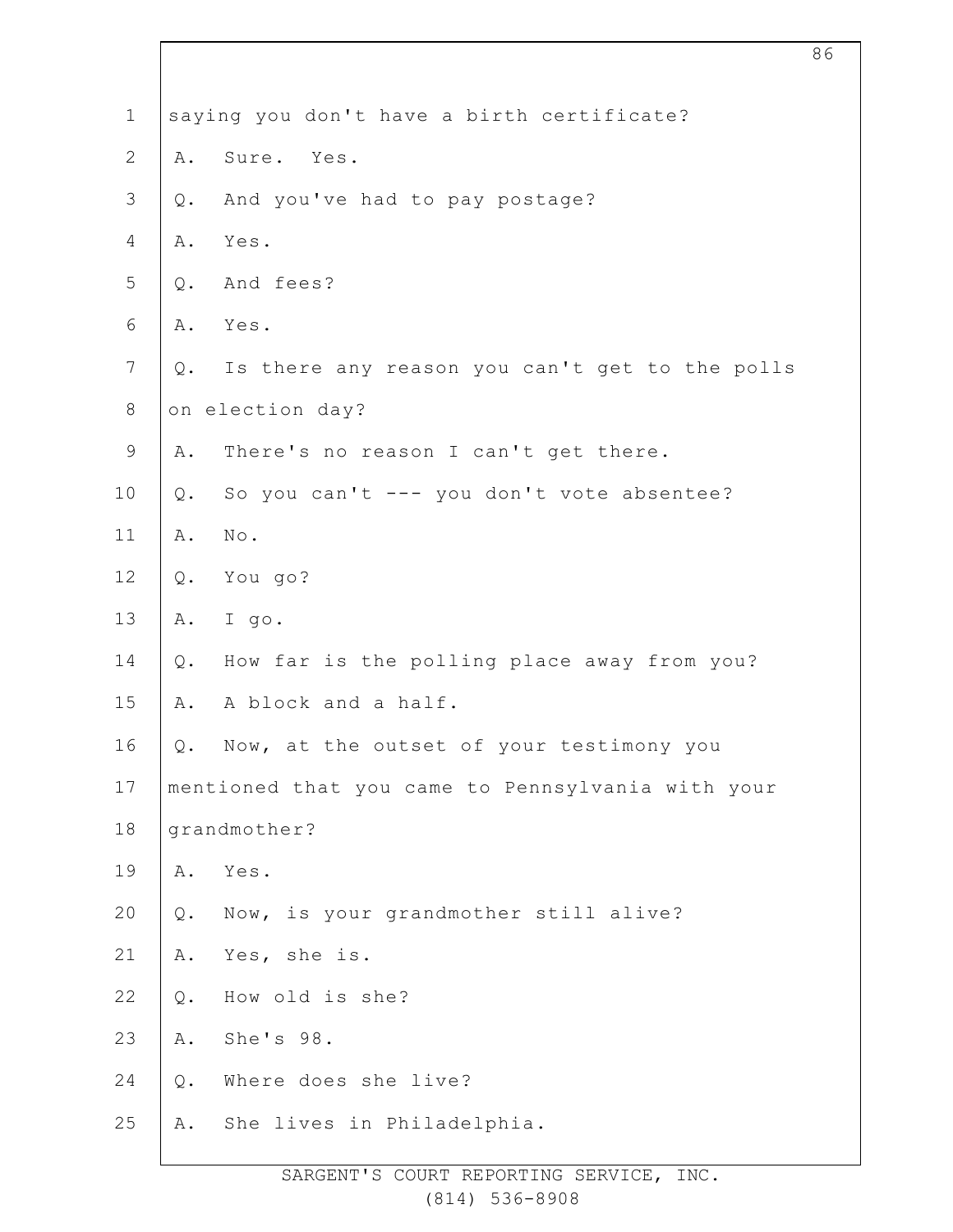| $\mathbf 1$    | And she lives in a nursing home?<br>Q.                   |
|----------------|----------------------------------------------------------|
| $\mathbf{2}$   | No, she lives in a private home.<br>Α.                   |
| 3              | She lives in her own home?<br>$Q$ .                      |
| $\overline{4}$ | Yes.<br>Α.                                               |
| 5              | Does she live with anybody?<br>$Q$ .                     |
| $\sqrt{6}$     | She has the CNAs come in, and we take turns.<br>Α.       |
| $7\phantom{.}$ | Someone stays with her all the time.                     |
| $\,8\,$        | Does she have a photo ID?<br>Q.                          |
| $\mathsf 9$    | No.<br>Α.                                                |
| 10             | Has she ever had a driver's license?<br>$Q$ .            |
| 11             | $\mbox{No}$ .<br>Α.                                      |
| 12             | She ever had any kind of PennDOT ID?<br>Q.               |
| 13             | $\mbox{No}$ .<br>Α.                                      |
| 14             | Are you aware that she has any kind of photo ID<br>$Q$ . |
| 15             | at this point?                                           |
| 16             | No.<br>Α.                                                |
| 17             | Q. Ms. Lee, what do you hope to get out of this          |
| 18             | lawsuit? What is it you're looking for?                  |
| 19             | A. I'm looking to get my photo ID and to get my          |
| 20             | birth certificate.                                       |
| 21             | Why do you need those?<br>Q.                             |
| 22             | A. Because it's stopping me from doing a lot of          |
| 23             | things. I like to travel. I can't open my own bank       |
| 24             | account. Certain things I just can't do.                 |
| 25             | Q. And is voting part of that?                           |
|                |                                                          |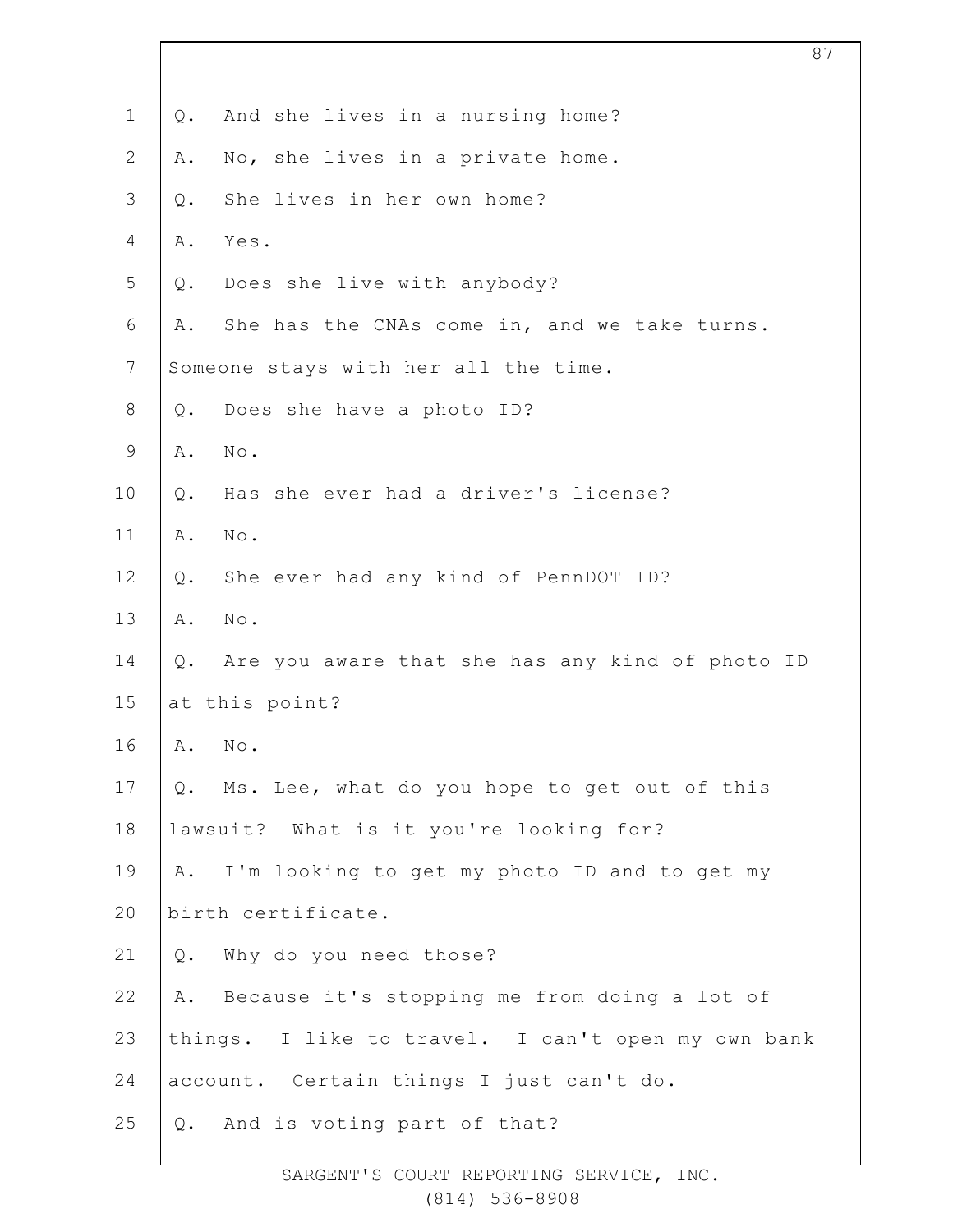| $\mathbf 1$    | Yes.<br>Α.                                             |  |
|----------------|--------------------------------------------------------|--|
| $\overline{2}$ | Is it important for just you to be able to vote?<br>Q. |  |
| 3              | No, I think it's important for the majority ---<br>Α.  |  |
| 4              | everyone to be able to vote in an election.            |  |
| 5              | ATTORNEY WALCZAK:                                      |  |
| 6              | I have no further questions.                           |  |
| 7              | JUDGE SIMPSON:                                         |  |
| $8\,$          | Counsel, will you take the                             |  |
| 9              | demonstrative down, please, so that I can see the      |  |
| 10             | courtroom? Thank you. You may inquire.                 |  |
| 11             | ATTORNEY SCHMIDT:                                      |  |
| 12             | Thank you, Your Honor.                                 |  |
| 13             | CROSS EXAMINATION                                      |  |
| 14             | BY ATTORNEY SCHMIDT:                                   |  |
| 15             | Good afternoon, Ms. Lee.<br>Q.                         |  |
| 16             | A. Good afternoon.                                     |  |
| 17             | Thanks for coming in today. I just have a few<br>Q.    |  |
| 18             | follow-up questions. As you know, I represent the      |  |
| 19             | Commonwealth in this action. And as we saw on the      |  |
| 20             | previous exhibit there, you do have a valid Social     |  |
| 21             | Security card; is that correct?                        |  |
| 22             | Yes.<br>Α.                                             |  |
| 23             | Q. Okay. And is it your understanding that the         |  |
| 24             | only document you don't have in order to get a         |  |
| 25             | PennDOT identification card --- photo identification   |  |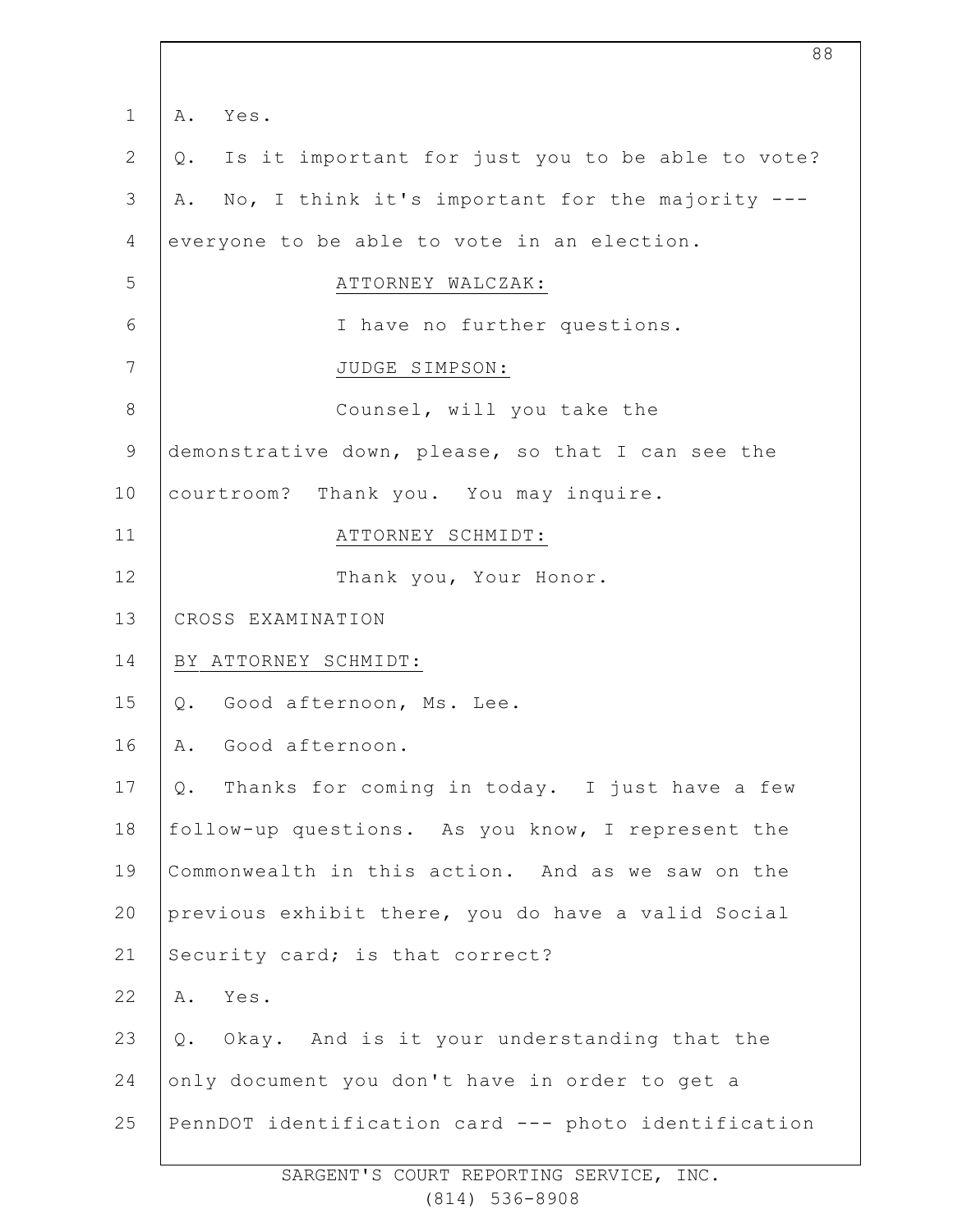| $\mathbf 1$    | card to vote is a valid birth certificate?             |
|----------------|--------------------------------------------------------|
| $\overline{2}$ | Yes.<br>Α.                                             |
| $\mathfrak{Z}$ | Okay. And at one point you did have a valid<br>Q.      |
| 4              | birth certificate; is that correct, ma'am?             |
| 5              | A. Correct.                                            |
| 6              | Okay. And at some point you lost it in a fire;<br>Q.   |
| $\overline{7}$ | is that correct, ma'am?                                |
| $8\,$          | Yes.<br>Α.                                             |
| $\mathsf 9$    | And that was a valid birth certificate issued by<br>Q. |
| 10             | the State of Georgia?                                  |
| 11             | A. Yes.                                                |
| 12             | Okay. And now you've been making attempts to<br>Q.     |
| 13             | get another copy or a new version of that Georgia      |
| 14             | birth certificate; is that correct, ma'am?             |
| 15             | A. Correct.                                            |
| 16             | And you're doing that with the nonprofit<br>Q.         |
| 17             | organization Face to Face; is that correct?            |
| 18             | Correct.<br>Α.                                         |
| 19             | And with their attorneys there; is that correct?<br>Q. |
| 20             | Yes.<br>Α.                                             |
| 21             | Have you paid those attorneys at Face to Face<br>Q.    |
| 22             | any money for their assistance there, ma'am?           |
| 23             | Α.<br>No.                                              |
| 24             | Okay. At some point you became aware of Act 18<br>Q.   |
| 25             | of 2012, which now requires you to provide photo       |

SARGENT'S COURT REPORTING SERVICE, INC. (814) 536-8908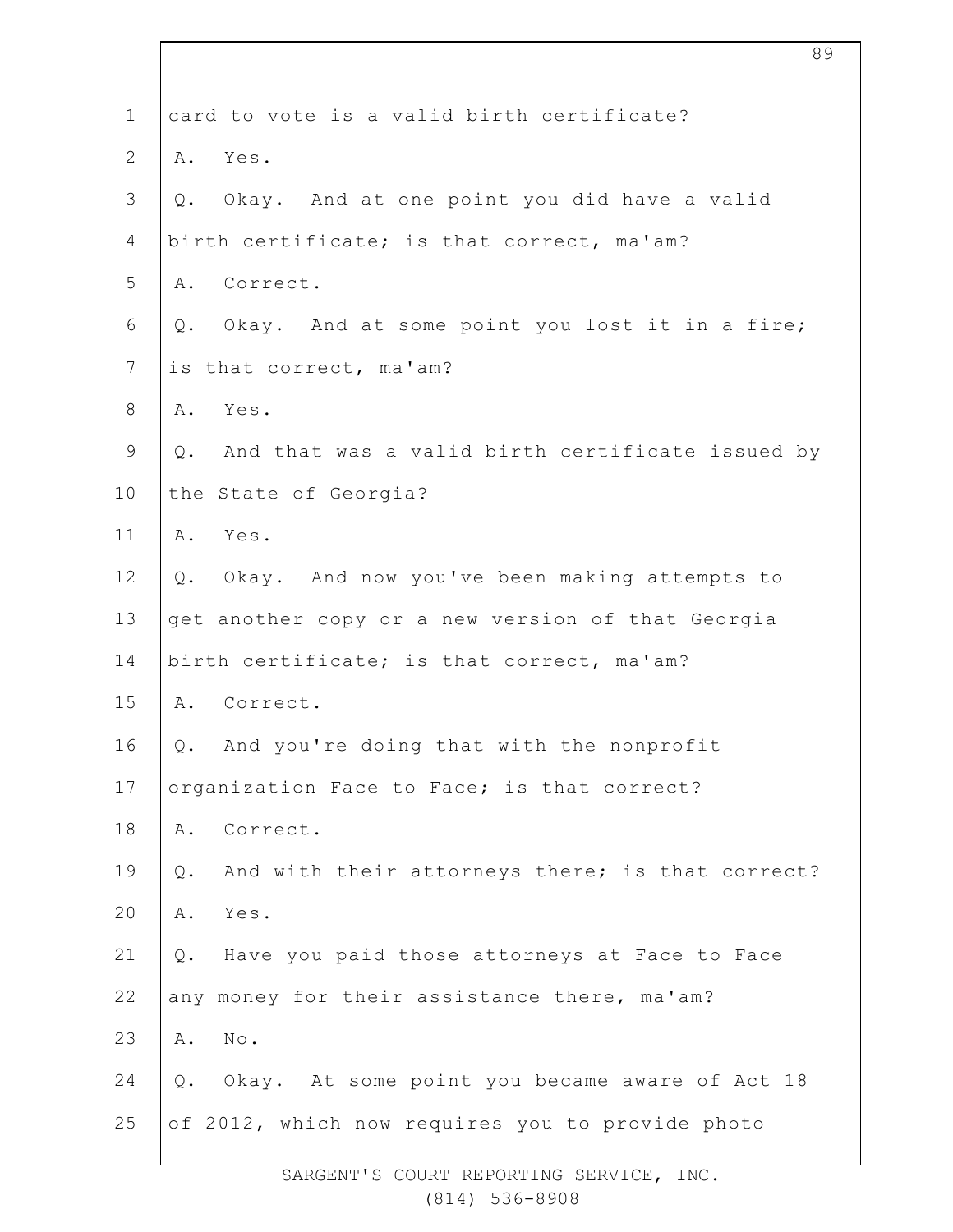| $\mathbf 1$    | identification to vote in November; is that correct,   |  |  |
|----------------|--------------------------------------------------------|--|--|
| $\overline{2}$ | ma'am?                                                 |  |  |
| 3              | A. Correct.                                            |  |  |
| 4              | And you became aware through some literature you<br>Q. |  |  |
| 5              | saw being passed around your neighborhood; is that     |  |  |
| 6              | correct, ma'am?                                        |  |  |
| 7              | No.<br>Α.                                              |  |  |
| $\,8\,$        | How did you become aware, ma'am?<br>$Q$ .              |  |  |
| $\mathsf 9$    | From advertisement on television and from my<br>Α.     |  |  |
| 10             | lawyer.                                                |  |  |
| 11             | Say that again, ma'am.<br>Q.                           |  |  |
| 12             | Advertisement on television and from the lawyer.<br>Α. |  |  |
| 13             | The lawyers at Face to Face, ma'am; is that<br>$Q$ .   |  |  |
| 14             | correct?                                               |  |  |
| 15             | A. Yes.                                                |  |  |
| 16             | And at some point after finding this out, you<br>Q.    |  |  |
| 17             | went to Face to Face and that's how you got involved   |  |  |
| 18             | in this lawsuit; is that correct, ma'am?               |  |  |
| 19             | Α.<br>Yes.                                             |  |  |
| 20             | Okay. At any point since you found out about<br>Q.     |  |  |
| 21             | the photo ID law have you gone to a PennDOT driver's   |  |  |
| 22             | licensing center to attempt to get a photo             |  |  |
| 23             | identification card?                                   |  |  |
| 24             | Yes.<br>Α.                                             |  |  |
| 25             | Q. Okay. When did you do that, ma'am?                  |  |  |
|                |                                                        |  |  |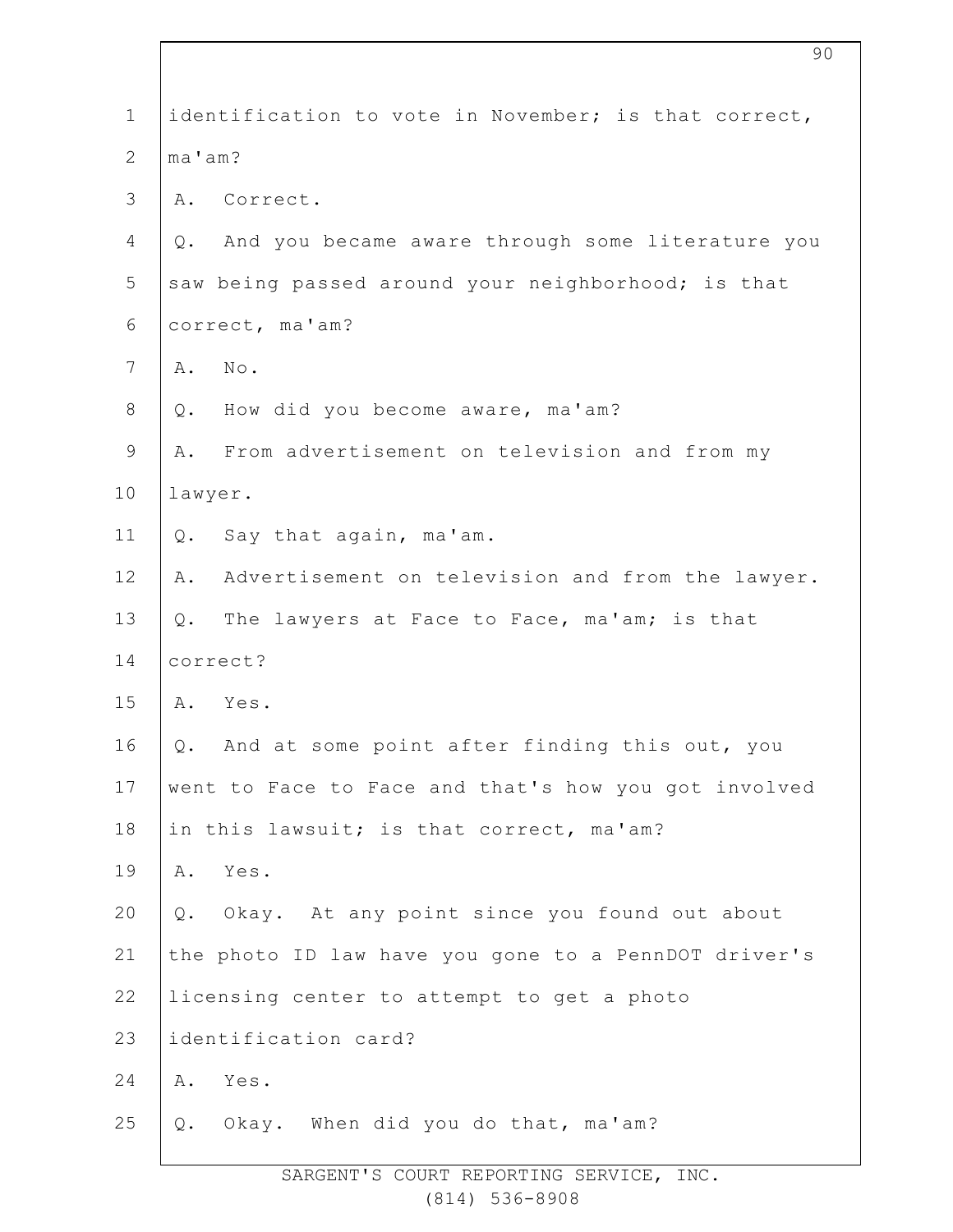| $\mathbf 1$    | A. Last year. But I was trying to obtain it before    |  |  |
|----------------|-------------------------------------------------------|--|--|
| $\mathbf{2}$   | then.                                                 |  |  |
| $\mathfrak{Z}$ | Q. Okay. So it's your testimony that you went last    |  |  |
| $\overline{4}$ | year, ma'am; is that correct?                         |  |  |
| 5              | A. Yes.                                               |  |  |
| 6              | Okay. But you haven't gone since March of 2012;<br>Q. |  |  |
| $\overline{7}$ | is that correct, ma'am?                               |  |  |
| $8\,$          | A. Correct.                                           |  |  |
| $\mathsf 9$    | Okay. Ma'am, do you have any problem traveling<br>Q.  |  |  |
| 10             | in the City of Philadelphia?                          |  |  |
| 11             | A. No.                                                |  |  |
| 12             | Okay. And you use public transportation; is<br>Q.     |  |  |
| 13             | that correct?                                         |  |  |
| 14             | A. Yes.                                               |  |  |
| 15             | Q. Now, you also said that voting is very important   |  |  |
| 16             | to you; is that correct, ma'am?                       |  |  |
| 17             | Yes, it is.<br>Α.                                     |  |  |
| 18             | Okay. So if voting is very important to you, I<br>Q.  |  |  |
| 19             | assume that you will be willing to go to a PennDOT    |  |  |
| 20             | driver's licensing center to get a photo ID to vote;  |  |  |
| 21             | is that correct, ma'am?                               |  |  |
| 22             | Correct.<br>Α.                                        |  |  |
| 23             | Ma'am, earlier you said in your testimony that<br>Q.  |  |  |
| 24             | you're on a fixed income; is that correct?            |  |  |
| 25             | Correct.<br>Α.                                        |  |  |
|                |                                                       |  |  |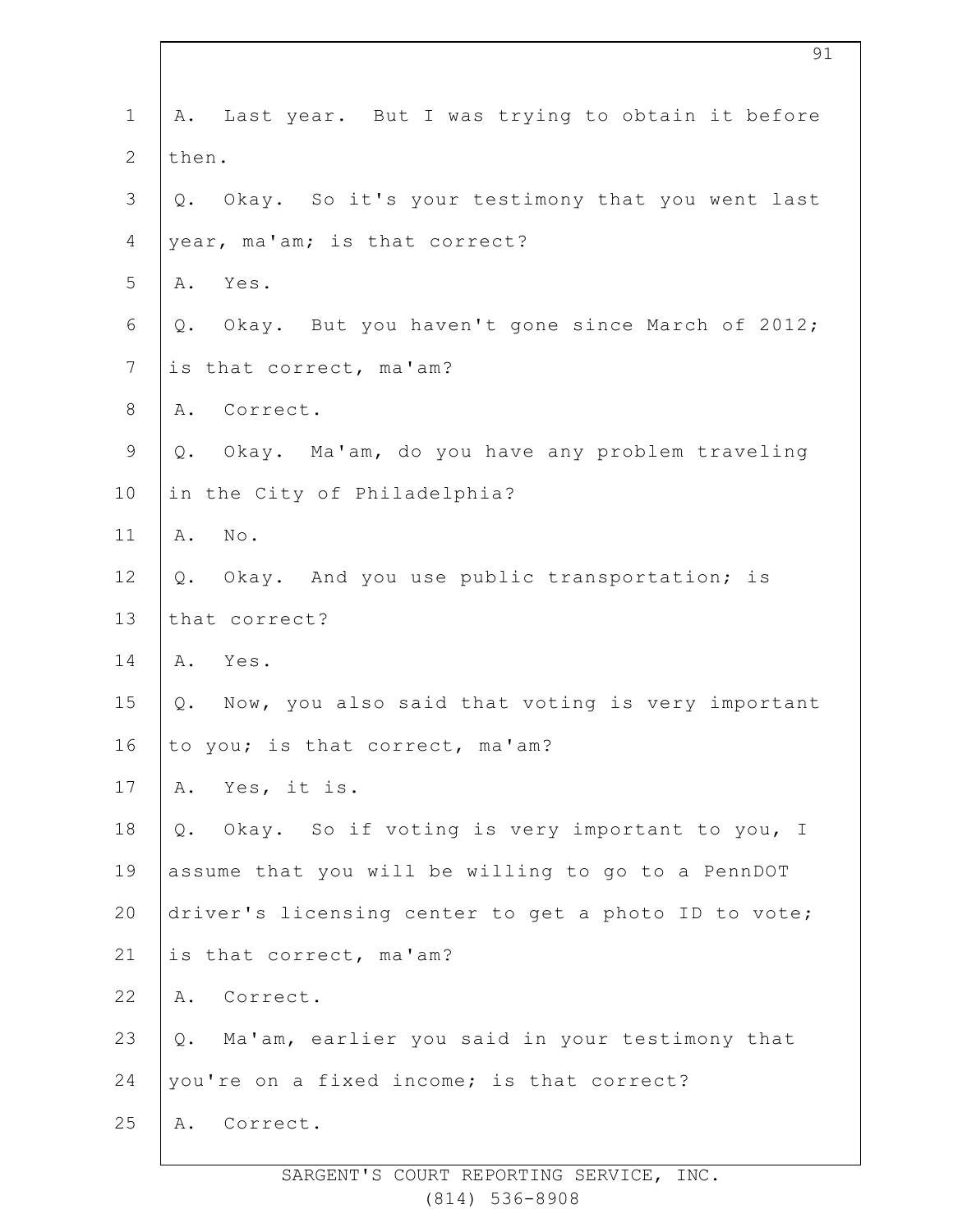| $\mathbf 1$  | Okay. And you receive disability benefits; is<br>Q.   |
|--------------|-------------------------------------------------------|
| $\mathbf{2}$ | that correct?                                         |
| 3            | Yes. Correct.<br>Α.                                   |
| 4            | Do you consider yourself indigent, ma'am?<br>Q.       |
| 5            | Excuse me?<br>Α.                                      |
| 6            | Do you consider yourself indigent?<br>Q.              |
| 7            | Yes.<br>Α.                                            |
| $8\,$        | Q. Okay. And just to double back, ma'am. Again,       |
| 9            | it's your testimony today that the only impediment to |
| 10           | you obtaining a valid PennDOT photo ID card to vote   |
| 11           | in November is your lack of a Georgia birth           |
| 12           | certificate; is that correct?                         |
| 13           | A. Correct.                                           |
| 14           | ATTORNEY SCHMIDT:                                     |
| 15           | I have nothing further, Your Honor.                   |
| 16           | ATTORNEY WALCZAK:                                     |
| 17           | We have nothing further, Your Honor.                  |
| 18           | JUDGE SIMPSON:                                        |
| 19           | You may step down. Thank you.                         |
| 20           | ATTORNEY WALCZAK:                                     |
| 21           | Your Honor, we'd move the two exhibits                |
| 22           | --- or the three pages of exhibits into evidence.     |
| 23           | JUDGE SIMPSON:                                        |
| 24           | Okay. I only got one exhibit, 225.                    |
| 25           | ATTORNEY WALCZAK:                                     |
|              |                                                       |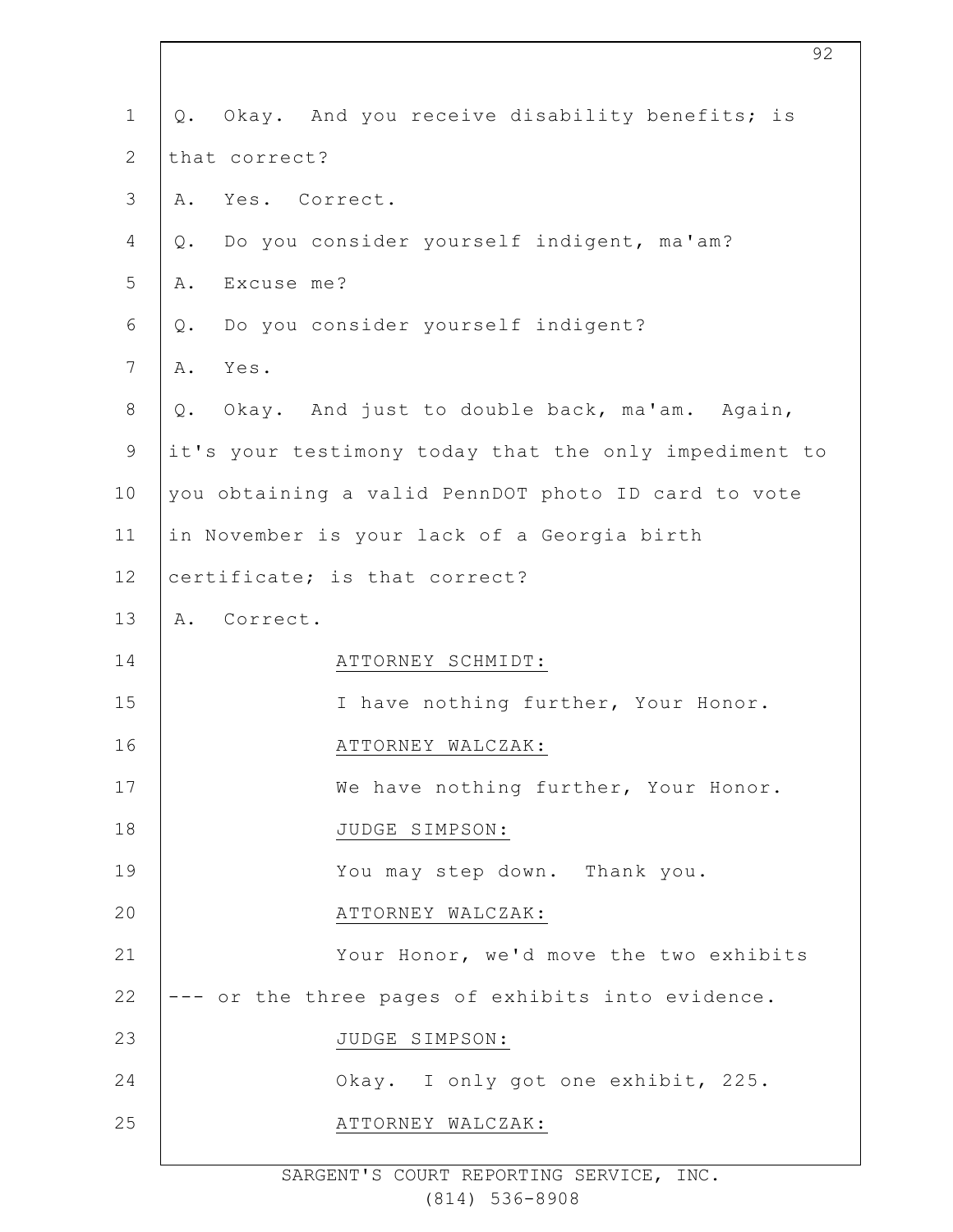| $\mathbf 1$     | Yeah, that's --- I'm not sure how we                  |
|-----------------|-------------------------------------------------------|
| $\mathbf{2}$    | want to do this. Maybe we could do it 225 sub and     |
| 3               | then the Bates numbers or --- unless ---. I guess,    |
| $\overline{4}$  | maybe now is an opportune time to discuss how Your    |
| 5               | Honor would prefer us to mark exhibits. Because we    |
| 6               | could just start --- we could mark them and move them |
| $7\phantom{.0}$ | into evidence as Exhibits One, Two and Three and do   |
| $\,8\,$         | it sequentially, or just move them in based on ---.   |
| $\overline{9}$  | JUDGE SIMPSON:                                        |
| 10              | What's going to work better for me if                 |
| 11              | we do this in bulk at the end of a morning session or |
| 12              | the end of the day. And then we don't have to tie up  |
| 13              | the witnesses. It's just sort of a lawyer and judge   |
| 14              | work. So I thought these were being premarked.        |
| 15              | ATTORNEY WALCZAK:                                     |
| 16              | They are premarked, but some of them                  |
| 17              | are in bulk. We're using portions of those, so ---.   |
| 18              | JUDGE SIMPSON:                                        |
| 19              | All right. Would you describe for me                  |
| 20              | what --- the exhibit I just saw?                      |
| 21              | ATTORNEY WALCZAK:                                     |
| 22              | The exhibit, there's --- you mean what                |
| 23              | the totality of that exhibit $---?$                   |
| 24              | JUDGE SIMPSON:                                        |
| 25              | Well, let's start with the numbers.<br>Ιs             |
|                 |                                                       |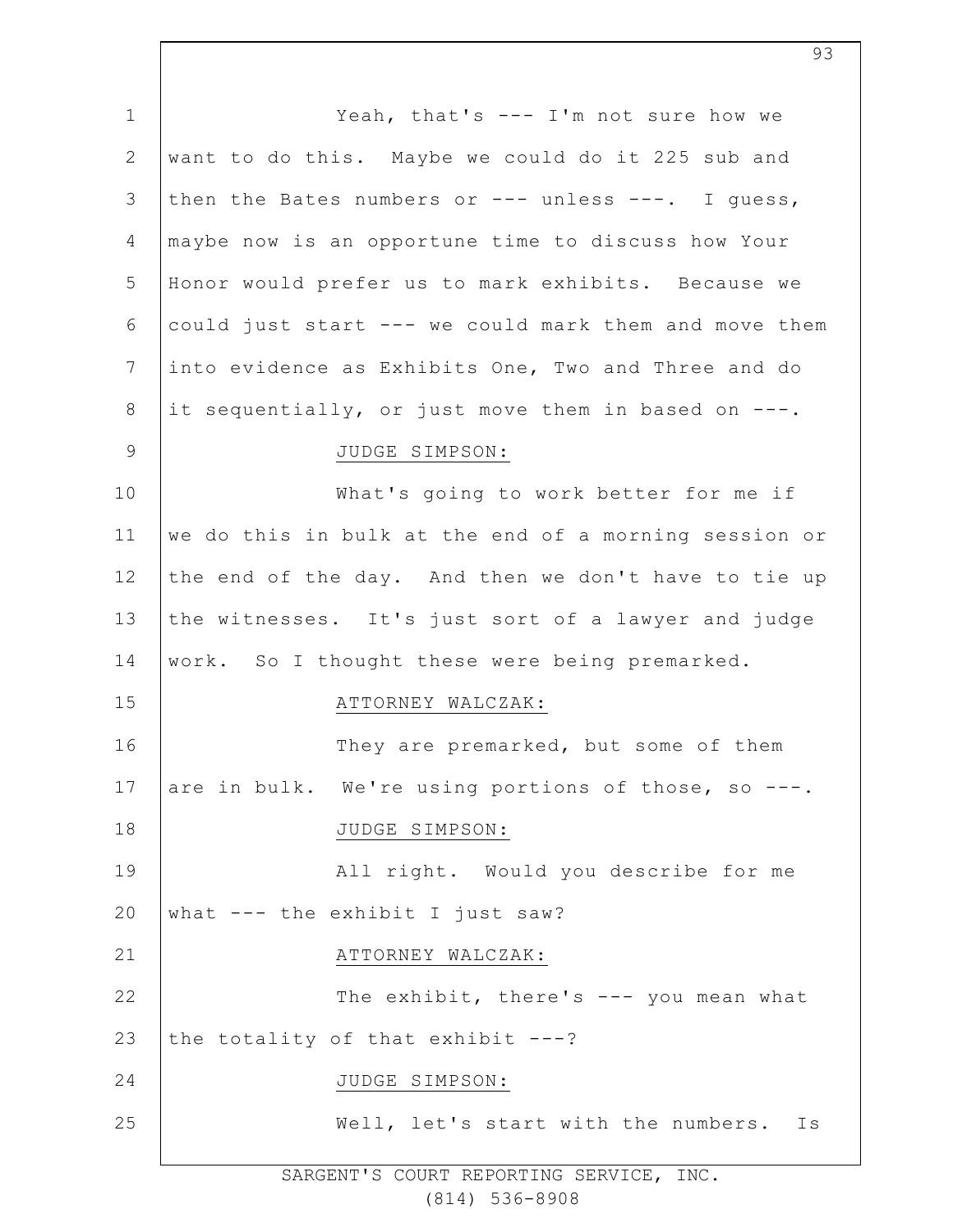1 2 3 4 5 6 7 8 9 10 11 12 13 14 15 16 17 18 19 20 21 22 23 24 25 there something more than 225? ATTORNEY WALCZAK: There's 225, but there's probably about 25 pages of the 225. Your Honor saw three. JUDGE SIMPSON: Okay. ATTORNEY WALCZAK: The rest of the pages of 225 we will provide to Ms. Ludt. It's essentially her file, so she'll be able to refer to that to discuss what she's had to do for Ms. Lee's case. JUDGE SIMPSON: Understood. Why don't we deal with this at the end of the session and then we can more efficiently use the witnesses' time? ATTORNEY WALCZAK: We'll do that at the end of the day. Thank you, Your Honor. Plaintiffs will call Viviette Applewhite. MR. TURNER: Will you raise your right hand for me? ---------------------------------------------------- VIVIETTE APPLEWHITE, HAVING FIRST BEEN DULY SWORN, TESTIFIED AS FOLLOWS: ----------------------------------------------------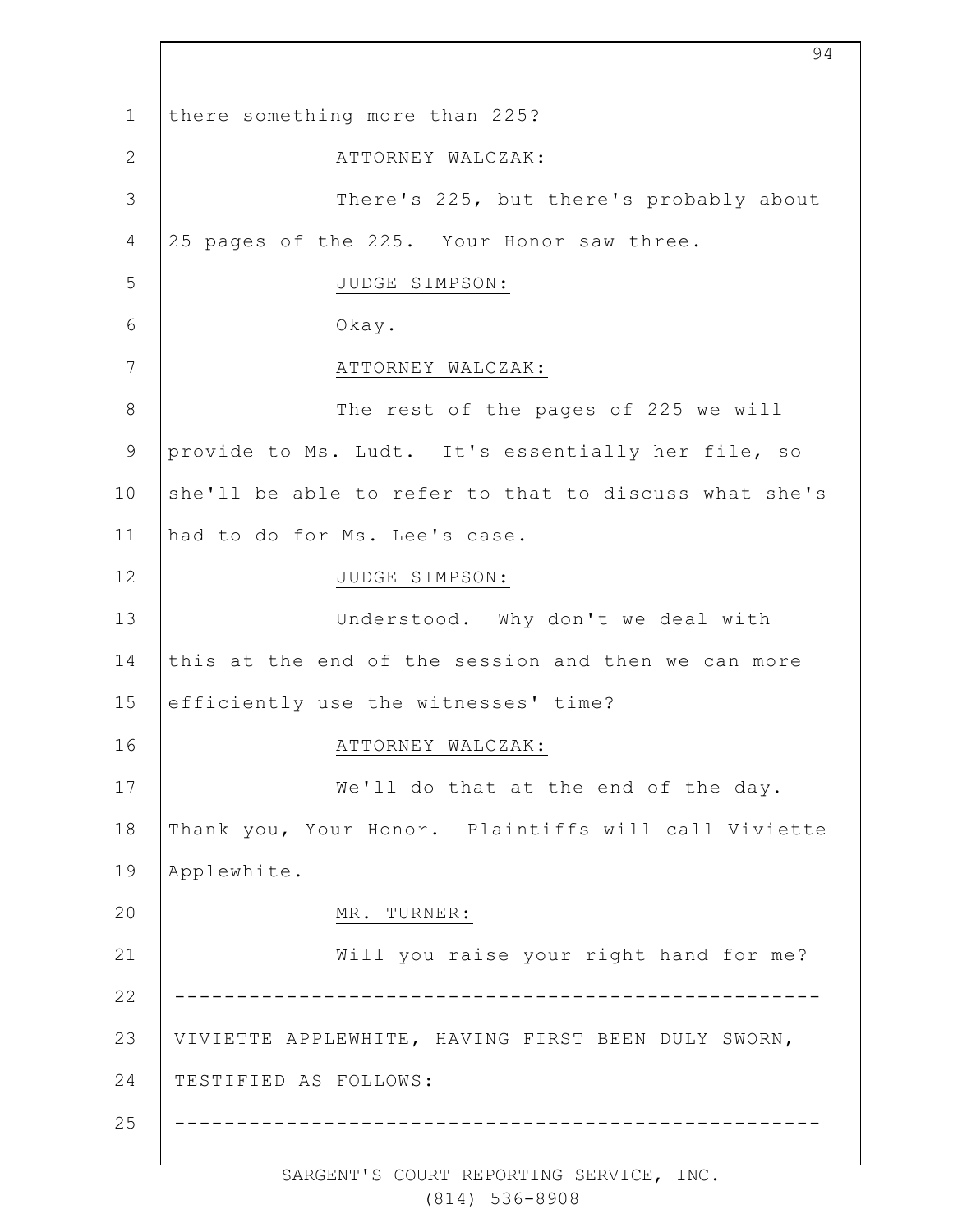| $\mathbf 1$    | MR. TURNER:                                               |
|----------------|-----------------------------------------------------------|
| $\mathbf{2}$   | All right. Thank you very much.                           |
| 3              | DIRECT EXAMINATION                                        |
| 4              | BY ATTORNEY WALCZAK:                                      |
| 5              | Good morning. Can you please state your name?<br>$Q$ .    |
| 6              | Viviette Applewhite.<br>Α.                                |
| $7\phantom{.}$ | Ms. Applewhite, when were you born?<br>Q.                 |
| $\,8\,$        | May 19, 1919.<br>Α.                                       |
| $\mathsf 9$    | So my math isn't too good. How old are you?<br>Q.         |
| 10             | Ninety-three (93).<br>Α.                                  |
| 11             | Where were you born?<br>$Q$ .                             |
| 12             | Philadelphia, Pennsylvania. 6035 Spring Street,<br>Α.     |
| 13             | Germantown, Pennsylvania.                                 |
| 14             | You remember the address of where you born?<br>$Q$ .      |
| 15             | I didn't hear you.<br>Α.                                  |
| 16             | Q. I'm sorry. I'll strike that.                           |
| 17             | Where did you grow up?                                    |
| 18             | Well, I grew up in Philadelphia and Giles<br>Α.           |
| 19             | County, Virginia.                                         |
| 20             | And did you go down to Virginia to go to school?<br>$Q$ . |
| 21             | Yes, I did. I went to school in Philadelphia<br>Α.        |
| 22             | first and then to Virginia.                               |
| 23             | And did you graduate from high school in<br>Q.            |
| 24             | Virginia?                                                 |
| 25             | Yes, I did, the tenth grade. That's as far as I<br>Α.     |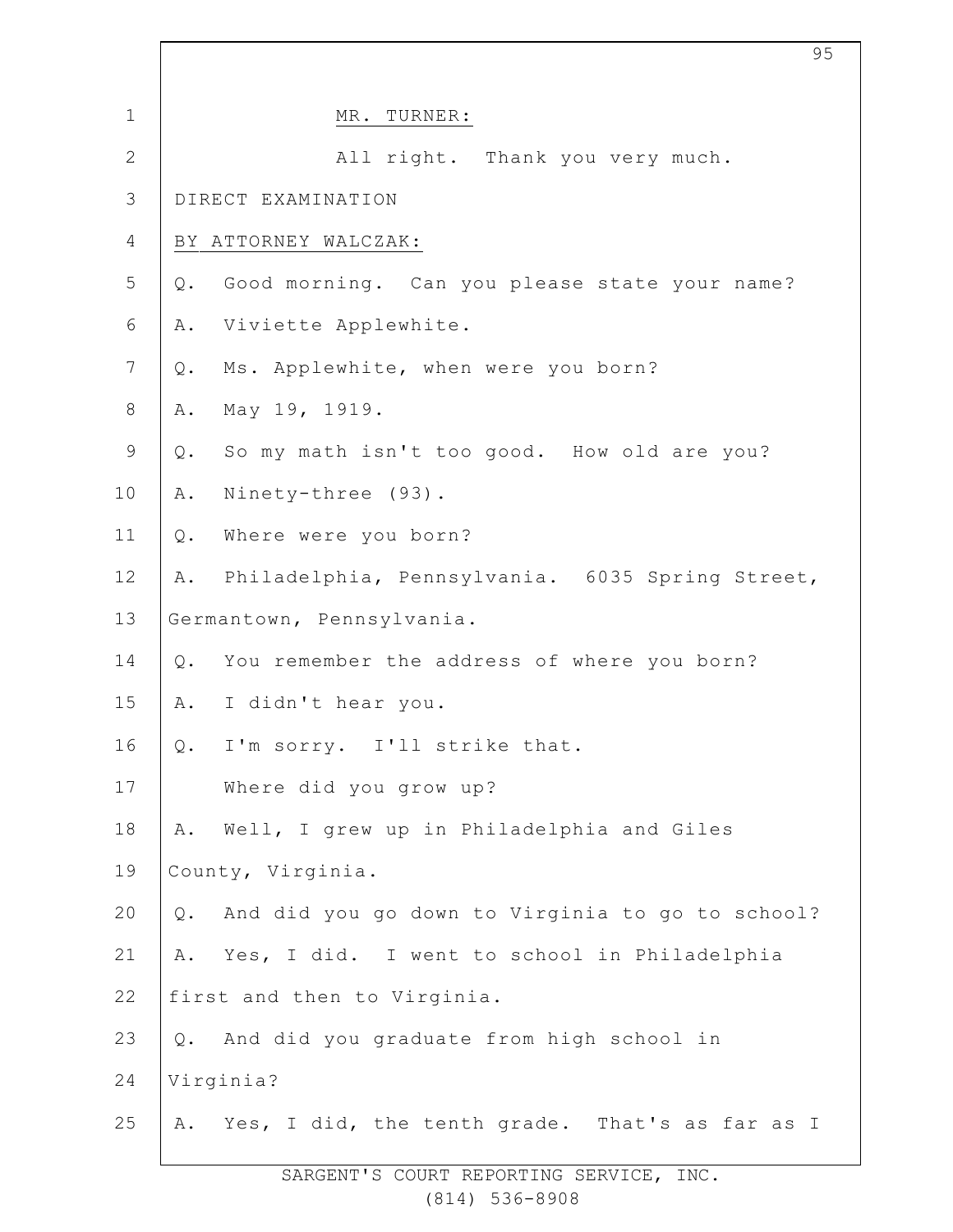| $\mathbf 1$     | went.                                                 |  |
|-----------------|-------------------------------------------------------|--|
| $\mathbf{2}$    | And what high school was that? What high school<br>Q. |  |
| 3               | was that?                                             |  |
| 4               | The name of the high school was Holly Grove.<br>Α.    |  |
| 5               | It's not there anymore, but it was Holly Grove.       |  |
| 6               | Did you get married at a young age, Ms.<br>Q.         |  |
| $7\phantom{.0}$ | Applewhite?                                           |  |
| $8\,$           | Did I get married?<br>Α.                              |  |
| $\mathsf 9$     | Did you get married?<br>Q.                            |  |
| 10              | Yes, I got married.<br>Α.                             |  |
| 11              | And who did you marry?<br>$Q$ .                       |  |
| 12              | John Young.<br>Α.                                     |  |
| 13              | And how old were you when you got married?<br>Q.      |  |
| 14              | I can't remember that. I really can't.<br>Α.          |  |
| 15              | Were you young?<br>Q.                                 |  |
| 16              | I was young, something like 18 or 19. I'm not<br>Α.   |  |
| 17              | too sure exactly how old I was.                       |  |
| 18              | And how long did that marriage last?<br>Q.            |  |
| 19              | Not too long. I don't want to talk about it. I<br>Α.  |  |
| 20              | don't want to talk about it. It was a terrible        |  |
| 21              | marriage.                                             |  |
| 22              | And did you have any children?<br>$Q$ .               |  |
| 23              | One girl.<br>Α.                                       |  |
| 24              | And when you got married, this is --- I promise<br>Q. |  |
| 25              | you I won't talk anymore about this marriage.         |  |
|                 |                                                       |  |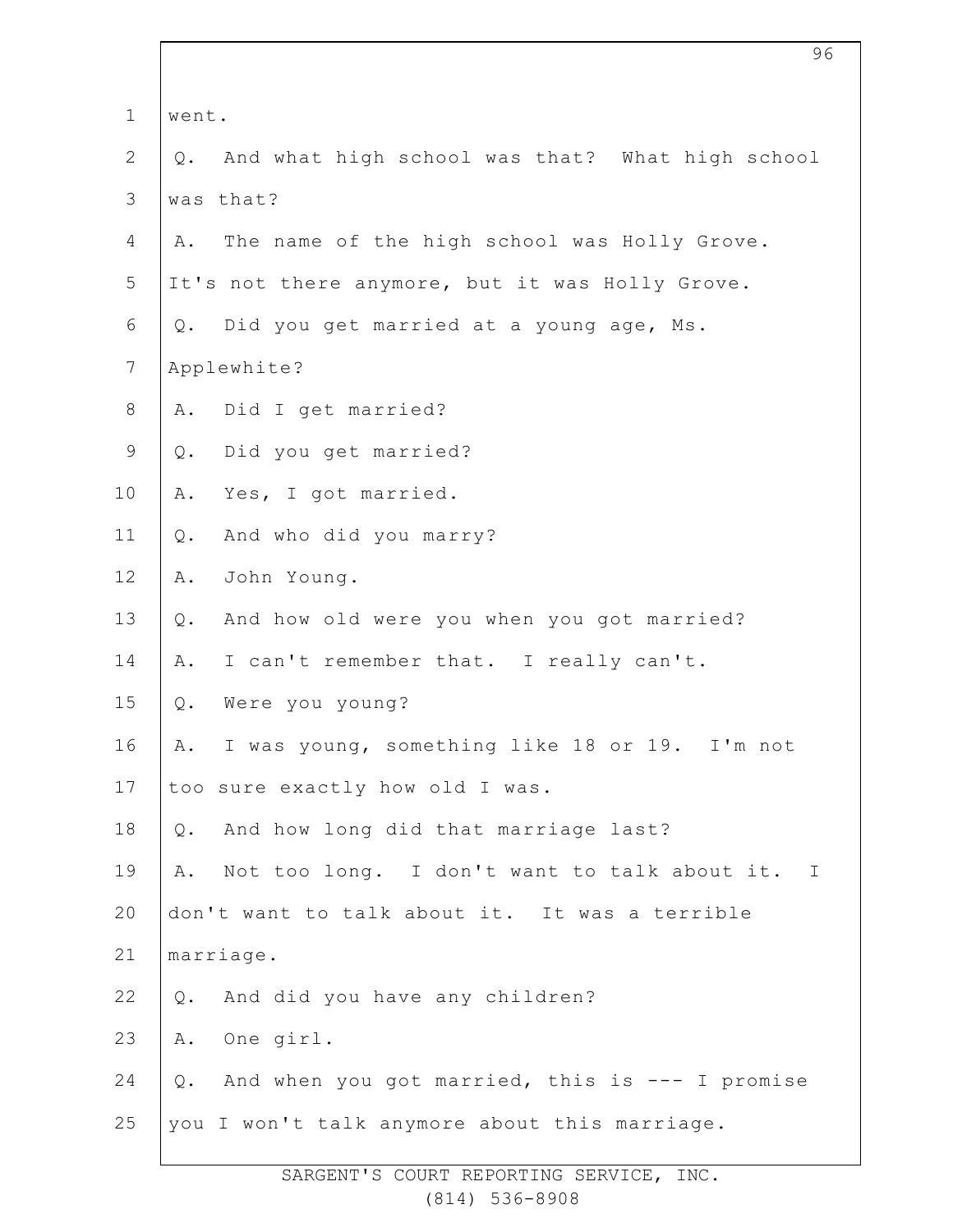| $\mathbf 1$    |                | A. Please, no.                                   |
|----------------|----------------|--------------------------------------------------|
| $\mathbf{2}$   |                | Q. Did you change your name? Did you take John   |
| $\mathcal{S}$  |                | Young's name --- last name?                      |
| $\overline{4}$ |                | A. Yeah, he did get a divorce. I didn't, but he  |
| 5              | did.           |                                                  |
| 6              |                | Q. But when you got married, you became Viviette |
| $\overline{7}$ | Young?         |                                                  |
| $\,8\,$        |                | A. No, I didn't change it.                       |
| $\mathsf 9$    |                | Q. At that point you didn't change it?           |
| 10             | Α.             | No, I went back. I was a Brooks.                 |
| 11             | Q.             | And so your maiden name was what?                |
| 12             |                | A. Brooks.                                       |
| 13             | $Q$ .          | Brooks. Viviette Brooks. At some point, did      |
| 14             |                | you have a long-term relationship with a Thomas  |
| 15             |                | Applewhite?                                      |
| 16             |                | A. Yes, I did.                                   |
| 17             | Q.             | And how long were you with Mr. Applewhite?       |
| $18\,$         | Α.             | Twenty-two (22) years.                           |
| 19             | $\mathsf{Q}$ . | And did you get married to him?                  |
| 20             | Α.             | No, no more marriage.                            |
| 21             | $Q$ .          | No more marriage?                                |
| 22             | Α.             | No, sir, never.                                  |
| 23             | $\mathsf{Q}$ . | Not after that first one?                        |
| 24             | Α.             | $\texttt{No}$ .                                  |
| 25             | Q.             | But the name you use now is Applewhite?          |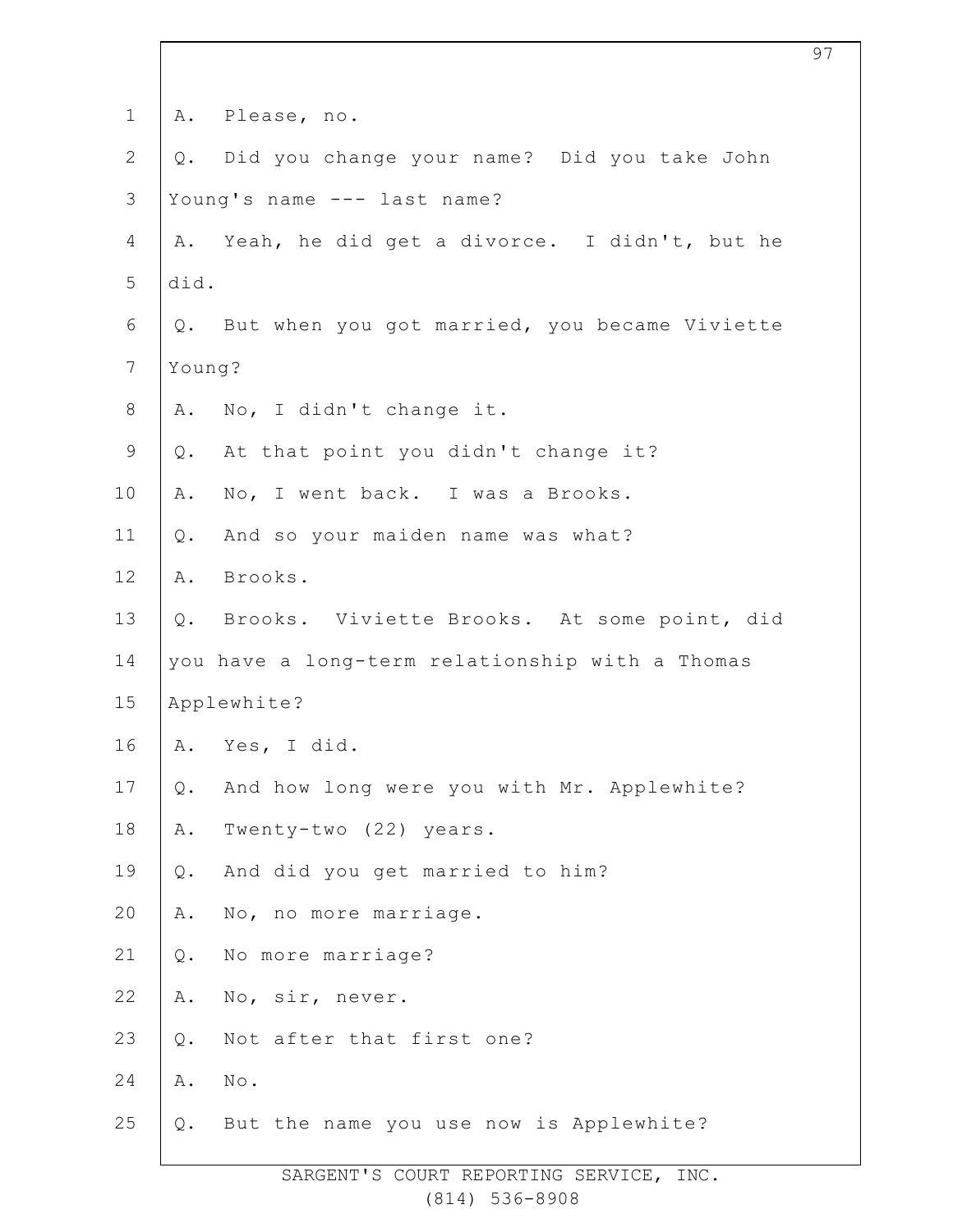1 A. Uh-huh (yes).

2 Q. Okay. Tell us how that happened.

3 4 5 6 7 8 9 10 11 12 13 14 15 16 17 18 19 20 21 22 23 24 25 A. Well, when I went --- he was from Mississippi and the Army, he was from Mississippi. And since I've been here to date, some kind or another, my mind went back and I can name the county it was. It was Baskfield (phonetic), that was the name of the county. When I met his son and he and his father met me, he just thought that I was the ideal person for his son, so he had me adopted and gave me his name Applewhite, so that if anything happened to him, all the land or anything would go to me and nobody else. That's how I got the name Applewhite. Q. Okay. So it wasn't through marriage? A. No, it wasn't through marriage. No. JUDGE SIMPSON: I didn't get this. Who adopted her? ATTORNEY WALCZAK: It's her boyfriend's father. Okay. BY ATTORNEY WALCZAK: Q. Right? Mr. Thomas Applewhite is the gentleman you were with, his father adopted you? A. That's right. Q. And that took place in Mississippi? A. Uh-huh (yes).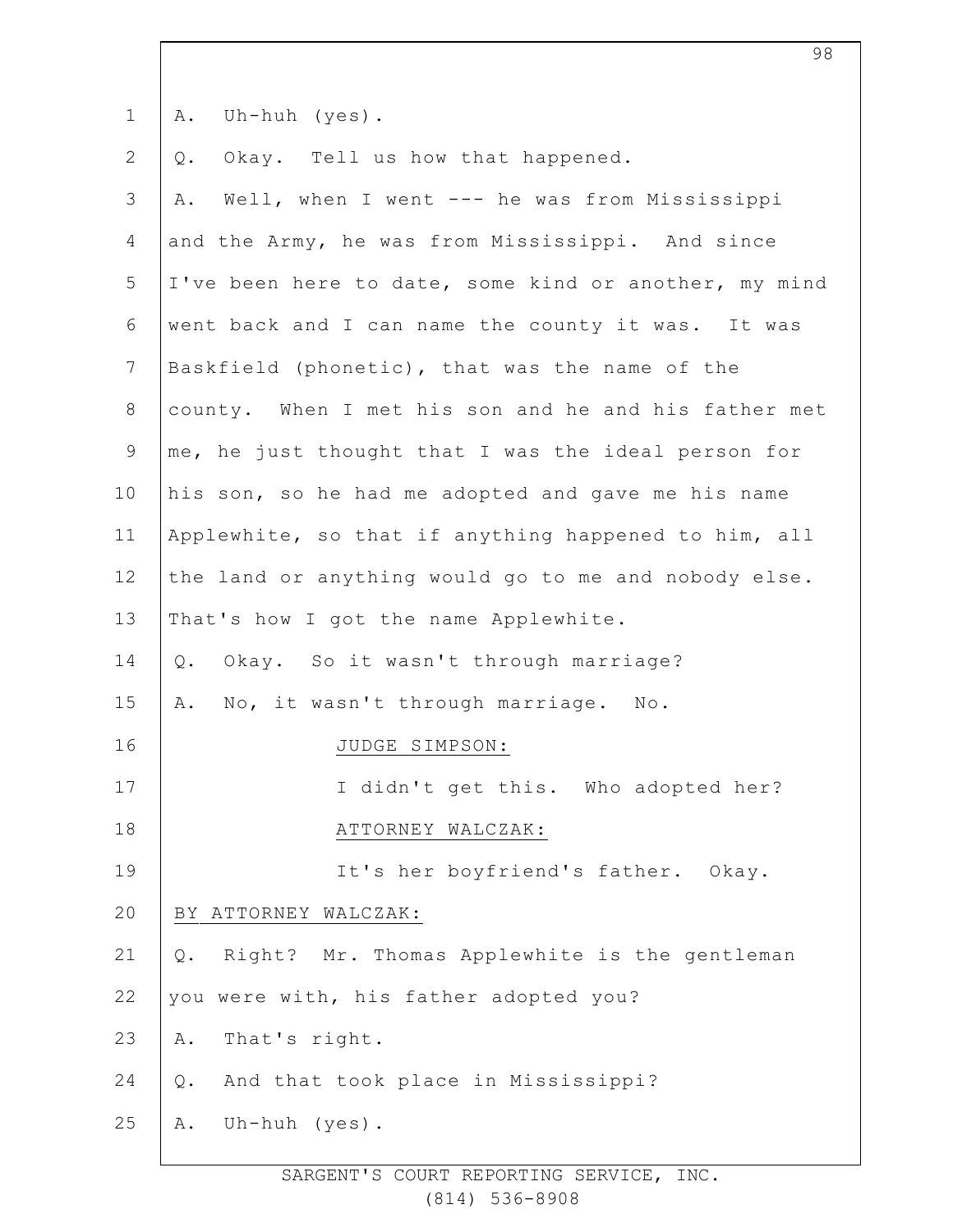| $\mathbf 1$    | And was there some kind of legal proceeding to<br>Q.  |
|----------------|-------------------------------------------------------|
| $\overline{2}$ | adopt you; do you know?                               |
| 3              | I don't remember anything about all that. All I<br>Α. |
| 4              | know is he had told me that he had adopted me. And I  |
| 5              | went to Social Security Board and got my name and got |
| 6              | the Social Security name in Viviette Applewhite.      |
| $\overline{7}$ | That's what it is now.                                |
| $8\,$          | Q. And Mr. Applewhite has passed away? Mr.            |
| $\mathsf 9$    | Applewhite passed away?                               |
| 10             | Yes.<br>Α.                                            |
| 11             | Q. I want to ask you just a little bit about your     |
| 12             | work history. Did you work during World War II? Did   |
| 13             | you have a job?                                       |
| 14             | A. I worked --- after me and my husband broke up, I   |
| 15             | had to work.                                          |
| 16             | Q. And where did you work during that time?           |
| 17             | I worked at --- my first job was Sun Ship Yard.<br>Α. |
| 18             | I was a first class welder there for four and a half  |
| 19             | years.                                                |
| 20             | And where is that located?<br>Q.                      |
| 21             | Chester, Pennsylvania.<br>Α.                          |
| 22             | And that was during the war?<br>Q.                    |
| 23             | Uh-huh $(yes)$ .<br>Α.                                |
| 24             | And did you have other jobs after that?<br>$Q$ .      |
| 25             | Yes, I went to Chicago. And when I went to<br>Α.      |
|                |                                                       |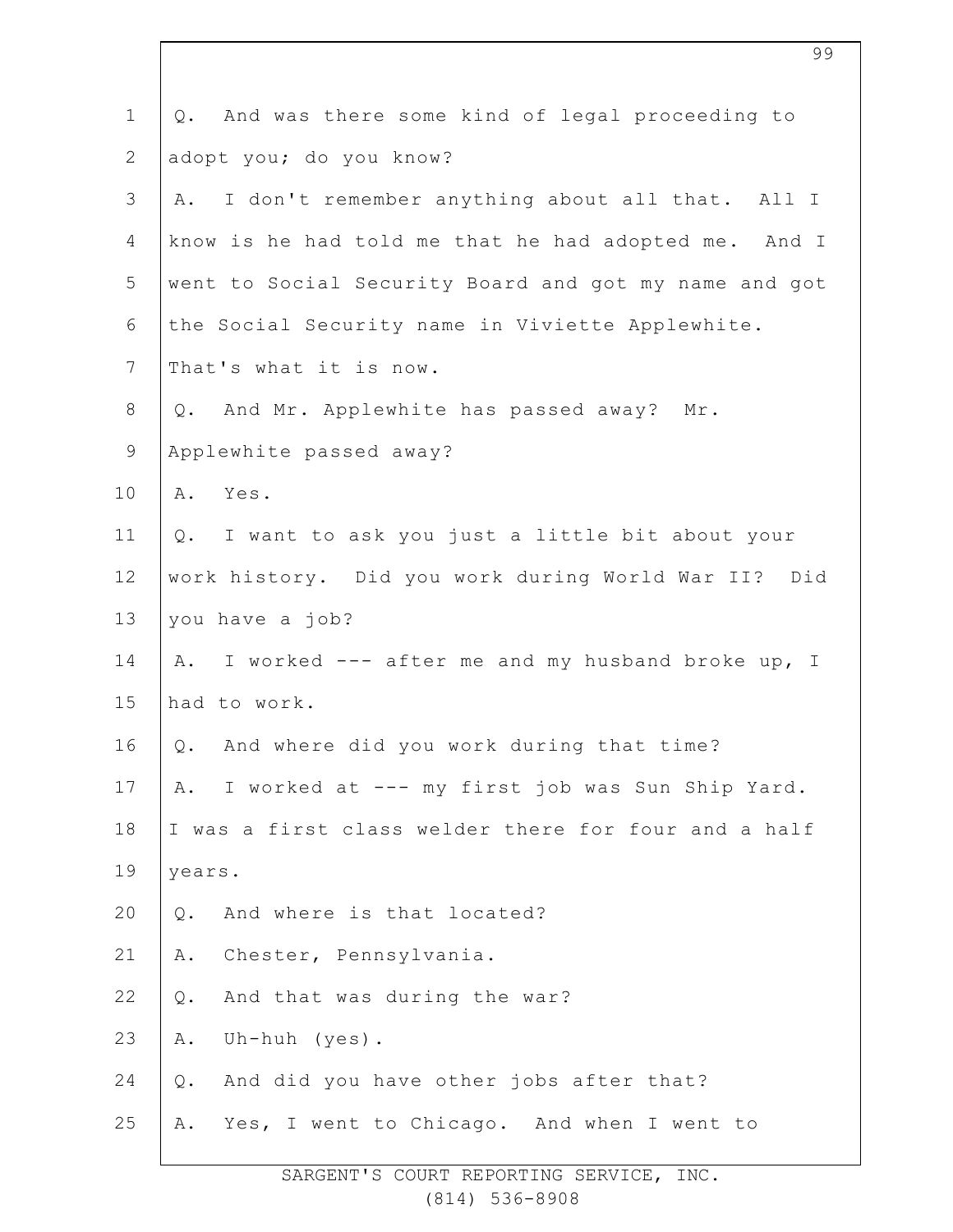| $\mathbf 1$    | Chicago, I was a housekeeper in Chicago at the Hilton   |
|----------------|---------------------------------------------------------|
| $\mathbf{2}$   | Hotel. I was there for three and a half years.          |
| 3              | And did you have other hotel keeping jobs after<br>Q.   |
| 4              | that?                                                   |
| 5              | Wait a minute. I have to think.<br>Α.                   |
| 6              | Take your time.<br>Q.                                   |
| $7\phantom{.}$ | Yes. I came back to --- I came back to<br>Α.            |
| $8\,$          | Virginia. And I lived in Virginia. I had a job          |
| $\mathsf 9$    | there, cleaning the courtroom like this is here. I      |
| 10             | had that for a year and a half. Then I went back to     |
| 11             | Philadelphia, and I was there ever since. I didn't      |
| 12             | work when I was in Philadelphia after that.             |
| 13             | Ms. Applewhite, are you registered to vote?<br>Q.       |
| 14             | Huh?<br>Α.                                              |
| 15             | Are you registered to vote?<br>Q.                       |
| 16             | Α.<br>Yes, I am.                                        |
| 17             | Q. And do you remember when the first time you          |
| 18             | voted was? Do you remember the first president you      |
| 19             | voted for?                                              |
| 20             | I think it was Roosevelt. I remember --- I<br>Α.        |
| 21             | think it was Roosevelt was the first one.               |
| 22             | And have you missed any presidential elections<br>$Q$ . |
| 23             | since that vote?                                        |
| 24             | I missed one.<br>Α.                                     |
| 25             | Do you know which one that is?<br>Q.                    |
|                |                                                         |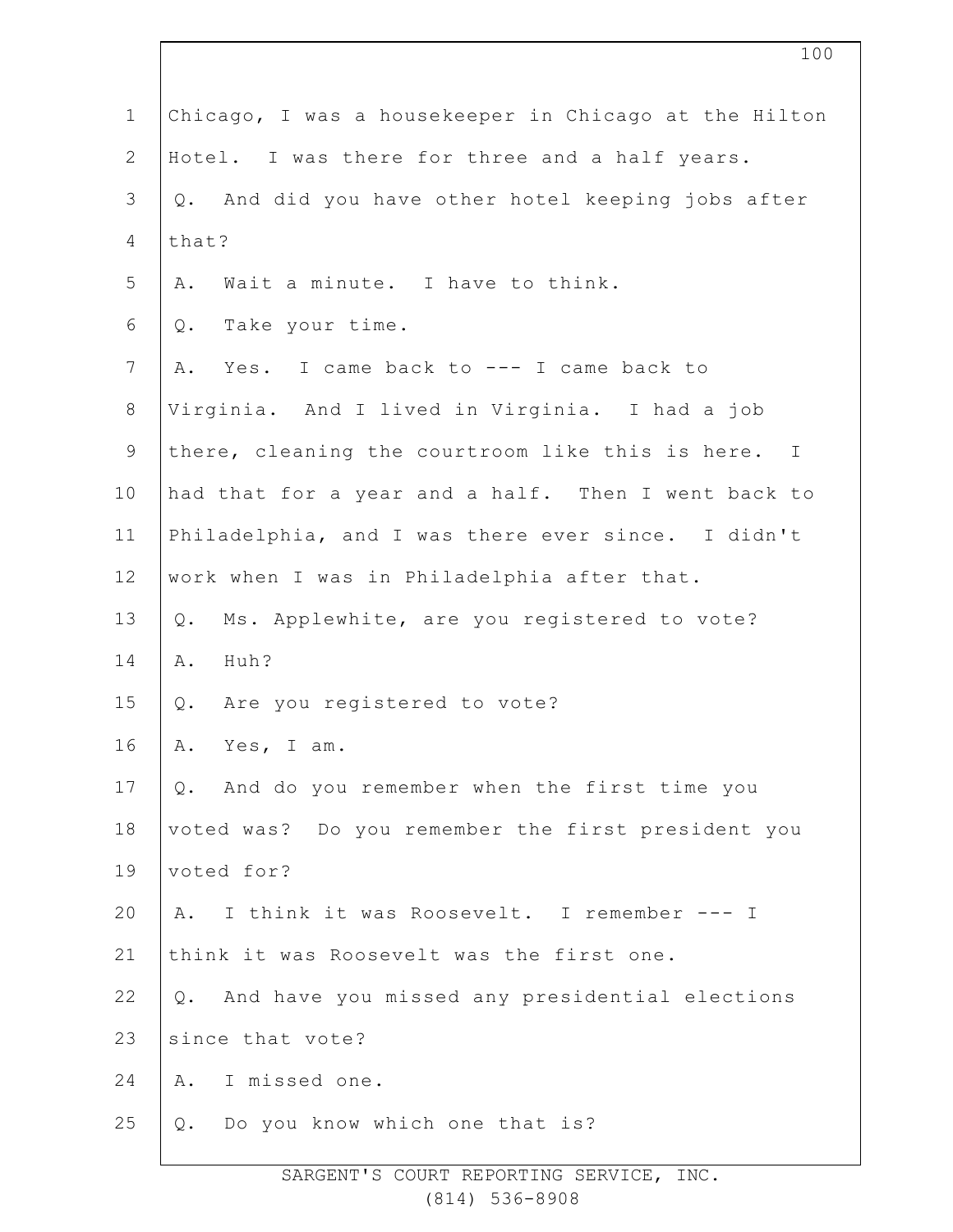| A. I can't exactly remember the name, but I do know   |
|-------------------------------------------------------|
| I missed it because I moved. And when I moved, some   |
| way or another, I couldn't find out where I was to    |
| vote at, because it wasn't in the same place it was   |
| the year before. So I was all day, until six o'clock  |
| in the afternoon, trying to find the place they said  |
| to vote. And I never found it, so I couldn't vote.    |
| I just gave up. After six o'clock, I went home. And   |
| I gave up, I didn't get to vote.                      |
| Q. So since your vote for Roosevelt, the only         |
| presidential vote election you've missed ---?         |
| That's the only time I missed.<br>Α.                  |
| Q. And that's because you couldn't find the polling   |
| place?                                                |
| That time. And I voted every one except then.<br>Α.   |
| When's the last time you voted?<br>$\mathsf{Q}$ .     |
| Last time was when Obama. When Obama was<br>Α.        |
| running, that's the last one.                         |
| Q. Have you voted in any election, not just           |
| presidential election, but any elections since ---    |
| when's the last time you went to the polls?           |
| When's the last time I voted? That was when the<br>Α. |
| last election was.                                    |
| Was that in April?<br>$Q$ .                           |
| Yeah.<br>Α.                                           |
|                                                       |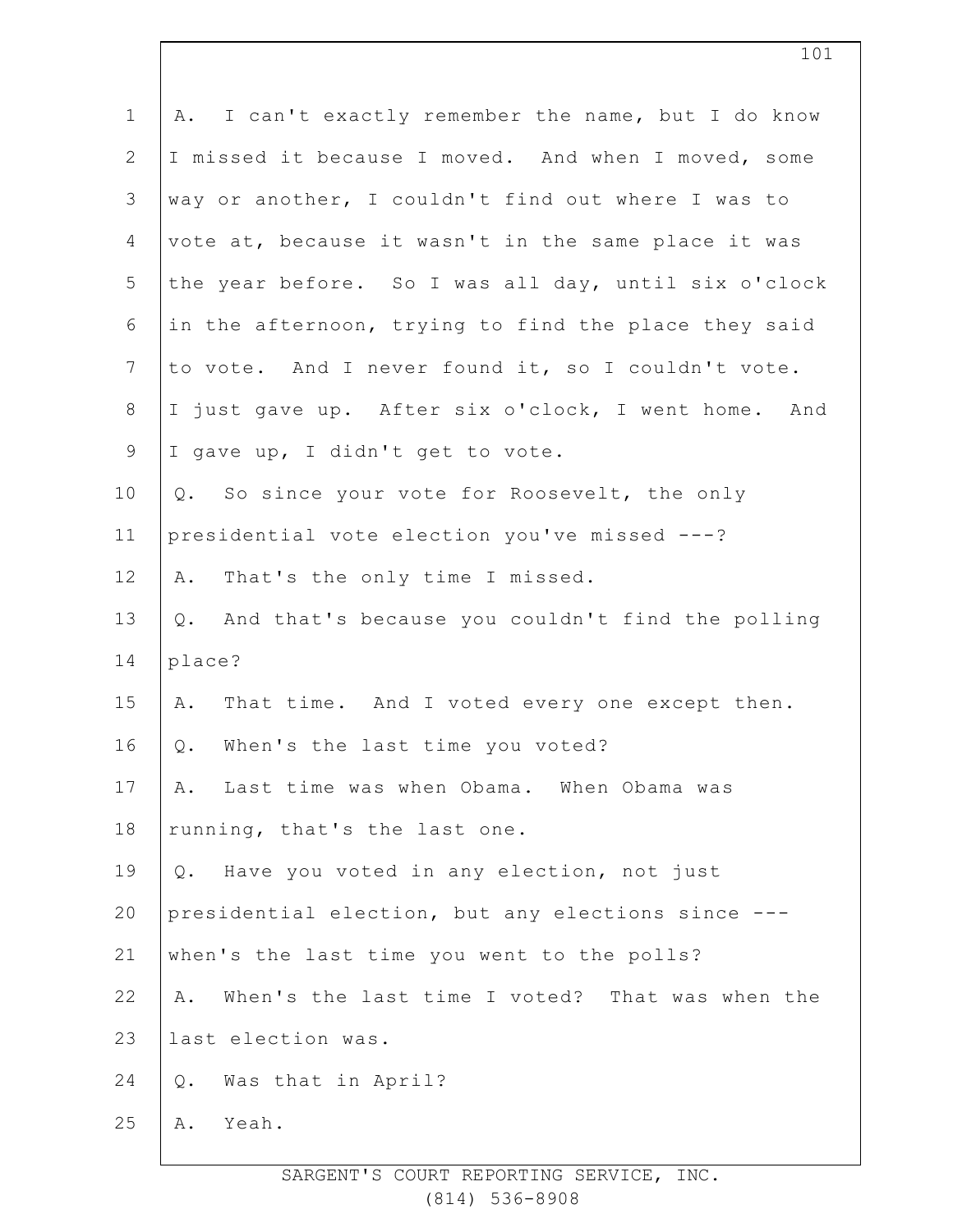| $\mathbf 1$  | You went?<br>$Q$ .                                    |
|--------------|-------------------------------------------------------|
| $\mathbf{2}$ | In Philadelphia. It was Obama. When he one won<br>Α.  |
| 3            | that, that was the last one.                          |
| 4            | You're right. There was a primary there. Is<br>Q.     |
| 5            | voting important to you, Ms. Applewhite?              |
| 6            | Huh?<br>Α.                                            |
| 7            | Is voting important to you?<br>Q.                     |
| $8\,$        | Yes, it is.<br>Α.                                     |
| $\mathsf 9$  | Why is it important?<br>Q.                            |
| 10           | I think it's important because I think it gives<br>Α. |
| 11           | me my right to do and say things I want to say and to |
| 12           | do things I want to do and try and to help other      |
| 13           | people as well as myself.                             |
| 14           | Do you want to vote in November?<br>$Q$ .             |
| 15           | Yes, I do.<br>Α.                                      |
| 16           | Is this an important election for you? Is this<br>Q.  |
| 17           | election important to you?                            |
| 18           | Yes, it is.<br>Α.                                     |
| 19           | Ms. Applewhite, I want to ask you, did you have<br>Q. |
| 20           | occasion to see Doctor Martin Luther King? Did you    |
| 21           | have a chance to see Doctor Martin Luther King?       |
| 22           | A. Yes, I did.                                        |
| 23           | Q. Can you --- how is it that you saw Martin Luther   |
| 24           | King?                                                 |
| 25           | A. Well, I used to go to his church on Sundays. I     |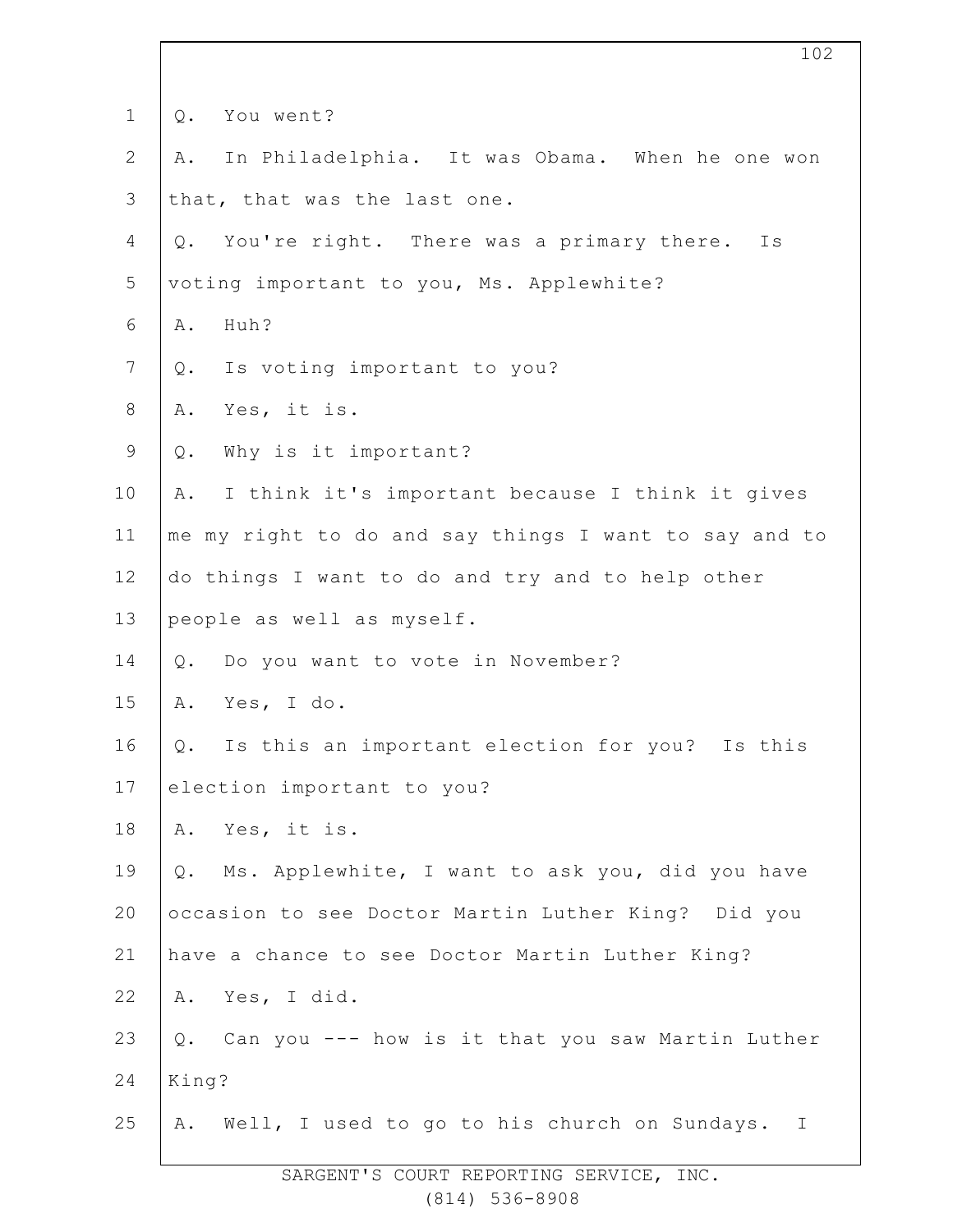| $\mathbf 1$    | was living in Chicago. My husband was a baseball        |
|----------------|---------------------------------------------------------|
| $\mathbf{2}$   | freak. And we used to get on the plane and go to see    |
| 3              | him. He'd go to the baseball. And while he was at       |
| $\overline{4}$ | the baseball field, I was in the church in Georgia.     |
| 5              | That's how I met Martin Luther King. That's how I       |
| 6              | met him, in church.                                     |
| $\overline{7}$ | And how many $---?$<br>Q.                               |
| $8\,$          | At the baptist church.<br>Α.                            |
| $\mathsf 9$    | Do you remember how many services you went to<br>Q.     |
| 10             | with Doctor King? Do you remember how many times you    |
| 11             | went to church?                                         |
| 12             | A. It was too many times to remember. I can't tell      |
| 13             | you that.                                               |
| 14             | And did you like hearing him preach?<br>Q.              |
| 15             | Yes, I did.<br>Α.                                       |
| 16             | And was there a time where you marched with<br>Q.       |
| 17             | Doctor King?                                            |
| 18             | One time.<br>Α.                                         |
| 19             | Where was that?<br>Q.                                   |
| 20             | When he was in Macon. I think it was called<br>Α.       |
| 21             | Macon, Georgia, M-A-L-C-O-N (sic), Georgia. I           |
| 22             | remember that especially. I think it was                |
| 23             | $M - A - L - C - O - N$ .                               |
| 24             | And do you remember what that march was about?<br>$Q$ . |
| 25             | I think it had something to do with this thing<br>Α.    |
|                |                                                         |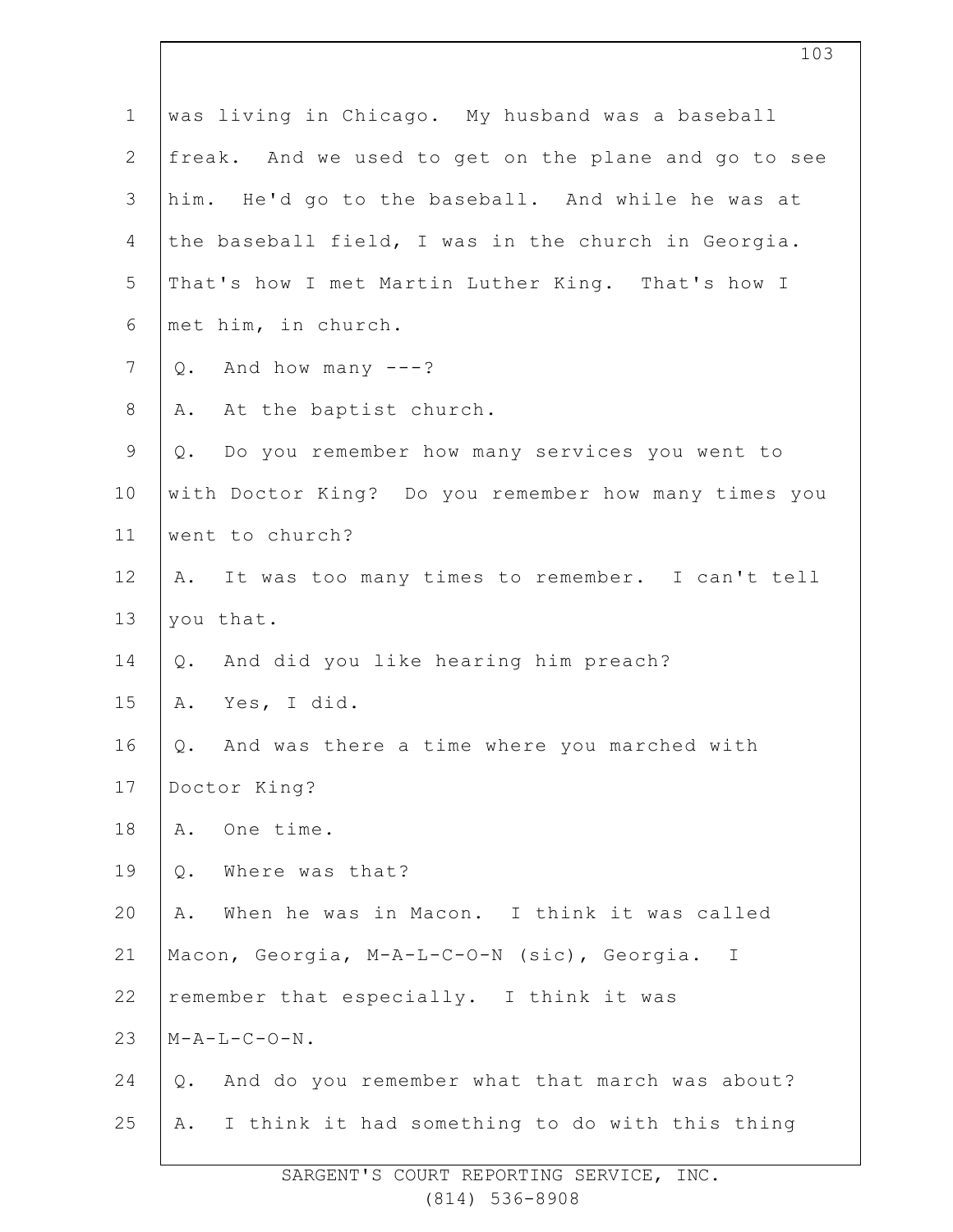| $\mathbf 1$    | we're here at today. It was called a voting thing.     |
|----------------|--------------------------------------------------------|
| $\overline{2}$ | I think it was something concerning a vote.            |
| 3              | It was a march about voting?<br>Q.                     |
| 4              | Yeah, I think it was.<br>Α.                            |
| 5              | Ms. Applewhite, I want to ask you about your ID,<br>Q. |
| 6              | okay, your identification.                             |
| $\overline{7}$ | What do you want to ask me about it?<br>Α.             |
| $8\,$          | I'll ask you. Let me ask you a question.<br>Q.         |
| $\mathsf 9$    | I know so much about that. What do you want to<br>A.   |
| 10             | ask me about it?                                       |
| 11             | Have you ever had a driver's license?<br>Q.            |
| 12             | No, I never did.<br>Α.                                 |
| 13             | Have you ever had any kind of PennDOT ID?<br>Q.        |
| 14             | I had my --- I don't know whether that was<br>Α.       |
| 15             | called PennDOT. When I was in Virginia, I had the      |
| 16             | non-driver's license. And I had no problem with it     |
| 17             | in Pennsylvania until this crap come up here with      |
| 18             | this ID matter. That's when they got in trouble with   |
| 19             | Nothing. The bank book, nothing there.<br>it.          |
| 20             | And how long ago did you have that Virginia ID?<br>Q.  |
| 21             | Four years.<br>Α.                                      |
| 22             | Four years?<br>$Q$ .                                   |
| 23             | Yeah.<br>Α.                                            |
| 24             | And that's expired?<br>Q.                              |
| 25             | No, it didn't expire. I mean, I have --- I'm<br>Α.     |
|                |                                                        |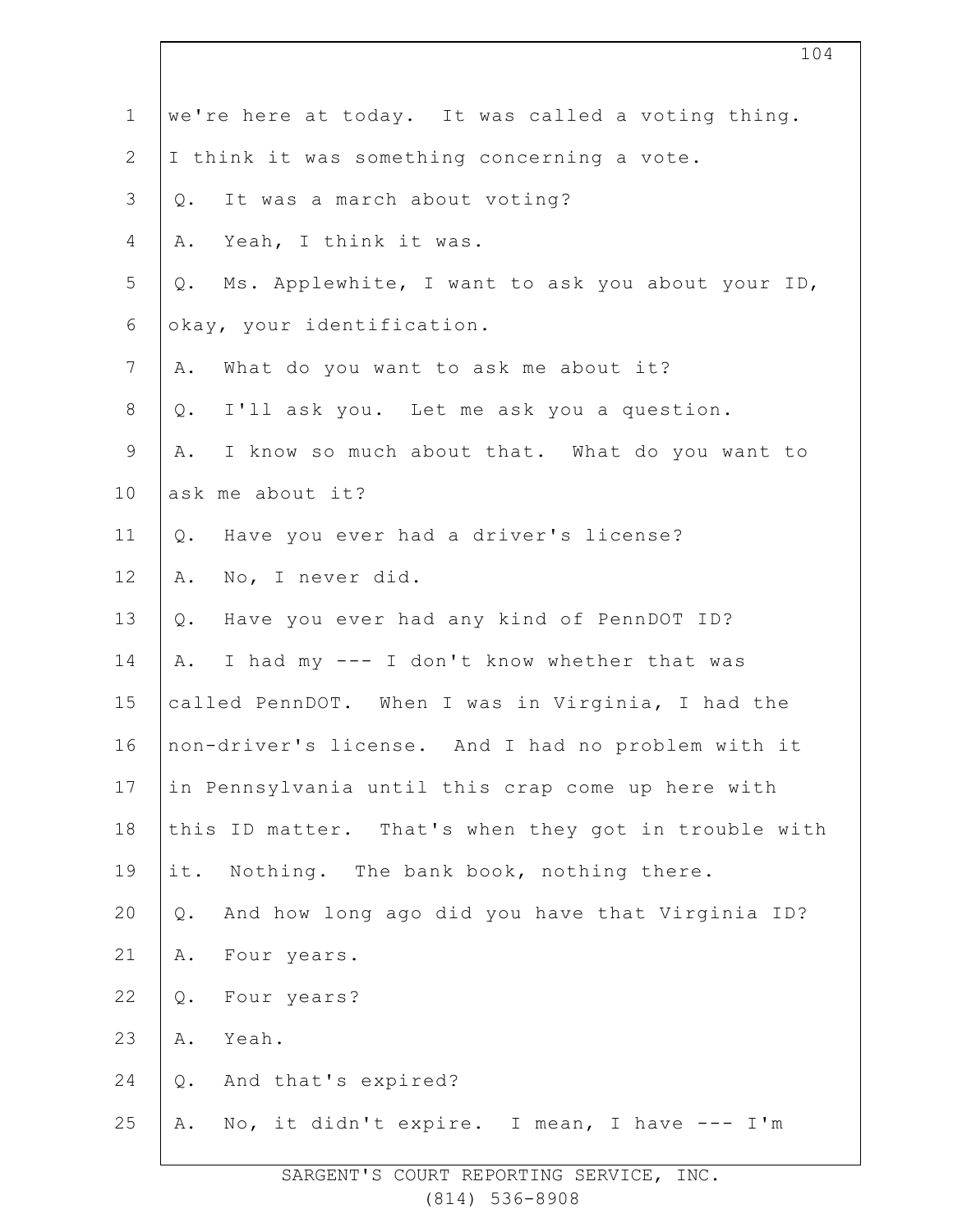| $\mathbf 1$    | saying the four years, I thought you asked me how     |
|----------------|-------------------------------------------------------|
| $\overline{2}$ | long that I have been trying to get it. It's been     |
| 3              | four years.                                           |
| $\overline{4}$ | No. You had a Virginia ID at some point.<br>Q.        |
| 5              | It had that. It hadn't expired.<br>Α.                 |
| 6              | Okay. Did you have a situation where your purse<br>Q. |
| $7\phantom{.}$ | was stolen?                                           |
| $8\,$          | Yes, I did.<br>Α.                                     |
| $\mathsf 9$    | And about when was that?<br>$Q$ .                     |
| 10             | Oh, my god. It was way back there.<br>Α.              |
| 11             | And what happened? Tell the Court what happened<br>Q. |
| 12             | there.                                                |
| 13             | A. Well, somebody cut the strap off my                |
| 14             | over-my-shoulder, my pocketbook with all my ID and    |
| 15             | everything in it. And I never even knew it was off    |
| 16             | of me until I did my shopping and I went up to the    |
| 17             | cash register and she said to me when I went to open  |
| 18             | my pocketbook, I didn't have a pocketbook. It was     |
| 19             | gone. They cut the strap off. They threw it in the    |
| 20             | meat counter. That's when they found it two months    |
| 21             | later. There wasn't nothing in it when I went up.     |
| 22             | The money was gone and all the ID, my credit cards,   |
| 23             | everything was gone.                                  |
| 24             | So all your identification disappeared?<br>Q.         |
| 25             | That left me with nothing.<br>Α.                      |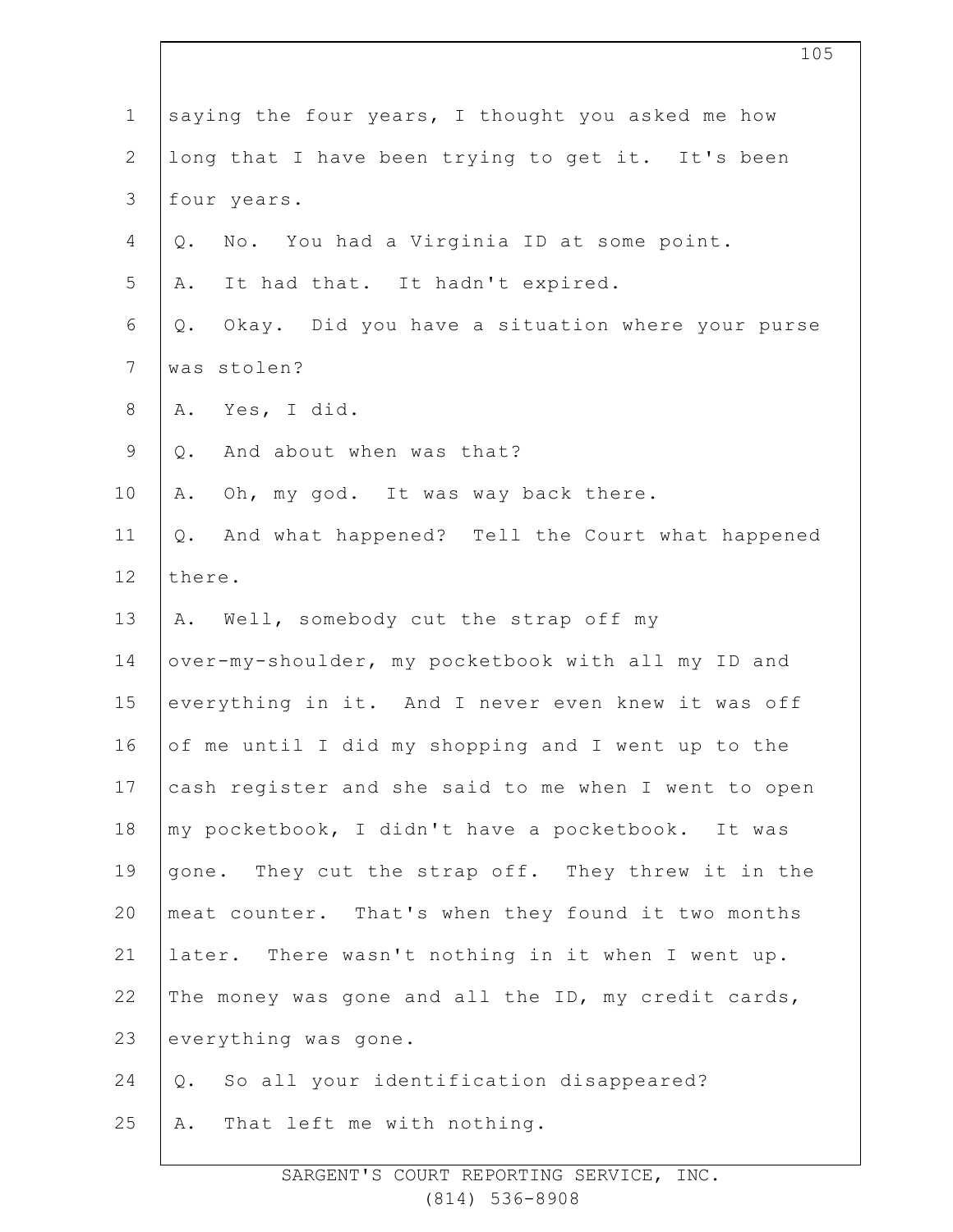| $\mathbf 1$      | And did you have a Social Security card then?<br>Q.   |
|------------------|-------------------------------------------------------|
| $\mathbf{2}$     | Uh-huh (yes).<br>Α.                                   |
| $\mathfrak{Z}$   | Was that taken, too?<br>Q.                            |
| 4                | A. Yeah, everything.                                  |
| 5                | ATTORNEY WALCZAK:                                     |
| $\sqrt{6}$       | I want to put up Exhibit 220-D.                       |
| $\boldsymbol{7}$ | BY ATTORNEY WALCZAK:                                  |
| $\,8\,$          | Okay. Ms. Applewhite, I think you can probably<br>Q.  |
| $\mathsf 9$      | see the same thing on the screen you got right in     |
| 10               | front of you there. This is a photocopy of three      |
| 11               | IDs. Are do you recognize these?                      |
| 12               | Uh-huh (yes).<br>Α.                                   |
| 13               | Are these your IDs?<br>Q.                             |
| 14               | That's all I have. That's my insurance there.<br>Α.   |
| 15               | Q. Wait. I'm sorry. Let's go slowly for the court     |
| 16               | record here.                                          |
| 17               | This is the red, white and blue card here, and<br>A.  |
| 18               | this is the CCT card.                                 |
| 19               | Q. Let me slow you down here. So the Bravo card,      |
| 20               | what's that, the one on top?                          |
| 21               | This one here? Medicare.<br>Α.                        |
| 22               | Yeah. What is that?<br>$Q$ .                          |
| 23               | One is the Medicare. That's at the bottom.<br>Α.      |
| 24               | Okay.<br>$Q$ .                                        |
| 25               | The one on top where it says silver HMO, that's<br>Α. |
|                  |                                                       |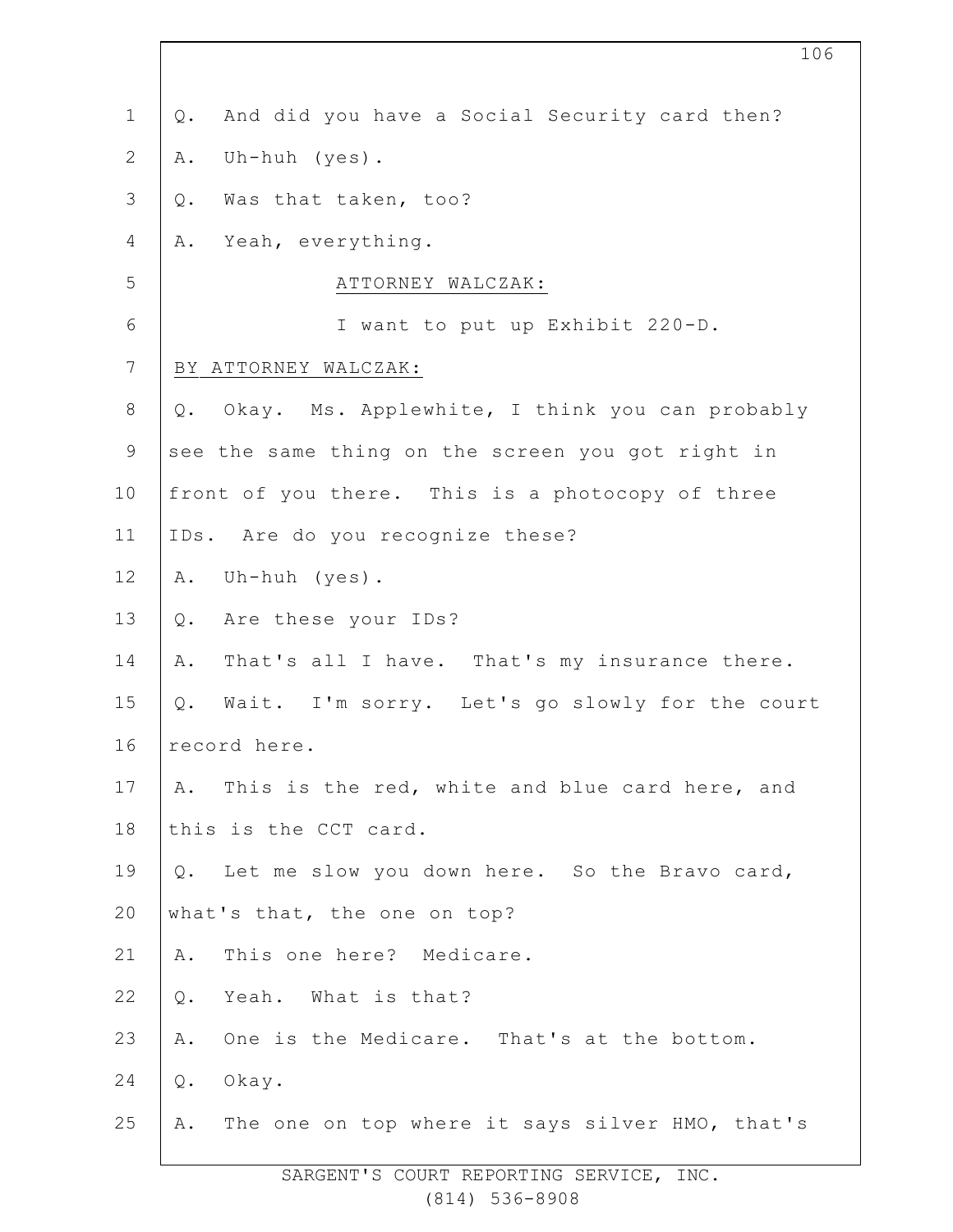| $\mathbf 1$    | also --- that's insurance. That's Bravo. These two    |
|----------------|-------------------------------------------------------|
| $\mathbf{2}$   | top ones are Bravo. And this bottom one is --- I      |
| 3              | can't go anywhere on the bus there unless I have this |
| 4              | $\mathtt{CCT}$ .                                      |
| 5              | So that's your bus pass?<br>Q.                        |
| 6              | Huh?<br>Α.                                            |
| $7\phantom{.}$ | That's your bus pass?<br>Q.                           |
| $\,8\,$        | Yeah.<br>Α.                                           |
| $\mathsf 9$    | And that's for SEPTA, for ---<br>Q.                   |
| 10             | Uh-huh (yes).<br>Α.                                   |
| 11             | --- Philadelphia Transit.<br>Q.                       |
| 12             | SEPTA.<br>Α.                                          |
| 13             | And that's got your picture on it; correct?<br>Q.     |
| 14             | There's a picture on that bottom one. That's my<br>Α. |
| 15             | picture right there in that corner there.             |
| 16             | Q. Right. Okay. Do you know whether that ID           |
| 17             | allows you to vote?                                   |
| $18\,$         | No, it won't.<br>Α.                                   |
| 19             | It won't?<br>Q.                                       |
| 20             | $\mbox{No}$ .<br>Α.                                   |
| 21             | Do you have any other photo IDs?<br>Q.                |
| 22             | Α.<br>No.                                             |
| 23             | That's it? And do you have your Social Security<br>Q. |
| 24             | now?                                                  |
| 25             | No.<br>Α.                                             |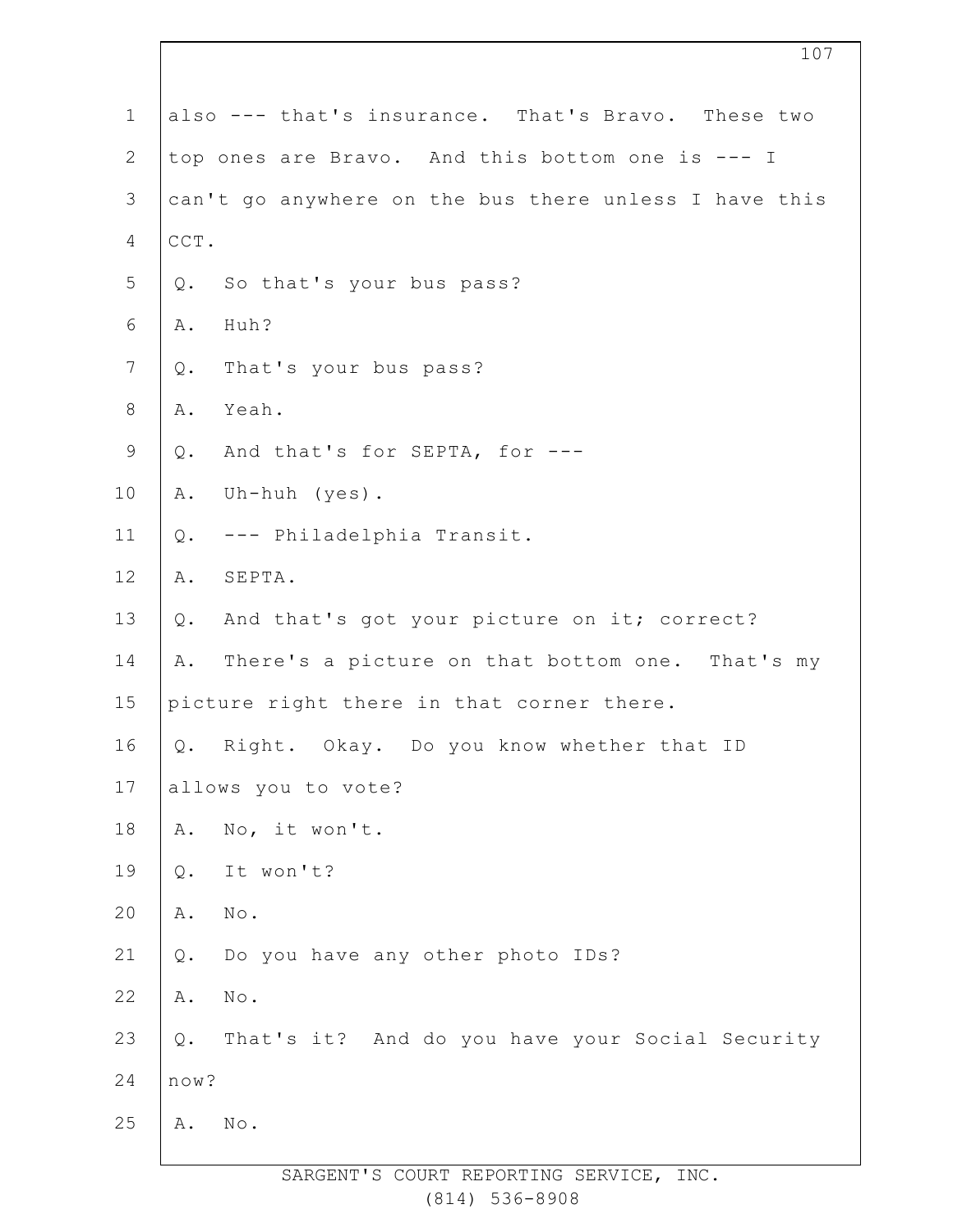| $\mathbf 1$    | Okay. Now, have you been trying to get a photo<br>Q.  |
|----------------|-------------------------------------------------------|
| $\overline{2}$ | ID?                                                   |
| 3              | Have I what?<br>Α.                                    |
| 4              | Have you been trying to get an ID from PennDOT?<br>Q. |
| 5              | Yes, I have. I've been trying to get --- I was<br>Α.  |
| 6              | trying to get my birth certificate and my Social      |
| $7\phantom{.}$ | Security almost going into five years now, and I have |
| 8              | not been able to get it. I don't know what the        |
| $\mathsf 9$    | problem is, but I did get the birth certificate. I    |
| 10             | got that now.                                         |
| 11             | Q. Okay. So you started trying to get an ID five      |
| 12             | years ago?                                            |
| 13             | With whatever this thing is going on, is when I<br>Α. |
| 14             | started having a problem.                             |
| 15             | Okay. Let me just focus you on how long --- you<br>Q. |
| 16             | started five years ago trying to get the ID?          |
| 17             | Uh-huh (yes). And I didn't get it.<br>Α.              |
| 18             | And you couldn't get it?<br>Q.                        |
| 19             | No. They claimed they didn't get it. I put the<br>Α.  |
| 20             | money in the envelope and sent it, and I never got    |
| 21             | Never heard nothing from them.<br>it.                 |
| 22             | And who did you send that to?<br>Q.                   |
| 23             | The Vital Districts. Vital something.<br>Α.           |
| 24             | Vital Records?<br>Q.                                  |
| 25             | The Vital Bureau on Spring Garden in<br>Α.            |
|                |                                                       |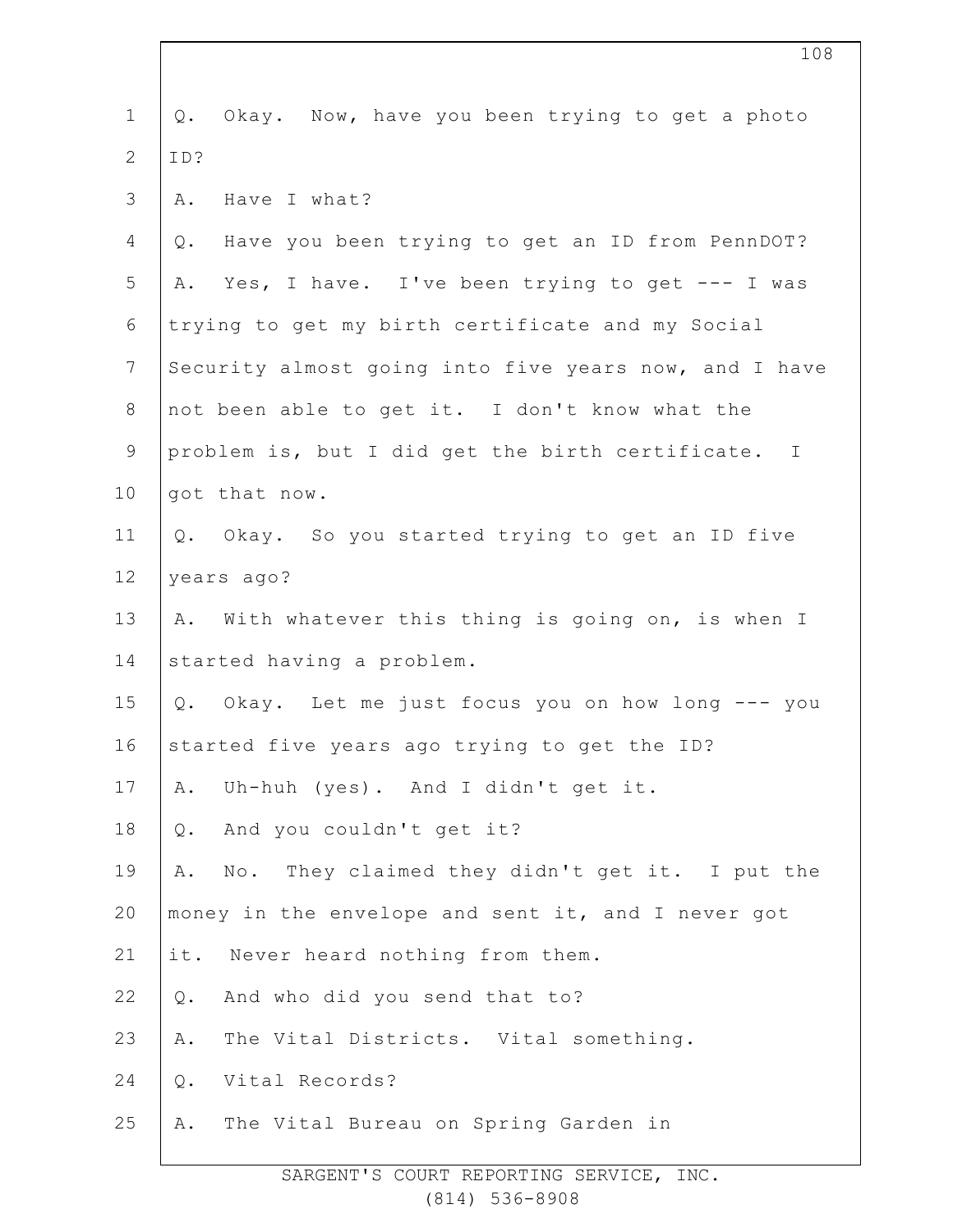| $\mathbf 1$    | Philadelphia.                                          |
|----------------|--------------------------------------------------------|
| $\mathbf{2}$   | Q. So you sent an application and money to this        |
| 3              | Department of Vital something, and they never ---?     |
| $\overline{4}$ | I sent them \$5 about 15 times, and I never got<br>Α.  |
| 5              | my \$5 back and never heard from them.                 |
| 6              | At some point, did you go to a lawyer to help<br>$Q$ . |
| $7\phantom{.}$ | you get a birth certificate?                           |
| $\,8\,$        | Did I do what?<br>Α.                                   |
| $\mathsf 9$    | Did you go to a lawyer?<br>Q.                          |
| 10             | No, I didn't go to no lawyer.<br>Α.                    |
| 11             | Do you know the name, Niki Ludt?<br>$Q$ .              |
| 12             | $\texttt{No}$ .<br>Α.                                  |
| 13             | Do you know Niki?<br>$Q$ .                             |
| 14             | Who?<br>Α.                                             |
| 15             | Niki?<br>$Q$ .                                         |
| 16             | Yeah, I know Niki.<br>Α.                               |
| 17             | Okay. At some point, did you go see her to help<br>Q.  |
| 18             | you get an ID?                                         |
| 19             | Yes, I did. I got the sign off of the apartment<br>Α.  |
| 20             | building that I work (sic) in. Her name was up there   |
| 21             | on it saying that if you didn't have your birth        |
| 22             | certificate or ID to come to that place. And I had     |
| 23             | to take it on a date. It just happened the morning I   |
| 24             | got up, I was getting ready to go somewhere, I can't   |
| 25             | remember where I was going, but I didn't go. I went    |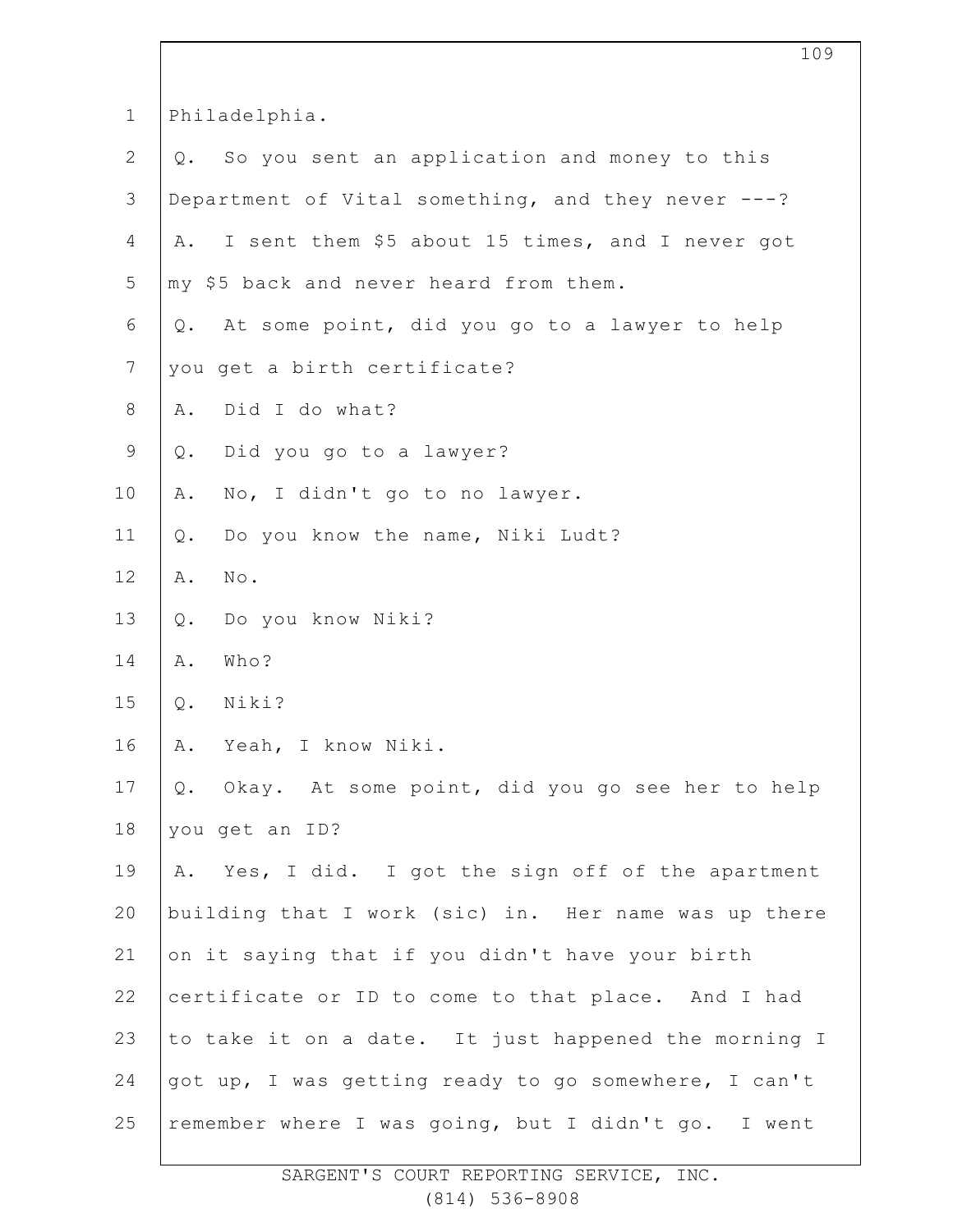| $\mathbf 1$    | straight, because it was the last day that they were  |
|----------------|-------------------------------------------------------|
| $\mathbf{2}$   | having this update for that week, and I went to it    |
| 3              | and that's when I met Niki.                           |
| 4              | Q. Okay. And the sign you saw, did that have          |
| 5              | something to do with voting?                          |
| 6              | What?<br>Α.                                           |
| $\overline{7}$ | The sign that you saw that got you to go to<br>Q.     |
| $\,8\,$        | Niki, did that have something to do with voting?      |
| 9              | It was. It said on there if you come and take<br>Α.   |
| 10             | care --- come there and visit and see about your ID   |
| 11             | for getting to vote. That's why I went.               |
| 12             | So this was sometime in the last few months?<br>$Q$ . |
| 13             | Yeah.<br>Α.                                           |
| 14             | Q. And was Ms. Ludt able to help you get a birth      |
| 15             | certificate?                                          |
| 16             | A. I got it.                                          |
| 17             | Okay. Let's ---.<br>Q.                                |
| 18             | A. I believe it was about three weeks after I got     |
| 19             | in the program, I had my birth certificate.           |
| 20             | ATTORNEY WALCZAK:                                     |
| 21             | Kelby, can you put up $---$ do you have               |
| 22             | the birth certificate?                                |
| 23             | A. I got it. My niece has it in her pocketbook.       |
| 24             | ATTORNEY WALCZAK:                                     |
| 25             | Sorry, Your Honor.                                    |
|                |                                                       |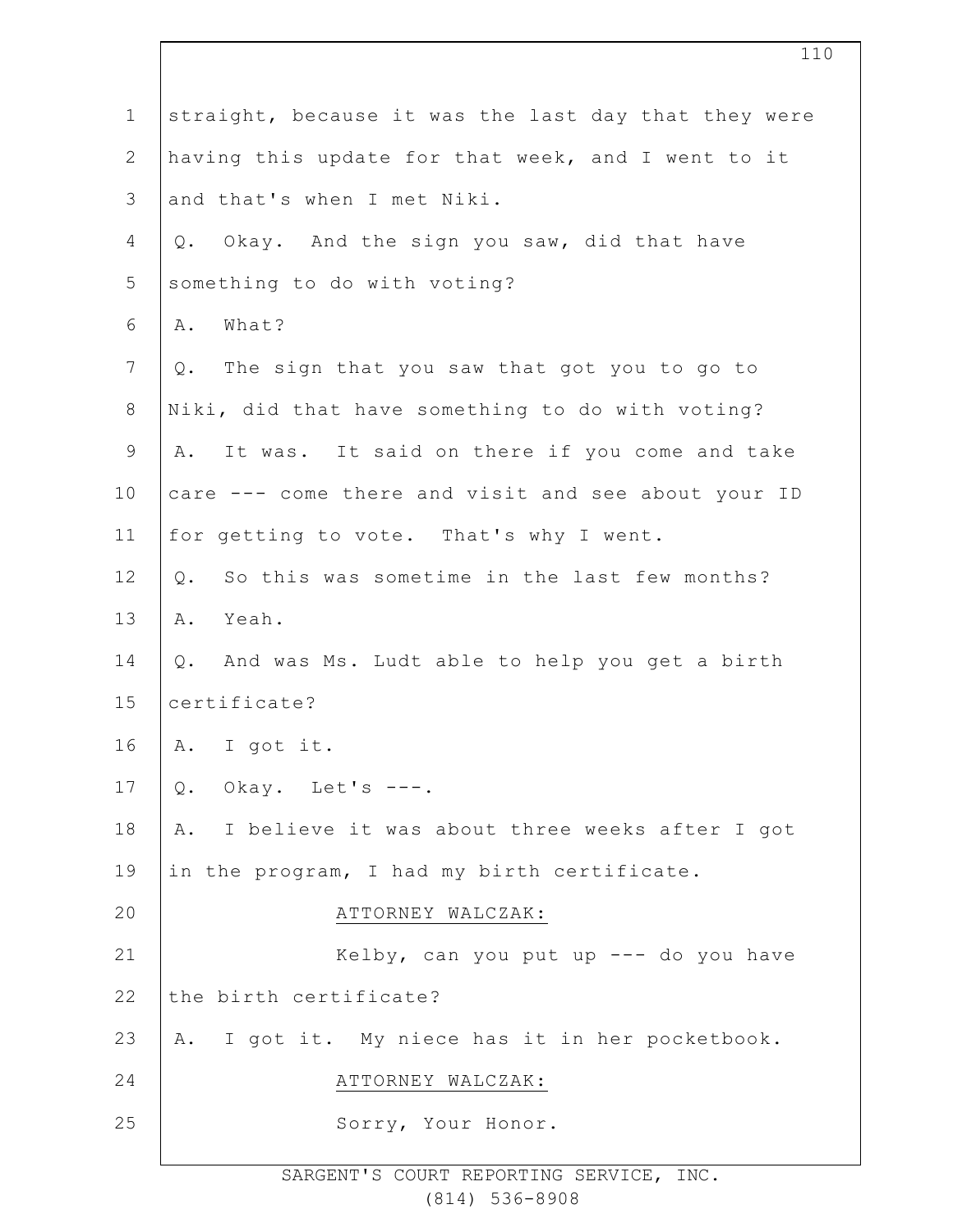|                | 111                                                   |
|----------------|-------------------------------------------------------|
| $\mathbf 1$    | JUDGE SIMPSON:                                        |
| $\mathbf{2}$   | That's all right.                                     |
| $\mathcal{S}$  | ATTORNEY WALCZAK:                                     |
| 4              | What's the number on that? It's part                  |
| 5              | of 220.                                               |
| 6              | BY ATTORNEY WALCZAK:                                  |
| $\overline{7}$ | Ms. Applewhite, I'll show you the document part<br>Q. |
| $\,8\,$        | of Exhibit 220. Do you recognize this? Do you         |
| $\mathsf 9$    | recognize this document?                              |
| 10             | Uh-huh (yes).<br>Α.                                   |
| 11             | Okay. What is this?<br>Q.                             |
| 12             | That's the birth certificate.<br>Α.                   |
| 13             | And when did you get that?<br>Q.                      |
| 14             | Well, I think I've had it maybe --- I can tell<br>Α.  |
| 15             | you. My birthday was the 19th of May. And the         |
| 16             | building I live in, they gave me a birthday party,    |
| 17             | and I went to the mailbox and this birth certificate  |
| 18             | was in there. Somebody mailed it to me and said,      |
| 19             | happy birthday with a card. That's when I got it,     |
| 20             | the 19th of May.                                      |
| 21             | Was that Niki who sent you the birth<br>Q.            |
| 22             | certificate?                                          |
| 23             | Huh?<br>Α.                                            |
| 24             | Was that Niki who sent you the birth<br>Q.            |
| 25             | certificate?                                          |
|                |                                                       |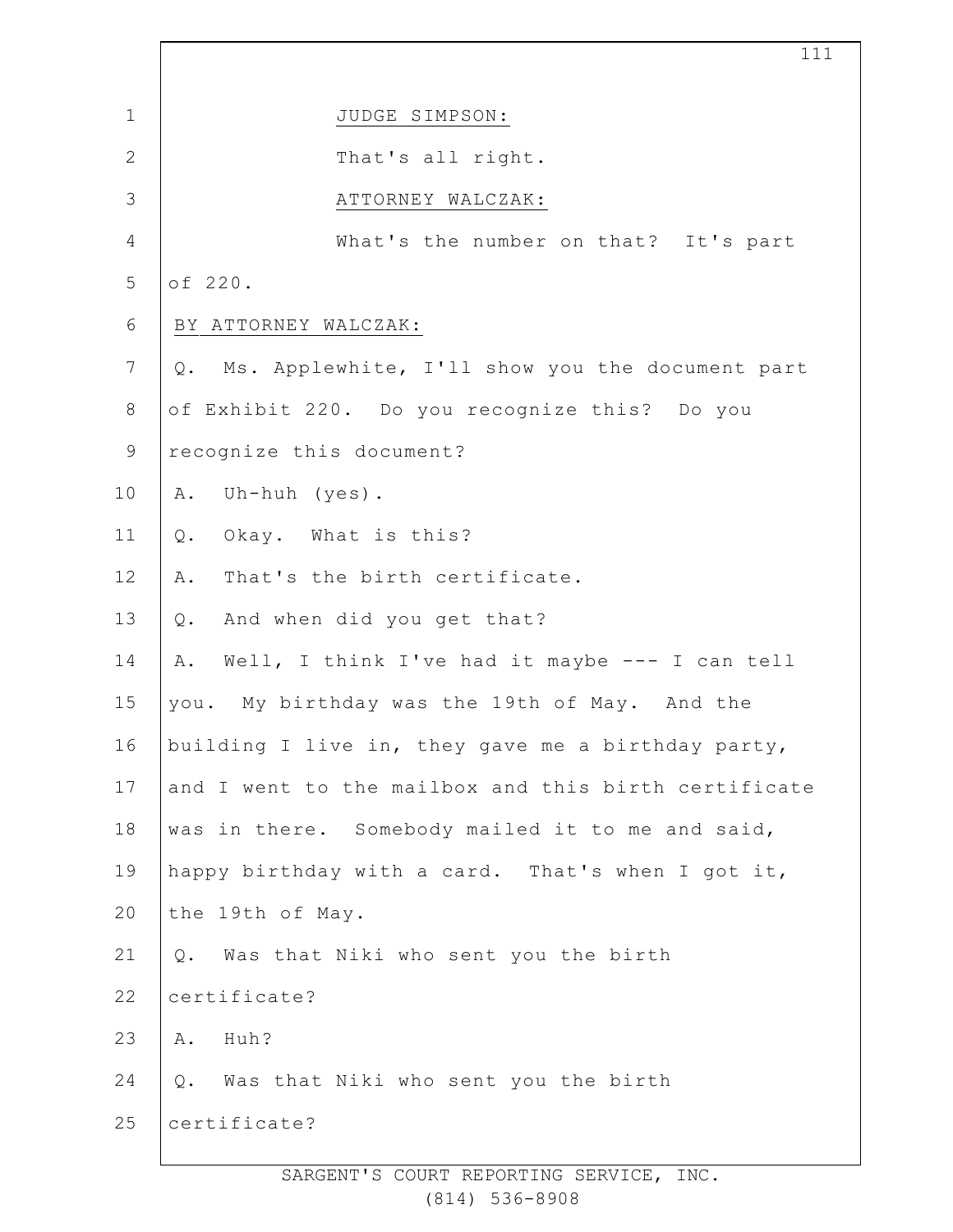| $\mathbf 1$    | I think it was. I'm almost certain it was Niki.<br>Α. |
|----------------|-------------------------------------------------------|
| $\mathbf{2}$   | And what's the name on that birth certificate?<br>Q.  |
| 3              | It's my name.<br>Α.                                   |
| 4              | What's the name that's on that birth<br>Q.            |
| 5              | certificate?                                          |
| 6              | A. Viviette Brooks is on it. That's my maiden         |
| $7\phantom{.}$ | name. Viviette Viren Brooks. That's the name I was    |
| 8              | born with.                                            |
| $\mathsf 9$    | Q. That's not the name you use now, is it?            |
| 10             | A. No, it isn't.                                      |
| 11             | And that's --- is that the name that's on your<br>Q.  |
| 12             | Social Security card?                                 |
| 13             | A. My Social Security number is under Viviette        |
| 14             | Applewhite. I have two names.                         |
| 15             | Q. So the name on your birth certificate is           |
| 16             | different than the name your Social Security          |
| 17             | card; $---$                                           |
| 18             | Yes.<br>Α.                                            |
| 19             | --- is that right? Have you tried to get a<br>$Q$ .   |
| 20             | Social Security card?                                 |
| 21             | Frankly speaking, I haven't because I never had<br>Α. |
| 22             | no problem, because I've been knowing it in my heart  |
| 23             | ever since I've had it. So I had it. Anywhere I       |
| 24             | would need it, I just told them what it was. I never  |
| 25             | needed it.                                            |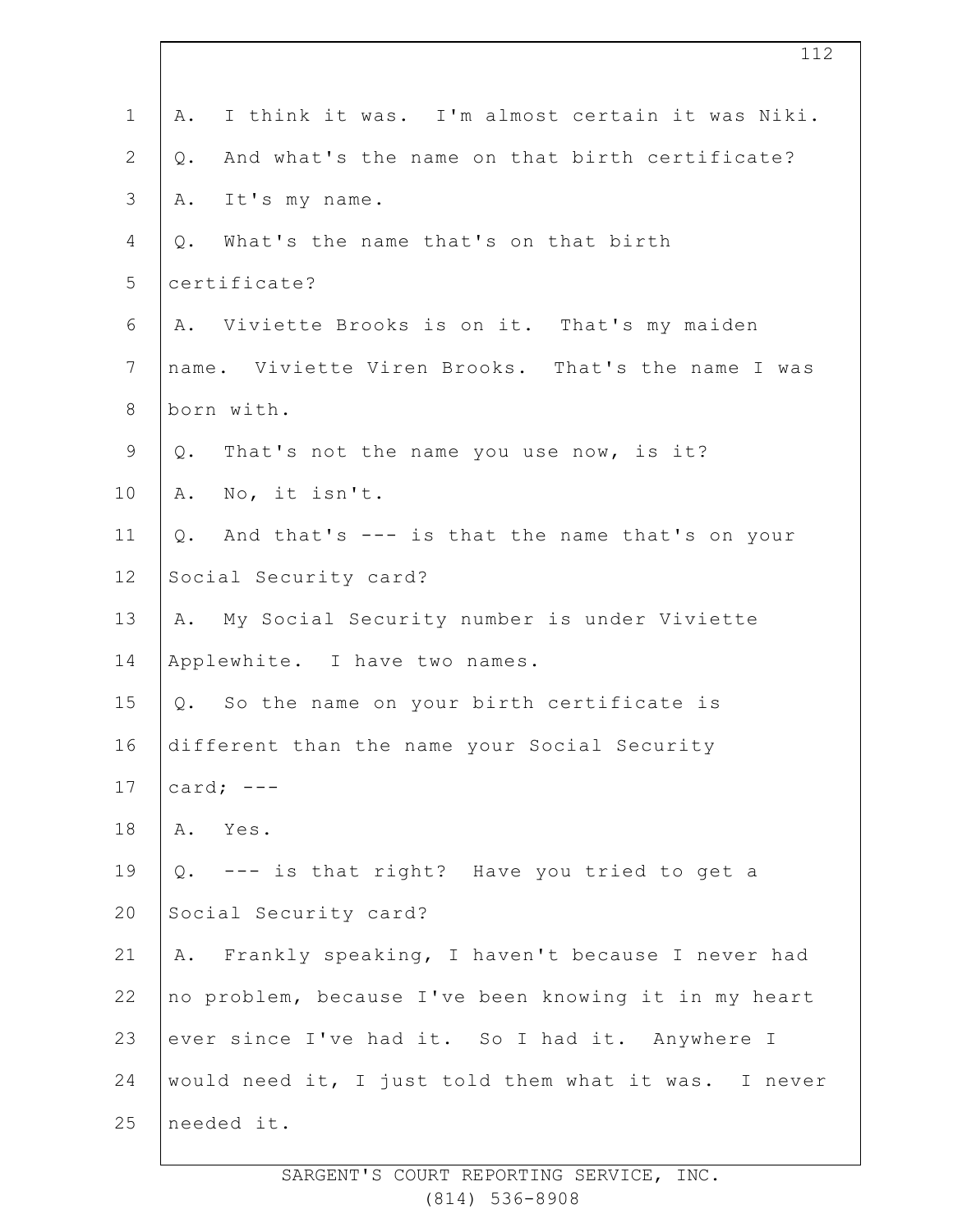| $\mathbf 1$  | So you don't know whether you're going to have a<br>Q. |
|--------------|--------------------------------------------------------|
| $\mathbf{2}$ | problem getting a Social Security card now?            |
| 3            | I don't know, because I think, if I recall, PCA,<br>Α. |
| 4            | my social worker would get me a Social Security card.  |
| 5            | I do believe that, because before that's how I always  |
| 6            | got it from there.                                     |
| 7            | Ms. Applewhite, I want to ---.<br>Q.                   |
| $\,8\,$      | I don't know what I'm talking about. I forgot I<br>A.  |
| $\mathsf 9$  | didn't have it really.                                 |
| 10           | Q. Ms. Applewhite, I want to talk about the            |
| 11           | documents you have to show where you live.             |
| 12           | A. It's what you saw on that paper. That's all.        |
| 13           | Nothing else.                                          |
| 14           | Q. Okay. It's after the IDs.                           |
| 15           | That's the one, I got that. Those are right<br>Α.      |
| 16           | there. What was that?                                  |
| 17           | Now, you recall when we had your deposition that<br>Q. |
| 18           | we made a copy of all the records you have of where    |
| 19           | you lived? Do you remember that?                       |
| 20           | Yeah.<br>Α.                                            |
| 21           | Q. Is this one of the documents that you have about    |
| 22           | where you live? Do you remember this?                  |
| 23           | The Visa? I got one more out of date since<br>Α.       |
| 24           | then. I got the Mastercard through ---.                |
| 25           | Q. So is it an invitation for you to apply for a       |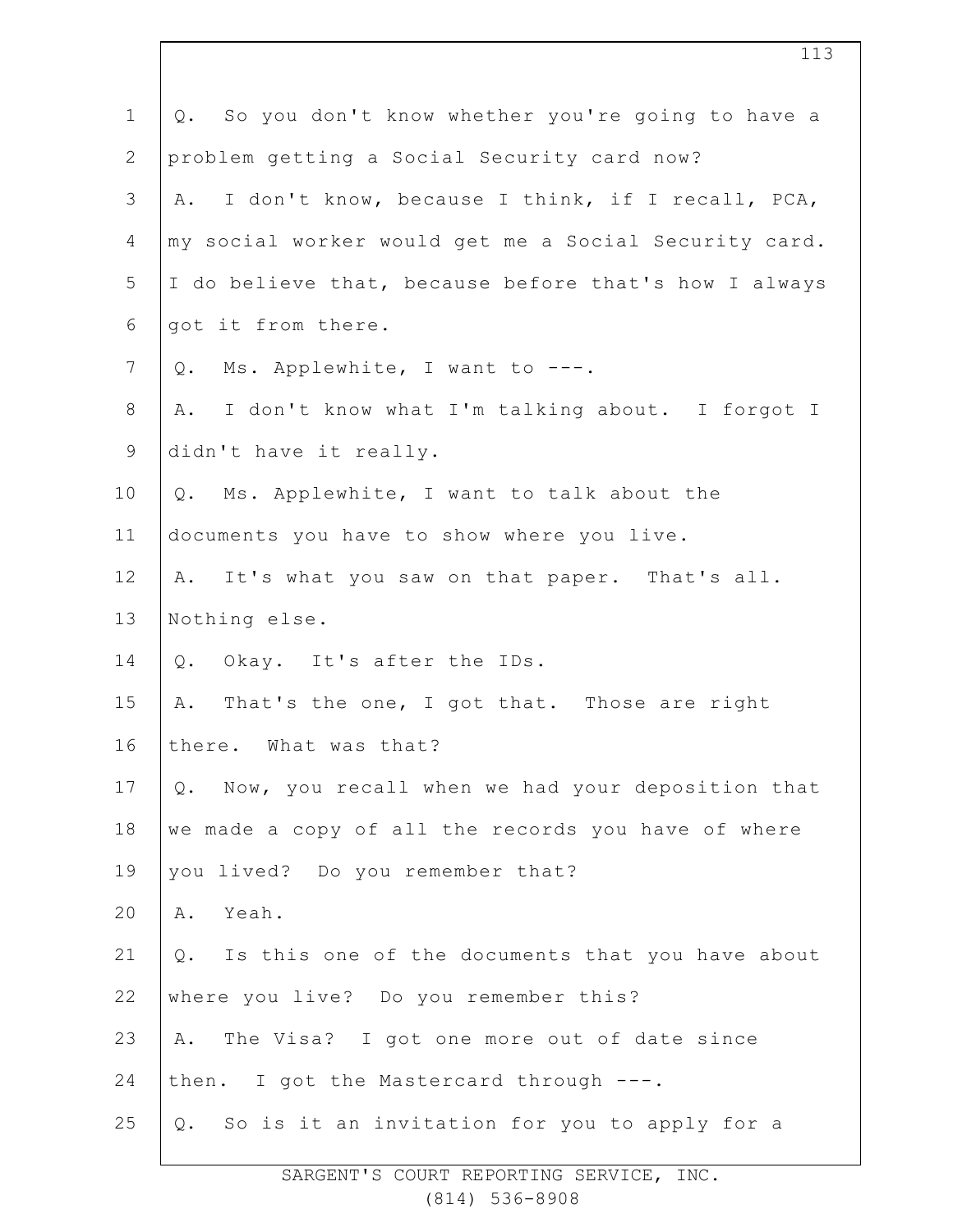| $\mathbf 1$     | credit card?                                           |
|-----------------|--------------------------------------------------------|
| $\overline{2}$  | The other day I got the Mastercard from<br>Α.          |
| 3               | somebody. I don't know who it came from.               |
| 4               | But they're asking you to get a credit card?<br>Q.     |
| 5               | Yeah.<br>Α.                                            |
| 6               | So it's mail that you got. All right. Let's go<br>Q.   |
| $7\phantom{.0}$ | to the next. Stop. Go back. Can you flip back? Do      |
| $8\,$           | you know what --- do you recognize that?               |
| $\mathsf 9$     | That's my rent receipt.<br>Α.                          |
| 10              | That's what you get for your rent?<br>Q.               |
| 11              | Uh-huh (yes).<br>Α.                                    |
| 12              | What kind of facility do you live in?<br>$Q$ .         |
| 13              | Say what?<br>Α.                                        |
| 14              | What kind of building do you live in?<br>Q.            |
| 15              | It's supposed to be a housing authority. That's<br>Α.  |
| 16              | what it's supposed to be.                              |
| 17              | You live in the Philadelphia Housing Authority?<br>Q.  |
| 18              | That's what the contract state that I'm signing<br>Α.  |
| 19              | my name.                                               |
| 20              | And do you live with anybody?<br>Q.                    |
| 21              | Huh?<br>Α.                                             |
| 22              | Do you live with anybody?<br>Q.                        |
| 23              | No, I live by my myself. I don't live with<br>Α.       |
| 24              | nobody.                                                |
| 25              | And so this is the receipt that you get back ---<br>Q. |
|                 |                                                        |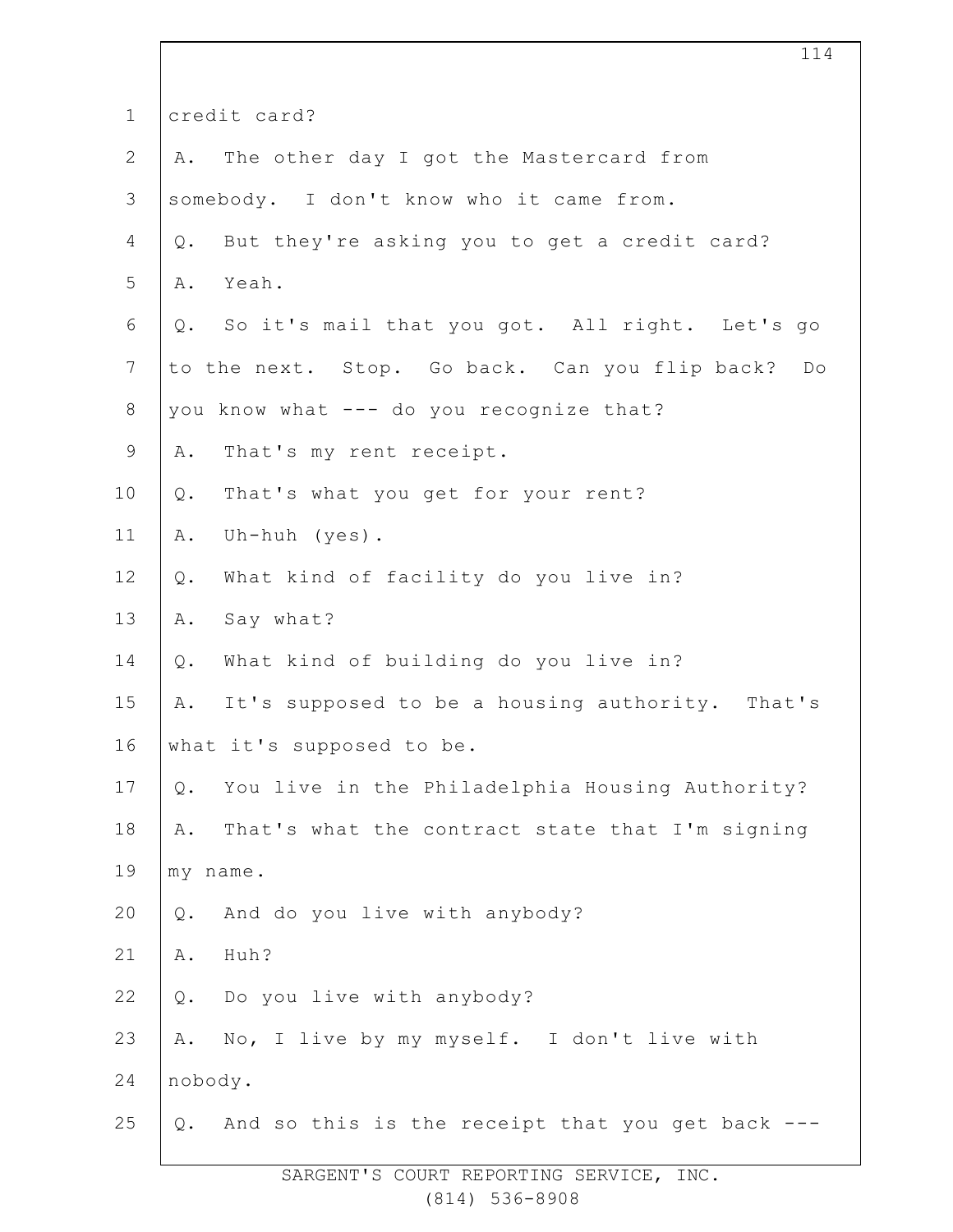| $\mathbf 1$              | Α.             | This is right there.                             |
|--------------------------|----------------|--------------------------------------------------|
| $\mathbf{2}$             | Q.             | --- for paying the rent?                         |
| 3                        | Α.             | That's it right there.                           |
| $\overline{4}$           | $\mathsf{Q}$ . | Let's go to the next document. What is this?     |
| 5                        | Α.             | The Philadelphia Housing.                        |
| 6                        | Q.             | Is this the contract you were talking about?     |
| $\overline{\phantom{a}}$ | Α.             | Yeah, this is it right here.                     |
| $8\,$                    | $\mathsf{Q}$ . | What's the date on that?                         |
| $\mathsf 9$              | Α.             | Philadelphia Property Management. That's it      |
| 10                       |                | right here. Uh-huh (yes).                        |
| 11                       | $Q$ .          | Let's go to the next document. Now, is this      |
| 12                       |                | another document from your Housing Authority?    |
| 13                       | Α.             | Uh-huh (yes).                                    |
| 14                       | $Q$ .          | And does it have your address on there, your     |
| 15                       |                | full address?                                    |
| 16                       | Α.             | It's got the apartment number on it. No          |
| 17                       |                | address. It's got an 805 on it, but there's no   |
| 18                       |                | address on it.                                   |
| 19                       | $Q$ .          | Okay. And let's go to the next document.         |
| 20                       | Α.             | Hoveround.                                       |
| 21                       | $Q$ .          | What is this?                                    |
| 22                       | Α.             | That's for the wheelchair, the Hoveround.        |
| 23                       | $\mathsf{Q}$ . | So is that a receipt for fixing your wheelchair? |
| 24                       | Α.             | That's what that is.                             |
| 25                       | Q.             | Okay. Now, that has your address at the top;     |
|                          |                |                                                  |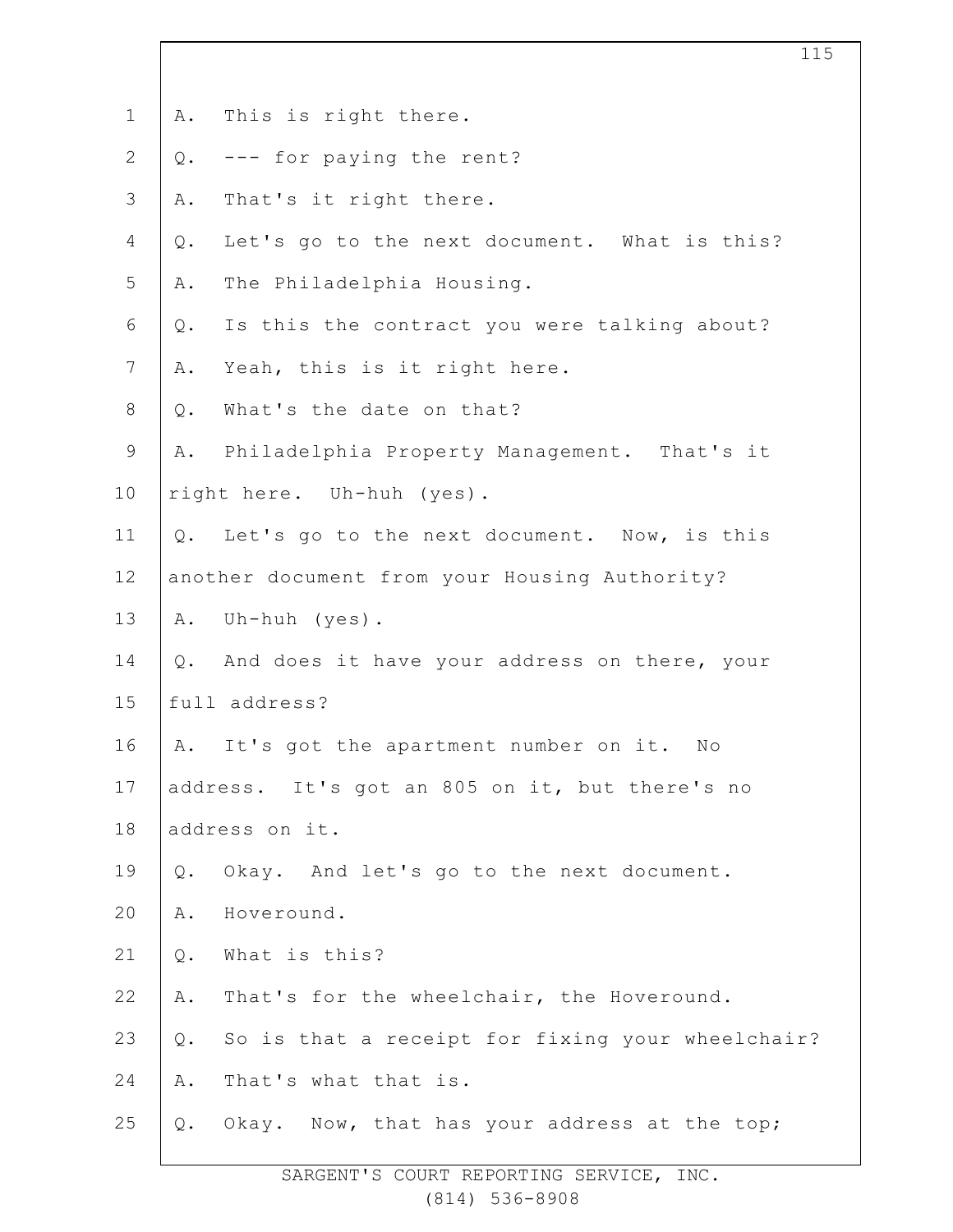| $\mathbf 1$    | right?  |                                                      |
|----------------|---------|------------------------------------------------------|
| $\overline{2}$ |         | A. \$600 and --- this is a receipt, I think, for the |
| 3              | repair. |                                                      |
| 4              |         | Q. Right. Okay. And let's go to the next             |
| 5              |         | document.                                            |
| 6              |         | A. That's the drugs right there, medicine.           |
| $7\phantom{.}$ |         | Q. So this is something saying you got medicine      |
| $8\,$          |         | through Bravo?                                       |
| $\mathsf 9$    |         | A. Well, I had --- this is on medicine, my medicine  |
| 10             | thing.  |                                                      |
| 11             | Q.      | Right. And that's from Bravo?                        |
| 12             |         | A. That's Bravo.                                     |
| 13             |         | Q. And the next document, is that it? Okay. So       |
| 14             |         | that's all the documents you have showing where you  |
| 15             |         | live; is that right?                                 |
| 16             |         | A. Uh-huh (yes).                                     |
| 17             | Q.      | So you don't have a utility bill?                    |
| 18             | Α.      | No, I don't pay utilities or nothing where I         |
| 19             | rent.   |                                                      |
| 20             | $Q$ .   | You don't pay taxes? You don't have a tax            |
| 21             | return? |                                                      |
| 22             | Α.      | No.                                                  |
| 23             | $Q$ .   | Do you get $---?$                                    |
| 24             | Α.      | And my daughter pays my phone bill and she pays      |
| 25             |         | my water bills. I don't have nothing to pay but my   |
|                |         |                                                      |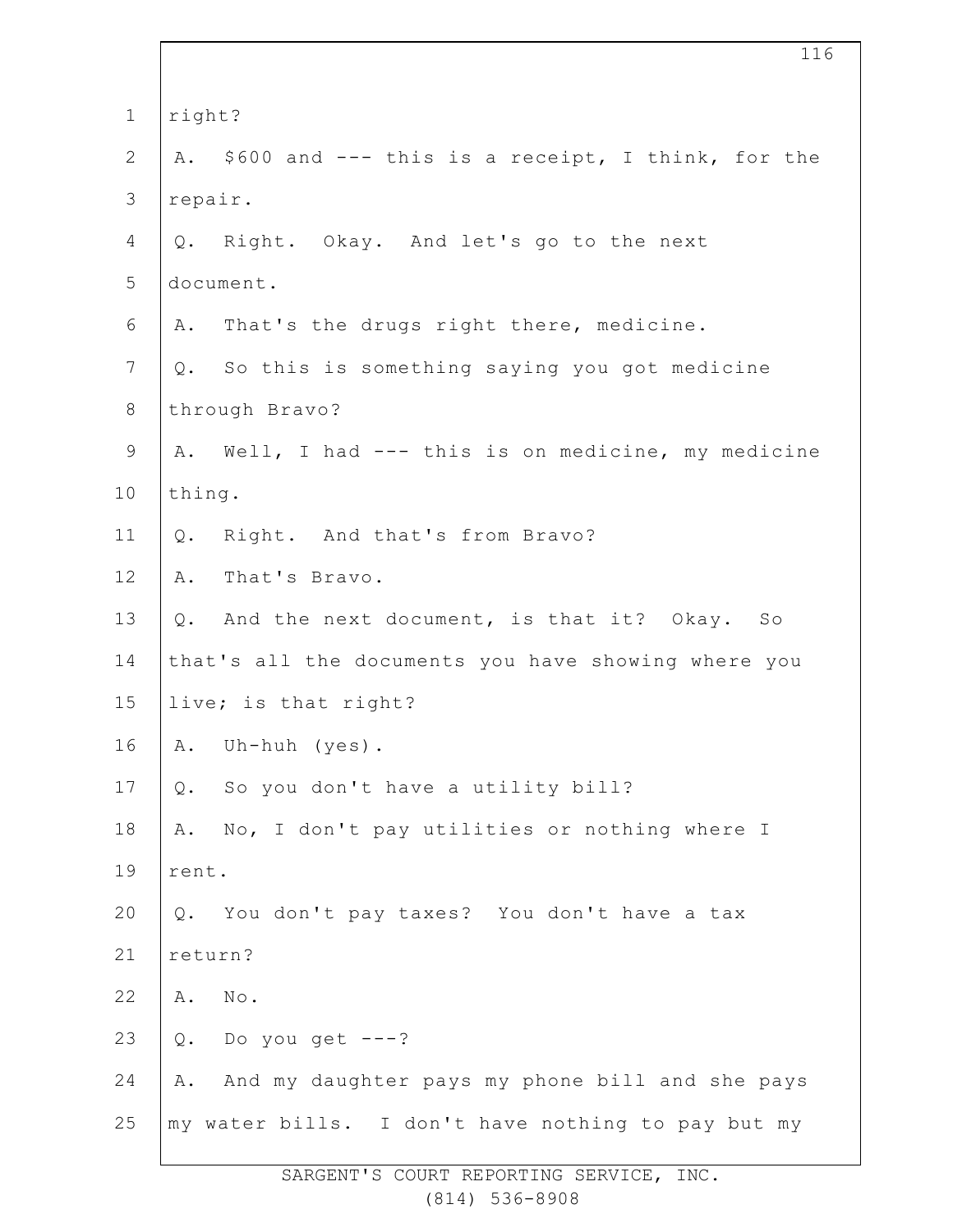| $\mathbf 1$    | rent. That's all.                                    |
|----------------|------------------------------------------------------|
| $\overline{2}$ | And do you have a W-2 form?<br>$Q$ .                 |
| 3              | Huh?<br>Α.                                           |
| 4              | Q. Do you have a W-2 form? Do you know what ---      |
| 5              | for --- that you get --- you're not employed; right? |
| 6              | You don't work now?                                  |
| $\overline{7}$ | A. No, I don't know nothing about no W-2 form. I     |
| 8              | don't know what that is. What's that?                |
| $\mathsf 9$    | Q. You get when you work someplace. But you're not   |
| 10             | working now, are you?                                |
| 11             | No. I haven't worked for years.<br>Α.                |
| 12             | And do you have a gun permit?<br>$Q$ .               |
| 13             | A what?<br>Α.                                        |
| 14             | Do you have a gun permit?<br>Q.                      |
| 15             | A learners?<br>Α.                                    |
| 16             | A gun permit?<br>Q.                                  |
| 17             | A. No. No, no qun.                                   |
| 18             | JUDGE SIMPSON:                                       |
| 19             | Counsel, she's making you work pretty                |
| 20             | hard here.                                           |
| 21             | A. I don't have a gun.                               |
| 22             | ATTORNEY WALCZAK:                                    |
| 23             | She is.                                              |
| 24             | JUDGE SIMPSON:                                       |
| 25             | You can lead her a little if you need                |
|                |                                                      |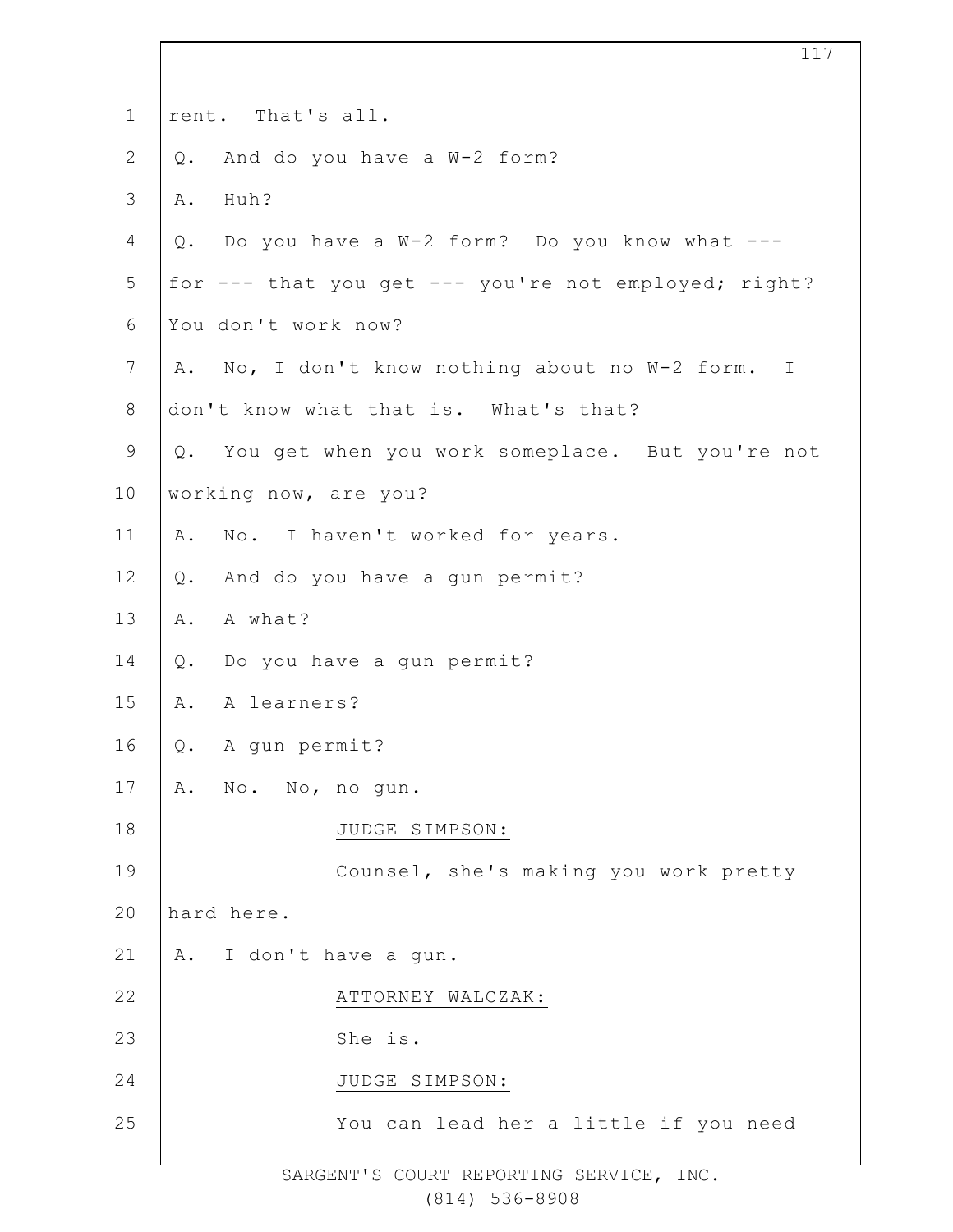|              | 118                                                    |
|--------------|--------------------------------------------------------|
| $\mathbf 1$  | to.                                                    |
| $\mathbf{2}$ | ATTORNEY WALCZAK:                                      |
| 3            | We're just about done, Your Honor.                     |
| 4            | BY ATTORNEY WALCZAK:                                   |
| 5            | Q. Ms. Applewhite, ---.                                |
| 6            | ATTORNEY WALCZAK:                                      |
| 7            | Kelby, do you have that letter?                        |
| $8\,$        | BY ATTORNEY WALCZAK:                                   |
| $\mathsf 9$  | Q. Let me ask, before we look at this letter ---       |
| 10           | Ms. Applewhite, before we look at this letter, let me  |
| 11           | just ask you, you want to be part of this lawsuit; is  |
| 12           | that right?                                            |
| 13           | A. I what?                                             |
| 14           | Q. You want to be part of this lawsuit? You want       |
| 15           | to get your ID to vote?                                |
| 16           | Yeah.<br>Α.                                            |
| $17$         | All right. And you met with lawyers who asked<br>$Q$ . |
| 18           | you if you wanted to participate to get your ID;       |
| 19           | right?                                                 |
| 20           | Lawyers in this group, you mean?<br>Α.                 |
| 21           | $Q$ .<br>Yes.                                          |
| 22           | Α.<br>Yes.                                             |
| 23           | So you knew you were going to be part of a<br>Q.       |
| 24           | lawsuit?                                               |
| 25           | Yeah.<br>Α.                                            |
|              |                                                        |

 $\Gamma$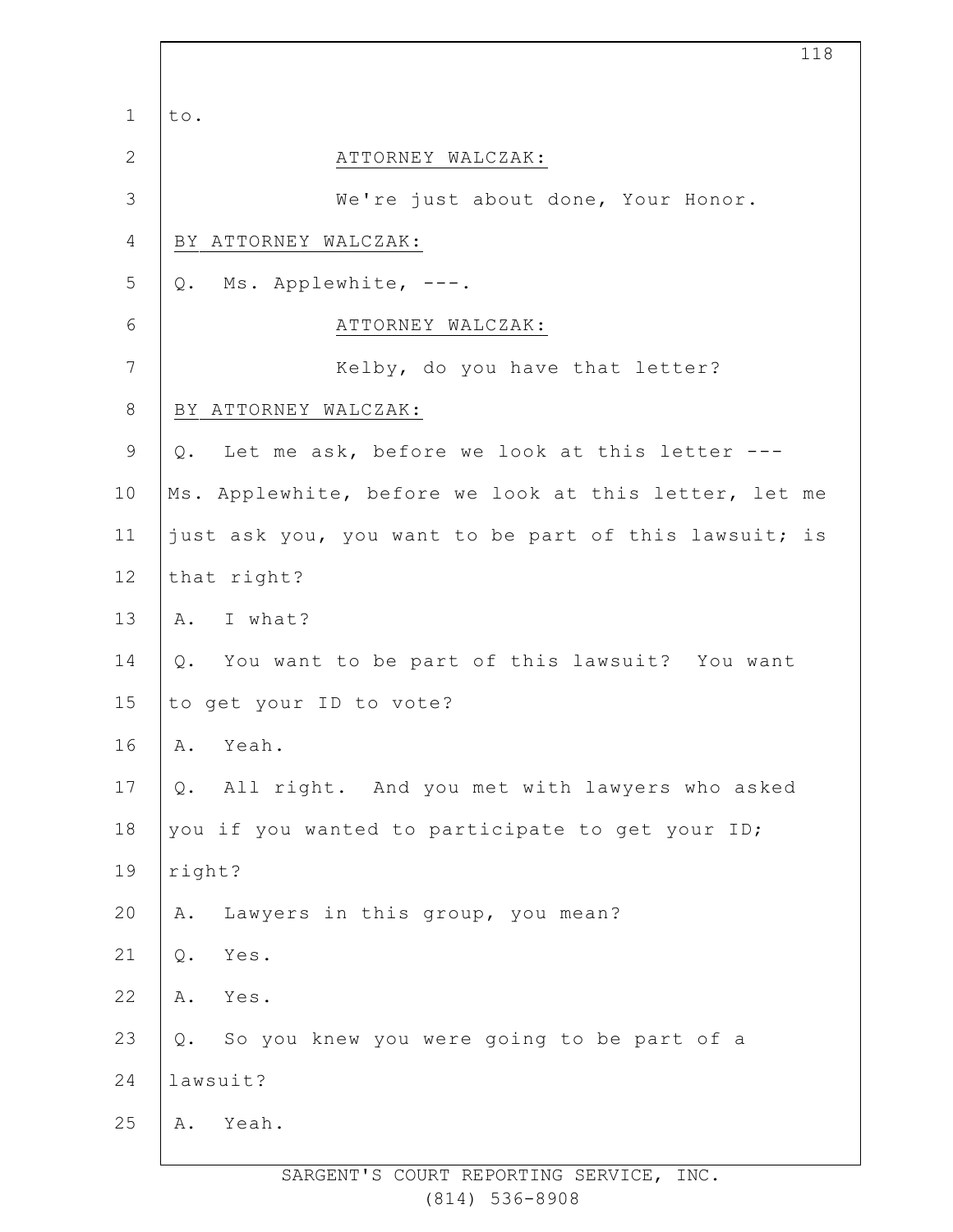1 2 3 4 5 6 7 8 9 10 11 12 13 14 15 16 17 18 19  $20$ 21 22 23 24 25 Q. You didn't understand all the things you had to do; right? A. No, I didn't really. I definitely didn't. Q. A little more than you bargained for? A. Oh, boy. I still have no idea. Q. Ms. Applewhite, ---. ATTORNEY WALCZAK: Do we have a marking on this? May I speak to Counsel just one minute, Your Honor? OFF RECORD DISCUSSION ATTORNEY WALCZAK: Your Honor, we're going to have to figure out some marking system that obviously works better than what we've got right now. Why don't we describe this and then sometime between now and the end of the day we'll come up with a better marking system? BY ATTORNEY WALCZAK: Q. Ms. Applewhite, do you recognize this letter that's on the screen? A. Is that this list here? Q. Yes. Is that the letter that you got yesterday --- or that you got last week? A. Yeah. Yeah, this is the letter that I got from --- I don't know what that top, I can't ---.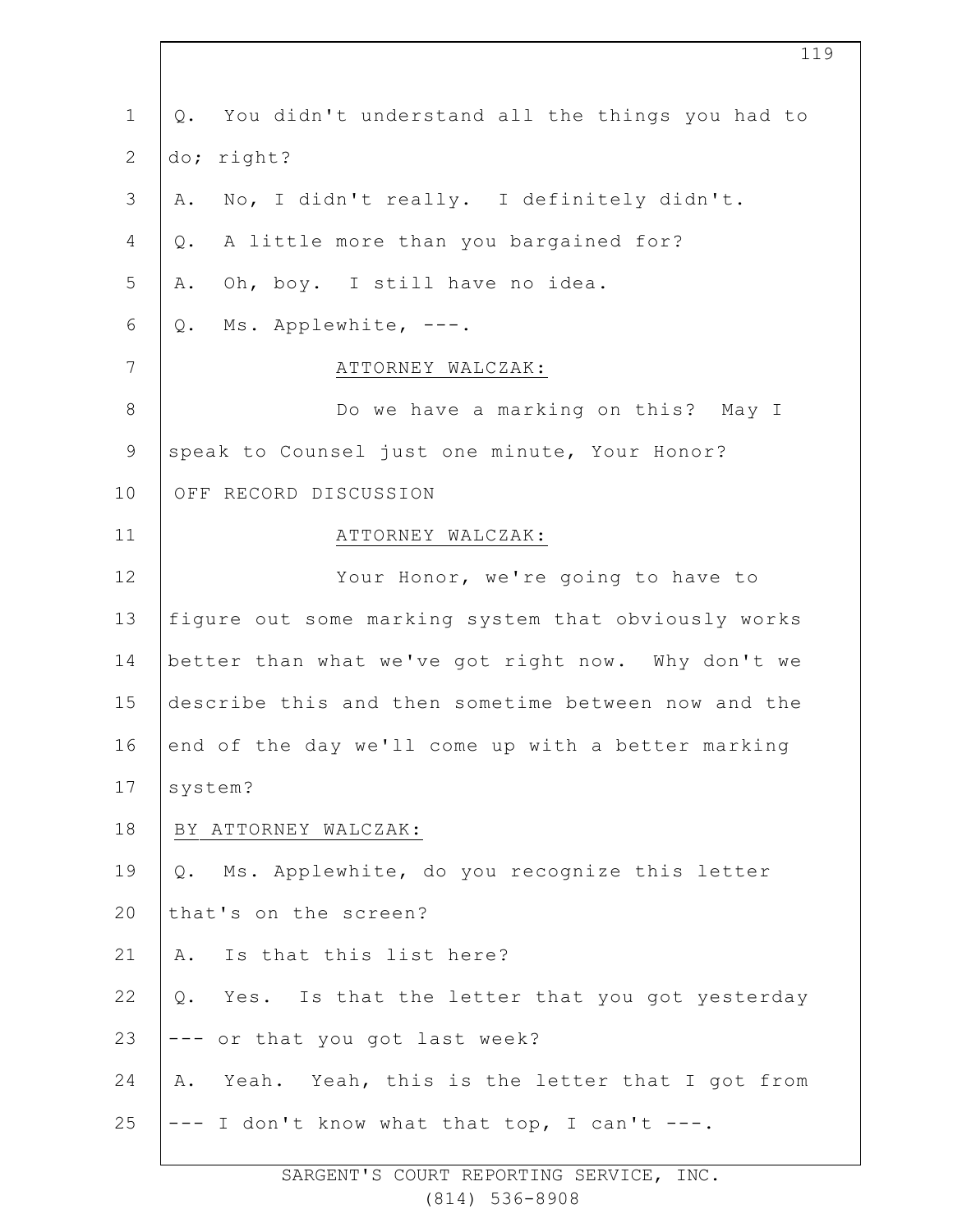|              | 120                                                              |
|--------------|------------------------------------------------------------------|
| $\mathbf 1$  | ATTORNEY WALCZAK:                                                |
| $\mathbf{2}$ | Make it smaller. Go down.                                        |
| 3            | This is the letter I told you I got that I was<br>Α.             |
| 4            | going to take to PennDOT.                                        |
| 5            | BY ATTORNEY WALCZAK:                                             |
| 6            | Okay. And when did you get this letter?<br>$Q$ .                 |
| 7            | Last week, sometime last week.<br>Α.                             |
| $8\,$        | Okay. And did you discuss that letter with any<br>$Q$ .          |
| $\mathsf 9$  | of your lawyers when you got it?                                 |
| 10           | I discussed this letter with my daughter. And<br>Α.              |
| 11           | my daughter is very unhappy. She told me that if I               |
| 12           | took this letter to PennDOT, it wouldn't do me any               |
| 13           | good because I didn't have a Social Security card,               |
| 14           | and plus these other two IDs that they want, I didn't            |
| 15           | have them. So she told me I would be wasting my                  |
| 16           | time. But yesterday I did try to go so if I came up              |
| 17           | here, I would have them today. They were closed.<br>$\mathbb{I}$ |
| 18           | went up there for nothing. They was closed.                      |
| 19           | Q. So you read this letter and went to PennDOT                   |
| 20           | after reading it?                                                |
| 21           | A. Yeah, I went. Yeah, because I wanted to make                  |
| 22           | sure that she was right, when I saw this. Because my             |
| 23           | daughter told me that according to the letter I                  |
| 24           | didn't have what was on there that PennDOT was going             |
| 25           | to ask me for.                                                   |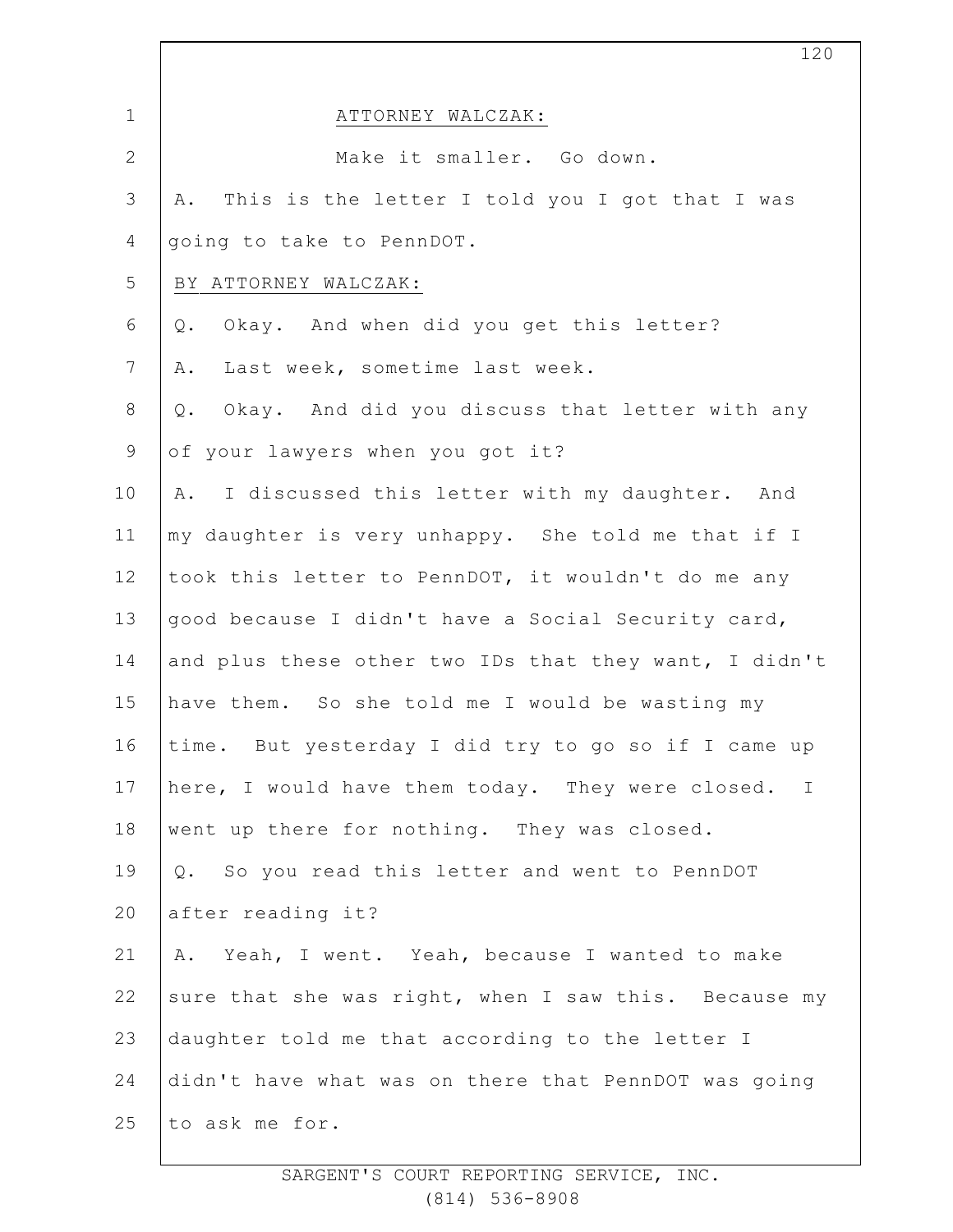| $\mathbf 1$    | And I want to direct your attention below the<br>Q.       |
|----------------|-----------------------------------------------------------|
| 2              | bolded text there.                                        |
| 3              | ATTORNEY WALCZAK:                                         |
| 4              | Kelby, can you highlight the bolded                       |
| 5              | text?                                                     |
| 6              | What is that?<br>Α.                                       |
| $7\phantom{.}$ | BY ATTORNEY WALCZAK:                                      |
| $8\,$          | See the bold text? See that? Now, read below<br>Q.        |
| $\mathsf 9$    | that. Is that what you read to get a free --- it          |
| 10             | says to get the free PennDOT photo ID, go to PennDOT      |
| 11             | driver's license center, fill out a form and sign an      |
| 12             | affirmation stating that you have no other acceptable     |
| 13             | photo ID for voting. Do you see that?                     |
| 14             | That's what I went to try to see about right<br>Α.        |
| 15             | there where the block is.                                 |
| 16             | So you read that and said I'm going to go to<br>Q.        |
| 17             | PennDOT and try to get my ID; is that correct?            |
| 18             | It was closed. I went yesterday, and it was<br>Α.         |
| 19             | closed.                                                   |
| 20             | Right. But that's what you read when you said<br>Q.       |
| 21             | I'm going to try to go get my ID?                         |
| 22             | Uh-huh (yes). I'm going back again tomorrow.<br>Α.        |
| 23             | I'm going back again tomorrow. I don't give up.<br>$I'$ m |
| 24             | going back again tomorrow.                                |
| 25             | And do you think you're going to get your ID?<br>Q.       |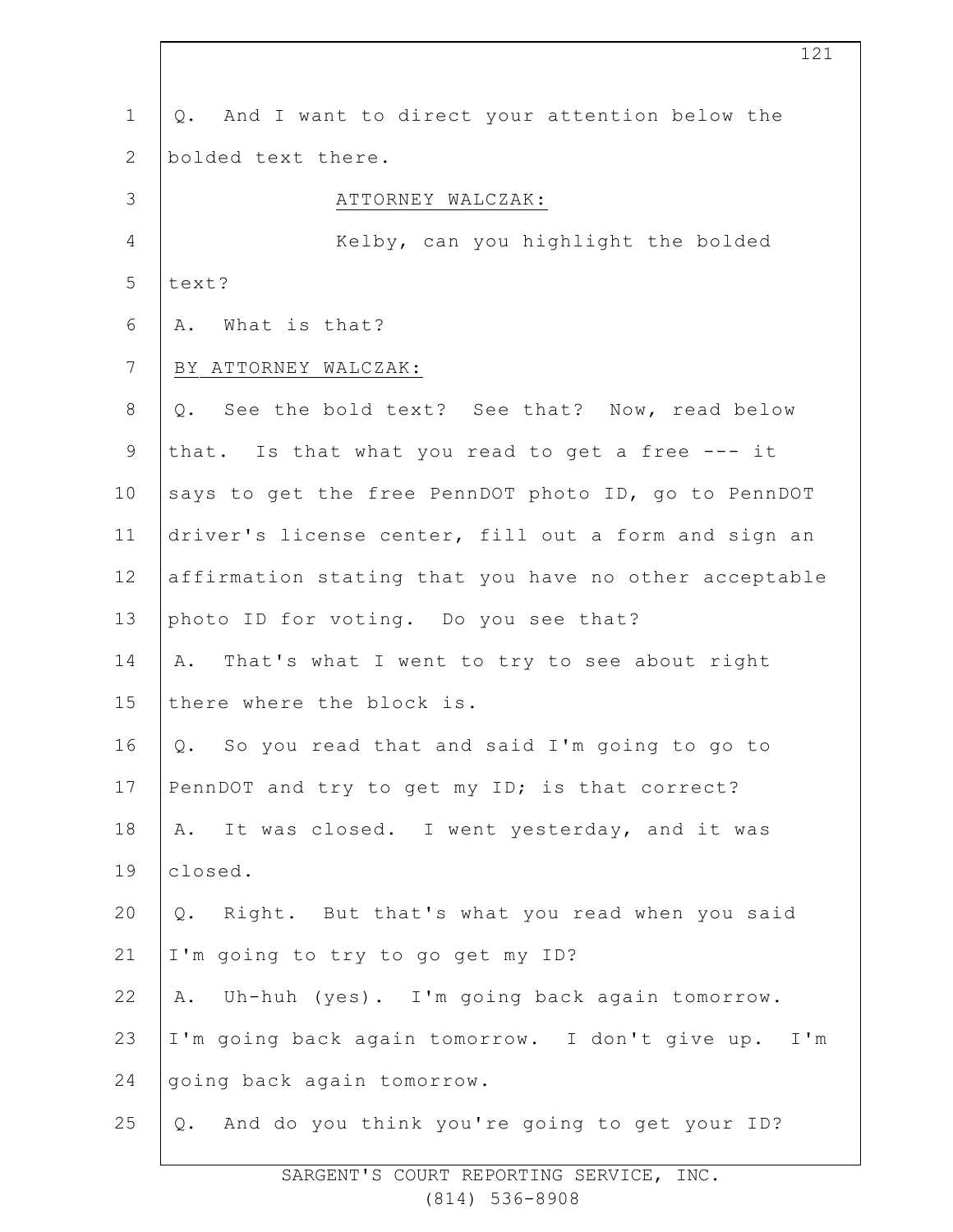| $\mathbf 1$  | I don't think so, but I'm going to try. That's<br>Α.   |
|--------------|--------------------------------------------------------|
| $\mathbf{2}$ | all I can do.                                          |
| 3            | And if you look at the next sentence there, it<br>Q.   |
| 4            | says if you have never had a Pennsylvania driver's     |
| 5            | license or PennDOT photo ID, you may also need         |
| 6            | further documentation such as a birth certificate,     |
| 7            | Social Security card and two proofs of residency.      |
| $8\,$        | Did I read that right?                                 |
| 9            | Α.<br>Yes.                                             |
| 10           | So it says you may need them. It doesn't say<br>Q.     |
| 11           | you definitely will need them. It just says you may    |
| 12           | need them; right?                                      |
| 13           | Yeah.<br>Α.                                            |
| 14           | Ms. Applewhite, are there ---?<br>Q.                   |
| 15           | My daughter said I need them. That's what she<br>Α.    |
| 16           | told me.                                               |
| 17           | And you weren't sure?<br>Q.                            |
| 18           | I'm not sure. Because I don't work for nobody.<br>Α.   |
| 19           | My daughter work for the government and everybody      |
| 20           | else. So she told me I need them.                      |
| 21           | But you weren't sure?<br>$Q$ .                         |
| 22           | She told me I was wasting my time in going.<br>Α.      |
| 23           | Right. You weren't sure?<br>$\mathbb Q$ .              |
| 24           | No, I'm not sure. I wanted to see for myself.<br>Α.    |
| 25           | Ms. Applewhite, do you know other people in your<br>Q. |
|              |                                                        |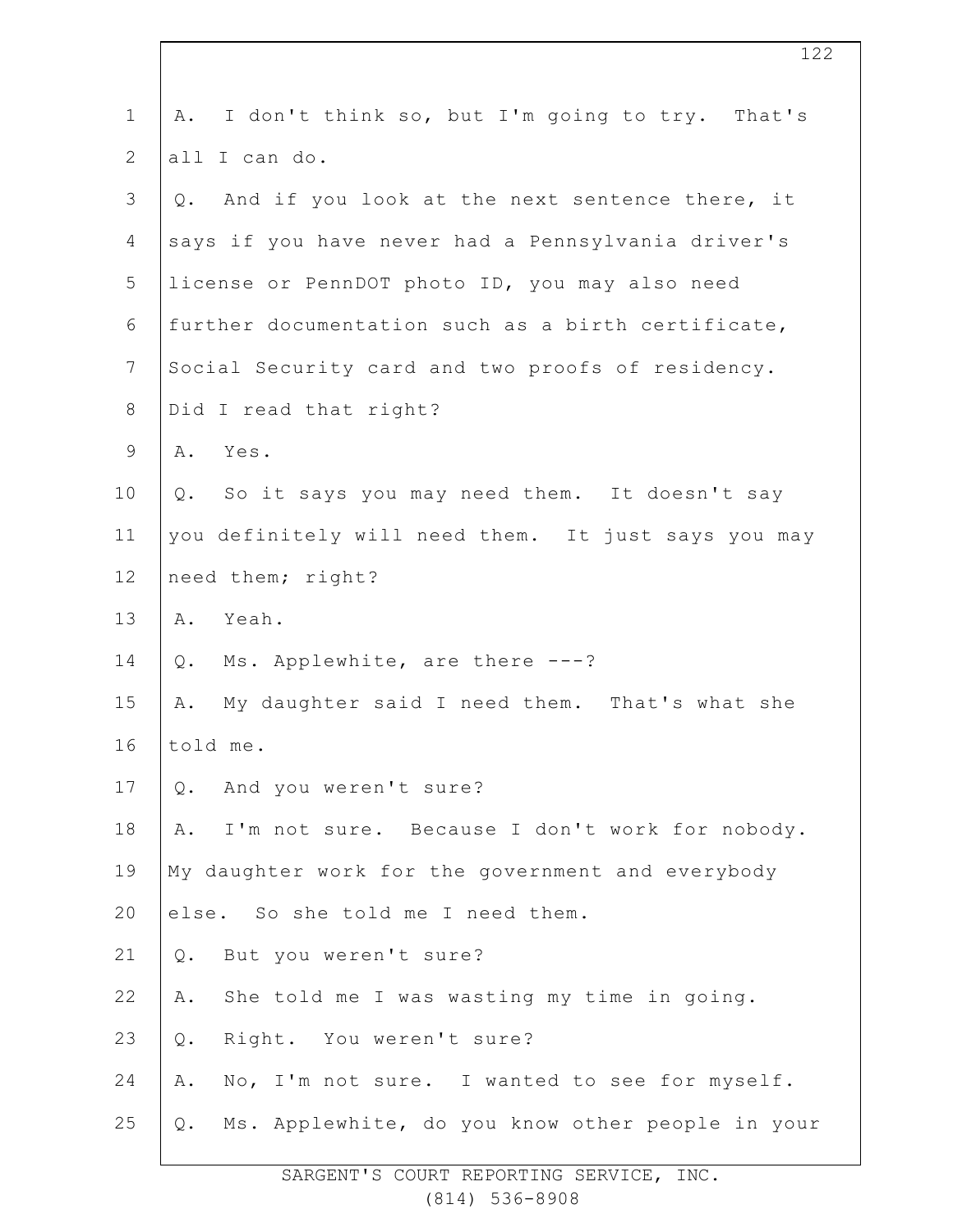| $\mathbf 1$    | building where you live in Philadelphia?              |
|----------------|-------------------------------------------------------|
| $\overline{2}$ | What about them?<br>Α.                                |
| 3              | Do you know other people where you live?<br>Q.        |
| $\overline{4}$ | That don't have ID?<br>Α.                             |
| 5              | Yes.<br>Q.                                            |
| 6              | Half of the building don't have it, because<br>Α.     |
| $\overline{7}$ | they're up in the age with me, and they don't have    |
| $\,8\,$        | it.                                                   |
| 9              | So you know other people in your building who<br>Q.   |
| 10             | don't have ID?                                        |
| 11             | Yes, that's what I'm saying. Most of them don't<br>Α. |
| 12             | have it.                                              |
| 13             | And have you talked to them about getting ID?<br>Q.   |
| 14             | Yes, I have.<br>Α.                                    |
| 15             | And have they done anything to get the ID?<br>Q.      |
| 16             | They didn't want nothing to do with what I'm<br>Α.    |
| 17             | doing because they just out of luck, because I can't  |
| 18             | give it to them. But I tried. That's all I can do.    |
| 19             | I tried. Each one I gave a chance. I told them to     |
| 20             | come go with me to see Niki and nobody wanted to go.  |
| 21             | So that was it.                                       |
| 22             | Ms. Applewhite, what do you hope to get out of<br>Q.  |
| 23             | this lawsuit?                                         |
| 24             | What I hope to get out of it? I hope that it<br>Α.    |
| 25             | doesn't pass and I don't have to be back with all the |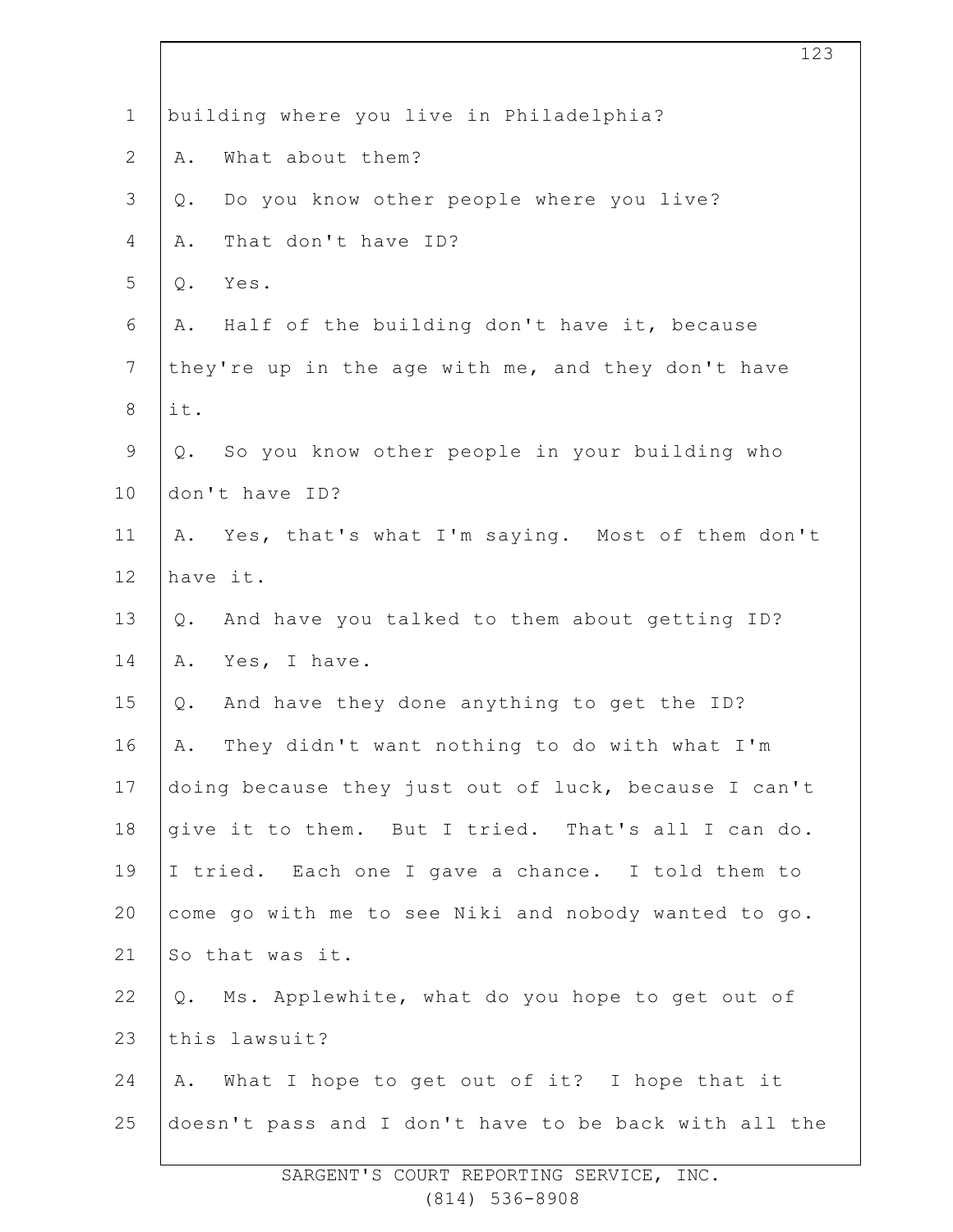| $\mathbf 1$    | people that has to have ID. I hope they can do it     |
|----------------|-------------------------------------------------------|
| $\mathbf{2}$   | just like they've been doing, go and get it and vote. |
| 3              | That's what I'm hoping to get out of it.              |
| 4              | Q. Is it just for you?                                |
| 5              | A. No. I'm for my whole building. I'm trying to       |
| 6              | get all the people in it that I can.                  |
| $\overline{7}$ | ATTORNEY WALCZAK:                                     |
| 8              | I have no further ---.                                |
| 9              | A. I'm trying to get the whole building in there,     |
| 10             | if I can.                                             |
| 11             | ATTORNEY WALCZAK:                                     |
| 12             | Thank you. No further questions.                      |
| 13             | JUDGE SIMPSON:                                        |
| 14             | You may inquire.                                      |
| 15             | ATTORNEY SCHMIDT:                                     |
| 16             | Thank you, Your Honor.                                |
| 17             | JUDGE SIMPSON:                                        |
| 18             | Do you want this exhibit up?                          |
| 19             | ATTORNEY SCHMIDT:                                     |
| 20             | No, Your Honor.                                       |
| 21             | CROSS EXAMINATION                                     |
| 22             | BY ATTORNEY SCHMIDT:                                  |
| 23             | Q. Good afternoon, Ms. Applewhite. Thank you for      |
| 24             | coming today. I just have a few follow-up questions   |
| 25             | for you, ma'am. Ma'am, earlier you talked about your  |
|                | SARGENT'S COURT REPORTING SERVICE, INC.               |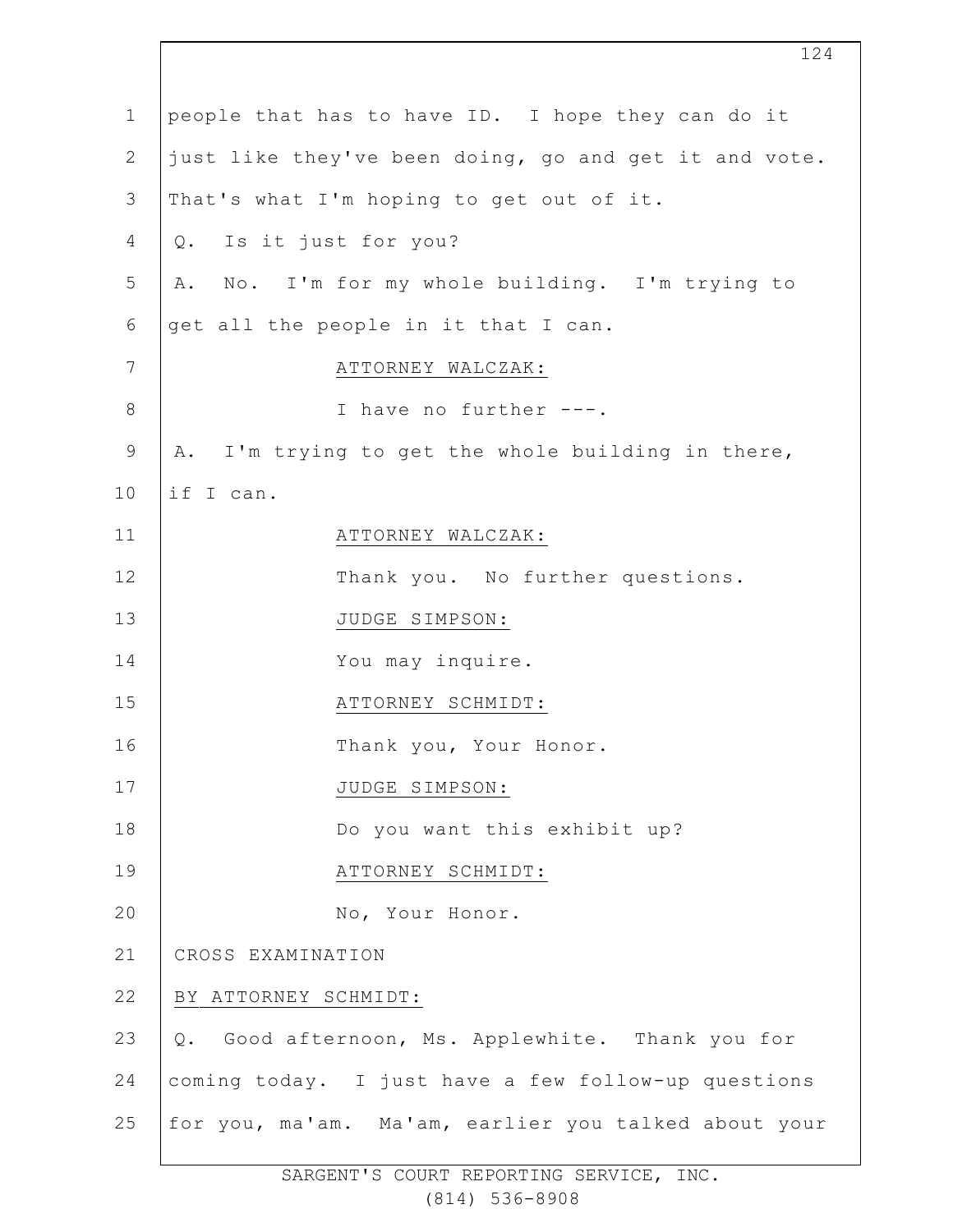| $\mathbf 1$    | pocketbook was stolen at an Acme; is that correct?    |
|----------------|-------------------------------------------------------|
| $\mathbf{2}$   | Talking about it, yes.<br>Α.                          |
| $\mathsf 3$    | You had your pocketbook stolen at an Acme,<br>Q.      |
| 4              | ma'am; is that correct?                               |
| 5              | Yes, it was taken off and cut off my shoulder.<br>Α.  |
| 6              | And within that pocketbook of yours, you had<br>Q.    |
| $\overline{7}$ | your Virginia non-driver's photo identification card; |
| $8\,$          | is that correct, ma'am?                               |
| $\mathsf 9$    | Uh-huh (yes).<br>Α.                                   |
| 10             | Q. And you also had your Social Security card; is     |
| 11             | that correct, ma'am?                                  |
| 12             | Did what?<br>Α.                                       |
| 13             | Your Social Security card?<br>Q.                      |
| 14             | Everything.<br>Α.                                     |
| 15             | Everything?<br>$Q$ .                                  |
| 16             | Everything was in the pocketbook.<br>Α.               |
| 17             | Did that include a birth certificate as well,<br>Q.   |
| 18             | ma'am?                                                |
| 19             | Yeah.<br>Α.                                           |
| 20             | You also had some credit cards in that<br>Q.          |
| 21             | pocketbook; is that correct, ma'am?                   |
| 22             | Uh-huh $(yes)$ .<br>Α.                                |
| 23             | Ma'am, is it your understanding that the only<br>Q.   |
| 24             | document you don't have in order to get a PennDOT     |
| 25             | photo identification card to vote is your Social      |

125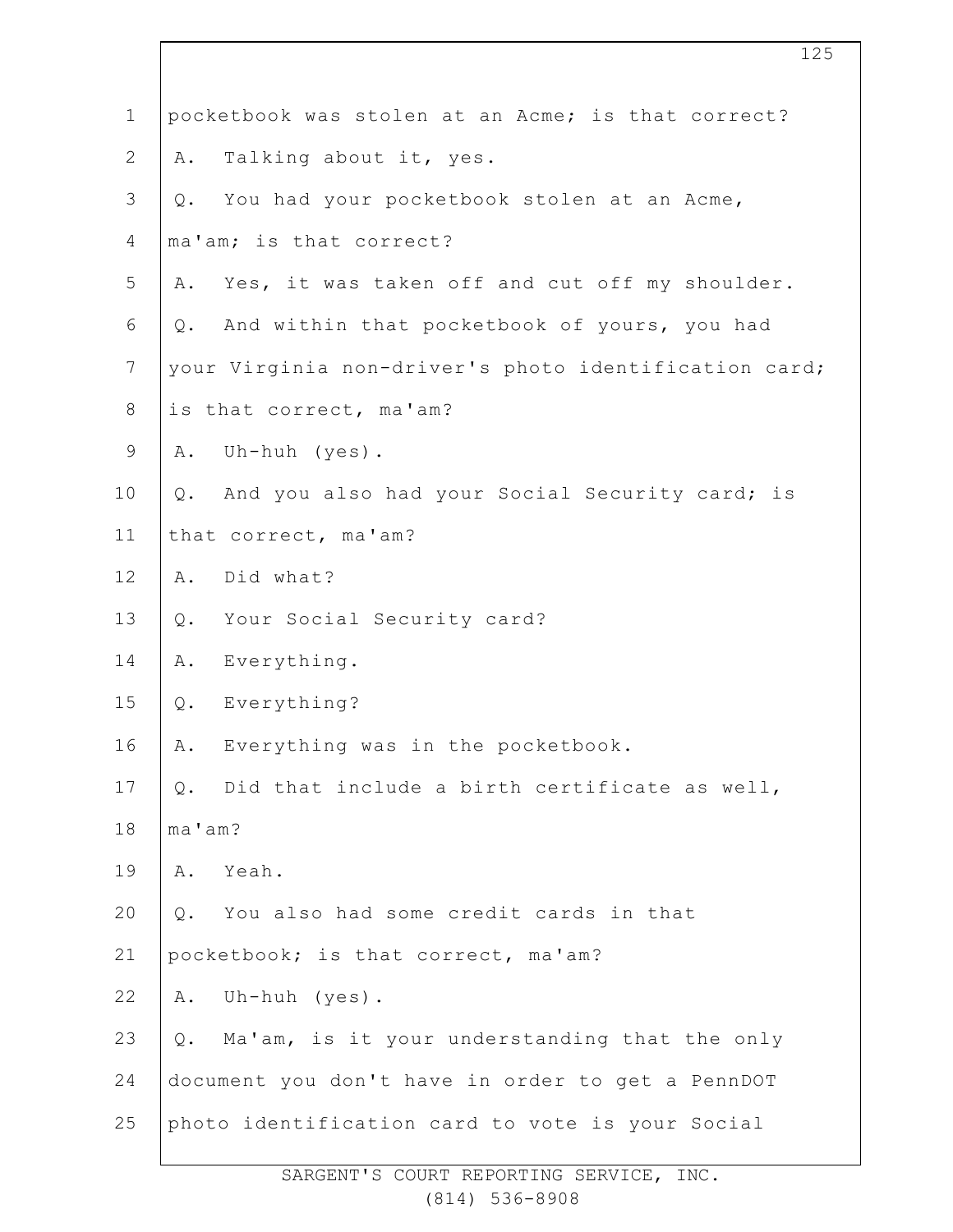| $\mathbf 1$     | Security card?                                        |
|-----------------|-------------------------------------------------------|
| $\mathbf{2}$    | A. So far as I know. I don't --- I have --- they      |
| 3               | told me I had to have my birth certificate and my     |
| 4               | Social Security card. When my daughter looked at      |
| 5               | that letter and read that letter, she said there's    |
| 6               | two more things on there that I had to have. And if   |
| $7\phantom{.0}$ | I didn't have them, she told me there wasn't no use   |
| $\,8\,$         | in going without that and the Social Security card.   |
| 9               | There's three things she told me that I got to have.  |
| 10              | I don't know what the other two is. I can't           |
| 11              | remember. But I do know it was the Social Security    |
| 12              | card and the birth certificate was the main first two |
| 13              | things. So when I got them two things, then they      |
| 14              | tell me that I need to have the Social Security card. |
| 15              | And these other two things that was on there, because |
| 16              | he read them, I don't doubt that's what that they     |
| 17              | were. I couldn't tell you that.                       |
| 18              | Now, ma'am, the last time we met was at your<br>Q.    |
| 19              | deposition and your videotaped trial deposition. And  |
| 20              | at that point, you told me that a social worker was   |
| 21              | assisting you in getting your Social Security card;   |
| 22              | is that correct?                                      |
| 23              | Yeah, but I have never gotten in touch with my<br>Α.  |
| 24              | Social Security card member to ask her about the      |
| 25              | Social Security, because I really didn't bother about |
|                 |                                                       |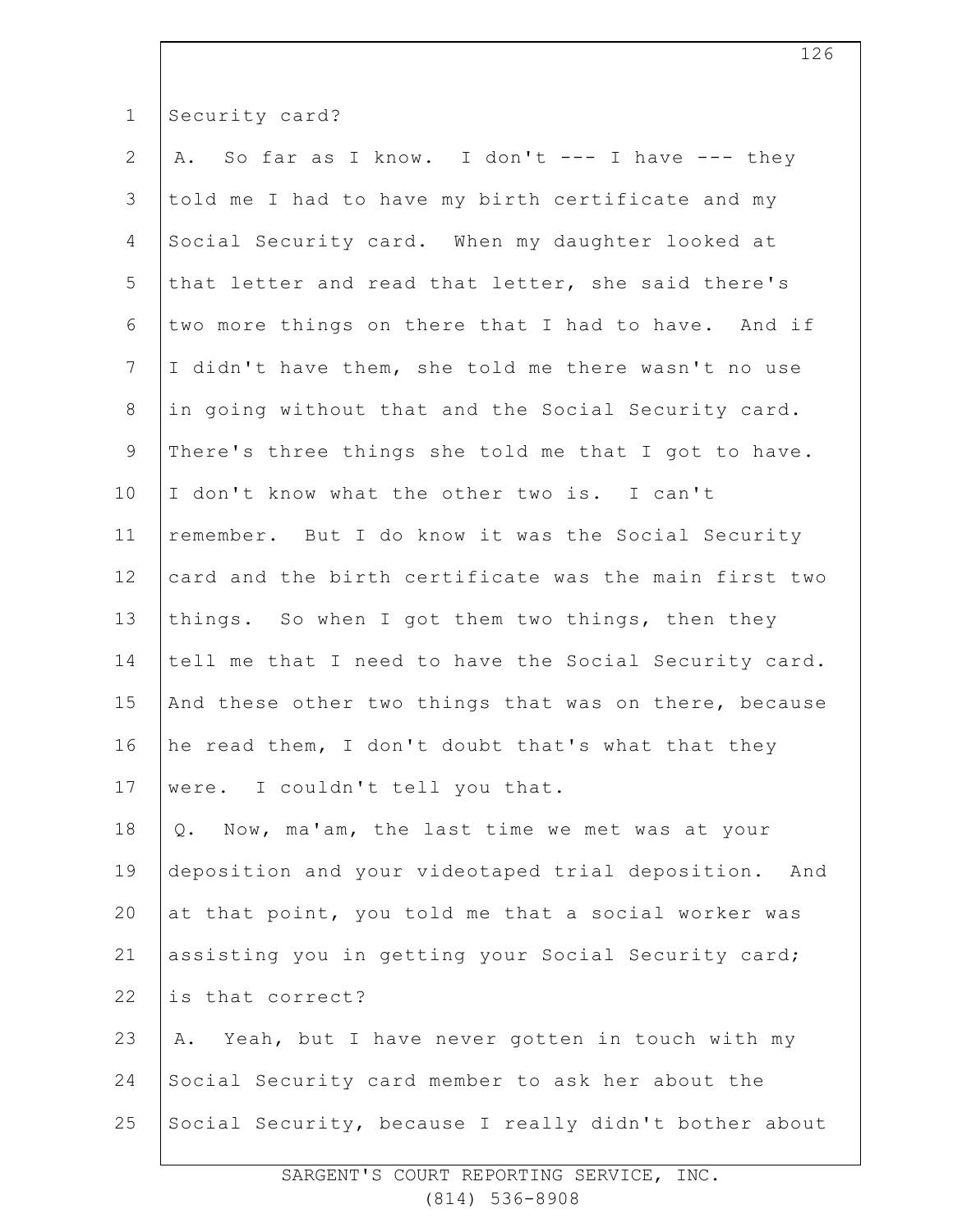| $\mathbf 1$    | it. I know it by heart and I just never bothered her   |
|----------------|--------------------------------------------------------|
| $\mathbf{2}$   | about it, because nobody ever asked me to show it to   |
| $\mathfrak{Z}$ | them.                                                  |
| 4              | Q. So you know your Social Security number;            |
| 5              | correct?                                               |
| 6              | I know it by heart.<br>Α.                              |
| $\overline{7}$ | And you're very proud of that; is that right,<br>Q.    |
| $\,8\,$        | ma'am?                                                 |
| $\mathsf 9$    | Huh?<br>Α.                                             |
| 10             | Q. You're very proud to know that; is that right,      |
| 11             | ma'am?                                                 |
| 12             | A. Yes, I do know it. I've known it ever since I       |
| 13             | had it. I sat down and learned it by heart, and I      |
| 14             | know it.                                               |
| 15             | Q. Now, ma'am, this Virginia non-driver's photo        |
| 16             | identification card that was taken from your           |
| 17             | pocketbook, ma'am, was that in the name of Viviette    |
| 18             | Applewhite?                                            |
| 19             | That's what it's in.<br>Α.                             |
| 20             | And your Social Security card was in the name of<br>Q. |
| 21             | Viviette Applewhite; is that correct, ma'am?           |
| 22             | That's correct.<br>Α.                                  |
| 23             | Now, ma'am, when we met before, you also<br>Q.         |
| 24             | testified that it would be very easy for you to        |
| 25             | obtain a replacement for that Virginia non-driver's    |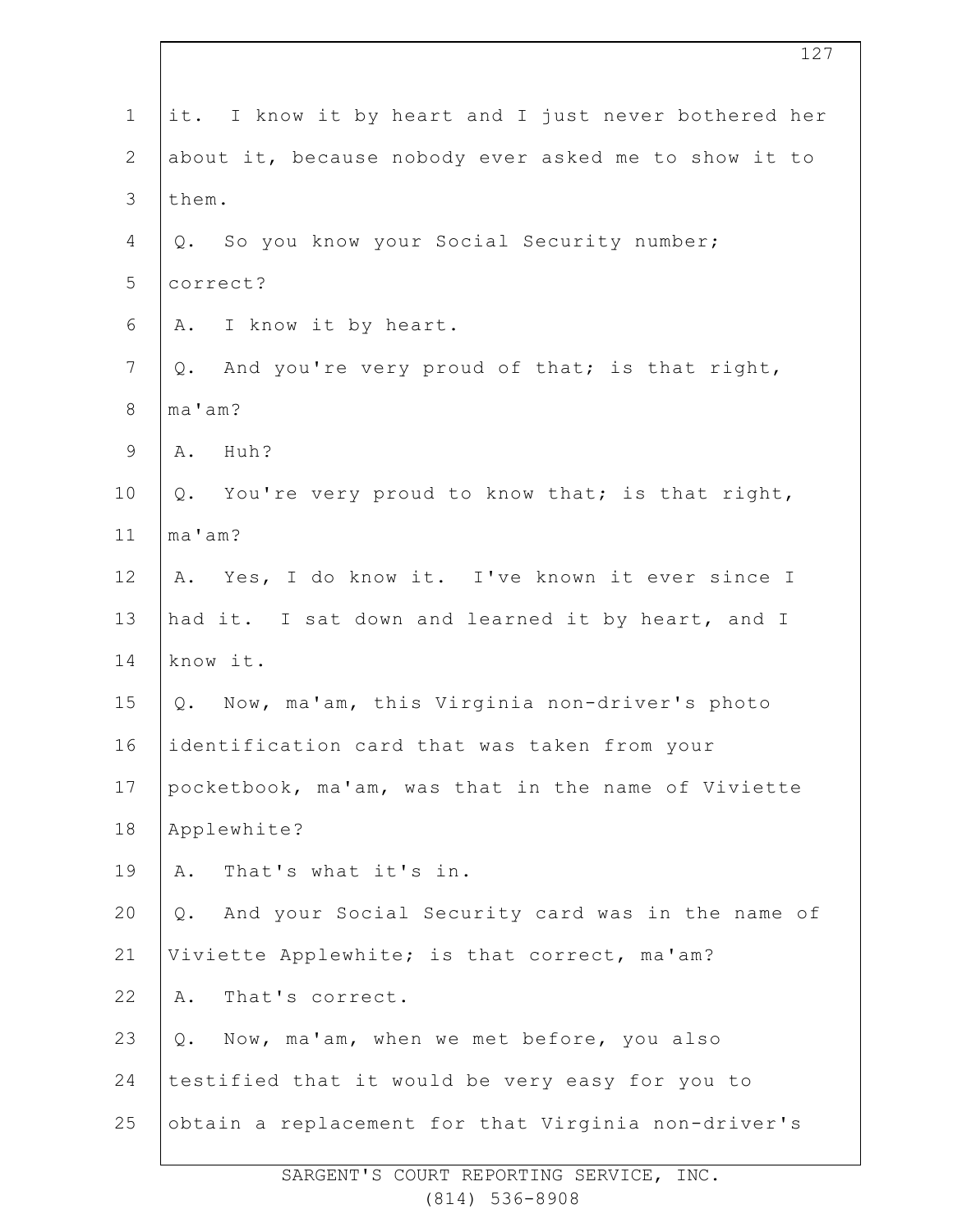| $\mathbf 1$    | photo identification card; is that correct, ma'am?      |
|----------------|---------------------------------------------------------|
| $\mathbf{2}$   | Say that again.<br>Α.                                   |
| $\mathfrak{Z}$ | Last time we met, you testified that it would be<br>Q.  |
| 4              | very easy for you to obtain a replacement for your      |
| 5              | Virginia non-driver's photo identification card; is     |
| 6              | that correct?                                           |
| $7\phantom{.}$ | Yeah, I could go back there and get that, but I<br>Α.   |
| $\,8\,$        | don't want that. It wouldn't do no good in              |
| $\mathsf 9$    | Pennsylvania. Pennsylvania don't want that. They        |
| 10             | want PennDOT, and I don't have it.                      |
| 11             | And the only thing that stops you from getting<br>$Q$ . |
| 12             | that Virginia non-photo (sic) identification card is    |
| 13             | that you have to travel to Virginia; is that correct,   |
| 14             | ma'am?                                                  |
| 15             | A. That's right.                                        |
| 16             | Ma'am, is your current address 5457 Wayne<br>Q.         |
| 17             | Avenue, Apartment 805, Philadelphia, Pennsylvania?      |
| 18             | Uh-huh $(yes)$ .<br>Α.                                  |
| 19             | Is that a yes, ma'am?<br>Q.                             |
| 20             | That's right.<br>Α.                                     |
| 21             | Now, your attorney showed you some images of<br>Q.      |
| 22             | documents up there. And I just want you to take a       |
| 23             | look at them. I have them here for you, and I'll        |
| 24             | mark them for identification as Commonwealth One.       |
| 25             | (Respondents' Exhibit One marked for                    |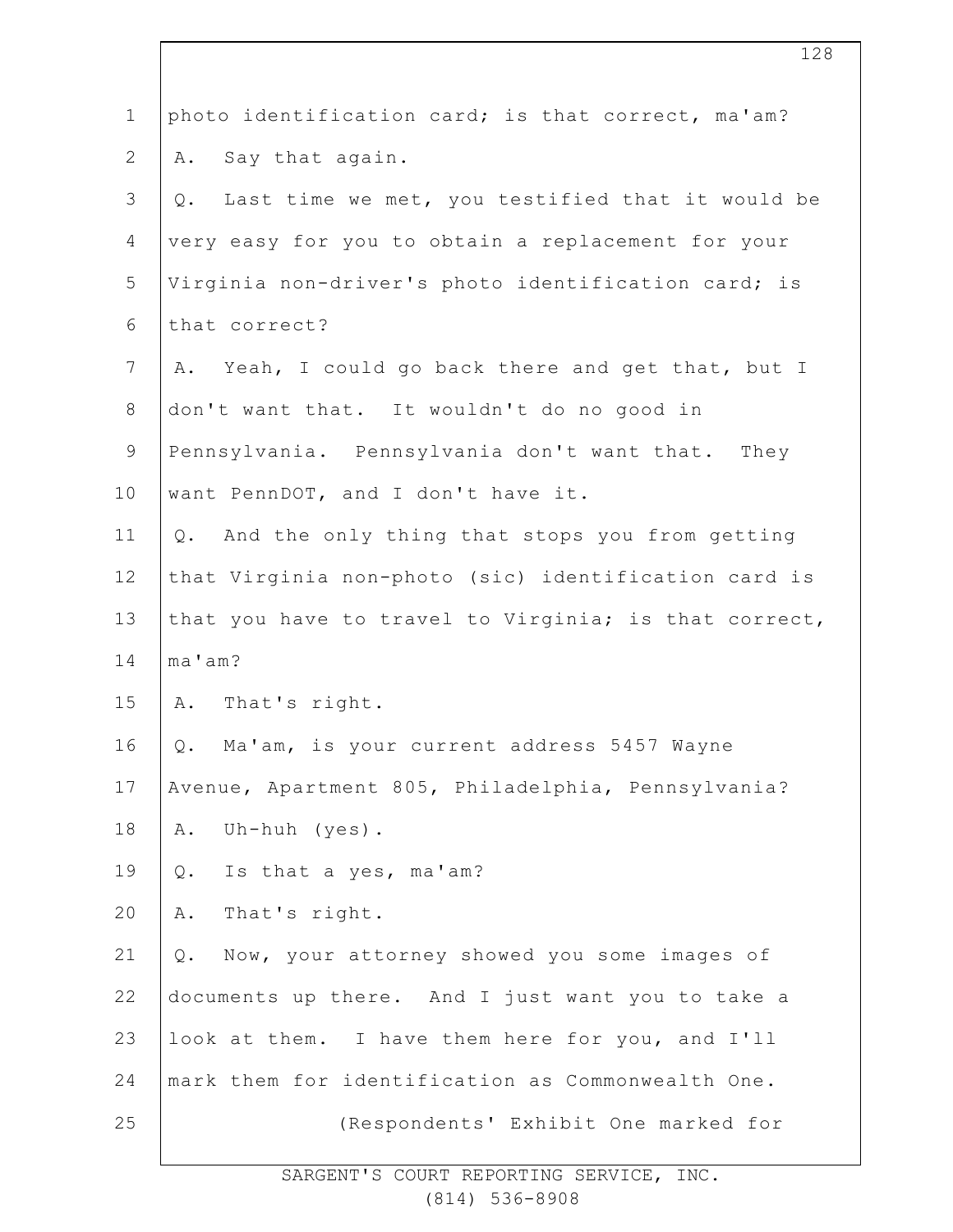1 2 3 4 5 6 7 8 9 10 11 12 13 14 15 16 17 18 19 20 21 22 23 24 25 129 identification.) ATTORNEY SCHMIDT: May I approach, Your Honor? JUDGE SIMPSON: Yes. A. I can't promise you that I can read them, because I got cataracts on two eyes. ATTORNEY WALCZAK: Is it easier for us to show them? Because we can show them. BY ATTORNEY SCHMIDT: Q. I'll represent to you that what we've marked as Commonwealth One is four documents that were previously shown by your Counsel. And the first document is a Philadelphia Asset Property Management, Incorporation document. I'd like you to look at that first document, ma'am? A. Look at what? You're going to have to help me here,  $---$ Q. Sure. A. --- because I don't see these things real good. ATTORNEY SCHMIDT: May I approach, Your Honor? JUDGE SIMPSON: Yes.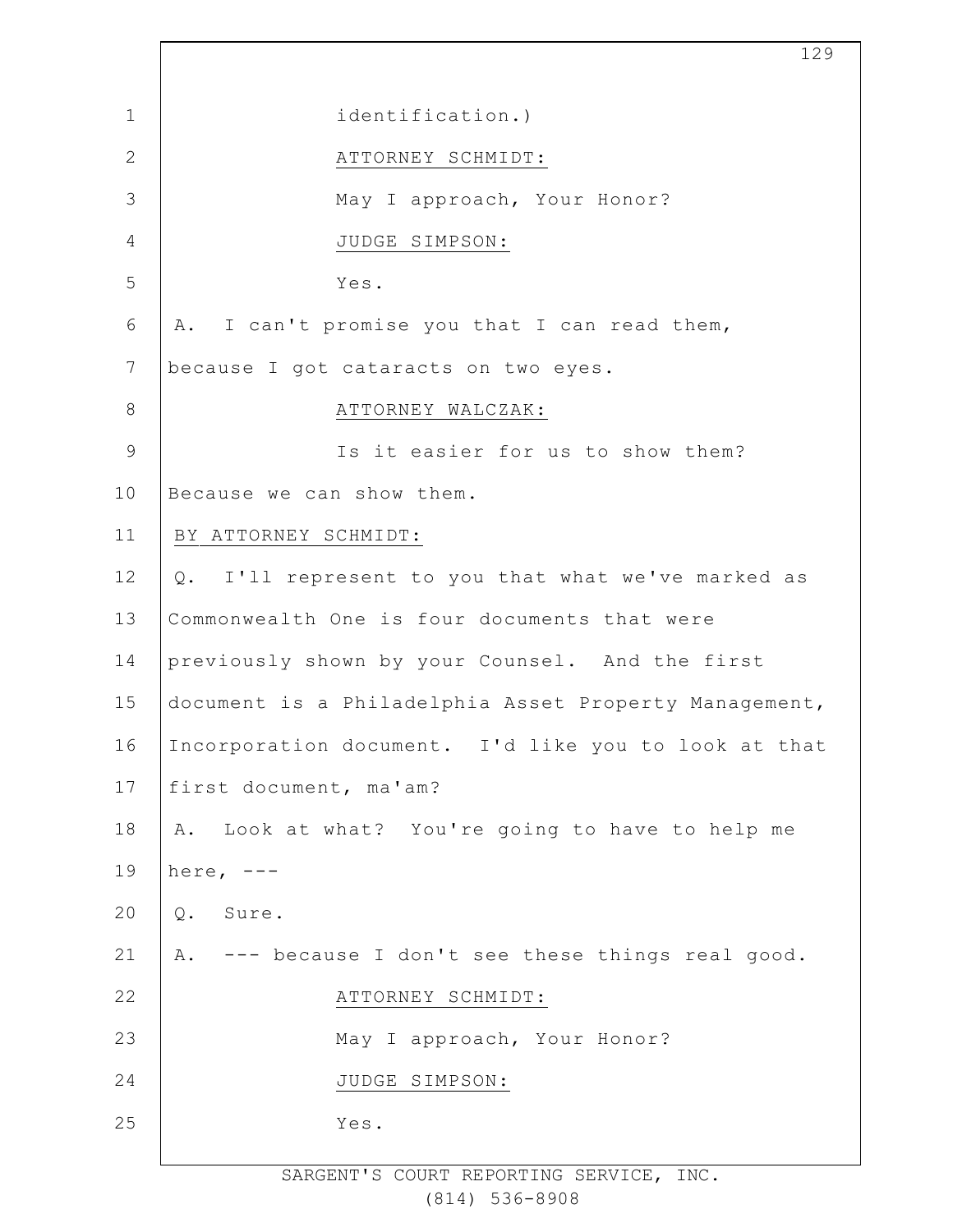| $\mathbf 1$    | These letters are all together with me.<br>Α.        |
|----------------|------------------------------------------------------|
| $\mathbf{2}$   | BY ATTORNEY SCHMIDT:                                 |
| $\mathfrak{Z}$ | Ma'am, I just want you to take a look at the<br>Q.   |
| 4              | first page there.                                    |
| 5              | Right. Is that the same as this?<br>Α.               |
| $\sqrt{6}$     | Yes, ma'am.<br>Q.                                    |
| $\overline{7}$ | So what are you trying to get off of this from<br>Α. |
| $\,8\,$        | me?                                                  |
| $\mathsf 9$    | Q. I want to ask you, is that your address on those  |
| 10             | lines right there?                                   |
| 11             | Oh, yeah, that's my address.<br>Α.                   |
| 12             | And that's your current address, ma'am?<br>Q.        |
| 13             | Yeah.<br>Α.                                          |
| 14             | Q. Can you turn to the second page, please? And      |
| 15             | this is the Hoveround service repair order.          |
| 16             | A. Yeah.                                             |
| 17             | Okay. I want you to look at top left-hand<br>Q.      |
| 18             | corner of the document, and let me know, do you see  |
| 19             | your address there, ma'am?                           |
| 20             | Yes, it's on there.<br>Α.                            |
| 21             | Is that your current address?<br>Q.                  |
| 22             | Uh-huh (yes).<br>Α.                                  |
| 23             | And can you tell me, is the date on that<br>Q.       |
| 24             | document June 1st, 2011? Do you see that in the top  |
| 25             | right-hand corner?                                   |
|                |                                                      |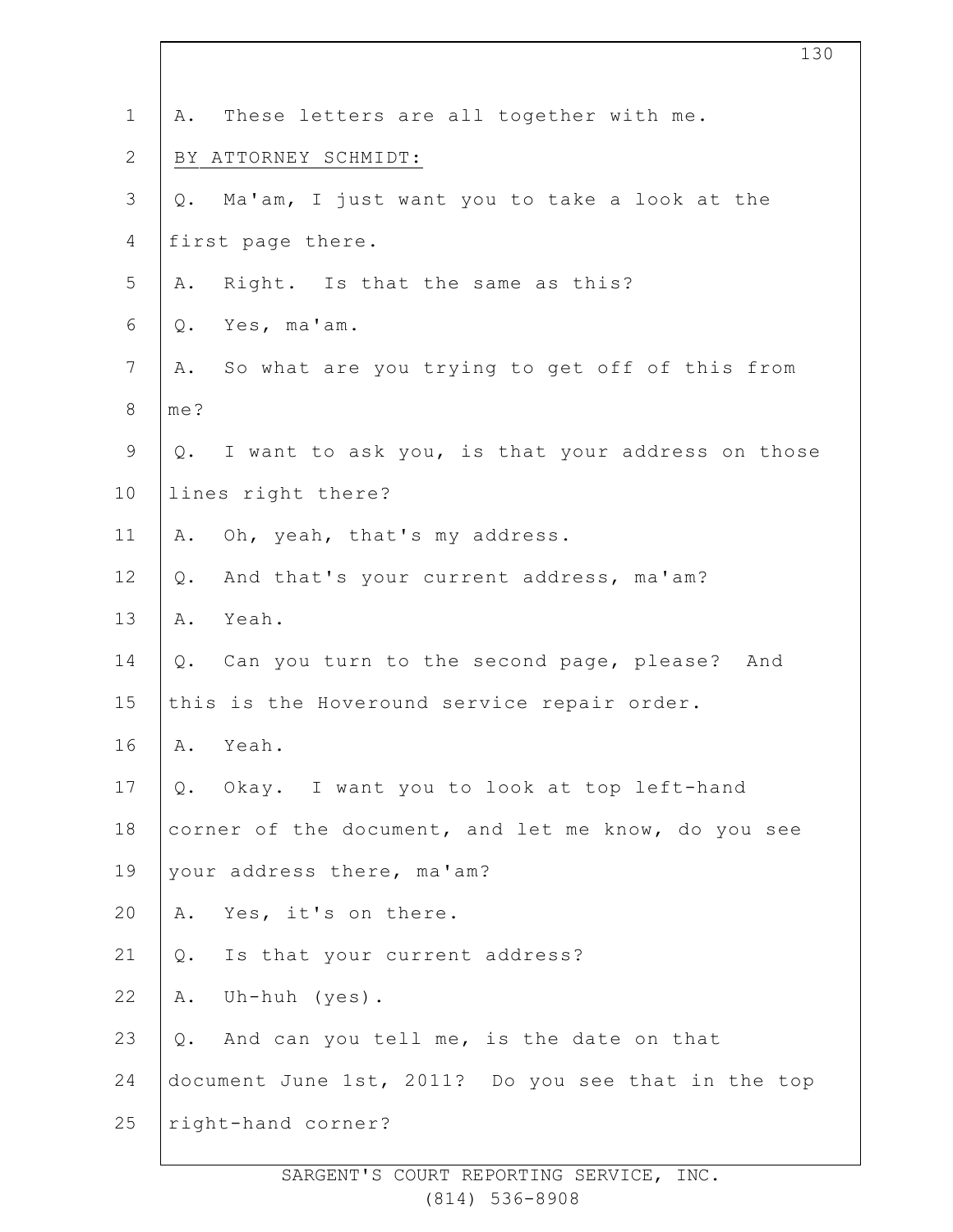| $\mathbf 1$    | Yeah, May 5th or 6th. It's May the 5th.<br>Α.            |
|----------------|----------------------------------------------------------|
| $\overline{2}$ | Okay. Now, ma'am, just one more document.<br>Q.          |
| 3              | Let's turn to the very last one, which is a Bravo        |
| 4              | health monthly prescription medication summary. Take     |
| 5              | a look at that document. Do you see your current         |
| 6              | address on that document, ma'am?                         |
| $\overline{7}$ | See a current address where?<br>Α.                       |
| $8\,$          | At the top there, ma'am.<br>Q.                           |
| $\mathsf 9$    | Yeah.<br>Α.                                              |
| 10             | Okay. And its 5457 Wayne Avenue, Apartment 805.<br>$Q$ . |
| 11             | Uh-huh (yes). That's right.<br>Α.                        |
| 12             | And ma'am, you talked a little bit earlier about<br>Q.   |
| 13             | how you're a very independent person; is that            |
| 14             | correct?                                                 |
| 15             | A. Uh-huh (yes).                                         |
| 16             | And no one takes care of yourself and you live<br>Q.     |
| 17             | alone; is that correct?                                  |
| 18             | Uh-huh (yes).<br>Α.                                      |
| 19             | And you're very capable and able to travel in<br>Q.      |
| 20             | Philadelphia by public transportation; is that           |
| 21             | correct, ma'am?                                          |
| 22             | Yes.<br>Α.                                               |
| 23             | Okay. And you already testified today that<br>Q.         |
| 24             | you've been to a PennDOT driver's licensing center;      |
| 25             | is that correct, ma'am?                                  |
|                |                                                          |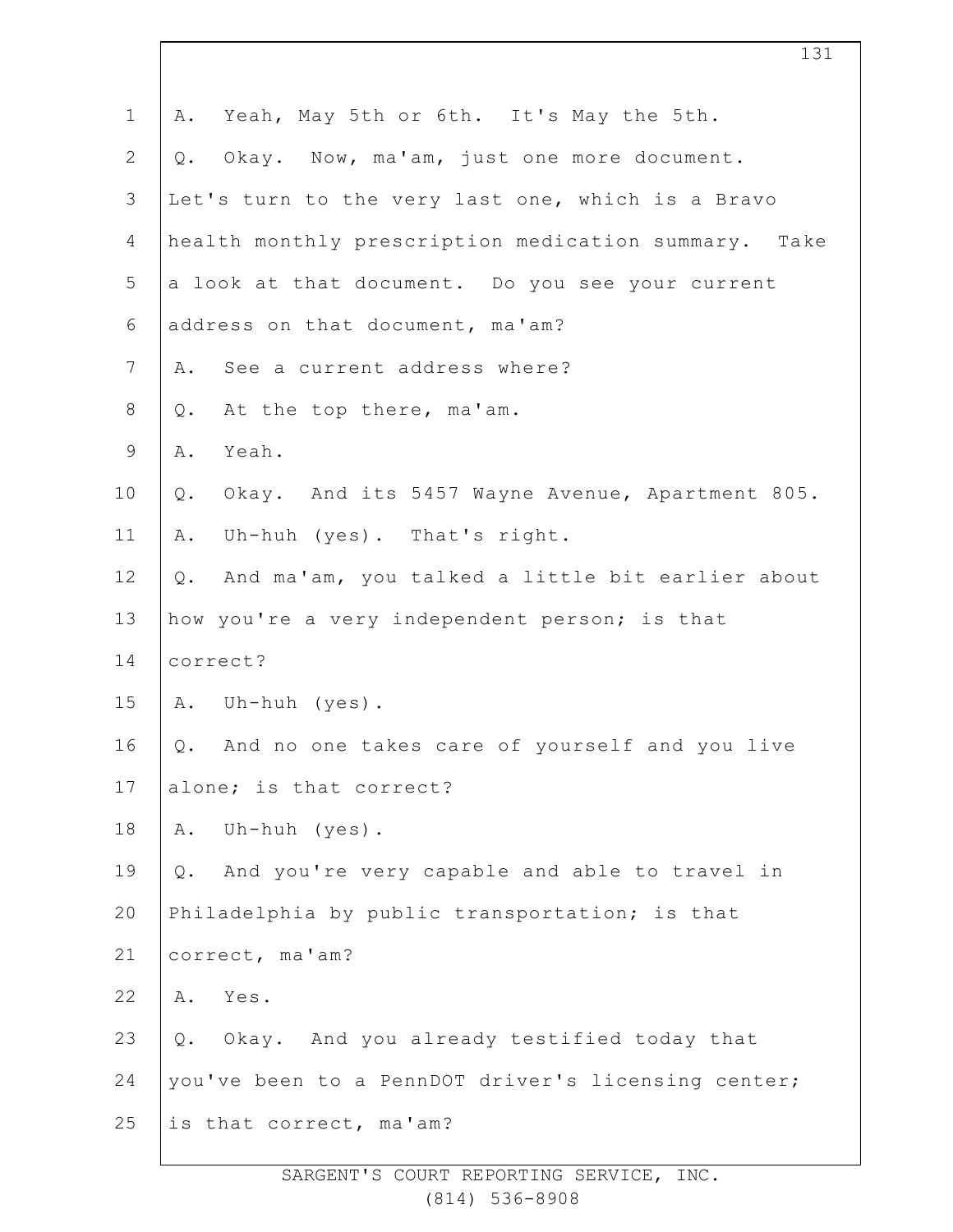| $\mathbf 1$    | Say that again.<br>Α.                                 |
|----------------|-------------------------------------------------------|
| $\mathbf{2}$   | You already testified earlier today that you've<br>Q. |
| 3              | been to a PennDOT driver's licensing center; is that  |
| 4              | correct, ma'am?                                       |
| 5              | Yes.<br>Α.                                            |
| 6              | And you had no problem getting there; is that<br>Q.   |
| $7\phantom{.}$ | correct, ma'am?                                       |
| $8\,$          | No. I just get on the bus and go.<br>Α.               |
| $\mathsf 9$    | And you know the Philadelphia SEPTA bus system<br>Q.  |
| 10             | very well; is that correct, ma'am?                    |
| 11             | Uh-huh (yes).<br>Α.                                   |
| 12             | Q. Okay. Your polling place, ma'am, isn't that        |
| 13             | about a block and a half away from your apartment; is |
| 14             | that correct?                                         |
| 15             | A. Is what a block away?                              |
| 16             | Where you vote, ma'am, your polling place, is<br>Q.   |
| 17             | that located about a block and a half away?           |
| 18             | It's not even a block from where I'm at, but I<br>Α.  |
| 19             | don't know that it's going to be there this year or   |
| 20             | not. We don't know where it's going to be this year.  |
| 21             | They haven't told us. They say it might be in the     |
| 22             | building. They don't know. We don't know where it's   |
| 23             | going to be at.                                       |
| 24             | Q. So it might be in your own building; is that       |
| 25             | correct, ma'am?                                       |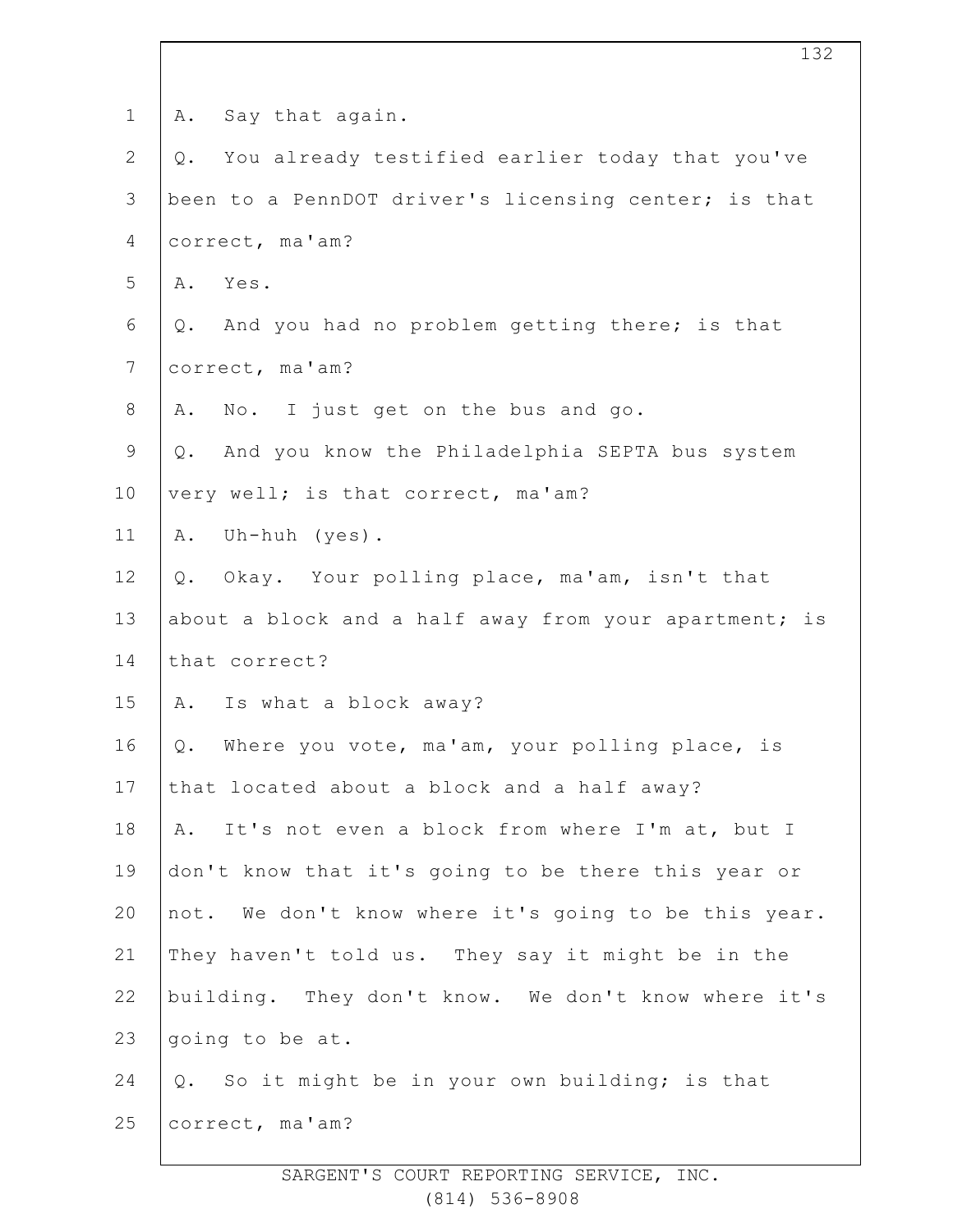| $\mathbf 1$    | It could be. I don't know.<br>Α.                     |
|----------------|------------------------------------------------------|
| $\mathbf{2}$   | Now, I want to ask you a question.<br>Q.             |
| 3              | They didn't tell us where it's going to be. I<br>Α.  |
| 4              | don't know.                                          |
| 5              | Q. Let's talk about your building, ma'am, your       |
| 6              | apartment complex. When we met before, you testified |
| $\overline{7}$ | and you told me that you first learned of this voter |
| $\,8\,$        | identification law because there was a big, big sign |
| $\mathsf 9$    | in the hallway of your apartment complex; is that    |
| 10             | correct, ma'am?                                      |
| 11             | Uh-huh (yes).<br>Α.                                  |
| 12             | Is that a yes, ma'am?<br>$Q$ .                       |
| 13             | Α.<br>Yes.                                           |
| 14             | JUDGE SIMPSON:                                       |
| 15             | She answered affirmatively.                          |
| 16             | Yes.<br>Α.                                           |
| 17             | BY ATTORNEY SCHMIDT:                                 |
| 18             | And as a result of seeing that sign, you<br>Q.       |
| 19             | immediately traveled to Face to Face; is that        |
| 20             | correct, ma'am?                                      |
| 21             | When I saw it --- is this the sign you're<br>Α.      |
| 22             | talking about that I met Niki?                       |
| 23             | Yes, ma'am.<br>Q.                                    |
| 24             | That's right. It was on the wall.<br>Α.              |
| 25             | Q. Okay. And you went to Face to Face because it     |
|                |                                                      |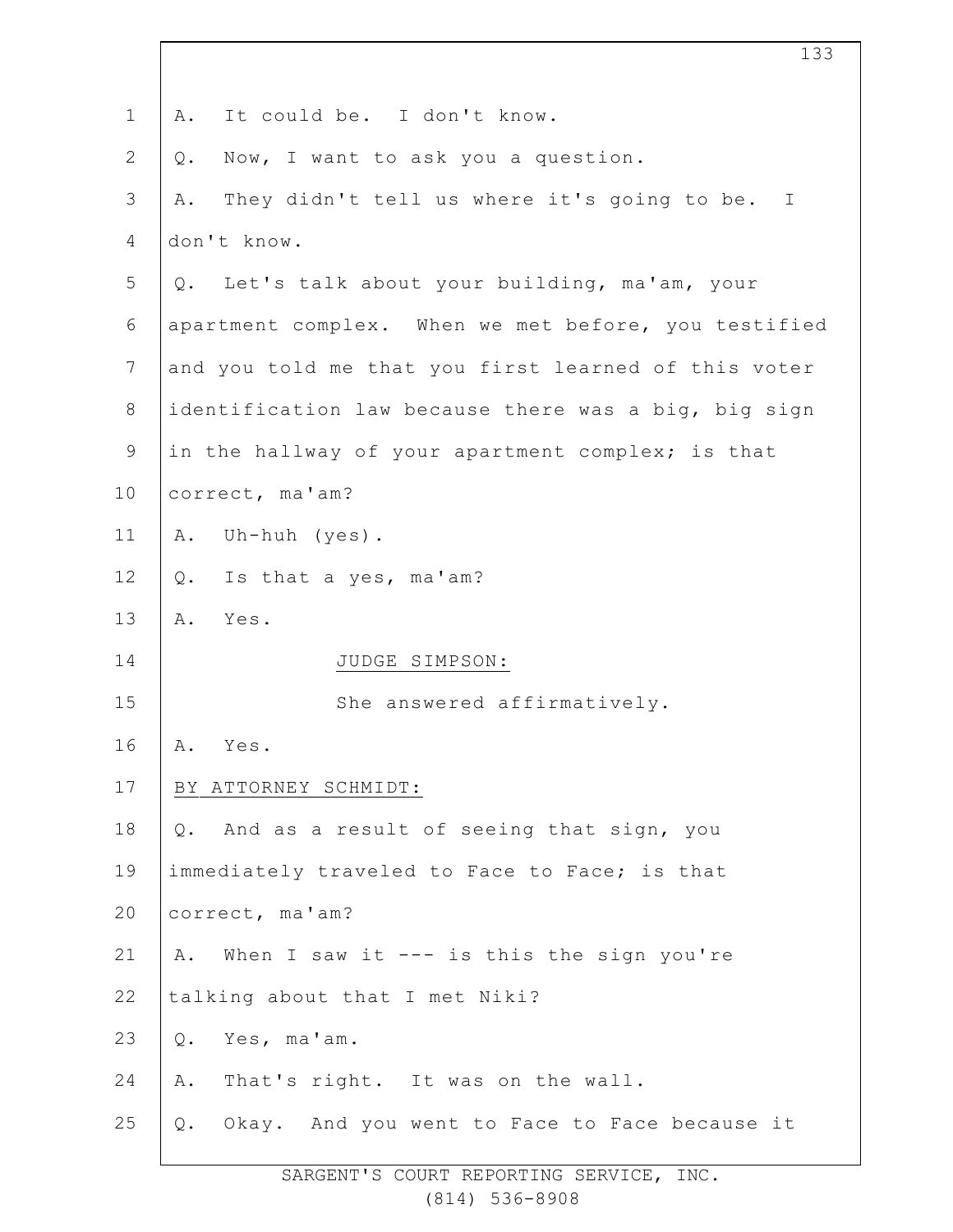| $\mathbf 1$    | was your understanding you needed a birth                |
|----------------|----------------------------------------------------------|
| $\overline{2}$ | certificate; is that correct, ma'am?                     |
| $\mathsf 3$    | Uh-huh (yes). Yes.<br>Α.                                 |
| $\overline{4}$ | Okay. And when you went to Face to Face, it was<br>$Q$ . |
| 5              | at that point that you got involved in this lawsuit;     |
| 6              | is that correct, ma'am?                                  |
| $\overline{7}$ | That's what I did.<br>Α.                                 |
| $8\,$          | And did you know that you were involved in this<br>Q.    |
| $\mathsf 9$    | lawsuit, ma'am?                                          |
| 10             | I didn't exactly know what was going on behind<br>Α.     |
| 11             | like all of this I'm doing now. I didn't know that.      |
| 12             | But I did sign for it, but I didn't know that I was      |
| 13             | going to have to come to Harrisburg and go through       |
| 14             | all this mess because I'm not really able to do it,      |
| 15             | but I did it.                                            |
| 16             | Q. But do you remember telling me you thought you        |
| 17             | were just getting your birth certificate, ma'am; is      |
| 18             | that correct?                                            |
| 19             | I don't understand that either. What did you<br>Α.       |
| 20             | say?                                                     |
| 21             | Do you remember when we spoke before and I asked<br>Q.   |
| 22             | you about your involvement in this lawsuit, you          |
| 23             | initially told me that you thought you were just         |
| 24             | getting a birth certificate at Face to Face; is that     |
| 25             | correct?                                                 |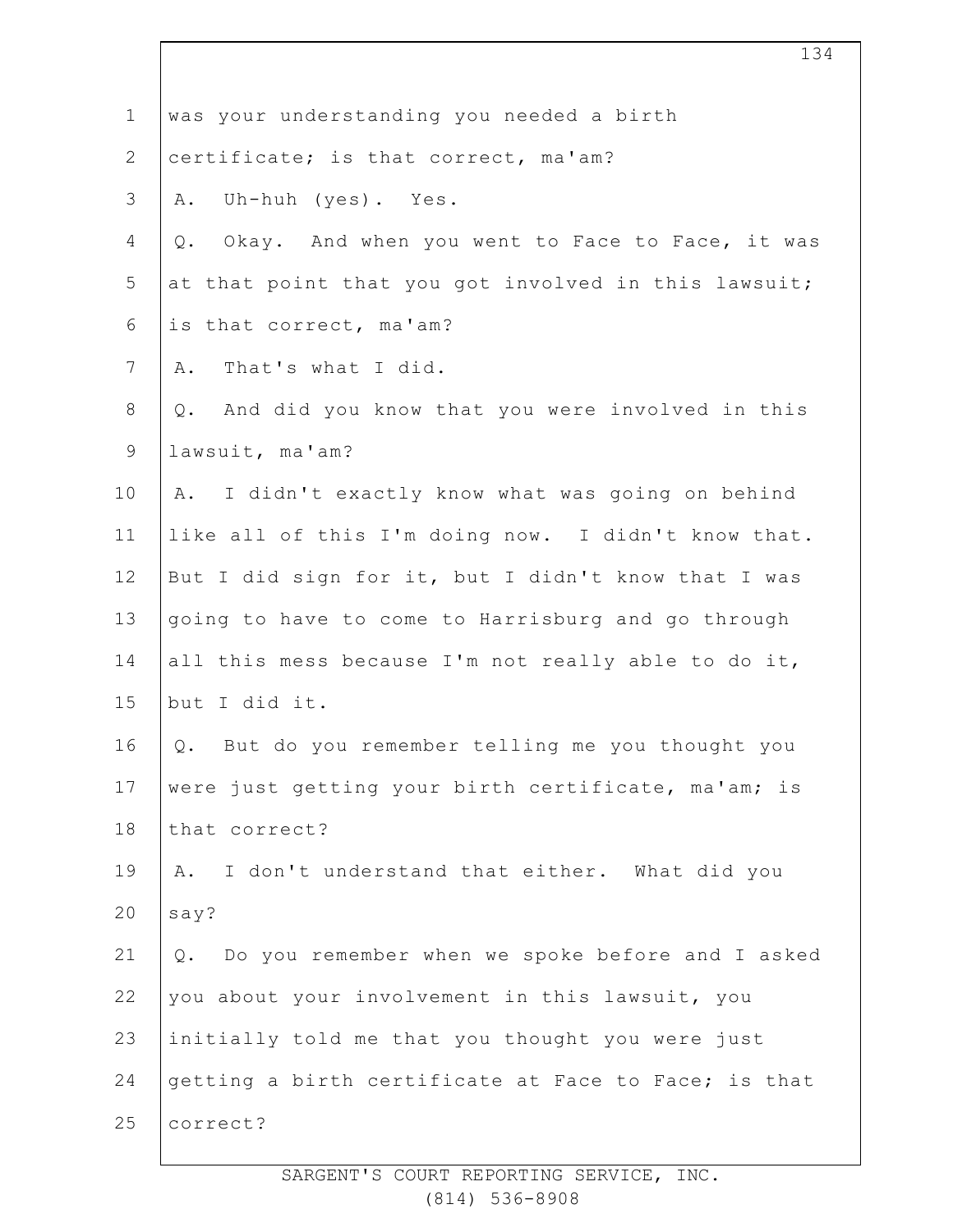| $\mathbf{1}$    | A. I was interested in getting my birth              |
|-----------------|------------------------------------------------------|
| $\mathbf{2}$    | certificate. Because that was the thing they said I  |
| 3               | would need to vote with. I was only trying to vote.  |
| 4               | That's all I was trying to do, was to get a vote     |
| 5               | (sic), so that I could vote. That was the reason I   |
| 6               | said. Like I said, anything you're talking about,    |
| $7\phantom{.0}$ | that's what it was. It was concerning me to be able  |
| 8               | to vote. That's why I went there.                    |
| $\mathsf 9$     | Q. Ma'am, let's talk about your credit cards that    |
| 10              | were stolen from your pocketbook. When they were     |
| 11              | stolen, the thieves that took them didn't use those  |
| 12              | to make purchases in your name; is that correct,     |
| 13              | ma'am?                                               |
| 14              | A. Beg your pardon?                                  |
| 15              | Q. The thieves that took your credit cards from      |
| 16              | your pocketbook, they didn't use those credit cards  |
| 17              | to make purchases in your name; is that correct?     |
| 18              | A. Right. They had them all, and I had to pay for    |
| 19              | them. And all my credit was compromised. Just to     |
| 20              | get my credit I had for all these years. It's almost |
| 21              | 50 years, and I'm just beginning to get them back.   |
| 22              | You're obviously very upset about that?<br>Q.        |
| 23              | A. Yeah, I was upset. Of course, I was.              |
| 24              | ATTORNEY SCHMIDT:                                    |
| 25              | Your Honor, I have nothing further.                  |
|                 |                                                      |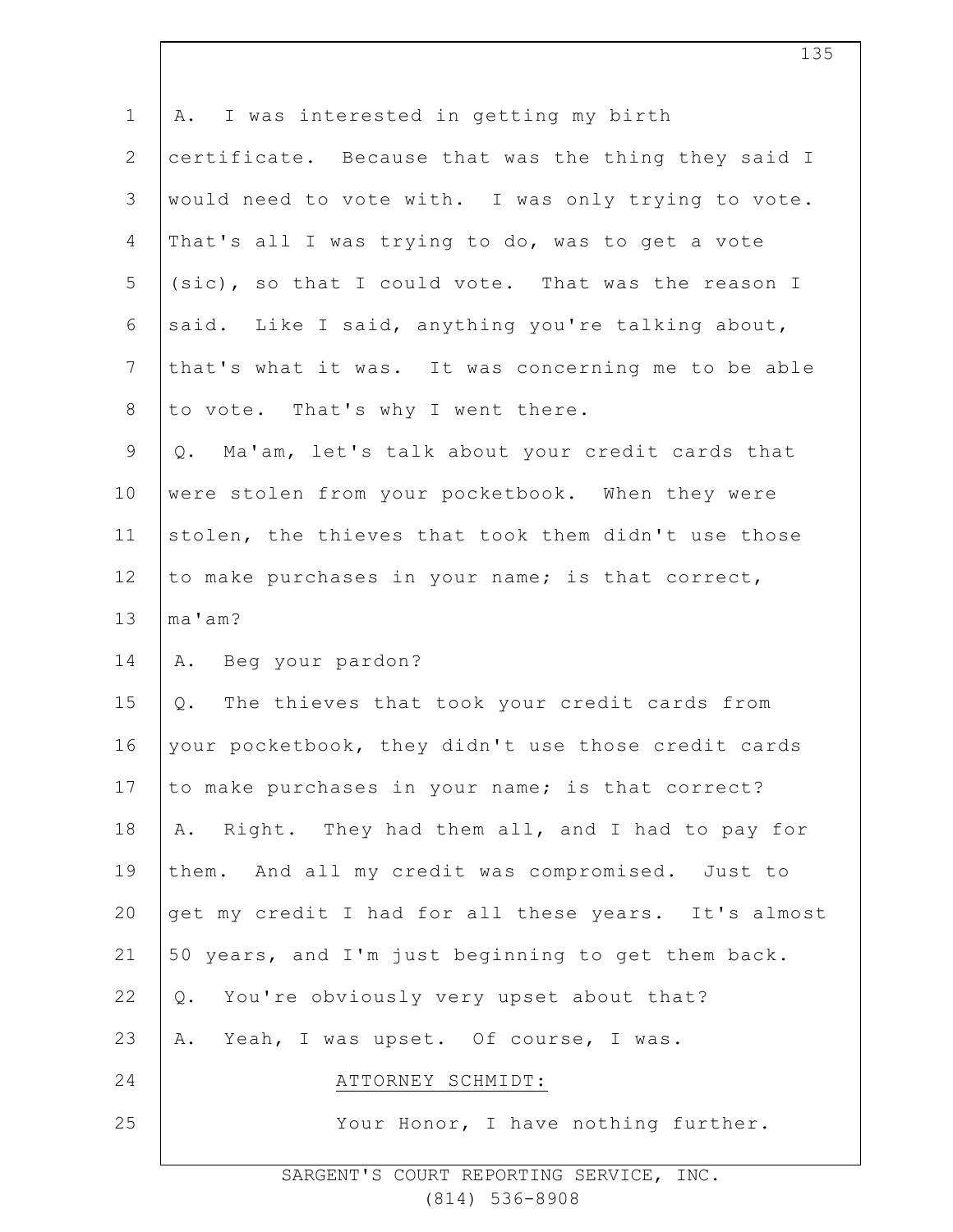| $\mathbf{1}$   | Thank you, ma'am.  |                                                      |
|----------------|--------------------|------------------------------------------------------|
| $\mathbf{2}$   |                    | ATTORNEY WALCZAK:                                    |
| 3              |                    | We have nothing further, Your Honor.                 |
| $\overline{4}$ |                    | JUDGE SIMPSON:                                       |
| 5              |                    | You may step down or ride down.                      |
| 6              |                    | Normally this would be a good breaking point. How    |
| $\overline{7}$ |                    | much time? Counsel, do you need something other than |
| $8\,$          | an hour for lunch? |                                                      |
| $\mathsf 9$    |                    | ATTORNEY GERSCH:                                     |
| 10             |                    | Your Honor, Ms. Gonzales would be our                |
| 11             |                    | next witness. She'll be about 20, 30 minutes if Your |
| 12             |                    | Honor is prepared to go that long.                   |
| 13             |                    | JUDGE SIMPSON:                                       |
| 14             |                    | You want to do it now?                               |
| 15             |                    | ATTORNEY GERSCH:                                     |
| 16             |                    | We can do it now or we can do it after               |
| 17             |                    | lunch, whatever Your Honor ---.                      |
| 18             |                    | JUDGE SIMPSON:                                       |
| 19             |                    | Either way. Only if you want to bring                |
| 20             | the witnesses.     |                                                      |
| 21             |                    | ATTORNEY GERSCH:                                     |
| 22             |                    | We'll put her on now. She's                          |
| 23             |                    | sequestered. Mr. Walczak is getting her.             |
| 24             |                    | JUDGE SIMPSON:                                       |
| 25             |                    | Good enough.                                         |
|                |                    |                                                      |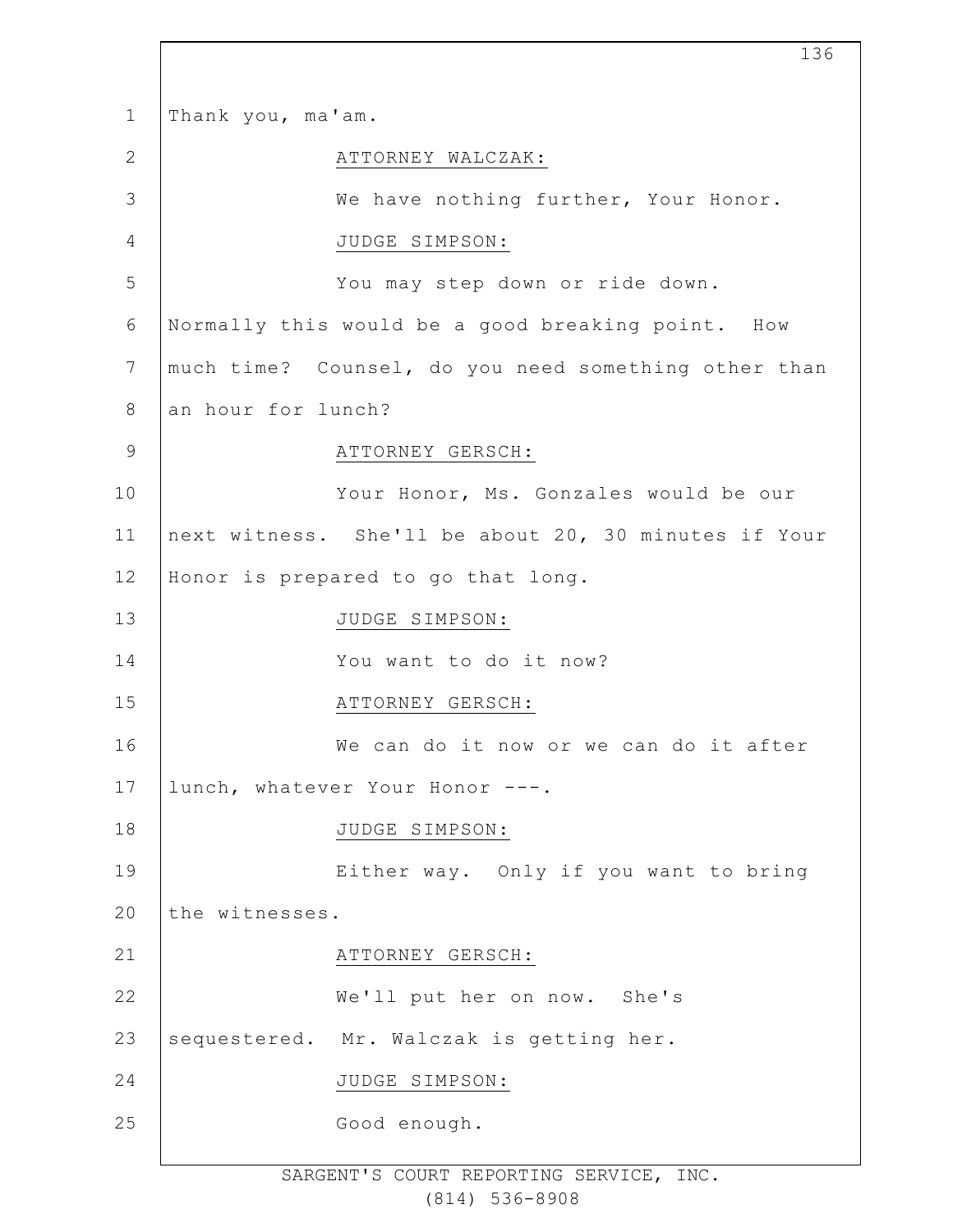1 2 3 4 5 6 7 8 9 10 11 12 13 14 15 16 17 18 19 20 21 22 23 24 25 RECESS TAKEN JUDGE SIMPSON: This is what happens when you get in bright and fresh at the beginning of the trial. Next week we may not be able to do this. MR. TURNER: Can you raise your right hand? ---------------------------------------------------- ANA GONZALEZ, HAVING FIRST BEEN DULY SWORN, TESTIFIED AS FOLLOWS: ---------------------------------------------------- MR. TURNER: Thank you. DIRECT EXAMINATION BY ATTORNEY GEFFEN: Q. Good afternoon, ma'am. How are you? A. How are you doing? Fine. Q. Good. We met before. But my name is Ben Geffen. I'm an attorney with the Public Interest Law Center of Philadelphia. And would you please state and spell your name for the record? A. Ana, A-N-A, and Gonzalez, G-O-N-Z-A-L-E-Z. Q. Where do you live, Ms. Gonzalez? A. I live in Philadelphia. Q. What part of town?

137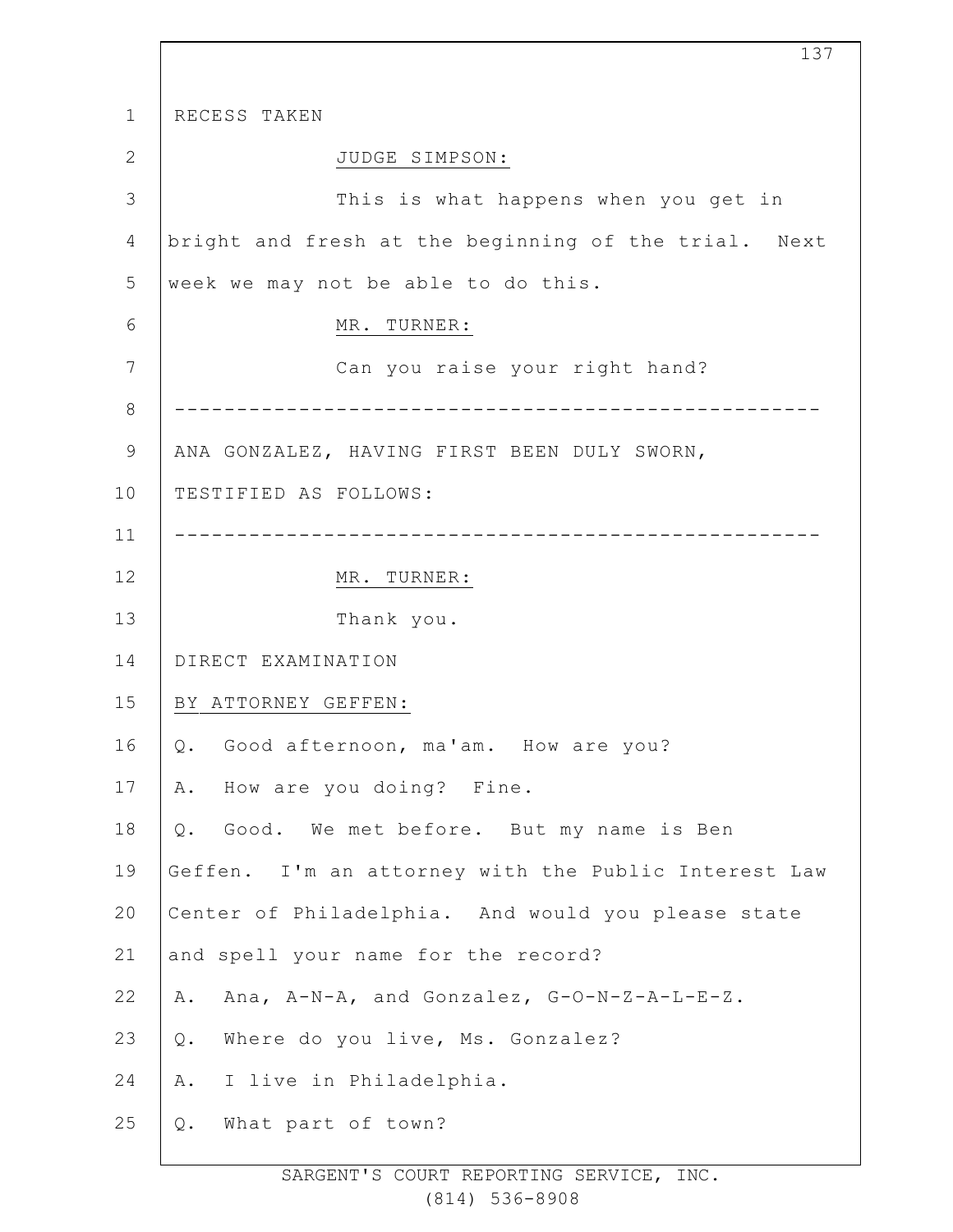| $\mathbf 1$    | Α.            | Northeast.                                          |
|----------------|---------------|-----------------------------------------------------|
| $\overline{2}$ | $Q$ .         | And whom do you live with?                          |
| 3              | Α.            | My husband.                                         |
| 4              | Q.            | Okay. And how long have you lived in                |
| 5              |               | Pennsylvania?                                       |
| 6              | Α.            | Twenty-three (23) years.                            |
| $\overline{7}$ | Q.            | Where were you born?                                |
| 8              | Α.            | I was born in Puerto Rico.                          |
| $\mathsf 9$    | $Q$ .         | And what was your date of birth?                    |
| 10             | Α.            | June 13th, 1949.                                    |
| 11             | Q.            | Okay. Did you grow up in Puerto Rico?               |
| 12             | Α.            | $\mbox{No}$ .                                       |
| 13             | $Q$ .         | Where did you grow up?                              |
| 14             | Α.            | New York.                                           |
| 15             | Q.            | New York City?                                      |
| 16             | Α.            | Yes.                                                |
| 17             | Q.            | And do you have a birth certificate?                |
| 18             | Α.            | I don't know. I don't think so.                     |
| 19             | $\mathsf Q$ . | Okay. Who brought you up?                           |
| 20             | Α.            | My mother. The woman that brought me up, her        |
| 21             |               | name was Ana Clemente.                              |
| 22             | Q.            | And was she your biological mother?                 |
| 23             | Α.            | No.                                                 |
| 24             |               | Q. I'd like to show you an exhibit. And this is     |
| 25             |               | Petitioner Exhibit 232. It'll come up on the screen |
|                |               |                                                     |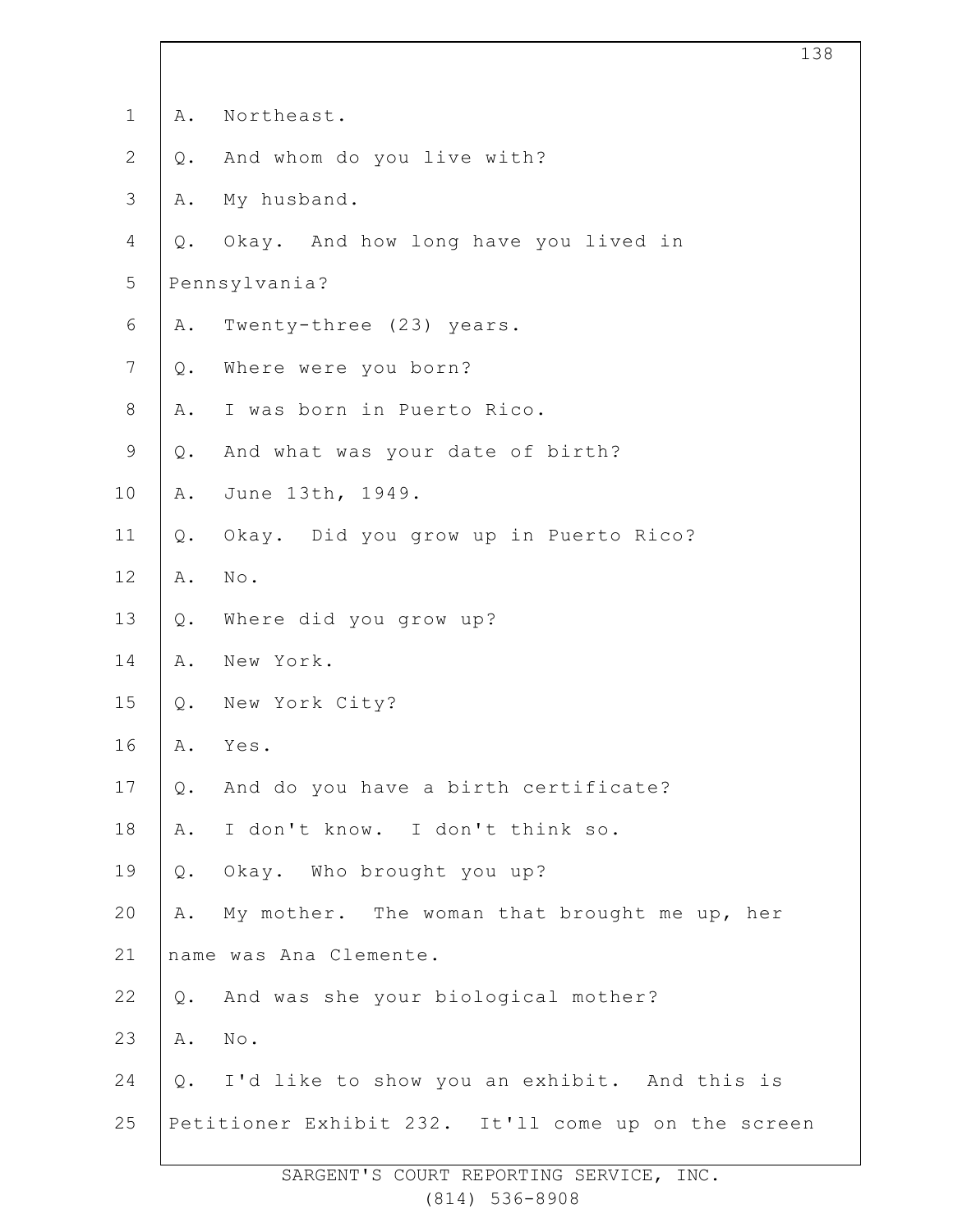| $\mathbf 1$    | here. And it's page number --- Bates page number       |
|----------------|--------------------------------------------------------|
| $\mathbf{2}$   | 2034. Yeah, that's the one. What's this document?      |
| 3              | That's my baptism paper.<br>Α.                         |
| 4              | And I see the name of two parents there. Can<br>Q.     |
| 5              | you tell me what those names are?                      |
| 6              | The two parents is Jesus Aponte (phonetic) and<br>Α.   |
| $\overline{7}$ | my mother is Ana Clemente.                             |
| $8\,$          | Who was Jesus Aponte?<br>Q.                            |
| $\mathcal{G}$  | It was someone she was living with at that time.<br>Α. |
| 10             | Okay. Was he your biological father?<br>$Q$ .          |
| 11             | $\mathbb{N} \circ$ .<br>Α.                             |
| 12             | At some point, you came to use Aponte as your<br>Q.    |
| 13             | surname; is that right?                                |
| 14             | A. Yes, all my school records and everything           |
| 15             | Aponte.                                                |
| 16             | Q. Now, have you been aware your whole life that       |
| 17             | you were not the biological child of Ana Clemente?     |
| 18             | Α.<br>$\texttt{No}$ .                                  |
| 19             | How did you first begin to suspect that that was<br>Q. |
| 20             | the case?                                              |
| 21             | Oh, it happened that one time that I was arguing<br>Α. |
| 22             | with my cousin, and she told me that I wasn't part of  |
| 23             | the family. And I always used to ask my mother why I   |
| 24             | didn't look like the family. And she just said, you    |
| 25             | know, because I looked like my father.                 |
|                |                                                        |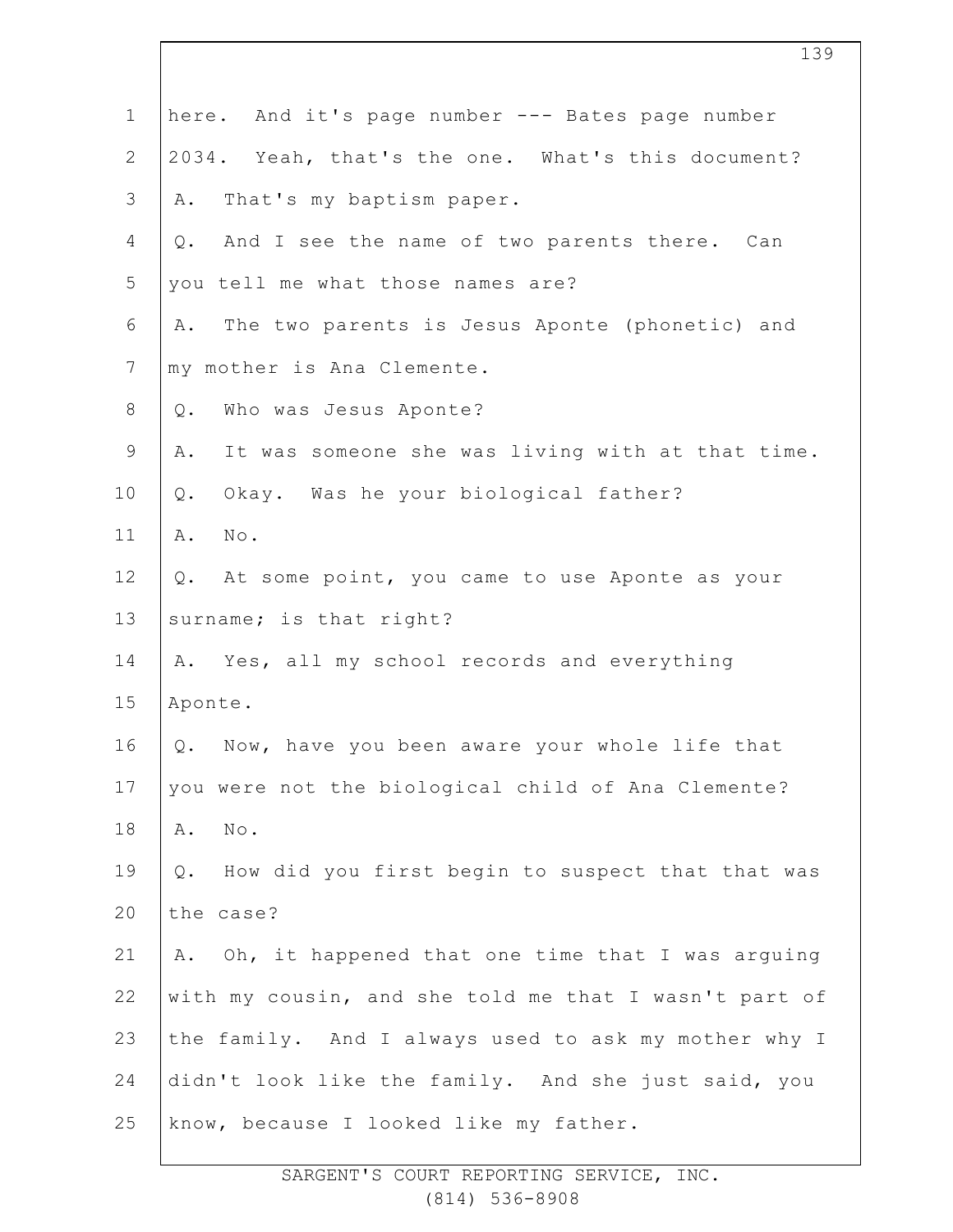| $\mathbf 1$    | Now, your mother's name was Ana Clemente. Was<br>Q.    |
|----------------|--------------------------------------------------------|
| $\mathbf{2}$   | there a famous Clemente she was related to?            |
| $\mathcal{S}$  | Yeah, she was a distant cousin of Roberto<br>Α.        |
| 4              | Clemente.                                              |
| 5              | And did other members of your family resemble<br>$Q$ . |
| 6              | Roberto Clemente?                                      |
| $7\phantom{.}$ | Yes.<br>Α.                                             |
| $8\,$          | And do you feel like you resembled him?<br>Q.          |
| $\mathsf 9$    | Α.<br>No.                                              |
| 10             | Did you ever discuss with Ana Clemente the<br>$Q$ .    |
| 11             | circumstances of your birth?                           |
| 12             | I did. We spoke a little bit about it. And one<br>Α.   |
| 13             | of the things that she had mentioned to me when she    |
| 14             | finally admitted that she wasn't my mother was that    |
| 15             | during --- you know, that she wasn't able to have      |
| 16             | children because during, I believe --- I don't know    |
| 17             | if it was in the '30s or '40s there was a time there   |
| 18             | where they were sterilizing Puerto Rican women in      |
| 19             | Puerto Rico. And it was her and another friend of      |
| 20             | hers, they couldn't have children. And during that     |
| 21             | time, she was married to George Hinnen (phonetic).     |
| 22             | And they had spoken to this woman that was going to    |
| 23             | have an abortion and convinced her that they would     |
| 24             | qive her money for me, and with the understanding      |
| 25             | that when the midwife would deliver me, that she       |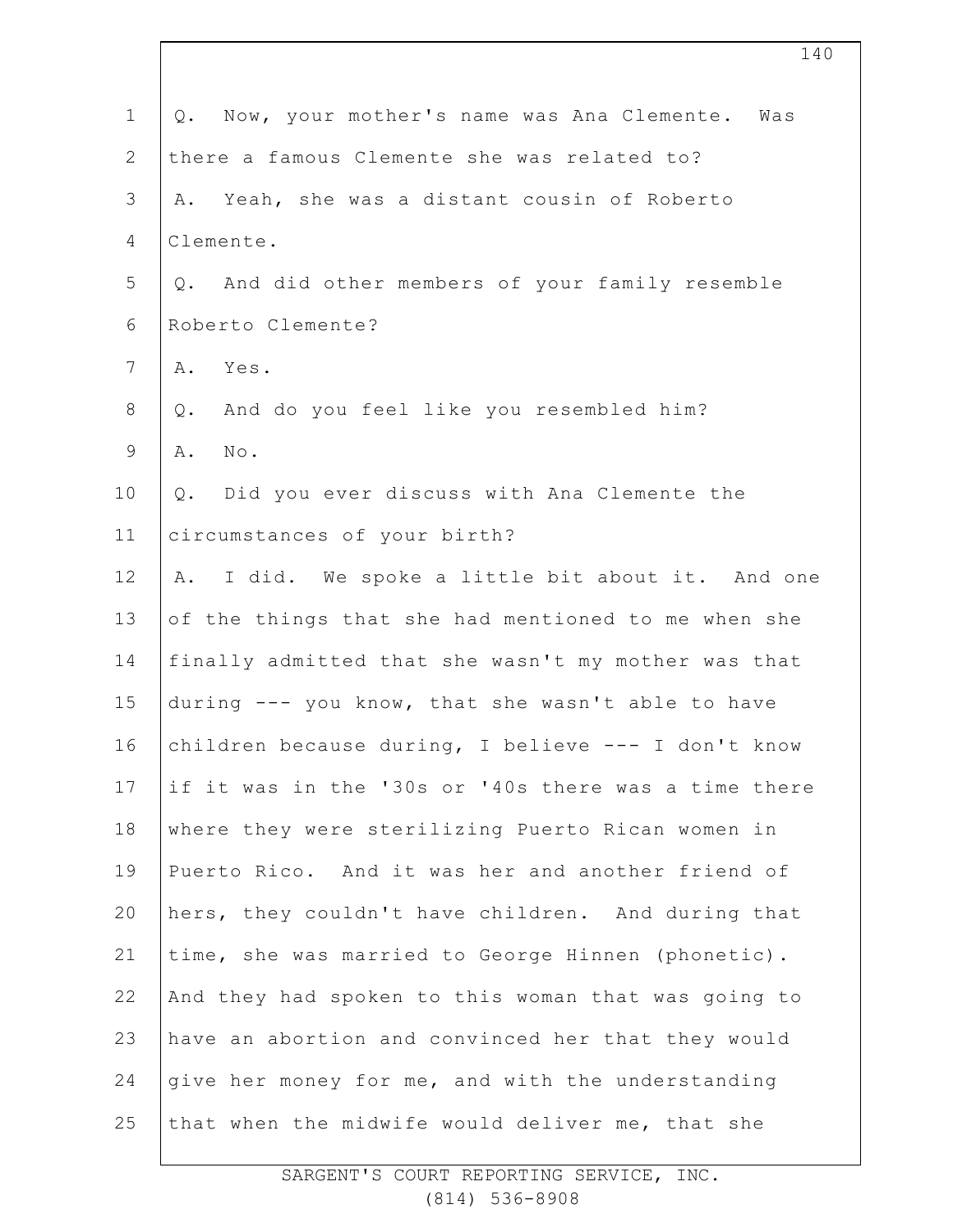| $\mathbf 1$    | would give me to them.                              |
|----------------|-----------------------------------------------------|
| $\mathbf{2}$   | Q. Okay. Now, can you tell me for sure the name of  |
| $\mathcal{S}$  | your biological mother?                             |
| 4              | No.<br>Α.                                           |
| 5              | Can you tell me for sure the name of your<br>Q.     |
| 6              | biological father?                                  |
| $\overline{7}$ | No.<br>Α.                                           |
| $8\,$          | Q. You mentioned a midwife. Do you know whether     |
| $\mathsf 9$    | you were born in a hospital?                        |
| 10             | A. No. From what I understand, I wasn't. I was      |
| 11             | delivered by a midwife.                             |
| 12             | Now, is Ana Clemente still alive?<br>Q.             |
| 13             | No.<br>Α.                                           |
| 14             | What about other members that generation?<br>Q.     |
| 15             | Every single person that knew the whole story<br>Α. |
| 16             | about this, they all passed away. Took the secret   |
| 17             | with them.                                          |
| 18             | Q. Now, I'd like to look at Exhibit 232, again,     |
| 19             | Bates page 2031. This is a certificate of marriage? |
| 20             | Yes.<br>Α.                                          |
| 21             | And what's the name of the groom?<br>$Q$ .          |
| 22             | Angel Gonzalez.<br>Α.                               |
| 23             | And you're still married to him?<br>Q.              |
| 24             | Α.<br>Yes.                                          |
| 25             | Do you have any children with him?<br>Q.            |
|                |                                                     |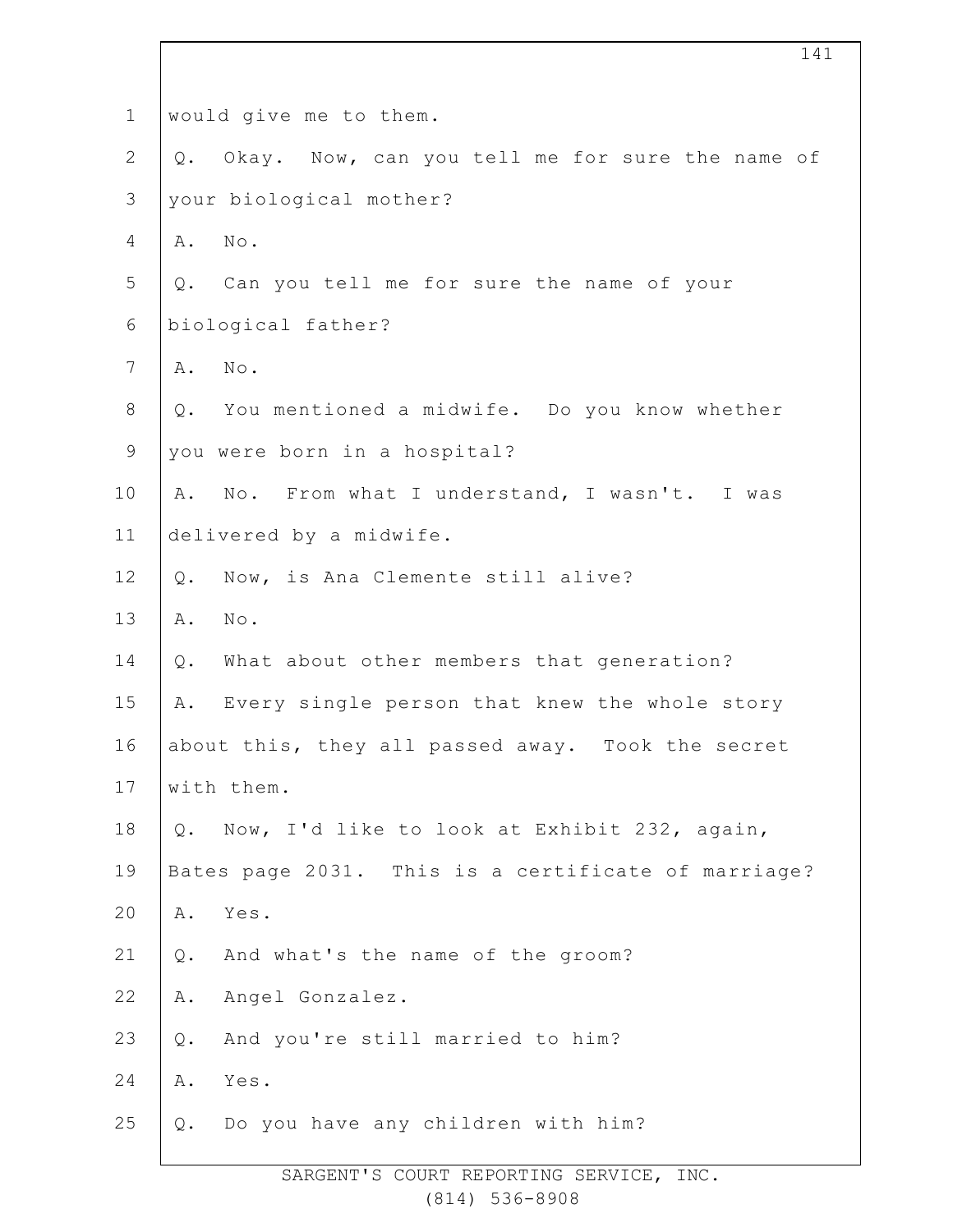| $\mathbf 1$    | Yes, we have four.<br>Α.                               |
|----------------|--------------------------------------------------------|
| $\mathbf{2}$   | And how about grandchildren?<br>Q.                     |
| 3              | Twelve (12) grandchildren.<br>Α.                       |
| 4              | Great. And have you used the surname Gonzalez<br>$Q$ . |
| 5              | since you got married to him?                          |
| 6              | Yes.<br>Α.                                             |
| $\overline{7}$ | And what does husband do for a living?<br>Q.           |
| $8\,$          | He's a engineer, an electronic engineer, with<br>Α.    |
| $\mathsf 9$    | the City of Philadelphia Water Department.             |
| 10             | Q. Okay. I want to ask you about your employment       |
| 11             | history. Are you currently employed?                   |
| 12             | $\texttt{No}$ .<br>Α.                                  |
| 13             | When's the last time you had a paying job?<br>$Q$ .    |
| 14             | It was 1980. I was mainly a housewife, taking<br>Α.    |
| 15             | care of my children and later on my grandchildren.     |
| 16             | Do you still take care of your grandchildren?<br>Q.    |
| 17             | Yes.<br>Α.                                             |
| 18             | Now, when you did work back in the 1980s, did<br>Q.    |
| 19             | you have to show a birth certificate or some other ID  |
| 20             | to verify your employment eligibility?                 |
| 21             | No.<br>Α.                                              |
| 22             | Okay. Are you registered to vote?<br>$Q$ .             |
| 23             | Α.<br>Yes.                                             |
| 24             | And how often do you vote?<br>$Q$ .                    |
| 25             | I vote in every election.<br>Α.                        |
|                |                                                        |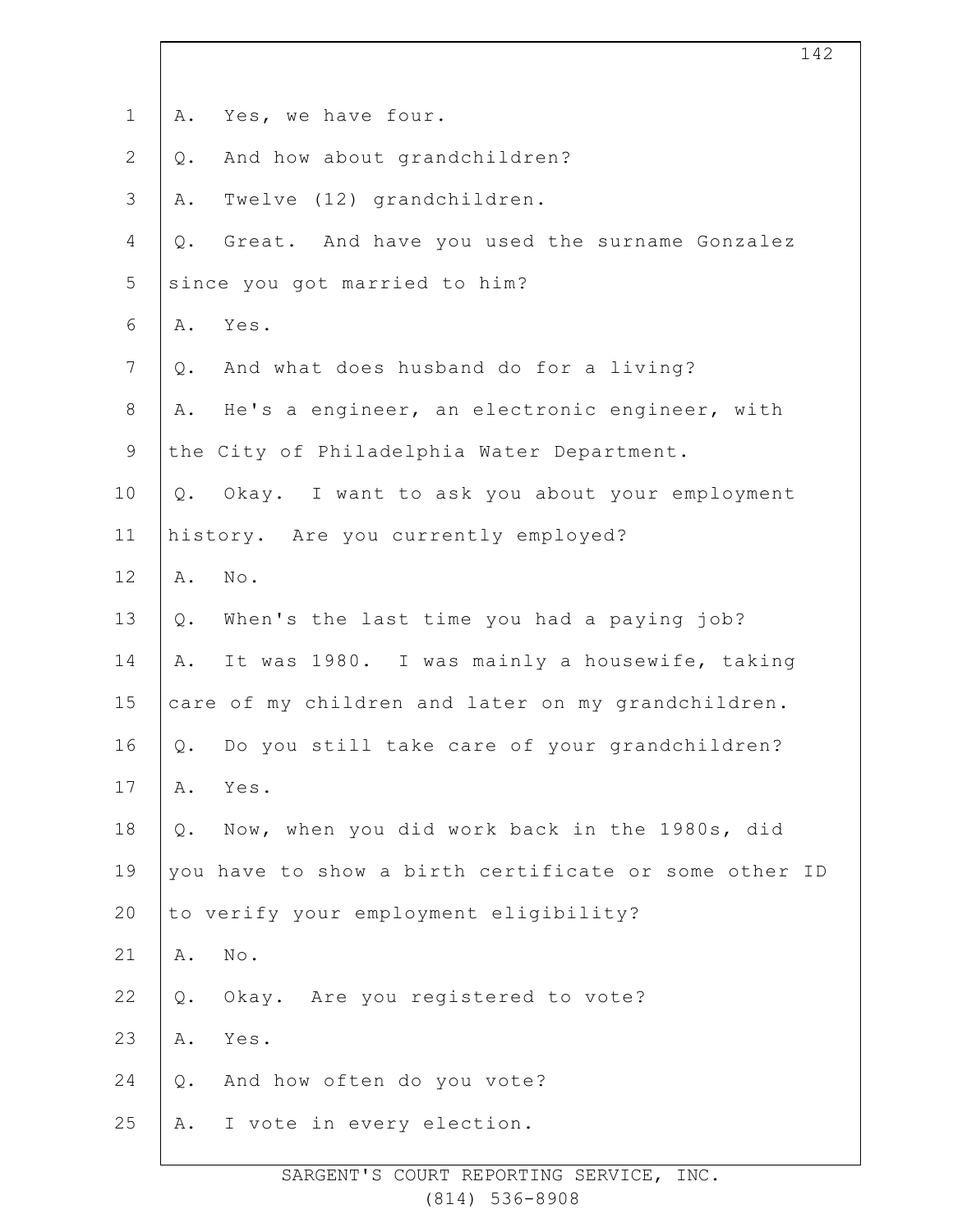| $\mathbf 1$    | Have you ever worked in a polling place?<br>$Q$ .           |
|----------------|-------------------------------------------------------------|
| $\mathbf{2}$   | Yes, during the time when Ronald Regan was<br>Α.            |
| 3              | running. And that happened, because when I was in           |
| 4              | line some of the people, the Spanish speaking people,       |
| 5              | there wasn't an interpreter, so I approached them           |
| 6              | because the people were complaining that there was no       |
| $7\phantom{.}$ | one to understand them, so I offered to volunteer.          |
| $8\,$          | And the polling place said that I couldn't volunteer,       |
| 9              | but they would pay me for the day. So I became the          |
| 10             | interpreter for the election that day.                      |
| 11             | Q. Okay. Have you worked at a polling place since           |
| 12             | then?                                                       |
| 13             | Α.<br>$\mathbb{N} \circ$ .                                  |
| 14             | And when was the last time that you voted?<br>$\mathsf Q$ . |
| 15             | When? The last one was the last presidential<br>Α.          |
| 16             | election. Actually and also the mayor.                      |
| 17             | Q. Okay. There was a primary election back in the           |
| 18             | spring. Did you vote in the spring?                         |
| 19             | Not in the spring.<br>Α.                                    |
| 20             | Okay. Is voting something that's important to<br>Q.         |
| 21             | you?                                                        |
| 22             | Yes.<br>Α.                                                  |
| 23             | And why is that?<br>$\mathsf Q$ .                           |
| 24             | Because my mother and I --- when I was growing<br>Α.        |
| 25             | up, my mother would always talk about the political         |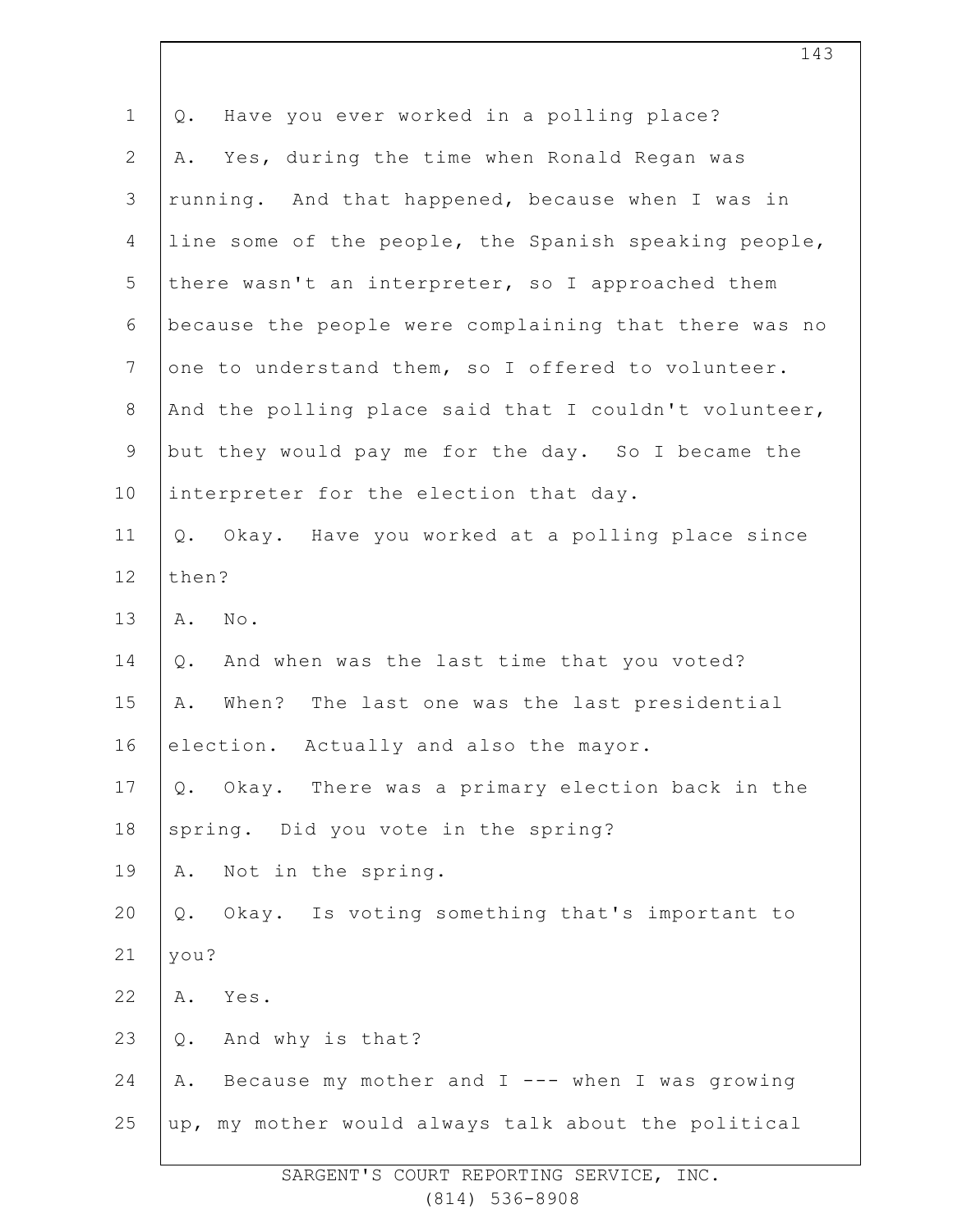| $\mathbf 1$    | issues, you know, things that were going on. Growing  |
|----------------|-------------------------------------------------------|
| $\mathbf{2}$   | up with seeing how many people sacrificed to make     |
| 3              | sure that I also would have an opportunity to vote    |
| 4              | and so in my home it's also been part where we would  |
| 5              | sit down and have discussion, not only with our       |
| 6              | children, but our whole family to the point that even |
| $\overline{7}$ | our grandchildren when the family is having any kind  |
| $\,8\,$        | of political --- even the youngest one will go and    |
| $\mathsf 9$    | stop playing and they'll sit in the living room just  |
| 10             | to listen to the whole family talk.                   |
| 11             | Do you plan to vote in November?<br>$Q$ .             |
| 12             | Α.<br>Yes.                                            |
| 13             | Do you have any photo ID?<br>Q.                       |
| 14             | $\texttt{No}$ .<br>Α.                                 |
| 15             | Have you ever learned to drive a car?<br>$Q$ .        |
| 16             | Α.<br>No.                                             |
| 17             | How do you get around Philadelphia?<br>Q.             |
| 18             | My children and my husband.<br>Α.                     |
| 19             | And have you ever ridden SEPTA?<br>Q.                 |
| 20             | Yes, I have ridden SEPTA.<br>Α.                       |
| 21             | And how did you get to Harrisburg today?<br>$Q$ .     |
| 22             | Someone from the ACLU brought me.<br>Α.               |
| 23             | Now, have you ever tried to get Pennsylvania to<br>Q. |
| 24             | issue you a birth certificate?                        |
| 25             | No, not the State of Pennsylvania. I tried to<br>Α.   |
|                |                                                       |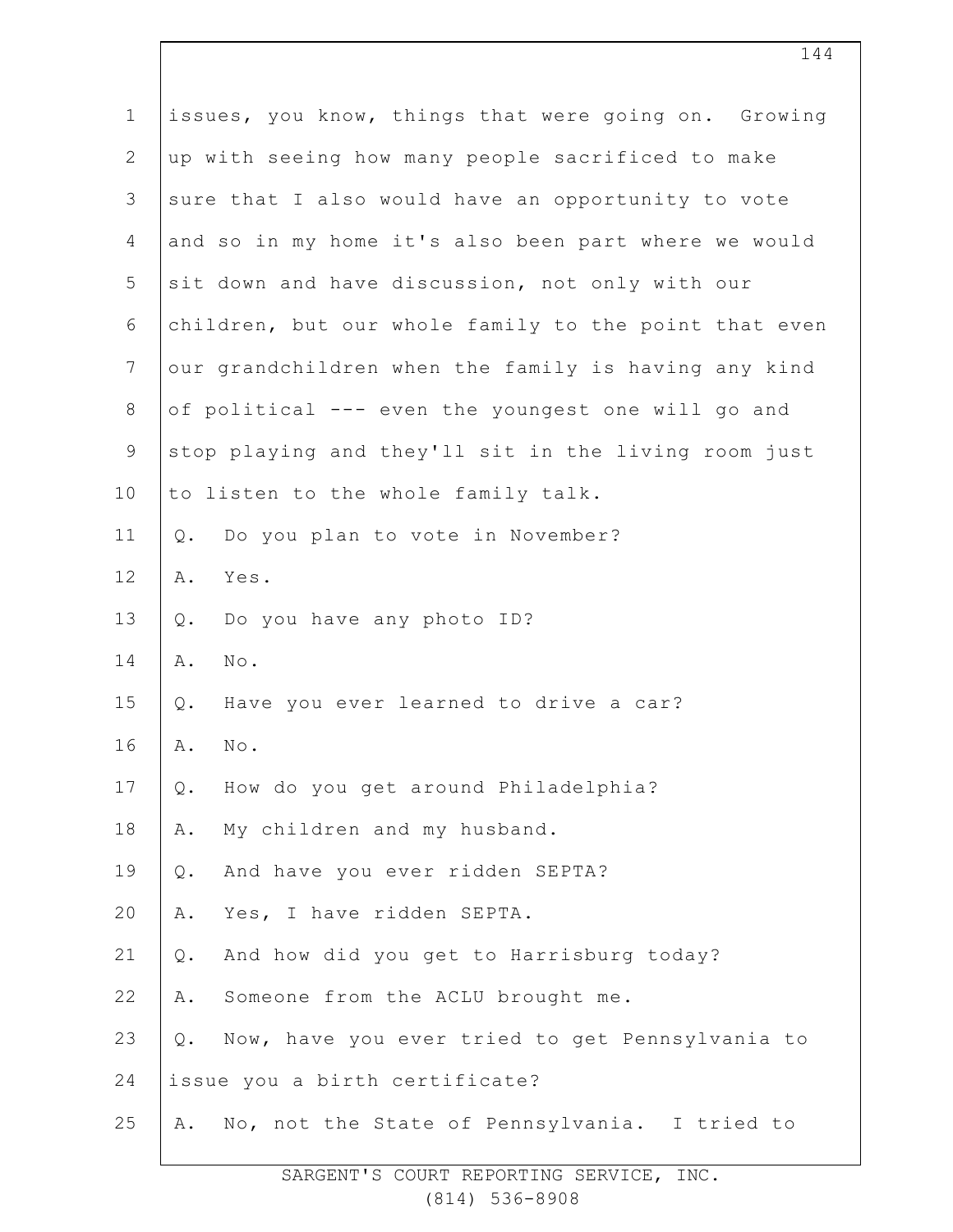| $\mathbf 1$    | get a photo ID. And I was told that I needed a birth  |  |  |
|----------------|-------------------------------------------------------|--|--|
| $\mathbf{2}$   | certificate in order to get a photo ID.               |  |  |
| 3              | Okay. Do you have a bank account?<br>Q.               |  |  |
| 4              | Α.<br>Yes.                                            |  |  |
| 5              | And how did you get a bank account?<br>Q.             |  |  |
| 6              | Well, my husband is the primary. He's the<br>Α.       |  |  |
| $\overline{7}$ | member of the bank. But my son owned his own          |  |  |
| $8\,$          | business and he spoke with the manager and asked them |  |  |
| $\mathsf 9$    | if it's --- if they could add me to my husband's      |  |  |
| 10             | account.                                              |  |  |
| 11             | Okay. Have you ever left the United States?<br>$Q$ .  |  |  |
| 12             | Α.<br>No.                                             |  |  |
| 13             | Have you ever had a U.S. passport?<br>Q.              |  |  |
| 14             | Α.<br>$\texttt{No}$ .                                 |  |  |
| 15             | When was the last time you got on an airplane?<br>Q.  |  |  |
| 16             | '78.<br>Α.                                            |  |  |
| 17             | Did you have to show an ID to board?<br>Q.            |  |  |
| 18             | $\texttt{No}$ .<br>Α.                                 |  |  |
| 19             | I would like to ask you about another document.<br>Q. |  |  |
| 20             | This is Exhibit 232. It's Bates ranges 2030 to 2038.  |  |  |
| 21             | So if we could go to 2030? It's down. 2030. Can       |  |  |
| 22             | you tell me what this document is?                    |  |  |
| 23             | A. Yes. I tried to write to Puerto Rico and           |  |  |
| 24             | explain to them that I needed a birth certificate in  |  |  |
| 25             | order to get a photo ID, and they couldn't even send  |  |  |
|                |                                                       |  |  |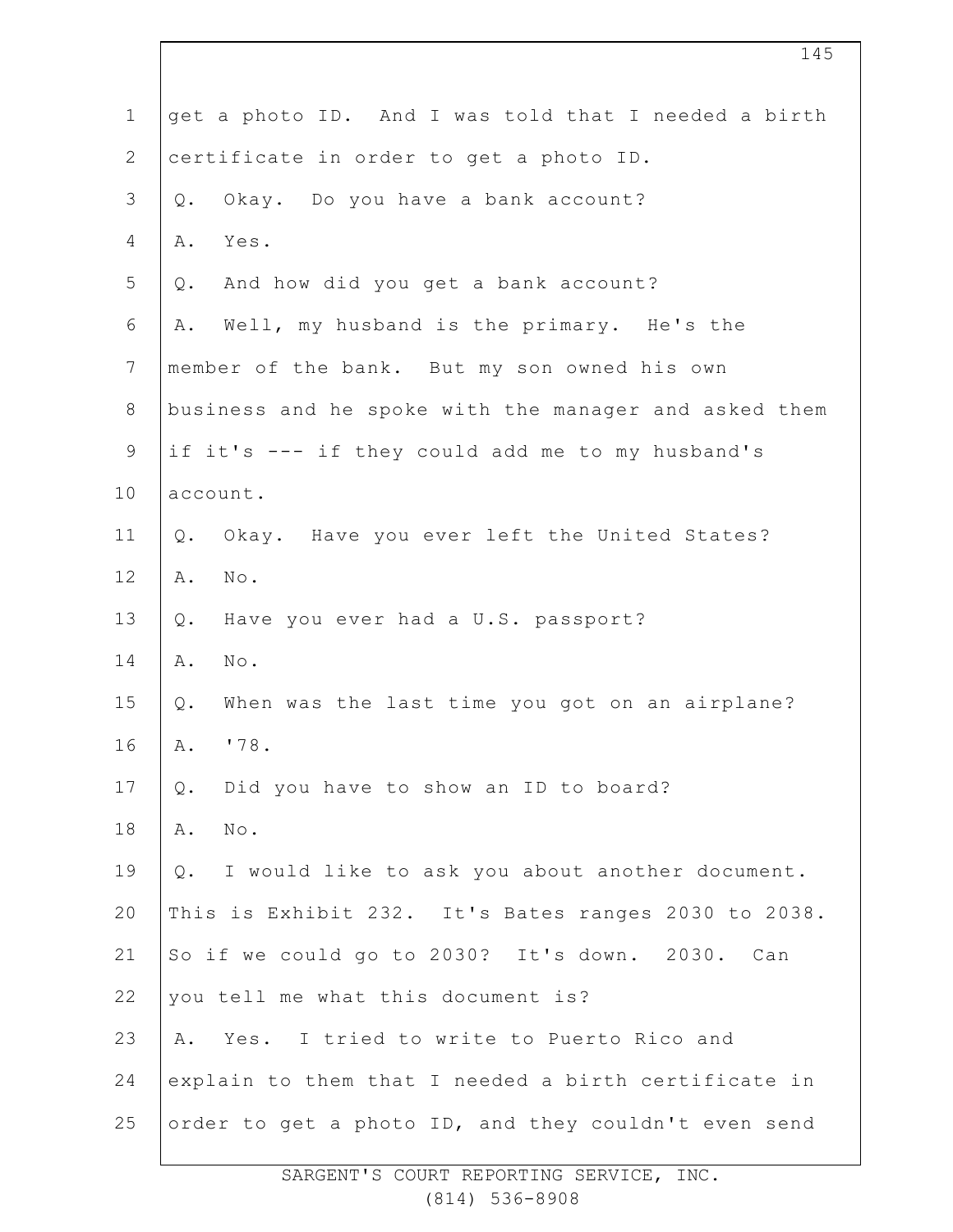| $\mathbf 1$    | me any information because I don't have a photo ID.     |
|----------------|---------------------------------------------------------|
| $\mathbf{2}$   | So they told me --- they sent back the money order      |
| 3              | and they said that I need a photo ID.                   |
| 4              | Now, let's look at page 2027, please, still<br>$Q$ .    |
| 5              | Exhibit 232. Is this the response from Puerto Rico      |
| 6              | that you were mentioning?                               |
| $\overline{7}$ | A. Uh-huh (yes).                                        |
| $8\,$          | And if you can zoom in on number three there?<br>$Q$ .  |
| $\mathsf 9$    | So this box is checked that the identification sent     |
| 10             | is not valid to process your application?               |
| 11             | Yes.<br>Α.                                              |
| 12             | Would you scroll to page 2033, please? Is that<br>$Q$ . |
| 13             | the photo ID you mailed in with your application?       |
| 14             | Yes.<br>Α.                                              |
| 15             | What is Dusk 'Til Dawn, did you know?<br>Q.             |
| 16             | That's my son's business.<br>Α.                         |
| 17             | What sort of business is that?<br>Q.                    |
| 18             | He does industrial cleaning.<br>Α.                      |
| 19             | So it's not a government agency of any sort?<br>$Q$ .   |
| 20             | No.<br>Α.                                               |
| 21             | And this card doesn't have an expiration date;<br>$Q$ . |
| 22             | right?                                                  |
| 23             | No.<br>Α.                                               |
| 24             | Do you have anything other than this in the way<br>Q.   |
| 25             | of a photo ID?                                          |
|                |                                                         |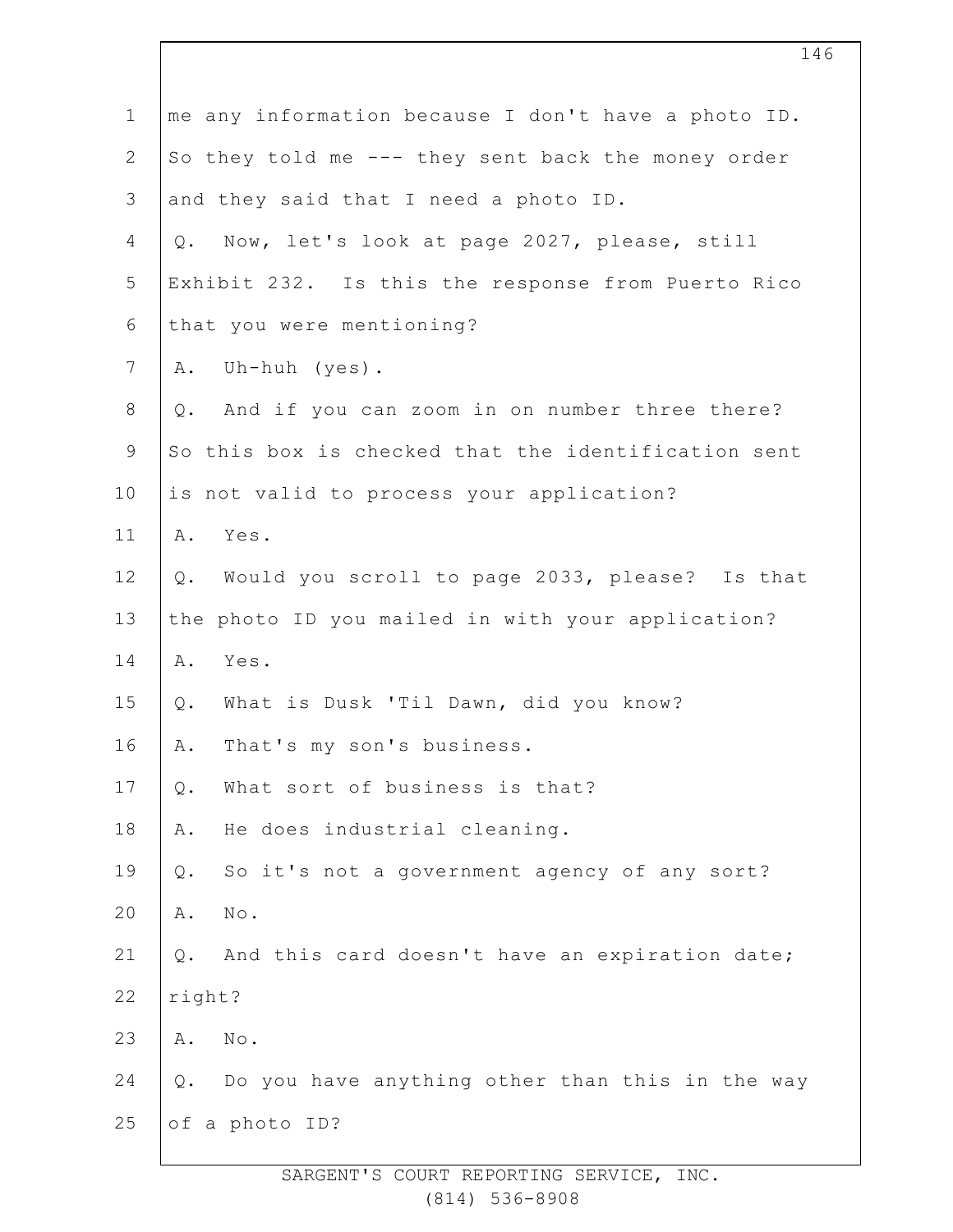| $\mathbf 1$     | No.<br>Α.                                             |
|-----------------|-------------------------------------------------------|
| $\overline{2}$  | Okay. Was there some other time when you<br>Q.        |
| 3               | earlier tried to get a birth certificate from Puerto  |
| $\overline{4}$  | Rico?                                                 |
| 5               | A. I tried like two or three years ago. I also        |
| 6               | tried and see, and they had sent it back to me saying |
| 7               | that I needed to --- I sent it to the wrong           |
| $8\,$           | department, that I needed to send it to a particular  |
| $\mathcal{G}$   | department. But even during that time, they told me   |
| 10              | that I needed other documents that I didn't have.     |
| 11              | Q. Okay. So how long in all have you been trying      |
| 12 <sup>°</sup> | it get a birth certificate from Puerto Rico?          |
| 13              | A. I have been trying to get --- I think it's         |
| 14              | around the last five years, I've been trying to get a |
| 15              | birth certificate.                                    |
| 16              | Q. And has it ever been a problem that you didn't     |
| 17              | know the names of your biological parents?            |
| 18              | Well, this --- it's like you're trying to draw<br>Α.  |
| 19              | on a straw. It's like, okay, I'm going to send this   |
| 20              | information and see, hopefully, you know, this might  |
| 21              | be the name and they might have a record on it, you   |
| 22              | know. But I've used everything and they --- like I    |
| 23              | said, and now the latest thing was they couldn't      |
| 24              | process anything unless I have a photo ID.            |
| 25              | Okay. Have you ever gone in person to Puerto<br>Q.    |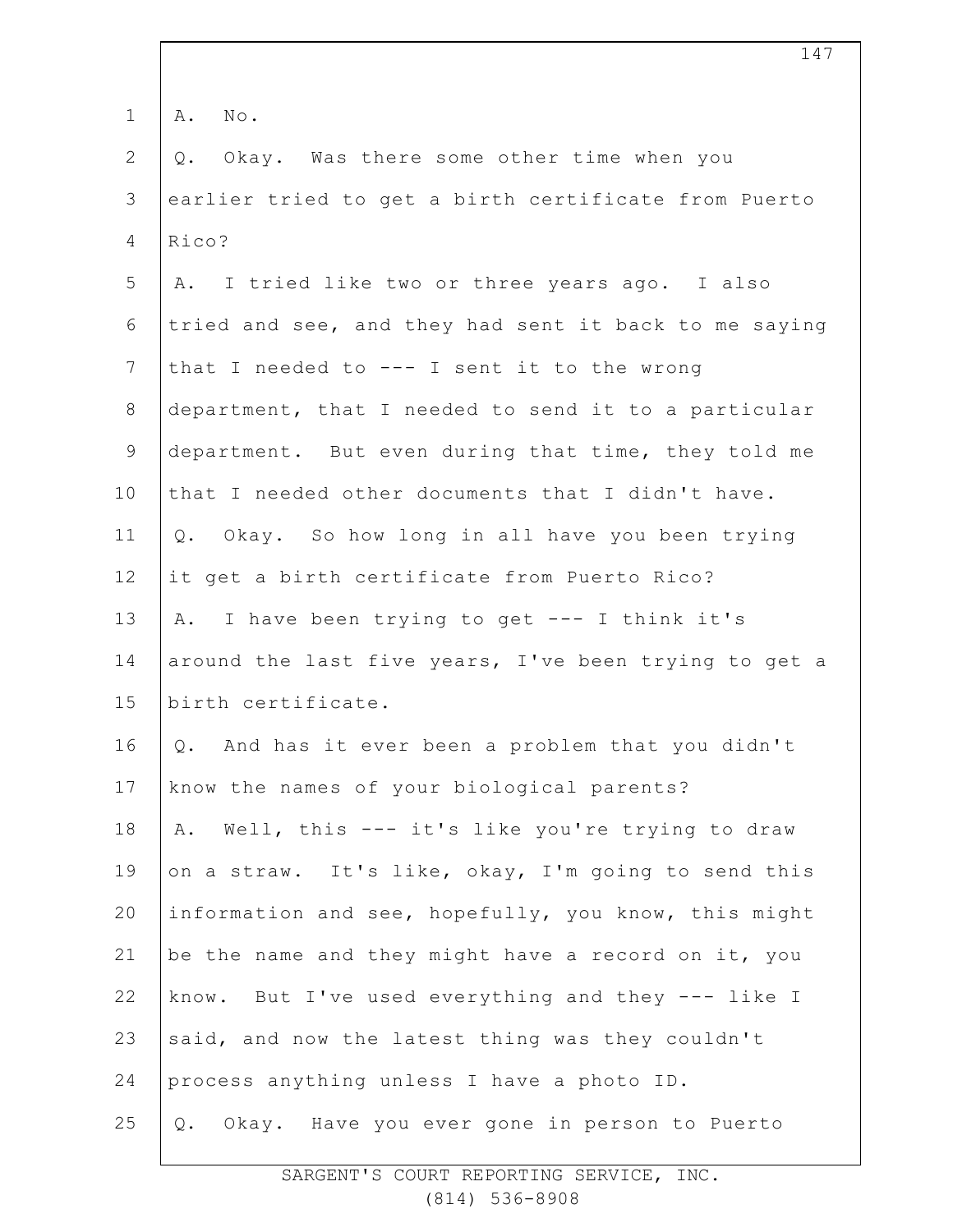| $\mathbf 1$    | Rico to try to hunt down a birth certificate?         |
|----------------|-------------------------------------------------------|
| $\mathbf{2}$   | Well, I couldn't go on a plane now without a<br>Α.    |
| $\mathsf 3$    | photo ID.                                             |
| 4              | Okay. If you could get a photo ID, what would<br>Q.   |
| 5              | you want to use it for?                               |
| 6              | If I could get a photo ID, I would like to try<br>Α.  |
| $7\phantom{.}$ | and see if maybe they might have a record under Ana   |
| $\,8\,$        | Aponte.                                               |
| $\mathsf 9$    | Q. I'm sorry. What was that name?                     |
| 10             | Ana Aponte. That's the name that's in the<br>Α.       |
| 11             | baptism paper. The other thing is, too, that my       |
| 12             | husband, he's been the sole worker and he wants to    |
| 13             | retire and he can't retire because of me. Because I   |
| 14             | don't have a birth certificate and he needs that to   |
| 15             | put into his retirement papers, you know. He worked   |
| 16             | with the city. He's worked with a TV station,         |
| 17             | Channel 7 in New York. So he's got pensions and he's  |
| 18             | got also Social Security. God forbid if something     |
| 19             | was to happen to him, he's concerned what's going to  |
| 20             | happen to me.                                         |
| 21             | Q. Okay. And is another reason you want to get an     |
| 22             | $ID$ ---?                                             |
| 23             | That and also I'm a heart patient and sometimes<br>Α. |
| 24             | you have to go to specialists to see doctors and what |
| 25             | are they asking for now? For photo ID.                |
|                |                                                       |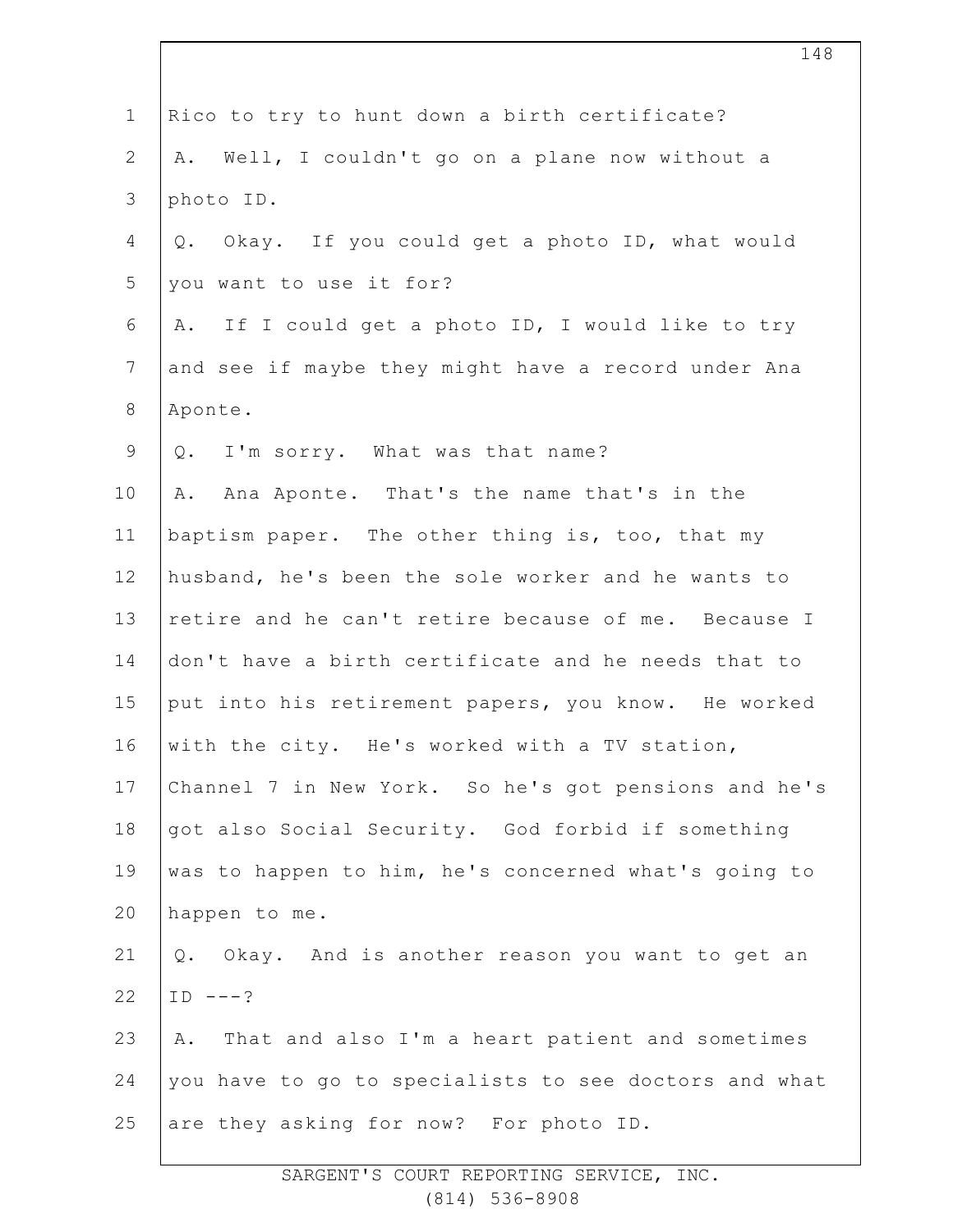| $\mathbf 1$  | And what about for voting?<br>Q.                       |  |
|--------------|--------------------------------------------------------|--|
| $\mathbf{2}$ | For voting is one of the top things. That means<br>Α.  |  |
| 3            | a lot to me.                                           |  |
| 4            | When you came to this courthouse today, when you<br>Q. |  |
| 5            | were downstairs, did you go through security?          |  |
| 6            | Yes.<br>Α.                                             |  |
| 7            | You went through a metal detector?<br>Q.               |  |
| $\,8\,$      | Α.<br>Yes.                                             |  |
| $\mathsf 9$  | Did they ask you to show a photo ID?<br>Q.             |  |
| 10           | No.<br>Α.                                              |  |
| 11           | ATTORNEY GERSCH:                                       |  |
| 12           | I have no further questions.                           |  |
| 13           | CROSS EXAMINATION                                      |  |
| 14           | BY ATTORNEY CAWLEY:                                    |  |
| 15           | Hello, Ms. Gonzalez.<br>Q.                             |  |
| 16           | Hello.<br>Α.                                           |  |
| 17           | Q. My name is Patrick Cawley. I represent the          |  |
| 18           | government officials who are named as Respondents. I   |  |
| 19           | just have a few follow-up questions for you. Just to   |  |
| 20           | start where --- you were asked questions about how     |  |
| 21           | you get around without a driver's license. Do you      |  |
| 22           | have any problems getting to where you vote?           |  |
| 23           | No, because it's around the corner.<br>Α.              |  |
| 24           | Okay. And do you have any difficulty getting<br>Q.     |  |
| 25           | to, for example, a PennDOT driver's license center?    |  |
|              |                                                        |  |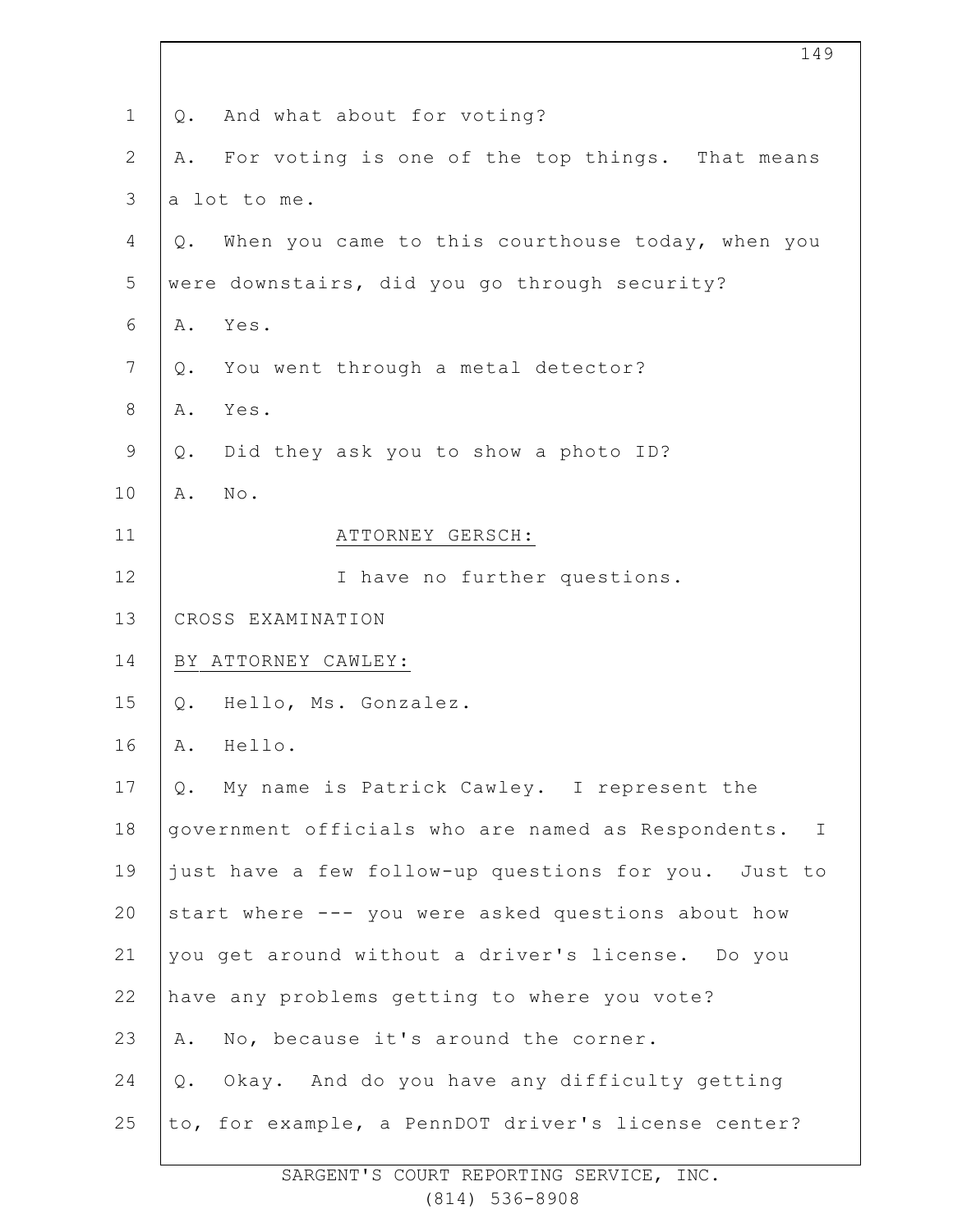| $\mathbf 1$    | No, because I would have my son --- my kids take<br>Α.    |
|----------------|-----------------------------------------------------------|
| $\overline{2}$ | me.                                                       |
| $\mathcal{S}$  | Okay. In the letter that you sent and that was<br>Q.      |
| 4              | up on the screen dated March 29th, 2011 to get your       |
| 5              | birth certificate, it listed a number of things that      |
| 6              | you do have to document who you are; right?               |
| 7              | Yes.<br>Α.                                                |
| $\,8\,$        | And it indicated that you have a Social Security<br>$Q$ . |
| 9              | card; correct?                                            |
| 10             | A. Yes.                                                   |
| 11             | And so you still have that card?<br>$\mathsf Q$ .         |
| 12             | Α.<br>Yes.                                                |
| 13             | When you went to get a photo ID and they told<br>Q.       |
| 14             | you, you needed a birth certificate, did you tell         |
| 15             | them about the difficulty that you were having with       |
| 16             | Puerto Rico?                                              |
| 17             | Yes.<br>Α.                                                |
| 18             | Did you tell them about the baptismal<br>$Q$ .            |
| 19             | certificate that you have?                                |
| 20             | Actually, my daughter-in-law called Harrisburg<br>Α.      |
| 21             | and left her phone number, so that way they could         |
| 22             | return her call. They called her back and she             |
| 23             | explained to them my situation and told them all the      |
| 24             | IDs that I have, and they said that I still needed a      |
| 25             | birth certificate.                                        |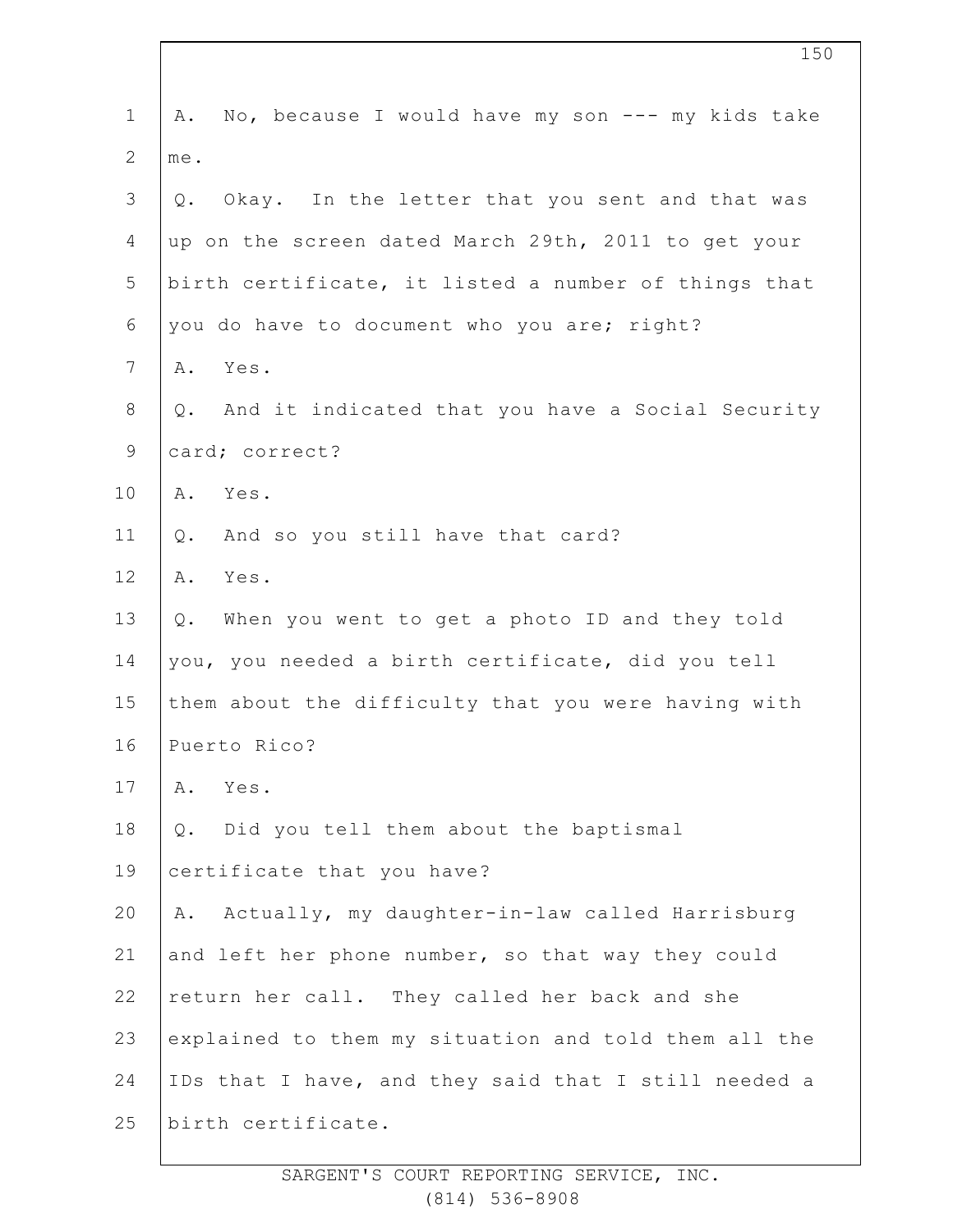| Q. So do you know whether you daughter discussed |
|--------------------------------------------------|
| the baptismal certificate?                       |
| A. Yes, she did.                                 |
| Q. Okay. And do you and your husband receive     |
| utility bills at your house?                     |
| A. Yes.                                          |
| And does that list your name?<br>Q.              |
| Yes.<br>Α.                                       |
| Q. As well as your address?                      |
| A. Yes.                                          |
| Q. Do you get other forms of mail that indicate  |
| your name and your address?                      |
| Yes.<br>A.                                       |
| Do you get any sort of tax forms ---<br>Q.       |
| Yes.<br>A.                                       |
| --- that have your name and your address?<br>Q.  |
| Α.<br>Yes.                                       |
| ATTORNEY CAWLEY:                                 |
| Those are all the questions that I               |
| have. Thank you.                                 |
| ATTORNEY GERSCH:                                 |
| No further questions.                            |
| JUDGE SIMPSON:                                   |
| You may step down. Thank you. All                |
| right. It's about 1:30. We'll be in recess until |
|                                                  |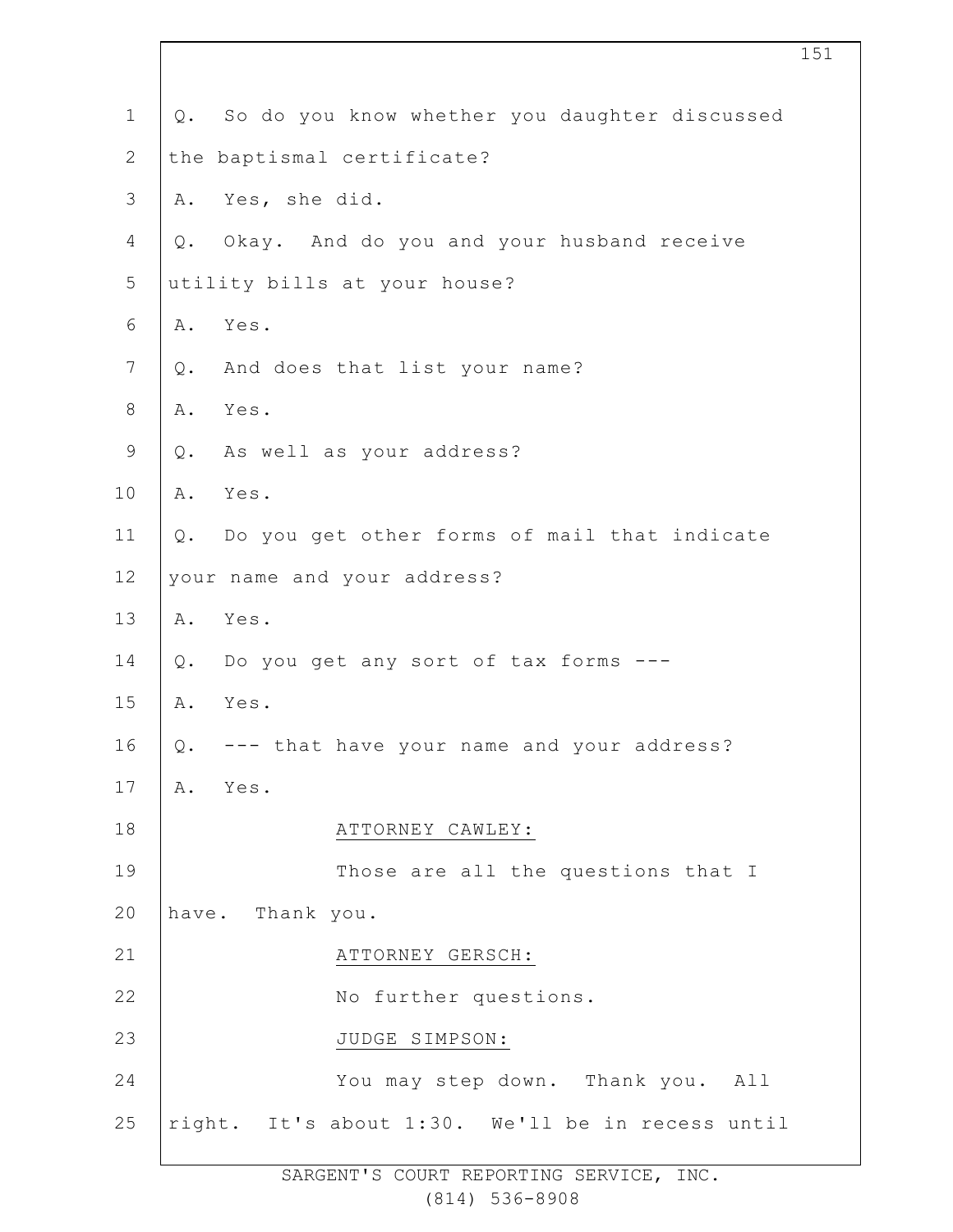|                |                       |                                                | 152 |
|----------------|-----------------------|------------------------------------------------|-----|
| $\mathbf 1$    | 2:30.                 |                                                |     |
| 2              |                       | MR. TURNER:                                    |     |
| 3              |                       | Commonwealth Court is now in recess.           |     |
| $\overline{4}$ | RECESS TAKEN          |                                                |     |
| 5              |                       | MR. TURNER:                                    |     |
| 6              |                       | Commonwealth Court is now in session.          |     |
| 7              |                       | JUDGE SIMPSON:                                 |     |
| 8              |                       | Thank you. Are we ready to go?                 |     |
| 9              |                       | ATTORNEY WALCZAK:                              |     |
| 10             |                       | We are, Your Honor. Plaintiffs call            |     |
| 11             | Stanley Garrett.      |                                                |     |
| 12             |                       | MR. TURNER:                                    |     |
| 13             |                       | Please raise your right hand for me.           |     |
| 14             |                       |                                                |     |
| 15             |                       | STANLEY GARRETT, HAVING FIRST BEEN DULY SWORN, |     |
| 16             | TESTIFIED AS FOLLOWS: |                                                |     |
| 17             |                       |                                                |     |
| 18             |                       | JUDGE SIMPSON:                                 |     |
| 19             |                       | Thank you. Please be seated.                   |     |
| 20             | DIRECT EXAMINATION    |                                                |     |
| 21             | BY ATTORNEY WALCZAK:  |                                                |     |
| 22             | Good afternoon.<br>Q. |                                                |     |
| 23             | Good afternoon.<br>Α. |                                                |     |
| 24             | Q.                    | Could you please state your name?              |     |
| 25             | Α.                    | My name is Stanley Garrett.                    |     |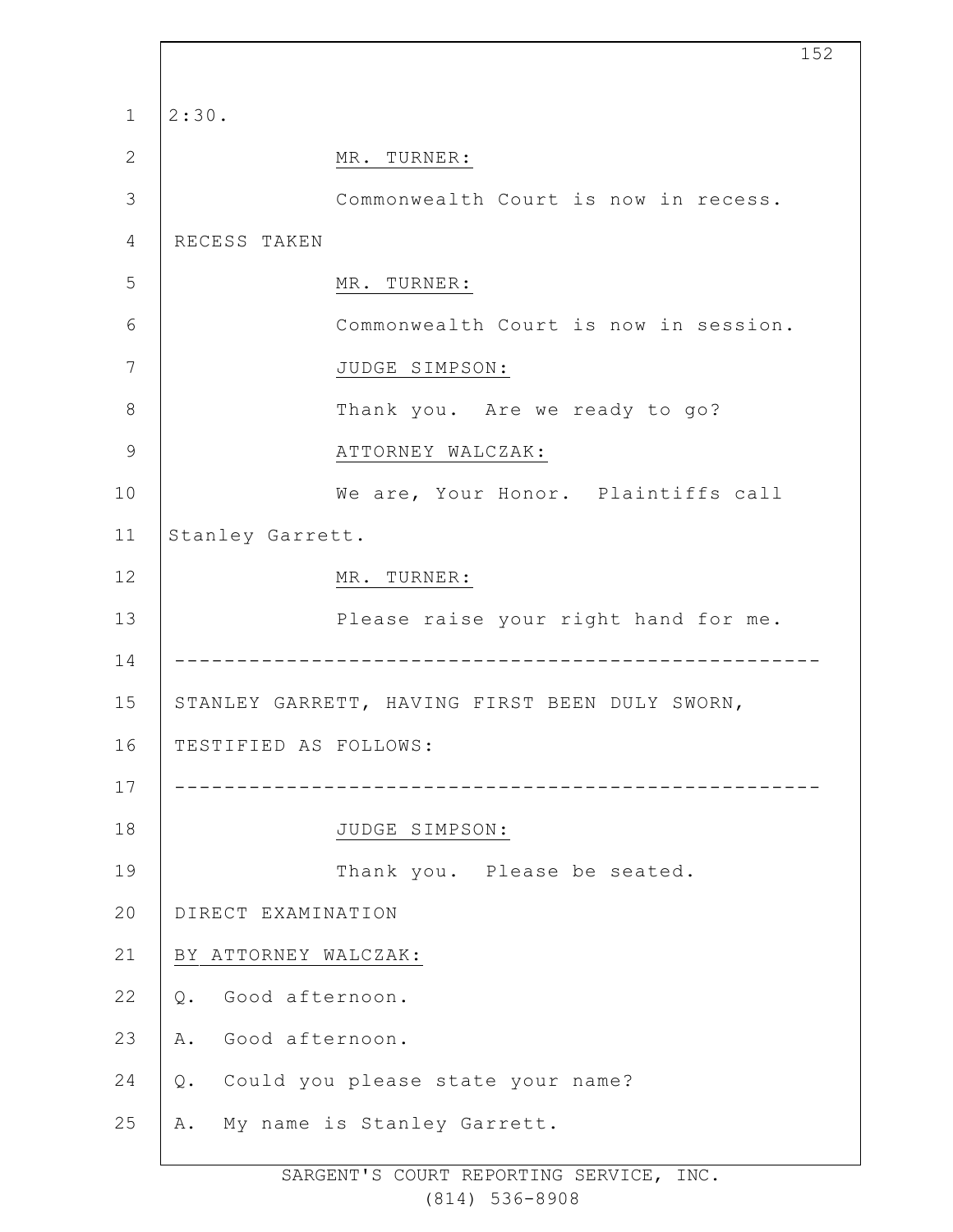| $\mathbf 1$    | Where do you live, Mr. Garrett?<br>Q.                      |
|----------------|------------------------------------------------------------|
| $\mathbf{2}$   | 632 East Sheldon Avenue.<br>Α.                             |
| 3              | Where is that?<br>$Q$ .                                    |
| $\overline{4}$ | Philadelphia, PA.<br>Α.                                    |
| 5              | What part of Philadelphia?<br>$Q$ .                        |
| 6              | Germantown.<br>Α.                                          |
| $\overline{7}$ | JUDGE SIMPSON:                                             |
| $\,8\,$        | Can you get a closer to the mic,                           |
| $\mathsf 9$    | please? Thank you.                                         |
| 10             | BY ATTORNEY WALCZAK:                                       |
| 11             | When were you born?<br>Q.                                  |
| 12             | $8/15/1948$ .<br>Α.                                        |
| 13             | August 15, 1948?<br>$Q$ .                                  |
| 14             | Yes.<br>Α.                                                 |
| 15             | And where were you born?<br>Q.                             |
| 16             | Charlotte, North Carolina.<br>Α.                           |
| 17             | And where did you grow up?<br>Q.                           |
| 18             | In South Carolina.<br>Α.                                   |
| 19             | And what's the highest level of school you've<br>$Q$ .     |
| 20             | had?                                                       |
| 21             | Twelfth (12th) grade, completed.<br>Α.                     |
| 22             | Where did you graduate from high school?<br>$\mathsf{Q}$ . |
| 23             | Sanders High School, Laurens, South Carolina.<br>Α.        |
| 24             | And what did you do after you got out of high<br>$Q$ .     |
| 25             | school?                                                    |
|                |                                                            |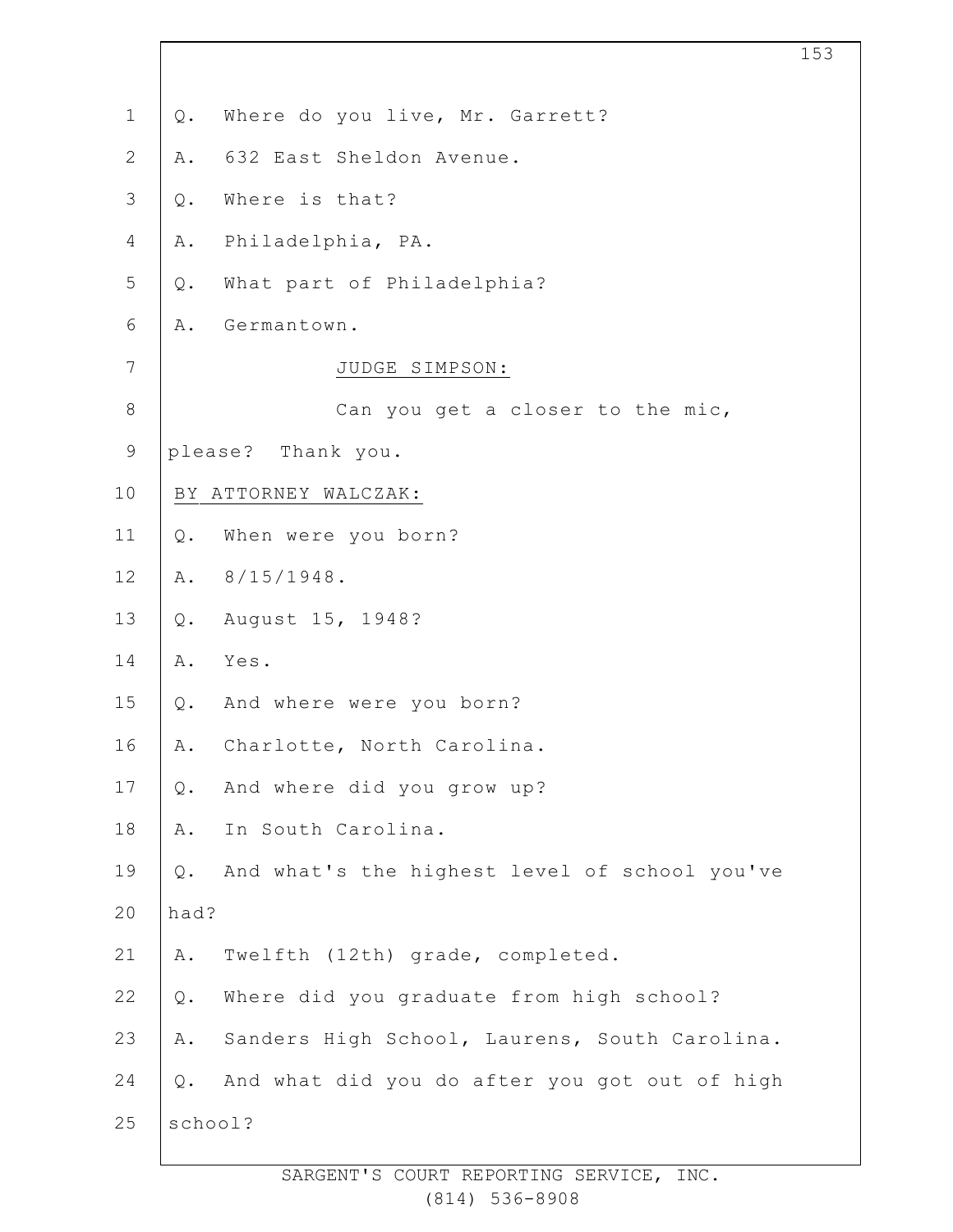| $\mathbf 1$    | Well, I migrated to Philadelphia. Then ---.<br>Α.     |
|----------------|-------------------------------------------------------|
| $\mathbf{2}$   | What year was that?<br>Q.                             |
| $\mathfrak{Z}$ | JUDGE SIMPSON:                                        |
| $\overline{4}$ | Hang on. Hang on.                                     |
| 5              | BRIEF INTERRUPTION                                    |
| $\epsilon$     | BY ATTORNEY WALCZAK:                                  |
| $\overline{7}$ | What year was that?<br>Q.                             |
| $\,8\,$        | JUDGE SIMPSON:                                        |
| $\mathcal{G}$  | All the drama. Okay. I just --- I'm                   |
| 10             | trying to focus on your witness. I'm actually having  |
| 11             | a little difficulty understanding him, so ---.        |
| 12             | BY ATTORNEY WALCZAK:                                  |
| 13             | I'm going to ask you to slow down a little bit,<br>Q. |
| 14             | Mr. Garrett.                                          |
| 15             | Α.<br>Okay.                                           |
| 16             | So you graduated from high school in what year?<br>Q. |
| 17             | 1967.<br>Α.                                           |
| 18             | And that was in South Carolina?<br>Q.                 |
| 19             | Yes, sir.<br>Α.                                       |
| 20             | And then you came up to Philadelphia?<br>$Q$ .        |
| 21             | Yes, I did.<br>Α.                                     |
| 22             | And what did you do when you got out of high<br>Q.    |
| 23             | school?                                               |
| 24             | I came up and got a little job, and then I<br>Α.      |
| 25             | joined the Marine Corps.                              |
|                |                                                       |

SARGENT'S COURT REPORTING SERVICE, INC. (814) 536-8908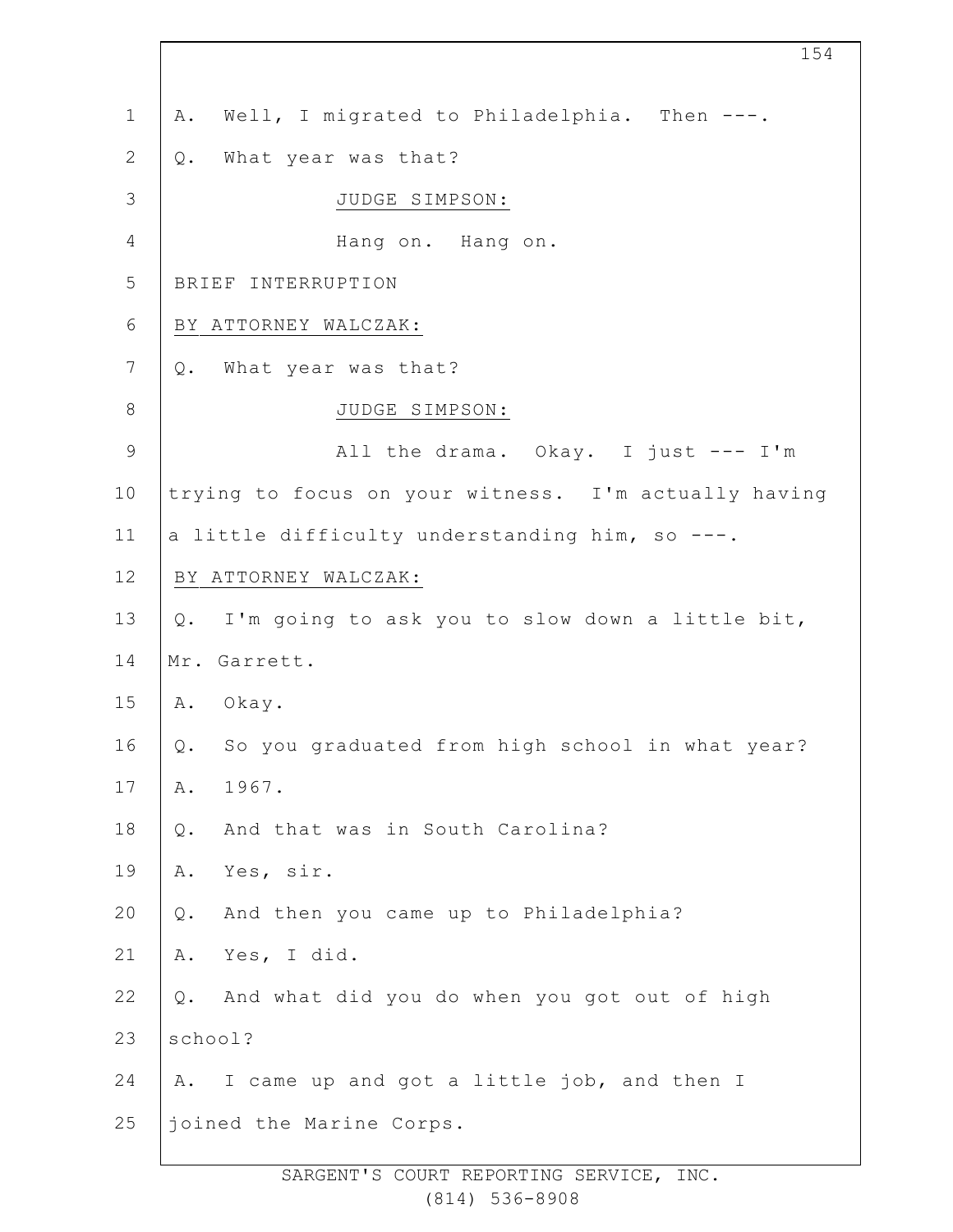| $\mathbf 1$      | Q.        | So what year did you join the Marines?            |
|------------------|-----------|---------------------------------------------------|
| $\mathbf{2}$     | Α.        | 1967.                                             |
| $\mathfrak{Z}$   | Q.        | And how long were you in the service?             |
| 4                | Α.        | Two years.                                        |
| 5                | Q.        | Where did you serve?                              |
| 6                | Α.        | Parris Island, Camp Lejeune and Quantico,         |
| $\boldsymbol{7}$ | Virginia. |                                                   |
| $\,8\,$          | Q.        | Parris, Camp Lejeune and Quantico?                |
| $\mathsf 9$      | Α.        | Yes.                                              |
| 10               | Q.        | And what year were you discharged?                |
| 11               | Α.        | 1969.                                             |
| 12               | Q.        | And what kind of discharge did you get?           |
| 13               | Α.        | I got an honorable discharge.                     |
| 14               | Q.        | And where did you go after you get out of the     |
| 15               | Marines?  |                                                   |
| 16               | Α.        | I came back to Philadelphia.                      |
| 17               | Q.        | Have you lived in Philadelphia since you came     |
| 18               |           | back in the late 1960s?                           |
| 19               | Α.        | Yes, I have.                                      |
| 20               | $Q$ .     | Continuously?                                     |
| 21               | Α.        | Yes.                                              |
| 22               | $Q$ .     | And tell us a little bit about your work history  |
| 23               |           | after you got out of the Marines.                 |
| 24               | Α.        | My first job, I was working at the post office    |
| 25               |           | as a mailman. Then I got some other jobs working, |
|                  |           |                                                   |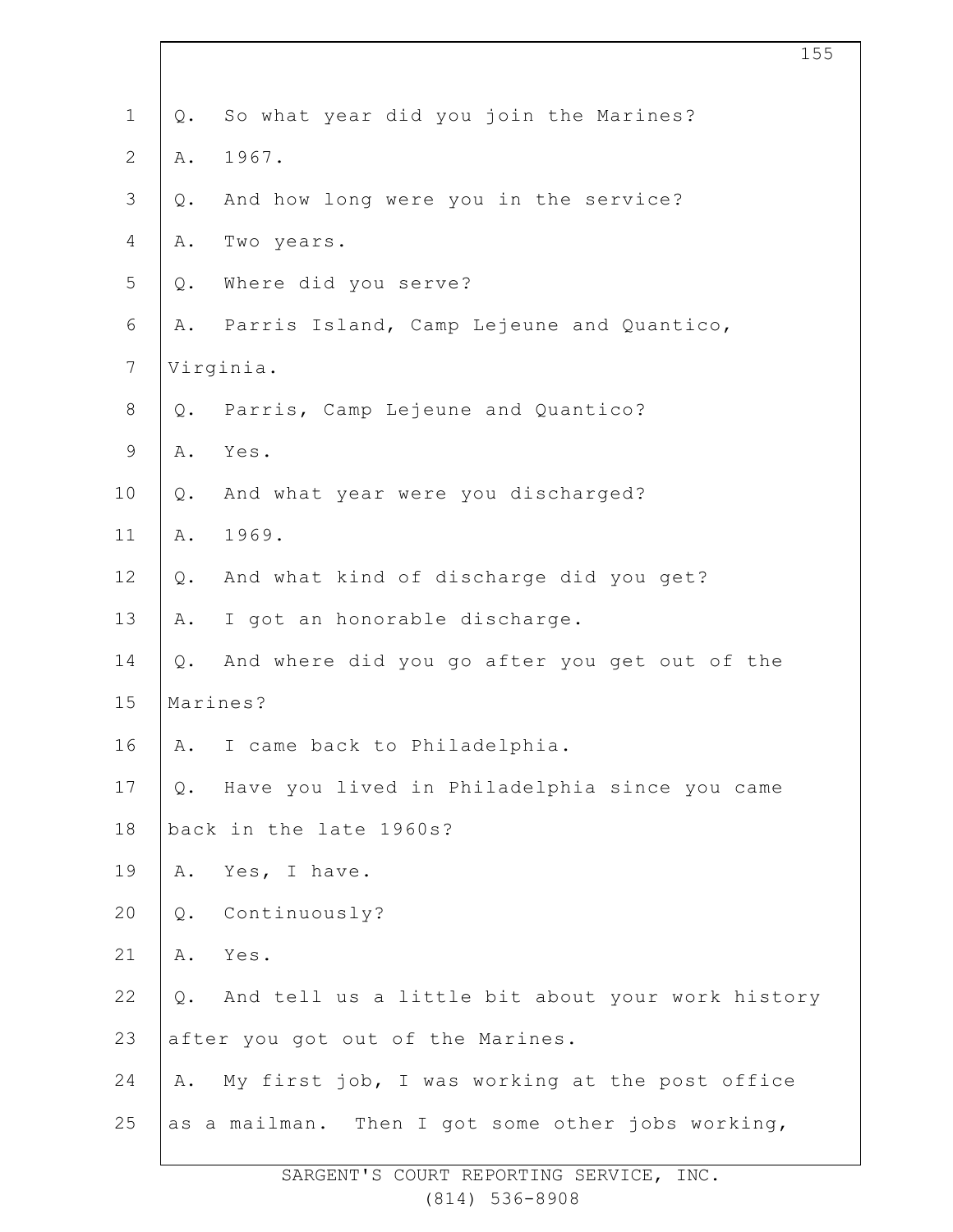| $1\,$            |                        | like parking attendant. Then I worked for the City |
|------------------|------------------------|----------------------------------------------------|
| $\sqrt{2}$       | of Philadelphia.       |                                                    |
| $\mathsf 3$      | Q.                     | What'd you do for the city?                        |
| $\overline{4}$   | Α.                     | Trash.                                             |
| 5                |                        | Q. Okay. Did you work for the Fairmount Parks?     |
| 6                | Α.                     | Yes, I worked for Fairmount Park.                  |
| $\boldsymbol{7}$ | Q.                     | And at some point, did you go on disability?       |
| $\,8\,$          | Α.                     | Yes, I did.                                        |
| $\mathsf 9$      | Q.                     | And when was that?                                 |
| 10               |                        | A. 1997.                                           |
| 11               |                        | Q. What is your current status of employment?      |
| 12               |                        | You're not employed; right?                        |
| 13               |                        | A. No, I'm not.                                    |
| 14               |                        | Q. And you're still now on --- what kind of        |
| 15               | assistance are you on? |                                                    |
| 16               | A.                     | I get Social Security and a check from the         |
| 17               |                        | government, service disability.                    |
| 18               |                        | Q. Okay. And do you get veteran's benefits?        |
| 19               | Α.                     | Yes.                                               |
| 20               |                        | Q. Were you married?                               |
| 21               |                        | A. Yes, I was.                                     |
| 22               |                        | Q. Are you still married?                          |
| 23               | Α.                     | No, I'm not.                                       |
| 24               |                        | Q. How long were you married?                      |
| 25               |                        | A. Sixteen (16) years.                             |
|                  |                        |                                                    |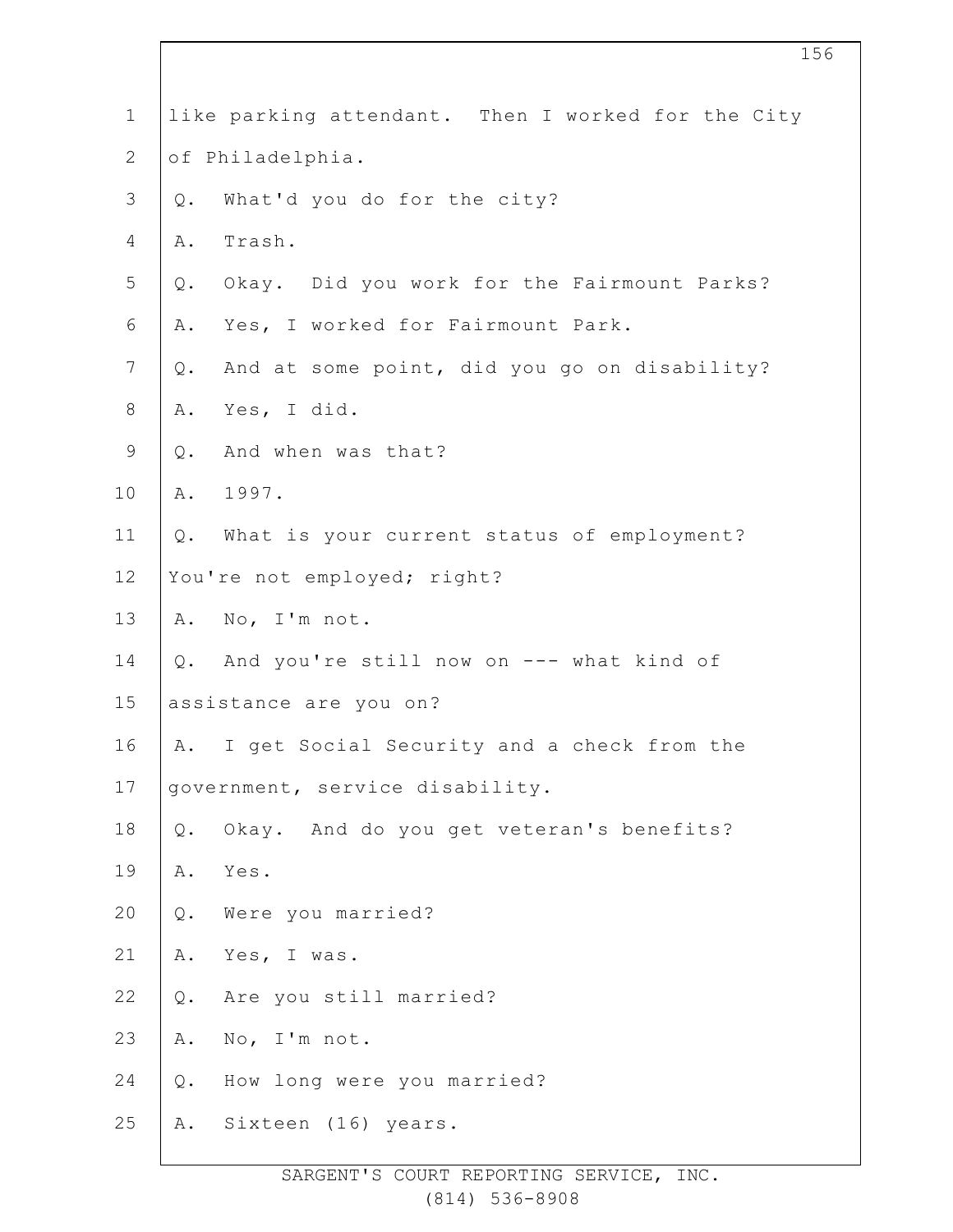| $\mathbf 1$     | Q.    | You got children?                                     |
|-----------------|-------|-------------------------------------------------------|
| $\mathbf{2}$    | Α.    | Yes, I do.                                            |
| 3               | Q.    | And how many children?                                |
| 4               | Α.    | Six.                                                  |
| 5               | Q.    | Are you a registered voter?                           |
| 6               | Α.    | Yes, I am.                                            |
| $7\phantom{.0}$ | Q.    | And do you vote in every election?                    |
| $8\,$           | Α.    | Yes, I do if it's important.                          |
| $\mathsf 9$     | Q.    | You vote if it's important?                           |
| 10              | Α.    | Yes.                                                  |
| 11              | Q.    | Why is it important for you to vote?                  |
| 12              | Α.    | Well, this would affect my health issues, you         |
| 13              | know. |                                                       |
| 14              |       | Q. So you're talking about voting this year in        |
| 15              |       | $2000 - - - ?$                                        |
| 16              | Α.    | Yes, I am.                                            |
| 17              |       | Q. And so you're --- I'm sorry. You're concerned      |
| 18              |       | about what?                                           |
| 19              |       | A. My health issues and, you know, my healthcare      |
| 20              |       | and the way the world is being run, the United States |
| 21              |       | is being run.                                         |
| 22              | $Q$ . | So you would like to be able to vote in               |
| 23              |       | November?                                             |
| 24              |       | A. Yes, I would.                                      |
| 25              | Q.    | Mr. Garrett, I want to ask you about your IDs.        |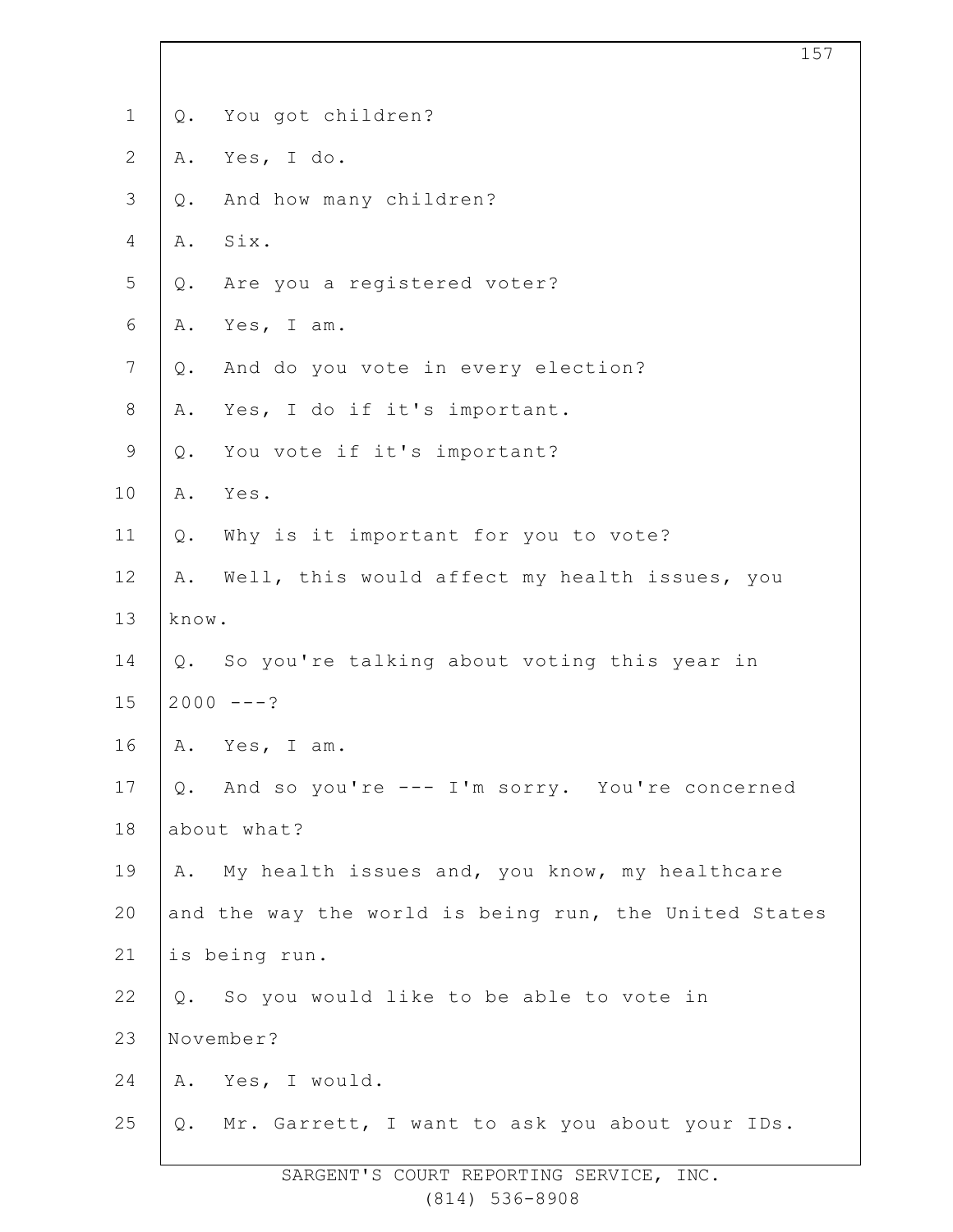1 2 3 4 5 6 7 8 9 10 11 12 13 14 15 16 17 18 19 20 21 22 23 24 25 Do you have any kind of photo ID? A. I have a veteran ID. ATTORNEY WALCZAK: Let's put up Exhibit 2093. BY ATTORNEY WALCZAK:  $Q.$  I show you  $---$ . JUDGE SIMPSON: I'm sorry. What's the number? ATTORNEY WALCZAK: 2093. We'll remark these, Your Honor, and do them sequentially and talk to the Defendants about it. BY ATTORNEY WALCZAK: Q. Mr. Garrett, do you recognize this document? A. Yes, I do. Q. And what is this? A. It's a veteran card. Q. And it's hard to see on that image. Is that your photograph on the top card there? Do you know? A. Yes, it is. Q. And is that your name beneath that? A. Yes, it is. Q. And the bottom of that, is that the back of the card? A. Yes, it is.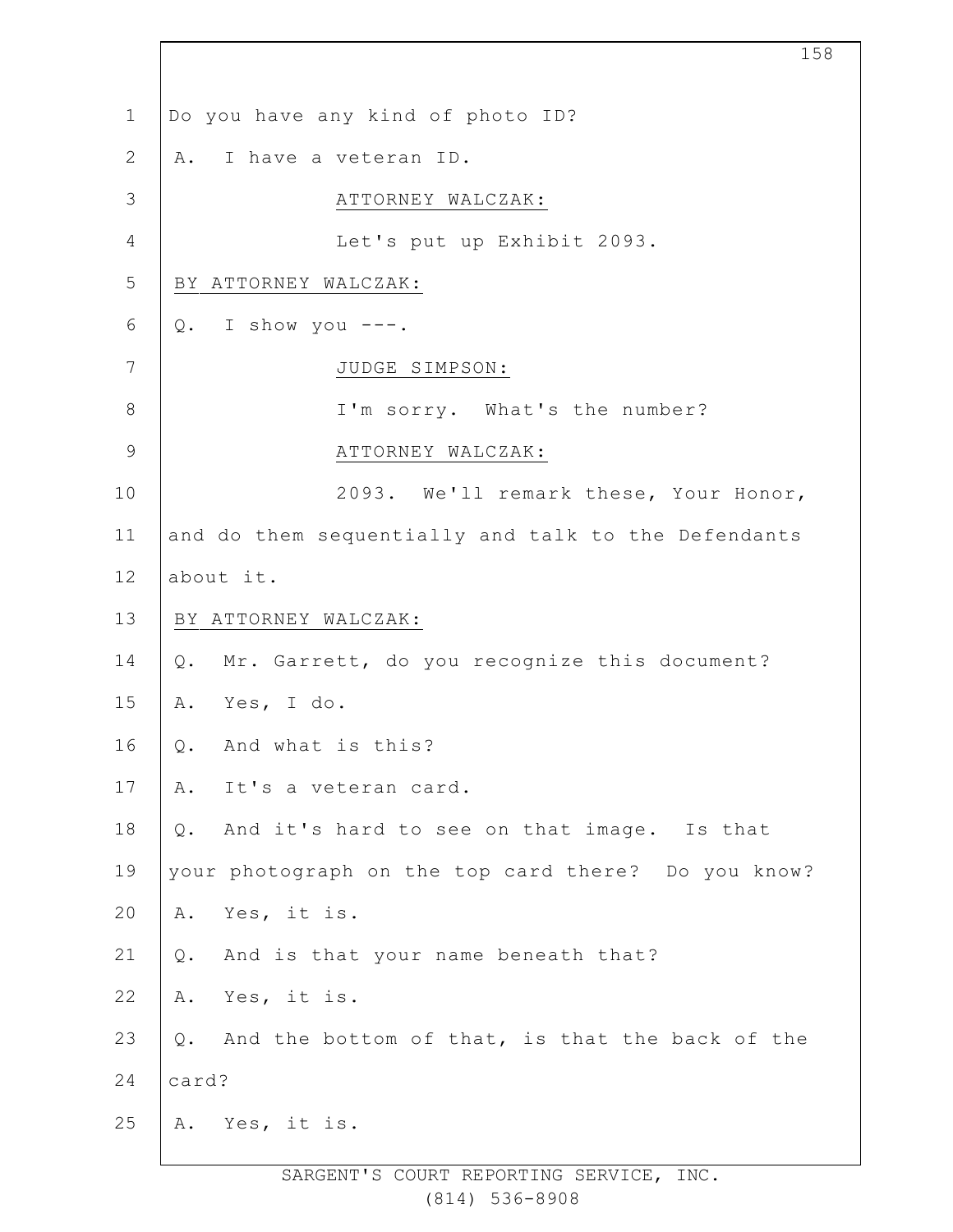| $\mathbf 1$    | $Q$ . | Okay. And where do you get this ID from?        |
|----------------|-------|-------------------------------------------------|
| $\mathbf{2}$   | Α.    | The VA hospital.                                |
| $\mathcal{S}$  | $Q$ . | Okay. And what do you use this card for?        |
| 4              | Α.    | Going to the hospitals.                         |
| 5              | Q.    | Do you use it to get benefits or anything else? |
| 6              | Α.    | Yes.                                            |
| $\overline{7}$ | Q.    | And to your knowledge, can you use this card to |
| $\,8\,$        | vote? |                                                 |
| $\mathsf 9$    | Α.    | I don't know.                                   |
| 10             |       | Q. You're not sure?                             |
| 11             | Α.    | No, I'm not sure.                               |
| 12             | Q.    | Okay. Do you see an expiration date on that     |
| 13             | card? |                                                 |
| 14             |       | A. No, there's not.                             |
| 15             | Q.    | Have you ever had a driver's license?           |
| 16             | Α.    | Yes, I have.                                    |
| 17             | $Q$ . | Okay. When was that?                            |
| $18\,$         | Α.    | 1967 to '73.                                    |
| 19             | $Q$ . | And where was that driver's license?            |
| 20             | Α.    | Philadelphia.                                   |
| 21             | $Q$ . | Okay. And you haven't had a driver's license or |
| 22             |       | driven since 1973?                              |
| 23             | Α.    | No, I haven't.                                  |
| 24             | Q.    | Do you have a Social Security card?             |
| 25             | Α.    | Yes, I do.                                      |
|                |       |                                                 |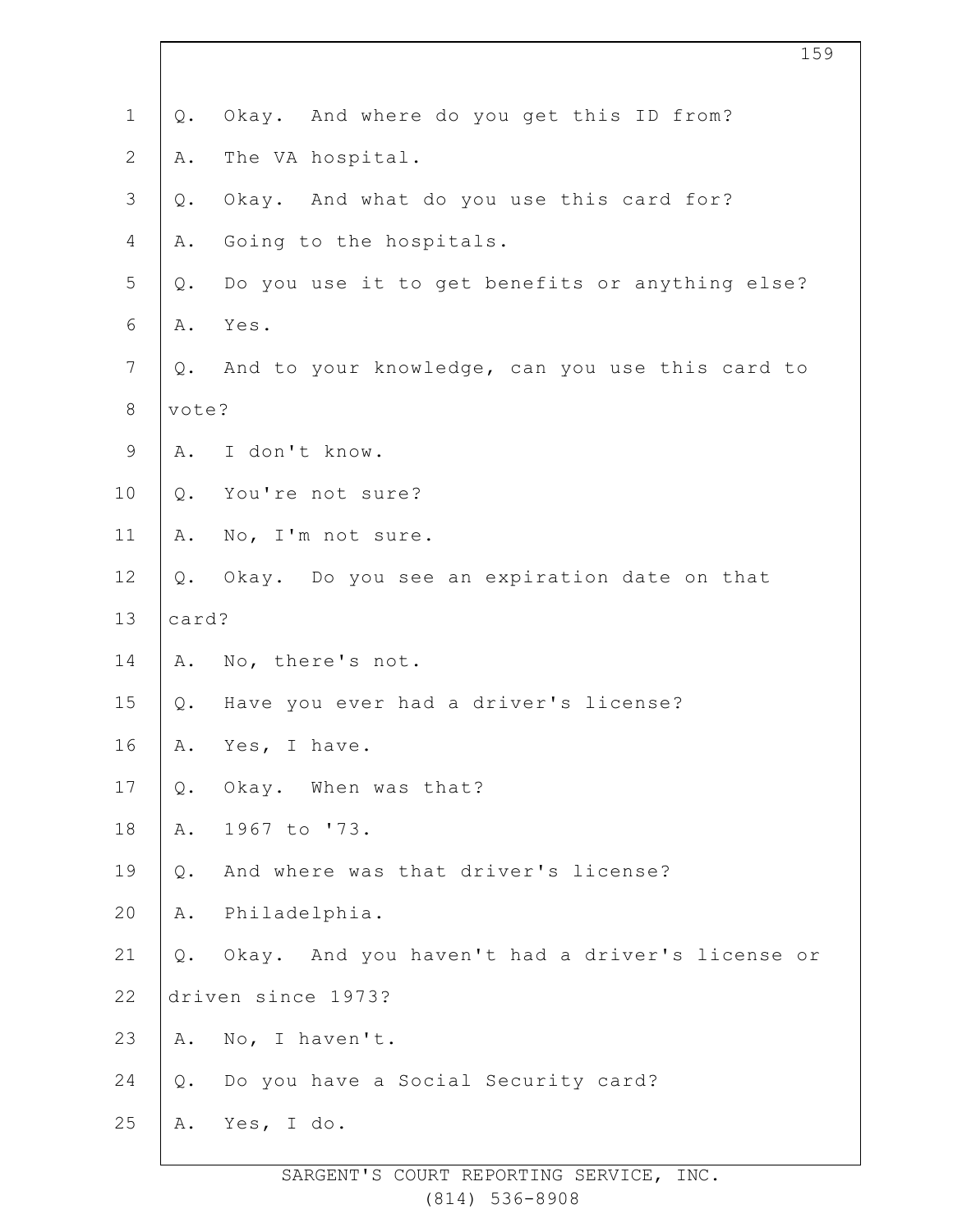| $\mathbf 1$    | Q. Do you have two proofs of where you live, two       |
|----------------|--------------------------------------------------------|
| $\overline{2}$ | ways?                                                  |
| 3              | A. Yes, I do.                                          |
| 4              | Do you have any other photo ID besides that<br>Q.      |
| 5              | veteran's card?                                        |
| 6              | A. No, I don't.                                        |
| $\overline{7}$ | Q. Now, have you been trying to get a PennDOT card,    |
| $8\,$          | a PennDOT ID card?                                     |
| $\mathsf 9$    | A. No, I haven't.                                      |
| 10             | Have you been trying to get a birth certificate?<br>Q. |
| 11             | Yes, I have.<br>Α.                                     |
| 12             | And why have you been trying to get a birth<br>Q.      |
| 13             | certificate?                                           |
| 14             | A. Because that's what they said we had to have for    |
| 15             | my ID, Pennsylvania ID, to vote.                       |
| 16             | But you started to get that birth certificate<br>Q.    |
| 17             | before the ID requirement to vote; correct?            |
| 18             | Yes, I did.<br>Α.                                      |
| 19             | And did you ever have a birth certificate?<br>Q.       |
| 20             | A. I'm not sure.                                       |
| 21             | ATTORNEY WALCZAK:                                      |
| 22             | Let's put up Exhibit 2072.                             |
| 23             | BY ATTORNEY WALCZAK:                                   |
| 24             | Q. I show you what's been marked as 2072. Do you       |
| 25             | recognize this document?                               |
|                |                                                        |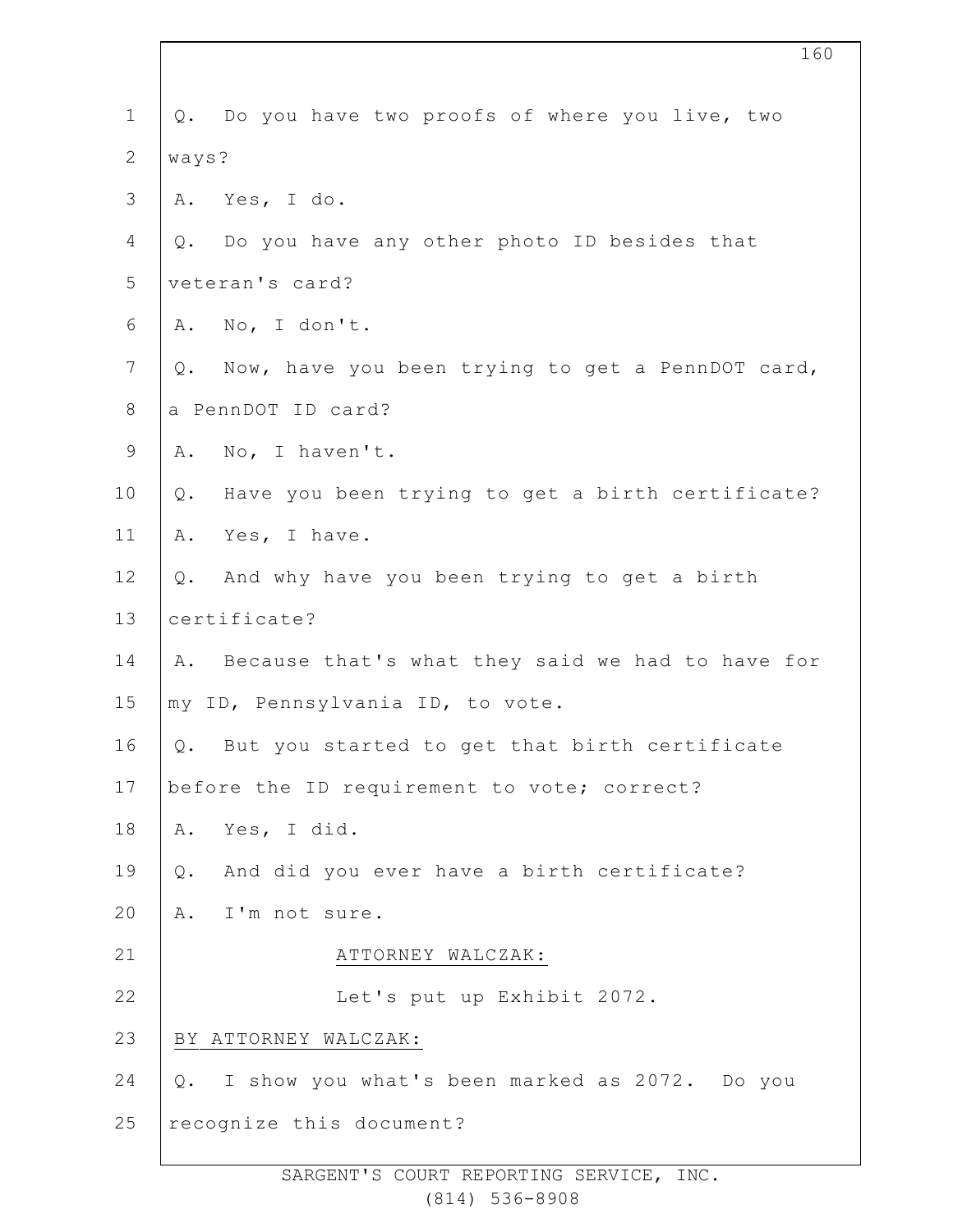| $\mathbf 1$    | Α.           | Yes, I do.                                           |
|----------------|--------------|------------------------------------------------------|
| $\overline{2}$ | $Q$ .        | And what is it?                                      |
| $\mathcal{S}$  | Α.           | It's about my birth certificate.                     |
| 4              | $Q$ .        | Okay. Do you know who Charles Pelletreau is?         |
| 5              | Α.           | Yes.                                                 |
| 6              | $Q$ .        | Who's that?                                          |
| $7\phantom{.}$ | Α.           | A lawyer that's trying to help me get my birth       |
| $8\,$          | certificate. |                                                      |
| $\mathsf 9$    | Q.           | Is he at Face to Face?                               |
| 10             | Α.           | Yes, he is.                                          |
| 11             | $Q$ .        | So you've been working with Face to Face to try      |
| 12             |              | and get a birth certificate?                         |
| 13             | Α.           | Yes, I have.                                         |
| 14             | Q.           | And what's the date on that letter?                  |
| 15             | Α.           | June 20, 2012.                                       |
| 16             | Q.           | So that's only about a month old?                    |
| 17             | Α.           | Yes.                                                 |
| 18             | Q.           | And what they say is we regret that we were          |
| 19             |              | unable to locate any record of a birth certificate   |
| 20             |              | for Stanley Leroy Garrett in North Carolina. Is that |
| 21             |              | correct?                                             |
| 22             | Α.           | Yes, it is.                                          |
| 23             | $Q$ .        | Are you still trying to get a birth certificate?     |
| 24             | Α.           | Yes, I am.                                           |
| 25             | Q.           | And do you know what steps you need to take to       |

SARGENT'S COURT REPORTING SERVICE, INC. (814) 536-8908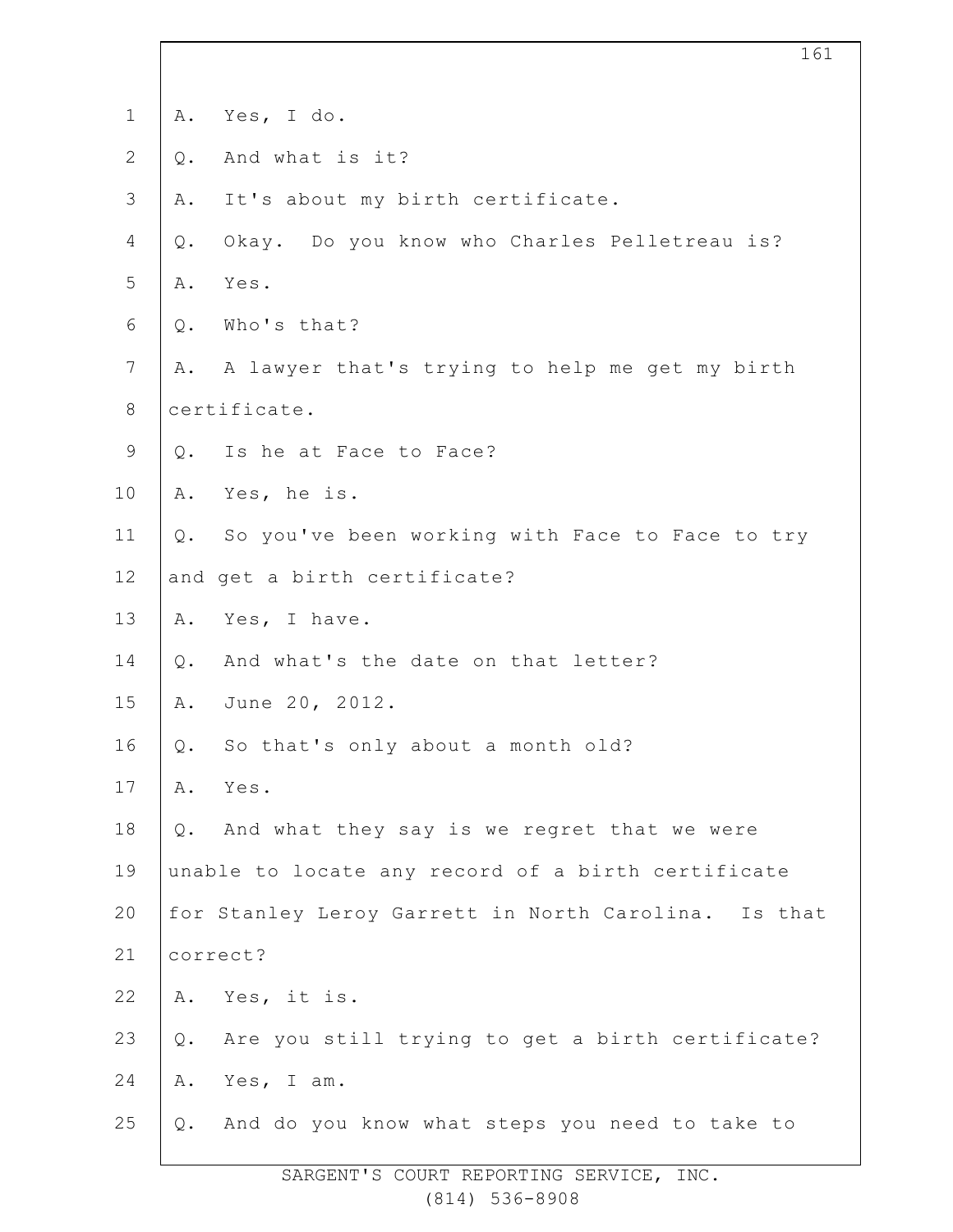| $\mathbf 1$  | try and get a birth certificate or get something like    |
|--------------|----------------------------------------------------------|
| $\mathbf{2}$ | a birth certificate now?                                 |
| 3            | No, not exactly.<br>Α.                                   |
| 4            | Q. Okay. And so are you working with a lawyer to         |
| 5            | try?                                                     |
| 6            | Yes, I am.<br>Α.                                         |
| 7            | Are you working with Mr. Pelletreau or somebody<br>Q.    |
| 8            | else at Face to Face?                                    |
| $\mathsf 9$  | Mr. Pelletreau and somebody else at Face to<br>Α.        |
| 10           | Face.                                                    |
| 11           | Okay. And who else are you working with at Face<br>$Q$ . |
| 12           | to Face?                                                 |
| 13           | Niki Ludt.<br>Α.                                         |
| 14           | Q. Okay. And do you have any idea when you might         |
| 15           | get a birth certificate?                                 |
| 16           | A. No, I don't.                                          |
| 17           | ATTORNEY WALCZAK:                                        |
| 18           | I have no further questions.                             |
| 19           | JUDGE SIMPSON:                                           |
| 20           | Let me just --- maybe I didn't                           |
| 21           | understand this. He was born in North Carolina?          |
| 22           | ATTORNEY WALCZAK:                                        |
| 23           | He was born in North Carolina.                           |
| 24           | JUDGE SIMPSON:                                           |
| 25           | Is that right, North Carolina?                           |
|              |                                                          |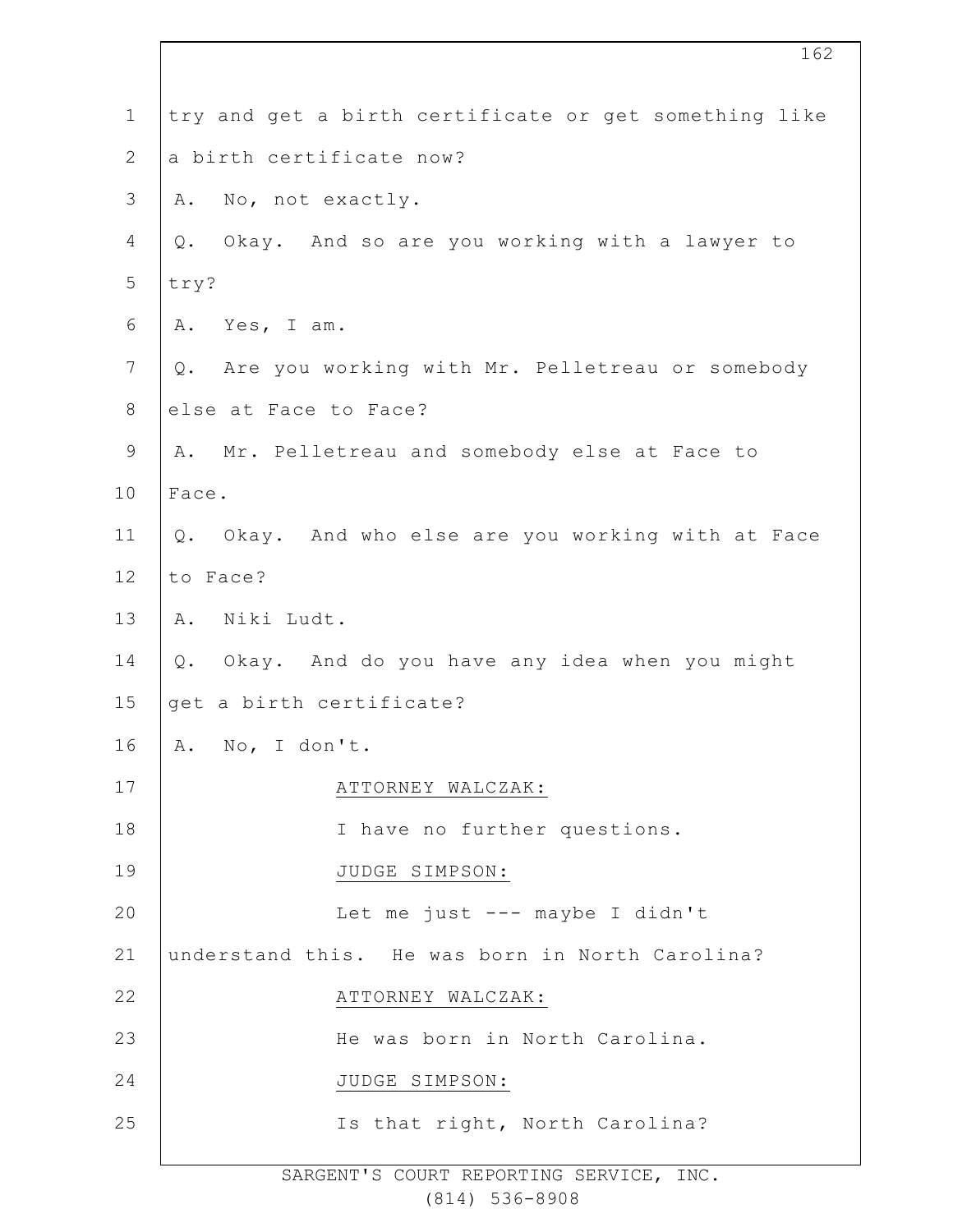| $\mathbf 1$  | Yes, sir.<br>Α.                                      |
|--------------|------------------------------------------------------|
| $\mathbf{2}$ | ATTORNEY WALCZAK:                                    |
| 3            | And raised in South Carolina and went                |
| 4            | to high school in South Carolina.                    |
| 5            | JUDGE SIMPSON:                                       |
| 6            | That's what messed me up.                            |
| 7            | ATTORNEY WALCZAK:                                    |
| 8            | And then in the Marines after that.                  |
| $\mathsf 9$  | JUDGE SIMPSON:                                       |
| 10           | You may inquire.                                     |
| 11           | CROSS EXAMINATION                                    |
| 12           | BY ATTORNEY CAWLEY:                                  |
| 13           | Good afternoon, Mr. Garrett.<br>$Q$ .                |
| 14           | How are you doing?<br>Α.                             |
| 15           | I just have a few follow-up questions for you.<br>Q. |
| 16           | Do you know where you go to vote on election day?    |
| 17           | Yes, I do.<br>Α.                                     |
| 18           | And do you have any trouble getting there?<br>Q.     |
| 19           | No, I wouldn't.<br>Α.                                |
| 20           | Have you been to a PennDOT driver's license<br>$Q$ . |
| 21           | center?                                              |
| 22           | A. No, I haven't.                                    |
| 23           | Would you have any problem getting there or<br>$Q$ . |
| 24           | finding it?                                          |
| 25           | No, I wouldn't.<br>Α.                                |
|              |                                                      |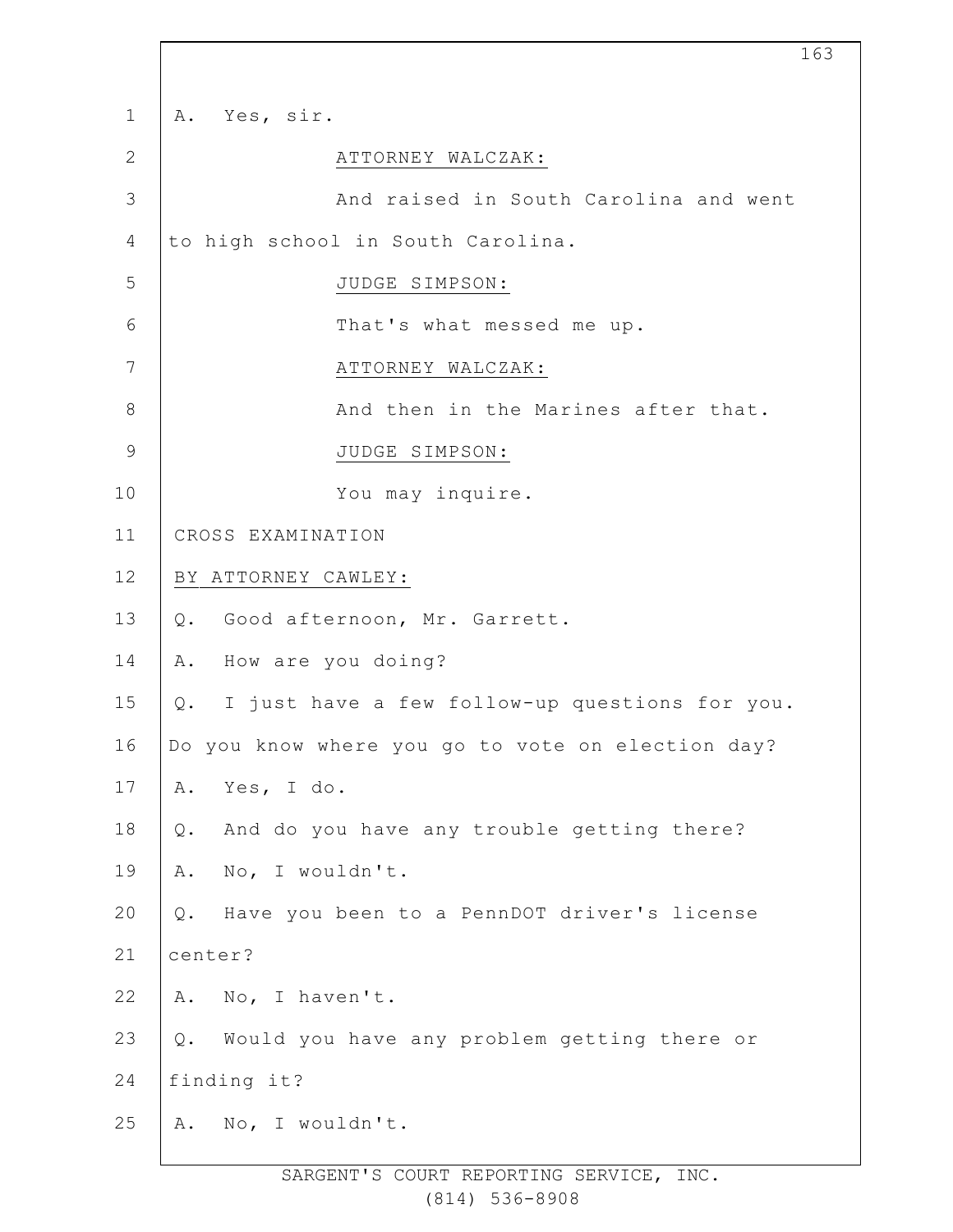| $\mathbf{1}$   | Okay. You do have a Social Security card?<br>Q.        |
|----------------|--------------------------------------------------------|
| $\mathbf{2}$   | Yes, I do.<br>Α.                                       |
| $\mathfrak{Z}$ | You testified about your card from the Veterans<br>Q.  |
| 4              | Administration. Do you get any sort of statements in   |
| 5              | the mail from the Veterans Administration?             |
| 6              | A statement?<br>Α.                                     |
| $\overline{7}$ | Well, after you go to use your card, do you ever<br>Q. |
| 8              | get anything from the Veterans Administration in the   |
| $\mathsf 9$    | mail that says when you've used their card?            |
| 10             | No. No.<br>Α.                                          |
| 11             | Do you get any other mail from the Veterans<br>Q.      |
| 12             | Administration?                                        |
| 13             | No.<br>Α.                                              |
| 14             | Do you get utility bills at your home?<br>Q.           |
| 15             | No, I don't.<br>Α.                                     |
| 16             | When you indicated to Mr. Walczak that you have<br>Q.  |
| 17             | two proofs of residence from 632 East Sheldon, what    |
| 18             | were those?                                            |
| 19             | I quess from Social Security, the 5500 Block of<br>Α.  |
| 20             | Wissahickon Avenue, they send me a statement there     |
| 21             | and $---$ .                                            |
| 22             | BRIEF INTERRUPTION                                     |
| 23             | The Veterans Administration office at 5500<br>Α.       |
| 24             | Wissahickon Avenue, I get a statement from there.      |
| 25             | BY ATTORNEY CAWLEY:                                    |
|                |                                                        |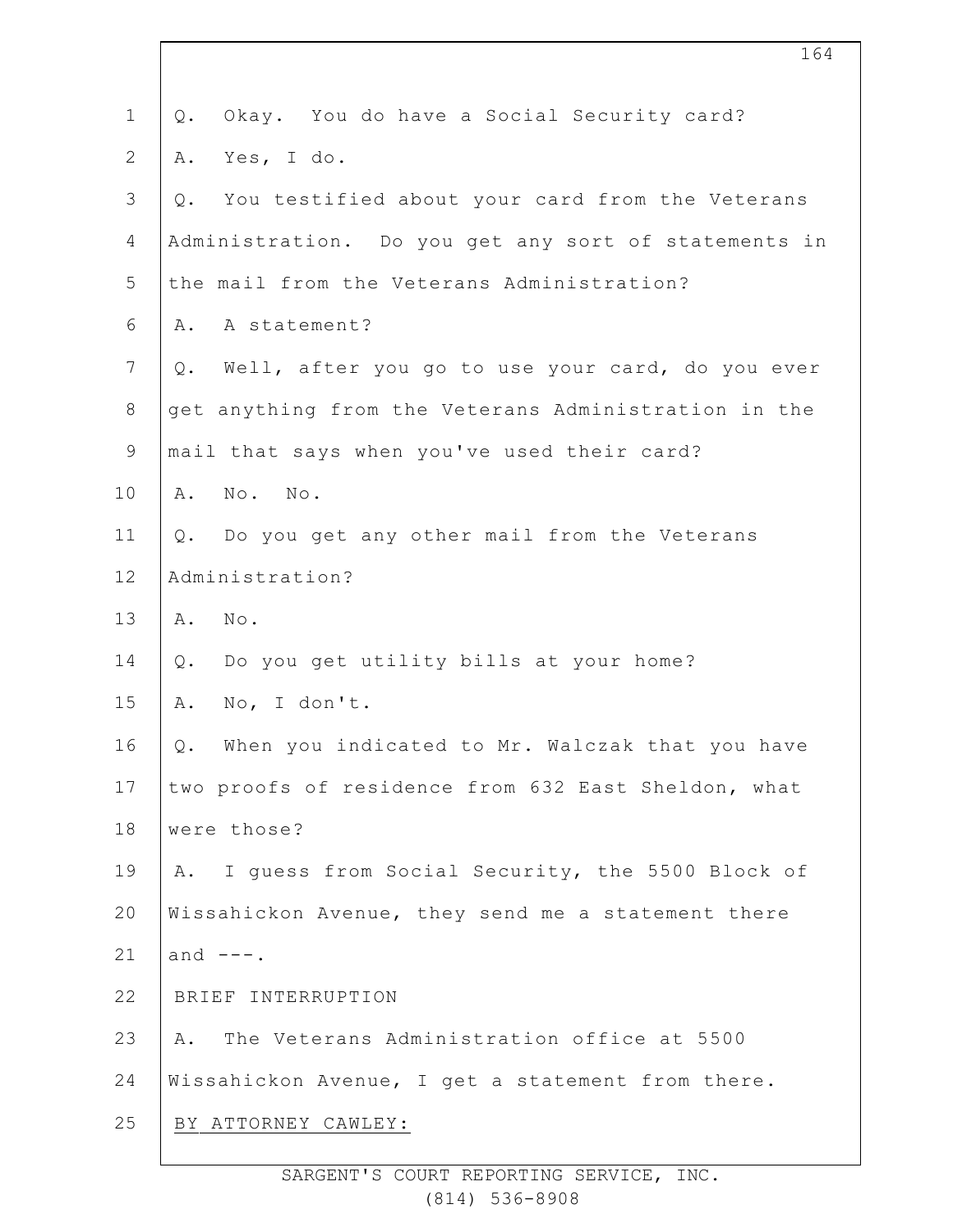| $\mathbf 1$    | Q. Okay. So you get mail from Social Security and    |
|----------------|------------------------------------------------------|
| $\overline{2}$ | from other sources that has your name?               |
| $\mathfrak{Z}$ | Yes, I do.<br>Α.                                     |
| 4              | And has your address of 632 East Sheldon?<br>Q.      |
| 5              | Yes, I do.<br>Α.                                     |
| $\sqrt{6}$     | Do you read the newspaper?<br>Q.                     |
| 7              | Yes, I do.<br>Α.                                     |
| $8\,$          | Do you watch TV?<br>$Q$ .                            |
| $\mathsf 9$    | Yes, I do.<br>Α.                                     |
| 10             | So your pay attention to news?<br>Q.                 |
| 11             | Yes, I do.<br>Α.                                     |
| 12             | Q. Okay.                                             |
| 13             | ATTORNEY CAWLEY:                                     |
| 14             | That's all I have. Thank you.                        |
| 15             | REDIRECT EXAMINATION                                 |
| 16             | BY ATTORNEY WALCZAK:                                 |
| 17             | Just one question. Mr. Garrett, did you get a<br>Q.  |
| 18             | letter last week from Secretary --- Department of    |
| 19             | State and Secretary of State Carol Aichele about     |
| 20             | voting?                                              |
| 21             | I don't think so.<br>Α.                              |
| 22             | There's a letter that some people got from the<br>Q. |
| 23             | Department of State that talks about voter ID. Did   |
| 24             | you get any kind of letter last week?                |
| 25             | No, I didn't.<br>Α.                                  |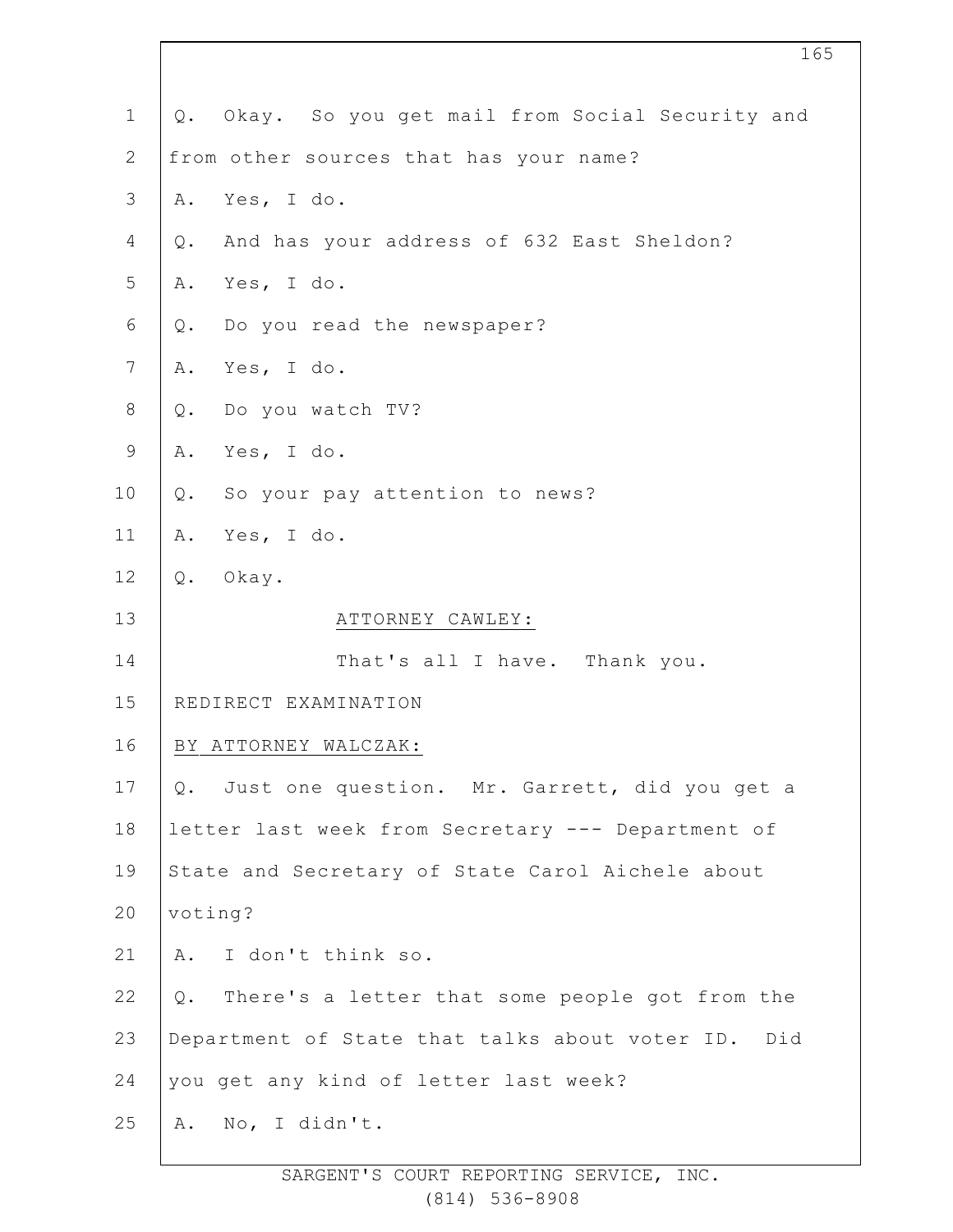| $\mathbf 1$    | Q. Did you get any kind of letter before that about |
|----------------|-----------------------------------------------------|
| $\mathbf{2}$   | voting?                                             |
| $\mathfrak{Z}$ | A. No, I didn't.                                    |
| 4              | ATTORNEY WALCZAK:                                   |
| 5              | Okay. Thank you.                                    |
| $6\,$          | ATTORNEY CAWLEY:                                    |
| 7              | No further questions.                               |
| $8\,$          | JUDGE SIMPSON:                                      |
| $\mathsf 9$    | Thank you. You may step down. You may               |
| 10             | call your next witness.                             |
| 11             | ATTORNEY CLARKE:                                    |
| 12             | Your Honor, Petitioners now call Leila              |
| 13             | Stones. We'll go get her. She's been sequestered.   |
| 14             | RECESS TAKEN                                        |
| 15             | MR. TURNER:                                         |
| 16             | Please stand and raise your right hand.             |
| 17             |                                                     |
| 18             | LEILA STONES, HAVING FIRST BEEN DULY SWORN,         |
| 19             | TESTIFIED AS FOLLOWS:                               |
| 20             |                                                     |
| 21             | JUDGE SIMPSON:                                      |
| 22             | Thank you. Please be seated.                        |
| 23             | Hi.<br>Α.                                           |
| 24             | DIRECT EXAMINATION                                  |
| 25             | BY ATTORNEY HURLEY:                                 |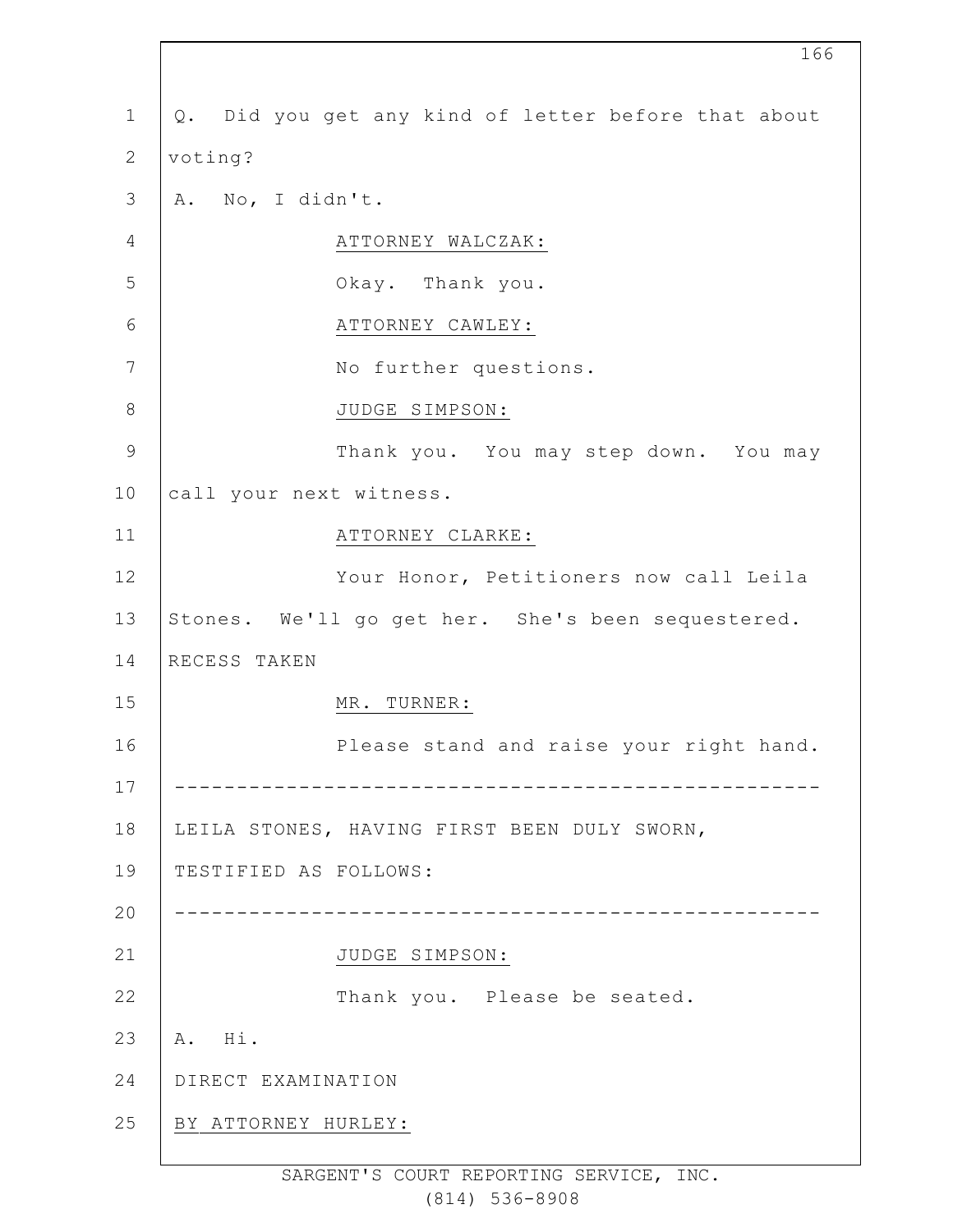| $\mathbf 1$    | Q.    | Please state your name for the record.           |
|----------------|-------|--------------------------------------------------|
| $\mathbf{2}$   | Α.    | Leila Teresa Stones.                             |
| $\mathfrak{Z}$ | Q.    | Where do you live?                               |
| 4              | Α.    | 545 Manheim Street, Apartment 2W, Philadelphia,  |
| 5              |       | Pennsylvania, 19144.                             |
| 6              | Q.    | And how long have you lived in Philadelphia for? |
| $7\phantom{.}$ | Α.    | Fifty-three (53) years.                          |
| $\,8\,$        | Q.    | Okay. And how old were you when you moved to     |
| $\mathsf 9$    |       | Philadelphia?                                    |
| 10             | Α.    | I was an infant.                                 |
| 11             | $Q$ . | Okay. So what's your date of birth?              |
| 12             |       | A. $5/2/59$ .                                    |
| 13             | Q.    | And where were you born?                         |
| 14             | Α.    | Danville, Virginia.                              |
| 15             | $Q$ . | What were the circumstances of your birth?       |
| 16             | Α.    | My mother.                                       |
| 17             | Q.    | Where were you born?                             |
| 18             | Α.    | In a house.                                      |
| 19             | Q.    | A house. So you weren't born in a hospital?      |
| 20             | Α.    | I wasn't born in a hospital.                     |
| 21             | Q.    | Were you born by a midwife?                      |
| 22             | Α.    | By a midwife.                                    |
| 23             | Q.    | And what was your name at birth?                 |
| 24             | Α.    | Huh?                                             |
| 25             | Q.    | What was your name at birth?                     |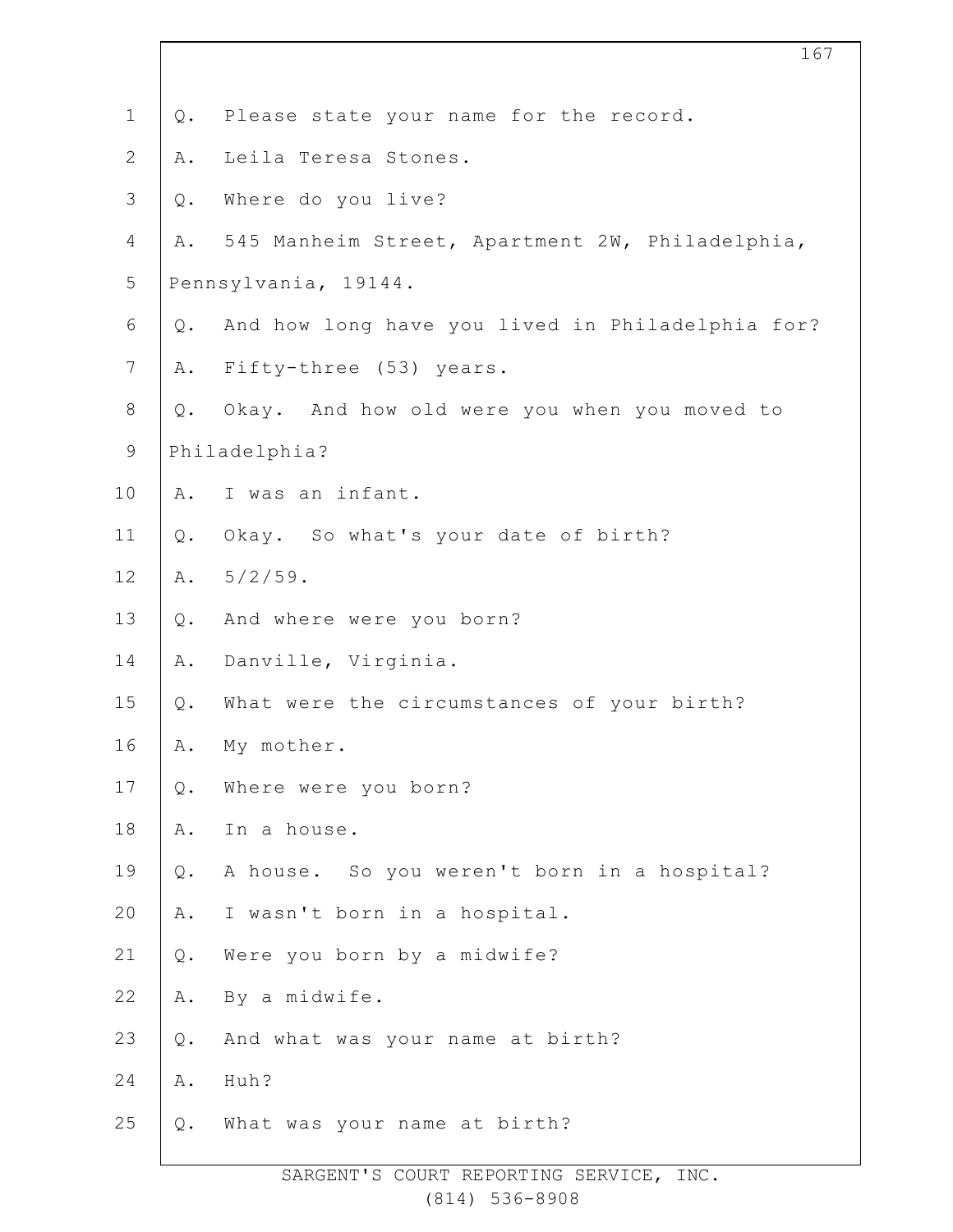| $\mathbf 1$    | Α.    | Leila Teresa Stones.                             |
|----------------|-------|--------------------------------------------------|
| $\overline{2}$ | Q.    | So the same name you have now?                   |
| 3              | Α.    | Uh-huh $(yes)$ .                                 |
| 4              | Q.    | Do you have a birth certificate?                 |
| 5              | Α.    | No.                                              |
| 6              | Q.    | Have you ever had a birth certificate?           |
| $\overline{7}$ | Α.    | $\texttt{No}$ .                                  |
| 8              | $Q$ . | You ever tried to obtain a birth certificate?    |
| $\mathsf 9$    | Α.    | Yes.                                             |
| 10             | Q.    | Do you have any other records of your birth?     |
| 11             | Α.    | A Social Security card, but I don't have the     |
| 12             |       | card now.                                        |
| 13             | Q.    | Do you have a baptismal certificate?             |
| 14             | Α.    | I did. I had one, but I guess my mother lost it  |
| 15             |       | before she died. I remember the church though.   |
| 16             | Q.    | What have you done to try to obtain your birth   |
| 17             |       | certificate as the result?                       |
| 18             | Α.    | Everything. I wrote the Governor of Virginia.    |
| 19             |       | Q. Okay. And did you receive a response from the |
| 20             |       | Governor of Virginia?                            |
| 21             | Α.    | He told me I don't exist.                        |
| 22             | $Q$ . | Told you, you don't exist, okay. Did you write   |
| 23             |       | to the Virginia Department of Vital Statistics?  |
| 24             | Α.    | Yes.                                             |
| 25             |       | ATTORNEY HURLEY:                                 |
|                |       |                                                  |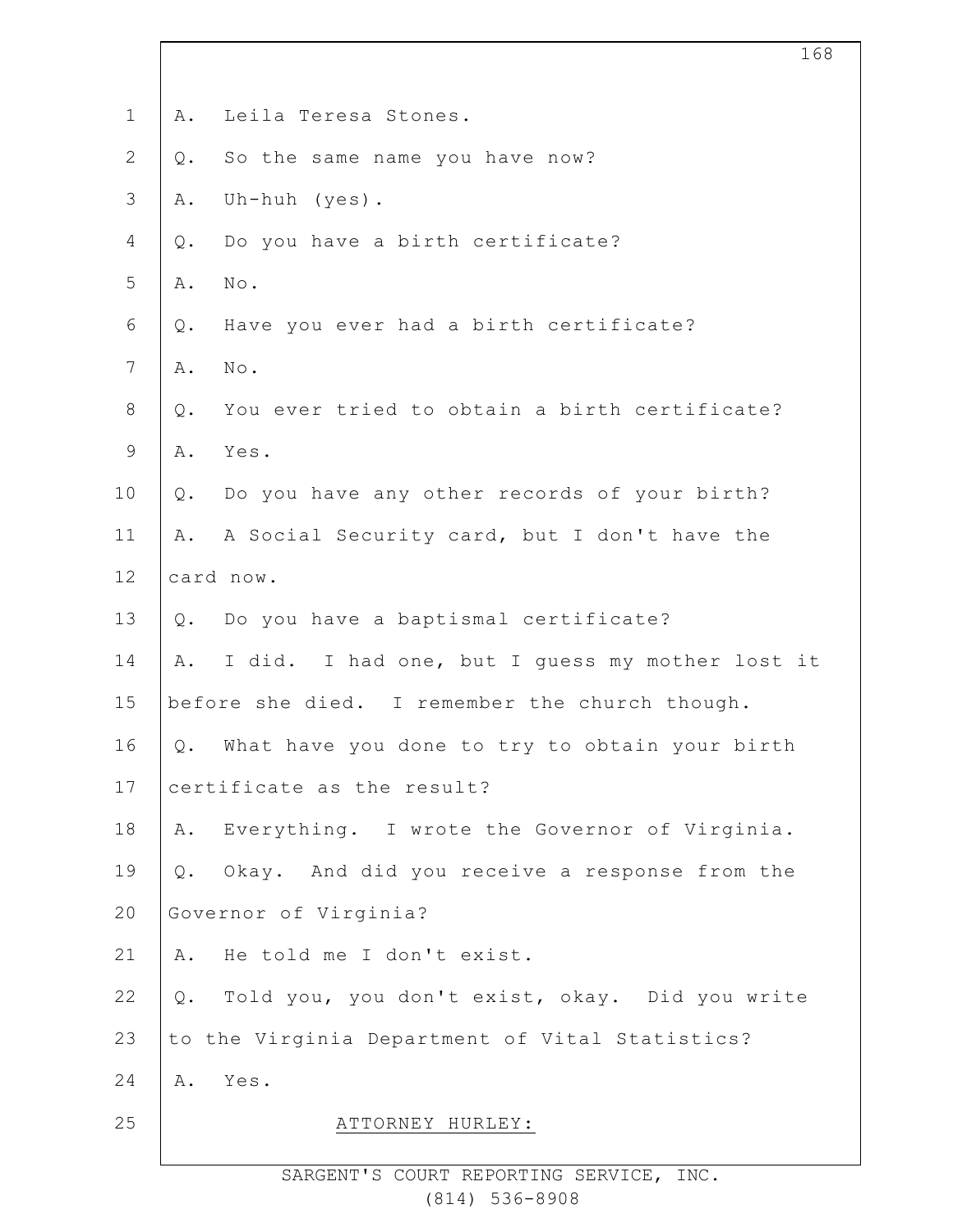| $\mathbf 1$    | Can we pull up --- it should be Exhibit                          |
|----------------|------------------------------------------------------------------|
| $\overline{2}$ | Number 373.                                                      |
| $\mathcal{S}$  | BY ATTORNEY HURLEY:                                              |
| 4              | You'll be able to see it on the screen right up<br>$Q_{\bullet}$ |
| 5              | by you there. It's 2100. It's vote 2100. Do you                  |
| $\sqrt{6}$     | recognize this document?                                         |
| 7              | Yes.<br>Α.                                                       |
| 8              | And do you know who Veronica Ludt is?<br>Q.                      |
| 9              | Yes.<br>Α.                                                       |
| 10             | Who is she?<br>$Q$ .                                             |
| 11             | That's my lawyer.<br>Α.                                          |
| 12             | Is she a lawyer that works at Face to Face?<br>$Q$ .             |
| 13             | Yes.<br>Α.                                                       |
| 14             | And has she been helping you to try to obtain a<br>Q.            |
| 15             | birth certificate.                                               |
| 16             | A. Yes, she has.                                                 |
| 17             | And is this the letter you received in regards<br>Q.             |
| 18             | to your request to the Department of Health in                   |
| 19             | Virginia?                                                        |
| 20             | This is the one they sent. They sent me one,<br>Α.               |
| 21             | too, on a blue document.                                         |
| 22             | And what did that blue document say?<br>$Q$ .                    |
| 23             | From the Commonwealth of Virginia saying that as<br>Α.           |
| 24             | far as they were concerned, I didn't exist. This one             |
| 25             | is much nicer.                                                   |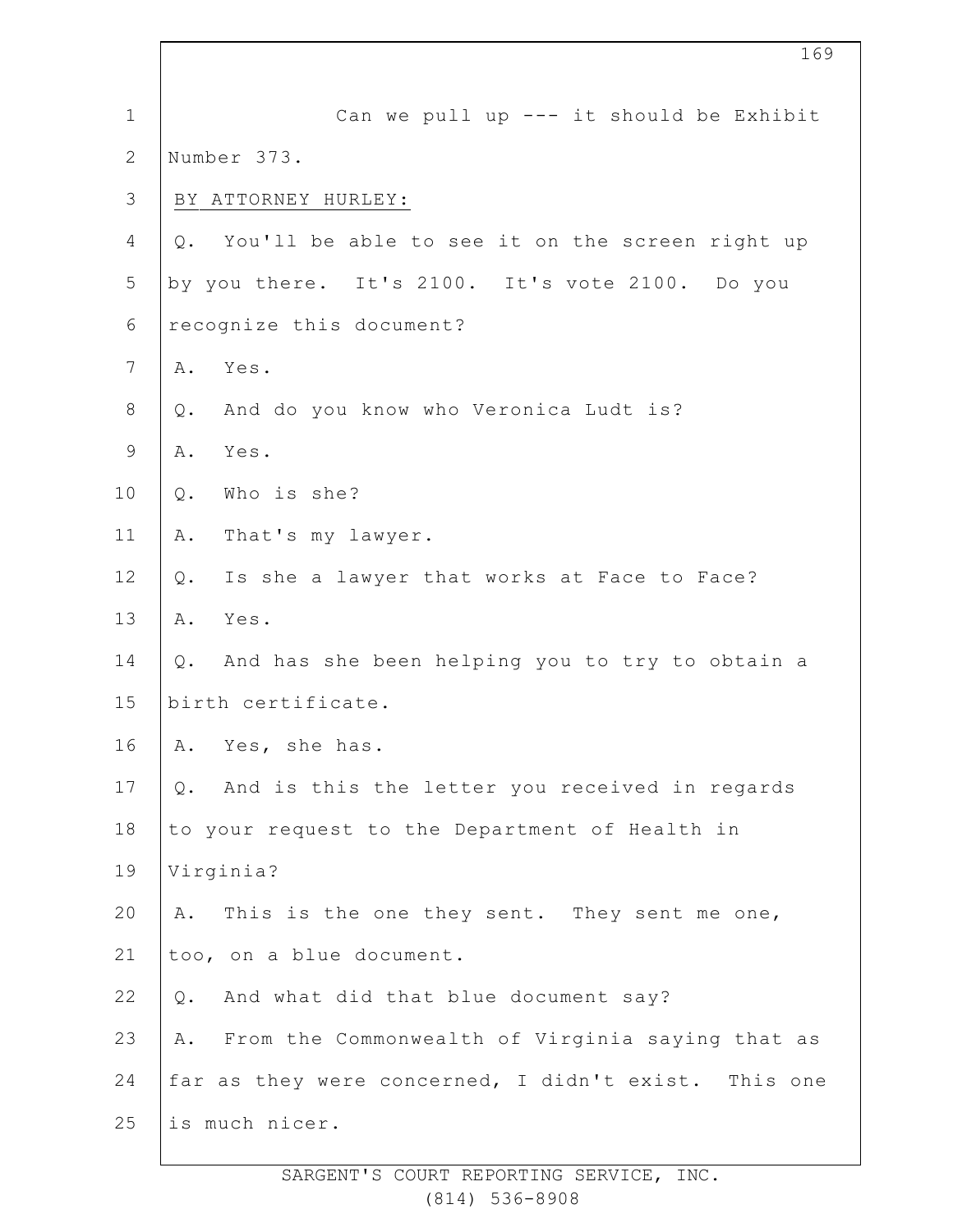| $\mathbf 1$    | When you applied for your birth certificate with<br>Q. |  |  |  |  |  |
|----------------|--------------------------------------------------------|--|--|--|--|--|
| $\mathbf{2}$   | the Department of Health, did you have to pay any      |  |  |  |  |  |
| 3              | money?                                                 |  |  |  |  |  |
| 4              | A. In Virginia?                                        |  |  |  |  |  |
| 5              | In Virginia.<br>Q.                                     |  |  |  |  |  |
| 6              | No. No. I had to --- they couldn't find it.<br>Α.      |  |  |  |  |  |
| $7\phantom{.}$ | So what was I paying for?                              |  |  |  |  |  |
| $8\,$          | Okay. Did you have to --- did your lawyer<br>$Q$ .     |  |  |  |  |  |
| $\mathsf 9$    | assist you in sending for school records?              |  |  |  |  |  |
| 10             | A. Yes.                                                |  |  |  |  |  |
| 11             | ATTORNEY HURLEY:                                       |  |  |  |  |  |
| 12             | Can you please pull up Exhibit Number                  |  |  |  |  |  |
| 13             | 372? Should be vote 2095. Scroll down to the second    |  |  |  |  |  |
| 14             | page, please --- third page. Sorry.                    |  |  |  |  |  |
| 15             | BY ATTORNEY HURLEY:                                    |  |  |  |  |  |
| 16             | Do you recognize this document?<br>Q.                  |  |  |  |  |  |
| 17             | Oh, okay.<br>Α.                                        |  |  |  |  |  |
| 18             | Q.<br>Do you recognize this document?                  |  |  |  |  |  |
| 19             | Α.<br>Yes.                                             |  |  |  |  |  |
| 20             | And what is this?<br>$Q$ .                             |  |  |  |  |  |
| 21             | This is --- she wants my school records.<br>Α.         |  |  |  |  |  |
| 22             | Is she Niki, ---<br>Q.                                 |  |  |  |  |  |
| 23             | Α.<br>Yes.                                             |  |  |  |  |  |
| 24             | --- your lawyer?<br>Q.                                 |  |  |  |  |  |
| 25             | Ms. Ludt.<br>Α.                                        |  |  |  |  |  |
|                |                                                        |  |  |  |  |  |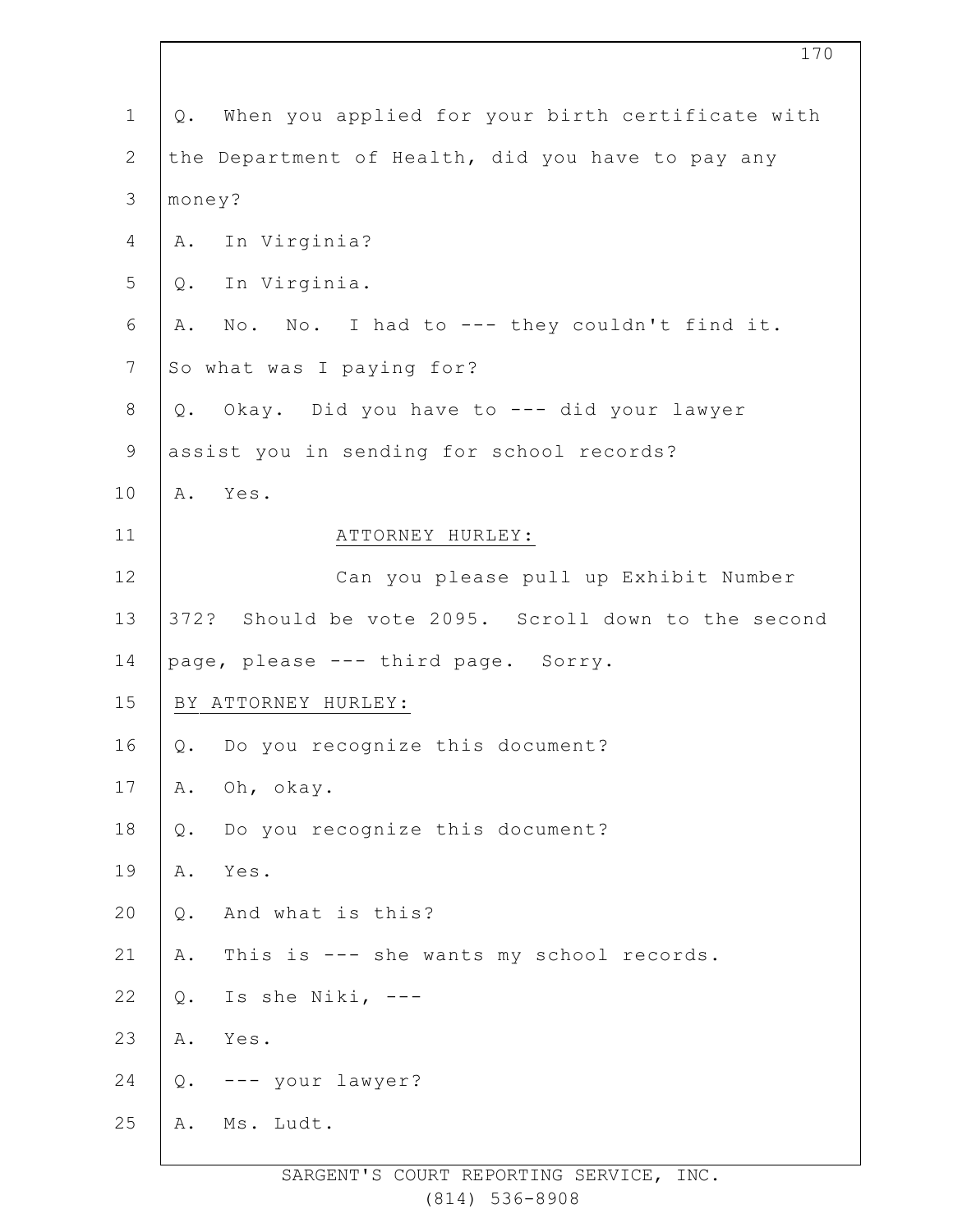| $\mathbf 1$    | $Q$ . | Ms Ludt. And do you have any to pay any money |  |  |  |  |
|----------------|-------|-----------------------------------------------|--|--|--|--|
| $\mathbf{2}$   |       | to apply for your school records?             |  |  |  |  |
| $\mathcal{S}$  | Α.    | I did.                                        |  |  |  |  |
| 4              | Q.    | How much did you have to Pennsylvania?        |  |  |  |  |
| 5              | Α.    | I paid \$12 twice.                            |  |  |  |  |
| 6              | Q.    | You paid \$12 twice. Why did you pay twice?   |  |  |  |  |
| $\overline{7}$ | Α.    | Because they never sent it either time.       |  |  |  |  |
| $8\,$          | $Q$ . | Has Niki been able to help you get a birth    |  |  |  |  |
| $\mathsf 9$    |       | certificate?                                  |  |  |  |  |
| 10             | Α.    | Niki is doing all that she can to help me.    |  |  |  |  |
| 11             | $Q$ . | Have you received your birth certificate yet? |  |  |  |  |
| 12             | Α.    | $\texttt{No}$ .                               |  |  |  |  |
| 13             | $Q$ . | Have you ever had a driver's license?         |  |  |  |  |
| 14             | Α.    | $\mbox{No}$ .                                 |  |  |  |  |
| 15             | Q.    | Have you ever had any PennDOT-issued ID?      |  |  |  |  |
| 16             | Α.    | No.                                           |  |  |  |  |
| 17             | Q.    | Have you ever had a U.S. passport?            |  |  |  |  |
| 18             | Α.    | $\texttt{No}$ .                               |  |  |  |  |
| 19             | $Q$ . | I want to talk a little bit about your work.  |  |  |  |  |
| 20             |       | What do you do for work?                      |  |  |  |  |
| 21             | Α.    | I'm a licensed LGPN nurse.                    |  |  |  |  |
| 22             | $Q$ . | Are you working as a nurse now?               |  |  |  |  |
| 23             | Α.    | $\texttt{No}$ .                               |  |  |  |  |
| 24             | $Q$ . | What are you doing currently?                 |  |  |  |  |
| 25             | Α.    | Now, I go to school for culinary arts.        |  |  |  |  |
|                |       |                                               |  |  |  |  |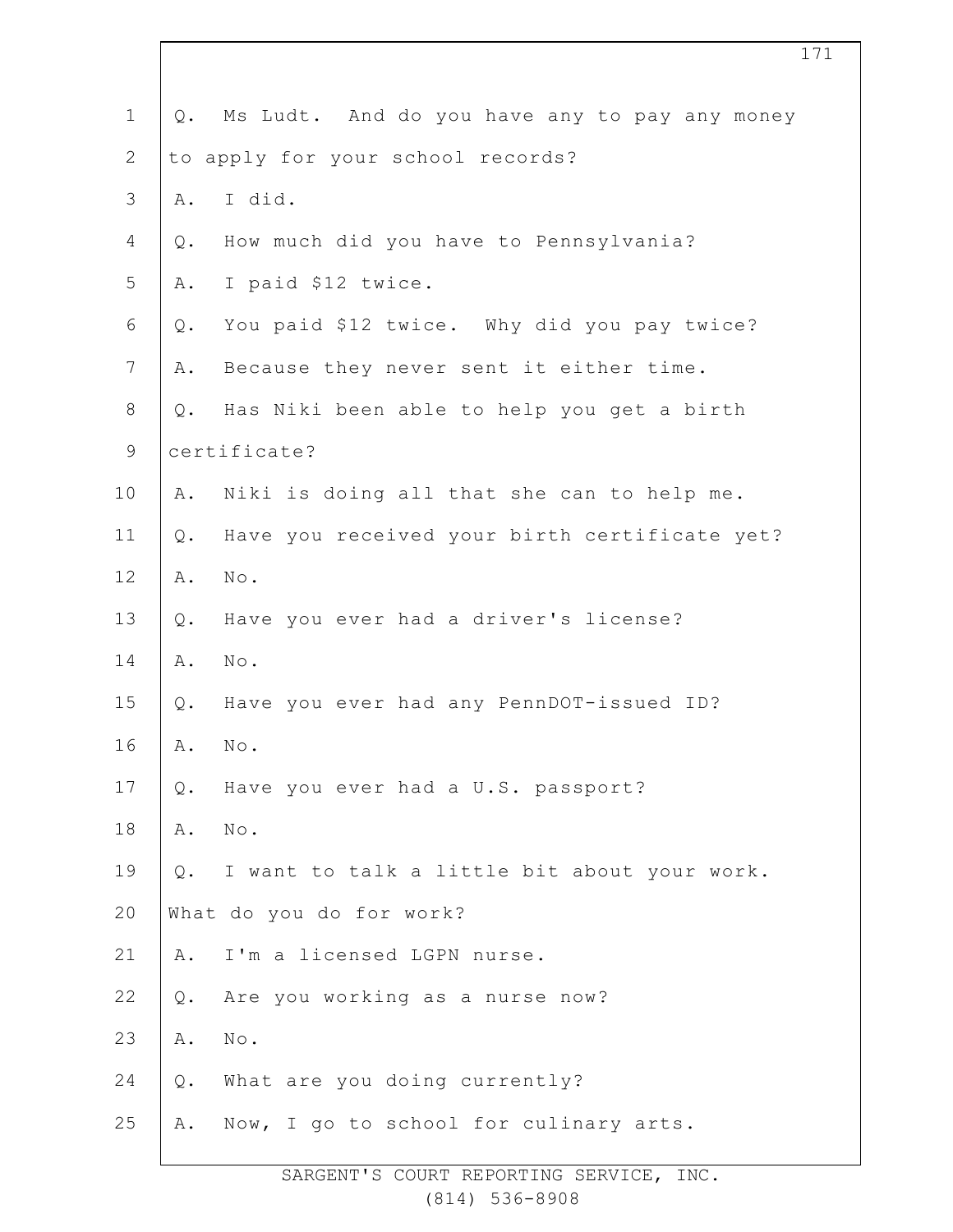| $\mathbf 1$      | Q.                                                | Where do you go to school?                        |  |  |  |  |
|------------------|---------------------------------------------------|---------------------------------------------------|--|--|--|--|
| $\mathbf{2}$     | Α.                                                | At 714 Market Street, Philadelphia,               |  |  |  |  |
| $\mathfrak{Z}$   |                                                   | Pennsylvania.                                     |  |  |  |  |
| $\overline{4}$   | $Q$ .                                             | Do you have a school ID?                          |  |  |  |  |
| 5                | Α.                                                | No.                                               |  |  |  |  |
| 6                | Q.                                                | No school ID. Do you have any other IDs with      |  |  |  |  |
| $\boldsymbol{7}$ |                                                   | your picture on it?                               |  |  |  |  |
| $\,8\,$          | Α.                                                | The one that was made for me.                     |  |  |  |  |
| $\mathsf 9$      | $Q$ .                                             | And what one was made for you?                    |  |  |  |  |
| 10               | Α.                                                | From the Reunification Program for me and my      |  |  |  |  |
| 11               |                                                   | son. They took a picture of me with the phone and |  |  |  |  |
| 12               | they pasted it on a piece of paper and put all my |                                                   |  |  |  |  |
| 13               |                                                   | information on it and they laminated it.          |  |  |  |  |
| 14               | Q.                                                | Does it have an expiration date on it?            |  |  |  |  |
| 15               | Α.                                                | $\mbox{No}$ .                                     |  |  |  |  |
| 16               | Q.                                                | And who made this card for you?                   |  |  |  |  |
| 17               | Α.                                                | Reunification Center in Philadelphia.             |  |  |  |  |
| 18               | Q.                                                | And what is the Reunification Center in           |  |  |  |  |
| 19               | Philadelphia?                                     |                                                   |  |  |  |  |
| 20               | Α.                                                | It's reunifying me and my son.                    |  |  |  |  |
| 21               | $Q$ .                                             | Where is your son now?                            |  |  |  |  |
| 22               | Α.                                                | He's in George Junior Republic in Grove City ---  |  |  |  |  |
| 23               |                                                   | Pittsburgh.                                       |  |  |  |  |
| 24               | Q.                                                | And so why do you need to be reunified?           |  |  |  |  |
| 25               | Α.                                                | Because my son has been in the system for five    |  |  |  |  |
|                  |                                                   |                                                   |  |  |  |  |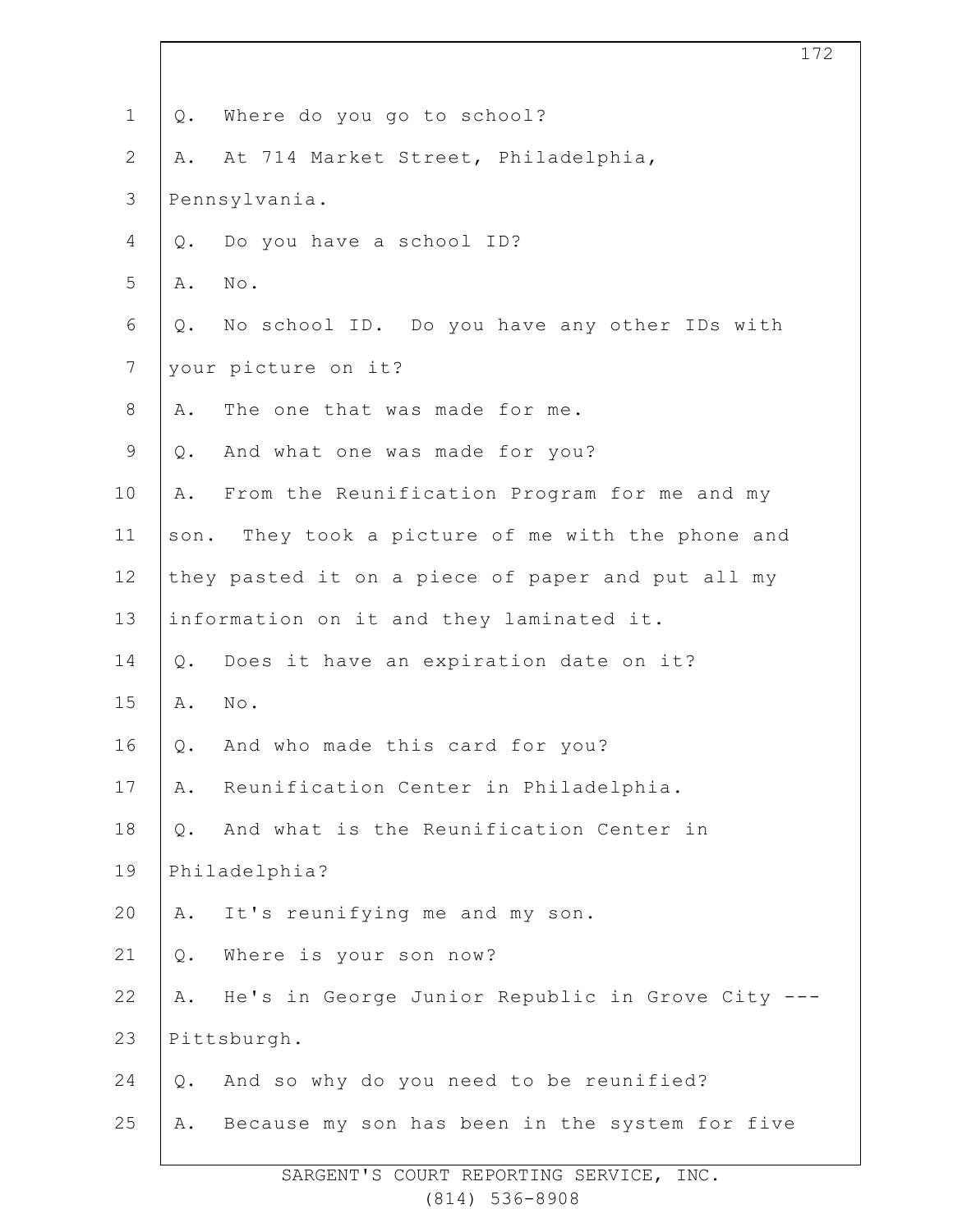|                | 173                                                  |
|----------------|------------------------------------------------------|
| $\mathbf 1$    | years.                                               |
| $\overline{2}$ | Do you have any other ID?<br>$Q$ .                   |
| 3              | My Medicare/Medicaid card.<br>Α.                     |
| 4              | Does that have a picture on it?<br>$Q$ .             |
| 5              | Α.<br>No.                                            |
| 6              | Does it have an expiration date on it?<br>Q.         |
| $\overline{7}$ | Α.<br>No.                                            |
| 8              | Have you ever had any photo ID?<br>$Q$ .             |
| 9              | Yeah. When I got pregnant with my son and I<br>Α.    |
| 10             | applied for Welfare, they gave me a picture ID. But  |
| 11             | that was so many years ago, they don't even use that |
| 12             | anymore. But anyway, I was allowed to use it for ID. |
| 13             | And my purse was stolen in 2007 --- 2007, 2006, and  |
| 14             | all my IDs, everything was gone.                     |
| 15             | What was in your purse that was stolen?<br>$Q$ .     |
| 16             | My Social Security card, my original Social<br>Α.    |
| 17             | Security card, my Welfare ID, my job ID, my nursing  |
| 18             | license, everything.                                 |
| 19             | Q. Have you tried to replace your Social Security    |
| 20             | card?                                                |
| 21             | Yes, I have.<br>Α.                                   |
| 22             | And have you been able to get a replacement<br>Q.    |
| 23             | Social Security card?                                |
| 24             | $\texttt{No}$ .<br>Α.                                |
| 25             | And why not?<br>$Q$ .                                |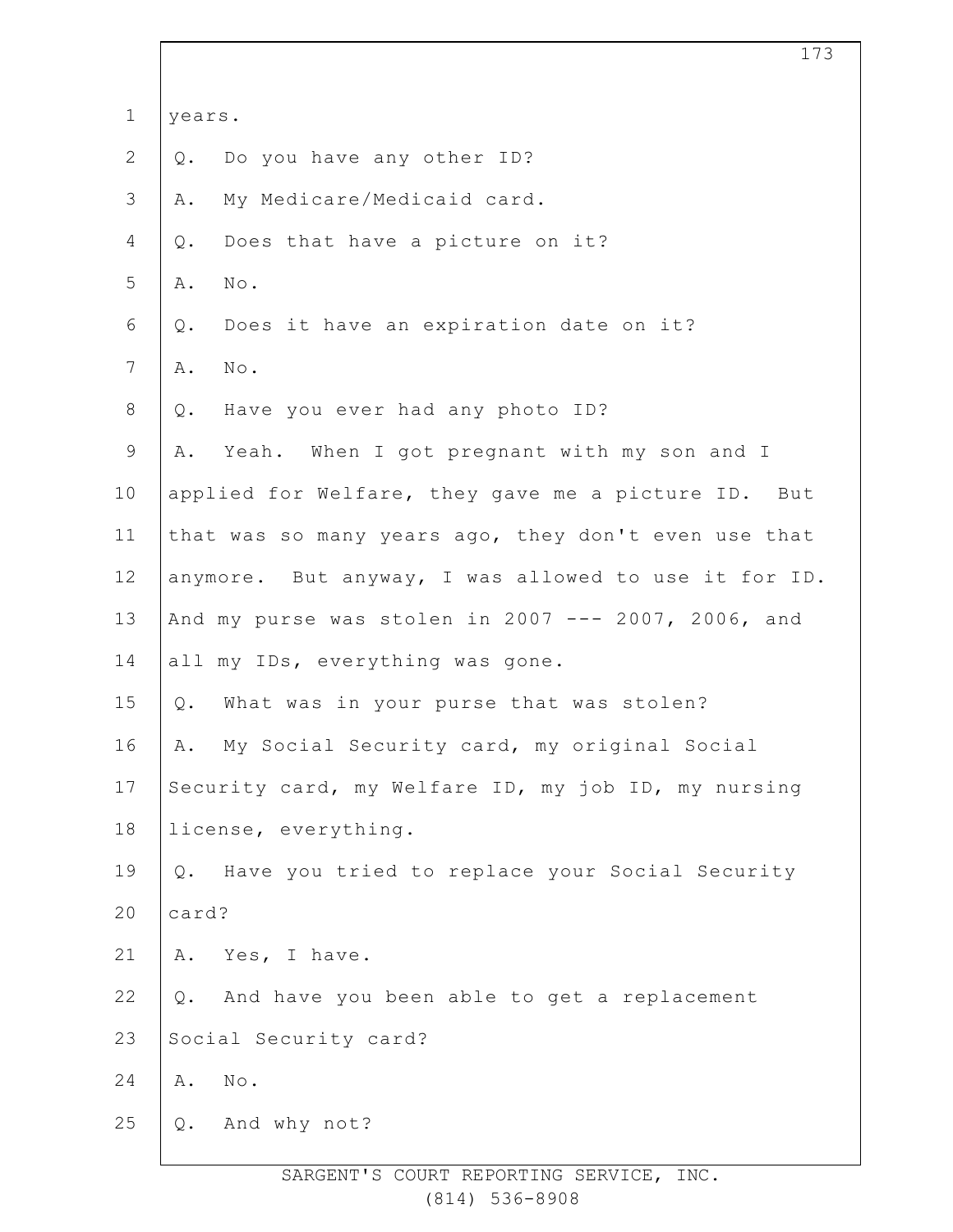| $\mathbf 1$    | Α.                                                    | Because I need a birth certificate to get it.   |  |  |  |  |
|----------------|-------------------------------------------------------|-------------------------------------------------|--|--|--|--|
| $\overline{2}$ | Q.                                                    | And do you have a birth certificate?            |  |  |  |  |
| 3              | Α.                                                    | $\texttt{No}$ .                                 |  |  |  |  |
| 4              | Q.                                                    | Are you registered to vote?                     |  |  |  |  |
| 5              | Α.                                                    | Yes, I am.                                      |  |  |  |  |
| 6              | Q.                                                    | When did you first register to vote?            |  |  |  |  |
| $\overline{7}$ | Α.                                                    | When I was 18.                                  |  |  |  |  |
| $8\,$          | Q.                                                    | Eighteen (18) years old, okay. And do you vote  |  |  |  |  |
| $\mathsf 9$    | regularly?                                            |                                                 |  |  |  |  |
| 10             | Α.                                                    | Every presidential election.                    |  |  |  |  |
| 11             | Q.                                                    | So when was the last time you voted?            |  |  |  |  |
| 12             | Α.                                                    | Obama.                                          |  |  |  |  |
| 13             | $Q$ .                                                 | Obama. And do you want to vote again this fall? |  |  |  |  |
| 14             | Α.                                                    | Yes.                                            |  |  |  |  |
| 15             | Q.                                                    | When you voted in 2008 for Obama, ---           |  |  |  |  |
| 16             | Α.                                                    | Yes.                                            |  |  |  |  |
| 17             | Q.                                                    | --- did you have to show an ID in 2008?         |  |  |  |  |
| 18             | Α.                                                    | No.                                             |  |  |  |  |
| 19             | $Q$ .                                                 | What did you have to do?                        |  |  |  |  |
| 20             | Α.                                                    | Just go in to the rec center and tell them my   |  |  |  |  |
| 21             | name and they looked my name up in the book. And I    |                                                 |  |  |  |  |
| 22             | signed next to my name, and then I go into the little |                                                 |  |  |  |  |
| 23             | booth.                                                |                                                 |  |  |  |  |
| 24             | Q.                                                    | Where did you learn about Pennsylvania's photo  |  |  |  |  |
| 25             | ID law?                                               |                                                 |  |  |  |  |
|                |                                                       |                                                 |  |  |  |  |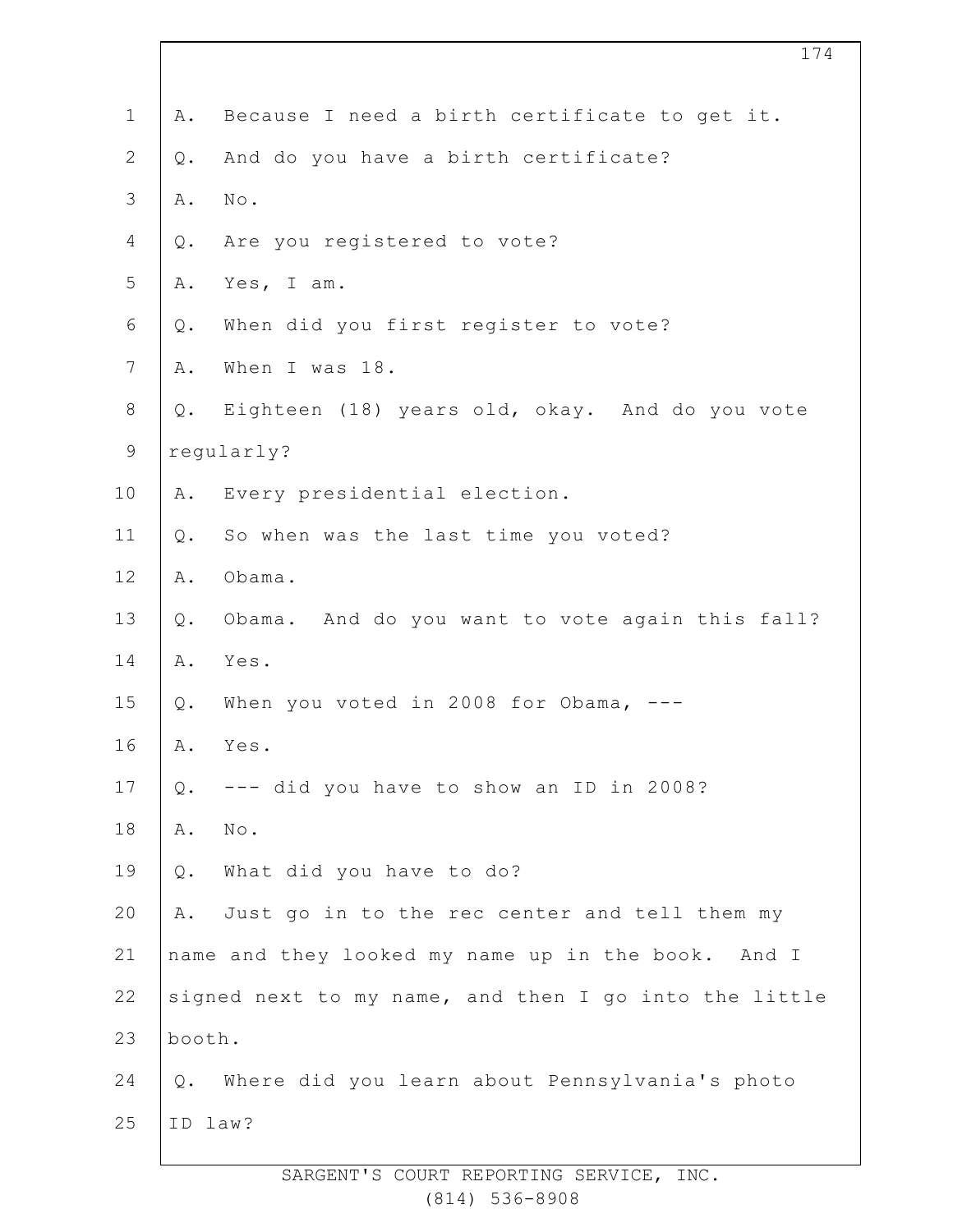| $\mathbf 1$    | The news.<br>Α.                                       |  |  |
|----------------|-------------------------------------------------------|--|--|
| $\mathbf{2}$   | When did you learn about it?<br>Q.                    |  |  |
| $\mathfrak{Z}$ | About two months ago.<br>Α.                           |  |  |
| $\overline{4}$ | And have you tried to get IDs since you learned<br>Q. |  |  |
| 5              | about the law?                                        |  |  |
| 6              | Yes.<br>Α.                                            |  |  |
| $7\phantom{.}$ | How have you been trying to get IDs since you<br>Q.   |  |  |
| $8\,$          | learned about the law?                                |  |  |
| $\mathsf 9$    | I called the State Department, and to no avail.<br>A. |  |  |
| 10             | They just gave me the run around.                     |  |  |
| 11             | Who did you call at the State Department?<br>Q.       |  |  |
| 12             | I called the department --- what is it? Ms.<br>Α.     |  |  |
| 13             | Ludt had gave me a phone number to call. And I        |  |  |
| 14             | called, and I asked them about the ID. And she said   |  |  |
| 15             | I needed a birth certificate.                         |  |  |
| 16             | Was that the 1-800-VOTESPA phone number?<br>Ιs<br>Q.  |  |  |
| 17             | that what you called?                                 |  |  |
| 18             | Well, when she gave me the number, it was all<br>Α.   |  |  |
| 19             | numbers, so I didn't know if it was the vote number   |  |  |
| 20             | or not. But I told her my situation with my birth     |  |  |
| 21             | certificate and asked her if she could direct me to   |  |  |
| 22             | someone who can help me get a photo ID so I can vote. |  |  |
| 23             | And she referred me to someone else, and they hung    |  |  |
| 24             | up.                                                   |  |  |
| 25             | So you spoke to a live person ---<br>Q.               |  |  |
|                |                                                       |  |  |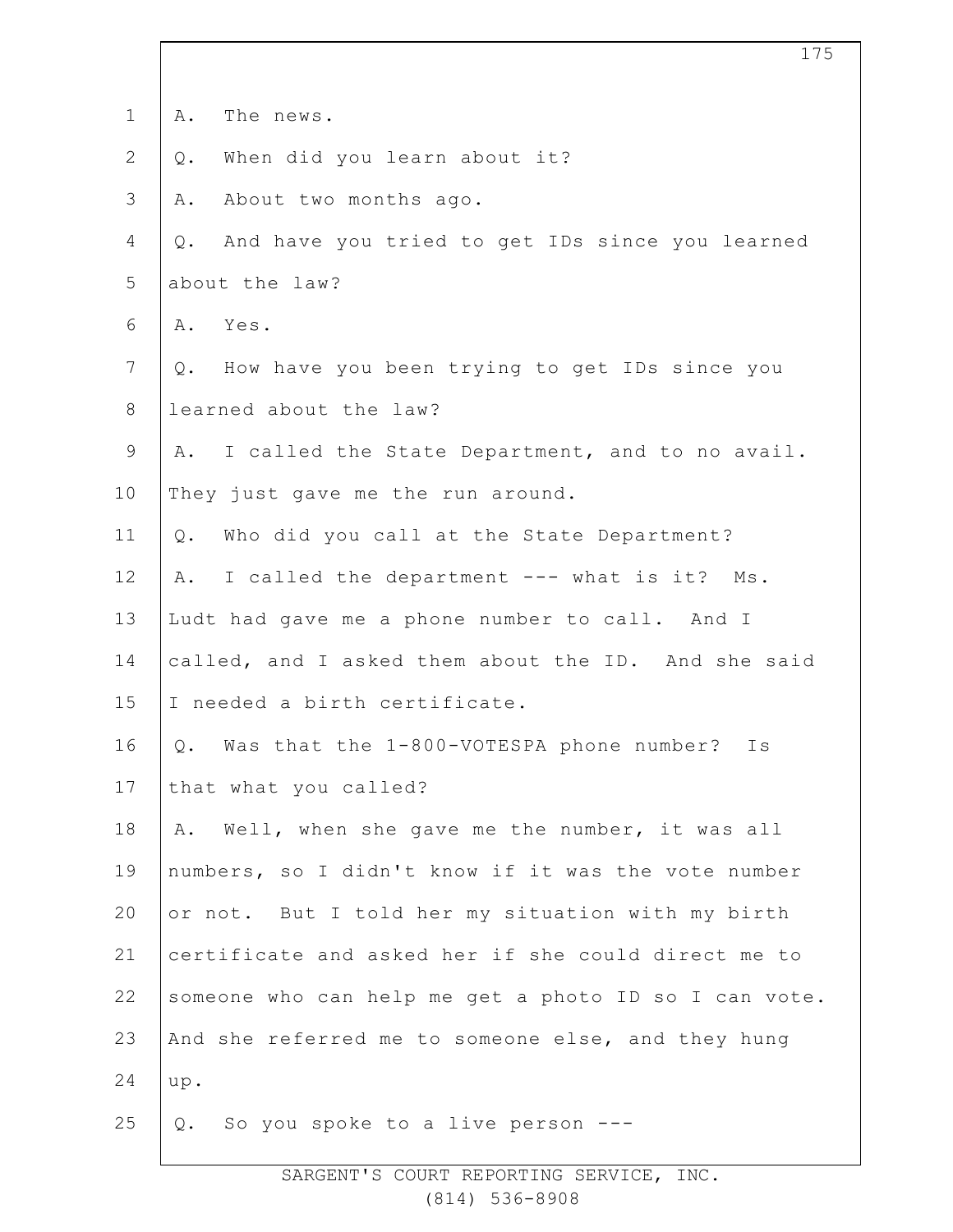| $\mathbf 1$  | A. Yes.                                                 |  |  |  |  |
|--------------|---------------------------------------------------------|--|--|--|--|
| $\mathbf{2}$ | --- when you called the Department of State?<br>Q.      |  |  |  |  |
| 3            | And when you say you told them about your situation,    |  |  |  |  |
| 4            | what do you mean by that?                               |  |  |  |  |
| 5            | A. The story is so over and over, I go over it          |  |  |  |  |
| 6            | every day. It's like I explained to them that I         |  |  |  |  |
| 7            | never had a birth certificate and my midwife never      |  |  |  |  |
| 8            | recorded my birth. And I need a birth certificate to    |  |  |  |  |
| $\mathsf 9$  | get an ID, to get my Social Security card.              |  |  |  |  |
| 10           | Q. And what did she tell you when you told her that     |  |  |  |  |
| 11           | you didn't have a birth certificate?                    |  |  |  |  |
| 12           | She said I can refer you to this number.<br>Α.          |  |  |  |  |
| 13           | And did you call the other number she referred<br>Q.    |  |  |  |  |
| 14           | you to?                                                 |  |  |  |  |
| 15           | A. And I called the other number, and she referred      |  |  |  |  |
| 16           | me back to the other number.                            |  |  |  |  |
| 17           | So no one was able to help you figure out how to<br>Q.  |  |  |  |  |
| 18           | get an ID?                                              |  |  |  |  |
| 19           | $\mbox{No}$ .<br>Α.                                     |  |  |  |  |
| 20           | Have you received a letter from the Department<br>$Q$ . |  |  |  |  |
| 21           | of State notifying you about the photo ID law?          |  |  |  |  |
| 22           | $\texttt{No}$ .<br>Α.                                   |  |  |  |  |
| 23           | What do you think about the photo ID law?<br>$Q$ .      |  |  |  |  |
| 24           | Well, I'm really disappointed because to vote is<br>Α.  |  |  |  |  |
| 25           | like the only thing that makes me feel whole. It's      |  |  |  |  |
|              |                                                         |  |  |  |  |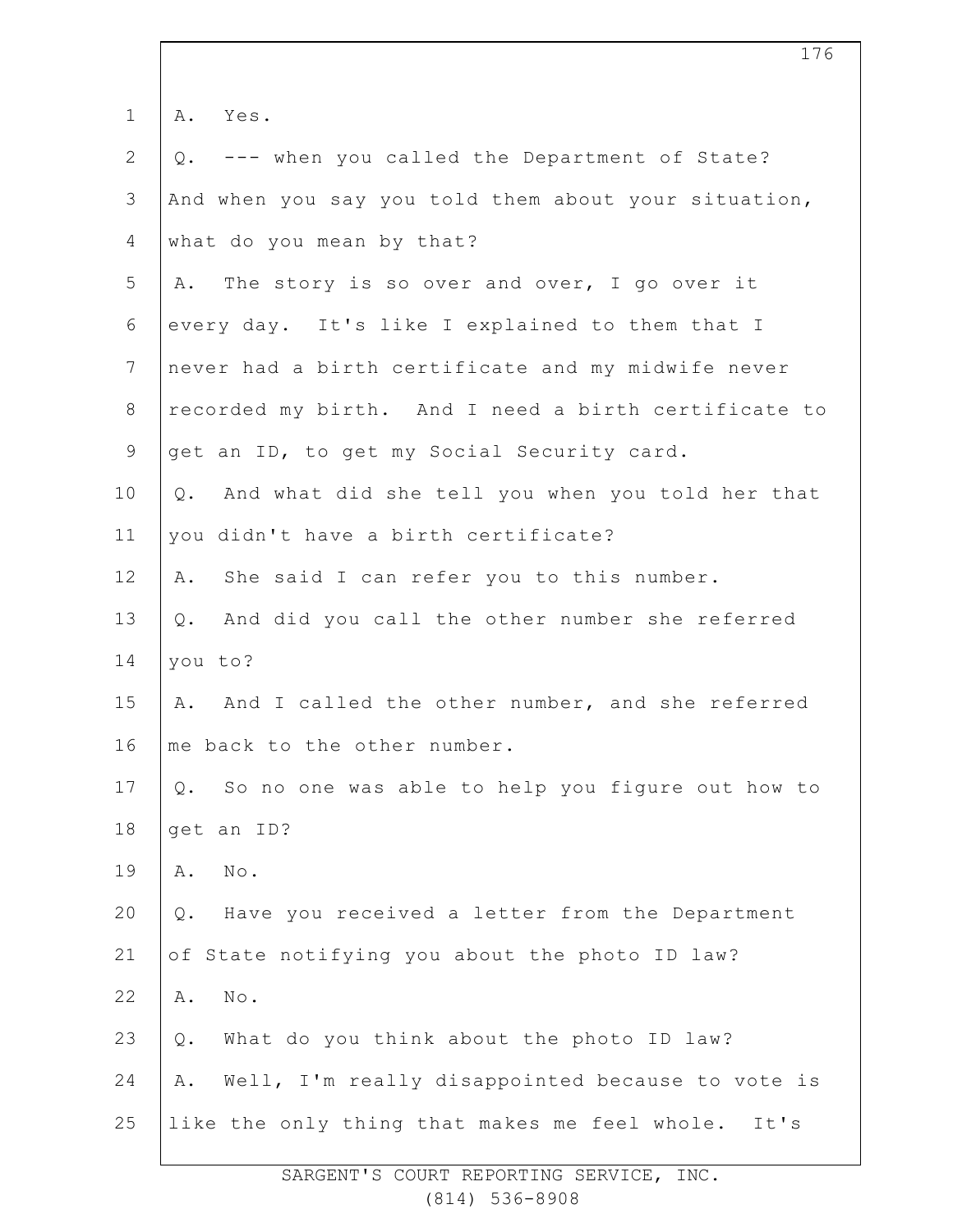| $\mathbf 1$    | like wow, if they take my right to vote away, then    |  |  |  |
|----------------|-------------------------------------------------------|--|--|--|
| $\mathbf{2}$   | who am I? Everybody else say I don't exist.           |  |  |  |
| $\mathfrak{Z}$ | Do you think you're going to be able to vote in<br>Q. |  |  |  |
| 4              | the election this fall?                               |  |  |  |
| 5              | A. I'm going to the polls anyway.                     |  |  |  |
| 6              | ATTORNEY HURLEY:                                      |  |  |  |
| 7              | Thank you.                                            |  |  |  |
| $8\,$          | JUDGE SIMPSON:                                        |  |  |  |
| $\mathsf 9$    | You may cross examine.                                |  |  |  |
| 10             | CROSS EXAMINATION                                     |  |  |  |
| 11             | BY ATTORNEY CAWLEY:                                   |  |  |  |
| 12             | Good afternoon, Ms. Stones.<br>$Q$ .                  |  |  |  |
| 13             | Good afternoon.<br>Α.                                 |  |  |  |
| 14             | Q. Do you know where the polling place is where you   |  |  |  |
| 15             | go to vote?                                           |  |  |  |
| 16             | A. Yes.                                               |  |  |  |
| 17             | And do you have any problems getting there<br>Q.      |  |  |  |
| 18             | transportation wise?                                  |  |  |  |
| 19             | No. It takes about me about an hour and a half<br>Α.  |  |  |  |
| 20             | now, but I still go there.                            |  |  |  |
| 21             | And do you know where the PennDOT driver's<br>Q.      |  |  |  |
| 22             | license center is closest to you?                     |  |  |  |
| 23             | I just found out there's one close to me, but I<br>Α. |  |  |  |
| 24             | knew about the one in Center City.                    |  |  |  |
| 25             | Q. Okay. Do you expect that there would be any        |  |  |  |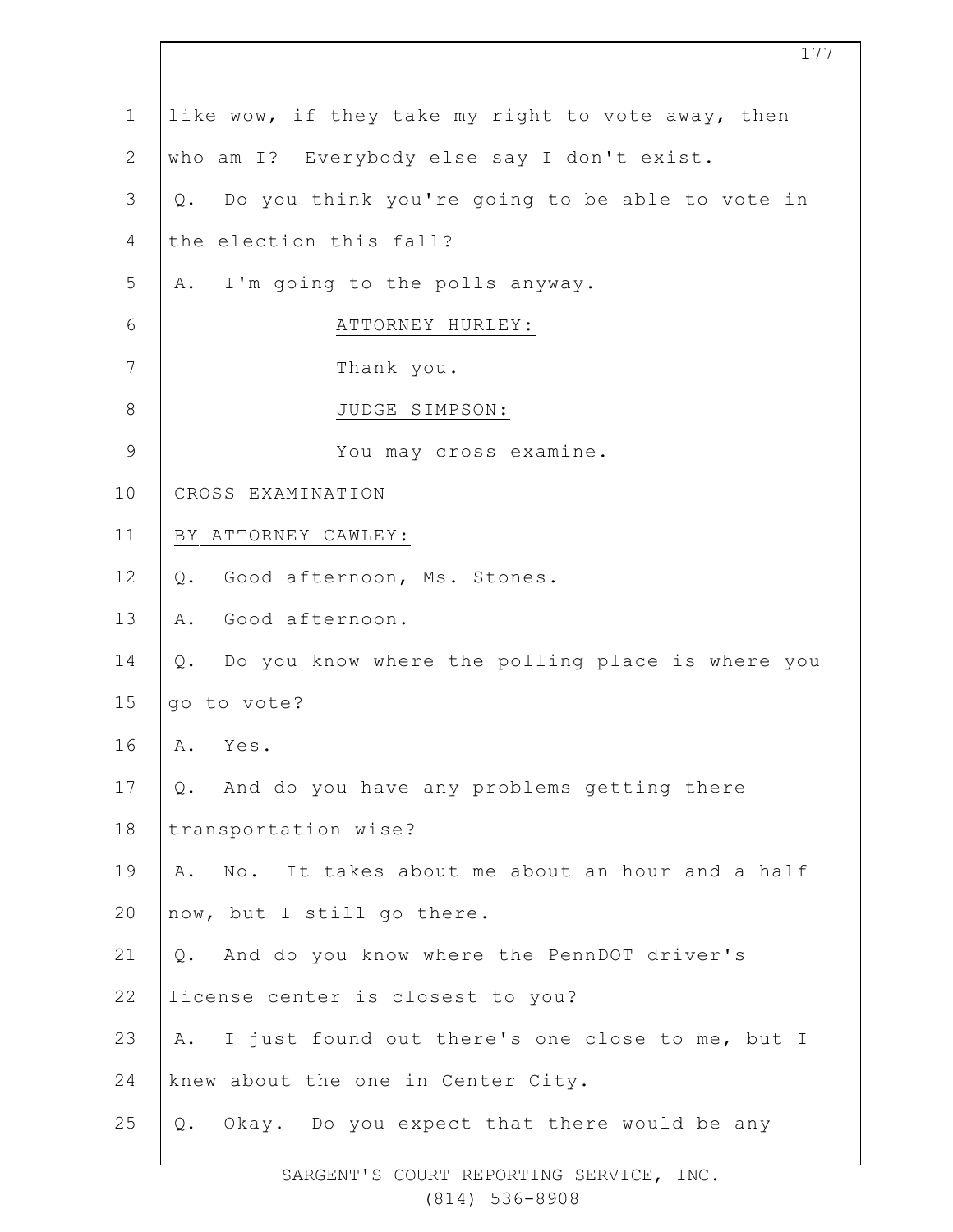| $\mathbf 1$    |                                                      | problem getting to a PennDOT driver's license center |  |  |  |  |  |
|----------------|------------------------------------------------------|------------------------------------------------------|--|--|--|--|--|
| $\overline{2}$ | if you wanted to go there for an ID?                 |                                                      |  |  |  |  |  |
| 3              | Α.                                                   | $\mathbb{N} \circ$ .                                 |  |  |  |  |  |
| 4              | Q.                                                   | You mentioned that your Social Security card was     |  |  |  |  |  |
| 5              | stolen along with a number of other things.          |                                                      |  |  |  |  |  |
| 6              | Α.                                                   | Right.                                               |  |  |  |  |  |
| 7              | Q.                                                   | Do you know your Social Security number?             |  |  |  |  |  |
| 8              | Α.                                                   | XXX-XX-XXXX.                                         |  |  |  |  |  |
| $\mathsf 9$    | Q.                                                   | You don't have to say it out loud. That's very       |  |  |  |  |  |
| 10             | impressive, though. You also mentioned that you have |                                                      |  |  |  |  |  |
| 11             | a Medicare or Medicaid card; correct?                |                                                      |  |  |  |  |  |
| 12             |                                                      | A. Yes.                                              |  |  |  |  |  |
| 13             |                                                      | Q. Okay. Do you get anything in the mail regarding   |  |  |  |  |  |
| 14             | Medicare or Medicaid benefits?                       |                                                      |  |  |  |  |  |
| 15             | Α.                                                   | I get Social Security disability.                    |  |  |  |  |  |
| 16             | Q.                                                   | Okay.                                                |  |  |  |  |  |
| 17             | Α.                                                   | So I get mail all the time.                          |  |  |  |  |  |
| 18             | Q.                                                   | Sure. So you get mail from the Social Security       |  |  |  |  |  |
| 19             | Administration?                                      |                                                      |  |  |  |  |  |
| 20             | Α.                                                   | Yes.                                                 |  |  |  |  |  |
| 21             | Q.                                                   | And it has your name and it has your address on      |  |  |  |  |  |
| 22             | it?                                                  |                                                      |  |  |  |  |  |
| 23             | Α.                                                   | Yes.                                                 |  |  |  |  |  |
| 24             | Q.                                                   | Do you receive utility bills at your address?        |  |  |  |  |  |
| 25             | Α.                                                   | Yes.                                                 |  |  |  |  |  |
|                |                                                      |                                                      |  |  |  |  |  |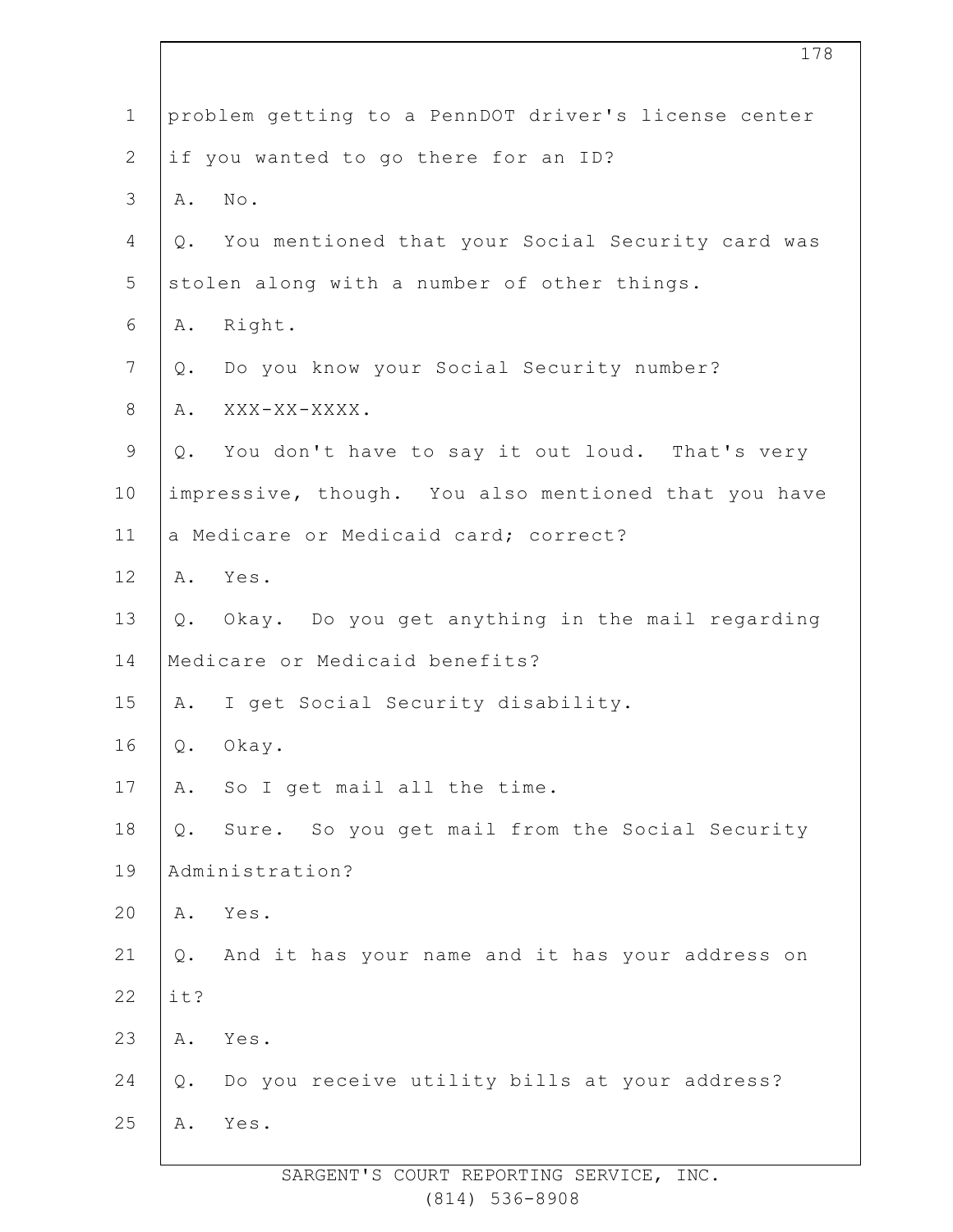| $\mathbf{1}$   | Q.         |               | And that has your name and your address on it?     |
|----------------|------------|---------------|----------------------------------------------------|
| $\mathbf{2}$   | Α.         | Yes.          |                                                    |
| 3              |            |               | ATTORNEY CAWLEY:                                   |
| $\overline{4}$ |            |               | Those are all the questions I have.                |
| $\mathsf S$    | Thank you. |               |                                                    |
| 6              |            | A. Thank you. |                                                    |
| 7              |            |               | ATTORNEY HURLEY:                                   |
| 8              |            |               | No further questions, Your Honor.                  |
| $\mathcal{G}$  |            |               | JUDGE SIMPSON:                                     |
| 10             |            |               | You may step down. Thank you.                      |
| 11             | Α.         | Thank you.    |                                                    |
| 12             |            |               | ATTORNEY WALCZAK:                                  |
| 13             |            |               | Can we make a motion, Your Honor, to               |
| 14             |            |               | strike the Social Security number from the record? |
| 15             |            |               | ATTORNEY HURLEY:                                   |
| 16             |            |               | The Social Security number.                        |
| 17             |            |               | JUDGE SIMPSON:                                     |
| 18             |            |               | Any objection?                                     |
| 19             |            |               | ATTORNEY CAWLEY:                                   |
| 20             |            |               | No, I actually tried to stop her, but              |
| 21             |            | no objection. |                                                    |
| 22             |            |               | ATTORNEY WALCZAK:                                  |
| 23             |            |               | Your Honor, we'd like to play --- we               |
| 24             |            |               | have about a 20-minute video of one of the         |
| 25             |            |               | Petitioners who could not be here today, so we     |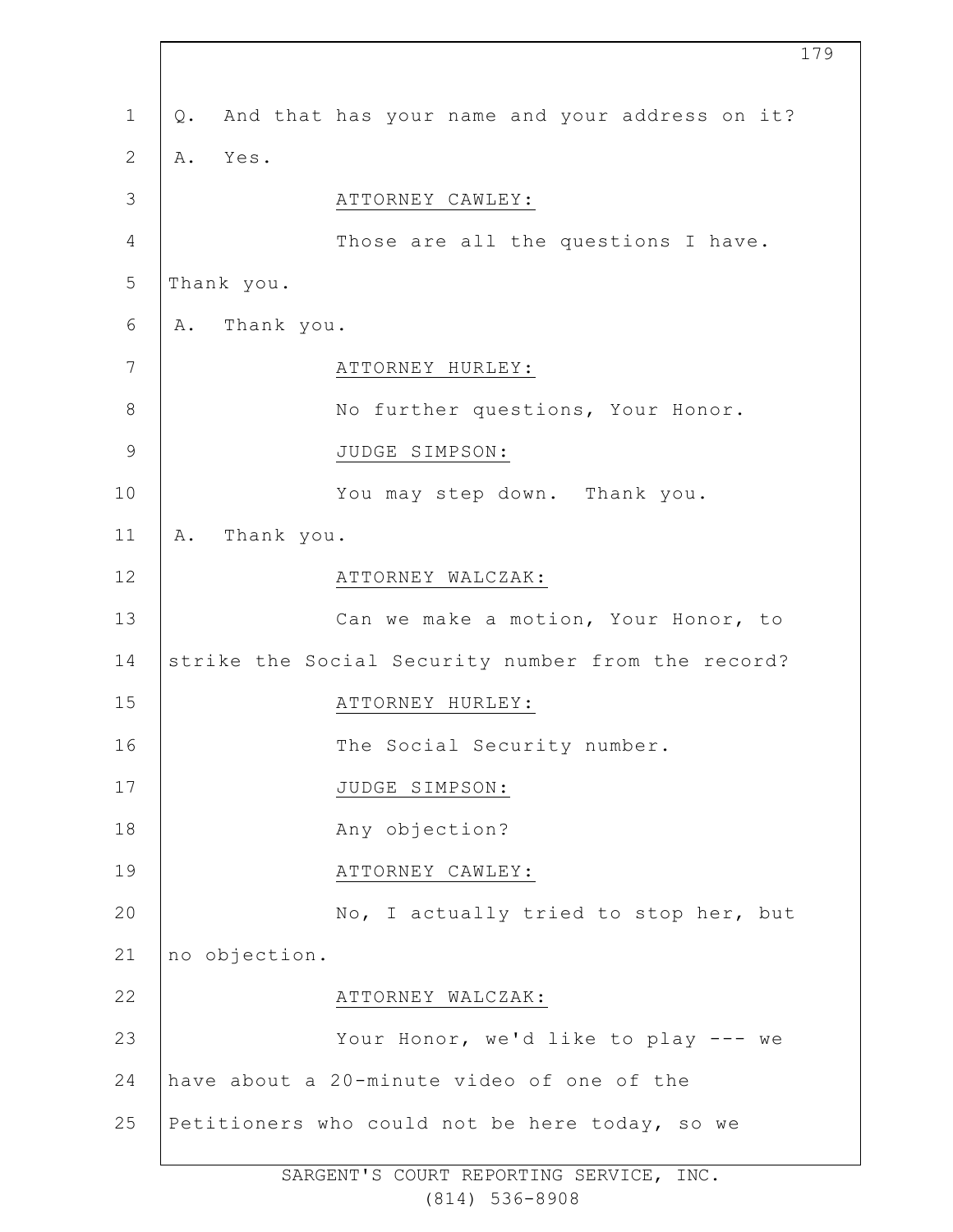1 2 3 4 5 6 7 8 9 10 11 12 13 14 15 16 17 18 19 20 21 22 23 24 25 thought now might be an opportune time to play that video of Nadine Marsh. JUDGE SIMPSON: What's the name of the witness? ATTORNEY WALCZAK: The name is Nadine Marsh. She's a Petitioner. And Your Honor, before we play that, there are two exhibits I believe related to her. And I talked to Mr. Cawley about this, and it seems since in the video there's a discussion of these two exhibits, that we should at least mark them so Your Honor can see them before we play the video. All right. So this record is marked as --- it's right now --- just use the Bates numbers as --- Vote 10 through 14 are the Bates numbers on here. And I apologize, we will figure out this the exhibit numbering before ---. JUDGE SIMPSON: You know what, we can do it tomorrow. That gives you the evening to  $---$ . ATTORNEY WALCZAK: Right. JUDGE SIMPSON: So we won't really worry about getting them in today.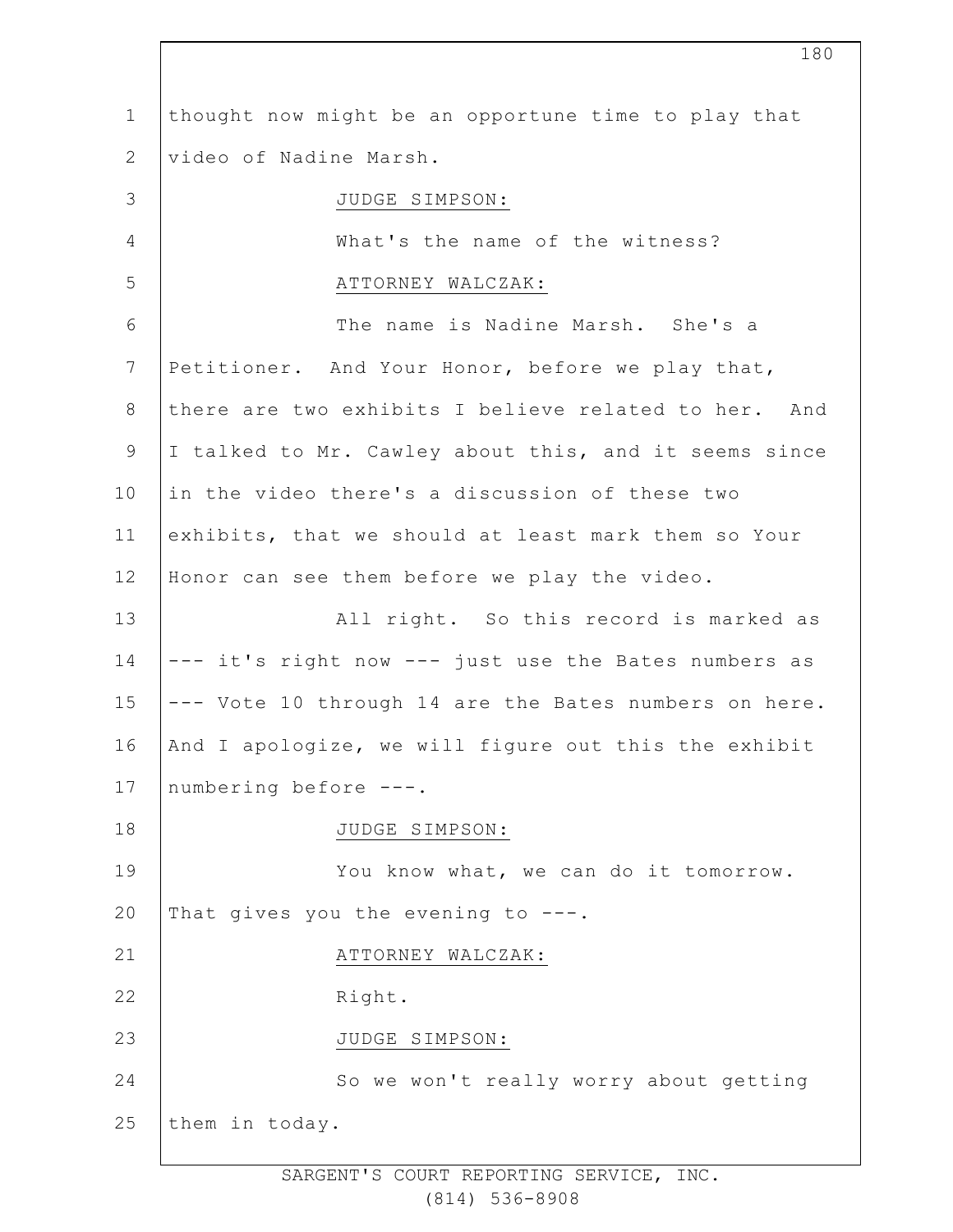|               | 181                                                  |
|---------------|------------------------------------------------------|
| $\mathbf 1$   | ATTORNEY WALCZAK:                                    |
| $\mathbf{2}$  | I think they're described sufficiently               |
| 3             | for the record.                                      |
| 4             | JUDGE SIMPSON:                                       |
| 5             | Will you give that to Mr. Mazin,                     |
| 6             | please?                                              |
| 7             | VIDEO BEGINS                                         |
| $8\,$         | VIDEOGRAPHER:                                        |
| $\mathcal{G}$ | Good afternoon. My name is Scott                     |
| 10            | Roberts. I'm a videographer at AKF Court Reporting   |
| 11            | and Video Tech Services. Today's date is June 22nd,  |
| 12            | 2012. The time on the screen is approximately 3:08   |
| 13            | p.m. If the court reporter would please swear in the |
| 14            | witness, we may proceed.                             |
| 15            | COURT REPORTER:                                      |
| 16            | Please raise your right hand for me.                 |
| 17            |                                                      |
| 18            | NADINE MARSH, HAVING FIRST BEEN DULY SWORN,          |
| 19            | TESTIFIED AS FOLLOWS:                                |
| 20            |                                                      |
| 21            | DIRECT EXAMINATION                                   |
| 22            | BY ATTORNEY WALCZAK:                                 |
| 23            | Good afternoon, Ms. Marsh.<br>Q.                     |
| 24            | Good afternoon, Vic.<br>Α.                           |
| 25            | Q. We are sitting in your home today; ---            |
|               |                                                      |

 $\Gamma$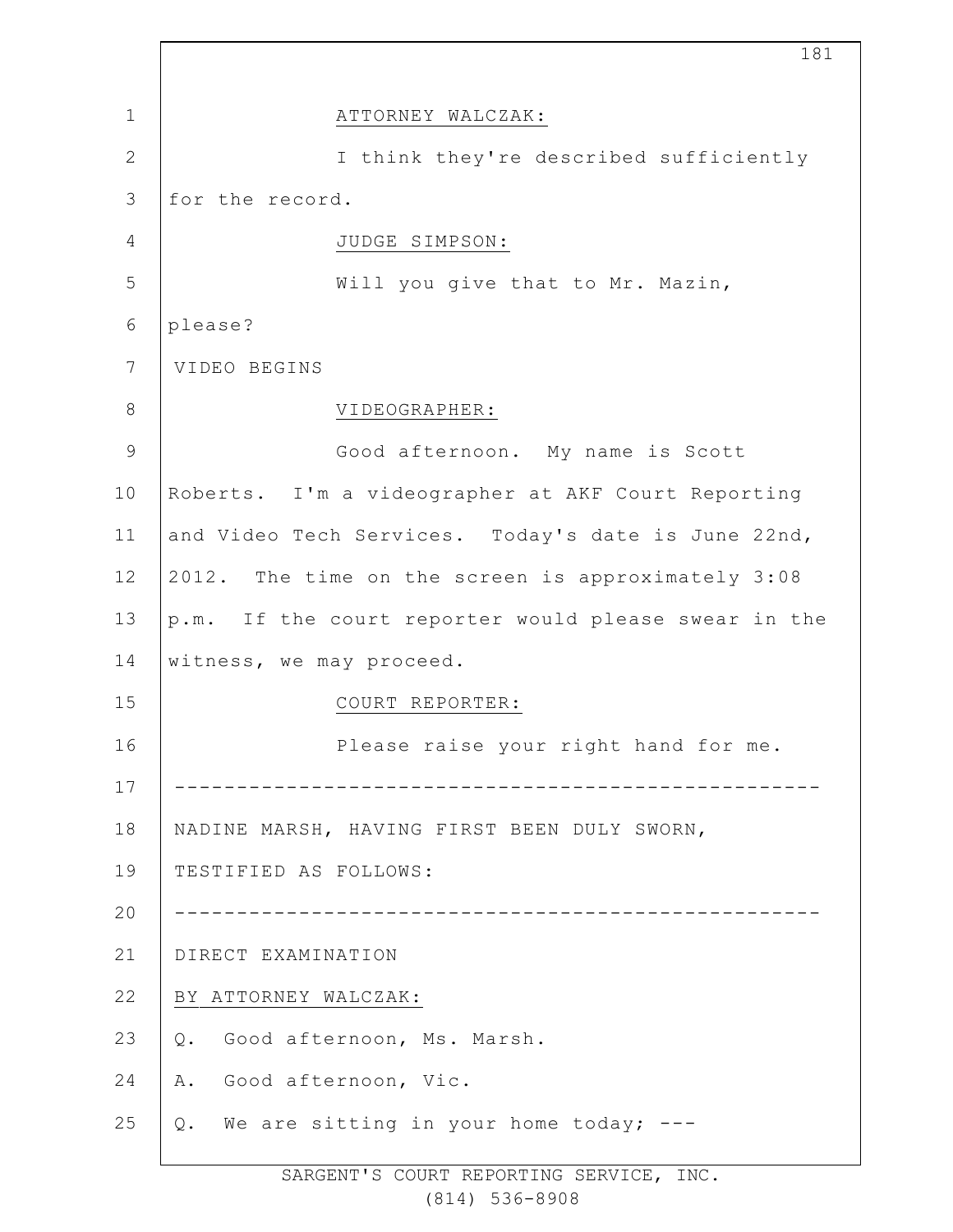| $\mathbf 1$    | Α.             | Yes.                                          |
|----------------|----------------|-----------------------------------------------|
| $\sqrt{2}$     | $Q$ .          | correct? And what's the address here?         |
| $\mathcal{S}$  | Α.             | 145 Sandy Drive, Clayton, Pennsylvania.       |
| $\overline{4}$ | $Q$ .          | And can you give use full name, please?       |
| 5              | Α.             | Nadine Laughton (phonetic) Marsh.             |
| 6              | $Q$ .          | And do you live with somebody here?           |
| $\overline{7}$ | Α.             | Yes, my daughter and her husband.             |
| $\,8\,$        | $Q$ .          | When were you born?                           |
| $\mathsf 9$    | Α.             | March 8th, 1928.                              |
| 10             | $\mathsf{Q}$ . | And where were you born?                      |
| 11             | Α.             | Sewickley, Pennsylvania.                      |
| 12             | $Q$ .          | And what county is that in?                   |
| 13             | Α.             | Allegheny.                                    |
| 14             | $Q$ .          | Is that near Pittsburgh?                      |
| 15             | Α.             | Yes, on this side of Pittsburgh.              |
| 16             | $Q$ .          | I'm going to ask you a little bit about your  |
| 17             |                | childhood. What did your father do?           |
| 18             | Α.             | He was a draftsman for Bethlehem Steel.       |
| 19             | $Q$ .          | And did you have brothers and sisters?        |
| 20             | Α.             | Yes, nine. Nine.                              |
| 21             | $Q$ .          | You're one of ten children?                   |
| 22             | Α.             | Yes.                                          |
| 23             | $Q$ .          | And where were you in that order?             |
| 24             | Α.             | The second oldest. I had a brother older than |
| 25             | me.            |                                               |
|                |                |                                               |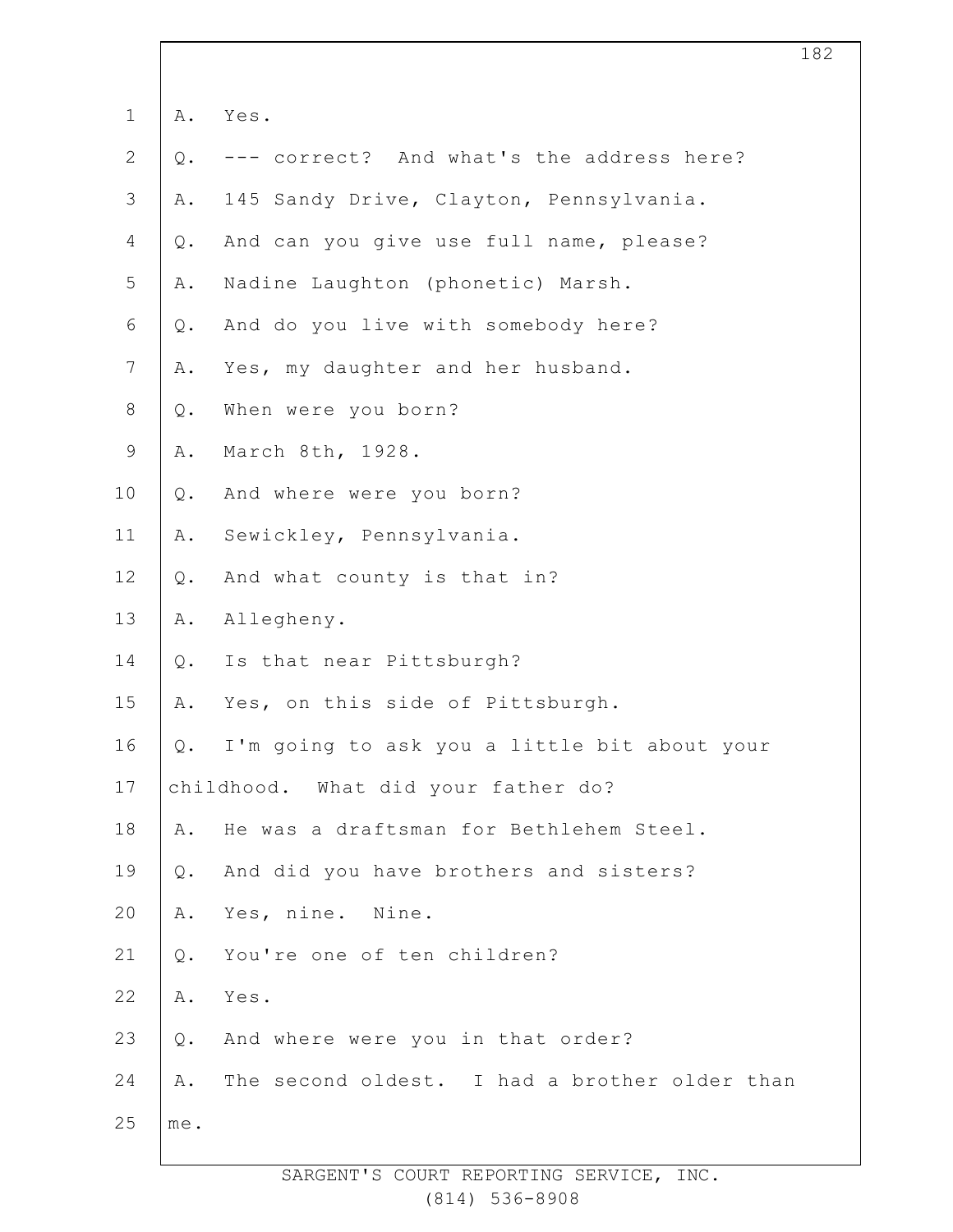| $\mathbf 1$    | Q.      | And your mom, did she work outside of the home?    |
|----------------|---------|----------------------------------------------------|
| $\mathbf{2}$   | Α.      | No. She was just a homebody, raising ten           |
| $\mathcal{S}$  |         | children.                                          |
| $\overline{4}$ | Q.      | You say, just?                                     |
| 5              | Α.      | No. Right, absolutely.                             |
| 6              | Q.      | Tell us a little bit about your education.         |
| $\overline{7}$ | Α.      | High school.                                       |
| $8\,$          | Q.      | And where did you graduate from?                   |
| $\mathsf 9$    | Α.      | From Moon, Moon Township.                          |
| 10             | Q.      | In what year?                                      |
| 11             | Α.      | 1947.                                              |
| 12             | Q.      | And did you go on to any further education         |
| 13             | beyond? |                                                    |
| 14             |         | A. No. No. I was married that year.                |
| 15             | Q.      | So you were married the same year you graduated    |
| 16             |         | from high school?                                  |
| 17             | Α.      | Yes.                                               |
| 18             | Q.      | And who did you marry?                             |
| 19             | Α.      | Donald Marsh.                                      |
| 20             | Q.      | And how did you two meet?                          |
| 21             | Α.      | Through a little store that I worked at for a      |
| 22             |         | while there. And he used to come in. It was like a |
| 23             |         | little convenience store, a neighborhood store.    |
| 24             | Q.      | So you were like a cashier?                        |
| 25             | Α.      | Right.                                             |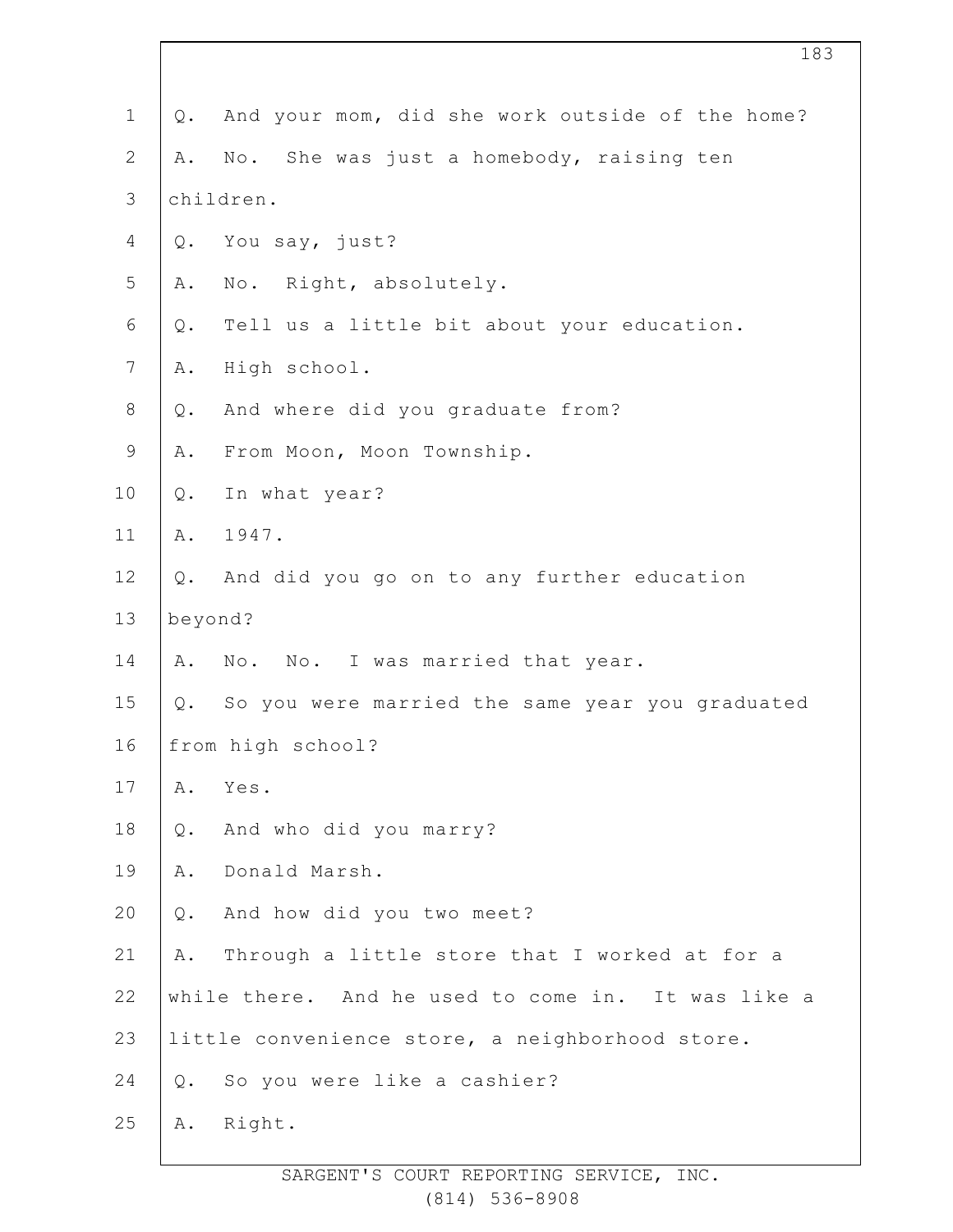| $\mathbf 1$    | Q.    | He was a customer?                             |
|----------------|-------|------------------------------------------------|
| $\overline{2}$ | Α.    | Right.                                         |
| $\mathcal{S}$  | Q.    | And what did he do for a living?               |
| $\overline{4}$ | Α.    | My husband, he was an operating engineer.      |
| 5              | $Q$ . | What does that mean?                           |
| $\epsilon$     | Α.    | He belonged to the Operating Engineers Union.  |
| $7\phantom{.}$ |       | So he $---$ .                                  |
| $\,8\,$        | $Q$ . | Did he work in construction?                   |
| $\mathsf 9$    | Α.    | Yes. Yes.                                      |
| 10             | Q.    | And he died young?                             |
| 11             | Α.    | Yes, he did.                                   |
| 12             | $Q$ . | When did he die?                               |
| 13             | Α.    | He died in 1982, March of '82.                 |
| 14             | Q.    | And did you ever remarry?                      |
| 15             | Α.    | $\texttt{No}$ .                                |
| 16             | Q.    | Now, do you have children?                     |
| 17             | Α.    | Yes.                                           |
| $18\,$         | $Q$ . | And now, you also were a stay-at-home mom?     |
| 19             | Α.    | Yes.                                           |
| 20             | $Q$ . | So you didn't work outside the home?           |
| 21             | Α.    | I didn't.                                      |
| 22             | $Q$ . | Ever?                                          |
| 23             | Α.    | No.                                            |
| 24             | $Q$ . | Tell us about your children.                   |
| 25             | Α.    | Well, I have three. Barbara and Becky and Sam. |
|                |       |                                                |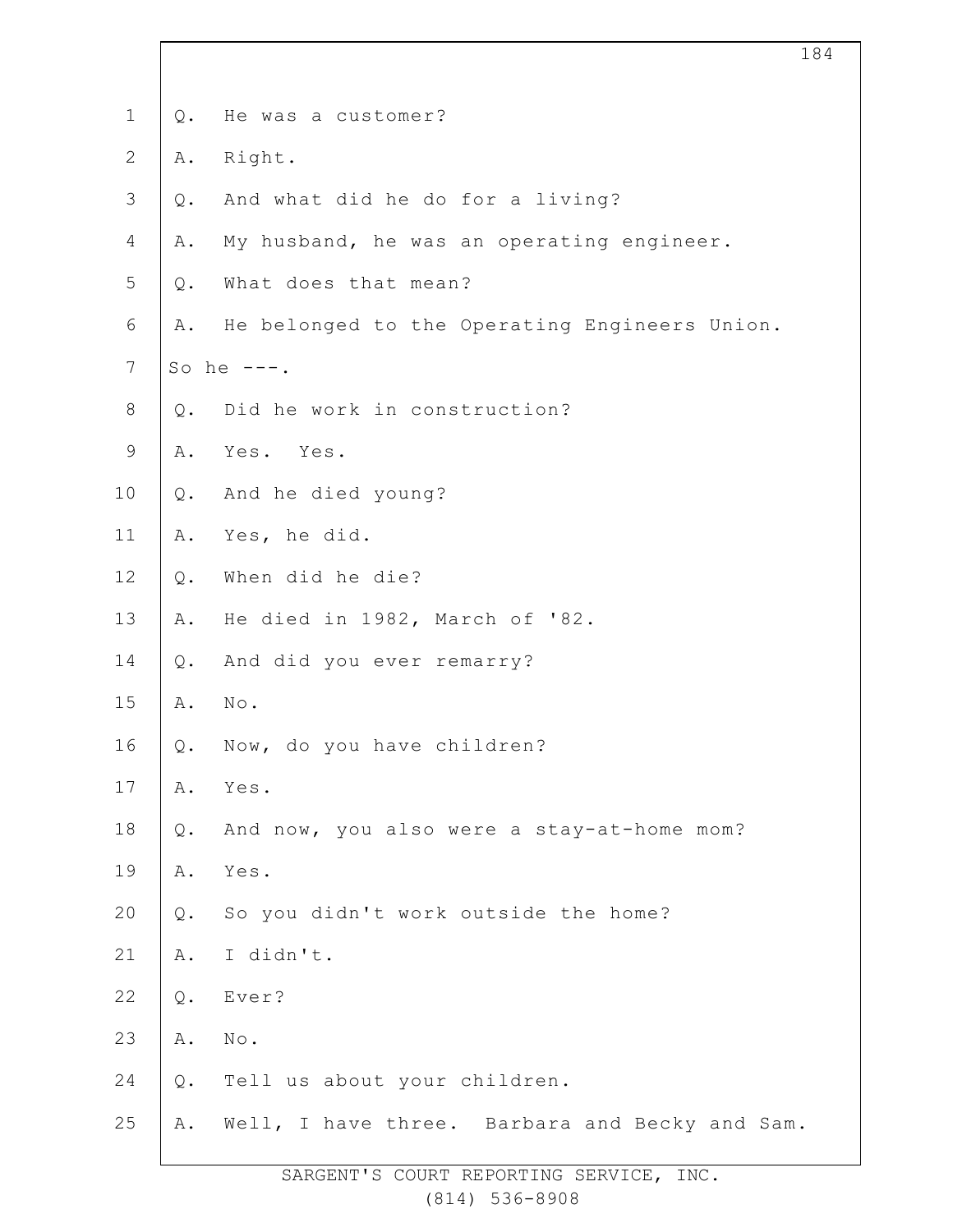| $\mathbf 1$    |    | Q. And where did you raise the children? Where  |
|----------------|----|-------------------------------------------------|
| $\mathbf{2}$   |    | were you living?                                |
| $\mathfrak{Z}$ | Α. | Well, we first lived in Glenwillard and then we |
| $\overline{4}$ |    | moved in Coraopolis, then I moved here after my |
| 5              |    | husband died.                                   |
| $\sqrt{6}$     | Q. | So the kids were raised in Allegheny County?    |
| $\overline{7}$ | Α. | Yes.                                            |
| $8\,$          | Q. | And what school district did they attend?       |
| $\mathsf 9$    | Α. | West Allegheny.                                 |
| 10             | Q. | And do you have grandchildren now?              |
| 11             | Α. | Yes.                                            |
| 12             | Q. | How many?                                       |
| 13             | Α. | Six.                                            |
| 14             | Q. | Great grandchildren?                            |
| 15             | Α. | Six.                                            |
| 16             | Q. | So three children, six grandchildren and six    |
| 17             |    | great grandchildren?                            |
| 18             | Α. | Right.                                          |
| 19             | Q. | Have you ever had a driver's license?           |
| 20             | Α. | No, I haven't.                                  |
| 21             | Q. | So you've never driven?                         |
| 22             | Α. | $\texttt{No}$ .                                 |
| 23             | Q. | You ever needed to drive?                       |
| 24             | Α. | No, I didn't.                                   |
| 25             | Q. | How did you get around?                         |
|                |    |                                                 |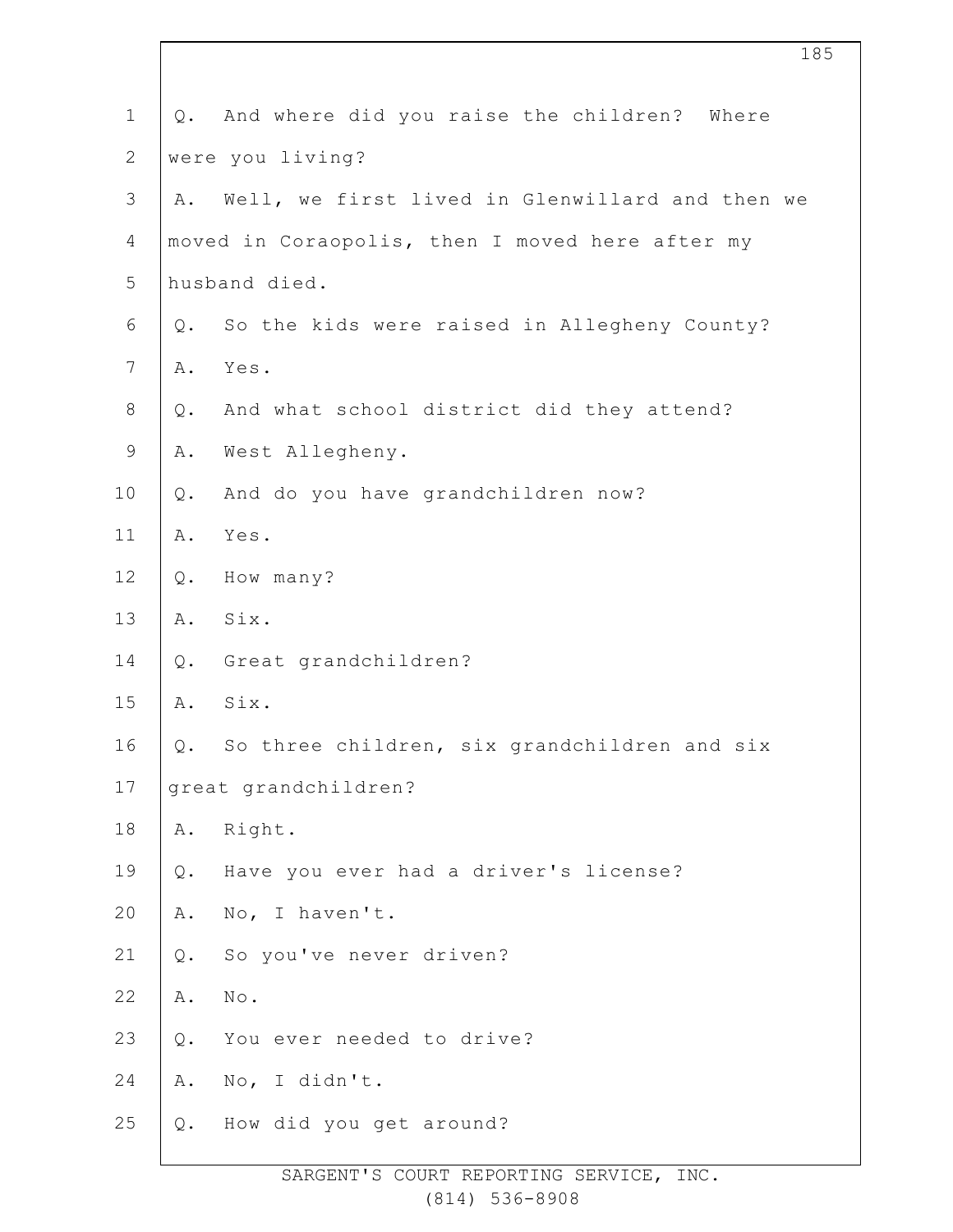| $\mathbf 1$    | My husband was very good and then after that, my<br>Α.    |
|----------------|-----------------------------------------------------------|
| 2              | children, you know.                                       |
| 3              | I want to mark this as Marsh One. It says on<br>Q.        |
| 4              | the bottom confidential, but actually the numbers are     |
| 5              | at least partially obscured right now. I think we do      |
| 6              | not need to maintain that confidentiality, I think.       |
| $\overline{7}$ | ATTORNEY WALCZAK:                                         |
| $\,8\,$        | If you're agreeable to that.                              |
| $\mathsf 9$    | ATTORNEY CAWLEY:                                          |
| 10             | That's fine.                                              |
| 11             | BY ATTORNEY WALCZAK:                                      |
| 12             | I'll show you what's been marked as Marsh<br>Q.           |
| 13             | Exhibit One, and this would appear to contain five        |
| 14             | different kinds of identifications.                       |
| 15             | Yes.<br>Α.                                                |
| 16             | And do you recognize these?<br>Q.                         |
| 17             | Yes, I do.<br>Α.                                          |
| 18             | Are these all identifications that you currently<br>$Q$ . |
| 19             | have?                                                     |
| 20             | Yes.<br>Α.                                                |
| 21             | Let's just go through those one by one. At the<br>Q.      |
| 22             | top of the page is a Medicare card. And that's            |
| 23             | yours?                                                    |
| 24             | Yes, it is.<br>Α.                                         |
| 25             | There's no photo on that?<br>Q.                           |
|                |                                                           |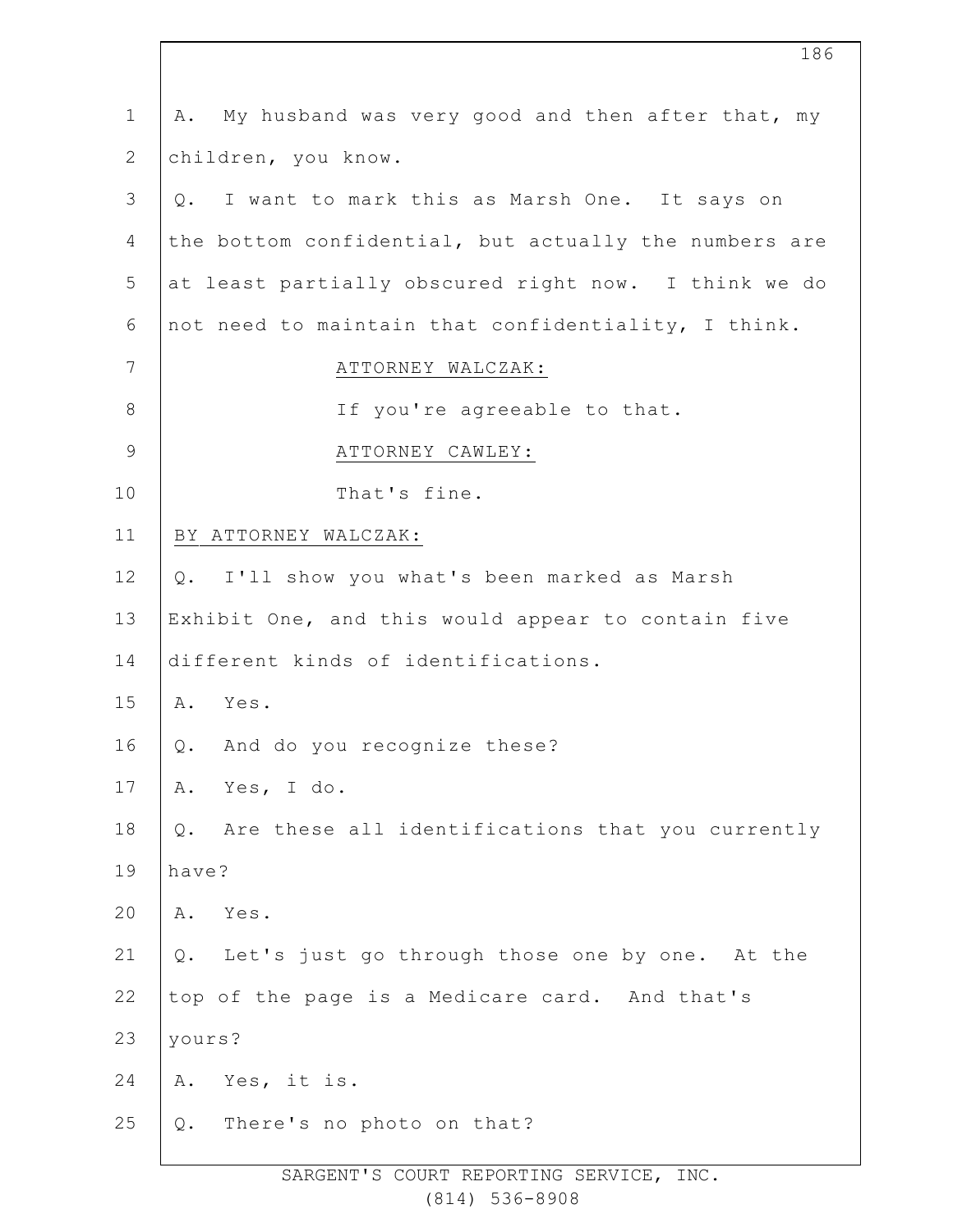| $\mathbf 1$    | Α.    | No.                                                 |
|----------------|-------|-----------------------------------------------------|
| $\mathbf{2}$   | Q.    | Now, the card below that is --- looks to be a       |
| 3              |       | Highmark Blue Cross card.                           |
| 4              | Α.    | Yes.                                                |
| 5              | Q.    | Again, no photo on that?                            |
| $\sqrt{6}$     | Α.    | $\texttt{No}$ .                                     |
| $7\phantom{.}$ | Q.    | Then there's a Heritage Valley Health System?       |
| $8\,$          | Α.    | Yes.                                                |
| $\mathsf 9$    | Q.    | What's that?                                        |
| 10             | Α.    | It's a card that they use if I go in the            |
| 11             |       | hospital, and they can pull up my information with  |
| 12             |       | this card.                                          |
| 13             |       | Q. And then in the top of the right-hand column, it |
| 14             |       | looks to be a Certificate of Voter Registration.    |
| 15             | Α.    | Yes.                                                |
| 16             | Q.    | And that's your signature at the bottom?            |
| 17             | Α.    | Yes, it is.                                         |
| 18             | $Q$ . | And below that on the bottom right is a Social      |
| 19             |       | Security card?                                      |
| 20             | Α.    | Yes.                                                |
| 21             | $Q$ . | And again, that's your signature there?             |
| 22             | Α.    | Yes.                                                |
| 23             | Q.    | And the second page is just the backs of those      |
| 24             |       | cards; correct?                                     |
| 25             | Α.    | Uh-huh (yes).                                       |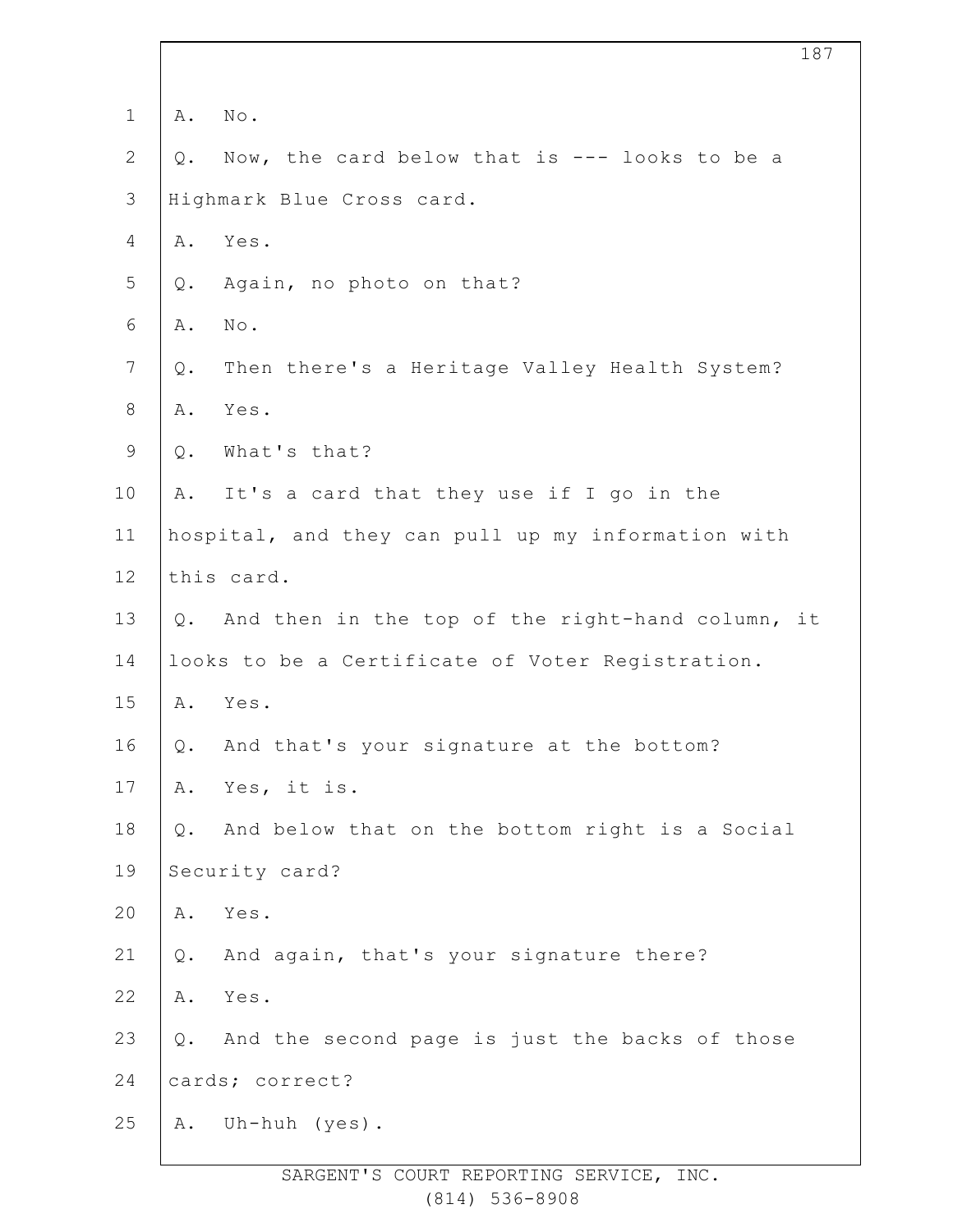| $\mathbf 1$    |          | Q. So none of these cards has a photo on it;     |
|----------------|----------|--------------------------------------------------|
| $\mathbf{2}$   | correct? |                                                  |
| $\mathfrak{Z}$ | Α.       | Yes, that's true.                                |
| $\overline{4}$ | Q.       | Have you ever had a photo ID?                    |
| $\mathsf S$    | Α.       | No.                                              |
| 6              | Q.       | But you have a bank account?                     |
| $\sqrt{ }$     | Α.       | Yes.                                             |
| $\,8\,$        | Q.       | And you've never needed it for that?             |
| $\mathsf 9$    | Α.       | No, I didn't.                                    |
| 10             | Q.       | Now, I believe you said that you've flown in the |
| 11             | past?    |                                                  |
| 12             | Α.       | I have.                                          |
| 13             | Q.       | Has that been recently?                          |
| 14             | Α.       | In the '80s, late '80s was the last.             |
| 15             | Q.       | So not since September 11, 2001?                 |
| 16             | Α.       | No.                                              |
| 17             | Q.       | So you did not need $a$ ---?                     |
| 18             | Α.       | $\mbox{No}$ .                                    |
| 19             | $Q$ .    | I'm sorry. You did not need a photo for that?    |
| 20             | Α.       | $\mbox{No}$ .                                    |
| 21             | Q.       | Do you have a passport?                          |
| 22             | Α.       | $\mbox{No}$ .                                    |
| 23             | $Q$ .    | Did you ever have a passport?                    |
| 24             | Α.       | $\mbox{No}$ .                                    |
| 25             | Q.       | Any credit cards?                                |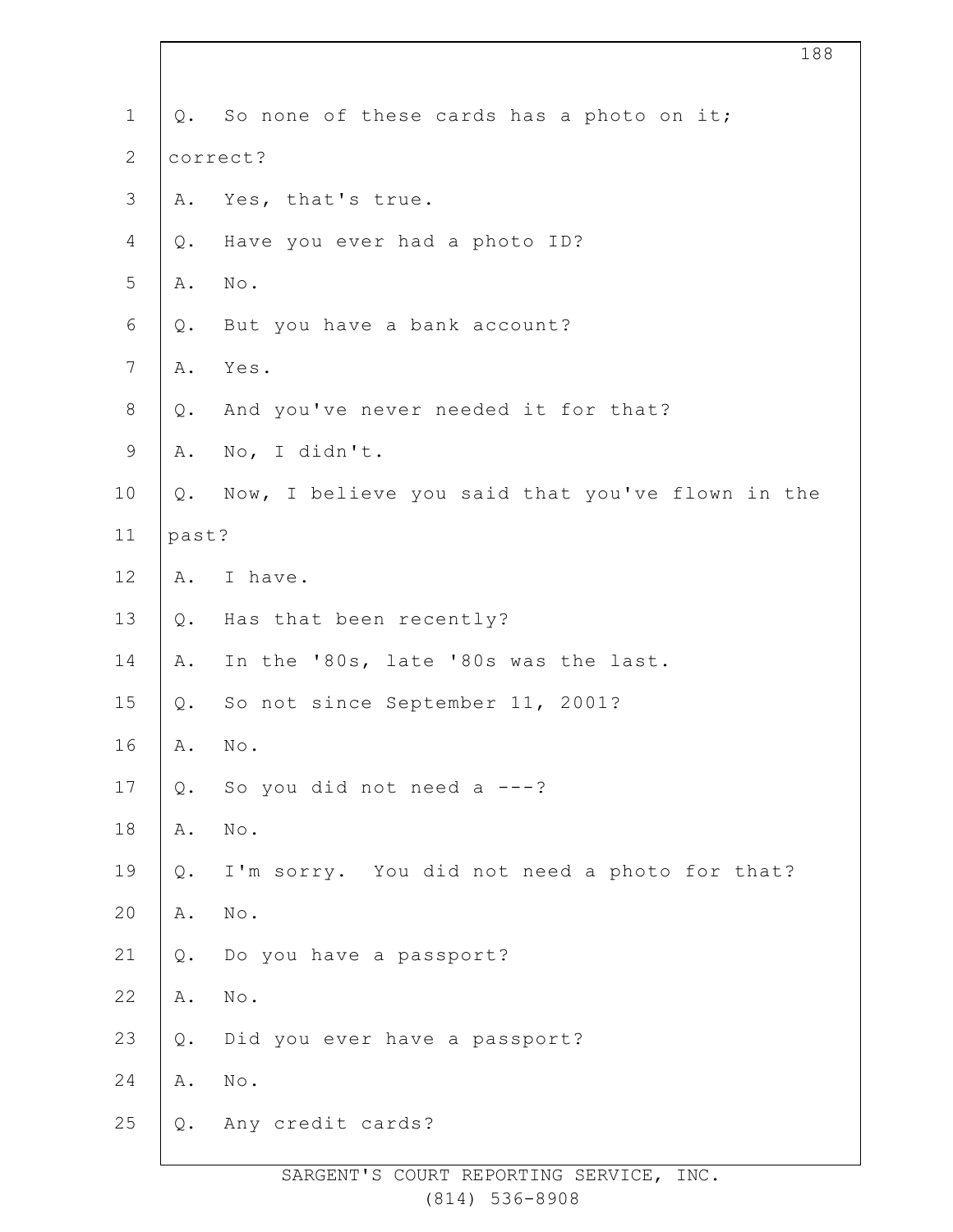| $\mathbf 1$    | Α.    | Yes.                                                 |
|----------------|-------|------------------------------------------------------|
| $\overline{2}$ | Q.    | How many?                                            |
| 3              | Α.    | Two. I've got two.                                   |
| 4              | $Q$ . | And do you know whether you could get another        |
| 5              |       | credit card if you wanted?                           |
| 6              | Α.    | Oh, yes.                                             |
| $\overline{7}$ | $Q$ . | How do you know that?                                |
| $8\,$          | Α.    | I get information, mail, from --- you know,          |
| $\mathsf 9$    |       | wanting me to borrow money and everything, you know. |
| 10             |       | No. But I have two, period.                          |
| 11             | Q.    | But you don't have any photo IDs?                    |
| 12             | Α.    | No, I don't.                                         |
| 13             | $Q$ . | Now, are you a registered voter?                     |
| 14             | Α.    | Yes.                                                 |
| 15             | $Q$ . | We saw your voter registration card there?           |
| 16             | Α.    | Yes.                                                 |
| 17             | Q.    | And where is your polling place?                     |
| 18             | Α.    | It's about five miles from here. Maybe a little      |
| 19             |       | over five miles from here.                           |
| 20             | Q.    | And do have any problem getting there?               |
| 21             | Α.    | No.                                                  |
| 22             | $Q$ . | And do you know whether that polling place is        |
| 23             |       | handicap accessible?                                 |
| 24             |       | A. It is.                                            |
| 25             | Q.    | And from your voting records, it looks like you      |
|                |       | DEDODETNO OEDIJT                                     |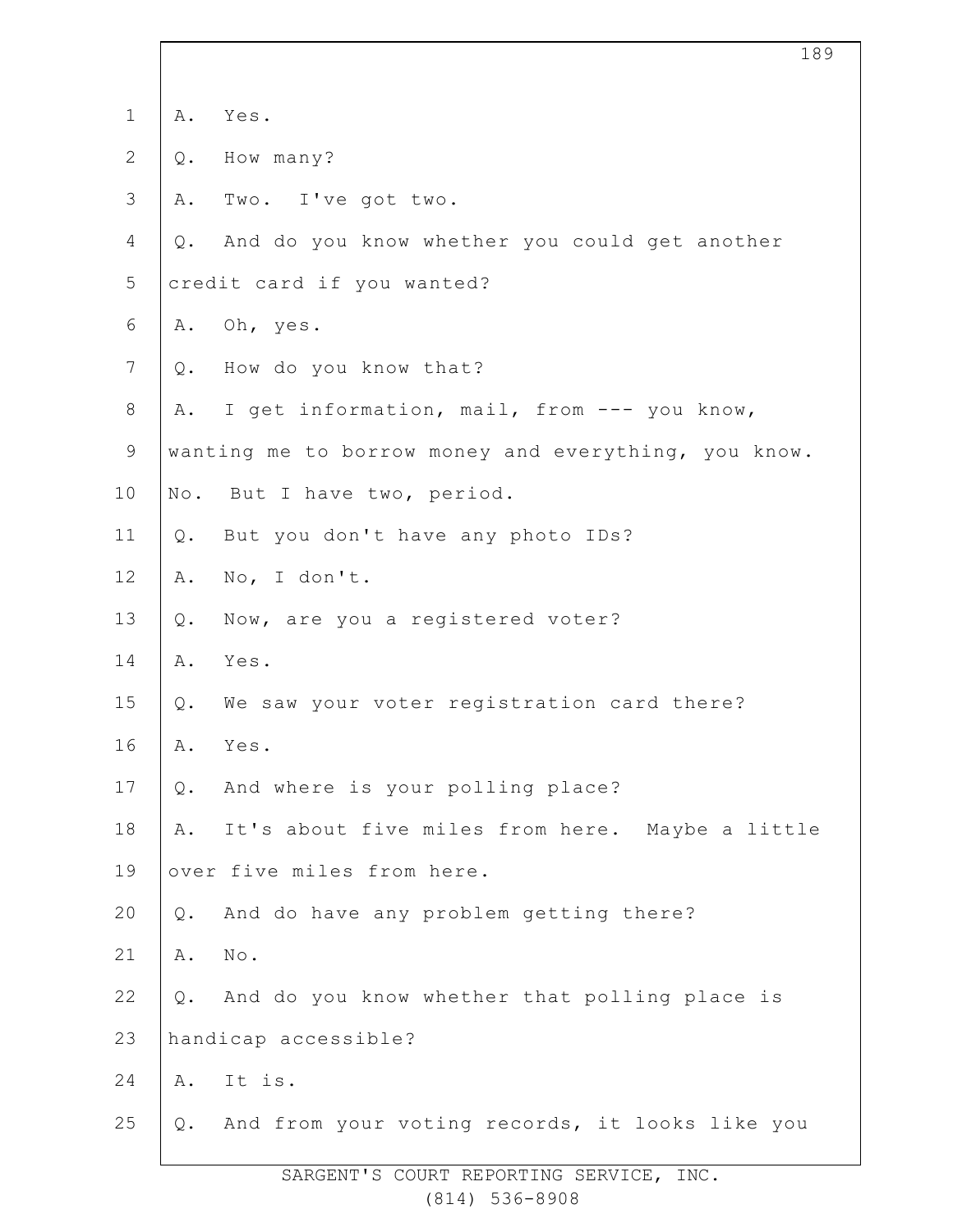| $\mathbf 1$     |       | voted in 2000 and 2004; is that correct?              |
|-----------------|-------|-------------------------------------------------------|
| $\mathbf{2}$    | Α.    | Yes, right.                                           |
| $\mathcal{S}$   | Q.    | Do you recall, is 2004 the last time you voted?       |
| $\overline{4}$  | Α.    | Yes.                                                  |
| 5               | Q.    | And those are presidential election years?            |
| 6               | Α.    | Yes.                                                  |
| $7\phantom{.0}$ | Q.    | Now, are those particularly important to you?         |
| $\,8\,$         | Α.    | Oh, yes.                                              |
| 9               | Q.    | Now, I note that did not vote in 2008?                |
| 10              | Α.    | Yes.                                                  |
| 11              | $Q$ . | Is there a reason for that?                           |
| 12              | Α.    | Yes, I was ill through the year and I was in the      |
| 13              |       | hospital in November after the voting and I was sick  |
| 14              |       | during the voting.                                    |
| 15              | Q.    | So you were unable to go?                             |
| 16              | Α.    | Right.                                                |
| 17              | Q.    | And do you plan on voting in 2012?                    |
| 18              | Α.    | Oh, yes, I want to.                                   |
| 19              | $Q$ . | How did you hear about the voter ID law?              |
| 20              | Α.    | I guess on the news and through, you know, the        |
| 21              |       | family, family members.                               |
| 22              | $Q$ . | When you heard about that law, did you                |
| 23              |       | understand that it might impact your ability to vote? |
| 24              | Α.    | Yes. Sure.                                            |
| 25              | Q.    | And is that something that you discussed with         |
|                 |       |                                                       |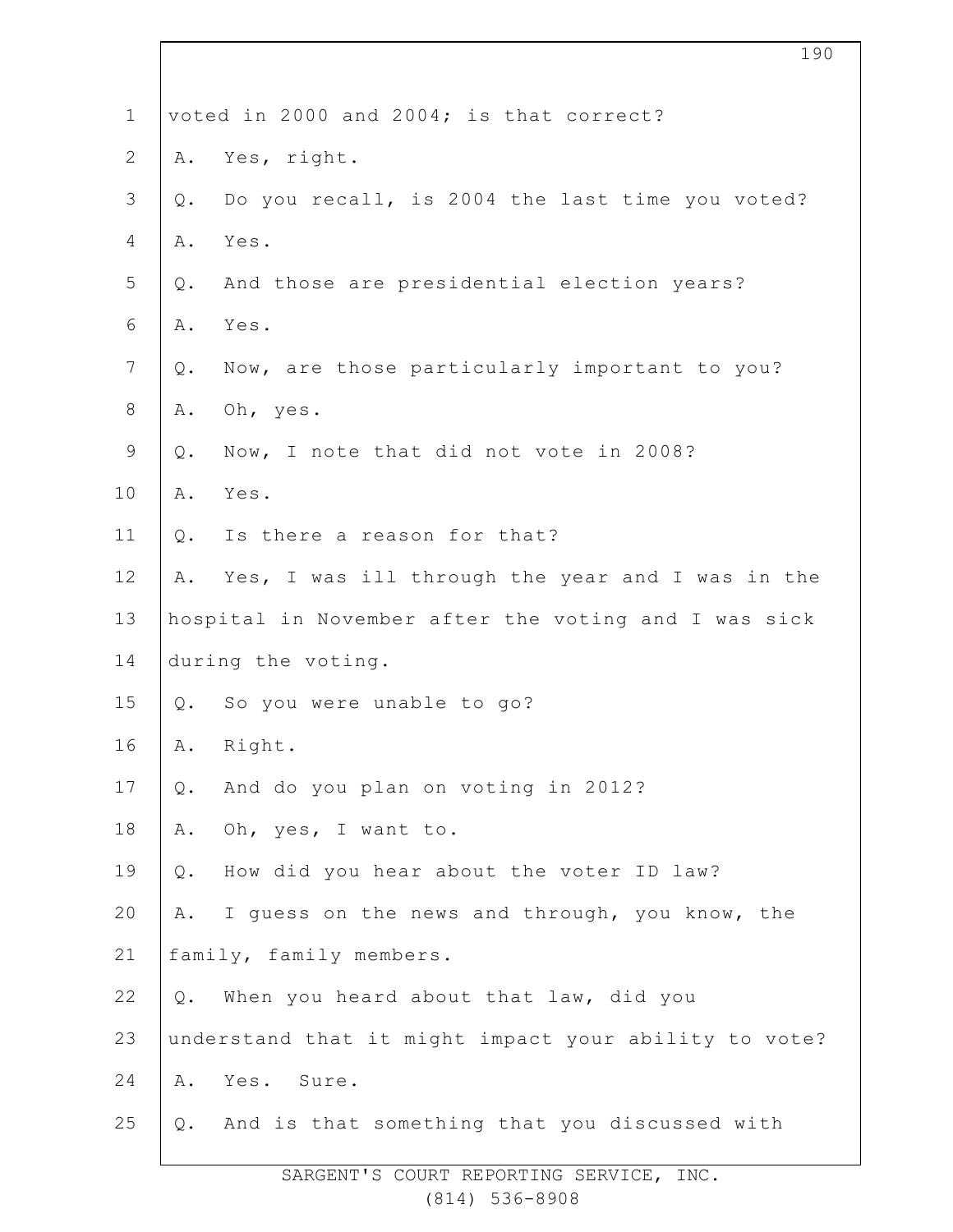| $\mathbf 1$    | family members or others?                              |
|----------------|--------------------------------------------------------|
| $\mathbf{2}$   | Yes.<br>Α.                                             |
| $\mathfrak{Z}$ | And so at some point did it become clear to you<br>Q.  |
| 4              | that you needed to go get photo ID?                    |
| 5              | Yes.<br>Α.                                             |
| $\epsilon$     | And did you find out somehow what papers you<br>Q.     |
| $\overline{7}$ | needed in order to get a photo ID?                     |
| $\,8\,$        | Well, yes, I had to have my birth certificate,<br>Α.   |
| $\mathsf 9$    | and I couldn't get one.                                |
| 10             | Now, prior to this, did you have a birth<br>Q.         |
| 11             | certificate?                                           |
| 12             | No.<br>Α.                                              |
| 13             | And prior to this year, have you ever tried to<br>Q.   |
| 14             | get a birth certificate?                               |
| 15             | Yes.<br>Α.                                             |
| 16             | When's the first time you recall trying to get a<br>Q. |
| 17             | birth certificate?                                     |
| 18             | I'd say 30 years ago.<br>Α.                            |
| 19             | Can you tell us how you went about that?<br>Q.         |
| 20             | I went into Pittsburgh to the Vital Statistics<br>Α.   |
| 21             | myself. And then after that, different members of      |
| 22             | the family tried.                                      |
| 23             | And at some point, did somebody from the Vital<br>Q.   |
| 24             | Records Office tell you why they thought you couldn't  |
| 25             | get a birth certificate?                               |
|                |                                                        |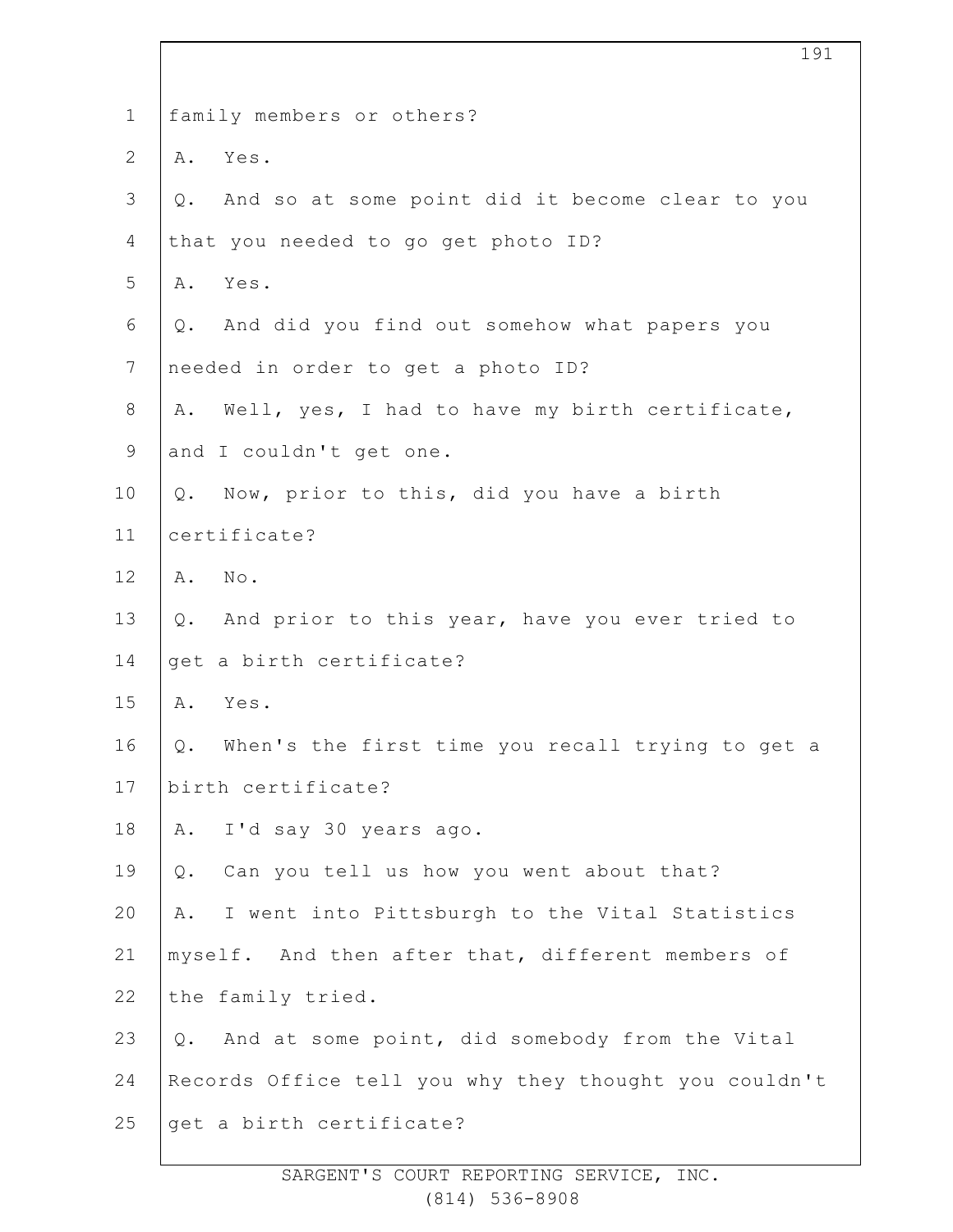| $\mathbf 1$    | A. Yes. They said something about a fire and they        |
|----------------|----------------------------------------------------------|
| $\mathbf{2}$   | felt that, you know, mine was in the fire.               |
| $\mathcal{S}$  | Q. So in those previous attempts to get your birth       |
| 4              | certificate, you were unsuccessful?                      |
| 5              | A. Correct.                                              |
| 6              | Q. And how many efforts do you think were made? I        |
| $\overline{7}$ | mean, you said you had one.                              |
| $\,8\,$        | A. Oh, yeah. I probably had more than that by            |
| $\mathsf 9$    | mail, you know. I'd say four or five, you know,          |
| 10             | times.                                                   |
| 11             | Q. And you were never able to have a birth               |
| 12             | certificate?                                             |
| 13             | A. No.                                                   |
| 14             | Now, after the voter ID law was passed in March<br>Q.    |
| 15             | of this year, did you try once again to get a birth      |
| 16             | certificate?                                             |
| 17             | Yes.<br>Α.                                               |
| 18             | And did somebody help you with that?<br>$Q$ .            |
| 19             | Yes.<br>Α.                                               |
| 20             | Who was it that helped you with that?<br>$Q$ .           |
| 21             | Suzanne did.<br>Α.                                       |
| 22             | Who's Suzanne?<br>$Q$ .                                  |
| 23             | My granddaughter.<br>Α.                                  |
| 24             | Let's mark this as Marsh Two. I show you what's<br>$Q$ . |
| 25             | been marked as Exhibit Marsh Two. Now, if you'll         |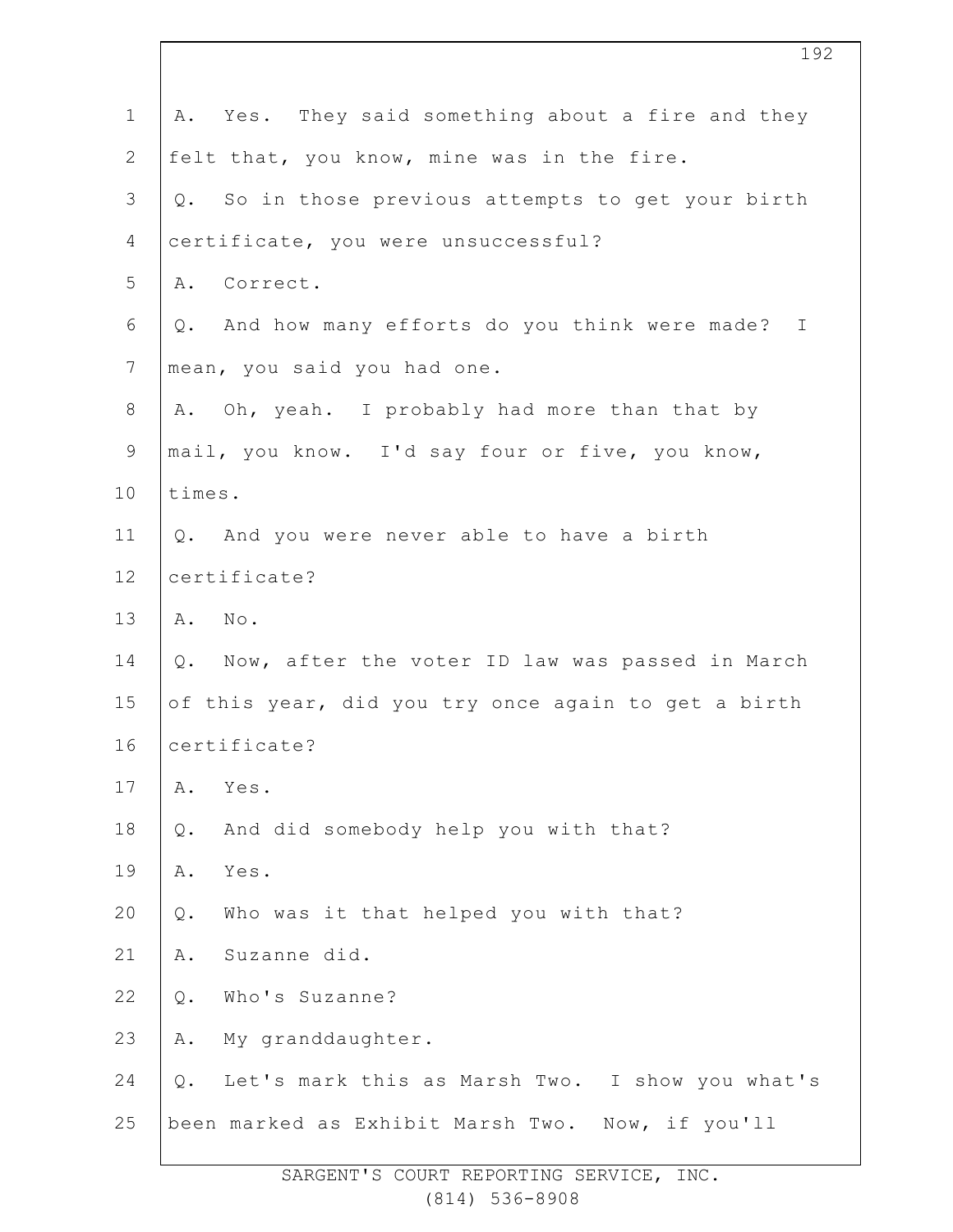| $\mathbf 1$    |       | turn to the second page? Get your glasses there. Do |
|----------------|-------|-----------------------------------------------------|
| $\mathbf{2}$   |       | you recognize this document?                        |
| $\mathfrak{Z}$ | Α.    | Yes.                                                |
| 4              | Q.    | And is this an application made by your             |
| 5              |       | granddaughter?                                      |
| 6              | Α.    | Yes. Yes, by Suzanne.                               |
| $\overline{7}$ | Q.    | Now, there's a little box in the middle of the      |
| $\,8\,$        | page. |                                                     |
| $\mathsf 9$    | Α.    | Uh-huh (yes).                                       |
| 10             |       | Q. And it says, item one then birth and then it has |
| 11             |       | a name there.                                       |
| 12             | Α.    | Yes.                                                |
| 13             | $Q$ . | Who is that individual?                             |
| 14             | Α.    | That's myself.                                      |
| 15             | Q.    | And so is Boss (phonetic) your maiden name?         |
| 16             | Α.    | Yes.                                                |
| 17             | Q.    | And I note that the total there is \$38?            |
| 18             | Α.    | Yes.                                                |
| 19             | $Q$ . | Do you know why it was so expensive?                |
| 20             | Α.    | No. I guess shipping and processing.                |
| 21             | Q.    | So if you could turn to --- and I'm sorry the       |
| 22             |       | date on that application is what? Can you tell us?  |
| 23             |       | At the top it says purchase date.                   |
| 24             | Α.    | Yes, that was April 30th, 2012.                     |
| 25             | Q.    | Now, if you'll turn to the last page of Exhibit     |
|                |       |                                                     |

SARGENT'S COURT REPORTING SERVICE, INC. (814) 536-8908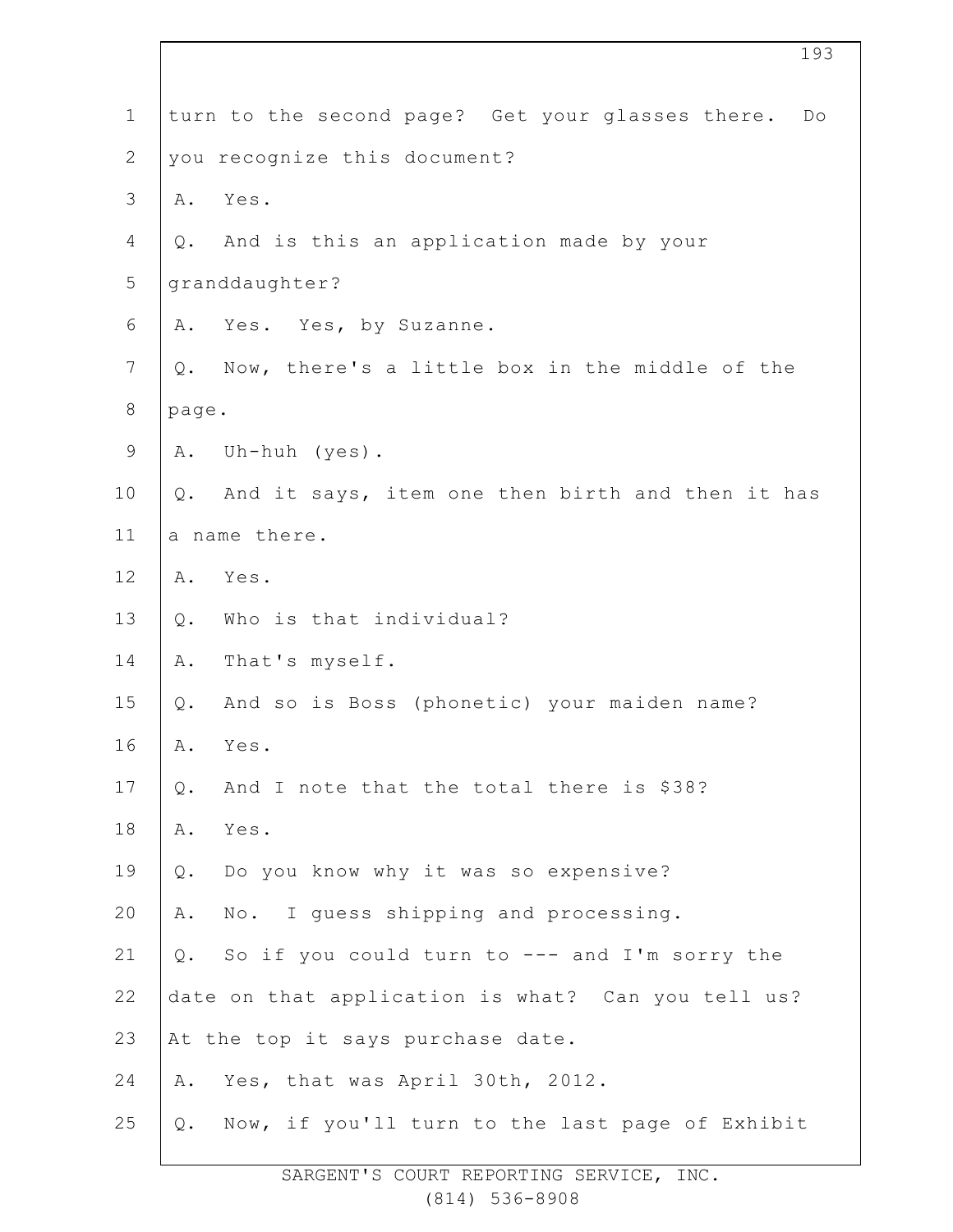| $\mathbf 1$    | Marsh Two? Do you recognize this document, the last    |
|----------------|--------------------------------------------------------|
| $\mathbf{2}$   | page of the exhibit? No. I'm sorry. You're on the      |
| 3              | --- you've got the other. That page.                   |
| 4              | Oh, this one here? Yes.<br>Α.                          |
| 5              | Do you recognize this document?<br>$Q$ .               |
| 6              | Yes.<br>Α.                                             |
| $\overline{7}$ | And it says no record certification?<br>Q.             |
| $\,8\,$        | Right.<br>Α.                                           |
| $\mathsf 9$    | And so is it your understanding this means that<br>Q.  |
| 10             | they don't have a record of your birth?                |
| 11             | That's right.<br>Α.                                    |
| 12             | And where did this come from? Who signed it?<br>$Q$ .  |
| 13             | Maybe you can tell us that.                            |
| 14             | State Registrar.<br>Α.                                 |
| 15             | Right.<br>$Q$ .                                        |
| 16             | Α.<br>Yes.                                             |
| 17             | This comes from the Pennsylvania Department of<br>Q.   |
| 18             | Health?                                                |
| 19             | Oh, okay.<br>Α.                                        |
| 20             | Is that right?<br>$Q$ .                                |
| 21             | Α.<br>Yes.                                             |
| 22             | Now, under there's a seal about two-thirds of<br>$Q$ . |
| 23             | the way down the page.                                 |
| 24             | Yes.<br>Α.                                             |
| 25             | And there's a date. Where it says date issued,<br>Q.   |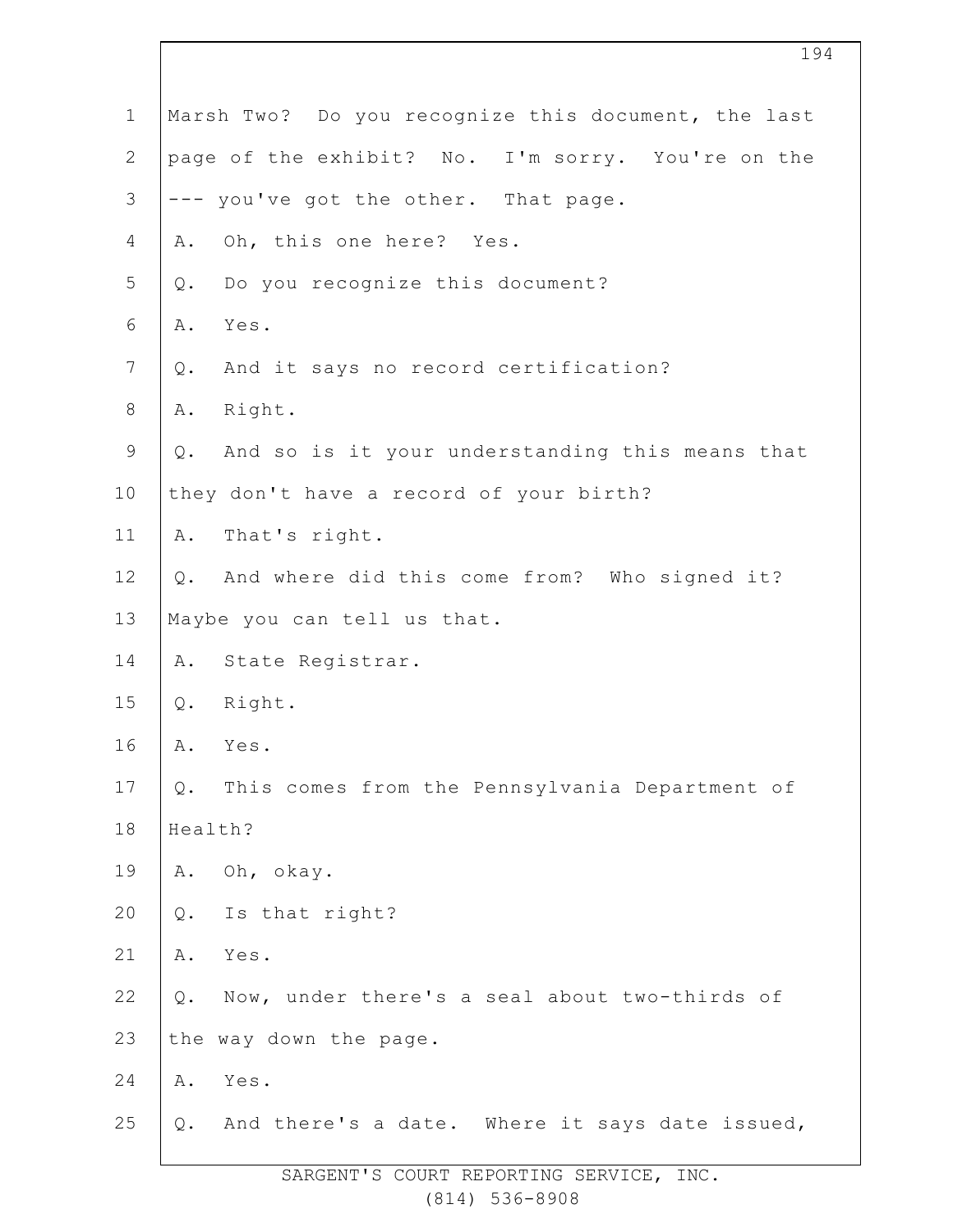| $\mathbf 1$    | what's the date there?                                 |
|----------------|--------------------------------------------------------|
| $\mathbf{2}$   | A. 5/16/2012.                                          |
| $\mathfrak{Z}$ | So this is, as we sit here, just a little over a<br>Q. |
| $\overline{4}$ | month ago?                                             |
| 5              | Right.<br>Α.                                           |
| 6              | Now, given all these attempts, including the<br>Q.     |
| $7\phantom{.}$ | last one you made to get a birth certificate, do you   |
| $8\,$          | have any idea, any other ideas about what you can do   |
| $\mathsf 9$    | now?                                                   |
| 10             | No, I don't.<br>Α.                                     |
| 11             | Q. Do you have any idea how you can go about           |
| 12             | getting the photo ID that would allow you to vote?     |
| 13             | $\mbox{No}$ .<br>Α.                                    |
| 14             | Now, you went to the polls in April during the<br>Q.   |
| 15             | primary?                                               |
| 16             | A. Primary, yes.                                       |
| 17             | And were you allowed to vote?<br>Q.                    |
| 18             | $\texttt{No}$ .<br>Α.                                  |
| 19             | But that wasn't because of ID, was it?<br>$Q$ .        |
| 20             | $\texttt{No}$ .<br>Α.                                  |
| 21             | Okay. Why weren't you allowed to vote?<br>Q.           |
| 22             | Because I was registered as another instead of<br>Α.   |
| 23             | being a Democrat or a Republican.                      |
| 24             | So you couldn't vote in a primary?<br>$Q$ .            |
| 25             | Right, a primary.<br>Α.                                |
|                |                                                        |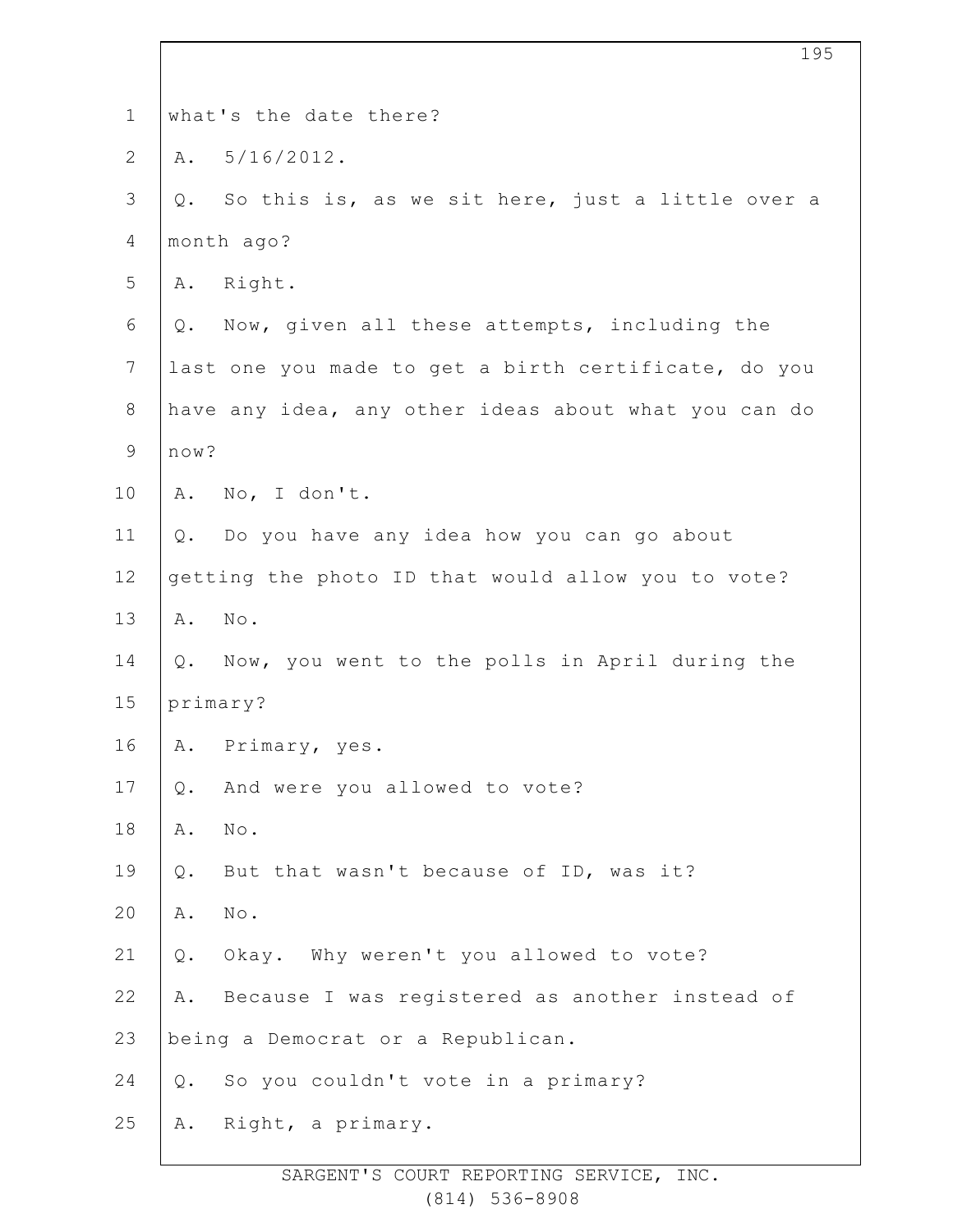| $\mathbf 1$     | Did you have a discussion with a poll worker<br>Q.    |
|-----------------|-------------------------------------------------------|
| $\mathbf{2}$    | about photo ID?                                       |
| $\mathcal{S}$   | Yeah, she told me I wouldn't be able to vote in<br>Α. |
| $\overline{4}$  | November.                                             |
| 5               | Q. And did she ask you for photo ID when you were     |
| 6               | there?                                                |
| $7\phantom{.0}$ | A. No. She asked me if I had one. And I said, no.     |
| $\,8\,$         | And she said I would have to get one.                 |
| $\mathsf 9$     | And did she say what would happen if you didn't<br>Q. |
| 10              | have one in November?                                 |
| 11              | A. Yeah, she said I wouldn't be able to vote.         |
| 12              | ATTORNEY WALCZAK:                                     |
| 13              | I have no further questions.                          |
| 14              | CROSS EXAMINATION                                     |
| 15              | BY ATTORNEY CAWLEY:                                   |
| 16              | Ms. Marsh, I just have a few follow-up<br>Q.          |
| 17              | questions.                                            |
| 18              | Α.<br>Sure.                                           |
| 19              | You mentioned some of the credit card offers<br>Q.    |
| 20              | that offers that come in the mail?                    |
| 21              | Yes.<br>Α.                                            |
| 22              | Q. Did those come to your --- in your mail at this    |
| 23              | residence?                                            |
| 24              | Yes.<br>Α.                                            |
| 25              | Q. And you said you actually do have some credit      |
|                 |                                                       |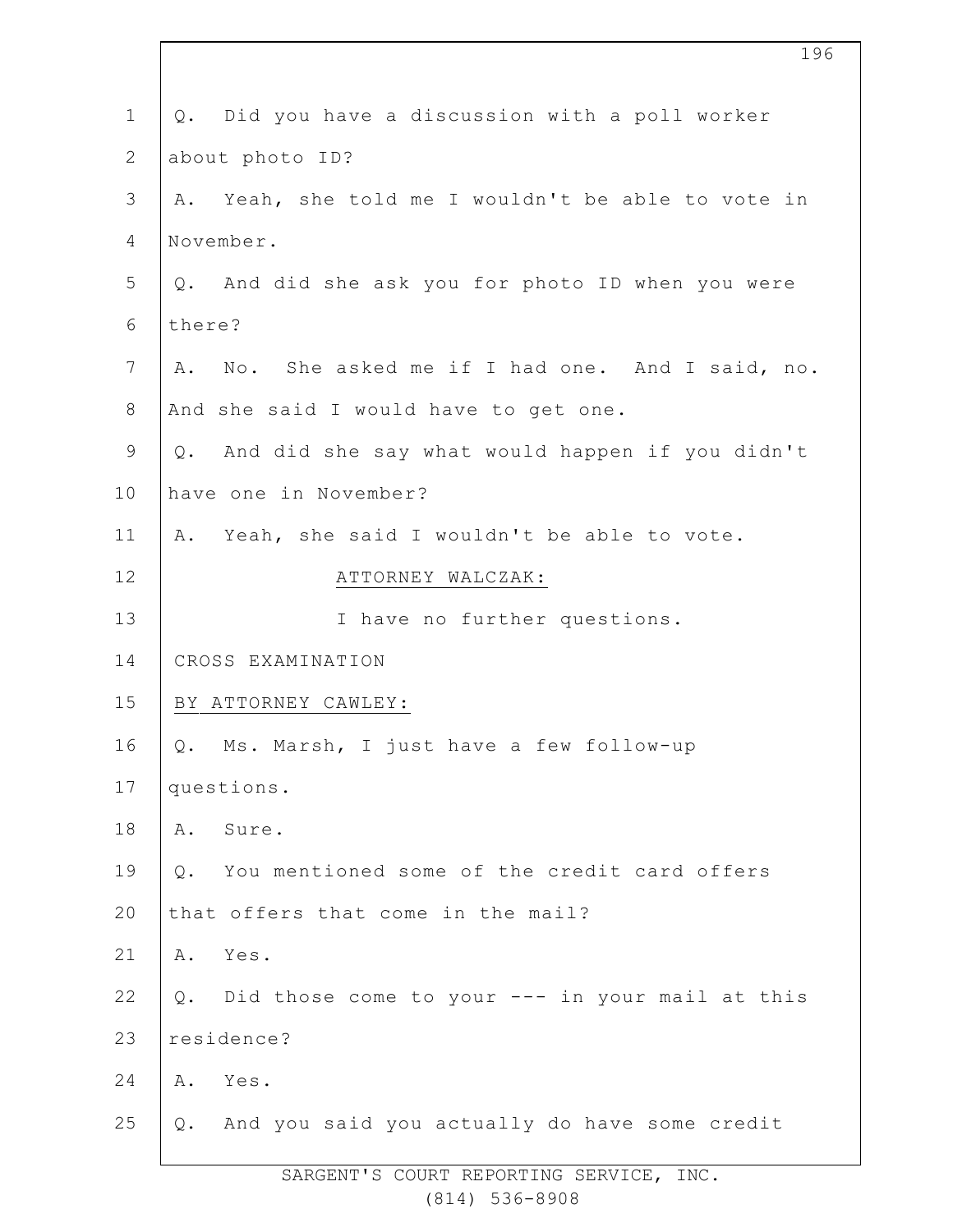| $\mathbf 1$    |       | cards; correct?                                      |
|----------------|-------|------------------------------------------------------|
| $\mathbf{2}$   | Α.    | Yes.                                                 |
| $\mathfrak{Z}$ | Q.    | And do you get statements?                           |
| 4              | Α.    | Yes.                                                 |
| 5              | $Q$ . | And they come in the mail to this residence?         |
| 6              | Α.    | Yes.                                                 |
| $\overline{7}$ |       | Q. And in earlier testimony when we had a            |
| $\,8\,$        |       | deposition earlier, we talked about this a bit, and  |
| $\mathsf 9$    |       | I'll just repeat some of those questions. Your       |
| 10             |       | utility bills arrive at this house, but they go to a |
| 11             |       | different name. So your name is not on them?         |
| 12             |       | A. Right.                                            |
| 13             |       | Q. Okay. But you do have a Social Security card;     |
| 14             |       | correct?                                             |
| 15             |       | A. Yes.                                              |
| 16             | Q.    | And you do receive bank statements?                  |
| 17             | Α.    | Yes.                                                 |
| 18             | $Q$ . | And you do occasionally have documents from          |
| 19             |       | Medicare from the federal government?                |
| 20             | Α.    | Yes.                                                 |
| 21             | Q.    | And do those come here?                              |
| 22             | Α.    | Yes.                                                 |
| 23             | $Q$ . | And came to your address here?                       |
| 24             | Α.    | Yes.                                                 |
| 25             | Q.    | And in addition to each of those items that          |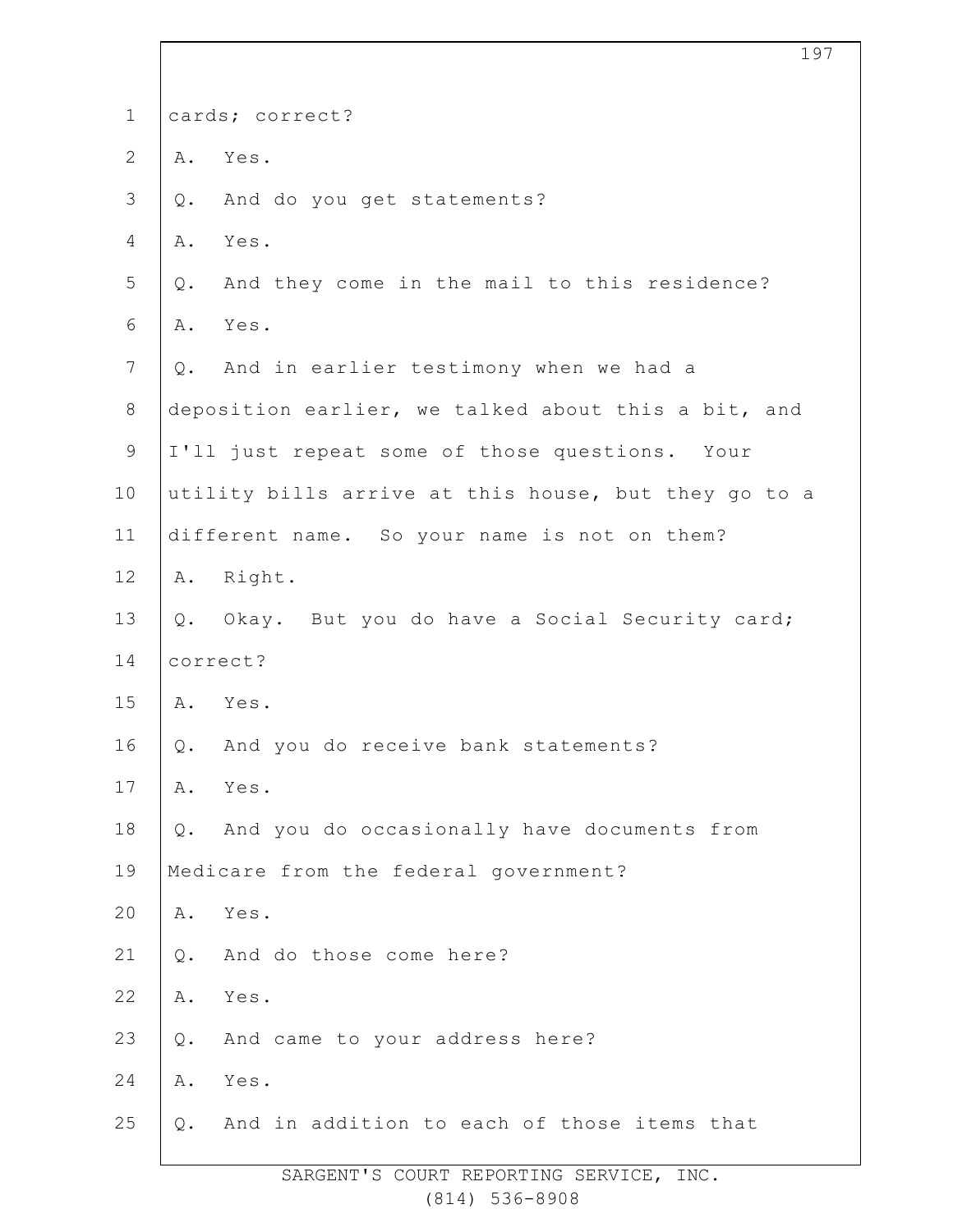| $\mathbf 1$    | comes in the mail, you would have no objection saying |
|----------------|-------------------------------------------------------|
| $\overline{2}$ | to that poll worker or signing a statement that you   |
| 3              | are registered to vote and that you do not possess    |
| 4              | any other form of photo ID; right?                    |
| 5              | Correct.<br>Α.                                        |
| 6              | Because that's the truth?<br>Q.                       |
| $\overline{7}$ | Truth.<br>Α.                                          |
| 8              | You are registered to vote and you don't have a<br>Q. |
| 9              | photo ID?                                             |
| 10             | Right. That's right.<br>Α.                            |
| 11             | Q. But you get these things in the mail from          |
| 12             | Medicare; right?                                      |
| 13             | A. Yes.                                               |
| 14             | Q. And you get these things --- you have credit       |
| 15             | card statements that have your address on them?       |
| 16             | Yes.<br>Α.                                            |
| 17             | ATTORNEY CAWLEY:                                      |
| 18             | Those are all the questions I have.                   |
| 19             | ATTORNEY WALCZAK:                                     |
| 20             | I have nothing further.                               |
| 21             | VIDEOGRAPHER:                                         |
| 22             | With there being no further questions,                |
| 23             | the deposition is now concluded. The time is 3:26     |
| 24             | p.m.                                                  |
| 25             | VIDEO ENDS                                            |
|                |                                                       |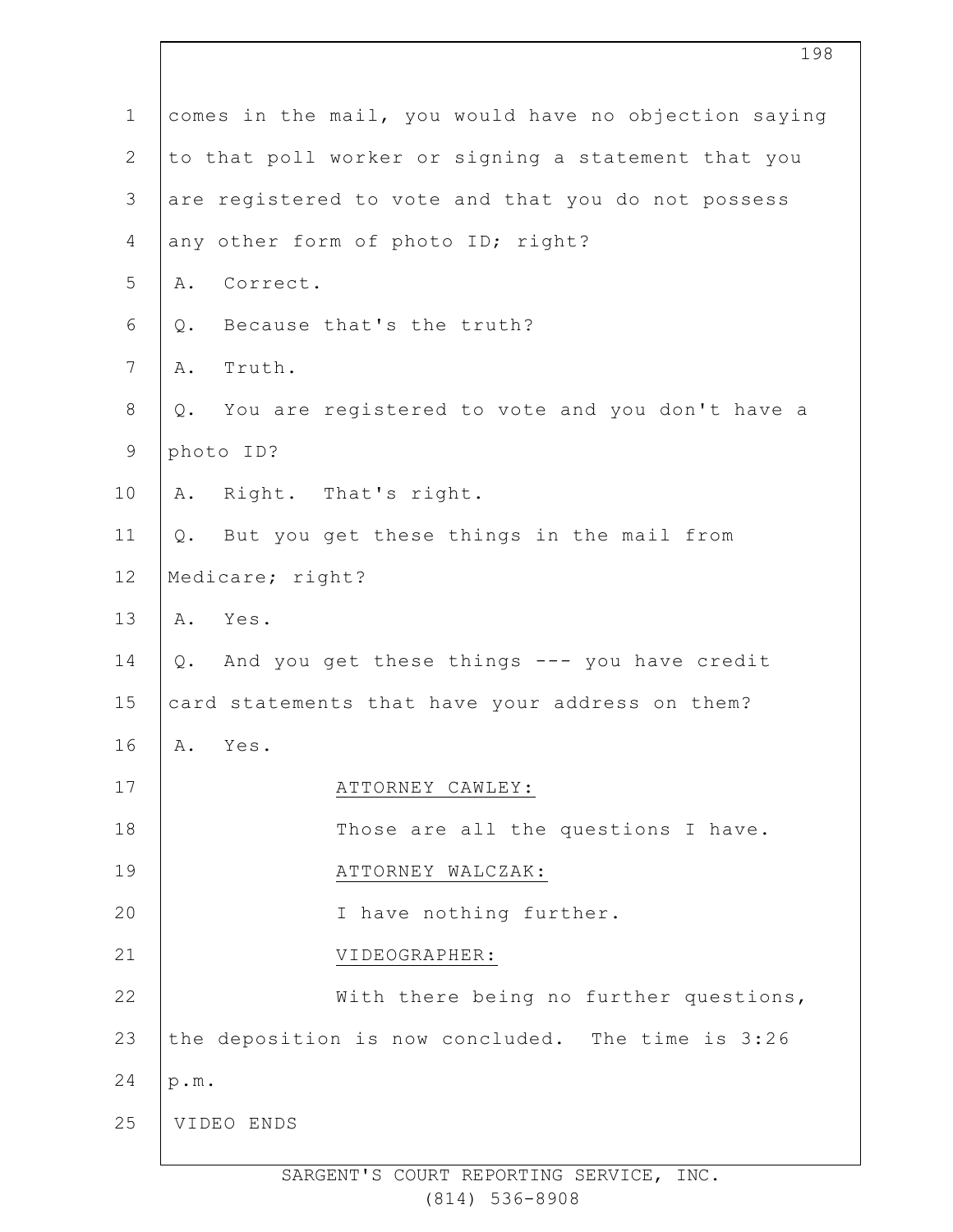|                | 199                                                   |
|----------------|-------------------------------------------------------|
| $\mathbf 1$    | ATTORNEY WALCZAK:                                     |
| $\overline{2}$ | Your Honor, we have one more witness                  |
| $\mathfrak{Z}$ | for the day, Veronica Ludt, who's one of our experts. |
| 4              | We expect her testimony will go about an hour. So I   |
| 5              | don't know how Your Honor wants to --- if you want to |
| 6              | schedule a --- do a break now or just plow straight   |
| $7\phantom{.}$ | through or $---$ .                                    |
| 8              | JUDGE SIMPSON:                                        |
| $\mathcal{G}$  | Let's plow straight through.                          |
| 10             | ATTORNEY WALCZAK:                                     |
| 11             | All right. We'll have to grab her.                    |
| 12             | RECESS TAKEN                                          |
| 13             | ATTORNEY GERSCH:                                      |
| 14             | Your Honor, before we call our next                   |
| 15             | witness, I'd like to introduce our --- another set of |
| 16             | organizational Plaintiffs that were not here in the   |
| 17             | morning, but have had an opportunity. So John Jordan  |
| 18             | and William Jackson from the NAACP are here this      |
| 19             | afternoon. And Your Honor, I neglected to introduce   |
| 20             | possibly the most important member of our team, Mr.   |
| 21             | Kelby Ballena, without whom we'd be in a lot of       |
| 22             | trouble.                                              |
| 23             | MR. TURNER:                                           |
| 24             | Please raise your hand.                               |
| 25             |                                                       |
|                |                                                       |

SARGENT'S COURT REPORTING SERVICE, INC. (814) 536-8908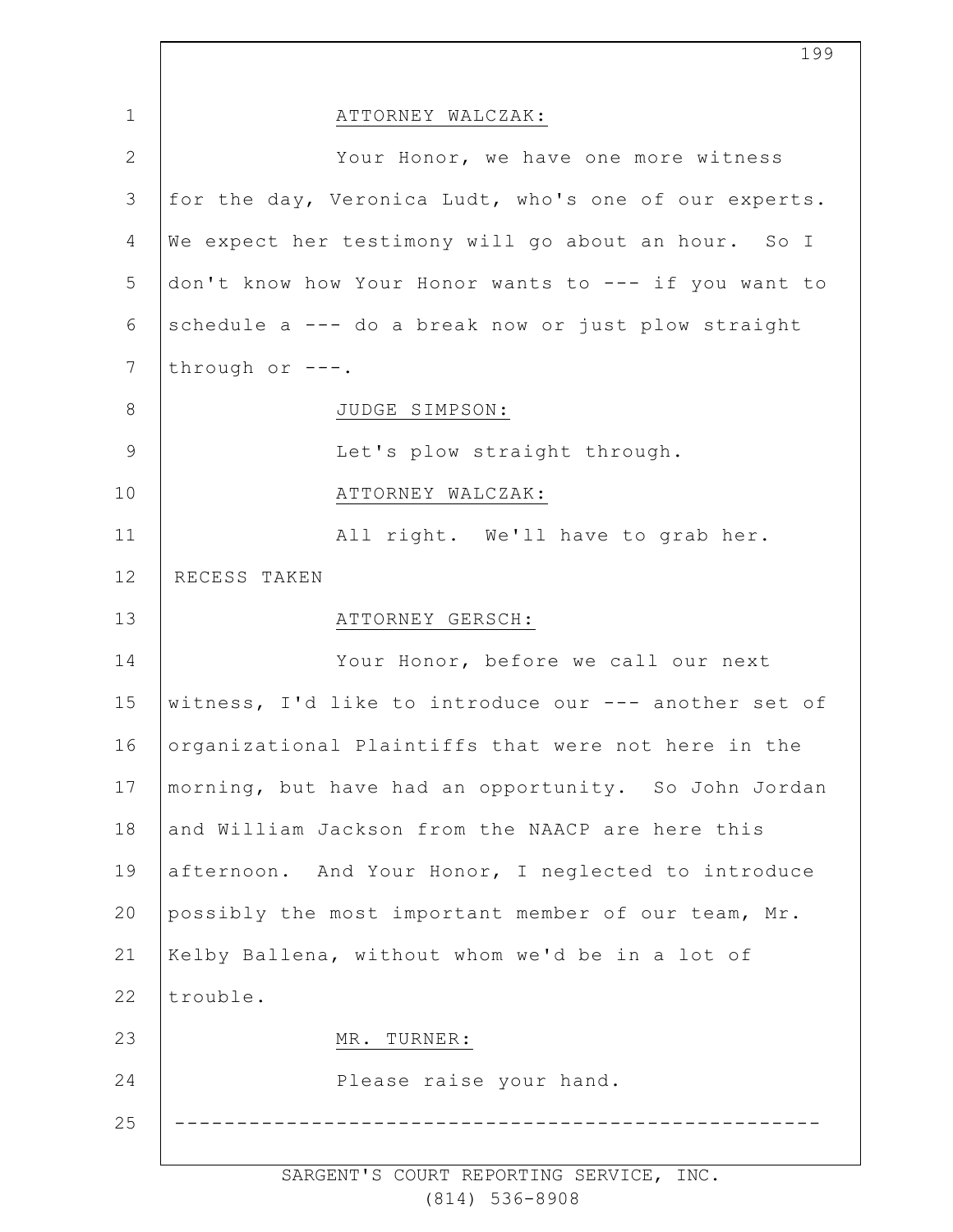| $\mathbf 1$    | VERONICA LUDT, ESQUIRE, HAVING FIRST BEEN DULY        |
|----------------|-------------------------------------------------------|
| $\mathbf{2}$   | SWORN, TESTIFIED AS FOLLOWS:                          |
| 3              |                                                       |
| 4              | JUDGE SIMPSON:                                        |
| 5              | Thank you.                                            |
| 6              | EXAMINATION ON QUALIFICATIONS                         |
| $\overline{7}$ | BY ATTORNEY WALCZAK:                                  |
| $\,8\,$        | Good afternoon.<br>Q.                                 |
| $\mathsf 9$    | A. Hi.                                                |
| 10             | Q. Please state your name.                            |
| 11             | Veronica Ludt.<br>Α.                                  |
| 12             | Where do you work, Ms. Ludt?<br>$Q$ .                 |
| 13             | A. I work for Face to Face, Inc.                      |
| 14             | What is Face to Face, Inc.?<br>Q.                     |
| 15             | A. It's human service organization that provides      |
| 16             | free meals four days a week, legal services. We have  |
| 17             | a nurse-run health center, social work, neighborhood  |
| 18             | arts and writing program, as well as a children's     |
| 19             | program during the school year and a summer camp.     |
| 20             | And do you have a title at the organization?<br>$Q$ . |
| 21             | Yes, I'm the legal center director.<br>Α.             |
| 22             | And where exactly is Face to Face located?<br>$Q$ .   |
| 23             | It's located on Price Street, which is the east<br>Α. |
| 24             | in East Germantown in Philadelphia.<br>$-- -$         |
| 25             | And do you serve a clientele from a particular<br>Q.  |
|                |                                                       |

200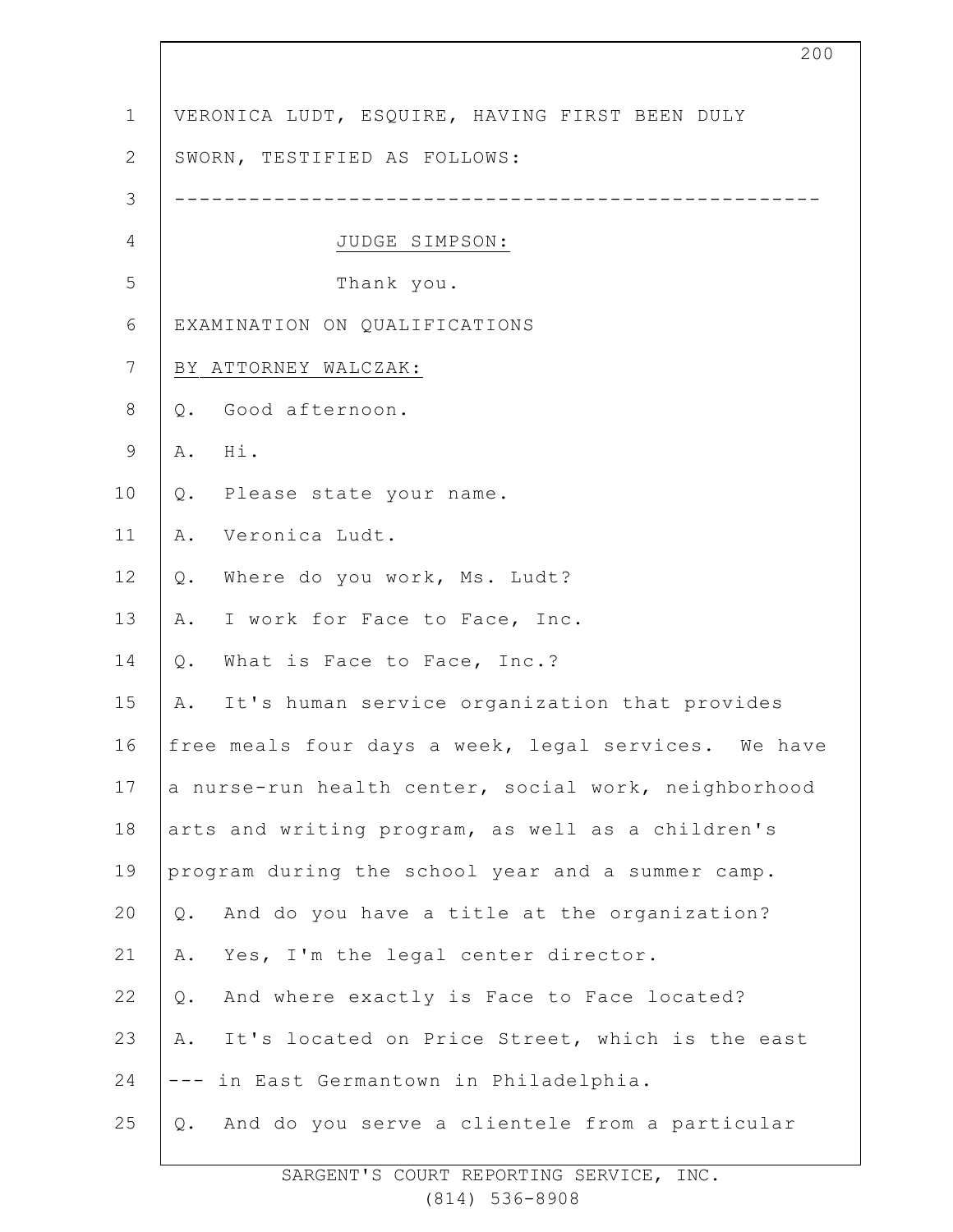| $\mathbf 1$    | geographic area?                                     |
|----------------|------------------------------------------------------|
| $\mathbf{2}$   | A. Yes, we serve primarily people within the         |
| 3              | neighborhood, mainly people who come and use our     |
| 4              | services and we have an income criteria that they be |
| 5              | 150 percent of the federal poverty level.            |
| 6              | ATTORNEY WALCZAK:                                    |
| $7\phantom{.}$ | I'd like to put up Exhibit Number Two.               |
| $\,8\,$        | BY ATTORNEY WALCZAK:                                 |
| $\mathsf 9$    | Do you recognize this Exhibit Number Two?<br>Q.      |
| 10             | Yes. That's my resume.<br>Α.                         |
| 11             | I just like to spend a little time going over<br>Q.  |
| 12             | this. And why don't we turn to the second page and   |
| 13             | start there? First, let me ask you, is this a fair   |
| 14             | and accurate description of your qualifications?     |
| 15             | A. Yes.                                              |
| 16             | Tell us a little bit about your education.<br>Q.     |
| 17             | I went to Drew University for undergrad, major<br>Α. |
| 18             | in Sociology. And then a went to Temple Law School   |
| 19             | and graduated in 1983.                               |
| 20             | Q. And tell us a little about your early legal       |
| 21             | career.                                              |
| 22             | Shortly after law school, I was engaged<br>Α.        |
| 23             | primarily in insurance defense claims. I did a       |
| 24             | little personal injury for about a year. And after   |
| 25             | that, when I had my first child, I stayed home and I |
|                |                                                      |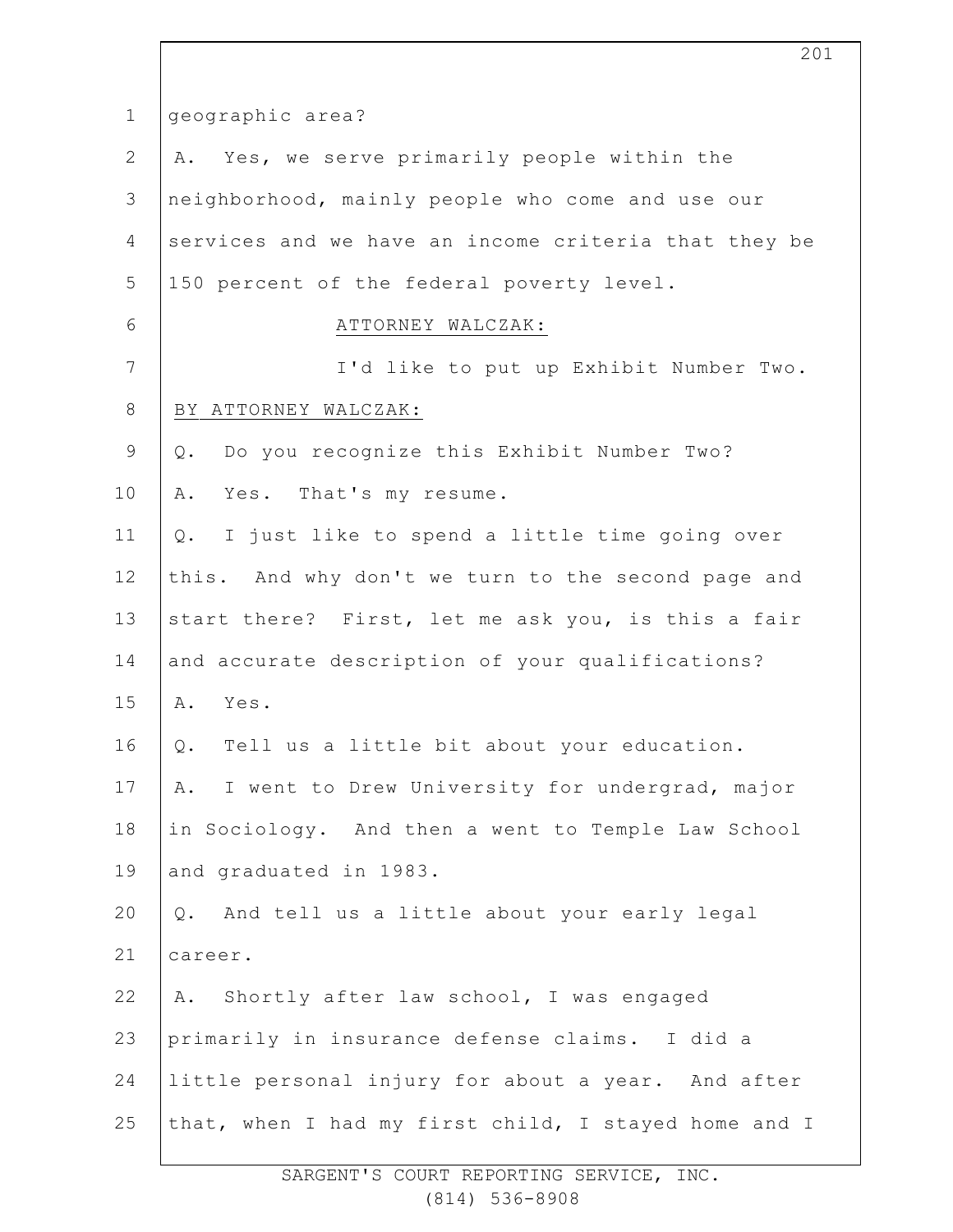| $\mathbf 1$    | was involved in what was called Saint Vincent's Legal |
|----------------|-------------------------------------------------------|
| $\mathbf{2}$   | Clinic initially, which has now become Face to Face   |
| $\mathfrak{Z}$ | Legal Center.                                         |
| 4              | So were you a litigator for a while?<br>Q.            |
| 5              | Α.<br>Yes.                                            |
| 6              | And how long did you do that?<br>Q.                   |
| $\overline{7}$ | I guess it was about four years, roughly four<br>Α.   |
| $8\,$          | years.                                                |
| $\mathsf 9$    | Q. Now, I note on page one --- let's turn to page     |
| 10             | one of the exhibit. You have something there called   |
| 11             | director of Stephen Ministries. Just briefly, what    |
| 12             | is that?                                              |
| 13             | A. Yes. When I stayed home with my children           |
| 14             | initially --- I had my first son in '88. As I was     |
| 15             | winding my way back, I was --- they had approached me |
| 16             | at my church to ask me if I wanted to start this      |
| 17             | ministry that was --- would offer pastoral care to    |
| 18             | people in times of crisis. So I trained and I was     |
| 19             | responsible for training volunteers who would meet    |
| 20             | with people during times of crisis in their life.     |
| 21             | And I supervised the group.                           |
| 22             | So let's turn back to Face to Face now. You<br>Q.     |
| 23             | said you've been a volunteer there for a long time.   |
| 24             | Yes. One of the people who initiated the legal<br>Α.  |
| 25             | clinic was a longtime career community legal service  |
|                |                                                       |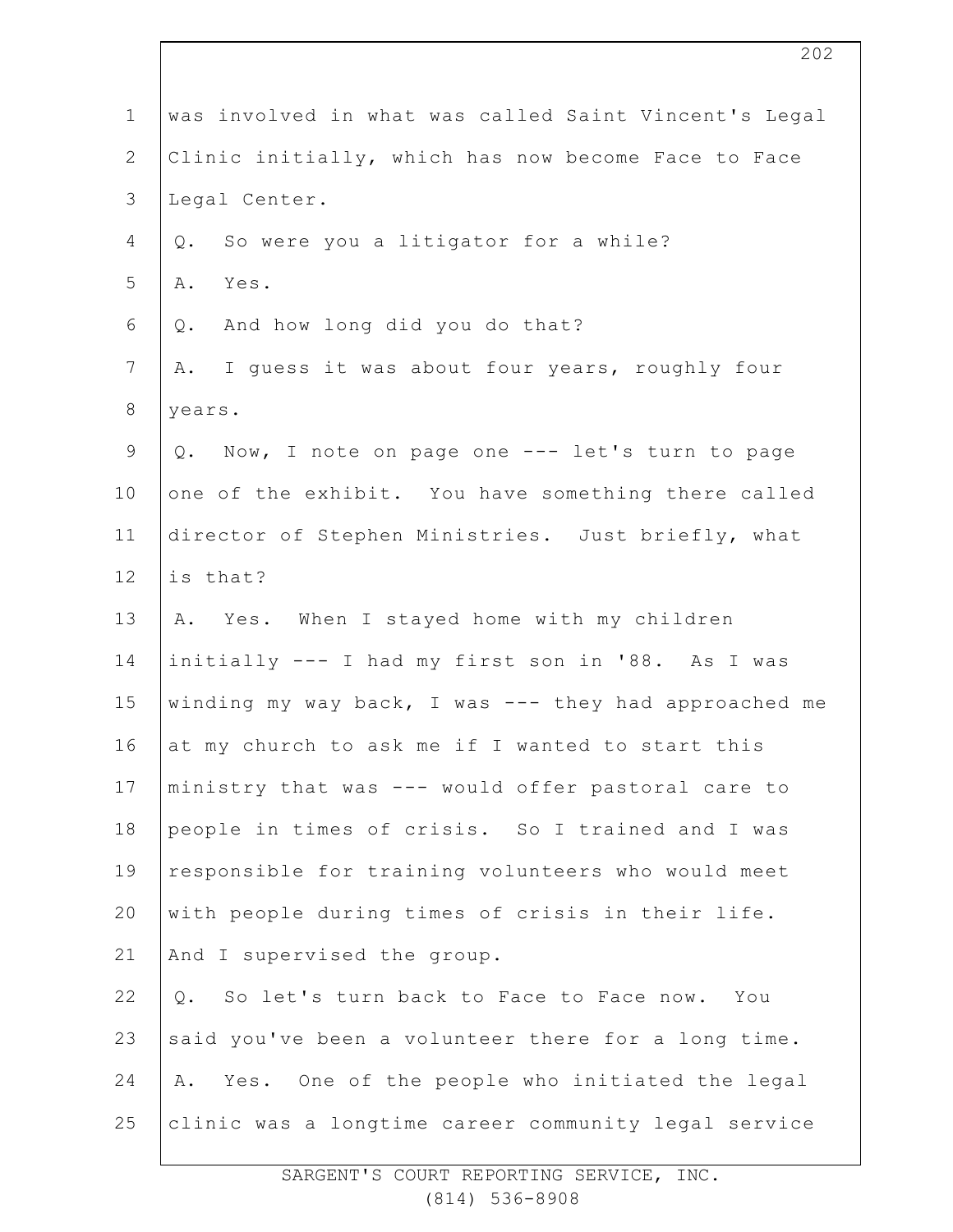| $\mathbf 1$    | attorney. And at the time, the --- a Philadelphia     |
|----------------|-------------------------------------------------------|
| $\overline{2}$ | Bar Association started the Homeless Advocacy         |
| 3              | Project. And this attorney approached Sandy Ballard,  |
| 4              | who was then the executive director of the Homeless   |
| 5              | Advocacy Project, and suggested that because we had   |
| 6              | so many lawyers that were involved at the Dining Room |
| $7\phantom{.}$ | and there were so many needs, that could we start a   |
| $8\,$          | clinic that would be under their umbrella of          |
| $\mathsf 9$    | insurance and supervision. So we did. The Homeless    |
| 10             | Advocacy Project was started, I guess, 22 years ago   |
| 11             | and we are now 21 years. What was originally Saint    |
| 12             | Vincent's Legal Clinic is now called Face to Face.    |
| 13             | Q. And so you've have been in --- with Face to Face   |
| 14             | in either a volunteer or employment capacity for how  |
| 15             | long?                                                 |
| 16             | A. Twenty (20) years.                                 |
| 17             | And you came on staff what year?<br>Q.                |
| 18             | January 2008, I was hired.<br>Α.                      |
| 19             | Okay. And so what is your status now? How much<br>Q.  |
| 20             | do you work for Face to Face?                         |
| 21             | I'm part time. I get paid for 16 hours a week.<br>Α.  |
| 22             | And my responsibility is to recruit volunteer         |
| 23             | attorneys and law students to help handle the cases   |
| 24             | that come in.                                         |
| 25             | Q. And do you supervise those lawyers, volunteers     |
|                |                                                       |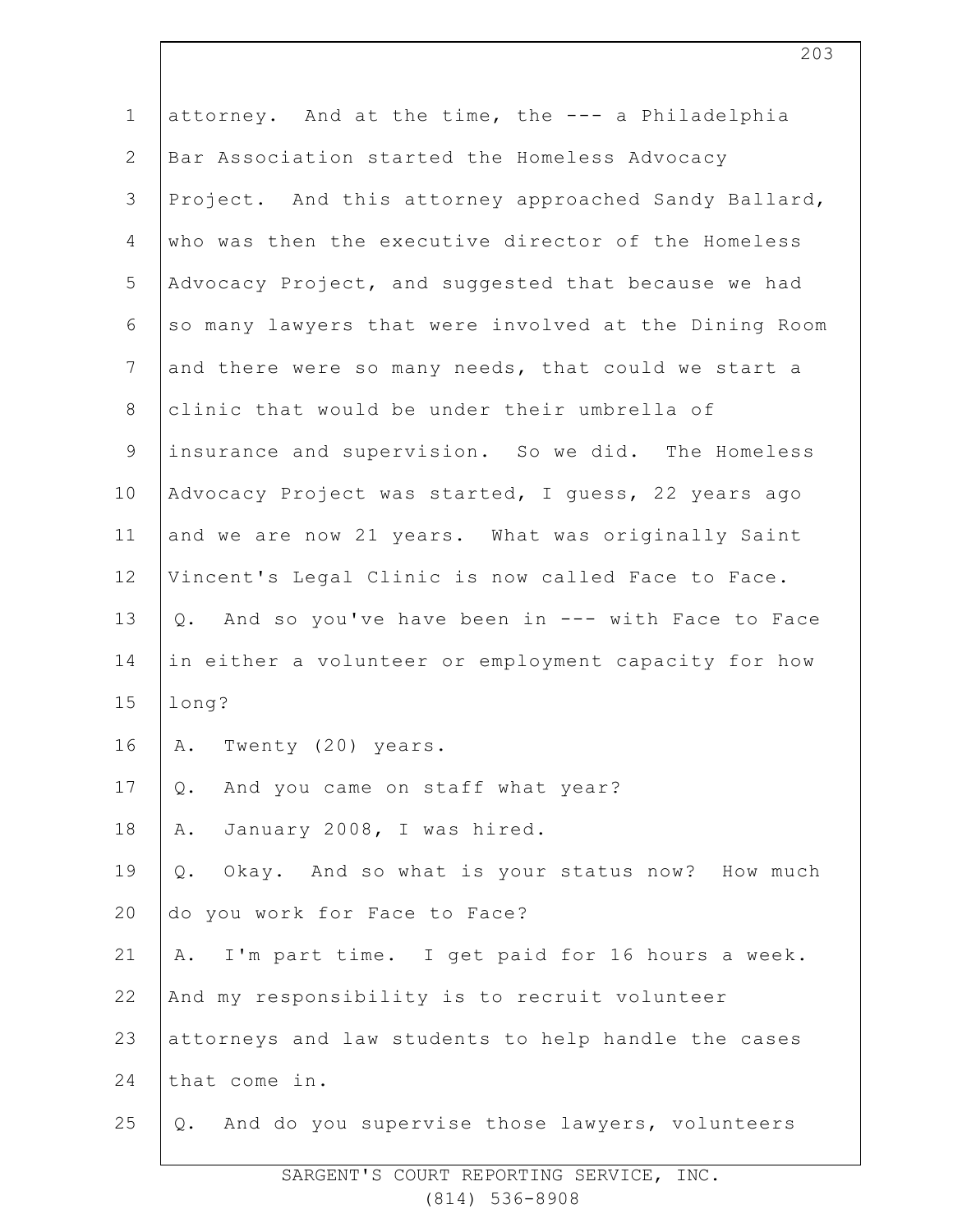| $\mathbf 1$      | and attorneys?                                        |
|------------------|-------------------------------------------------------|
| $\mathbf{2}$     | Yes.<br>Α.                                            |
| 3                | Now, at some point in the time you've been at<br>Q.   |
| $\overline{4}$   | Face to Face, did you begin dealing with              |
| 5                | identification?                                       |
| 6                | Yes.<br>Α.                                            |
| $\boldsymbol{7}$ | Okay. And how does that fit in to what Face to<br>Q.  |
| $8\,$            | Face does?                                            |
| $\mathsf 9$      | Well, initially, when I was in my position as<br>Α.   |
| 10               | volunteer, I would periodically help people obtain    |
| 11               | birth certificates or advise them on how to get legal |
| 12               | ID. Usually they came with a specific issue, either   |
| 13               | they needed it for a Social Security claim or they    |
| 14               | wanted to open a bank account or something of that    |
| 15               | insure. And then when I --- so when I was a           |
| 16               | volunteer, I would work maybe a couple times a month. |
| 17               | When I --- before I actually was hired, I was the     |
| 18               | supervisor because the supervising attorney, although |
| 19               | he's a volunteer, went --- came to Harrisburg to      |
| 20               | work, so I started to realize the greater need        |
| 21               | because I was more involved. So in 2008, I developed  |
| 22               | a monthly birth certificate clinic, which was aimed   |
| 23               | toward helping people obtain legal identification.    |
| 24               | And have you helped people to get legal<br>Q.         |
| 25               | identification fairly regularly since 2008?           |
|                  |                                                       |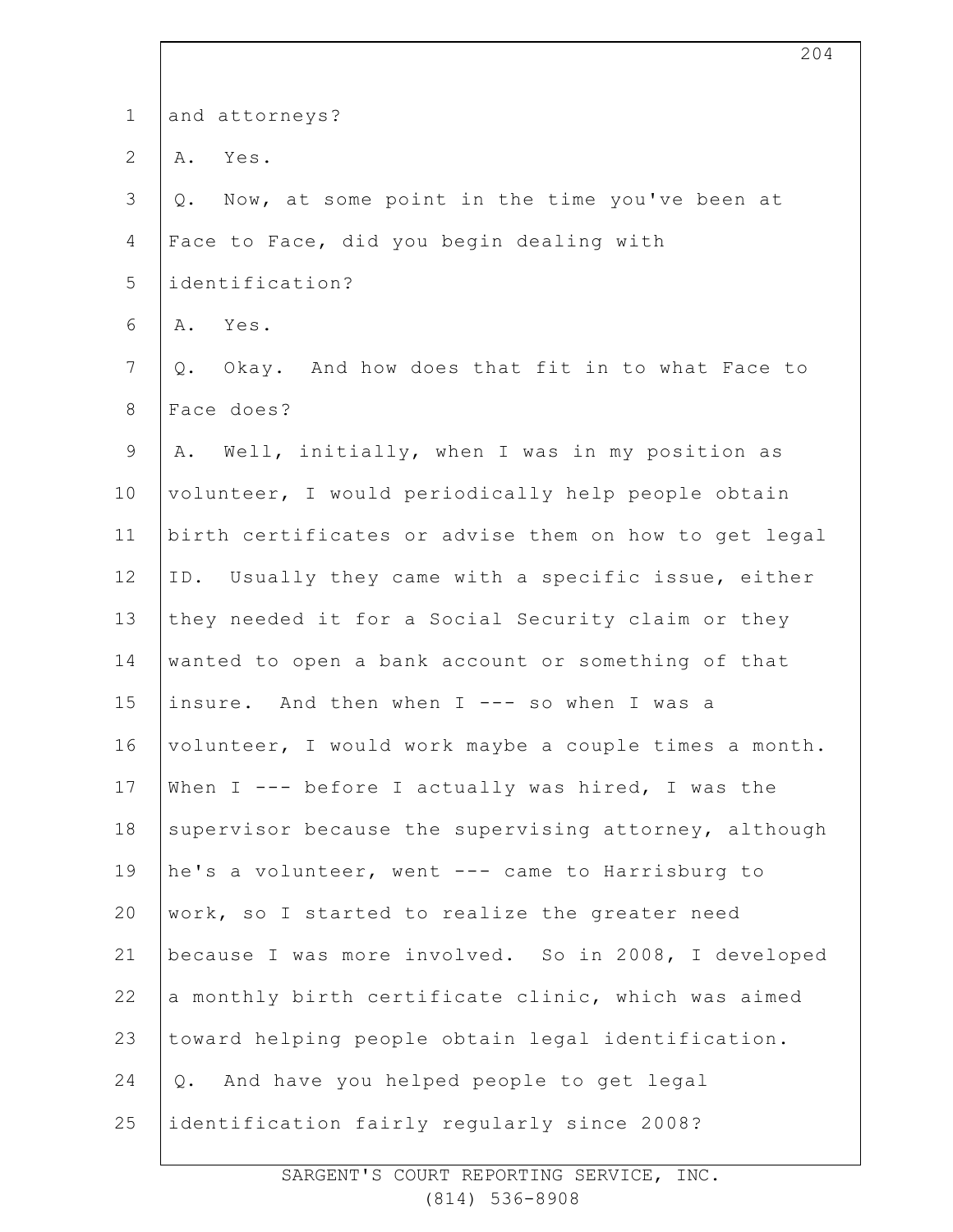| $\mathbf 1$    | Α.<br>Yes.                                            |
|----------------|-------------------------------------------------------|
| $\overline{2}$ | In that time, how many birth certificate<br>Q.        |
| 3              | requests have you handled, if you know?               |
| $\overline{4}$ | I would say overall it's over 600, but 400 and<br>Α.  |
| 5              | some were adults. I think 427 adults.                 |
| 6              | Q. And have some percentage of those resulted in,     |
| $7\phantom{.}$ | let's say, more complicated issues or problems in     |
| $8\,$          | getting the birth certificates?                       |
| 9              | Yes.<br>Α.                                            |
| 10             | And do you know what percentage of those cases?<br>Q. |
| 11             | Nine percent.<br>Α.                                   |
| 12             | So do you know approximately how many that is<br>Q.   |
| 13             | that you've had for complications or problems getting |
| 14             | birth certificates?                                   |
| 15             | The actual number? I think it was --- I think<br>A.   |
| 16             | it's 34. I don't remember. I wrote it in my report.   |
| 17             | And are there some percentage of those birth<br>Q.    |
| 18             | certificate requests that you have not been able to   |
| 19             | fulfill?                                              |
| 20             | Yes. Yes. It's just under six percent.<br>Α.          |
| 21             | ATTORNEY WALCZAK:                                     |
| 22             | Your Honor, we would proffer Ms. Ludt                 |
| 23             | as an expert in barriers affecting low-income         |
| 24             | people's ability to obtain legal identification.      |
| 25             | JUDGE SIMPSON:                                        |
|                |                                                       |

205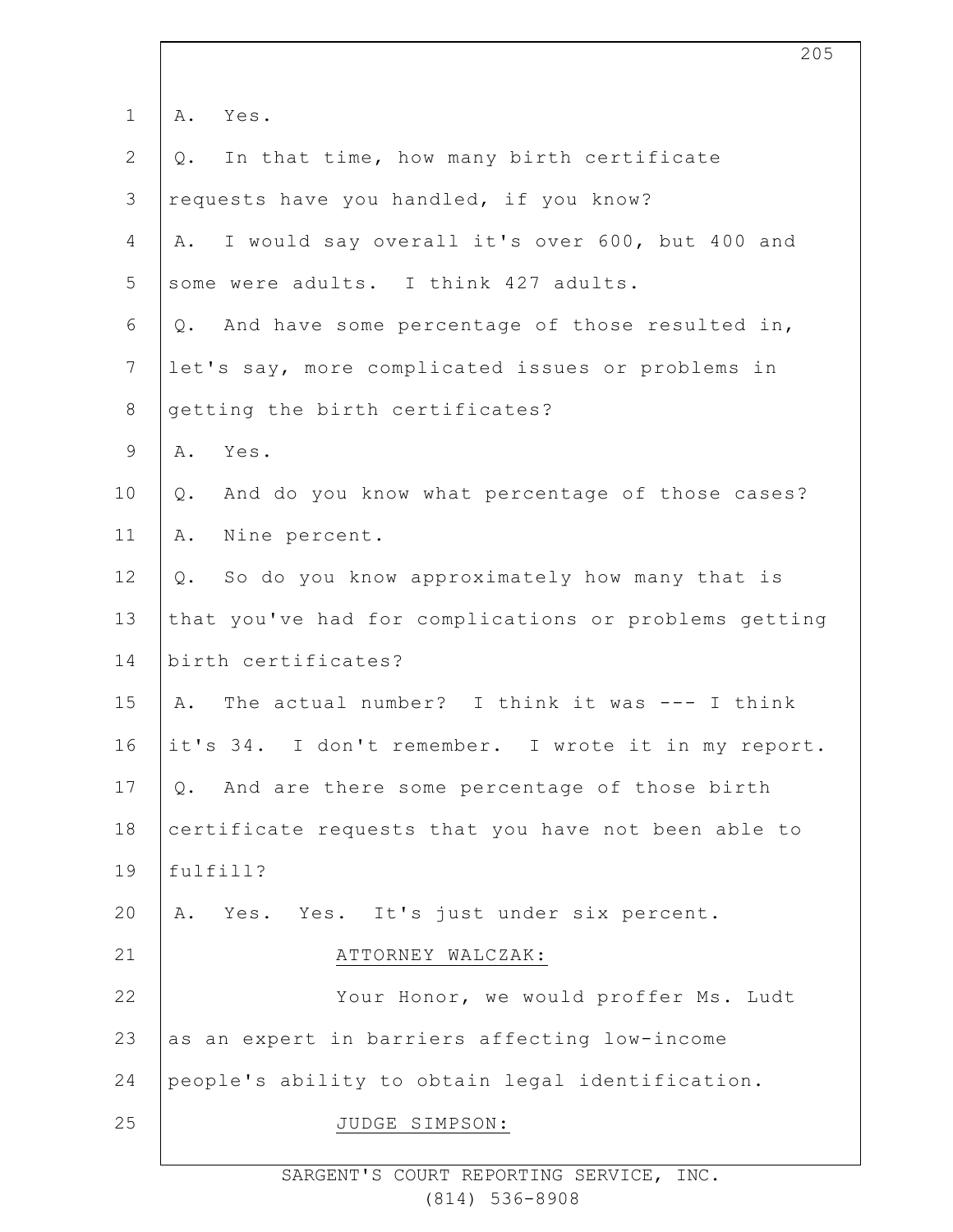|                | 206                                                    |
|----------------|--------------------------------------------------------|
| $\mathbf 1$    | Do you wish to be heard?                               |
| $\overline{2}$ | ATTORNEY CAWLEY:                                       |
| 3              | No, Your Honor. No objection.                          |
| $\overline{4}$ | JUDGE SIMPSON:                                         |
| 5              | She may express an opinion.                            |
| 6              | DIRECT EXAMINATION                                     |
| 7              | BY ATTORNEY WALCZAK:                                   |
| 8              | Ms. Ludt, what is the primary form of<br>Q.            |
| $\mathsf 9$    | identification that you try to obtain for people?      |
| 10             | Mainly the Pennsylvania photo ID.<br>Α.                |
| 11             | And that's something that predates the whole<br>Q.     |
| 12             | voter ID law?                                          |
| 13             | Yes.<br>Α.                                             |
| 14             | And why is that ID important?<br>Q.                    |
| 15             | Well, it's important for clients for a number of<br>Α. |
| 16             | reasons. Initially, one of the most pressing reasons   |
| 17             | was because our local Social Security office was       |
| 18             | paired with the VA center, and you had to have photo   |
| 19             | ID to enter, because there was stricter standards for  |
| 20             | security. But also, I encourage clients to open bank   |
| 21             | accounts when they get Social Security benefits, so    |
| 22             | that they can have direct deposit. There were some     |
| 23             | FEMA funds that became available. Actually my          |
| 24             | organization administered them. And one of the         |
| 25             | criteria was you have to have photo ID. And for the    |

 $\overline{\phantom{a}}$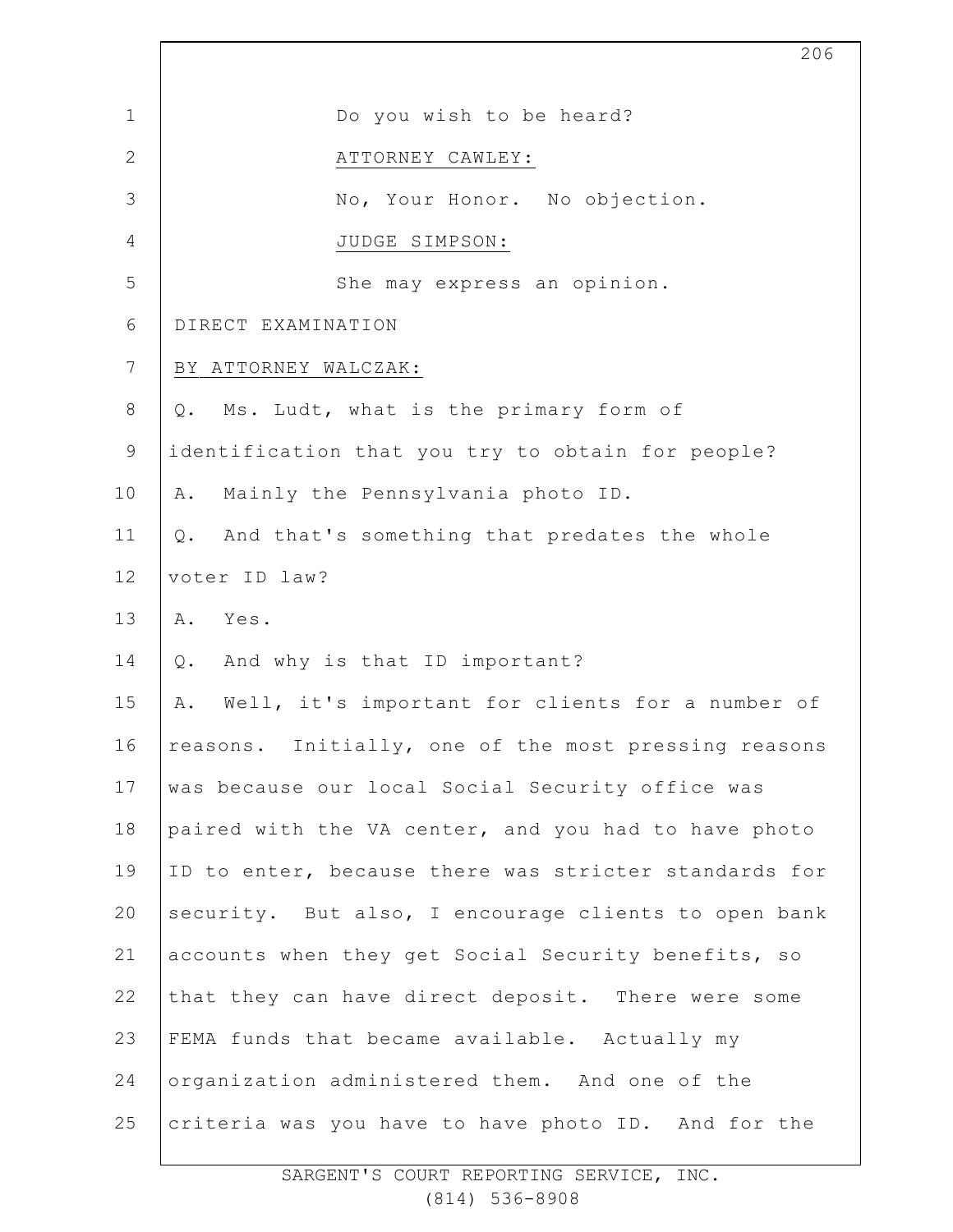| $\mathbf 1$     | low-income utility programs, they also require you to  |
|-----------------|--------------------------------------------------------|
| $\overline{2}$  | submit your photo ID.                                  |
| 3               | So there's a whole host of good reasons that<br>Q.     |
| 4               | people should have photo ID?                           |
| 5               | A. Yes.                                                |
| 6               | Q. Is it your experience that not everybody, in        |
| $7\phantom{.0}$ | fact, has photo ID?                                    |
| $\,8\,$         | A. Oh, yes.                                            |
| $\mathsf 9$     | And in order to get a PennDOT ID, what documents<br>Q. |
| 10              | do you need?                                           |
| 11              | Well, you need a birth certificate with a raised<br>Α. |
| 12              | seal. You need a Social Security card or the           |
| 13              | official printout from the Social Security             |
| 14              | Administration that is stamped, and you need two       |
| 15              | proofs of your residence. And it used to be a check    |
| 16              | or money order for \$13.50.                            |
| 17              | Now, I'd like you to talk to us a little bit<br>Q.     |
| 18              | about the difficulties that you've seen clients have   |
| 19              | in trying to get these documents on their own.         |
| 20              | Okay. Well, the difficulties are twofold. One<br>Α.    |
| 21              | is the expense of the document. Pennsylvania will      |
| 22              | waive a fee for veterans, but otherwise there's a      |
| 23              | fee, and in many other states as well. The second is   |
| 24              | that in order to order your birth record, you have to  |
| 25              | submit, in many cases, a photo ID to get it or a       |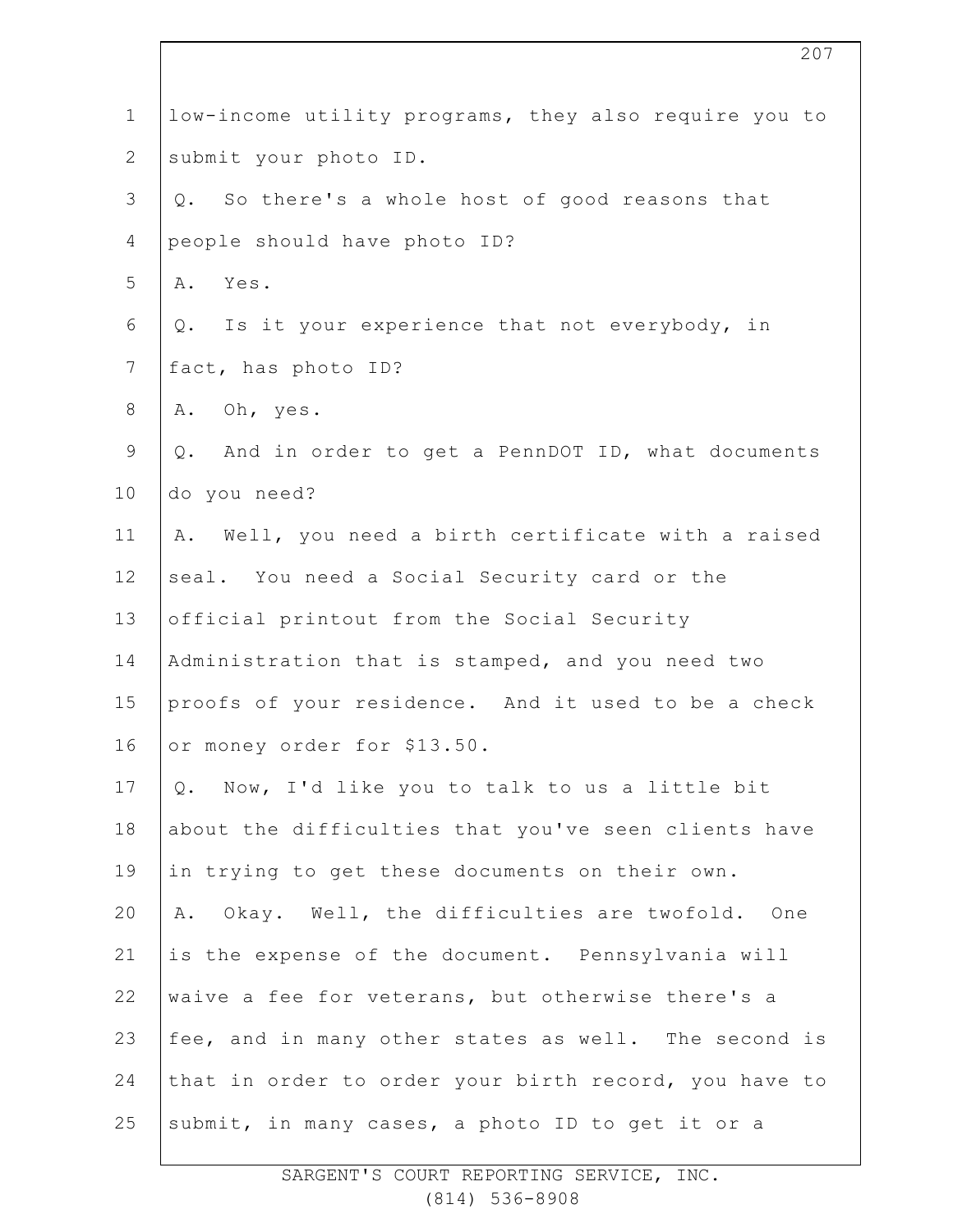| $\mathbf 1$   | series of other identifying documents, many of which  |
|---------------|-------------------------------------------------------|
| $\mathbf{2}$  | my clients didn't have. And for those out-of-state    |
| $\mathcal{S}$ | clients, they often had no idea where they would even |
| 4             | write to get the record and ---.                      |
| 5             | And when --- I don't know if you can<br>Q.            |
| 6             | characterize an average client. Your clients are      |
| 7             | from what kind of demographic group?                  |
| $\,8\,$       | A. They're mainly African-American. They live in      |
| $\mathsf 9$   | the neighboring community. I would say a majority of  |
| 10            | them have not completed high school. They ---         |
| 11            | because we have income limits, most --- some of my    |
| 12            | clients have no income at all. Some were on general   |
| 13            | assistance, which will end. And some are on SSI or    |
| 14            | Social Security, but at a lower amount.               |
| 15            | Q. And are these individuals capable of navigating    |
| 16            | the process of getting an ID on their own?            |
| 17            | A. I think it's very hard, not only because of the    |
| 18            | expense, but because being unaware of where you write |
| 19            | to access it, or not having what you need to be able  |
| 20            | to obtain it. And I often would have people come and  |
| 21            | say that they had tried to get, you know, their birth |
| 22            | certificates generally and what --- their first step, |
| 23            | and they weren't able to get it.                      |
| 24            | Q. Okay. So once they've come to you and you take     |
| 25            | over the process, as I understand it, there are a     |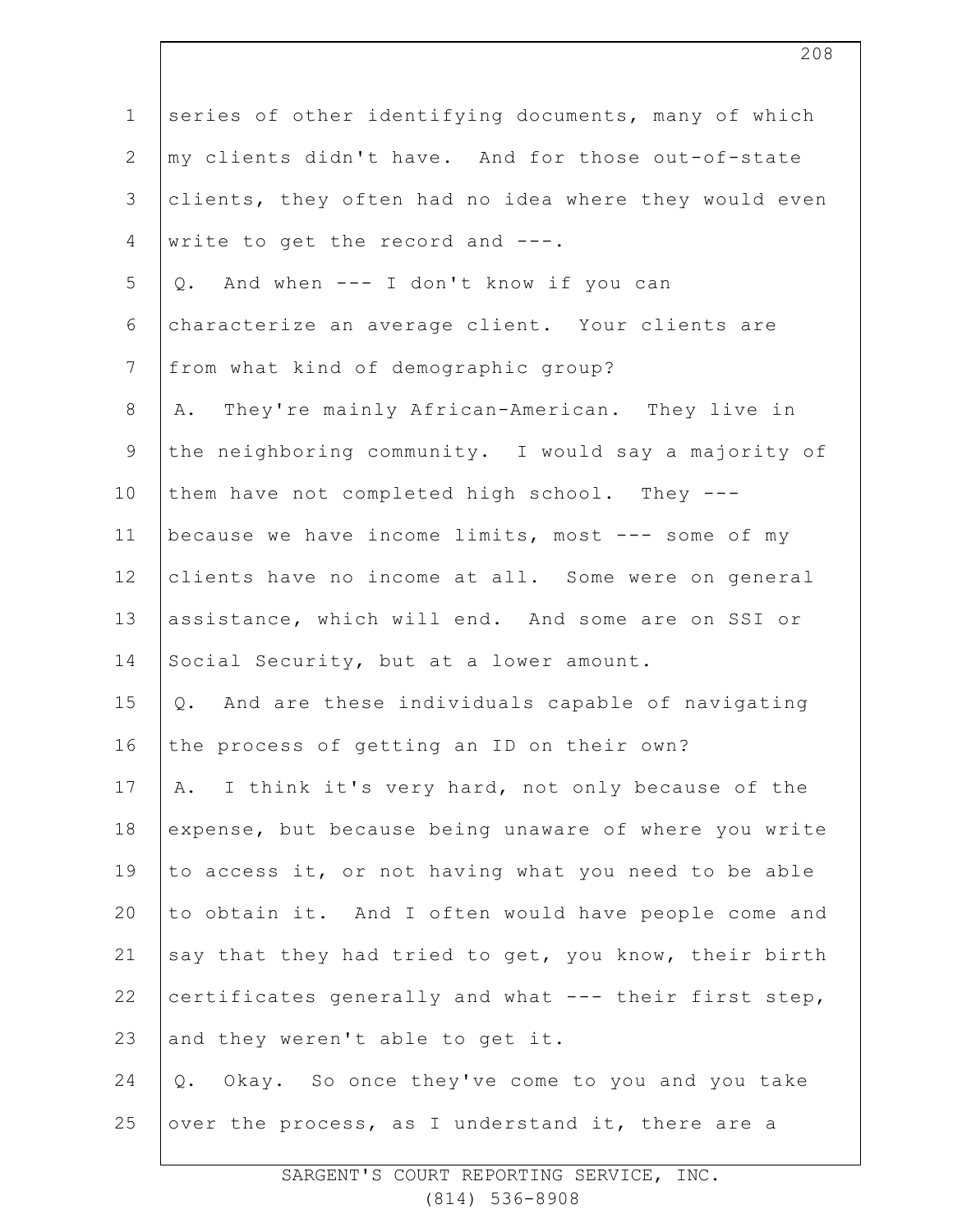| $\mathbf 1$    | number of obstacles to getting ID. All right. So I    |
|----------------|-------------------------------------------------------|
| $\mathbf{2}$   | think let's sort of just briefly describe those and   |
| $\mathfrak{Z}$ | then discuss them in more detail. So what are the     |
| $\overline{4}$ | problems that you find in trying to get, let's start  |
| 5              | with, a birth certificate, for instance?              |
| 6              | Okay. Well, the first obstacle, as a mentioned,<br>Α. |
| $\overline{7}$ | is often money, but also the needing ID to get ID.    |
| $8\,$          | And in Pennsylvania, an attorney, and in some other   |
| $\mathsf 9$    | states, attorneys can sign the --- and be the         |
| 10             | applicant on behalf of a client. So that's the one    |
| 11             | obstacle. The other obstacle is that sometimes after  |
| 12             | you even order a record, it doesn't come and you'll   |
| 13             | get a notice that says that there's a discrepancy in  |
| 14             | what the person had on their application and what the |
| 15             | vital record is registered in, in that state office.  |
| 16             | And then another problem is often that you'll get a   |
| 17             | no record found. And it's that the person's birth     |
| 18             | was not registered, so then you have to create ---    |
| 19             | you have to get a certain number of documents to      |
| 20             | create that --- help them create the birth record.    |
| 21             | Q. Is there something we call a New York State        |
| 22             | problem?                                              |
| 23             | A. Yes, there is. New York State is divided into      |
| 24             | two vital records offices. One for New York City,     |
| 25             | which covers the five boroughs, and the rest of the   |
|                |                                                       |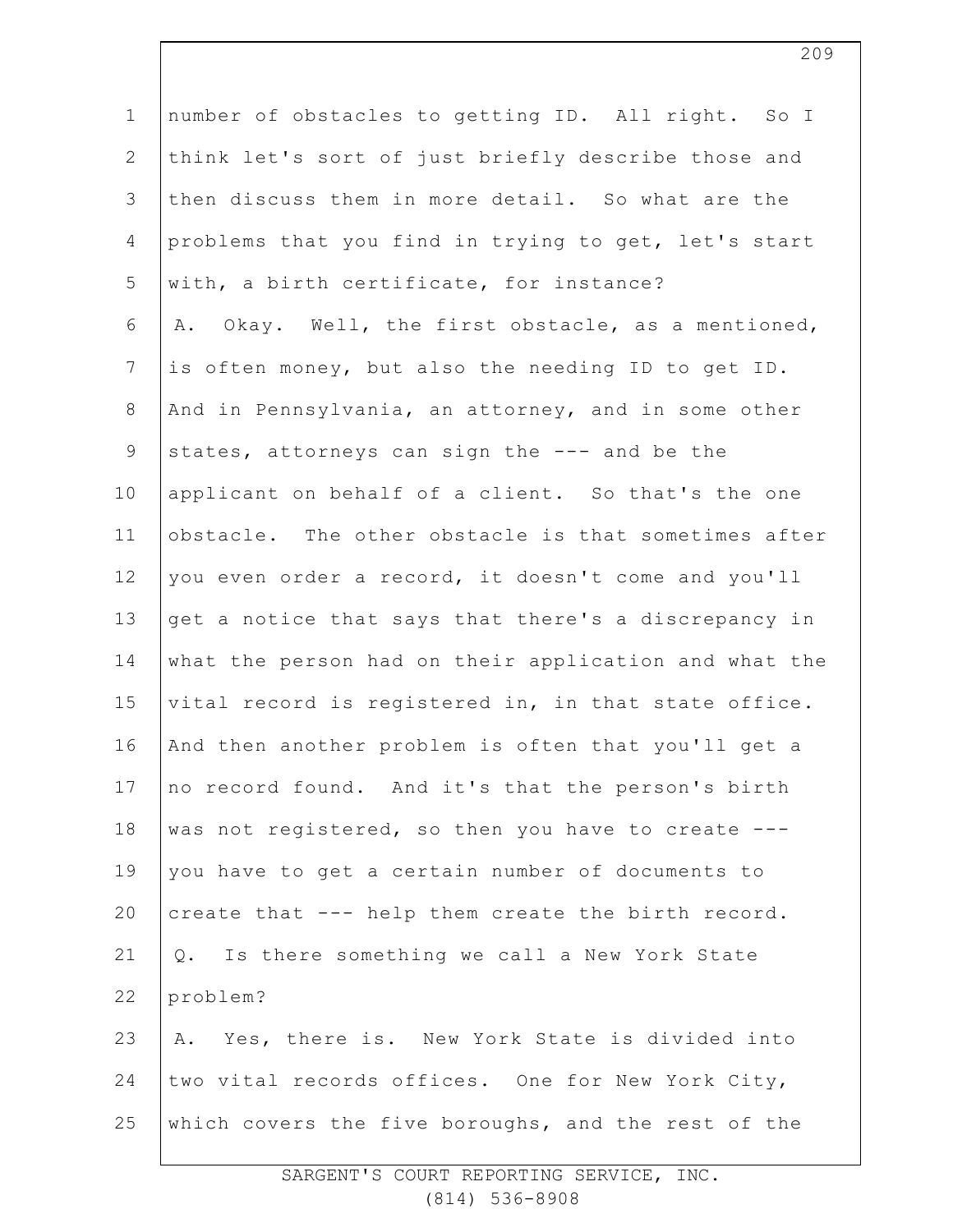1 2 3 4 5 6 7 8 state. New York City will let an attorney write for an applicant, but both the attorney and the applicant have to include ID. And if the client doesn't have ID, there is an e-mail address. This is something new. I've never had experience in having to write, but you're supposed to give the circumstances of the person's situations. I guess to see if they'll release the record.

9 10 11 12 13 14 15 16 17 18 19 20 21 22 23 24 25 But in addition, New York City also now requires any birth certificate request to be sent --- if you're ordering it by mail, which of course we are because we're in Philadelphia, the record has to be certified. The application has to be --- I'm sorry, notarized by the client, which can pose a problem if you need IDs to be able to have your signature notarized. And it also has to be notarized if the client wants the record sent to the attorney, rather than to his address. And many of my clients either don't have stable housing or they don't trust their mail. I hear people say their mail gets stolen so they would rather the record be sent to me. So it requires two notarizations for New York City. New York State is actually even tougher because they don't let an attorney apply for a client at all. There's only two people who can --- two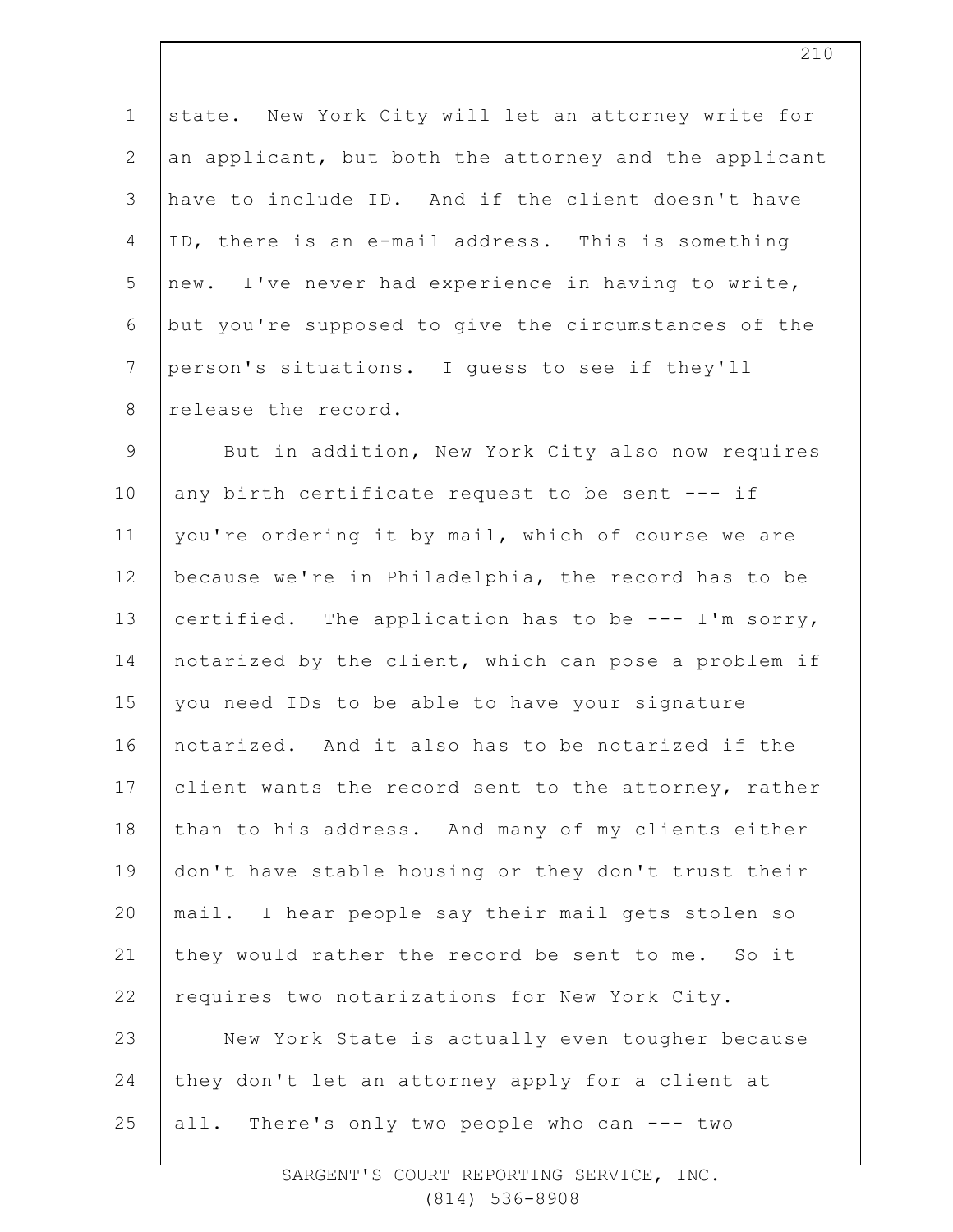| $\mathbf 1$    | recognized applicants, which is the person            |
|----------------|-------------------------------------------------------|
| $\overline{2}$ | themselves or one of the parents if they're listed    |
| 3              | on the birth record. And if you don't have ID and     |
| 4              | you don't have the identifying document, you cannot   |
| 5              | get it.                                               |
| 6              | And now, you talked about attorneys having to<br>Q.   |
| $\overline{7}$ | apply for these records. Why can't people just apply  |
| $8\,$          | themselves? Why can't I just write in and say I need  |
| $\mathsf 9$    | my birth record?                                      |
| 10             | Well, the reason they generally come to me is<br>Α.   |
| 11             | they don't have the ID to submit to be able to have   |
| 12             | it released to them.                                  |
| 13             | Q. So for instance, can you tell us what is it in     |
| 14             | Pennsylvania that you have to submit to get your      |
| 15             | birth record?                                         |
| 16             | Well, Pennsylvania, you can either submit your<br>Α.  |
| 17             | photo ID, but they're trying to get photo ID, so they |
| 18             | don't have that. Or there's other identifying         |
| 19             | documents that they list that you can submit. Or you  |
| 20             | can have a parent --- well, there actually is ---     |
| 21             | certain different relatives are permitted to receive  |
| 22             | it for you if they submit their own photo ID.         |
| 23             | Q. So what problems do your clients --- I know you    |
| 24             | said they don't have photo ID, but then you said      |
| 25             | there's other documents. Do they have these other     |
|                |                                                       |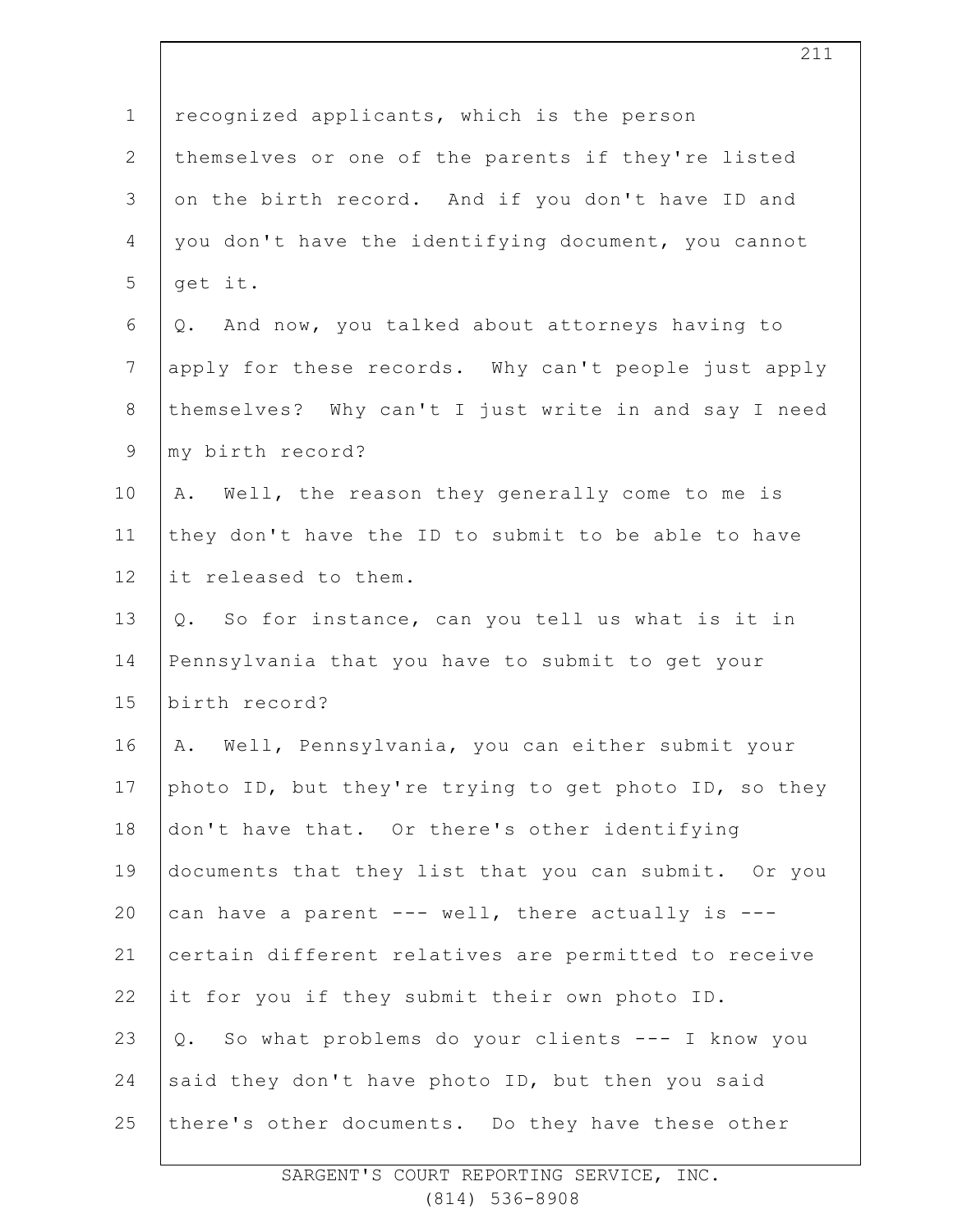| $\mathbf 1$     | documents that they could submit?                     |
|-----------------|-------------------------------------------------------|
| $\mathbf{2}$    | No.<br>Α.                                             |
| 3               | What kind of documents could you send under<br>Q.     |
| 4               | Pennsylvania's system to get a birth certificate?     |
| 5               | I'm try drawing a blank right now. I'm sorry.<br>Α.   |
| 6               | I'm just a little nervous.                            |
| $7\phantom{.0}$ | It's okay. Take your time.<br>Q.                      |
| $\,8\,$         | JUDGE SIMPSON:                                        |
| $\mathsf 9$     | We have haven't lost a witness all day.               |
| 10              | ATTORNEY WALCZAK:                                     |
| 11              | Please don't be the first.                            |
| 12              | A. I'm just drawing a blank.                          |
| 13              | BY ATTORNEY WALCZAK:                                  |
| 14              | Q. All right. Well, let's ---.                        |
| 15              | JUDGE SIMPSON:                                        |
| 16              | Just ask it again.                                    |
| 17              | BY ATTORNEY WALCZAK:                                  |
| 18              | Q. Let's just move on. Now, you mentioned that        |
| 19              | there are a number of requests where there apparently |
| 20              | is no record.                                         |
| 21              | Α.<br>Yes.                                            |
| 22              | And so what does that mean there's no record?<br>Q.   |
| 23              | Well, in my experience, it's turned out when I<br>Α.  |
| 24              | questioned the client further that they were born at  |
| 25              | home and evidently their parents did not record their |

212

SARGENT'S COURT REPORTING SERVICE, INC. (814) 536-8908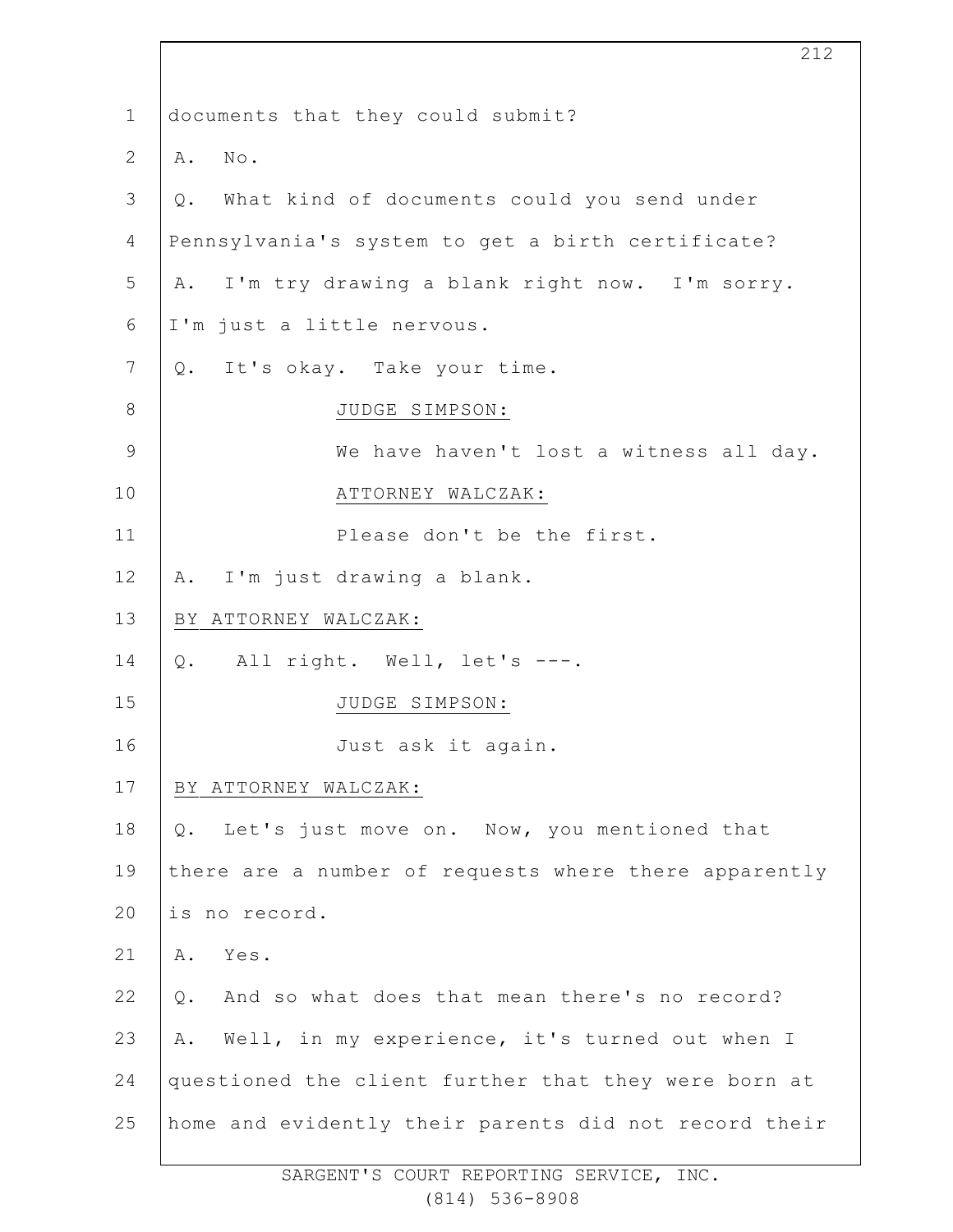| $\mathbf 1$    | birth with the state.                                  |
|----------------|--------------------------------------------------------|
| $\mathbf{2}$   | Q. And does that happen with people born in            |
| 3              | Pennsylvania?                                          |
| 4              | Actually, I should correct that. I do have a<br>Α.     |
| 5              | client that had no record and it turned out that the   |
| 6              | hospital she was born in had a fire, and so the        |
| $7\phantom{.}$ | records were destroyed and that's why she didn't have  |
| $\,8\,$        | one.                                                   |
| $\mathcal{G}$  | But it does happen in Pennsylvania; correct?<br>Q.     |
| 10             | Α.<br>Yes.                                             |
| 11             | And is it more --- actually more common in other<br>Q. |
| 12             | states based on your experience?                       |
| 13             | In my experience, it tends to be people born in<br>Α.  |
| 14             | the south that were born at home.                      |
| 15             | And why is that? Why? Do you know why that is?<br>Q.   |
| 16             | I imagine it's because the people were poorer,<br>Α.   |
| 17             | and they had --- so their families gave birth at home  |
| 18             | because they couldn't afford the hospital.             |
| 19             | Now, you also said another reason that you have<br>Q.  |
| 20             | trouble getting a birth certificate is because         |
| 21             | there's a discrepancy in the name. What do you mean    |
| 22             | by that?                                               |
| 23             | Yes. Most typically in my experience is that<br>Α.     |
| 24             | the child's parents were unmarried when the child was  |
| 25             | born and the state recorded the child's surname as     |
|                |                                                        |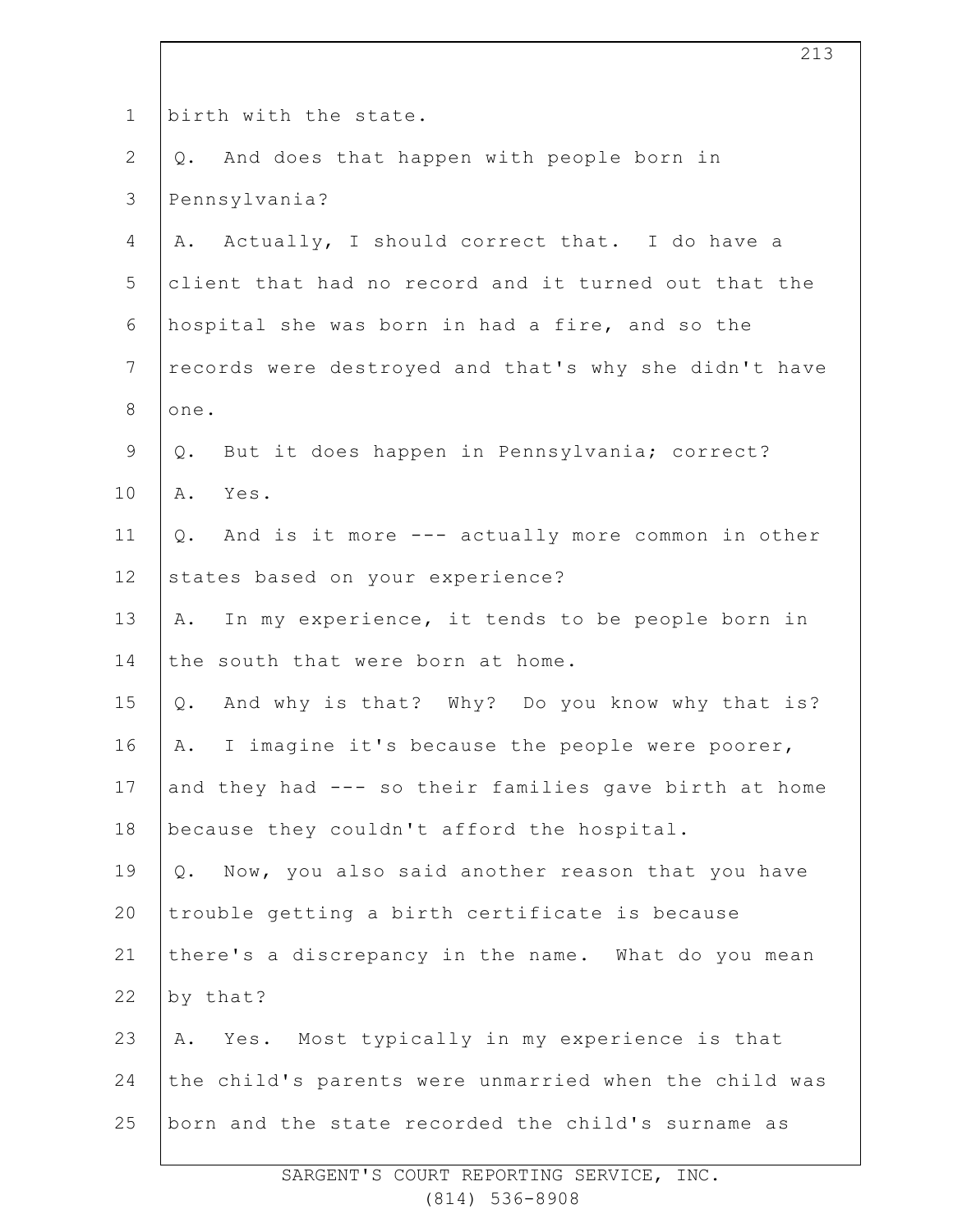| $\mathbf 1$    | the father's surname name, but the child was raised    |
|----------------|--------------------------------------------------------|
| $\mathbf{2}$   | with the mother's surname. So when they apply for      |
| 3              | the record, they will apply with the name they've      |
| 4              | always used, and I will get a notice that there's a    |
| 5              | discrepancy. And so in order to have it corrected to   |
| 6              | the name that they've used, they need to provide the   |
| $7\phantom{.}$ | state with a certified official record that's at       |
| $8\,$          | least 15 years old. So typically what we do is we      |
| $\mathsf 9$    | get a school record.                                   |
| 10             | Q. And if you have this discrepancy between the bad    |
| 11             | indentifier, are you eventually able to overcome that  |
| 12             | and get a birth certificate?                           |
| 13             | Well, the name discrepancies are a little easier<br>Α. |
| 14             | to do, although I did have a situation where I guess   |
| 15             | it was some sort of --- I don't know if in the past    |
| 16             | the state gave handwritten records or what this birth  |
| 17             | record was that the mother had. But she married when   |
| 18             | the boy was still a toddler and so she had erased the  |
| 19             | name of his father from the birth record and put her   |
| 20             | husband's name even though he had never adopted the    |
| 21             | boy. So she registered him in school with that name.   |
| 22             | And so when we went to get the birth record, it        |
| 23             | didn't match, he had a Social Security card in the     |
| 24             | name of the stepfather, and we went to amend the       |
| 25             | record, we couldn't use the school record. And so we   |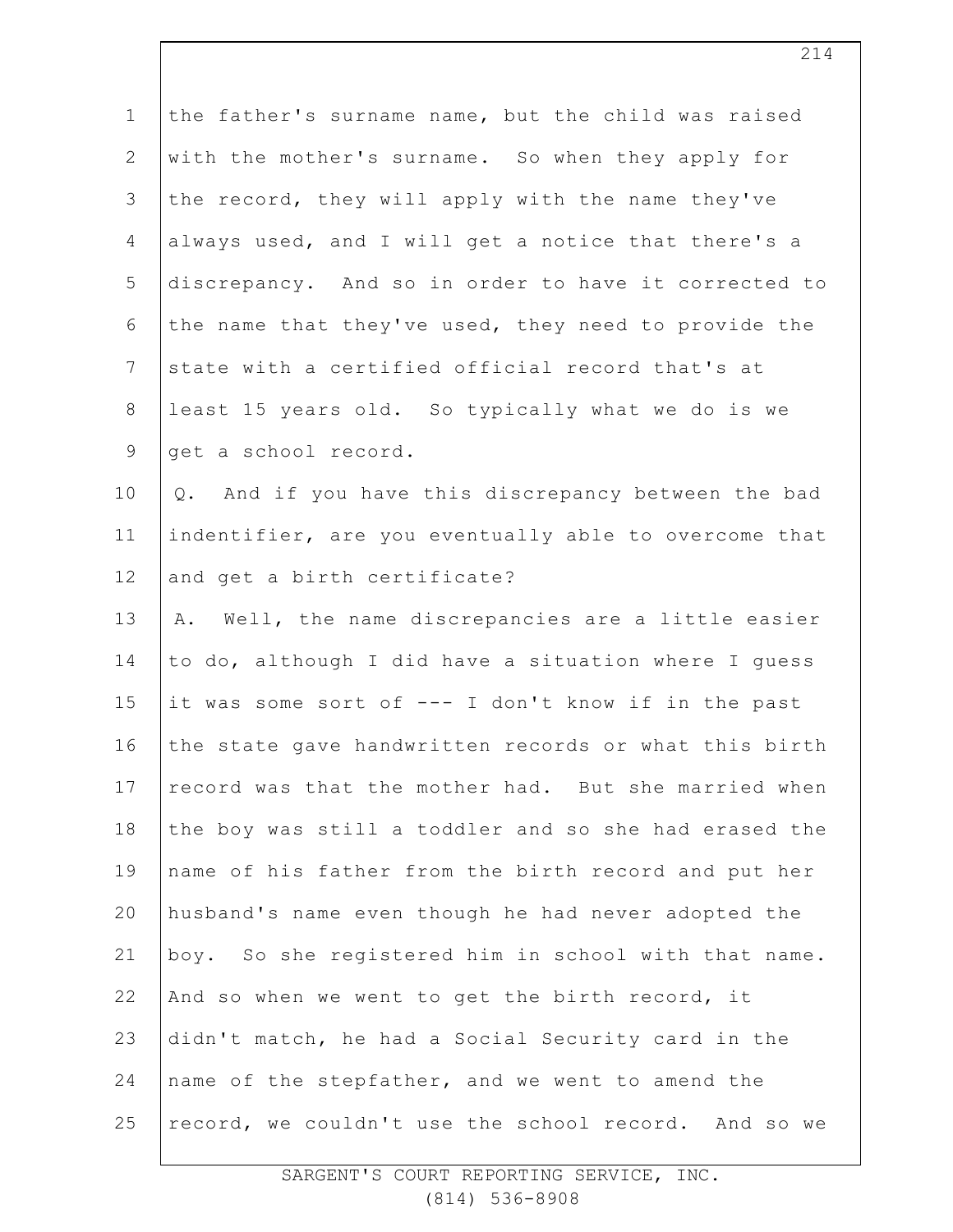| $\mathbf 1$     | had to --- it took a while to find another record     |
|-----------------|-------------------------------------------------------|
| $\overline{2}$  | that was old enough that would satisfy.               |
| 3               | Q. Now, it sounds like you're looking for a lot of    |
| 4               | school records and other records, so is this because  |
| 5               | you can't get the birth record or there's a problem,  |
| 6               | you have to go and find secondary source kinds        |
| $7\phantom{.0}$ | $of ---?$                                             |
| $8\,$           | A. Yes. Yes. You absolutely have to find              |
| $\mathsf 9$     | secondary sources.                                    |
| 10              | Q. And so what are the kinds of secondary sources     |
| 11              | that you have to go to or look at to present in order |
| 12              | to overcome these difficulties?                       |
| 13              | A. Well, if you're talking about a delayed birth      |
| 14              | record, most states ---.                              |
| 15              | Q. Let me stop you there, okay. That's a new term     |
| 16              | here. Define delayed birth record.                    |
| 17              | A. Okay. A delayed birth record is when you find      |
| 18              | that a client --- there was no official record        |
| 19              | created. So the state --- or the Vital Records        |
| 20              | Department of the state says that they will create a  |
| 21              | delayed birth record for the person if you provide a  |
| 22              | certain number of documents with certain ---          |
| 23              | containing certain information of a certain age,      |
| 24              | usually well over a decade.                           |
| 25              | And what kinds of records are those?<br>Q.            |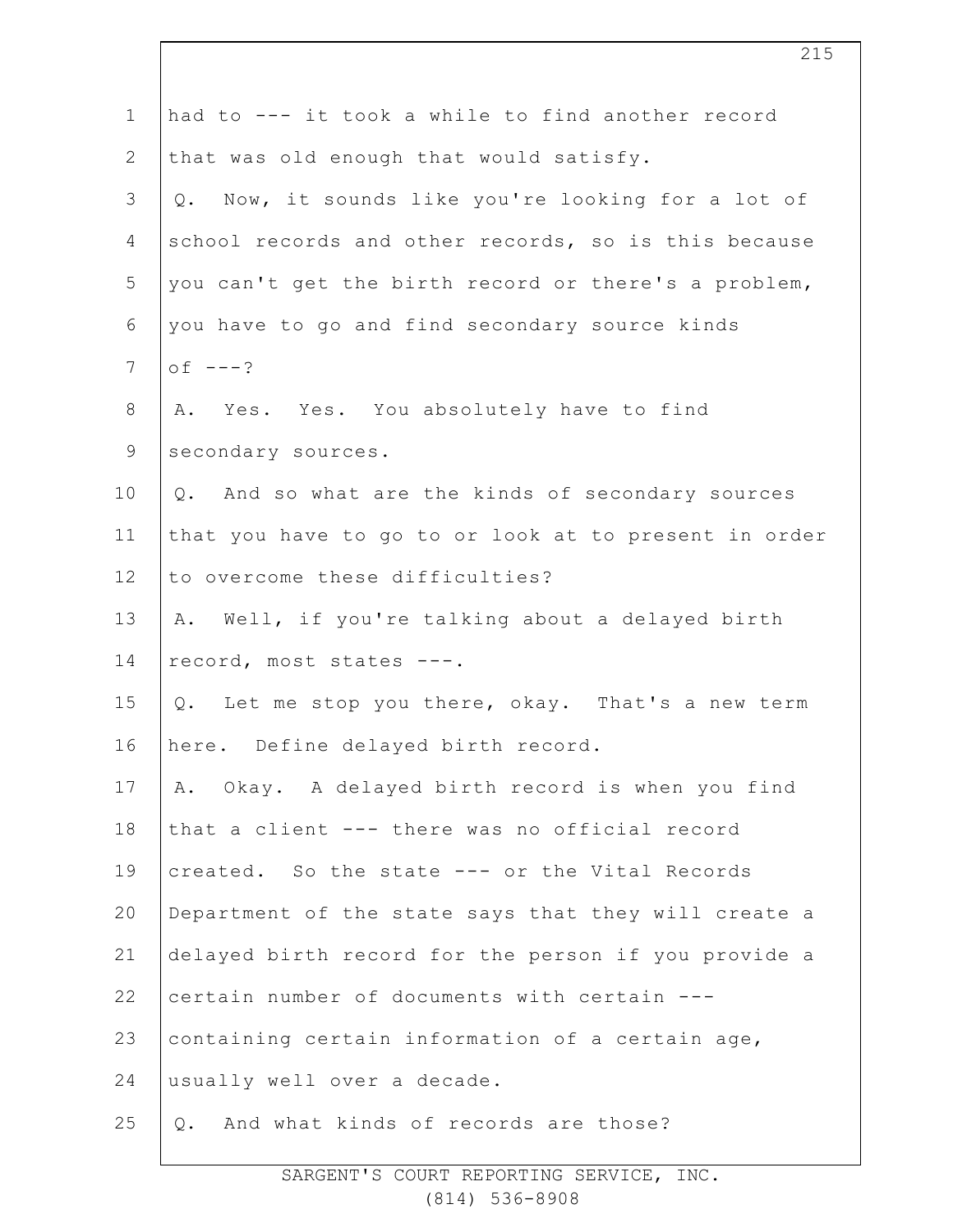| $\mathbf 1$    | A. Well, all the states require at least one record      |
|----------------|----------------------------------------------------------|
| $\overline{2}$ | that has the name of the person, their date of birth,    |
| 3              | their state of birth and place of birth, and at least    |
| 4              | their mother's maiden name. Sometimes they'll say        |
| 5              | parents' names, but it's usually at least the            |
| 6              | mother's name. So the one document that contains all     |
| $\overline{7}$ | of those is what's called a Social Security numident     |
| $8\,$          | record, which is the official computerized record        |
| 9              | that the Social Security Administration has on file      |
| 10             | from when the person first applied for their Social      |
| 11             | Security card.                                           |
| 12             | Q. And does that cost money to get a numident            |
| 13             | record?                                                  |
| 14             | A. Yes, it costs \$16.                                   |
| 15             | And you talked about getting school records.<br>Q.<br>Is |
| 16             | that a source of information you go to?                  |
| 17             | Yes. Usually the school records are helpful in<br>Α.     |
| 18             | a delayed birth record case because usually the          |
| 19             | states require that second record that gives the         |
| 20             | person's name and their date of birth and the state      |
| 21             | where they're born. And most states record the state     |
| 22             | of birth for the students when they're enrolled.         |
| 23             | Now, when you have people that come to you who<br>$Q$ .  |
| 24             | are born outside Pennsylvania, let's say they're born    |
| 25             | in the south, the research that you're doing to find     |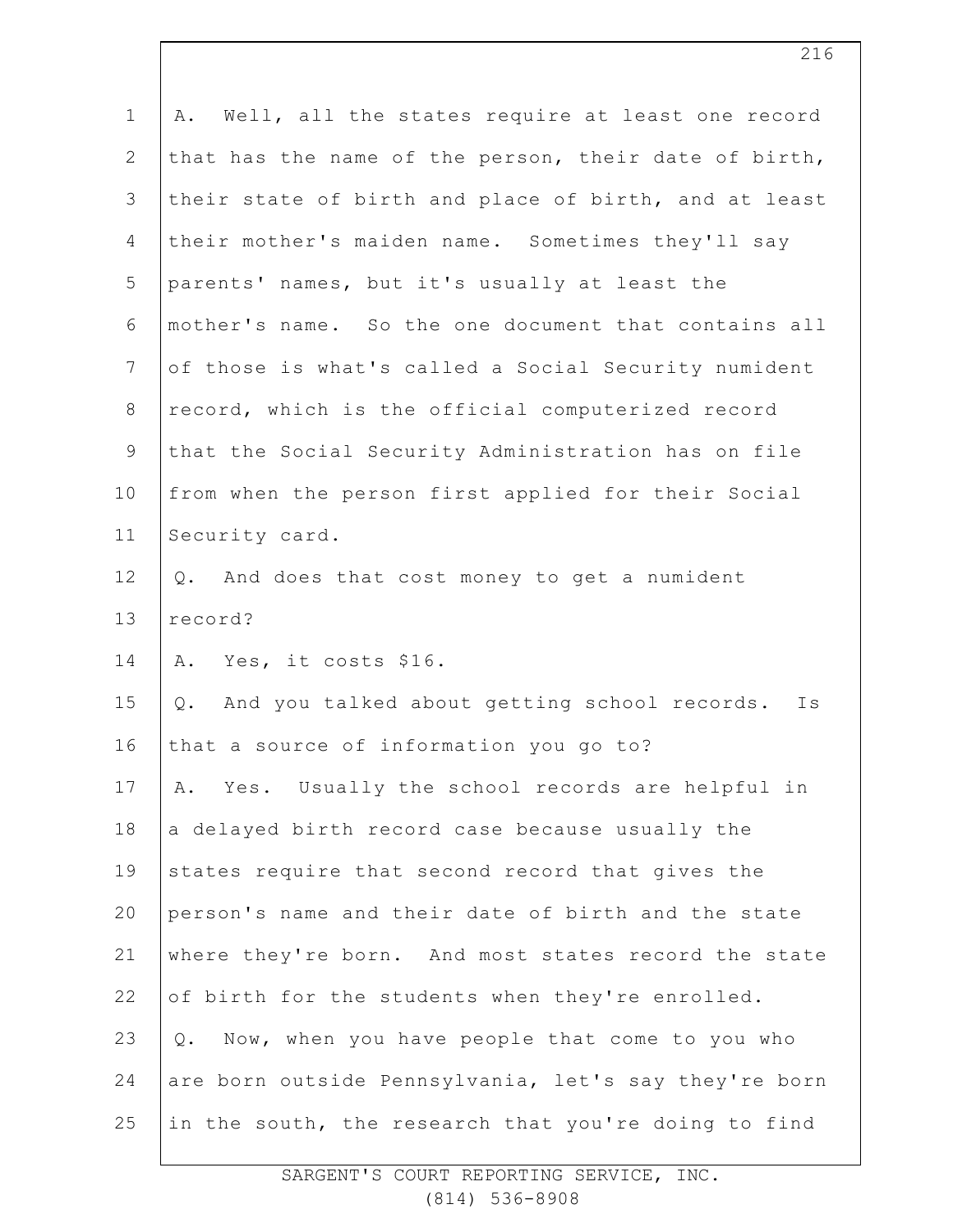| $\mathbf 1$     | these documents is obviously in the birth state; is    |
|-----------------|--------------------------------------------------------|
| $\mathbf{2}$    | that right?                                            |
| 3               | A. Yes. Yes.                                           |
| $\overline{4}$  | And so how --- what is it that you have to do in<br>Q. |
| 5               | order to track down those records? You need access     |
| 6               | to the internet?                                       |
| $7\phantom{.0}$ | A. Yes. Well, first of all, the first time ---         |
| $8\,$           | we've ordered records from about 15 different states   |
| $\mathsf 9$     | so far. But the first time I ever ordered from a       |
| 10              | state that I hadn't before, I have to go on the        |
| 11              | internet and find the Vital Records Department that    |
| 12              | --- where I would write --- well, usually you can      |
| 13              | print out the application and it gives you the         |
| 14              | information of what you have to provide.               |
| 15              | Q. So you have to go on the internet?                  |
| 16              | You have to go on the internet.<br>Α.                  |
| 17              | Q. Do most of you clients have access to the           |
| 18              | internet?                                              |
| 19              | $\texttt{No}$ .<br>Α.                                  |
| 20              | Do any of your clients have access to the<br>$Q$ .     |
| 21              | internet?                                              |
| 22              | I can't say that none of them do, but I don't<br>Α.    |
| 23              | think so. I would think not.                           |
| 24              | Is it a majority?<br>$Q$ .                             |
| 25              | Oh, definitely the vast majority would not.<br>Α.      |
|                 |                                                        |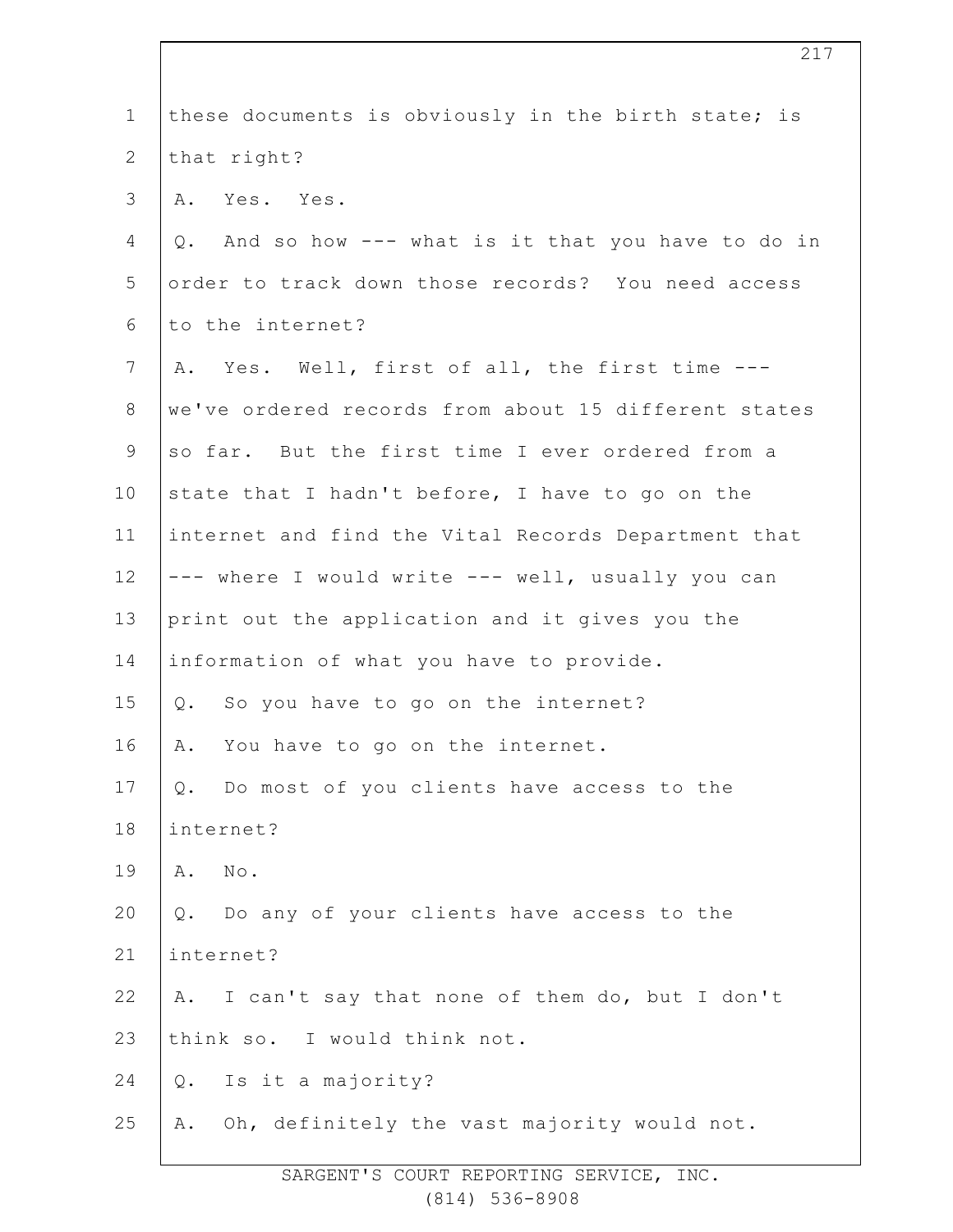| $\mathbf 1$    | Would not have access to the internet?<br>Q.          |
|----------------|-------------------------------------------------------|
| $\mathbf{2}$   | Would not have access to the internet.<br>Α.          |
| 3              | And do you spend any time on the phone?<br>$Q$ .      |
| 4              | Yes, I spend a lot of time on the phone.<br>Α.        |
| 5              | Generally, I'll use the internet to find, you know,   |
| 6              | --- for instance, if somebody went to school in the   |
| $7\phantom{.}$ | south, I'll use the internet to find maybe the school |
| 8              | district. It's very frequent that the school that     |
| $\mathsf 9$    | the person went to doesn't even exist anymore. So     |
| 10             | I'll have to call to figure out what school district  |
| 11             | that was, call to see who the records custodian is,   |
| 12             | do they still have the records and that sort of       |
| 13             | thing. And I also use the phone to follow up when I   |
| 14             | make records requests and if they don't come in a     |
| 15             | timely fashion or to inquire and make sure that if    |
| 16             | something's not clear about what's needed before I    |
| 17             | mail it, I'll call.                                   |
| 18             | Do many of your clients have unlimited data<br>Q.     |
| 19             | plans on their cell phones?                           |
| 20             | No. A lot of my clients have these emergency<br>Α.    |
| 21             | phones that they can get that have certain number of  |
| 22             | minutes per month. They're free and the idea is that  |
| 23             | they be used for emergencies and for medical          |
| 24             | appointments. I'm not really sure what they're ---    |
| 25             | I've heard them called different things. But many of  |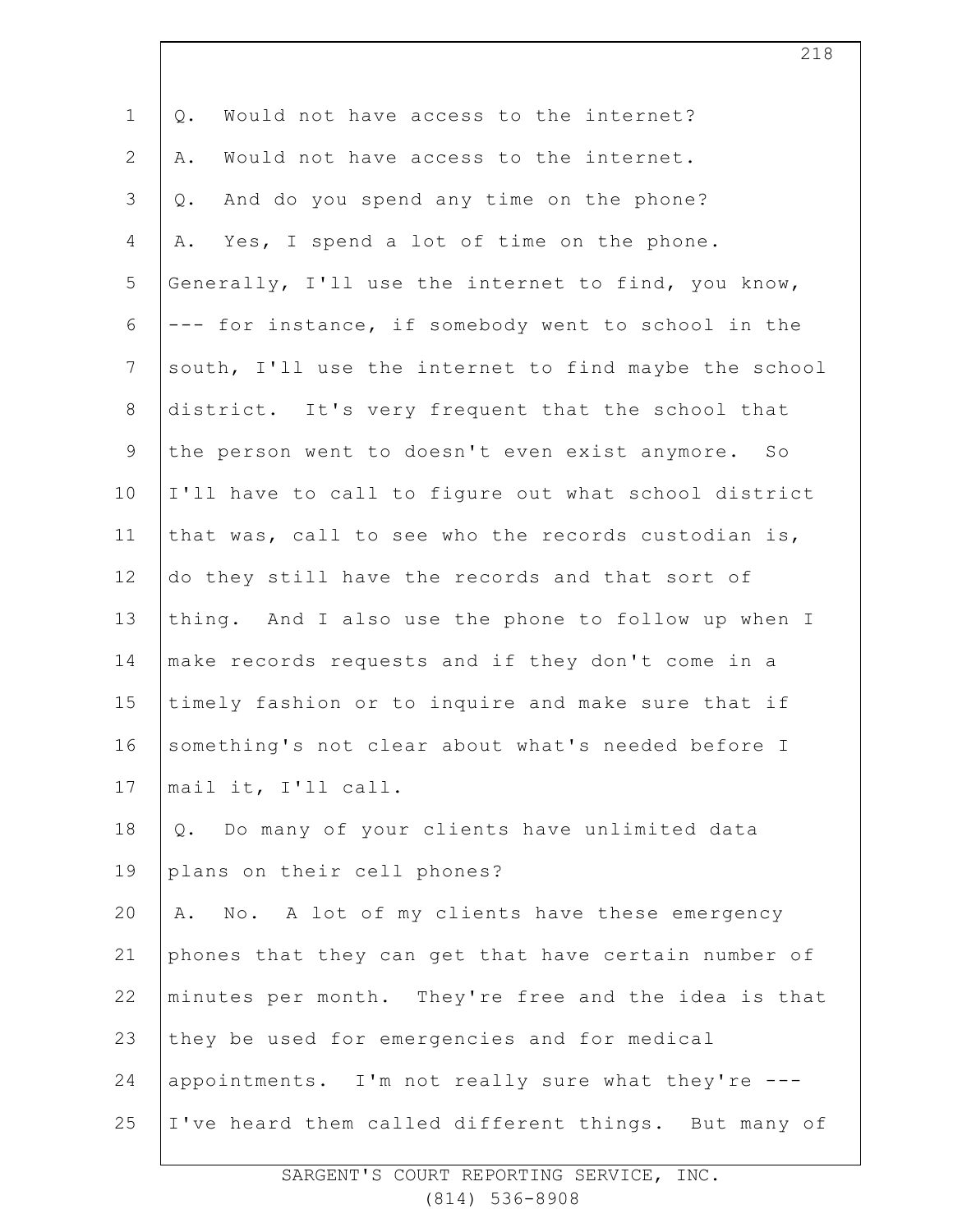| $\mathbf 1$    | them have that, if they have a phone at all.           |
|----------------|--------------------------------------------------------|
| $\overline{2}$ | And if they have a phone, is it often restricted<br>Q. |
| 3              | from making long distance calls?                       |
| 4              | I don't think really any have land lines. So I<br>Α.   |
| 5              | don't know if the cell phones are restricted or not.   |
| 6              | And do you know whether your client's zealously<br>Q.  |
| $7\phantom{.}$ | guard their minutes on these phones?                   |
| $\,8\,$        | A. Oh, they absolutely do. In fact, there's many       |
| $\mathcal{G}$  | times I call clients whether it's for this or          |
| 10             | anything else and they'll tell me --- you know,        |
| 11             | they'll talk real quick because they're saving their   |
| 12             | minutes.                                               |
| 13             | And do you have an opinion, to a professional<br>Q.    |
| 14             | degree of certainty, based on your experience about    |
| 15             | whether most of your clients could navigate this       |
| 16             | process of having to get a birth certificate when      |
| 17             | they're told there's no record?                        |
| 18             | Oh, most haven't. In fact, many of them have<br>Α.     |
| 19             | come in because this isn't the first time they found   |
| 20             | out there's no record. They tried to get it in the     |
| 21             | past and they couldn't, and they've been trying. You   |
| 22             | know, it's not uncommon for somebody to say I've been  |
| 23             | trying for years.                                      |
| 24             | Q. Let's talk a little bit about Social Security       |
| 25             | cards. So that the first record, the indispensable     |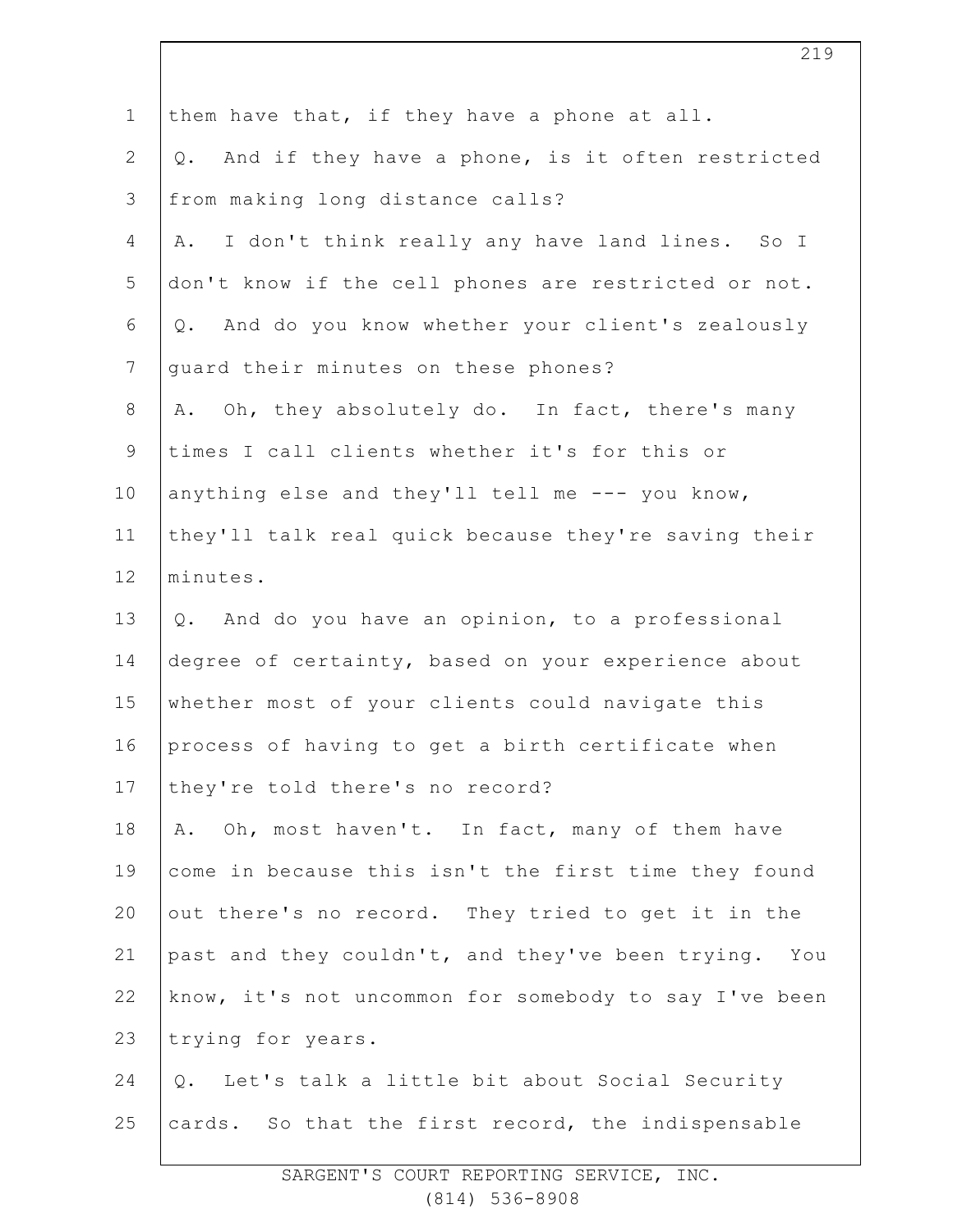| $\mathbf 1$  | record, you need to get a PennDOT ID is the birth      |
|--------------|--------------------------------------------------------|
| $\mathbf{2}$ | certificate, raised seal birth certificate; right?     |
| 3            | Yes.<br>Α.                                             |
| 4            | Q. And the second one is the Social Security card.     |
| 5            | ATTORNEY WALCZAK:                                      |
| $\epsilon$   | Kelby, can you put up 366, produced in                 |
| 7            | our documents?                                         |
| 8            | BY ATTORNEY WALCZAK:                                   |
| $\mathsf 9$  | Q. I've put up what is marked as Petitioner's 366.     |
| 10           | Do you recognize this?                                 |
| 11           | A. It's from the website, I believe.                   |
| 12           | Q. And is it from the U.S. Social Security             |
| 13           | Administration?                                        |
| 14           | A. .gov, yes. USA.gov --- or SSA.gov. Yes.             |
| 15           | And at the top there, near the top, in that box<br>Q.  |
| 16           | that says replacement card for U.S. born adult; is     |
| 17           | that correct?                                          |
| 18           | Α.<br>Yes.                                             |
| 19           | So is this the directions on the Social Security<br>Q. |
| 20           | Administration website for getting a replacement       |
| 21           | Social Security card?                                  |
| 22           | Yes.<br>Α.                                             |
| 23           | Q. So can you tell us --- and if you need to refer     |
| 24           | to this document, please do --- what is it that a      |
| 25           | person needs to get a replacement Social Security      |

SARGENT'S COURT REPORTING SERVICE, INC. (814) 536-8908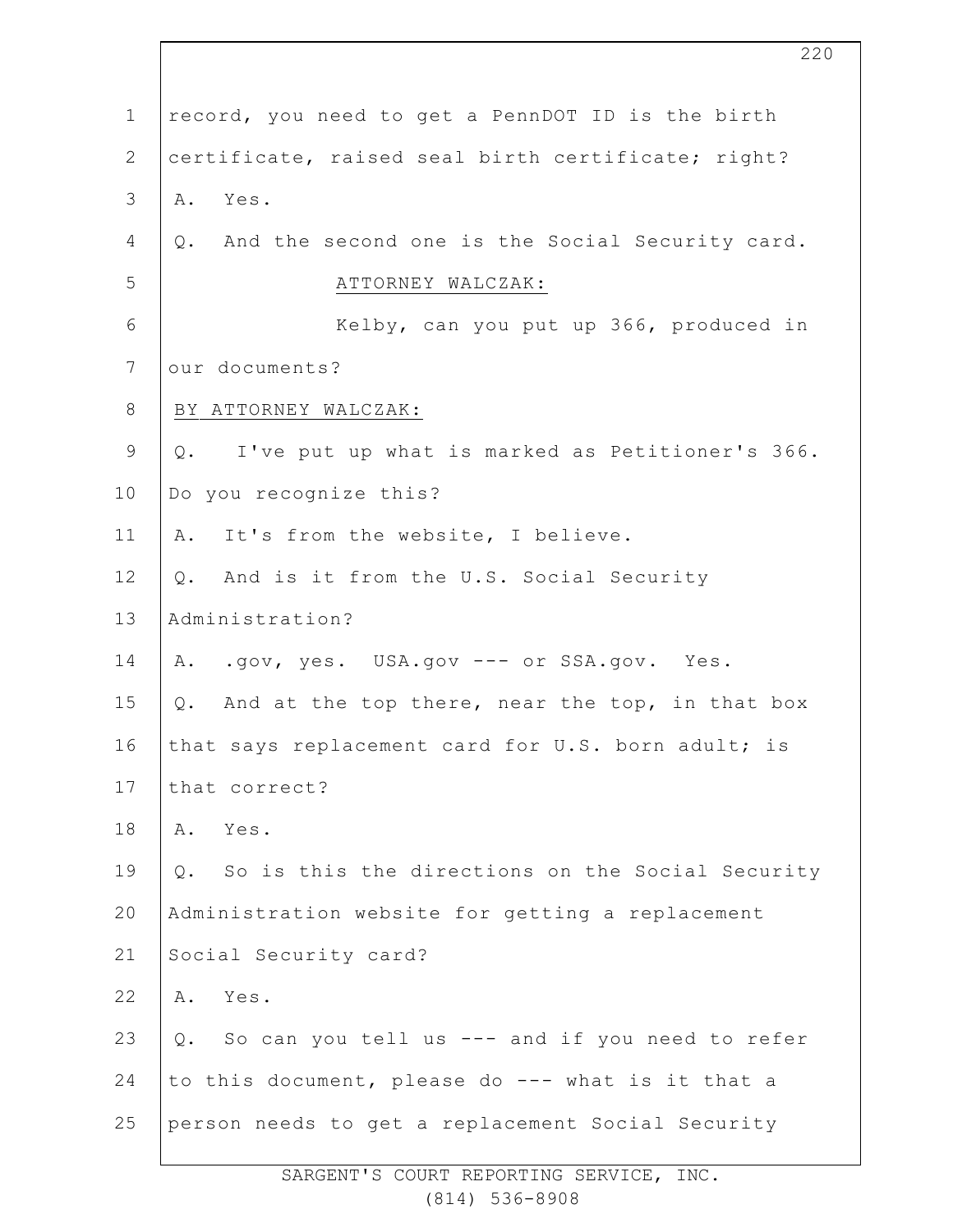| $\mathbf 1$      | card?                                                  |
|------------------|--------------------------------------------------------|
| $\mathbf{2}$     | A. Well, the primary form of identity would be         |
| 3                | either a state-issued photo ID, driver's license,      |
| 4                | passport, active military card, similar to what's      |
| 5                | required for voter ID. And then they have secondary    |
| 6                | documents that they'll consider.                       |
| $\boldsymbol{7}$ | Q. So at the bottom of Exhibit 366 there it says       |
| $8\,$            | identity, and it says we can only accept certain       |
| $\mathsf 9$      | document as proof of identity, and then it lists       |
| 10               | three. And what are those?                             |
| 11               | Employee ID card, school ID card ---.<br>Α.            |
| 12               | I'm sorry. Above that.<br>Q.                           |
| 13               | I'm sorry?<br>Α.                                       |
| 14               | $Q$ .<br>The $---$ .                                   |
| 15               | Oh, the driver's license, state-issued<br>Α.           |
| 16               | non-driver ID card or passport.                        |
| 17               | Q. And do your clients who come in have any of         |
| 18               | those documents?                                       |
| 19               | A. No, because that's what we're working to try to     |
| 20               | get them is the non-driver ID.                         |
| 21               | Q. So your clients are forced to go to these           |
| 22               | secondary sources; is that right?                      |
| 23               | Yes.<br>Α.                                             |
| 24               | And so what are the secondary sources?<br>Q.           |
| 25               | This list says employee ID card, school ID card,<br>Α. |
|                  |                                                        |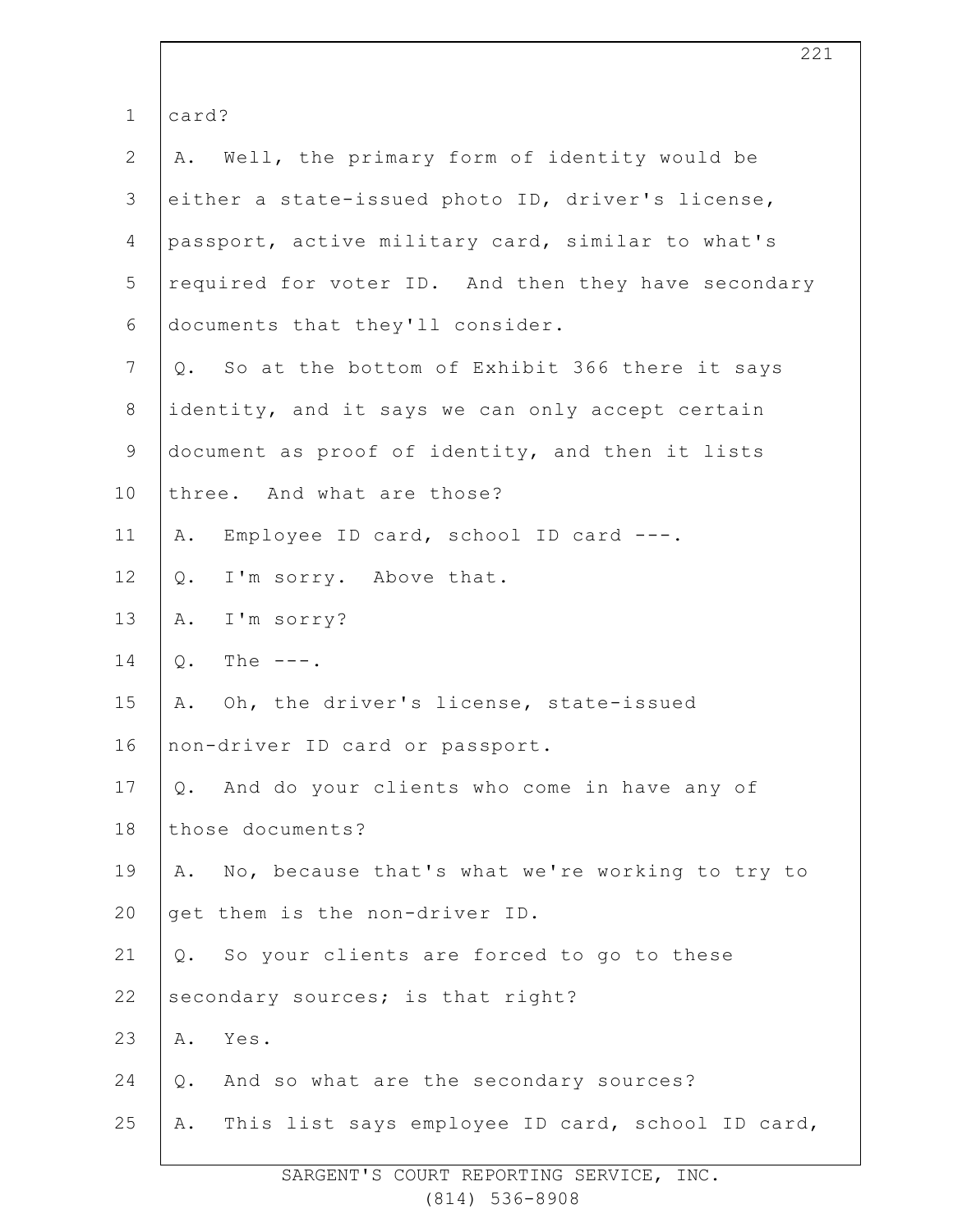| $\mathbf 1$    | health insurance card, but not their Medicare card,   |
|----------------|-------------------------------------------------------|
| $\mathbf{2}$   | and U.S. military ID card. I didn't realize --- I     |
| 3              | thought that was a primary. I didn't realize that it  |
| 4              | was a secondary. U.S. military ID card.               |
| 5              | And are you able to get Social Security cards<br>Q.   |
| 6              | for all of your clients?                              |
| $\overline{7}$ | Well, I don't get them. They have to go. We<br>Α.     |
| $8\,$          | advise what they need.                                |
| $\mathsf 9$    | And do you find that your clients have<br>Q.          |
| 10             | difficulty in presenting some --- sometimes have      |
| 11             | difficulty presenting the required documents?         |
| 12             | Yes. Yes.<br>Α.                                       |
| 13             | So tell us why that is.<br>Q.                         |
| 14             | Well, because they don't have these documents<br>Α.   |
| 15             | that are listed.                                      |
| 16             | So they don't have an employee ID card?<br>Q.         |
| 17             | No. Most of my clients --- I mean, very, very<br>Α.   |
| 18             | few of my clients are employed. And those that are    |
| 19             | employed are usually employed part time or kind of, I |
| 20             | quess, as like an independent contractor, you know,   |
| 21             | where they work a few hours.                          |
| 22             | So they don't have an ID card?<br>Q.                  |
| 23             | Α.<br>Yes.                                            |
| 24             | And school ID card?<br>Q.                             |
| 25             | No. I mean, I can't think of any of my clients<br>Α.  |
|                |                                                       |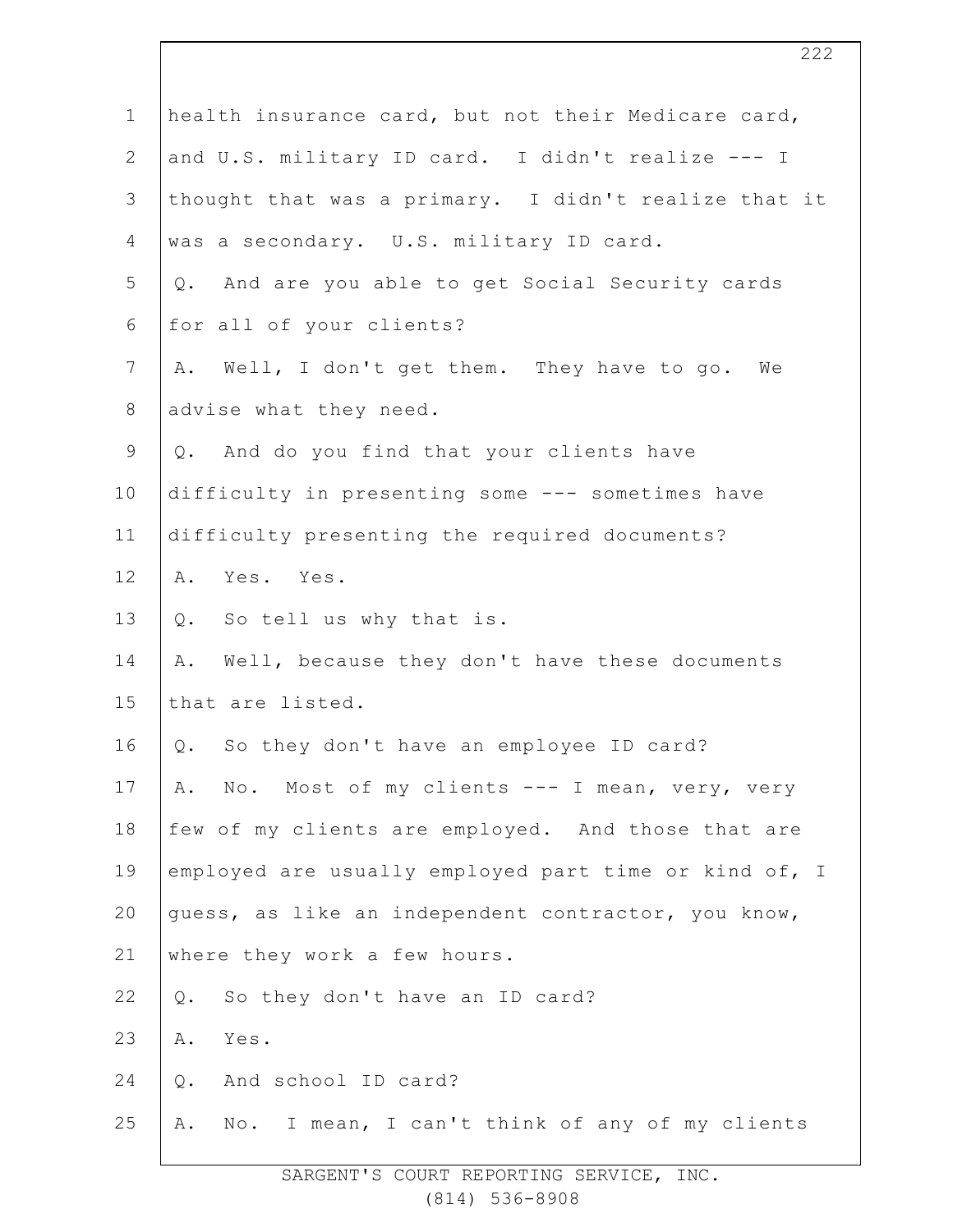| $\mathbf 1$     | that are still in school that would have that.         |
|-----------------|--------------------------------------------------------|
| $\overline{2}$  | And then I see military card. Do you know if<br>Q.     |
| 3               | that includes a veteran's ID card?                     |
| 4               | It does not. I mean, the VA card is not ---<br>Α.      |
| 5               | it's not active duty veteran's card --- I mean, the    |
| 6               | veteran's card is not an active duty military card.    |
| $7\phantom{.0}$ | I made that mistake. I thought it was, but it's not.   |
| $\,8\,$         | Q. So when you're trying to help folks, is the         |
| $\mathsf 9$     | primary record that you're looking for something to    |
| 10              | do with health insurance?                              |
| 11              | Yes. And there's actually another --- it's not<br>Α.   |
| 12              | listed here, but something that they have accepted,    |
| 13              | which is if I can get somebody's primary care ---      |
| 14              | well, it doesn't have to be primary care, but a        |
| 15              | medical provider to write on their letterhead that's   |
| 16              | stamped that the person has been their patient and     |
| 17              | has reported this Social Security number and this      |
| 18              | birth date. And I have written many letters for        |
| 19              | that, and I've only ever gotten one response.          |
| 20              | So that can be difficult to get as well?<br>$Q$ .      |
| 21              | Yes, if not impossible.<br>Α.                          |
| 22              | Now, if you have a birth certificate, can you<br>$Q$ . |
| 23              | just get a Social Security card?                       |
| 24              | Α.<br>$\texttt{No}$ .                                  |
| 25              | You still need to present these other documents?<br>Q. |
|                 |                                                        |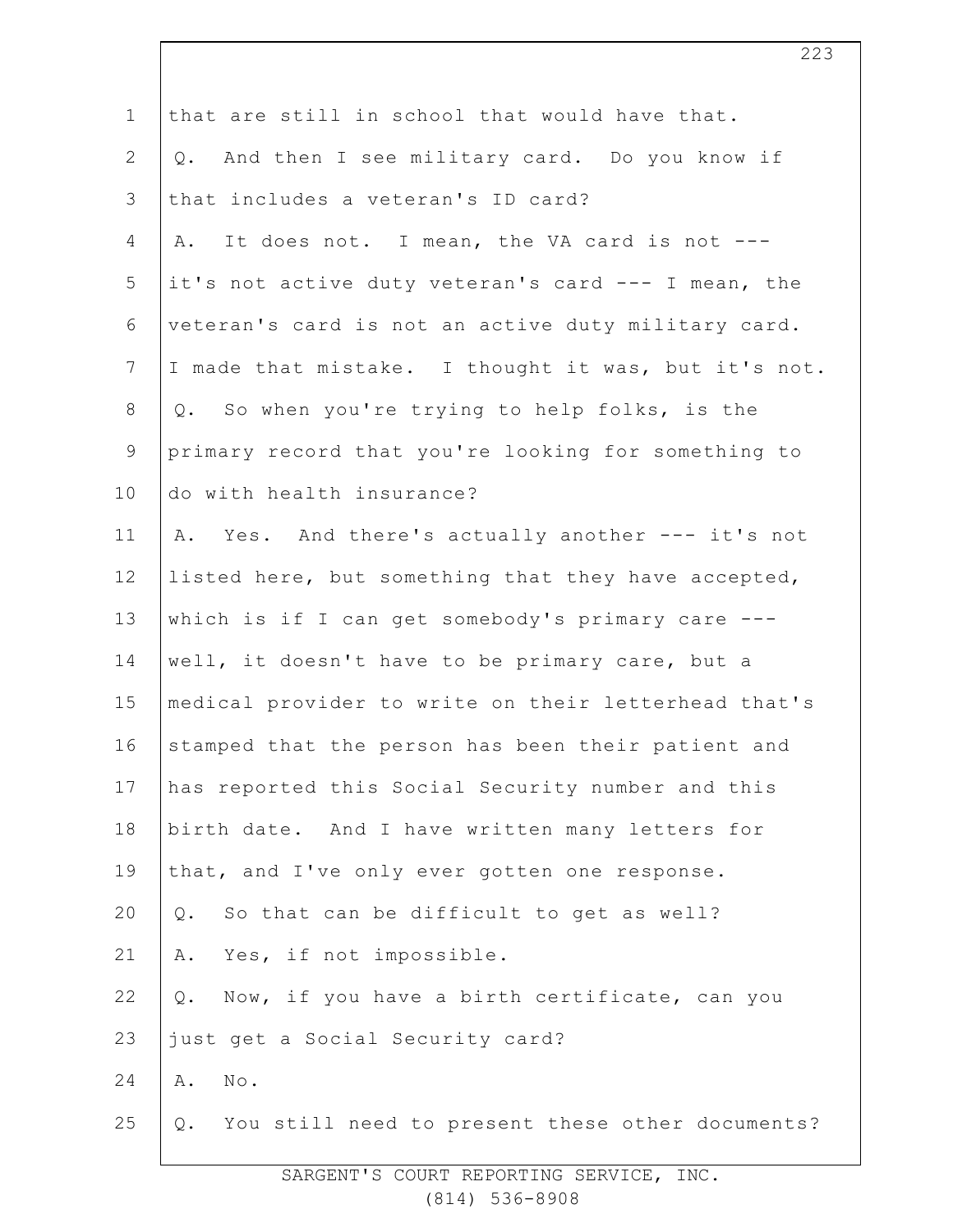| $\mathbf 1$    | Yes. Yes.<br>Α.                                       |
|----------------|-------------------------------------------------------|
| $\mathbf{2}$   | I want to talk a little bit about proofs of<br>Q.     |
| 3              | residency. Right? That's the third requirement        |
| $\overline{4}$ | under PennDOT?                                        |
| 5              | A. Yes.                                               |
| 6              | Do you work a lot in that area of documents?<br>Q.    |
| 7              | I do, in that I advise. But again, you know, we<br>Α. |
| 8              | don't go to PennDOT with people. We just tell them    |
| $\mathsf 9$    | what the requirements are, so that they can try to    |
| 10             | get the documents together.                           |
| 11             | Q. And do you have clients who come to you who        |
| 12             | don't actually have two proofs of residency?          |
| 13             | A. Yes, many. Many. Germantown has very large old     |
| 14             | houses. Some three stories. It's not uncommon that    |
| 15             | there might be eight bedrooms. And many of my         |
| 16             | clients, particularly the ones that are living on     |
| 17             | general --- you know, general assistance, they'll     |
| 18             | rent a room in a house for a week or a month at a     |
| 19             | time. And they don't have a lease. They don't have    |
| 20             | utilities in their name. And they don't have, you     |
| 21             | know, a gun permit or an employee $---$ a W-2 or the  |
| 22             | other requirements.                                   |
| 23             | Or any of the other records ---<br>Q.                 |
| 24             | A. Yes.                                               |
| 25             | Q. --- that they say are okay? And do you have        |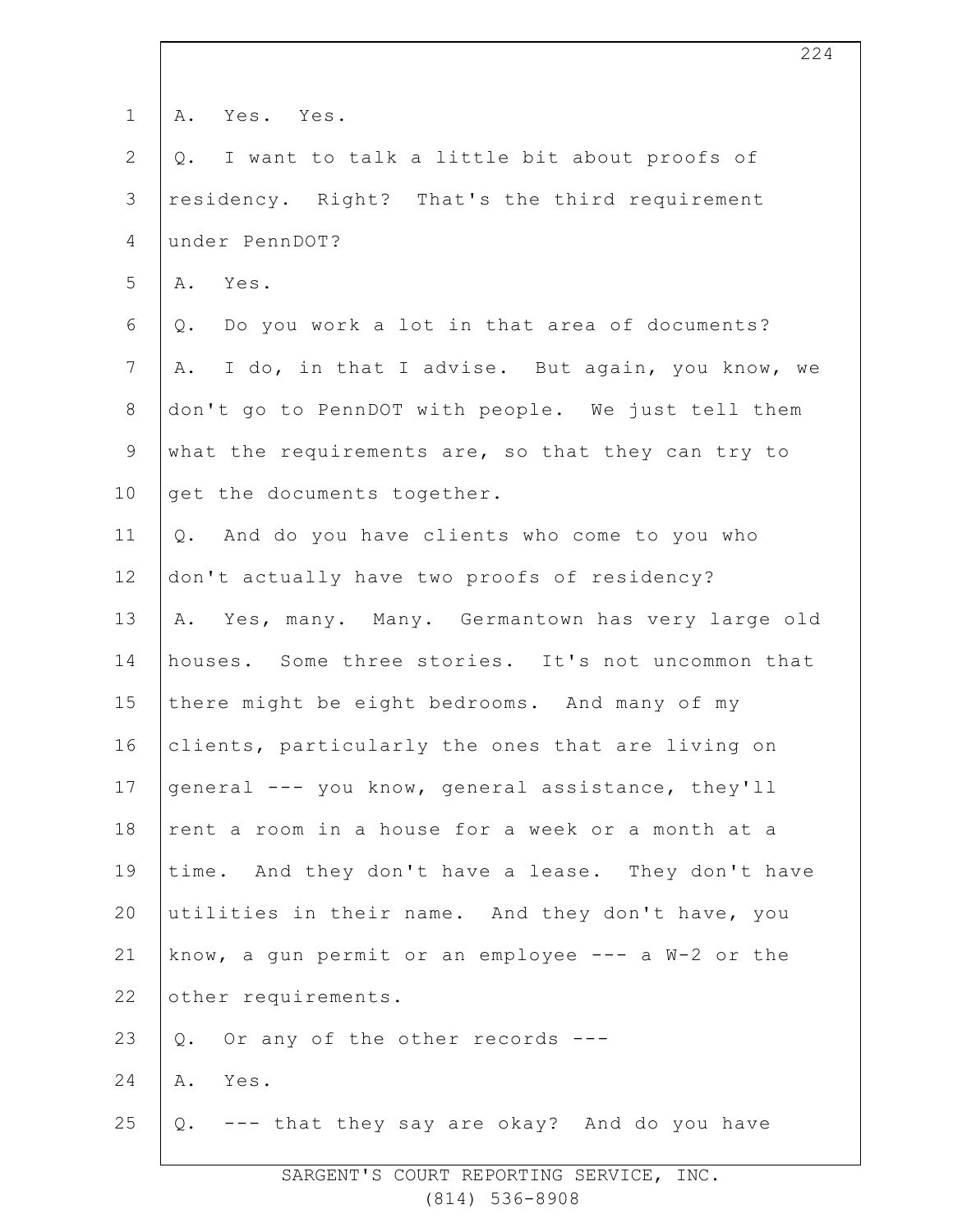| $\mathbf 1$    | some homeless people you work with as well?          |
|----------------|------------------------------------------------------|
| $\mathbf{2}$   | A. Yes. Yes. So I have one client that I was         |
| 3              | trying to help. I was able to get his birth          |
| 4              | certificate. He could not satisfy the Social         |
| 5              | Security Administration to get his printout. And he  |
| 6              | lived in the basement of a building, commercial, you |
| $\overline{7}$ | know, business, that they let him sleep in the       |
| $8\,$          | basement in return for sweeping out the building at  |
| $\mathsf 9$    | night. He had nothing that proved he lived there.    |
| 10             | Q. Now, I know we talked a little bit about the      |
| 11             | cost barriers before. Does your organization pay     |
| 12             | actually the fees and costs associated with getting  |
| 13             | these IDs?                                           |
| 14             | A. Some of them. I mean, we pay for the birth        |
| 15             | certificates, either through grants or the Villanova |
| 16             | Law School Pro Bono Society runs a couple plans that |
| 17             | they pay for. The students work with me, but they    |
| 18             | pay for them. We don't pay for census records, if    |
| 19             | that's required. One of my clients was told she      |
| 20             | needs a census record. That's \$65.                  |
| 21             | I'm sorry. You said \$65.<br>$Q$ .                   |
| 22             | \$60 or \$65. I don't know. I didn't order it.<br>Α. |
| 23             | And why would you need a census record?<br>$Q$ .     |
| 24             | Well, that particular client when she was<br>Α.      |
| 25             | working on her own, she had paid for her school      |
|                |                                                      |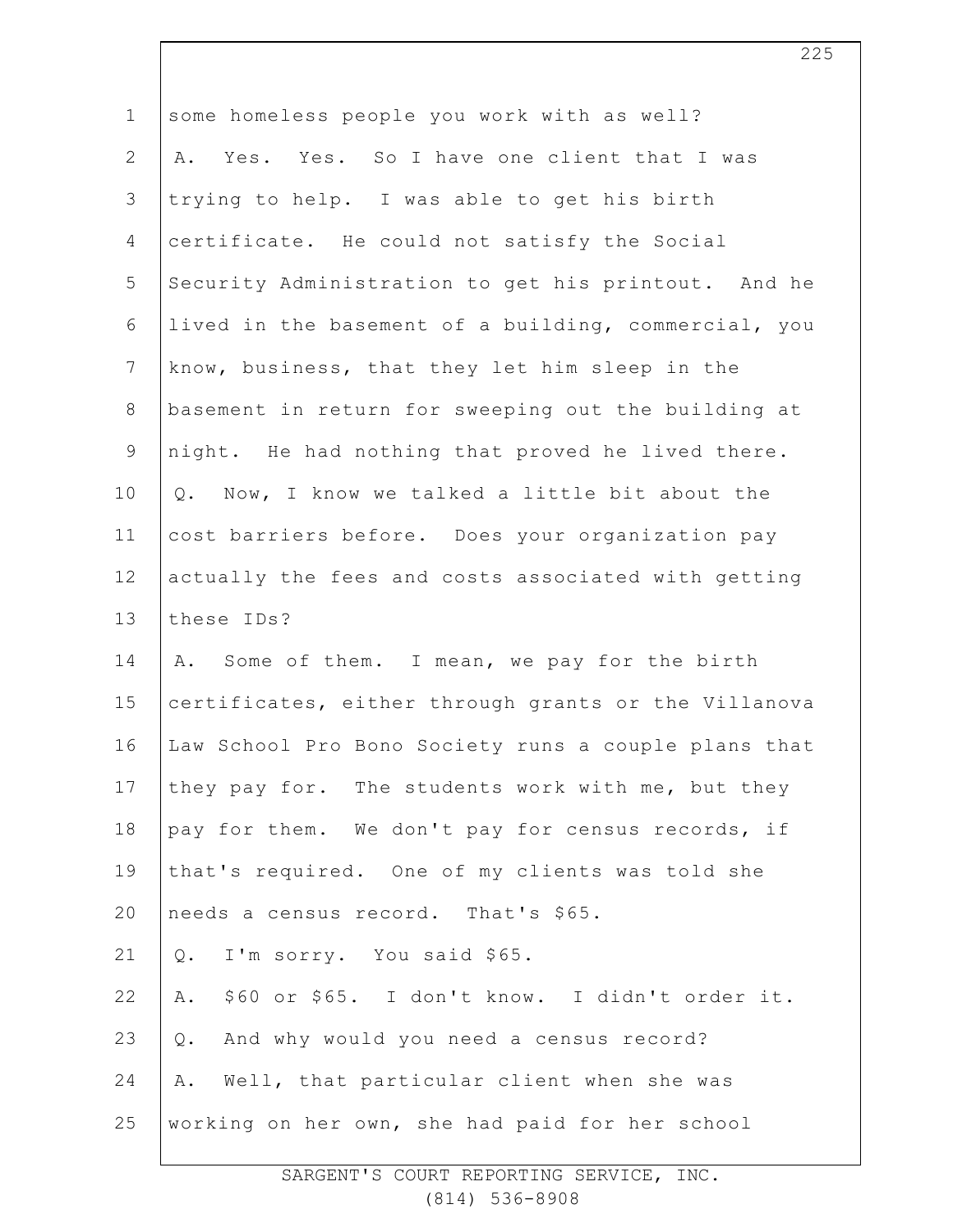| $\mathbf 1$    | record from Philadelphia as one of the items of       |
|----------------|-------------------------------------------------------|
| 2              | proof. And the date that was written --- the birth    |
| $\mathfrak{Z}$ | date that was listed on her certified school record   |
| 4              | was actually her brother's birth date. So she had     |
| 5              | sent that along with --- one of the requirements from |
| 6              | the state that she was born in was child's birth      |
| $7\phantom{.}$ | record. I don't know why it said that because it      |
| $8\,$          | didn't have her birth date or information on it. She  |
| $\mathsf 9$    | had ordered that, too, and they denied her. They      |
| 10             | said that the date was wrong and that she would need  |
| 11             | to get a census record. Now, I'm still trying to      |
| 12             | find out with the school district if that mistake was |
| 13             | just a current error from the clerk because it wasn't |
| 14             | her original. It was handwritten on the certificate.  |
| 15             | But I was told that if it was a current record --- if |
| 16             | it was a current error, they could correct it and     |
| 17             | sent it with the birthday. But if the error had been  |
| 18             | made when she was enrolled back as a child, I would   |
| 19             | need a court order to have that changed. So that's a  |
| 20             | very common document we use, and we don't have in for |
| 21             | her. That was one of Petitioners in this case. That   |
| 22             | was Gloria Cuttino.                                   |
| 23             | Q. We'll come back to the Petitioners. So the         |
| 24             | people that you work with, the demographic that you   |
| 25             | work with, they have, say, personal issues and        |
|                |                                                       |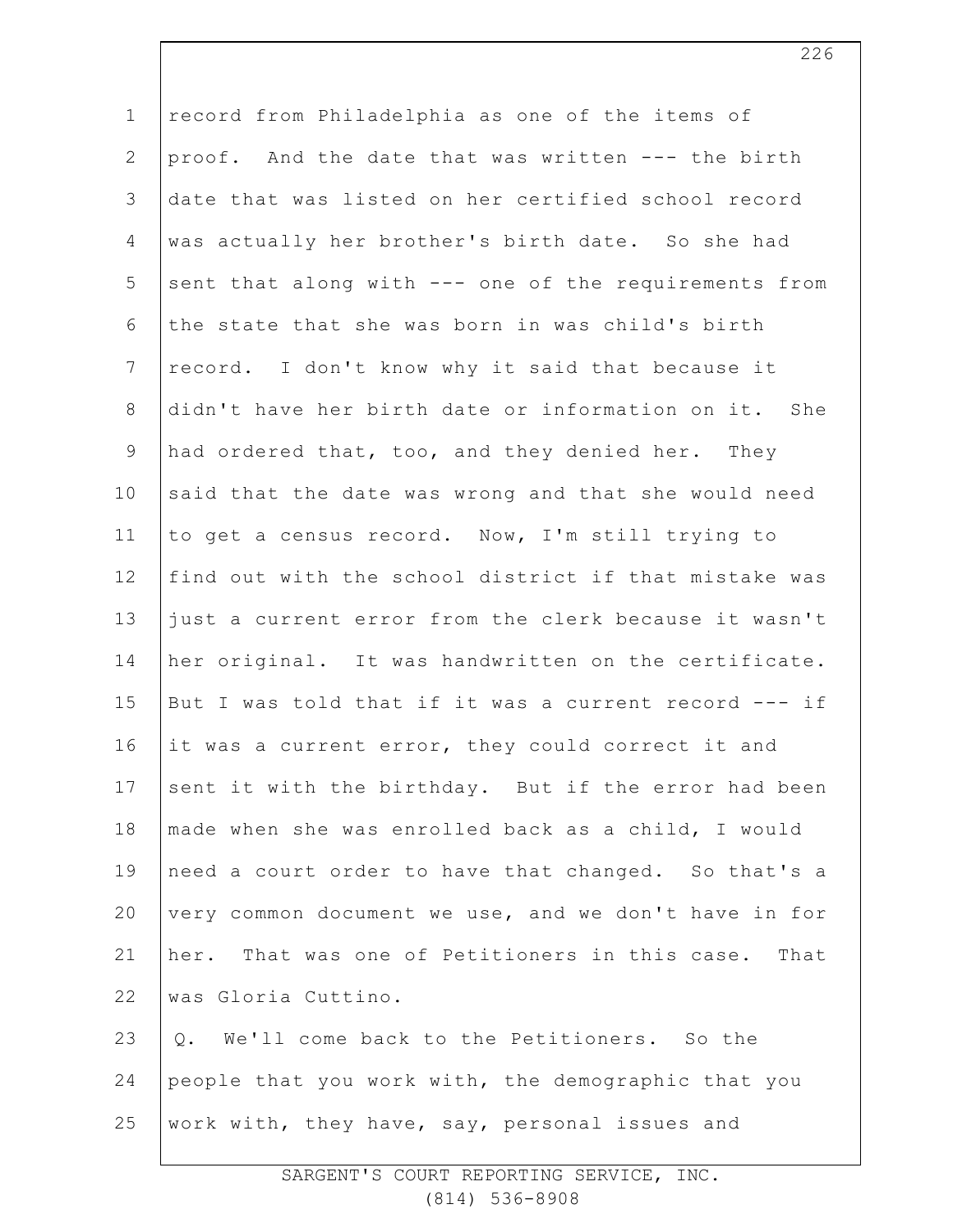| $\mathbf 1$    |                                                       |
|----------------|-------------------------------------------------------|
|                | difficulties in navigating the system. What are some  |
| $\overline{2}$ | of the issues that you find in this population?       |
| 3              | Well, they had very hard lives. They're very<br>Α.    |
| 4              | poor and many of them are transient. They move        |
| 5              | around. They might not be homeless as in living on    |
| 6              | the street, but they'll stay with people for a while, |
| $\overline{7}$ | but they don't have a right to be there, and they'll  |
| $8\,$          | will move on. So you know, they're transient. It's    |
| 9              | hard to keep track of papers often. Some of them ---  |
| 10             | I've had a couple of clients who have lost papers     |
| 11             | because of fires and evictions. They'll lose papers.  |
| 12             | And I have elderly clients that come in that are kind |
| 13             | of forgetful.                                         |
| 14             | Some of these folks have mental health issues?<br>Q.  |
| 15             | Yes, some of them do. They have mental health<br>Α.   |
| 16             | issues and it makes it hard for them to, you know,    |
| 17             | keep track of things.                                 |
| 18             | Some of them have substance abuse problems?<br>$Q$ .  |
| 19             | Some of them.<br>Α.                                   |
| 20             | Kind of a lot of life skills difficulties?<br>Q.      |
| 21             | Yes, a lot of problems advocating for<br>Α.           |
| 22             | themselves. And also because of the, you know, lack   |
| 23             | of education, but some of them are actually pretty    |
| 24             | illiterate. And a lot of the instructions that come   |
| 25             | for getting your ID or especially for a delayed birth |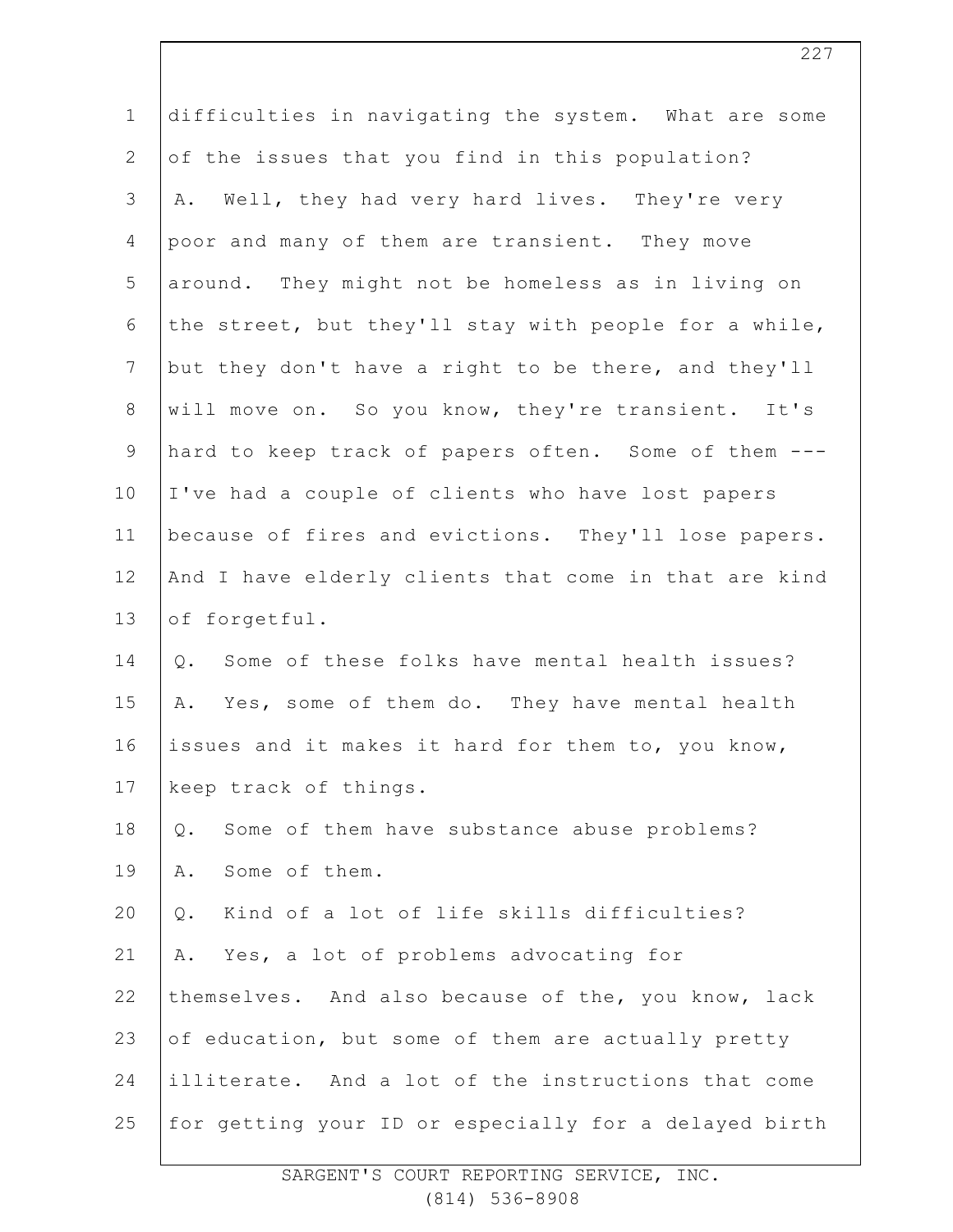| $\mathbf 1$     | record are pretty complicated, you know, several      |
|-----------------|-------------------------------------------------------|
| $\mathbf{2}$    | pages, very small print, very specific. It can be     |
| 3               | confusing.                                            |
| 4               | Q. Okay. You said you've processed over 600 of        |
| 5               | these, birth certificates. Are you aware of other     |
| 6               | programs like yours in the state?                     |
| $7\phantom{.0}$ | A. No, I'm not. I mean, I think some places will      |
| 8               | have a birth certificate clinic periodically, but I   |
| 9               | don't know of any that does it monthly.               |
| 10              | Q. And do you know and have you seen the witness or   |
| 11              | the list of witnesses that we're calling in this      |
| 12              | trial?                                                |
| 13              | A. I haven't seen the list. I know who came, who      |
| 14              | testified today.                                      |
| 15              | Q. Okay. And are many of those people your            |
| 16              | clients?                                              |
| 17              | Yes.<br>Α.                                            |
| 18              | And you're not aware of similar programs in,<br>$Q$ . |
| 19              | say, Allentown or Harrisburg or Pittsburgh?           |
| 20              | No, I'm not aware of any.<br>Α.                       |
| 21              | Now, one last set of problems that may be<br>Q.       |
| 22              | encountered before we talk about the specific         |
| 23              | Petitioners. Are there problems that you encounter    |
| 24              | with the bureaucracies that you deal with?            |
| 25              | Yeah, there's a lot. And you know, I have a<br>Α.     |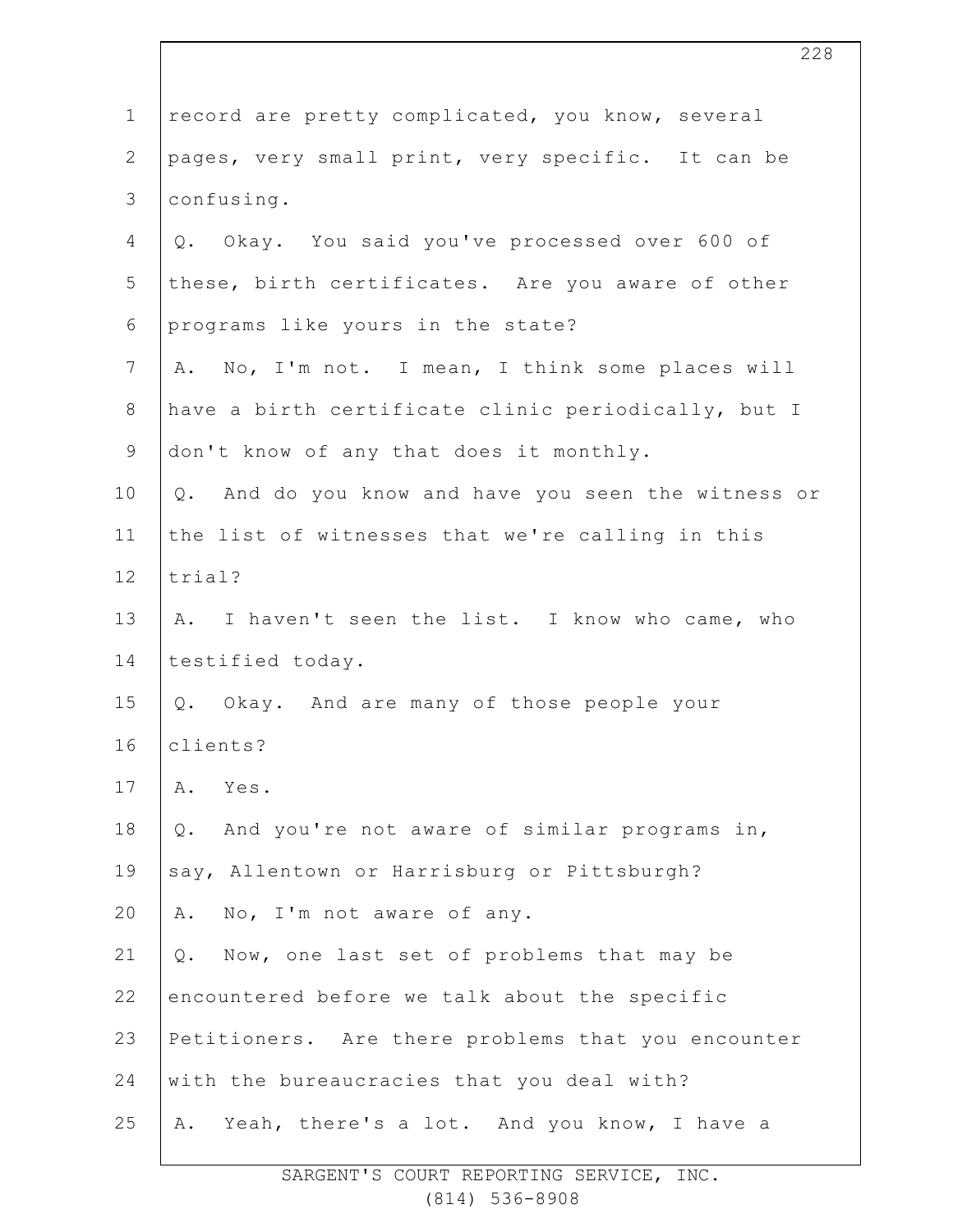1 2 3 4 5 6 7 8 9 10 11 problem dealing --- well, sometimes you can't even get through on the phone. But in addition to just the kind of problems that you would have with agencies where you're on hold a long time or you can't get through or you have a circular voicemail that puts you back, there are often problems with folks just not being informed. You know, somebody going to replace your Social Security card and being told --- you know, a man in his 60s that he needs to know his parents' Social Security numbers to get it. Misinformation.

12 13 14 15 16 17 18 19 20 21 22 23 24 25 I had a client who I had ordered his birth record from --- I think it's North Carolina. It's one of the southern states. And it was a scanned copy of the original birth record, but it didn't have a seal on it. And it was green in color. And he took it to PennDOT with --- he had his printout and he had proof of residency. And the clerk there told him that it was forged. They wouldn't accept it. So he came back very upset. So I said, well, they probably haven't seen one like this. So I wrote a letter on my letterhead, explaining that I was his attorney, that I had ordered it for him myself and that if they turned it over, they could see --- I guess it was the seal was more evident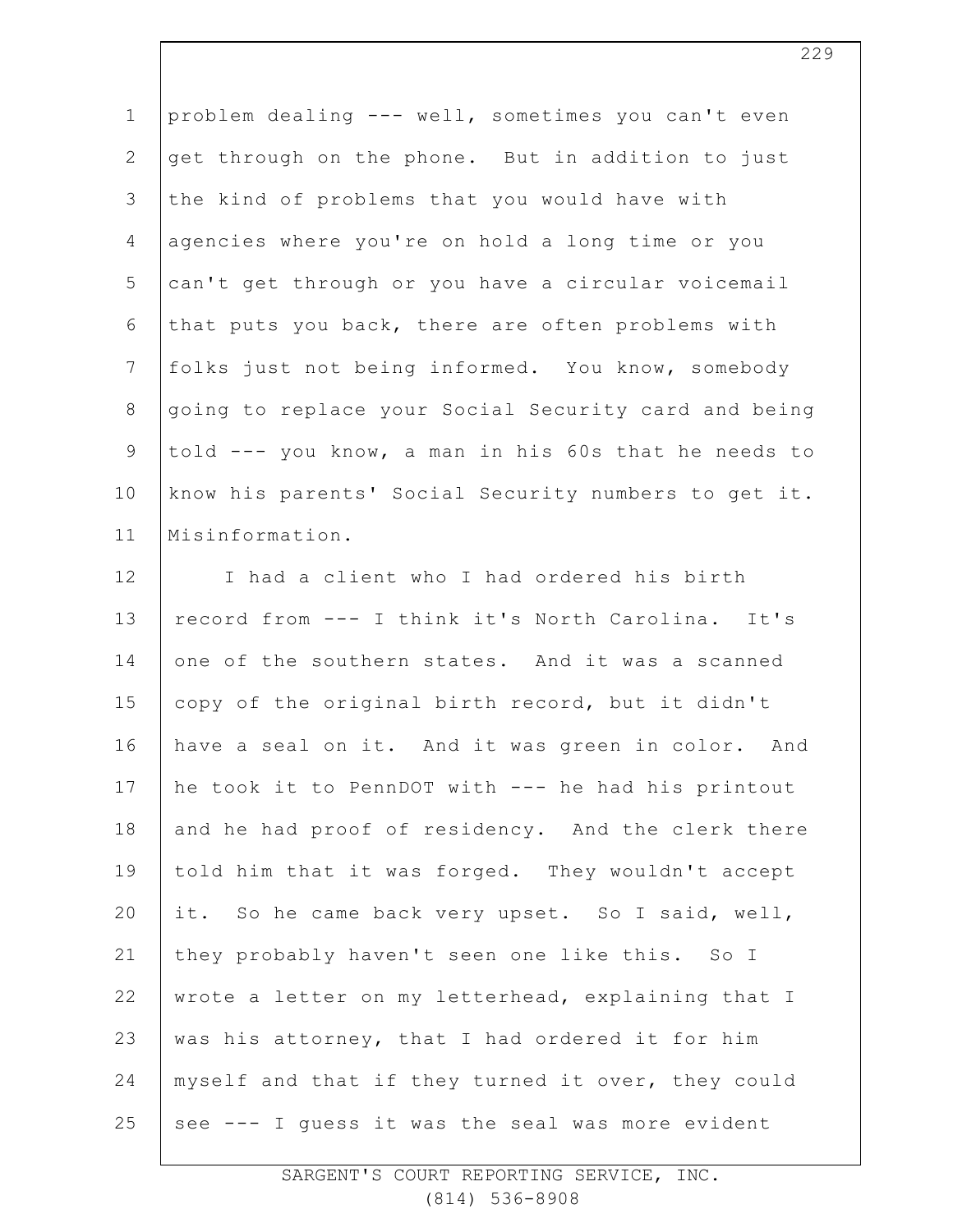| from the underside because of the color. So he        |
|-------------------------------------------------------|
| returned. And he was told your attorney forged your   |
| birth certificate. And he came back very upset.       |
| And this particular client really didn't have a       |
| whole --- you know, he was more fragile than some of  |
| the others. It was really unfortunate he was being    |
| bounced around like this. And at that point, I was    |
| very angry. And I ended up calling a risk             |
| management person at PennDOT and told him the whole   |
| story. And he had me fax everything, like my          |
| application, the birth record, my cancelled check,    |
| my letter. And then he called over to that PennDOT    |
| site and talked to the supervisor and cleared the     |
| way for my client to go back a third time to get his  |
| photo ID.                                             |
| Q. So even when you have valid records, it can be     |
| difficult?                                            |
| Yes. And not just for the client, for the<br>Α.       |
| attorney.                                             |
| All right. I want to go over with you your work<br>Q. |
| on the five people --- four people who testified      |
| today and one person who's going to testify on        |
| Friday. And what I've done is I've photocopied your   |
| files, which we produced in this case for these five  |
| individuals. And with Your Honor's permission, I'll   |
|                                                       |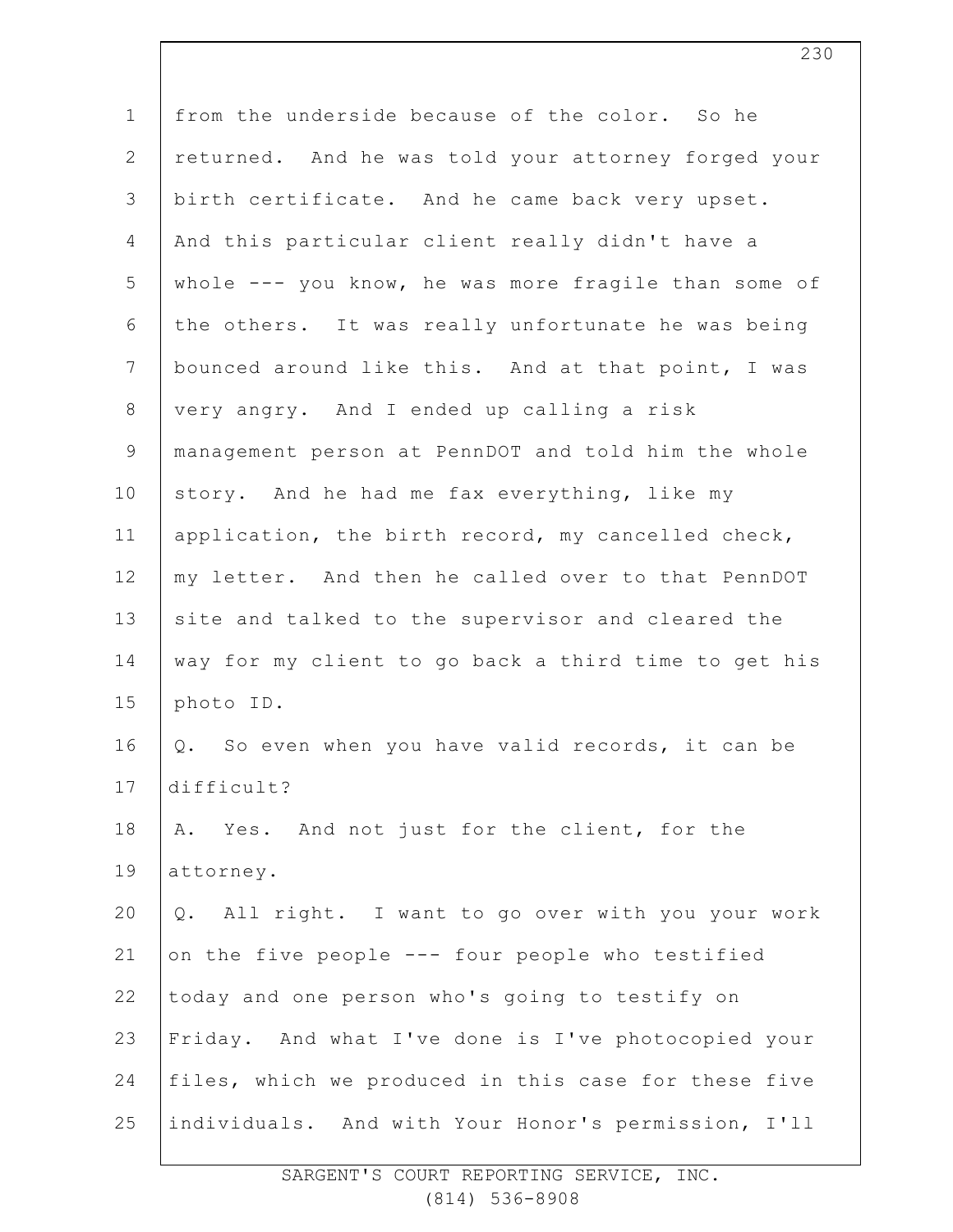| $\mathbf 1$    | give them to you. If you need to refer to them, just   |
|----------------|--------------------------------------------------------|
| $\mathbf{2}$   | to testify, I'll have you do that. I don't believe     |
| 3              | we'll move these into evidence unless the state wants  |
| 4              | them in evidence, but $---$ .                          |
| 5              | ATTORNEY WALCZAK:                                      |
| $\sqrt{6}$     | The first one we have is on Viviette                   |
| $7\phantom{.}$ | Applewhite. Your Honor, so we have here Ms. Ludt's     |
| $\,8\,$        | records from Face to Face on five individuals,         |
| $\mathsf 9$    | Viviette Applewhite, Wilola Lee, Lelia Stones,         |
| 10             | Stanley Garrett, all who testified earlier today.      |
| 11             | And the fifth one is Gloria Cuttino, who we expect     |
| 12             | will testify on Friday.                                |
| 13             | BY ATTORNEY WALCZAK:                                   |
| 14             | Ms. Ludt, let's start with the Wilola Lee ---<br>Q.    |
| 15             | Α.<br>Yes.                                             |
| 16             | --- situation. When did Ms. Lee first come to<br>Q.    |
| 17             | you?                                                   |
| 18             | A. I don't have her records. I want to say             |
| 19             | sometime in 2010. This is --- oh, I'm sorry.           |
| 20             | Q. I'm sorry. Is that like --- September 2010          |
| 21             | sound about right?                                     |
| 22             | Yes, I guess that sounds like it's right. Yes.<br>Α.   |
| 23             | And Ms. Lee's testimony was that she hasn't been<br>Q. |
| 24             | able to get a birth certificate. Could you tell us     |
| 25             | sort of what the problem is and what you've done to    |
|                |                                                        |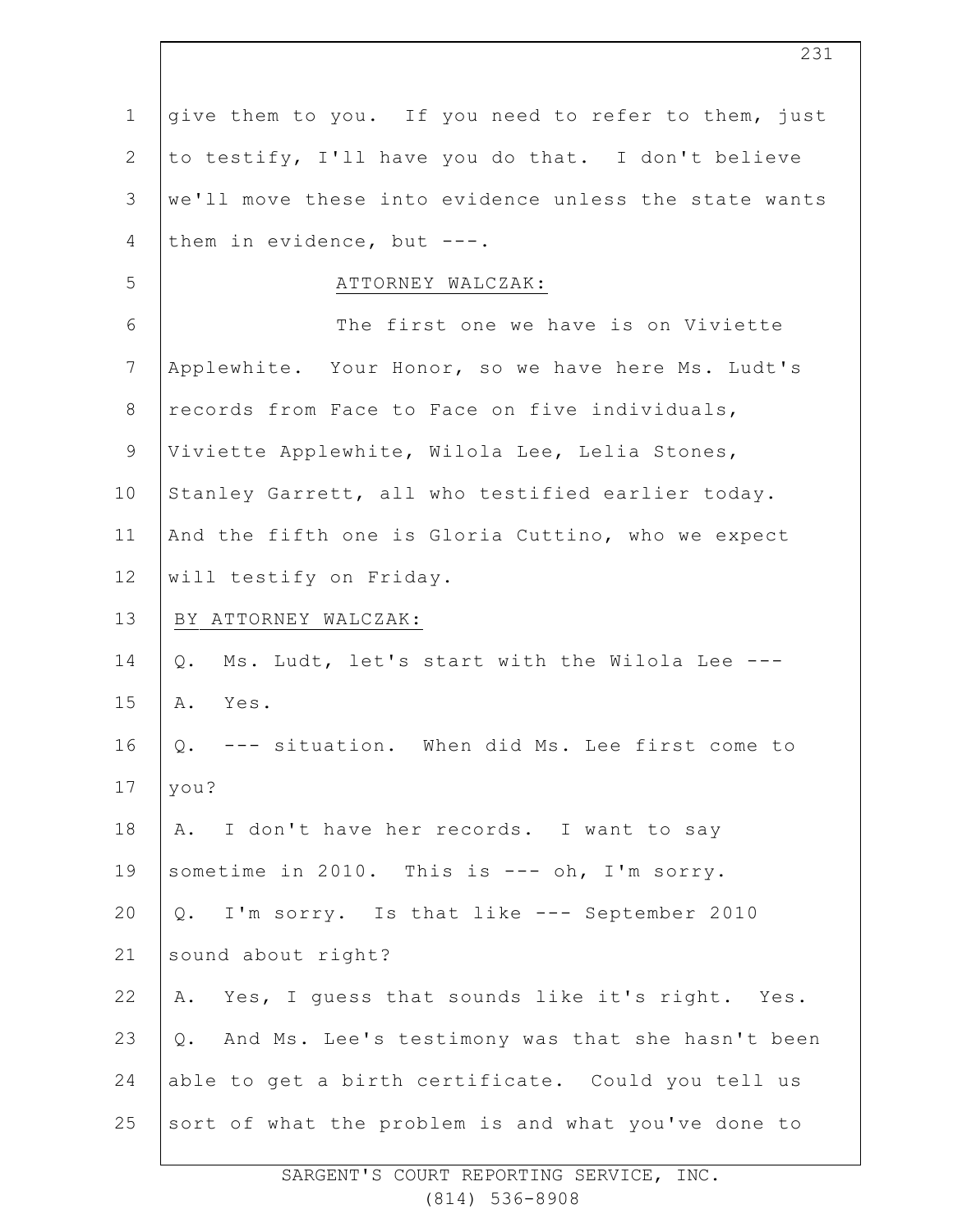| $\mathbf 1$    | try to help her get a birth certificate?              |
|----------------|-------------------------------------------------------|
| $\mathbf{2}$   | A. Well, when she first came in, she told me that     |
| 3              | she had been trying herself for some time. I don't    |
| $\overline{4}$ | remember how long. And she also told me that she had  |
| 5              | once had a birth certificate that somehow got         |
| 6              | destroyed or lost. I don't recall exactly what. So    |
| $7\phantom{.}$ | we filled out the application and we sent it in, and  |
| 8              | we received a no record found.                        |
| $\mathsf 9$    | I'm sorry. Where did you send it?<br>Q.               |
| 10             | I'm sorry. To ---<br>Α.                               |
| 11             | Georgia?<br>Q.                                        |
| 12             | A. --- Vital Records in Georgia. When the no          |
| 13             | record found --- and I don't know if there's a copy   |
| 14             | of this in here. It had several major errors in it.   |
| 15             | It had her last name spelled without a letter, from   |
| 16             | my recollection. It had her mother's name very        |
| 17             | misspelled and wrong. So since she had told me she    |
| 18             | had had a record, I thought maybe this was misfiled.  |
| 19             | So I wrote a letter back pointing out the errors and  |
| 20             | asking them to recheck and also telling them that she |
| 21             | had said she had had a record once. Then I received   |
| 22             | a second no record found with the corrections that I  |
| 23             | had pointed out. With a packet of information in      |
| 24             | order to --- the documents that would be required in  |
| 25             | order to have a delayed birth record created.         |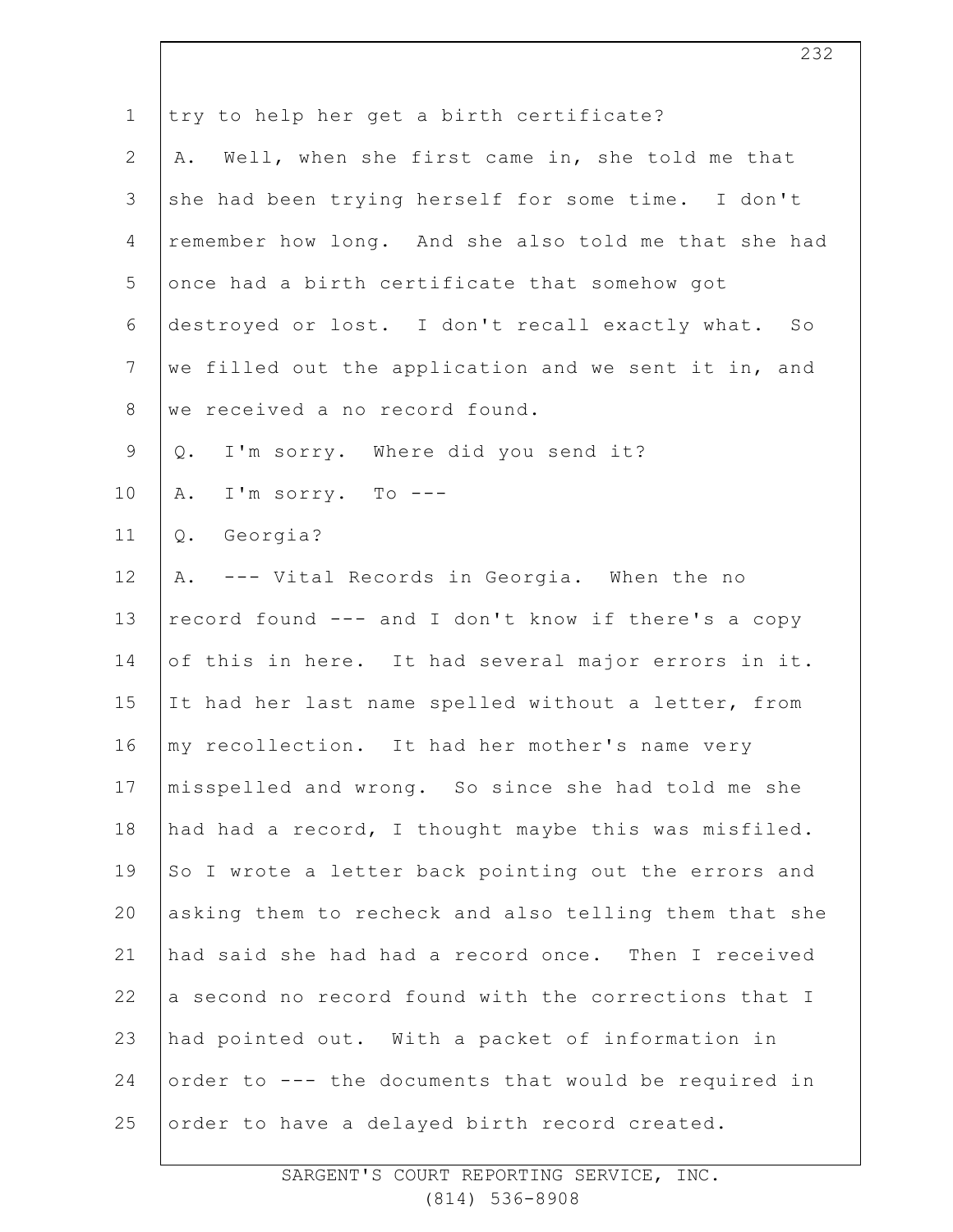| $\mathbf 1$    | And what --- and where are you in the process of<br>$\mathsf{Q}$ . |
|----------------|--------------------------------------------------------------------|
| $\mathbf{2}$   | trying to get that delayed birth certificate?                      |
| $\mathfrak{Z}$ | Well, I had written to the School District of<br>Α.                |
| $\overline{4}$ | Philadelphia where she had gone to school, and I had               |
| 5              | asked them to send me the proof of birth with the                  |
| 6              | state listed. And they sent it back U.S., which                    |
| $7\phantom{.}$ | isn't helpful. You know, I needed the state. I                     |
| $\,8\,$        | explained in the letter what I needed. I had also                  |
| $\mathsf 9$    | --- I should back up. This had been actually                       |
| 10             | assigned --- been assigned to one of the volunteers                |
| 11             | first. And then Wilola had obtained her employment                 |
| 12             | records, but they're not certified. They have to be                |
| 13             | official. It says the original copy or certified                   |
| 14             | copy. So I told her she has to go back and see if                  |
| 15             | they'll certify them for her. And because these                    |
| 16             | cases are confusing when you look at the lists, I                  |
| 17             | realized that the volunteer had not ordered a                      |
| 18             | numident record, which I ordered in March, and it                  |
| 19             | still has not arrived.                                             |
| 20             | So this is all things that you have to do just<br>Q.               |
| 21             | to be able to try to get this delayed birth                        |
| 22             | certificate from Georgia?                                          |
| 23             | Yes. And there's an additional complicating<br>Α.                  |
| 24             | factor with her because she said sometimes she's been              |
| 25             | known as Wiola and sometimes as Wilola, so I'm                     |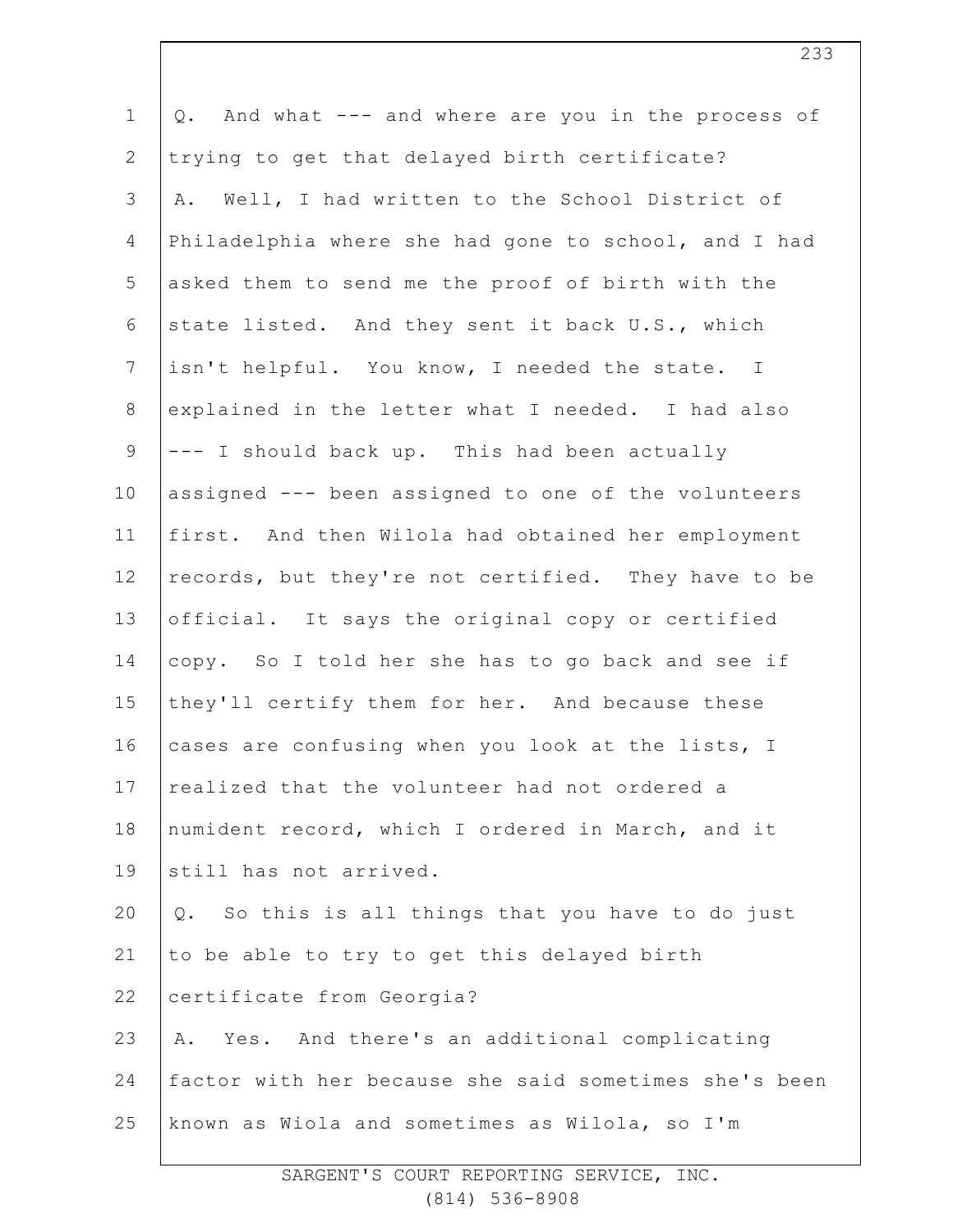| $\mathbf 1$     | holding my breath because I don't know when the       |
|-----------------|-------------------------------------------------------|
| 2               | numident record comes back if it's going to match the |
| $\mathcal{S}$   | records that we do have. The two that we do have say  |
| $\overline{4}$  | Wilola with an L in it. And I don't know what we're   |
| 5               | going to do if the numident comes back Wiola.         |
| 6               | It seems like such a little thing, but in your<br>Q.  |
| $7\phantom{.0}$ | experience is that something that could throw the     |
| 8               | process off?                                          |
| $\mathsf 9$     | It totally can throw the process off.<br>Α.           |
| 10              | So if one record is Wiola and you get another<br>Q.   |
| 11              | record that's Wilola, that may prevent a match and    |
| 12              | being able to get the ID.                             |
| 13              | A. Well, yes. I mean, the one delayed birth record    |
| 14              | that we worked on for two years that the client       |
| 15              | finally just said just stop was there were so many    |
| 16              | discrepancies that when I talked to Vital Records in  |
| 17              | South Carolina, they said look the only way we're     |
| $1\,8$          | going to be able to get a birth record for this woman |
| 19              | is if you petition the court in Philadelphia to order |
| 20              | us to create this record. She said there is nothing   |
| 21              | that we can do here without them. And I finally got   |
| 22              | a volunteer to do it. And then the volunteer quit.    |
| 23              | And so I had a summer student, he started to draft    |
| 24              | it. And when I called the summer intern --- when I    |
| 25              | called the client to let her know and to apologize    |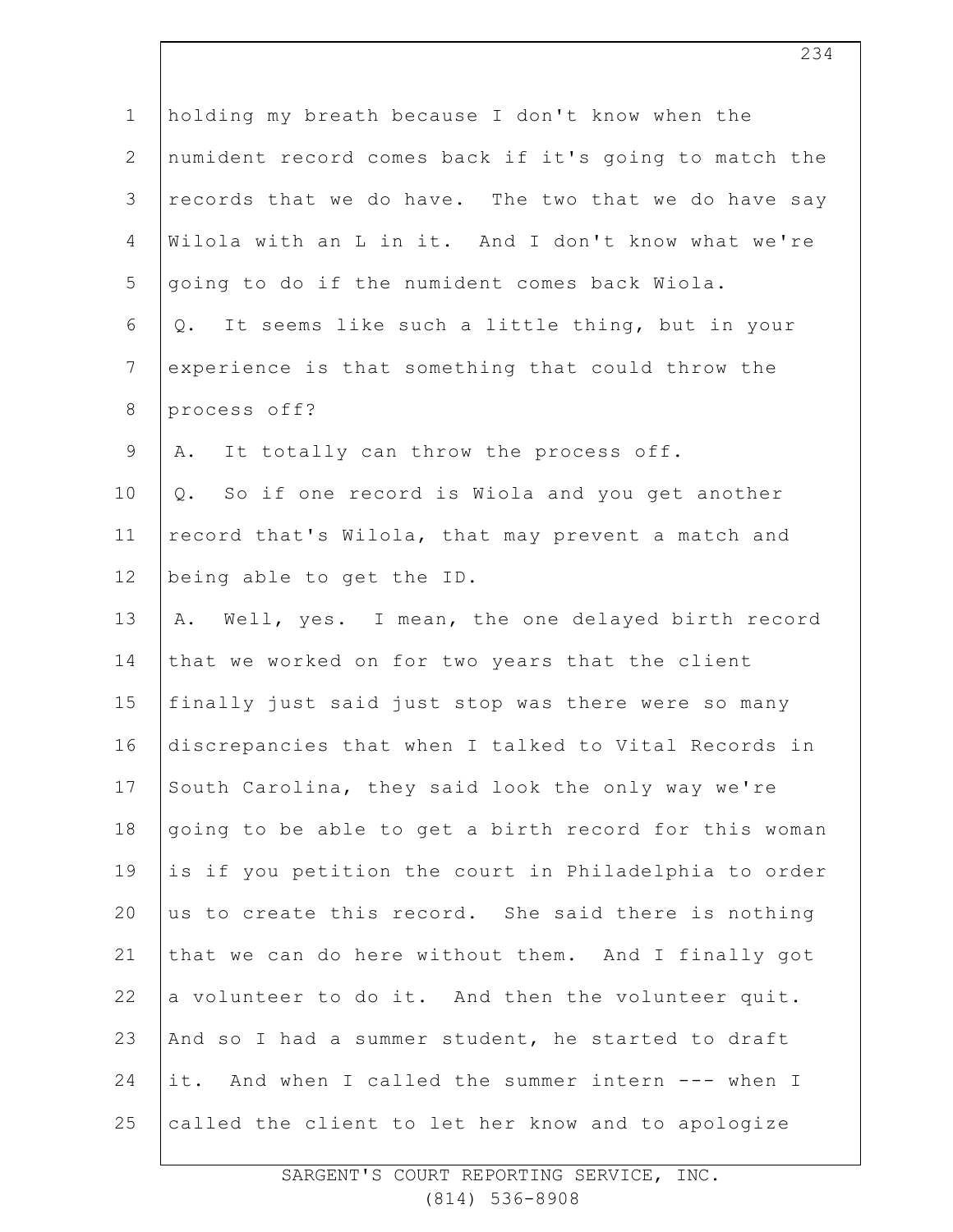| $\mathbf 1$    | because it's been taking so long, she had said when       |
|----------------|-----------------------------------------------------------|
| $\mathbf{2}$   | she knew --- I explained she'd have to come to court      |
| 3              | to testify, she said my bones hurt. I'm old, she          |
| 4              | said. I got by without an ID this long. She just          |
| 5              | wasn't willing to come into court. So in answer,          |
| 6              | yes, if you don't have conforming information. And I      |
| $7\phantom{.}$ | don't know that Georgia would accept a court order        |
| $8\,$          | either.                                                   |
| $\mathsf 9$    | Q. So you started --- she came to you in September        |
| 10             | of 2010 and you've been working on it sort of off and     |
| 11             | on since then?                                            |
| 12             | A. Well, it's been --- a volunteer had it, yes.           |
| 13             | It's been in the clinic.                                  |
| 14             | And I believe you testified she had been trying<br>Q.     |
| 15             | on her own before that?                                   |
| 16             | Yes.<br>Α.                                                |
| 17             | And you still don't have the birth certificate?<br>Q.     |
| 18             | Α.<br>No.                                                 |
| 19             | And in order to get the PennDOT ID, she's got to<br>$Q$ . |
| 20             | have that birth certificate?                              |
| 21             | Yes.<br>Α.                                                |
| 22             | Q.<br>Let's talk about Viviette Applewhite. And when      |
| 23             | did she come to you, do you recall?                       |
| 24             | She came in April when the Villanova Law School<br>Α.     |
| 25             | Pro Bono Society was holding its --- was sponsoring       |
|                |                                                           |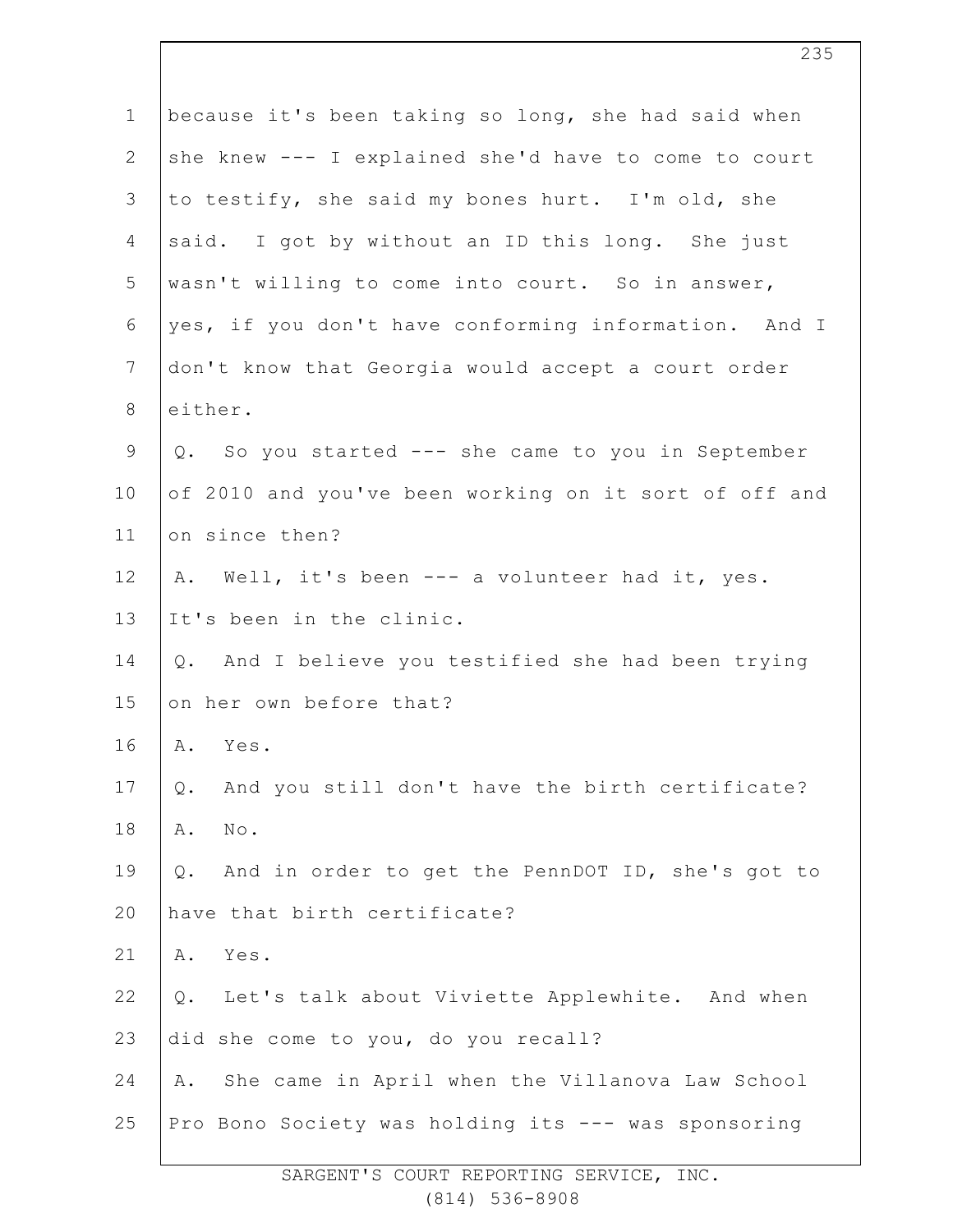| $\mathbf 1$    | one of our birth certificate clinics.                  |
|----------------|--------------------------------------------------------|
| $\overline{2}$ | So she just came in this spring?<br>Q.                 |
| 3              | Yes. And she had reported to me that she had<br>Α.     |
| 4              | been trying for years, that she had applied for the    |
| 5              | record herself. She said either --- I don't know if    |
| 6              | she said three or four times or four or five times,    |
| $7\phantom{.}$ | where she paid the money. She even knew that the       |
| $\,8\,$        | price went up because she said it used to be \$5, then |
| $\mathsf 9$    | it was \$10, and she never received the record or a    |
| 10             | reason why.                                            |
| 11             | Q. And is that unusual, in your experience, for        |
| 12             | people to tell you they've sent away and not gotten a  |
| 13             | response?                                              |
| 14             | No, it's not unusual at all.<br>Α.                     |
| 15             | Q. And you obviously don't know why that happens,      |
| 16             | or do you?                                             |
| 17             | A. I think it's probably because if they're using      |
| 18             | it to get ID and they don't include ID, it gets        |
| 19             | rejected, but they don't get a reason why. They just   |
| 20             | --- and they don't get their money returned. They      |
| 21             | just get nothing.                                      |
| 22             | Now, you --- so you actually applied for Ms.<br>Q.     |
| 23             | Applewhite.                                            |
| 24             | Yes, I signed her application.<br>Α.                   |
| 25             | And did you get one?<br>Q.                             |
|                |                                                        |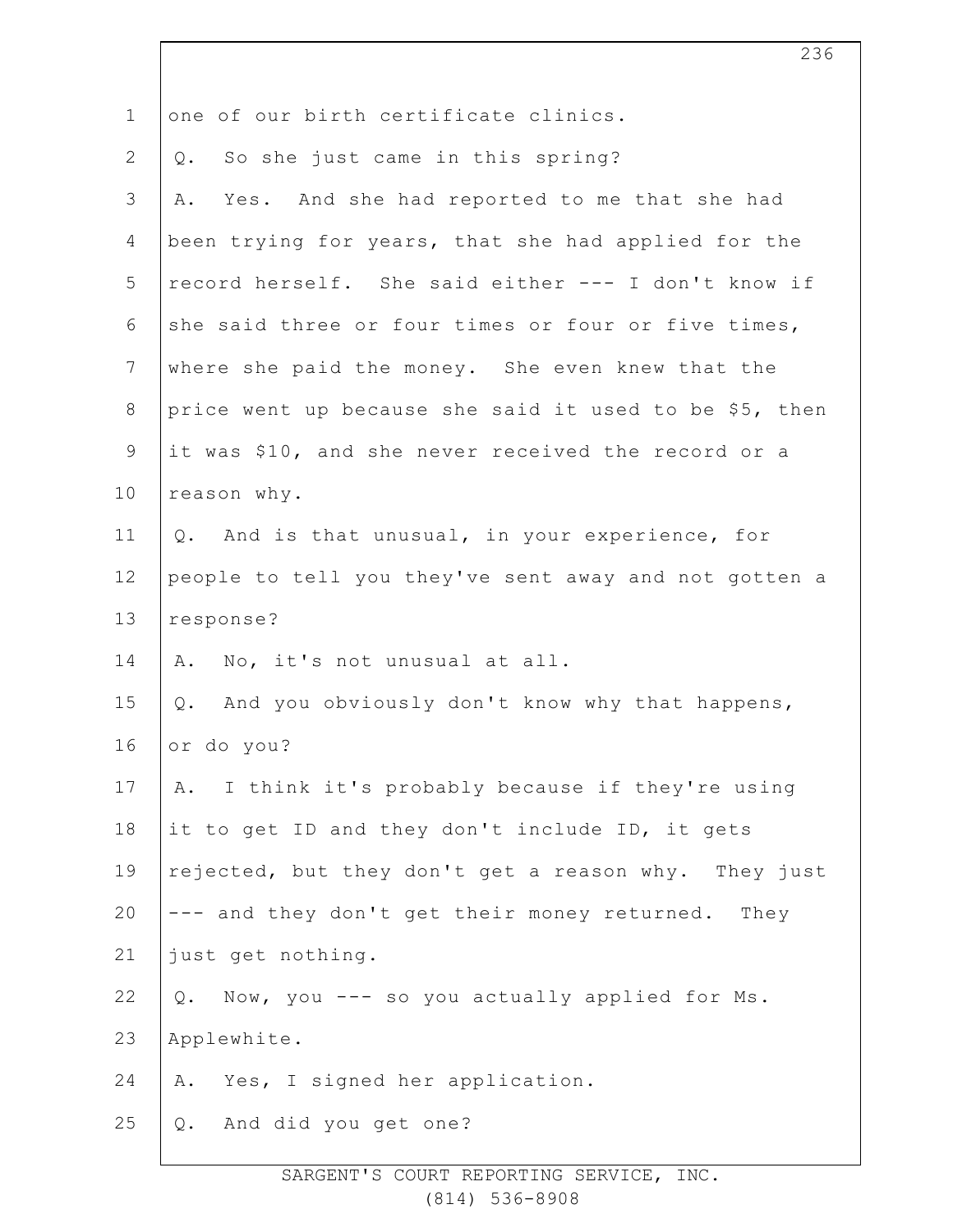| $\mathbf 1$     | Yes, we did.<br>Α.                                    |
|-----------------|-------------------------------------------------------|
| $\mathbf{2}$    | And let me stop you because Ms. Applewhite<br>Q.      |
| 3               | testified that she actually got that on her birthday  |
| 4               | this year. Is there a story behind that?              |
| 5               | Yes, I actually didn't think we were going to<br>Α.   |
| 6               | get it, because we had ordered, I don't know, 40 or   |
| $7\phantom{.0}$ | 50 birth records at that time, and the bulk of the    |
| $\,8\,$         | Pennsylvania's came and Ms. Applewhite's and somebody |
| $\mathsf 9$     | else weren't in there. So I thought maybe there's a   |
| 10              | problem besides --- but then it came and it came two  |
| 11              | days before her birthday. So I sent it to her with    |
| 12              | her birthday card.                                    |
| 13              | And she got it on her birthday?<br>$Q$ .              |
| 14              | Α.<br>Yes.                                            |
| 15              | So can Ms. Applewhite get a PennDOT ID?<br>Q.         |
| 16              | No. Because what I didn't realize initially was<br>Α. |
| 17              | that --- I just assumed Applewhite was her married    |
| 18              | name, because I knew when she filled the application, |
| 19              | she said her birth name was Brooks. And what I        |
| 20              | subsequently learned was that she was adopted as an   |
| 21              | adult by a friend's father to enable her to inherit   |
| 22              | or something. I'm not sure of the reasons. And that   |
| 23              | she needed to have the court order of her adoption to |
| 24              | be able to present to Pennsylvania to have her birth  |
| 25              | certificate amended. And I can't do that.<br>That's   |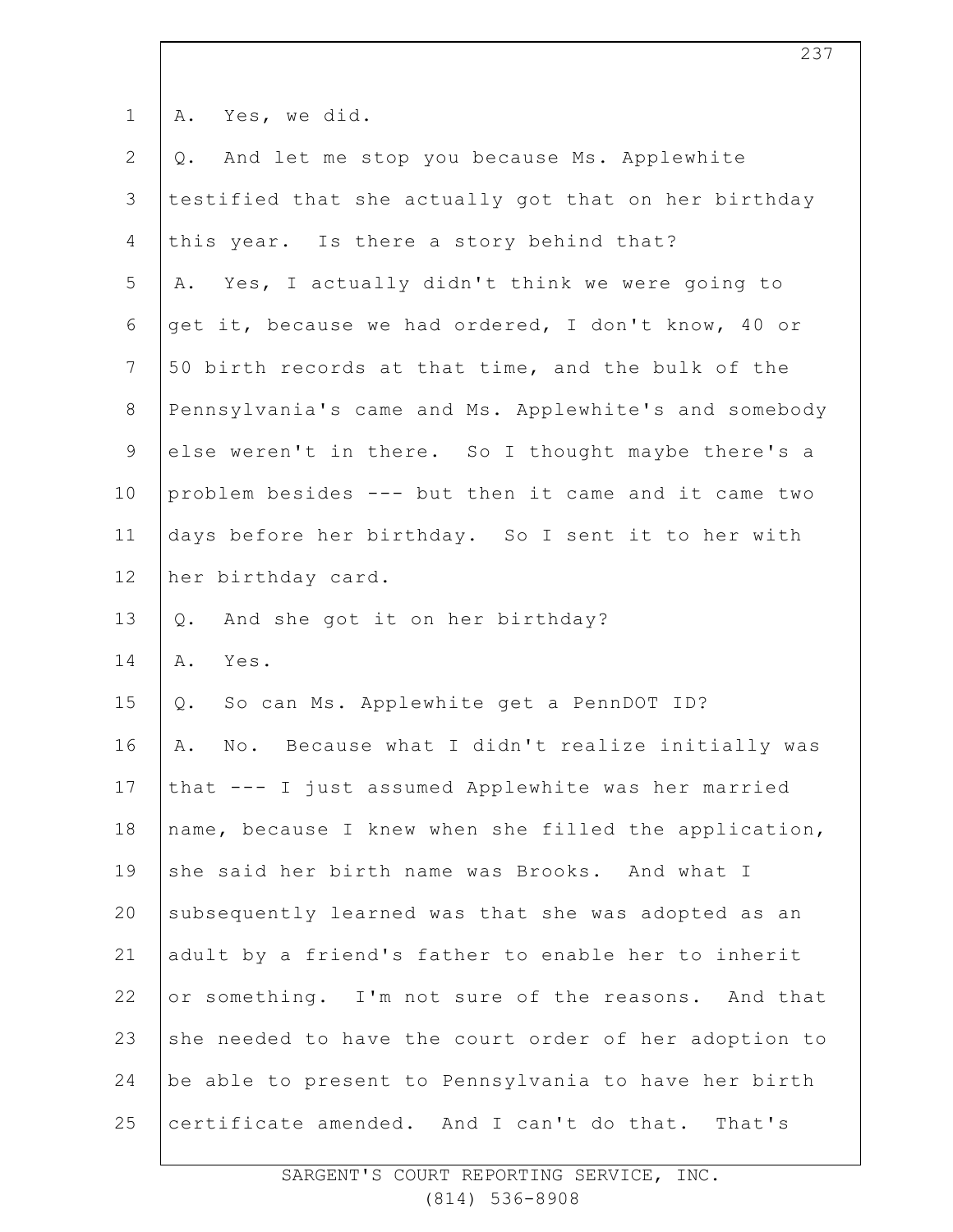| $\mathbf 1$    | beyond what my clinic can do for people. I don't      |
|----------------|-------------------------------------------------------|
| $\overline{2}$ | know where in Mississippi, I don't know where --- who |
| 3              | I would get to do that, so you know, we had to        |
| 4              | decline.                                              |
| 5              | Q. Now, have you had previous experience with         |
| 6              | PennDOT where somebody has had a birth certificate in |
| $\overline{7}$ | one name and a Social Security card in another name?  |
| $8\,$          | Just sort of --- because Ms. Applewhite testified     |
| 9              | that her birth certificate is in Brooks and her       |
| 10             | Social Security card was changed to Applewhite.       |
| 11             | Yes. Yes.<br>Α.                                       |
| 12             | And what was your experience?<br>Q.                   |
| 13             | They can't get it. The names have to match.<br>Α.     |
| 14             | And I had another situation where somebody was        |
| 15             | adopted and he --- their Social Security card --- he  |
| 16             | was adopted because of a dependency issue. So he was  |
| 17             | removed into foster care and then his foster mother   |
| 18             | adopted him, who was an elderly woman. And the state  |
| 19             | evidently automatically changes the name to the       |
| 20             | adoptive parent when the adoption order comes         |
| 21             | through. And from what I was told, they should have   |
| 22             | also notified Social Security, so that the name was   |
| 23             | changed on his card. And he came to me when he was    |
| 24             | 21 or so, because he's tried to get ID and his Social |
| 25             | Security card was in the birth name and the birth     |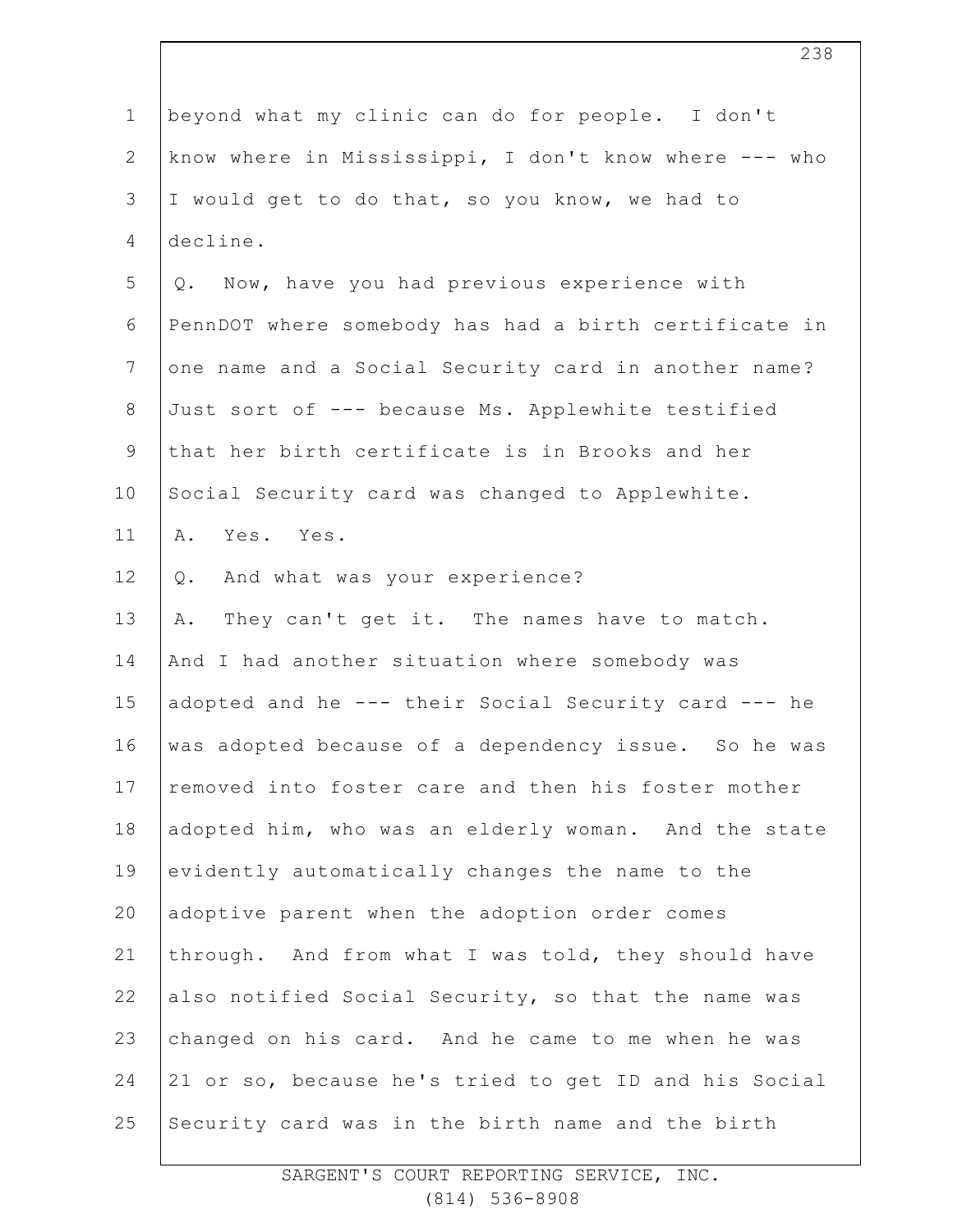| $\mathbf 1$    | certificate was in the adopted name. So I tried to    |
|----------------|-------------------------------------------------------|
|                |                                                       |
| $\mathbf{2}$   | get Social Security to change it. And they said       |
| $\mathsf 3$    | we're the government, let the state change it. So I   |
| 4              | found out that if we had gotten the adoption order    |
| 5              | that they --- that would have enabled them to change  |
| $\sqrt{6}$     | the name. But he didn't have ID, and he couldn't get  |
| $7\phantom{.}$ | his order. I couldn't get it for him because I'm not  |
| $\,8\,$        | attorney of record. And so the other person who       |
| $\mathsf 9$    | could have was his adoptive mother, but she was       |
| 10             | elderly and she was infirm. She didn't know where     |
| 11             | the record was. She wasn't going to go down to ---    |
| 12             | he had moved out. He had moved back with his ---      |
| 13             | some other family later on. So he just couldn't get   |
| 14             | it. I mean, last I heard he didn't have it. I don't   |
| 15             | know where he is now. I was never able to help him.   |
| 16             | Q. So do you believe that the fact that Ms.           |
| 17             | Applewhite has gotten her birth certificate now means |
| 18             | that she can just go to PennDOT and get an ID?        |
| 19             | I don't think so.<br>Α.                               |
| 20             | And the problem is?<br>Q.                             |
| 21             | Because the names don't match.<br>Α.                  |
| 22             | And can she get a Social Security card?<br>$Q$ .      |
| 23             | She could get a printout. I believe she has a<br>Α.   |
| 24             | required document to enable her to get the printout   |
| 25             | of her Social Security card.                          |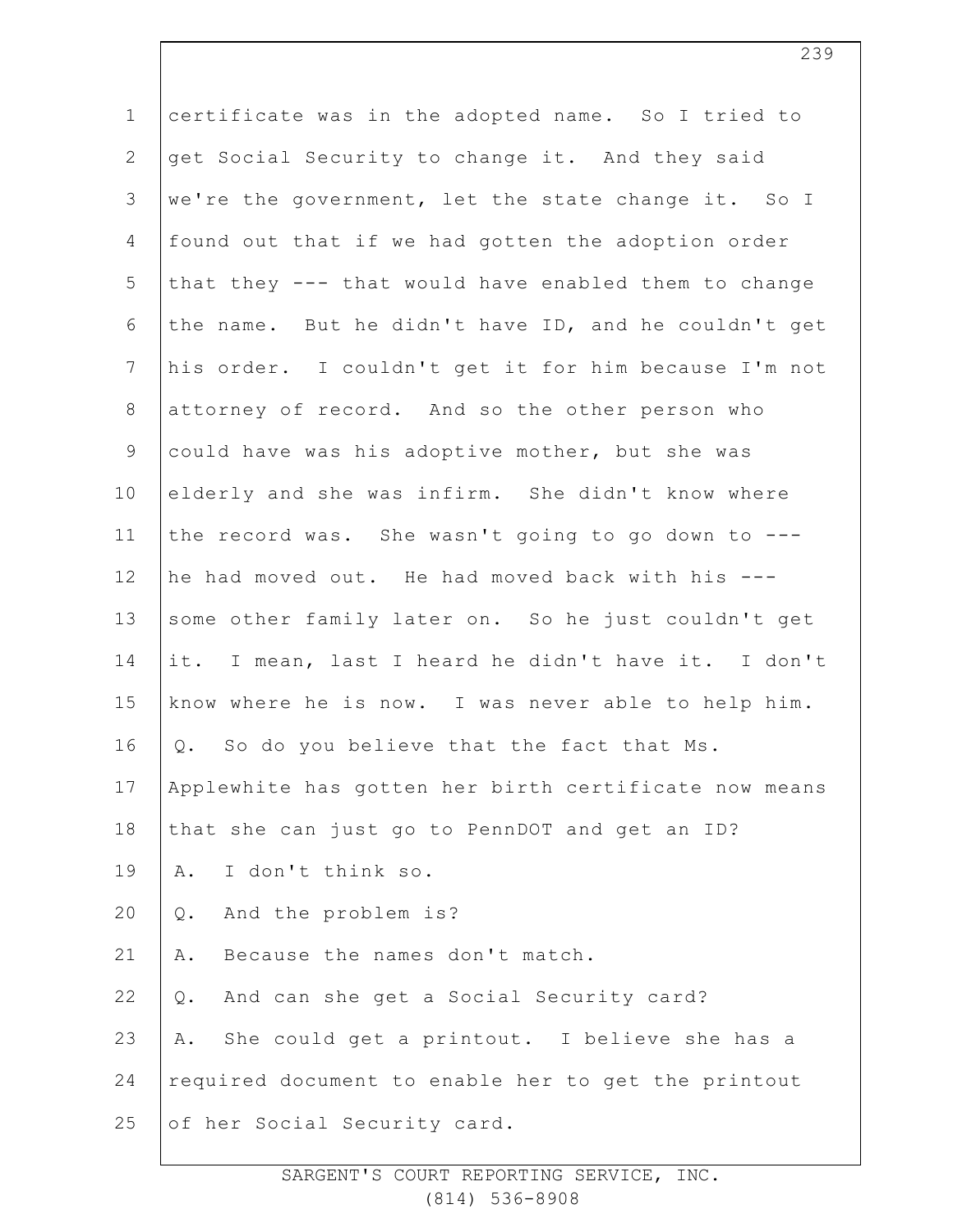| $\mathbf 1$    | But that card is going to say Applewhite?<br>$Q$ .     |
|----------------|--------------------------------------------------------|
| $\mathbf{2}$   | Say Applewhite.<br>Α.                                  |
| $\mathsf 3$    | And so in your experience that would be a<br>$Q$ .     |
| $\overline{4}$ | problem at PennDOT, because of the name mismatch?      |
| 5              | Yes.<br>Α.                                             |
| 6              | All right. Let's talk about Stanley Garrett.<br>$Q$ .  |
| $\overline{7}$ | When did Mr. Garrett come to you?                      |
| $8\,$          | I think 2010. Towards the end of 2010.<br>Α.           |
| $\mathsf 9$    | Late 2010? And he was born in North Carolina,<br>$Q$ . |
| 10             | and he's also having a birth certificate problem?      |
| 11             | Yes. He was also born at home and there was no<br>Α.   |
| 12             | record. Now, he might have been actually easier        |
| 13             | because another very good document, but it tends to    |
| 14             | only apply to certain male clients, is the military    |
| 15             | DD-214, because that's the record that they --- I'm    |
| 16             | not sure if I'm saying this right, but my              |
| 17             | understanding of it is, it's the final record when     |
| 18             | somebody leaves the service that tells the             |
| 19             | information when they enlisted and also whatever       |
| 20             | accommodations or training or rank that they got       |
| 21             | during their time in the service. And he was a         |
| 22             | veteran --- or he is a veteran. So I was able to       |
| 23             | write and get that and there was no charge for that,   |
| 24             | and it listed his state of birth. And I also was       |
| 25             | able to get him his Social Security numident record.   |
|                |                                                        |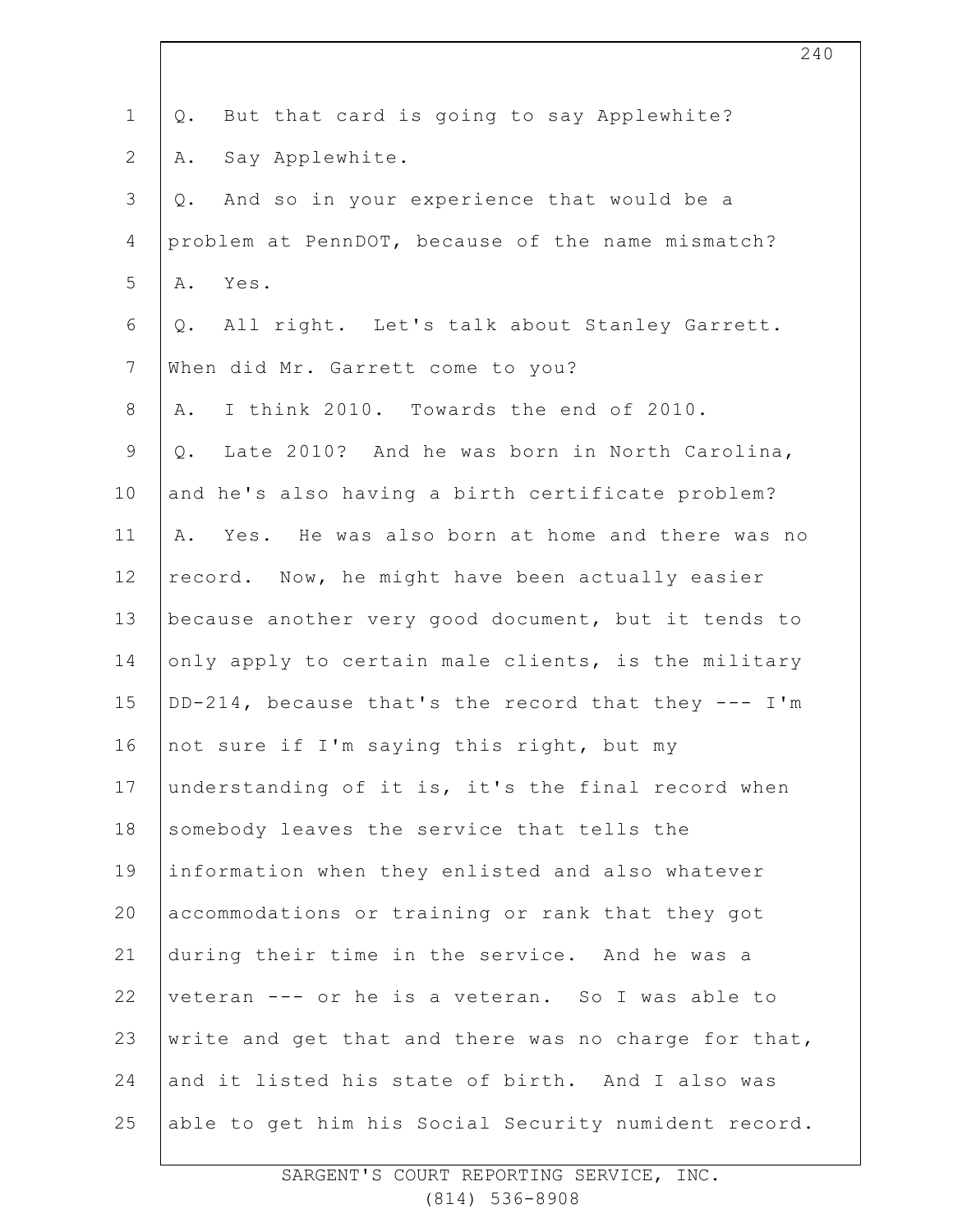| $\mathbf 1$    | That was another case that I handed off to a           |
|----------------|--------------------------------------------------------|
| $\mathbf{2}$   | volunteer. And the third record was a school record,   |
| $\mathsf 3$    | and the volunteer got a copy of Stanley's diploma,     |
| $\overline{4}$ | but that doesn't count. It shows he went to school,    |
| 5              | but it doesn't show, you know, the identifying         |
| 6              | information they need, so it was rejected again. And   |
| $\overline{7}$ | in that particular case, what we found out was ---     |
| $\,8\,$        | and I think this is true with some of the vital        |
| $\mathcal{G}$  | records. If you can't complete the process within a    |
| 10             | year, you have to re-apply. You don't just even have   |
| 11             | to pay again. They made us file a whole new            |
| 12             | application for a birth record that we knew didn't     |
| 13             | exist, so that they can reopen the file. So they       |
| 14             | took the \$24 or the \$25 again. So the school that he |
| 15             | had --- the high school he had gone to doesn't exist   |
| 16             | anymore. And I recently tracked down the district      |
| 17             | that may have the records, although I was told that,   |
| 18             | you know, they had a fire, that they may not have it.  |
| 19             | But that's what I'm waiting for is his school          |
| 20             | records.                                               |
| 21             | Q. So you're still --- and he came to you in late      |
| 22             | 2010, and you're still working on getting him the      |
| 23             | birth certificate?                                     |
| 24             | Yes.<br>Α.                                             |
| 25             | Let's talk about Leila Stones. Leila's from<br>Q.      |
|                |                                                        |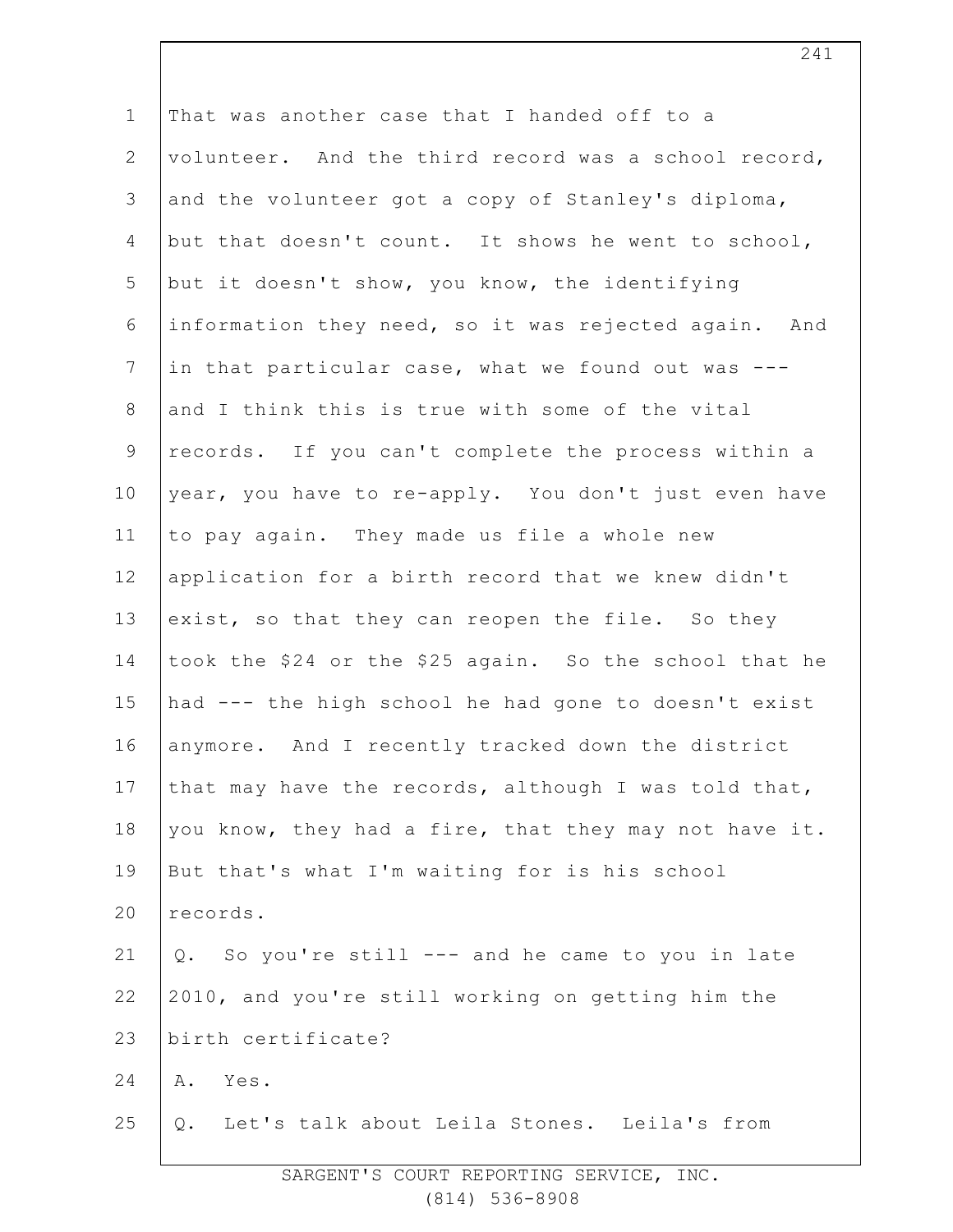| $\mathbf 1$     | Virginia and she also has a problem getting her birth |
|-----------------|-------------------------------------------------------|
| 2               | certificate.                                          |
| 3               | A. Yes. She's a recent client. She recently came      |
| $\overline{4}$  | in, reported that she'd been trying for many years.   |
| 5               | And she's from Virginia. She was born in Virginia.    |
| $6\,$           | I think that --- I'm trying to think if we applied    |
| $7\phantom{.0}$ | for the birth record, thinking it might be there.     |
| 8               | She had given me information when I first got a no    |
| $\mathsf 9$     | record found. I think this is what happened, because  |
| 10              | students took the application, I didn't know          |
| 11              | initially that she would need a record created. And   |
| 12 <sup>°</sup> | I got a letter back, I think she had reported she was |
| 13              | born in Lucktown or something. And they sent back a   |
| 14              | letter saying there is no town. So I called her and   |
| 15              | she talked to her grandfather and we got the town,    |
| 16              | and I sent it in. And then I got the no record        |
| 17              | found. And she said --- she told me that, you know,   |
| 18              | she hadn't been able to get her birth certificate     |
| 19              | either. So they sent me the packet to create the      |
| 20              | delayed birth record.                                 |
| 21              | So you're still in the process of trying to get<br>Q. |
| 22              | it?                                                   |
| 23              | A. Yes, waiting for school records. I seem to         |
| 24              | think --- is her packet here? I think maybe ---       |
| 25              | Q.<br>Yes.                                            |
|                 |                                                       |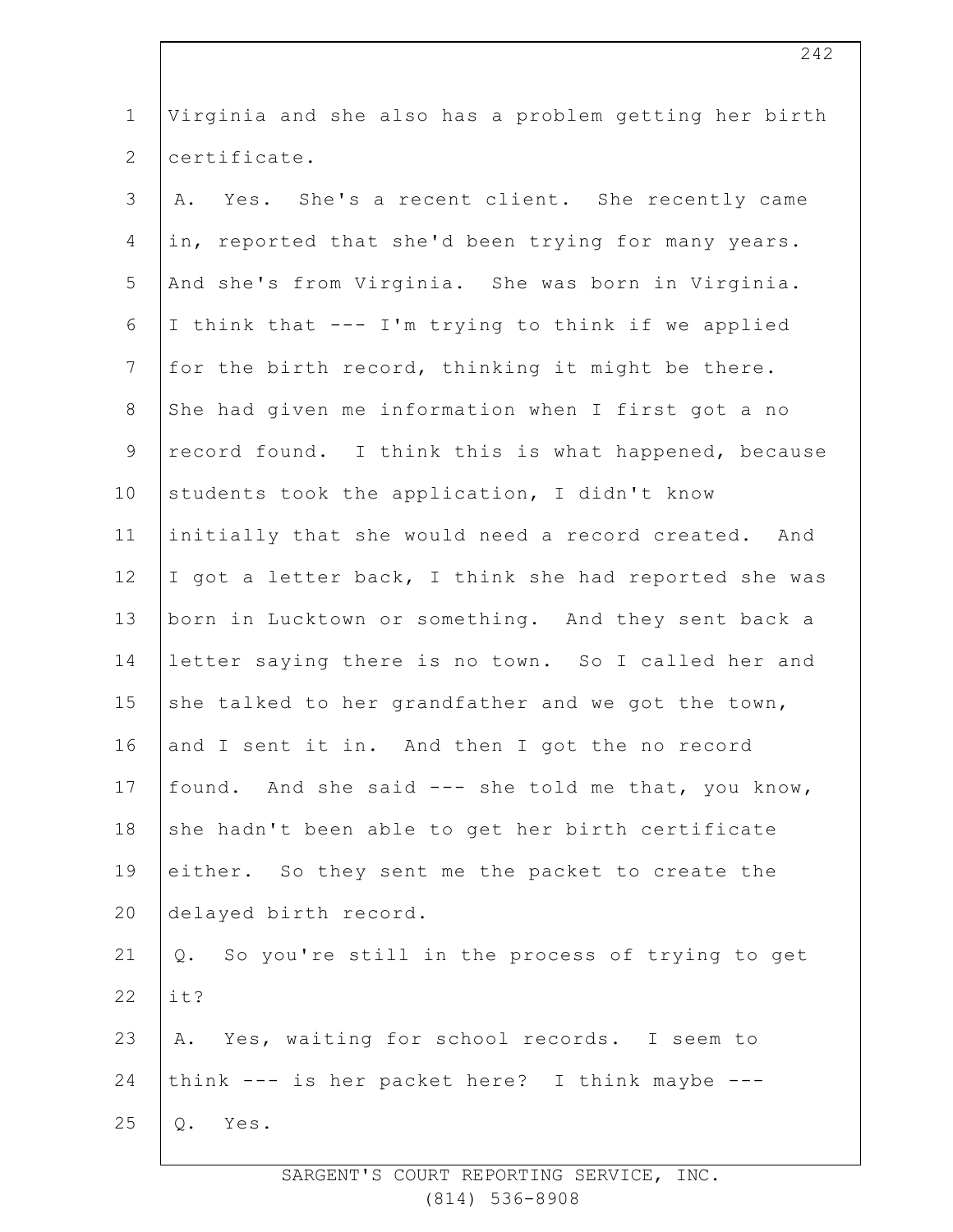| $\mathbf 1$    | A. --- her state only requires two documents          |
|----------------|-------------------------------------------------------|
| 2              | instead of three.                                     |
| 3              | When you say documents, these would be?<br>Q.         |
| 4              | These are the documents of the certain --- you<br>Α.  |
| 5              | know, that are official, that are of a certain age,   |
| 6              | usually at least --- no less than 10, but maybe 15    |
| $\overline{7}$ | years old.                                            |
| $8\,$          | Q. And the last person we'll talk about is Gloria     |
| $\mathsf 9$    | Cuttino.                                              |
| 10             | A. Well, can I --- I wanted to add one more thing,    |
| 11             | if I may, about $---$                                 |
| 12             | Q. Please.                                            |
| 13             | A. --- Leila. I was looking at the packet that        |
| 14             | they sent, and I was $---$ .                          |
| 15             | I'm sorry. When you say they ---?<br>Q.               |
| 16             | A. I'm sorry. Vital Records in Virginia. They         |
| 17             | also sent in the form that you would fill out to have |
| 18             | the delayed birth record made, because I know that    |
| 19             | you don't send that in until you have all the         |
| 20             | documents. But evidently, you know, sometimes people  |
| 21             | fill it out and send it in and don't understand or    |
| 22             | say I ordered my delayed birth record, but I didn't   |
| 23             | get it. I think that Wilola (sic) had told them       |
| 24             | that. But I was looking at it and it looked like a    |
| 25             | legal representative signed, because the document has |
|                |                                                       |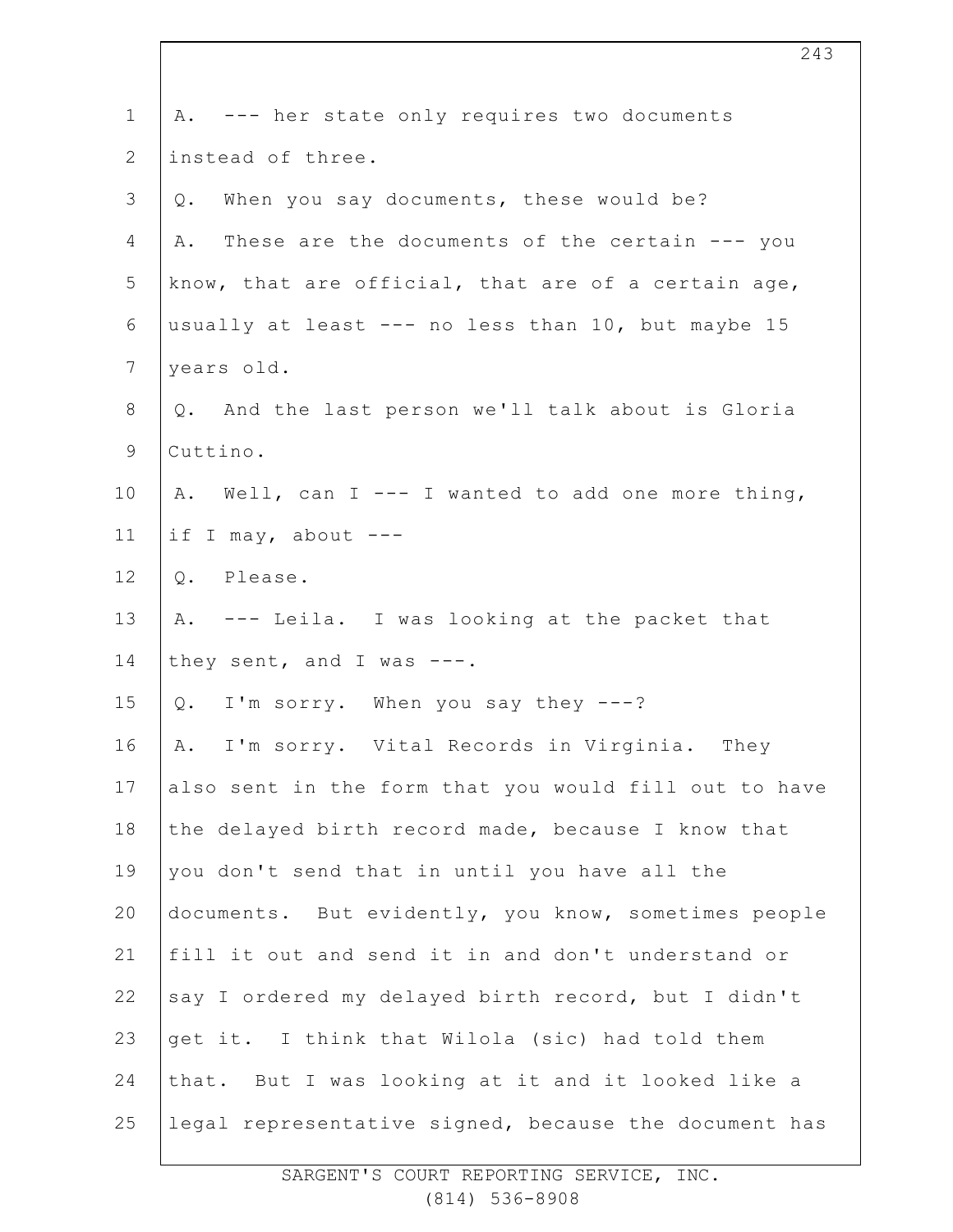1 2 3 4 5 6 7 8 9 10 11 12 13 14 15 16 17 18 19 20 21 22 23 24 25 to be notarized, and that is a problem. That's a problem if you can't submit your ID to have something notarized. So I told her ---. Q. I'm sorry. Why is there a problem with ---? A. Because you have to show government issued ID or you have to be known there's --- I forget the actual language of the notary statute. But the notary who will witness your name has to --- if you don't have the issued ID, they have to know you. And so I called the supervisor at Vital Records because I've been having other problems just in getting birth records where I would sign, and they would tell me that, you know, my client needed ID. So I wanted to make sure that if I sign this for her, it wouldn't get kicked back eventually. And he said, oh, no, that's only legal representative if the person is under 18. So I said what am I supposed to do. What's this client supposed to do if she can't get this notarized. He said oh, everybody knows a notary. And I said no, not everybody does. And she goes --- he said you can go to your banker --- or she can go to her banker or insurance agent. I said I don't think she had either. And I conferred with her. She said I don't have a bank, you know, I don't have a bank account and she said I don't have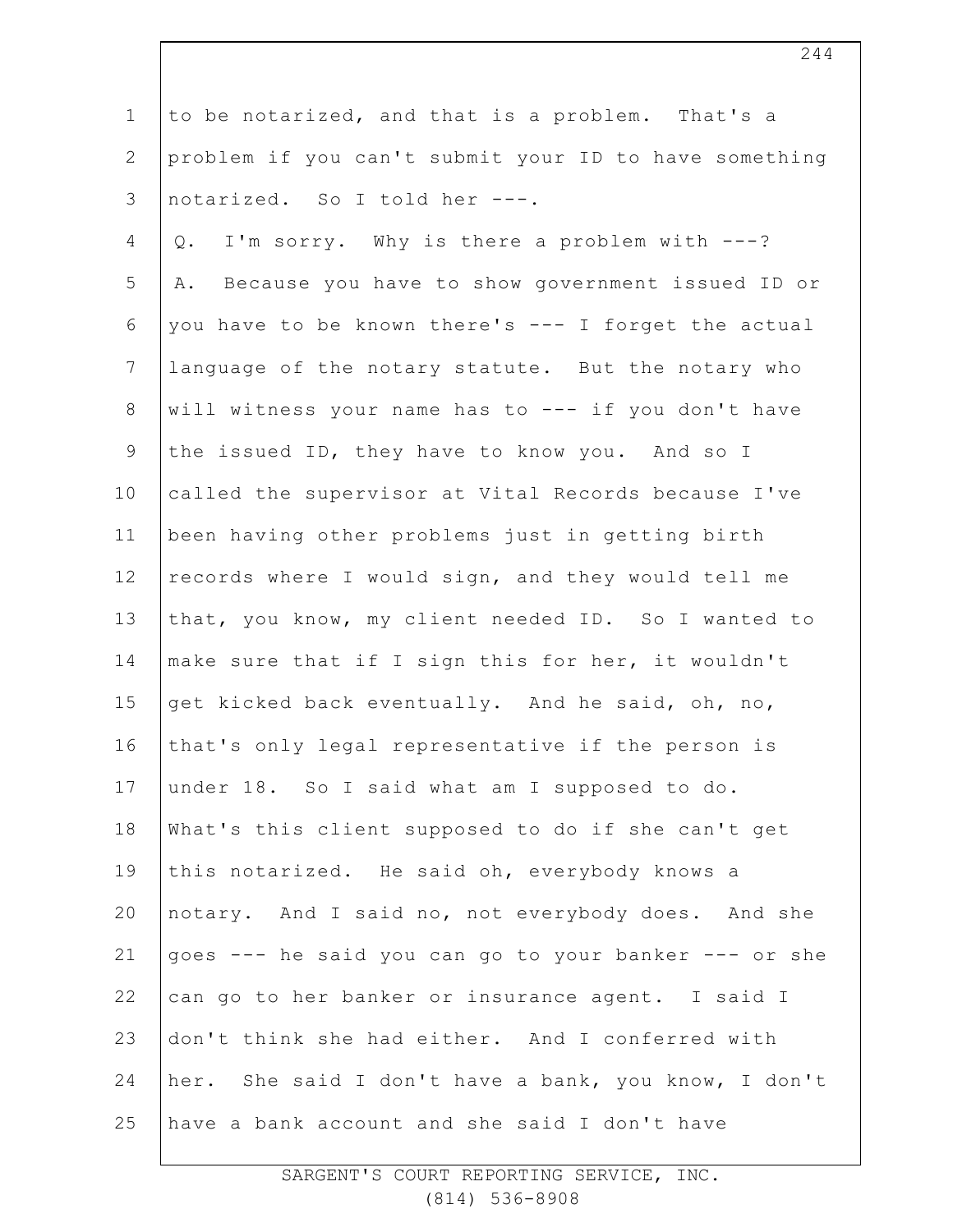| $\mathbf 1$    | insurance. So it is a potential problem even when I   |
|----------------|-------------------------------------------------------|
| $\mathbf{2}$   | get the documents as to whether I can --- she can get |
| 3              | her --- any of these clients can get their signature  |
| 4              | notarized.                                            |
| 5              | Q. So to get a lot of these documents, they want      |
| 6              | you to have photo ID, which they don't have or they   |
| $7\phantom{.}$ | want you to get a notarization and you need photo ID  |
| $8\,$          | to get the notarization if you don't know the person? |
| $\mathsf 9$    | Yes.<br>Α.                                            |
| 10             | Q. Let's talk quickly about Gloria Cuttino here.      |
| 11             | Ms. Cuttino has not testified yet. Can you tell us a  |
| 12             | little bit about what Ms. Cuttino's situation is?     |
| 13             | A. She actually first came to me, I want to say,      |
| 14             | 2008 or 2009. Well, she came to the clinic and the    |
| 15             | students applied for a Pennsylvania birth record. I   |
| 16             | don't know if the student made the mistake or she     |
| 17             | did, whatever. And no record found.                   |
| 18             | Q. I'm sorry. Where is she born?                      |
| 19             | A. She was actually born in South Carolina. I have    |
| 20             | to look. It's confusing because they are almost in    |
| 21             | very different states. Here she is. She's South       |
| 22             | Carolina. So I remember when she came in. I said      |
| 23             | there's no record. Were you born at home. And she     |
| 24             | said, yes. So we got to talking, and it was evident   |
| 25             | that it wasn't Pennsylvania. And we only do this      |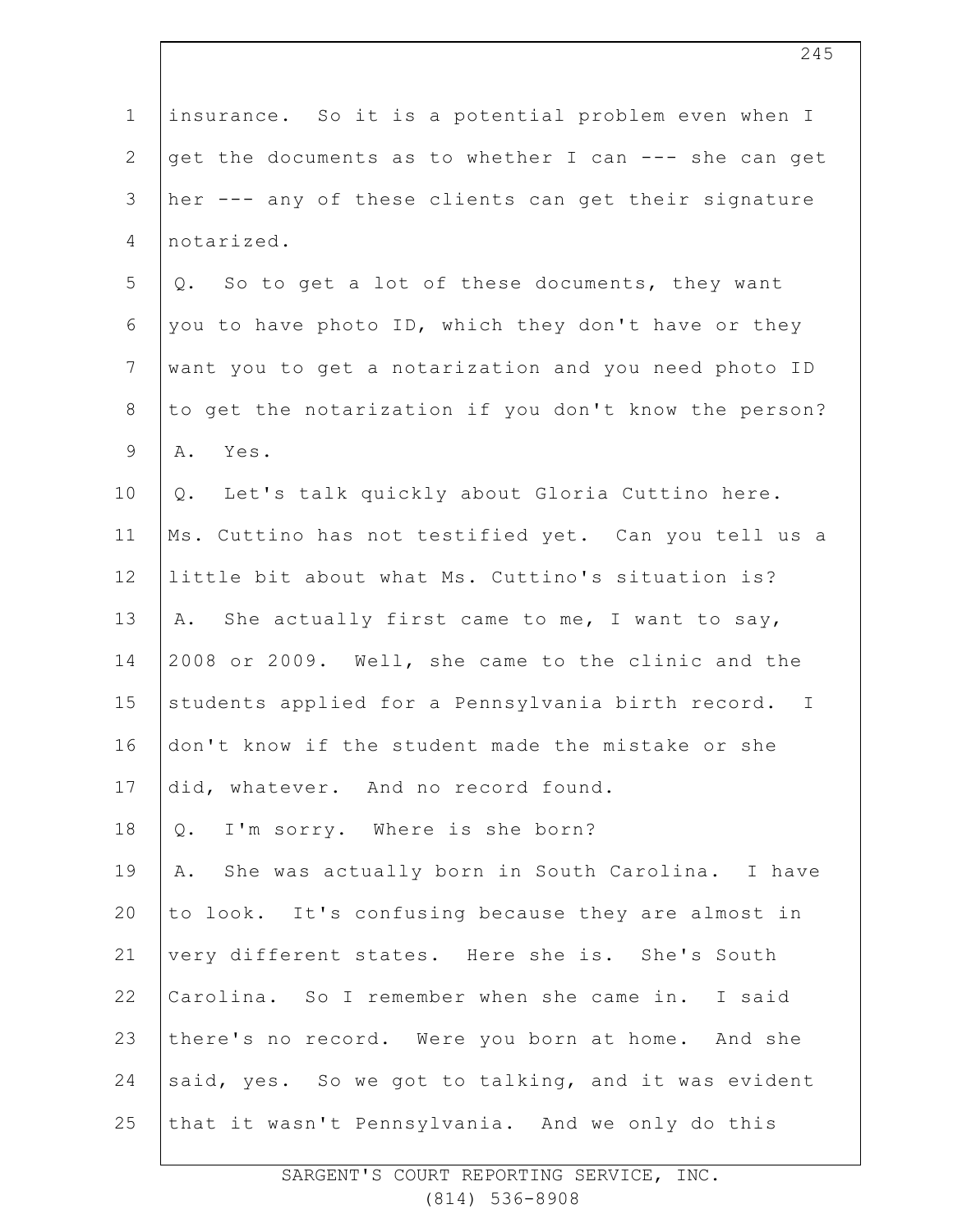| $\mathbf 1$    | once a month, this project. So I said well, we're     |
|----------------|-------------------------------------------------------|
| $\mathbf{2}$   | going to have to, you know, apply for it. So she      |
| 3              | must have applied on her own, because when she came   |
| 4              | back to me recently, she came back --- it may have    |
| 5              | been shortly after she was with me for the original   |
| 6              | birth certificate clinic, because some of the         |
| $7\phantom{.}$ | documents she had were over a year old. And she had   |
| $\,8\,$        | ordered and paid for the school records that I        |
| $\mathsf 9$    | mentioned that had her brother's birth date. And she  |
| 10             | must have ordered one of her children's birth         |
| 11             | certificates because it does say that --- I'm         |
| 12             | guessing that maybe in some of these southern states  |
| 13             | they indicate the mother's date of birth or something |
| 14             | on the child's birth certificate. The Pennsylvania    |
| 15             | vital record doesn't. So it was useless, because her  |
| 16             | children were born in Pennsylvania. And that's when   |
| 17             | she --- they gave her an application for this census  |
| 18             | record that they suggested that she order.            |
| 19             | And that's the one that's \$65?<br>$Q$ .              |
| 20             | Yes.<br>Α.                                            |
| 21             | Q.<br>And so is she also another person who has a no  |
| 22             | birth record?                                         |
| 23             | Yes.<br>Α.                                            |
| 24             | And so you're working on a delayed birth<br>Q.        |
| 25             | certificate for her?                                  |
|                |                                                       |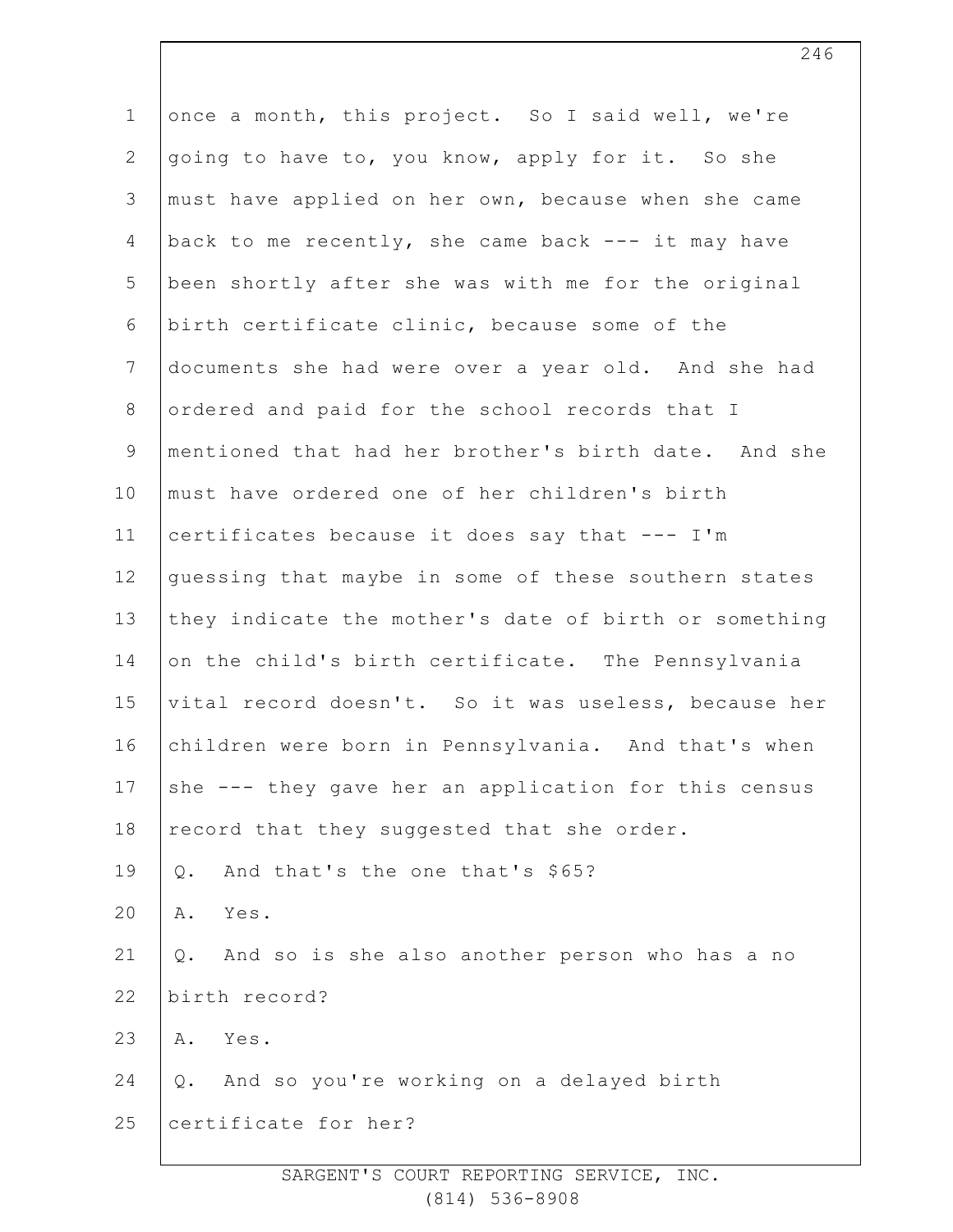| $\mathbf 1$    | A. Yes, I'm hoping, because I talked to the              |
|----------------|----------------------------------------------------------|
| $\overline{2}$ | supervisor and I sent a letter --- you know, this is     |
| 3              | really a problem with some of the agencies that we       |
| 4              | have to deal with, particularly the Philadelphia         |
| 5              | School District, is they take forever to respond, if     |
| 6              | they respond. And so I had sent it with a letter         |
| $7\phantom{.}$ | asking them to double-check the record, and I got no     |
| $8\,$          | response. And I sent a second request in. I'm            |
| $\mathsf 9$    | hoping that it comes back that the mistake was           |
| 10             | recent, so that I can get that. And I ordered her        |
| 11             | Social Security numident record as well, which I         |
| 12             | haven't received yet.                                    |
| 13             | Q. So you're still in the process of trying to get       |
| 14             | the source records in order to get the birth             |
| 15             | certificate, $---$                                       |
| 16             | A. Oh, yes.                                              |
| 17             | $Q$ .<br>--- in order to then get eventually the PennDOT |
| 18             | ID?                                                      |
| 19             | Yes.<br>Α.                                               |
| 20             | Now, a couple times you referred to volunteers<br>$Q$ .  |
| 21             | or interns that have been working on these cases.        |
| 22             | Yes.<br>Α.                                               |
| 23             | Is that what you do? You ---?<br>$Q$ .                   |
| 24             | Yes. I'm the only paid staff in the legal<br>Α.          |
| 25             | clinic. And I get paid for 16 hours a week. And          |
|                |                                                          |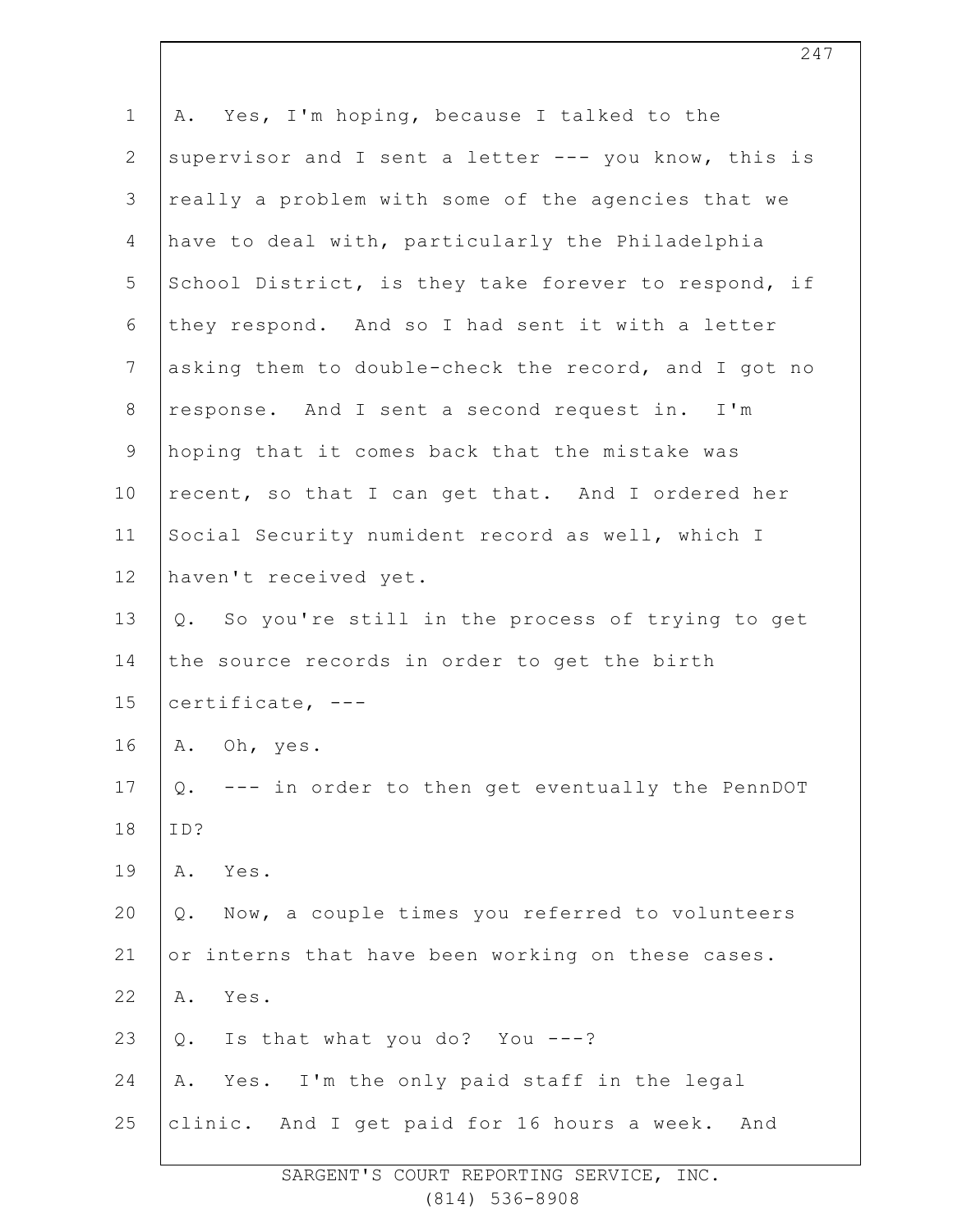| $\mathbf 1$    | this isn't the only thing we do. We do other          |
|----------------|-------------------------------------------------------|
| $\overline{2}$ | substantive and so there's sort of a triage, too, in  |
| 3              | what we can handle.                                   |
| 4              | And are some of your volunteers lawyers?<br>Q.        |
| 5              | Yes.<br>Α.                                            |
| 6              | Passed the bar, members of the bar?<br>Q.             |
| $\overline{7}$ | Yes.<br>Α.                                            |
| 8              | And do some of them have difficulties in<br>Q.        |
| $\mathsf 9$    | navigating this process?                              |
| 10             | It's very confusing. And I'm sitting here and<br>Α.   |
| 11             | I'm confused because of the different requirements of |
| 12             | the different states, and when you read the document  |
| 13             | list, I mean, you can tick off --- you know, they'll  |
| 14             | send you a list and it's at least two pages of        |
| 15             | instructions. And some of the records you can tell    |
| 16             | right away, you know, if the client doesn't work,     |
| 17             | you're not going to have this, you're not going to    |
| 18             | have an employment record or whatever. If they        |
| 19             | weren't in the military. And then you try it figure   |
| 20             | out on that list what you're able to get. And in the  |
| 21             | case of Stanley, somebody actually sent the things in |
| 22             | not realizing that it wasn't complete.                |
| 23             | Q. That's Stanley Garrett?                            |
| 24             | Yes. And that was recently and, you know, you<br>Α.   |
| 25             | talk about bureaucratic. When I called to inquire     |
|                |                                                       |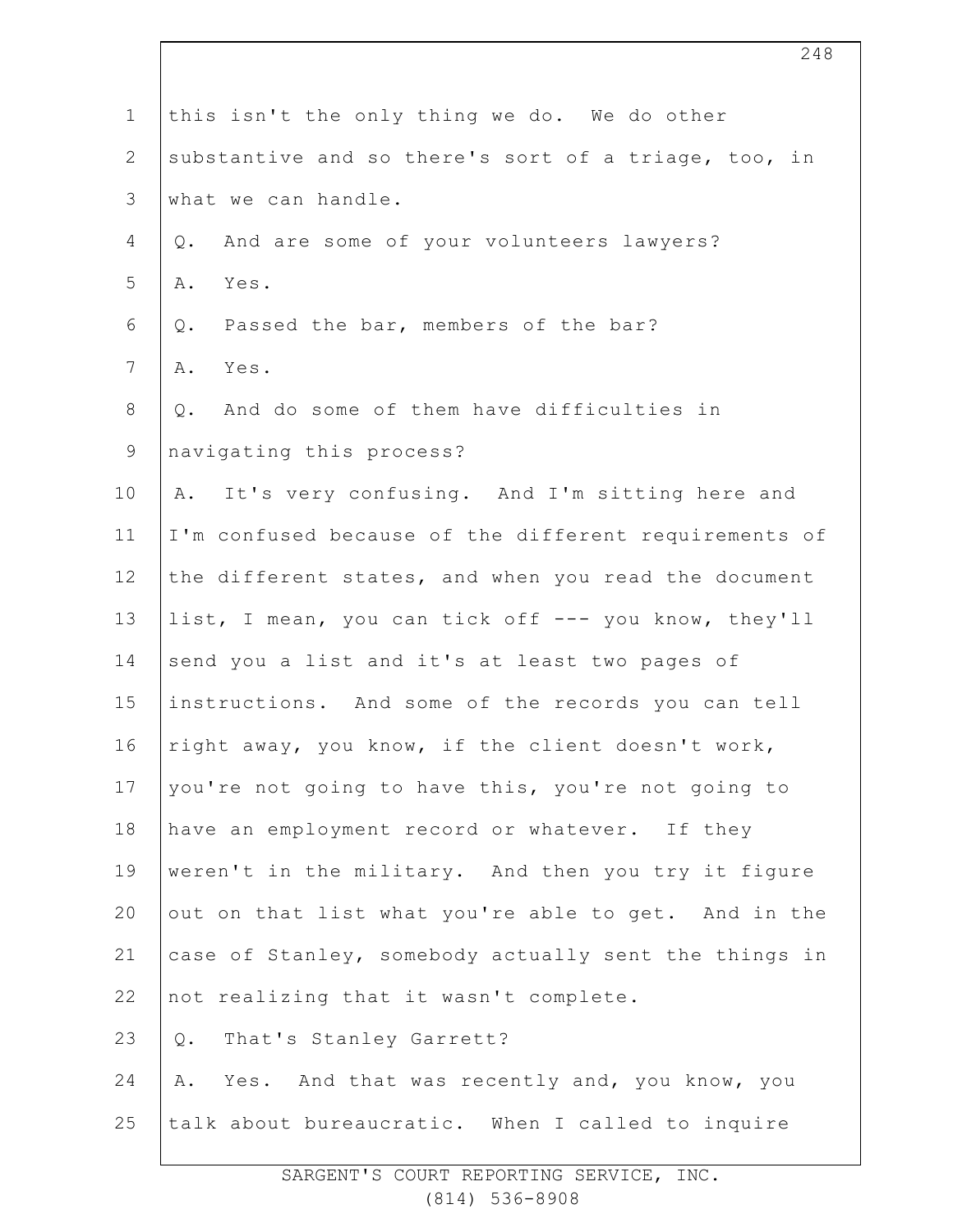| $\mathbf{1}$    | about it, it turned out that they had --- they hadn't |
|-----------------|-------------------------------------------------------|
| $\mathbf{2}$    | sent the denial. They had it registered under the     |
| 3               | attorney's name, not even Mr. Garrett's name.         |
| 4               | Q. So based on your experience in getting or          |
| 5               | helping people obtain IDs over the years, do you have |
| 6               | an opinion to a reasonable degree of professional     |
| $7\overline{ }$ | certainty whether some people simply are unable to    |
| $8\,$           | get a PennDOT ID because they can't get the right     |
| 9               | records?                                              |
| 10              | A. Yes. Yes.                                          |
| 11              | And what's your opinion?<br>Q.                        |
| 12              | My opinion is that it's very confusing,<br>Α.         |
| 13              | expensive and somewhat burdensome for many people to  |
| 14              | get photo ID.                                         |
| 15              | ATTORNEY WALCZAK:                                     |
| 16              | Thank you. No further questions.                      |
| 17              | JUDGE SIMPSON:                                        |
| 18              | Hold on. Please proceed.                              |
| 19              | CROSS EXAMINATION                                     |
| 20              | BY ATTORNEY CAWLEY:                                   |
| 21              | Good afternoon, Ms. Ludt. You gave some<br>Q.         |
| 22              | extensive testimony about the types of clients you    |
| 23              | serve, and I just want to confirm some of those       |
| 24              | points. You testified that many of your clients       |
| 25              | don't have what many people would consider a fixed    |

SARGENT'S COURT REPORTING SERVICE, INC. (814) 536-8908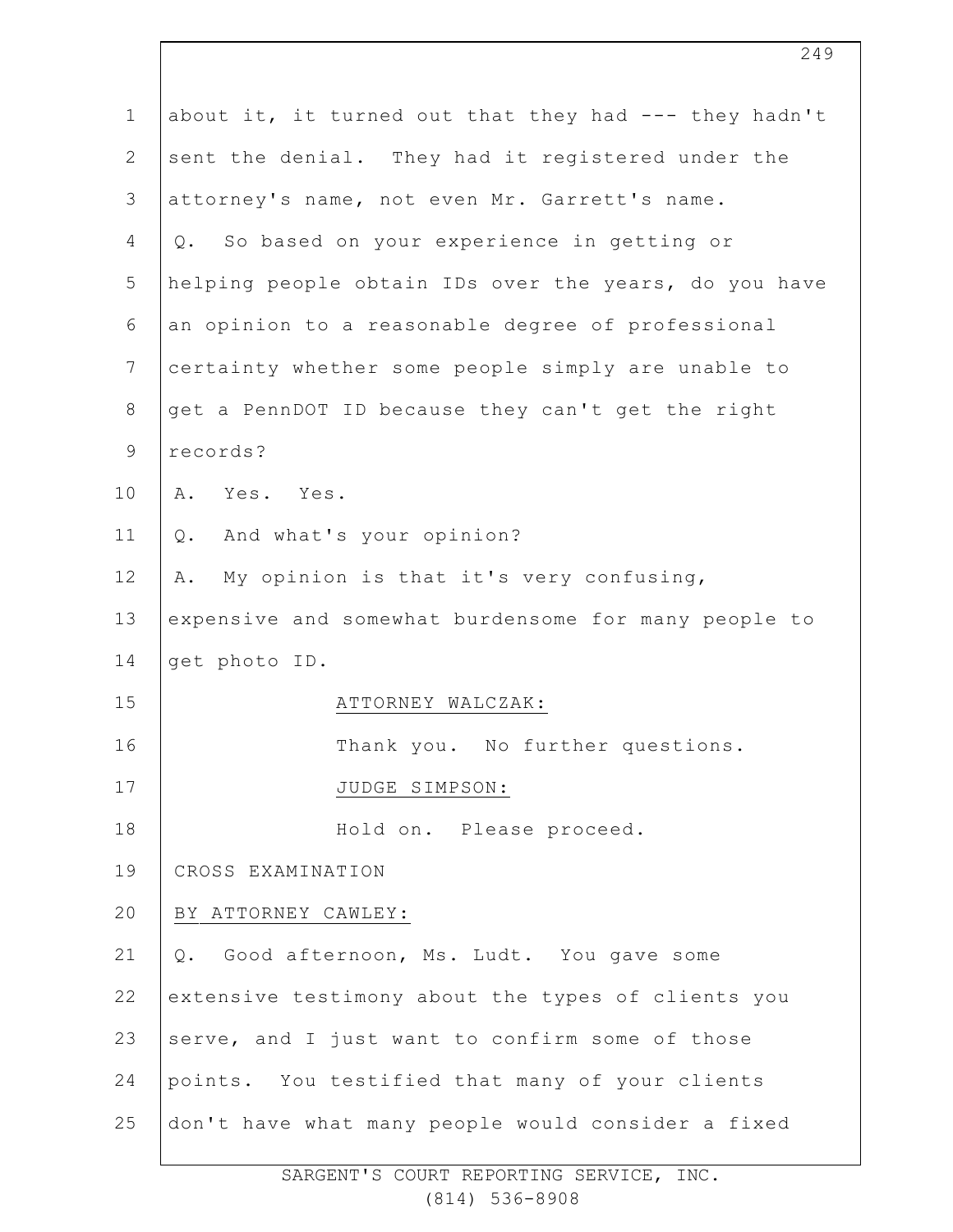| $\mathbf 1$      | address; right?                                           |
|------------------|-----------------------------------------------------------|
| $\overline{2}$   | A. Yes.                                                   |
| 3                | So for example, you mentioned people who may<br>$Q$ .     |
| 4                | rent a room for a week or maybe longer or maybe           |
| 5                | shorter; right?                                           |
| 6                | Yes.<br>Α.                                                |
| $\boldsymbol{7}$ | Okay. And they may have work here and there,<br>Q.        |
| $8\,$            | they take this job and then that odd job, but they        |
| $\mathsf 9$      | don't have regular employment with W-2s; correct?         |
| 10               | A. Correct.                                               |
| 11               | And so focusing on that clientele, you help them<br>$Q$ . |
| 12               | to obtain ID and the supporting documents for ID for      |
| 13               | a range of reasons; right?                                |
| 14               | A. Yes.                                                   |
| 15               | So all of the testimony that you just talked<br>$Q$ .     |
| 16               | about then, the difficulties that you've encountered,     |
| 17               | that's all part of getting your client's access to,       |
| 18               | for example, utility programs for low-income people;      |
| 19               | right?                                                    |
| 20               | If they have a utility bill in their name, I<br>Α.        |
| 21               | mean, that is part of ---.                                |
| 22               | That's one example of what you do?<br>$Q$ .               |
| 23               | Yes.<br>Α.                                                |
| 24               | Okay. And so other examples of why you would<br>Q.        |
| 25               | want to get these supporting documents and get the        |
|                  |                                                           |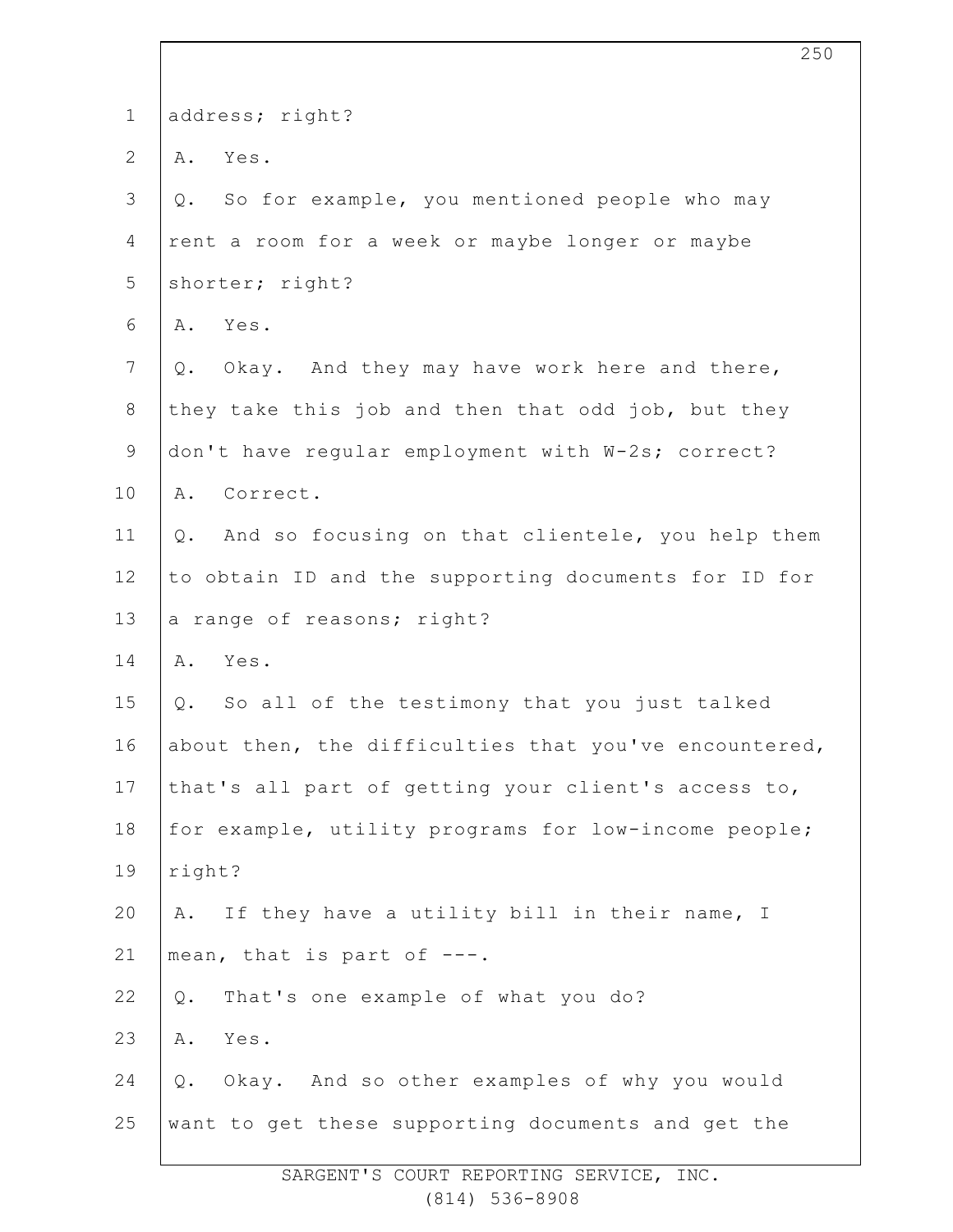| $\mathbf 1$    | photo ID would include federal housing funds, for    |
|----------------|------------------------------------------------------|
| $\overline{2}$ | example?                                             |
| 3              | A. Yes.                                              |
| 4              | Okay. And another would be public assistance<br>Q.   |
| 5              | benefits or even to obtain employment; right?        |
| 6              | Yes.<br>Α.                                           |
| $\overline{7}$ | Q. So everything that you testified that you're      |
| $8\,$          | doing these --- you're seeking the documents and     |
| 9              | you're seeking a photo ID for this full range of     |
| 10             | reasons; right?                                      |
| 11             | A. Yes.                                              |
| 12             | And a photo ID is pretty crucial to a lot of<br>Q.   |
| 13             | these purposes; right?                               |
| 14             | Yes.<br>Α.                                           |
| 15             | Q. There's a portion of the report that you          |
| 16             | produced for the Petitioners' attorneys that it      |
| 17             | starts on page five and it's --- the heading is,     |
| 18             | quote, cost is a significant barrier for indigent    |
| 19             | clients. So I'd like to ask you about that portion   |
| 20             | of your report. You indicate that birth certificates |
| 21             | cost money; right?                                   |
| 22             | Yes.<br>Α.                                           |
| 23             | Q. And you're referring to a fee paid to a           |
| 24             | government agency to get a birth certificate; right? |
| 25             | Yes.<br>Α.                                           |
|                |                                                      |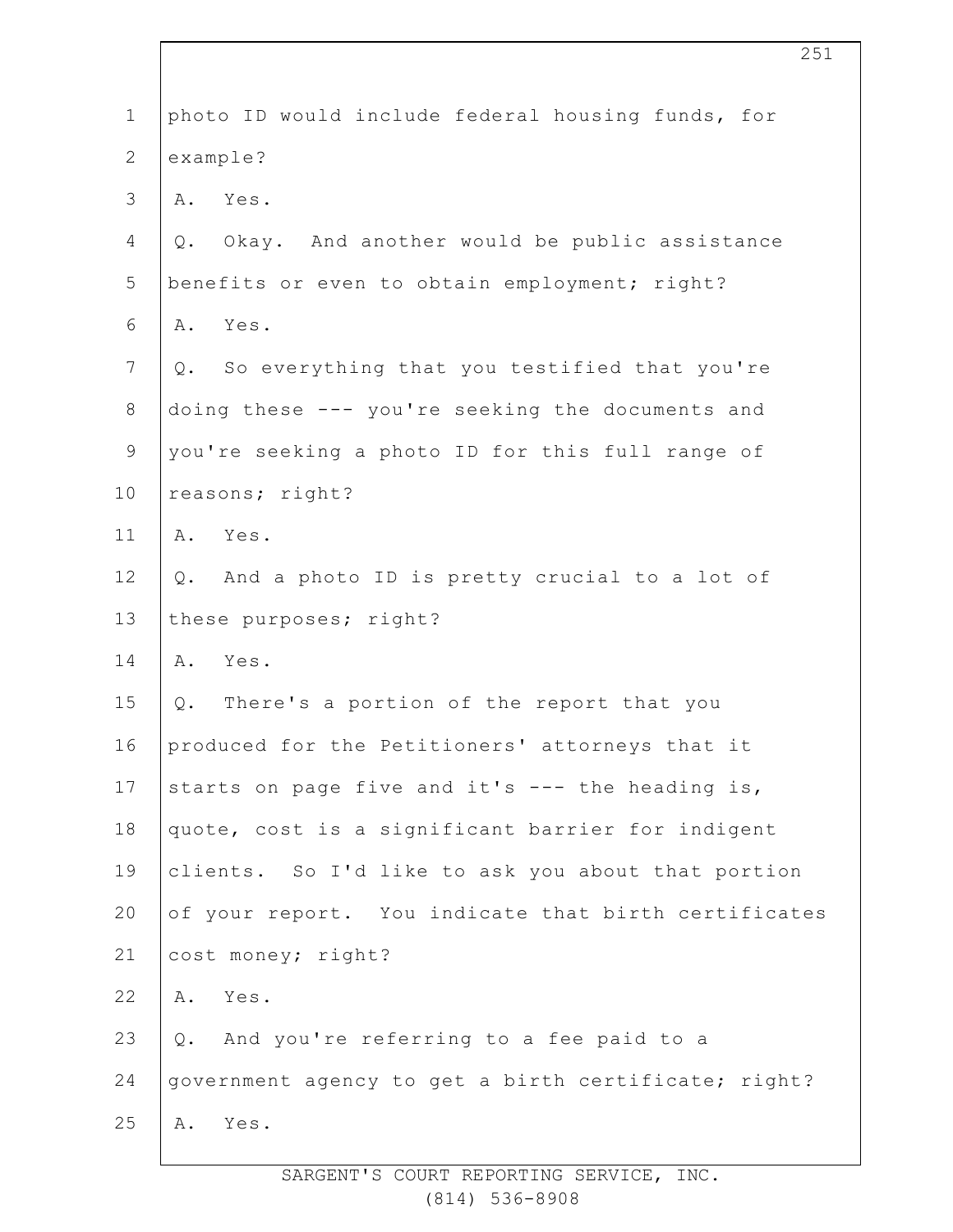| $\mathbf 1$    | Okay. And then are you aware of --- you<br>Q.         |
|----------------|-------------------------------------------------------|
| $\mathbf{2}$   | mentioned the \$13.50 fee. I assume you were          |
| 3              | referring to the Pennsylvania Department of Health?   |
| $\overline{4}$ | A. No. The \$13.50 was the PennDOT fee to get the     |
| 5              | $actual ---$ .                                        |
| 6              | Q. Okay. I just wanted to make sure which agency      |
| $\overline{7}$ | you were talking about at that time. And are you      |
| $8\,$          | aware that there's no longer a fee charged by PennDOT |
| $\mathsf 9$    | to get an ID card if it's for voting purposes?        |
| 10             | A. If they certify that it's strictly for voting,     |
| 11             | yes.                                                  |
| 12             | Q. Okay. And are you aware that the Pennsylvania      |
| 13             | Department of Health will, as a part of the same      |
| 14             | process for voting purposes, confirm the birth record |
| 15             | of those born in Pennsylvania free of charge?         |
| 16             | For Pennsylvania, yes.<br>Α.                          |
| 17             | Okay. And you mentioned, I think, extensively<br>Q.   |
| 18             | in your testimony that there are fees that people     |
| 19             | encounter when it comes to getting certified school   |
| 20             | records and census records and notary fees; right?    |
| 21             | Α.<br>Yes.                                            |
| 22             | And these are the fees that may not be large in<br>Q. |
| 23             | themselves or maybe they are large for an indigent    |
| 24             | person, but certainly in the aggregate, that's what   |
| 25             | you're talking about starting at page five of your    |
|                |                                                       |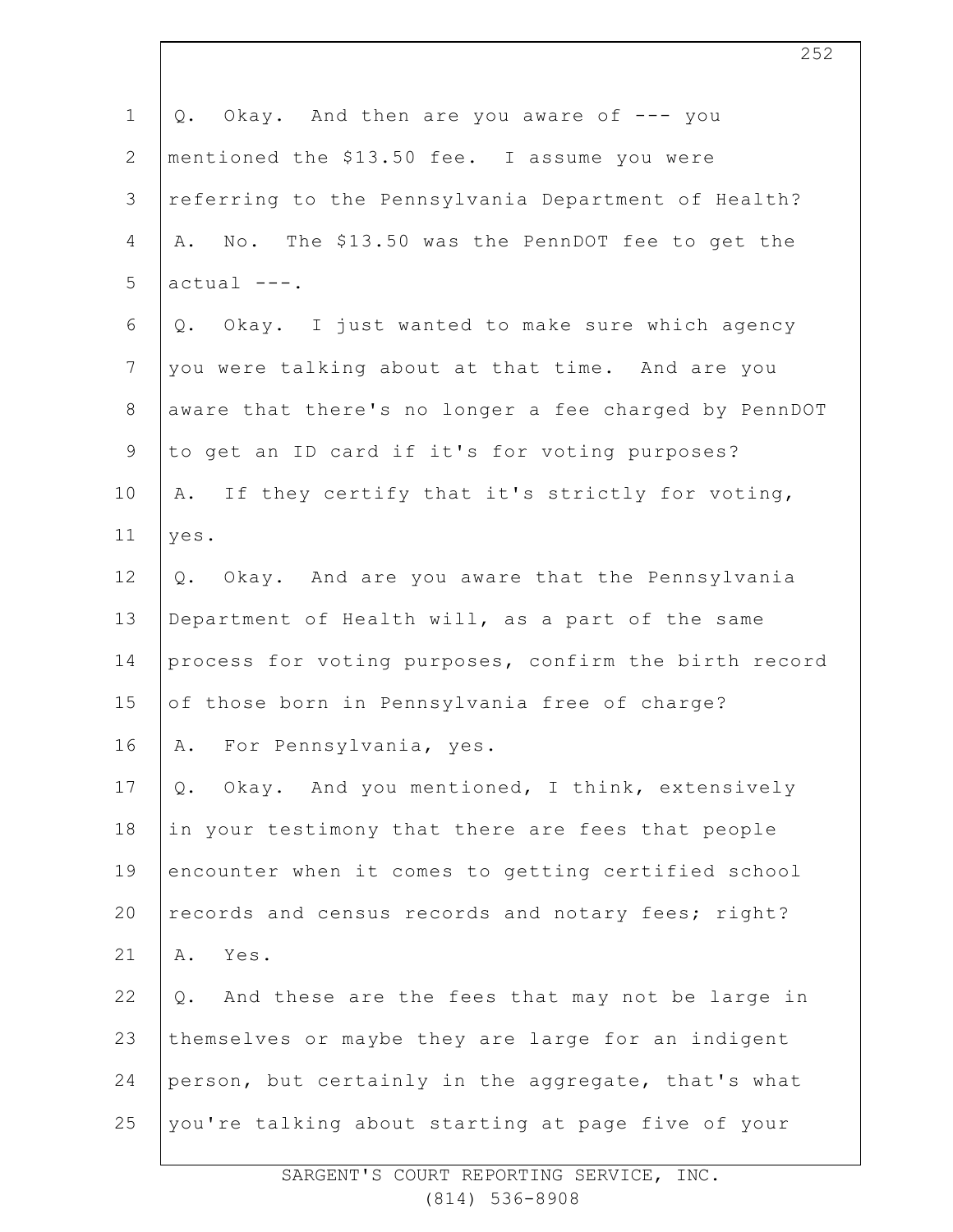| $\mathbf 1$    | report?                                                |
|----------------|--------------------------------------------------------|
| $\mathbf{2}$   | Could you say what you just $---?$<br>Α.               |
| $\mathfrak{Z}$ | Sure. I'm sorry. I'll break it down. When<br>$Q$ .     |
| 4              | you're talking about the costs that are significant    |
| 5              | barriers for indigent clients, you're talking about    |
| 6              | fees for certified school records; right?              |
| $7\phantom{.}$ | Yes.<br>Α.                                             |
| 8              | And for census records?<br>Q.                          |
| $\mathsf 9$    | Yes.<br>Α.                                             |
| 10             | Fees for notaries; right?<br>Q.                        |
| 11             | Yes.<br>Α.                                             |
| 12             | Q. Okay. Switching gears a little bit. Just            |
| 13             | generally in terms of your clientele, again, whether   |
| 14             | they are homeless or whether they are indigent and     |
| 15             | find places to live, some or even many of your         |
| 16             | clients visit offices run by state agencies, such as   |
| 17             | the Department of Public Welfare. Is that safe to      |
| 18             | say?                                                   |
| 19             | Yes.<br>Α.                                             |
| 20             | And many or perhaps most of your clients receive<br>Q. |
| 21             | some form of benefits or assistance from a government  |
| 22             | agency, is that a fair statement?                      |
| 23             | If you're talking about like the Department of<br>Α.   |
| 24             | Public Assistance and Social Security.                 |
| 25             | Okay. So those are two examples of assistance<br>$Q$ . |
|                |                                                        |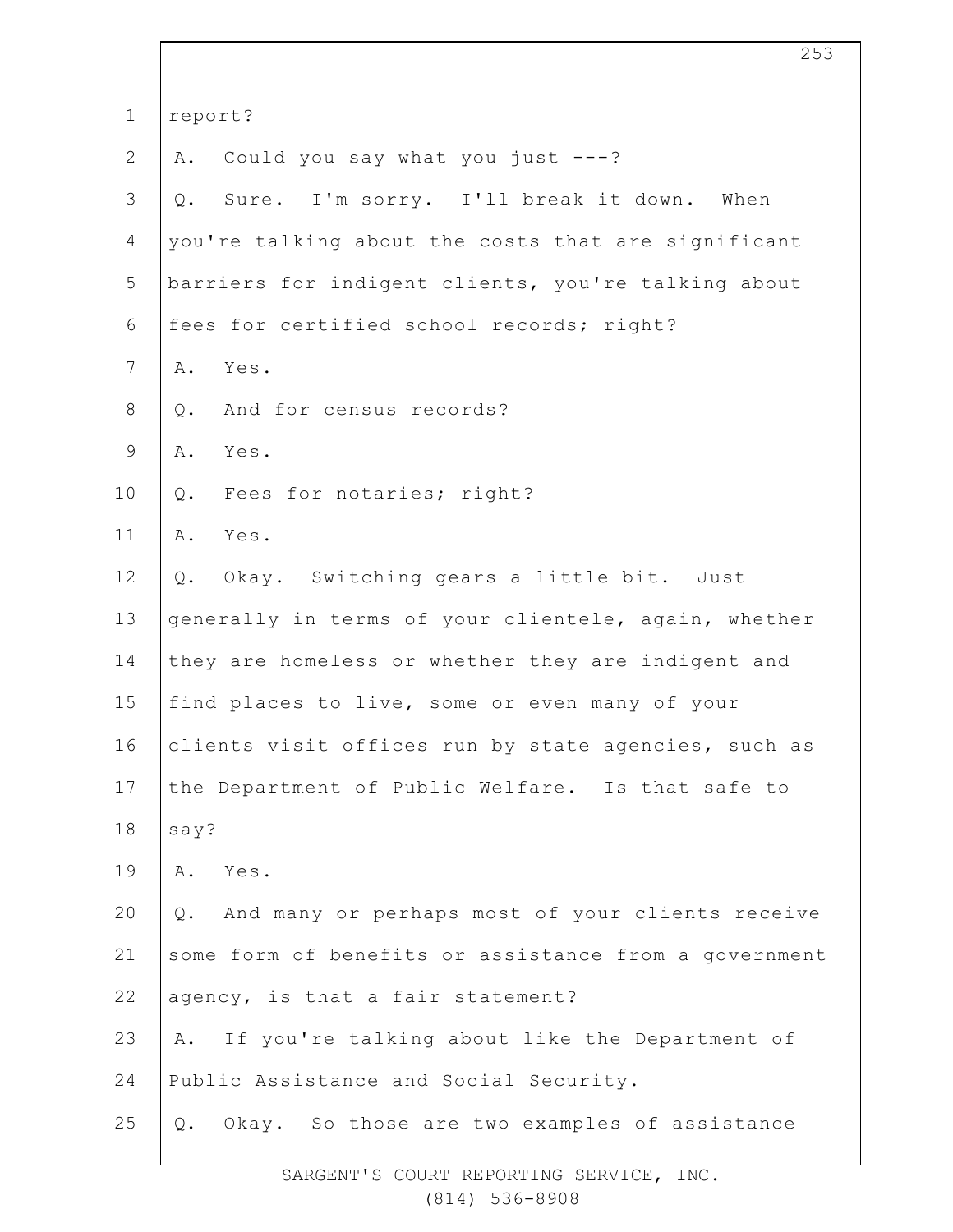| $\mathbf 1$    | that you would say many or most of your clients        |
|----------------|--------------------------------------------------------|
| $\overline{2}$ | receive?                                               |
| 3              | Yes.<br>Α.                                             |
| 4              | And do your clients receive supplemental<br>Q.         |
| 5              | security income or SSI benefits?                       |
| 6              | Some do, yes.<br>Α.                                    |
| $\overline{7}$ | And just for the record, SSI benefits are<br>Q.        |
| $8\,$          | generally a program involving a monthly payment for    |
| $\mathsf 9$    | people over 65 or disabled people of any age, is that  |
| 10             | true?                                                  |
| 11             | Yes.<br>Α.                                             |
| 12             | And people who gets SSI benefits generally have<br>Q.  |
| 13             | very little income, if any at all; right?              |
| 14             | I believe they're not allowed to have income or<br>Α.  |
| 15             | assets in excess of \$2,000.                           |
| 16             | Q. Okay. And do you help clients to get SSI            |
| 17             | benefits?                                              |
| 18             | Yes, I do.<br>Α.                                       |
| 19             | And do they need to provide a proof of residency<br>Q. |
| 20             | in order to get those benefits?                        |
| 21             | No, they don't.<br>Α.                                  |
| 22             | And the State of Pennsylvania doesn't require<br>Q.    |
| 23             | any proof of residency apart from what the federal     |
| 24             | government provides?                                   |
| 25             | I know that both the Social Security<br>Α.             |
|                |                                                        |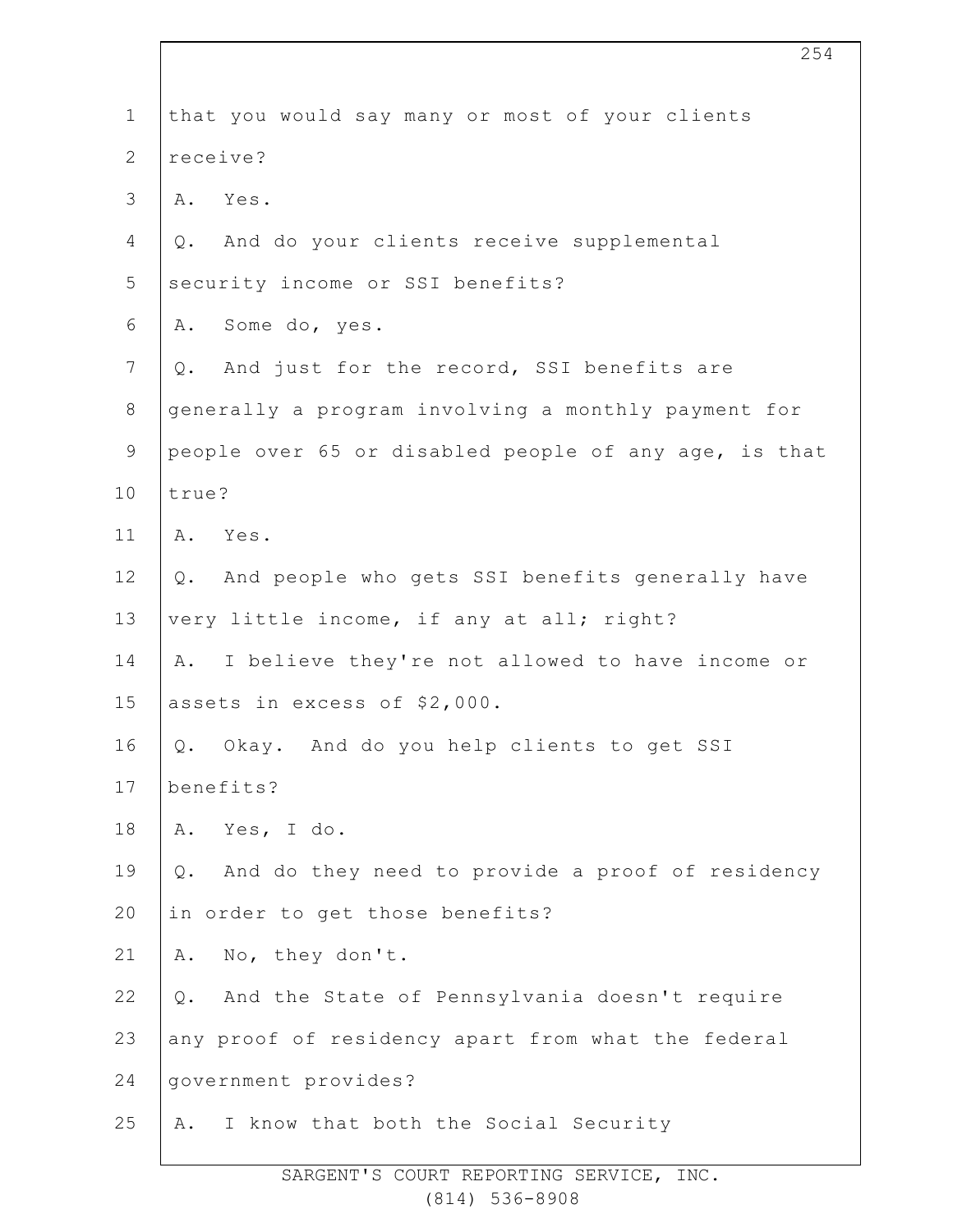| $\mathbf 1$    | Administration and the Department of Public Welfare    |
|----------------|--------------------------------------------------------|
| $\mathbf{2}$   | allows clients to use my office address if they don't  |
| 3              | have an address.                                       |
| 4              | And in order to get the same SSI benefits, must<br>Q.  |
| 5              | an applicant provide a Social Security number?         |
| 6              | A number, yes.<br>Α.                                   |
| $\overline{7}$ | Is that generally a problem providing a Social<br>Q.   |
| $8\,$          | Security number for your client?                       |
| $\mathsf 9$    | I've had a couple clients who didn't know their<br>A.  |
| 10             | Social Security numbers, and these were not mentally   |
| 11             | ill clients. I just don't know why they didn't know    |
| 12             | it. But for the most part, they know their number.     |
| 13             | Q. Okay. I'd like to switch specifically to your       |
| 14             | --- any efforts that you've made or to the extent      |
| 15             | that you have made efforts getting ID under the voter  |
| 16             | ID law. Have you seen the voter ID law?                |
| 17             | I saw --- yes. The actual law? I have not read<br>Α.   |
| 18             | the law. I've read the state printout on the           |
| 19             | requirements.                                          |
| 20             | So you've taken some ---?<br>$Q$ .                     |
| 21             | The brochure.<br>Α.                                    |
| 22             | I'm sorry. Go ahead.<br>Q.                             |
| 23             | The brochure, I've read.<br>Α.                         |
| 24             | Okay. So you've taken some steps to learn how<br>$Q$ . |
| 25             | it may affect homeless or indigent clients of yours.   |
|                |                                                        |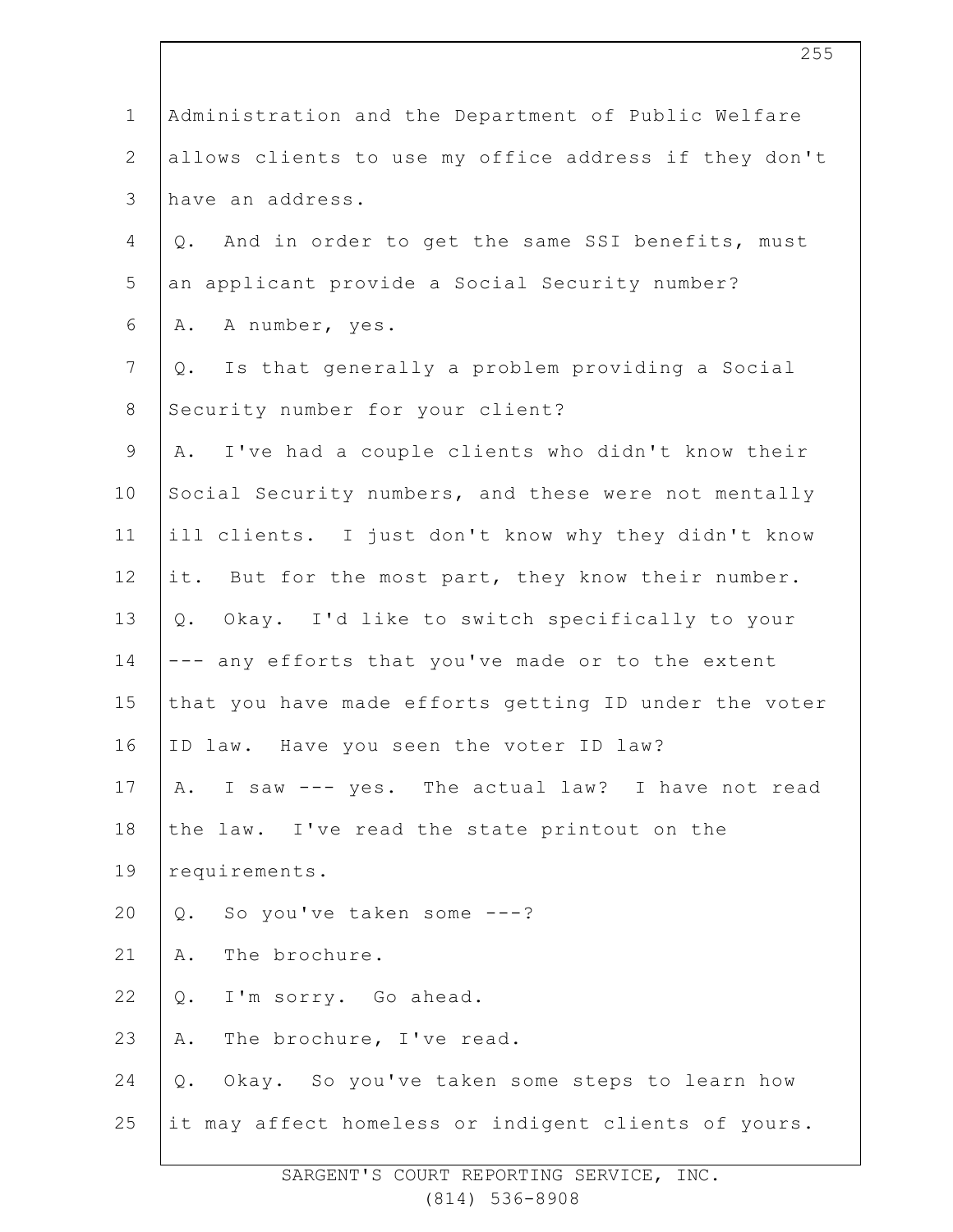| $\mathbf 1$    | Is that why you read the brochure?                    |
|----------------|-------------------------------------------------------|
| $\mathbf{2}$   | Well, actually I read it because I'm trying to<br>Α.  |
| $\mathfrak{Z}$ | advise people. And it seemed like it kept changing,   |
| 4              | and I'm afraid to advise because ---                  |
| 5              | Q. Okay.                                              |
| 6              | A. --- I might say something wrong.                   |
| $7\phantom{.}$ | Q. Well, as far as you know, the law does not         |
| $8\,$          | specifically require the homeless in particular to do |
| $\mathsf 9$    | certain things to prove their identity that it        |
| 10             | doesn't require other people to do, does it?          |
| 11             | A. Could you repeat that again?                       |
| 12             | Q. I will. I may have gotten lost during the          |
| 13             | course of that question. The law, the voter ID law,   |
| 14             | does not specifically impose a requirement on a       |
| 15             | homeless person in terms of proving identity that it  |
| 16             | doesn't also impose on other people?                  |
| 17             | So you're saying the law --- what you're saying<br>Α. |
| 18             | is the law poses the same requirements on everyone?   |
| 19             | Yes. Is that true?<br>Q.                              |
| 20             | I don't know.<br>Α.                                   |
| 21             | Do you assist any homeless or indigent clients<br>Q.  |
| 22             | who tell you that they're voting for the first time?  |
| 23             | I can't remember anybody saying that.<br>Α.           |
| 24             | Are you aware that even before the voter ID law<br>Q. |
| 25             | first time voters were required to prove their        |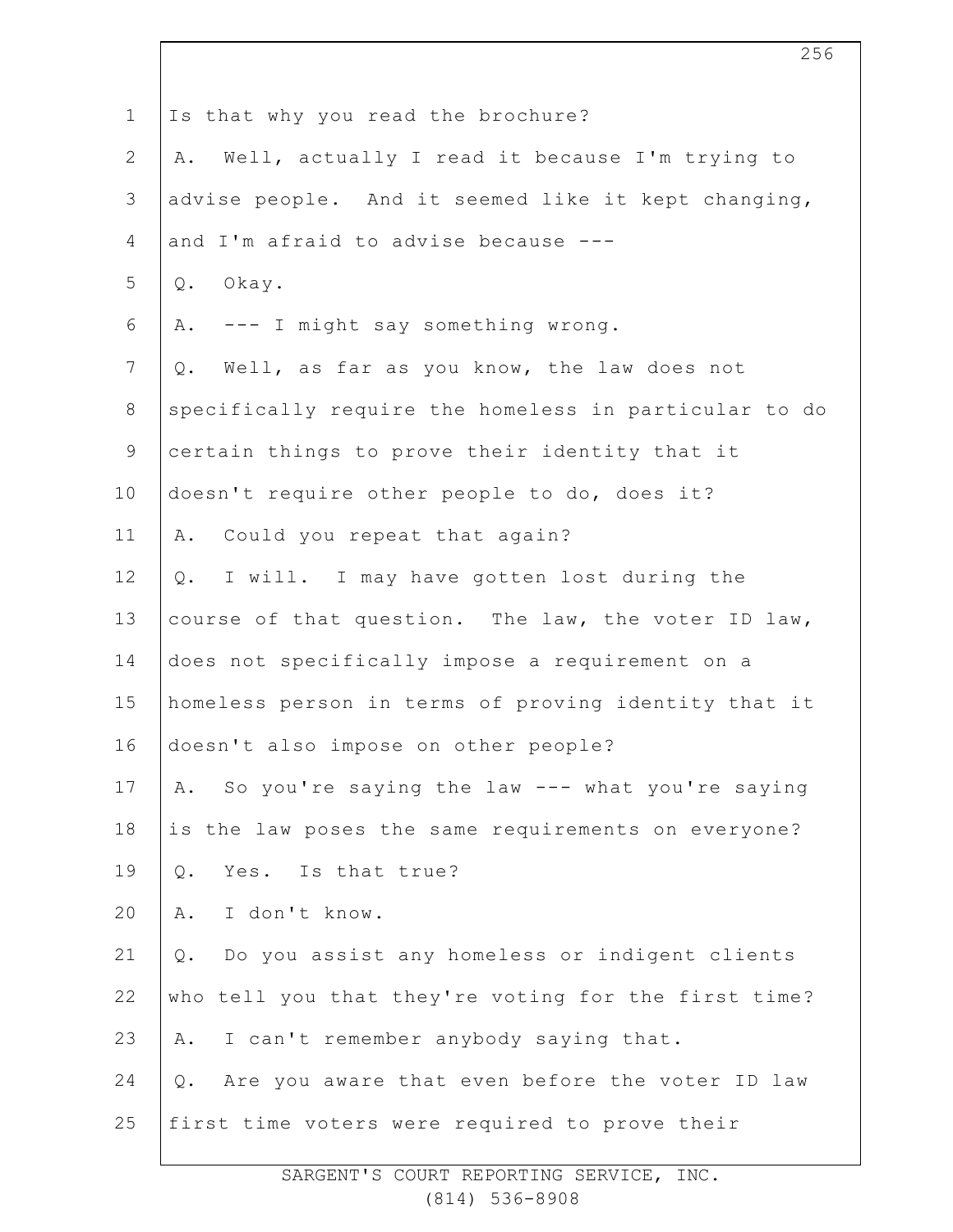| $\mathbf 1$    | identities in certain ways?                           |
|----------------|-------------------------------------------------------|
| $\overline{2}$ | I believe that to be the case.<br>Α.                  |
| 3              | Among your clients, whether they be indigent or<br>Q. |
| $\overline{4}$ | homeless, are there --- or do have any reason to      |
| 5              | believe that there aren't people who at some point in |
| $\sqrt{6}$     | their life had a PennDOT ID or driver's license?      |
| $\overline{7}$ | I'm sorry. Could you say that again?<br>Α.            |
| 8              | Q. Yes. Among your clients, do you know of clients    |
| $\overline{9}$ | who, even if they don't have a PennDOT product right  |
| 10             | now, a driver's license or a photo ID, that they had  |
| 11             | at some point in their life a PennDOT's driver's      |
| 12             | license or a photo ID?                                |
| 13             | I don't know, because I haven't asked that.<br>Α.     |
| 14             | Q. Have you advised your clients that under the       |
| 15             | voter ID law, if they are indigent and can't pay      |
| 16             | those fees that we discussed earlier, that they can   |
| 17             | vote without a photo ID?                              |
| 18             | That they can vote without a photo ID?<br>Α.          |
| 19             | $Q$ .<br>Yes.                                         |
| 20             | A. Have I advised that? No, I have not advised        |
| 21             | that.                                                 |
| 22             | Q. You testified about how your clients may not       |
| 23             | have access to the internet. They're not completely   |
| 24             | cutoff from the media, though, are they?              |
| 25             | I don't know.<br>Α.                                   |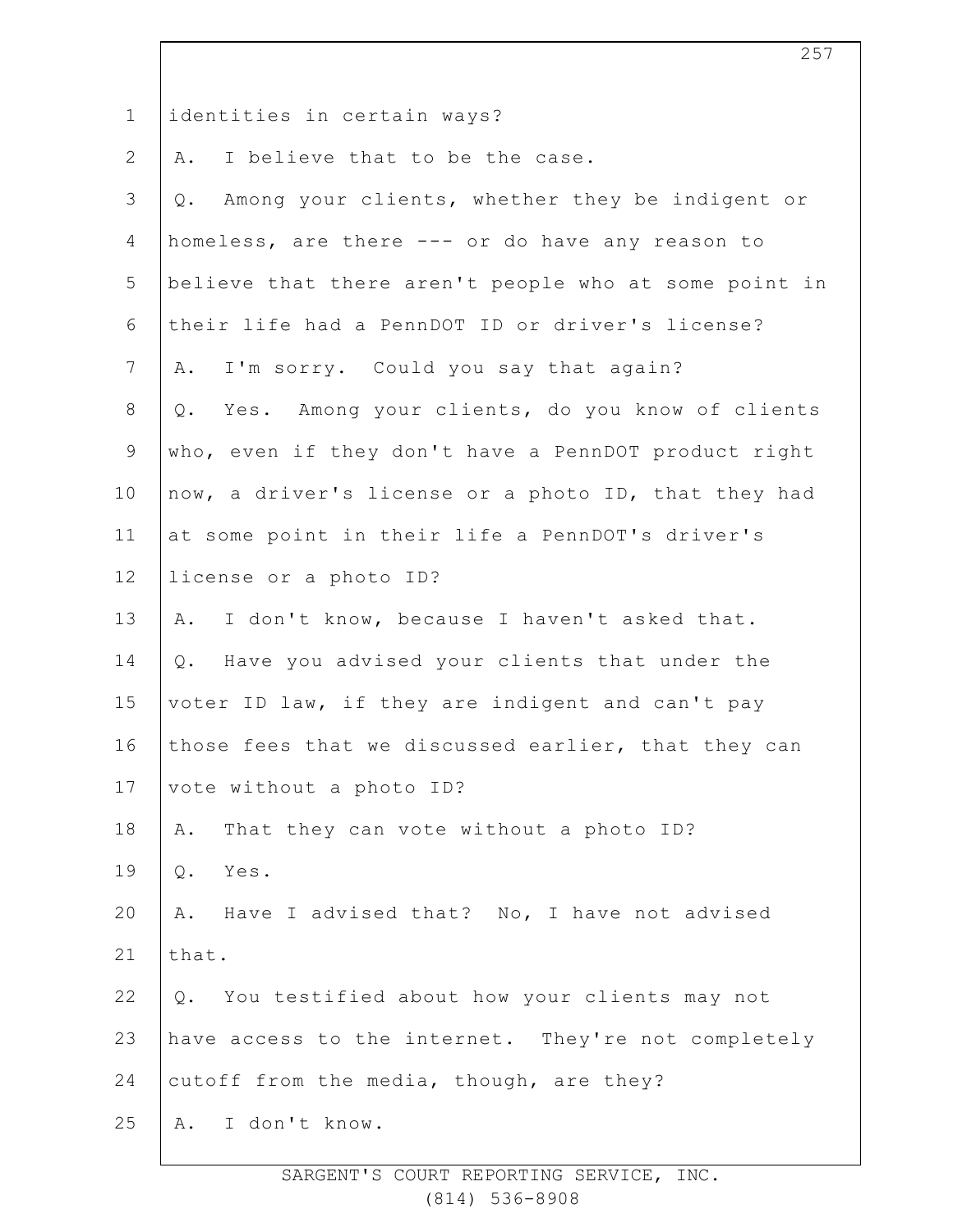| $\mathbf 1$    | Do you know if your clients watch the news on<br>Q.   |
|----------------|-------------------------------------------------------|
| $\mathbf{2}$   | TV?                                                   |
| 3              | I would say a lot of my clients don't have<br>Α.      |
| $\overline{4}$ | televisions. I mean, I would just be speculating as   |
| 5              | to who has a television and who --- and if they have  |
| 6              | one, if they watch the news.                          |
| $\overline{7}$ | Q. So that's not something that comes up in           |
| $8\,$          | conversation? You don't know one way or the other?    |
| $\overline{9}$ | A. No, I don't.                                       |
| 10             | You don't have any reason to believe, do you,<br>Q.   |
| 11             | that your clients have an objection to having a photo |
| 12             | ID or they don't want to identify themselves? In      |
| 13             | other words, I'll change the question again. Are the  |
| 14             | people who you're helping to get photo IDs --- do     |
| 15             | they want to be able to identify themselves?          |
| 16             | They want to have the photo ID, but they object<br>Α. |
| 17             | to having that be a criteria for them to vote.        |
| 18             | Have they said that to you?<br>$Q$ .                  |
| 19             | Α.<br>Yes.                                            |
| 20             | Do you intend to continue the efforts to help<br>Q.   |
| 21             | people get photo ID for the full range of reasons for |
| 22             | the rest of this calendar year?                       |
| 23             | Α.<br>Yes.                                            |
| 24             | Q. So in other words, as we are here in July, your    |
| 25             | efforts at obtaining photo ID have not stopped for    |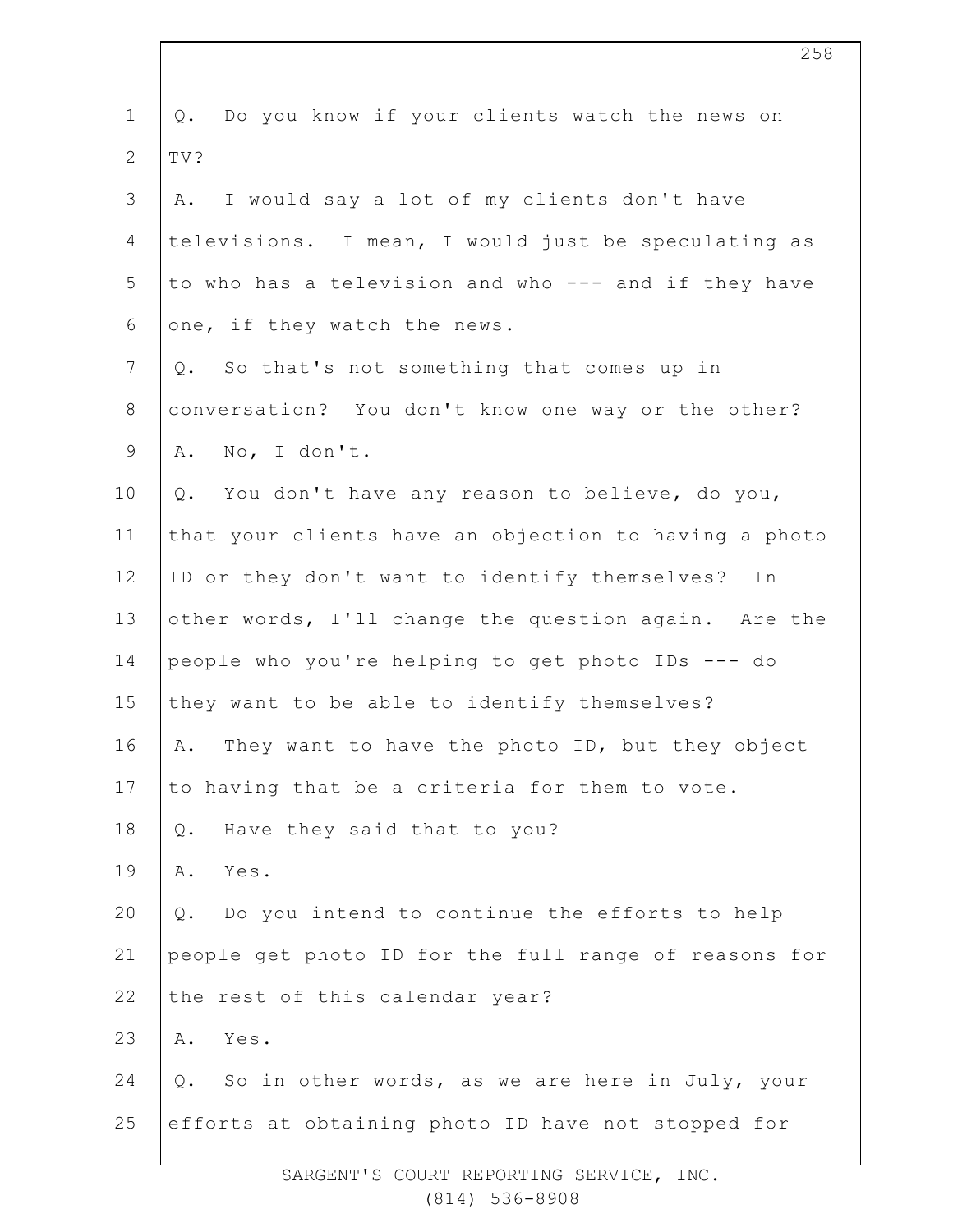1 2 3 4 5 6 7 8 9 10 11 12 13 14 15 16 17 18 19 20 21 22 23 24 25 the year? A. Oh, no. No. ATTORNEY CAWLEY: Those are all the questions I have. Thank you. ATTORNEY WALCZAK: We have no further questions for Ms. Ludt. JUDGE SIMPSON: Thank you. You may step down. Gentlemen, I'm beat. What's on tap for tomorrow? ATTORNEY WALCZAK: Your Honor, we have Professor Barreto, who will probably take up the bulk of the morning. I understand we're starting at 9:00 tomorrow? JUDGE SIMPSON: Yes. ATTORNEY WALCZAK: We expect him to go all morning. In the afternoon, we are calling the first of our state witnesses. ATTORNEY GERSCH: Yeah, we'll have Rebecca Oyler and then the Commonwealth is going to call out of turn, Shannon Royer, because he's going to be away next

259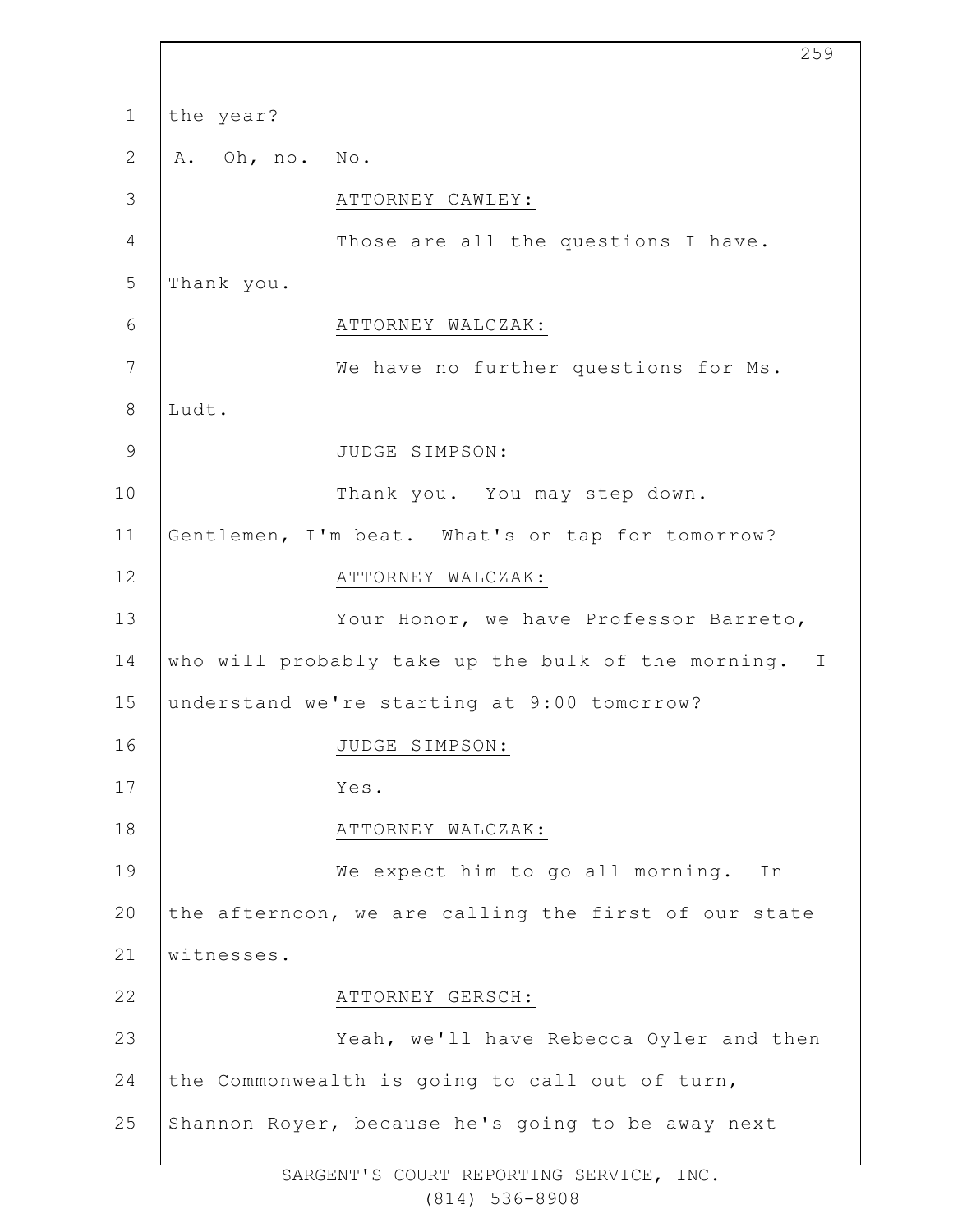|                | 260                                                 |
|----------------|-----------------------------------------------------|
| $\mathbf{1}$   | week.                                               |
| $\overline{2}$ | JUDGE SIMPSON:                                      |
| 3              | All right. But I don't know what his                |
| $\sqrt{4}$     | position is.                                        |
| 5              | ATTORNEY GERSCH:                                    |
| 6              | I'm sorry. Both Rebecca Oyler and                   |
| 7              | Shannon Royer are with the Department of State and  |
| $8\,$          | the Commonwealth.                                   |
| $\mathcal{G}$  | JUDGE SIMPSON:                                      |
| 10             | Okay.                                               |
| 11             | ATTORNEY CLARKE:                                    |
| 12             | And Your Honor, we may have a video or              |
| 13             | two.                                                |
| 14             | JUDGE SIMPSON:                                      |
| 15             | We're not going to 8:00 tomorrow. Do                |
| 16             | you understand that? But it sounds like it's going  |
| 17             | to be a very interesting morning. I think it sounds |
| 18             | like it's going to be an interesting day. I'm       |
| 19             | actually saying this for the people in the gallery. |
| 20             | The morning sounds good.                            |
| 21             | ATTORNEY CAWLEY:                                    |
| 22             | Don't sell the Department of State                  |
| 23             | short in the afternoon.                             |
| 24             | JUDGE SIMPSON:                                      |
| 25             | The morning witness is the witness that             |

SARGENT'S COURT REPORTING SERVICE, INC. (814) 536-8908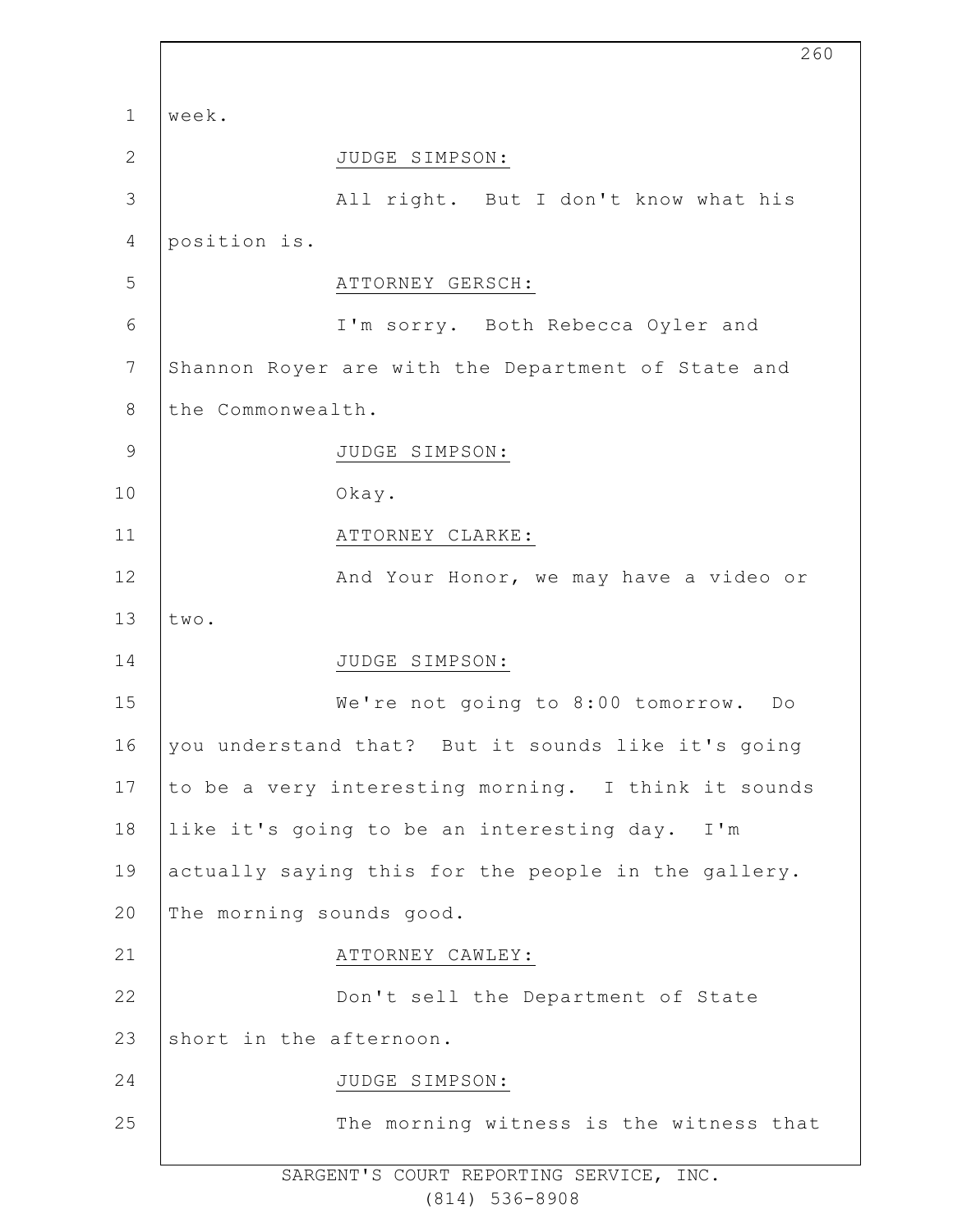| $\mathbf 1$    | was mentioned extensively during the opening this  |
|----------------|----------------------------------------------------|
| $\overline{2}$ | morning. So maybe we'll see some of you tomorrow.  |
| 3              | Is there anything else that you want me to address |
| 4              | before we break for the day?                       |
| 5              | ATTORNEY GERSCH:                                   |
| 6              | We don't have anything, Your Honor.                |
| 7              | JUDGE SIMPSON:                                     |
| $\,8\,$        | Okay. Then we are adjourned until 9:00             |
| $\mathsf 9$    | o'clock tomorrow morning.                          |
| 10             | MR. TURNER:                                        |
| 11             | Commonwealth Court is now adjourned.               |
| 12             | * * * * * * * *                                    |
| 13             | HEARING CONCLUDED AT 4:44 P.M.                     |
| 14             | * * * * * * * *                                    |
| 15             |                                                    |
| 16             |                                                    |
| 17             |                                                    |
| 18             |                                                    |
| 19             |                                                    |
| 20             |                                                    |
| 21             |                                                    |
| 22             |                                                    |
| 23             |                                                    |
| 24             |                                                    |
| 25             |                                                    |
|                | SARGENT'S COURT REPORTING SERVICE,<br>INC.         |